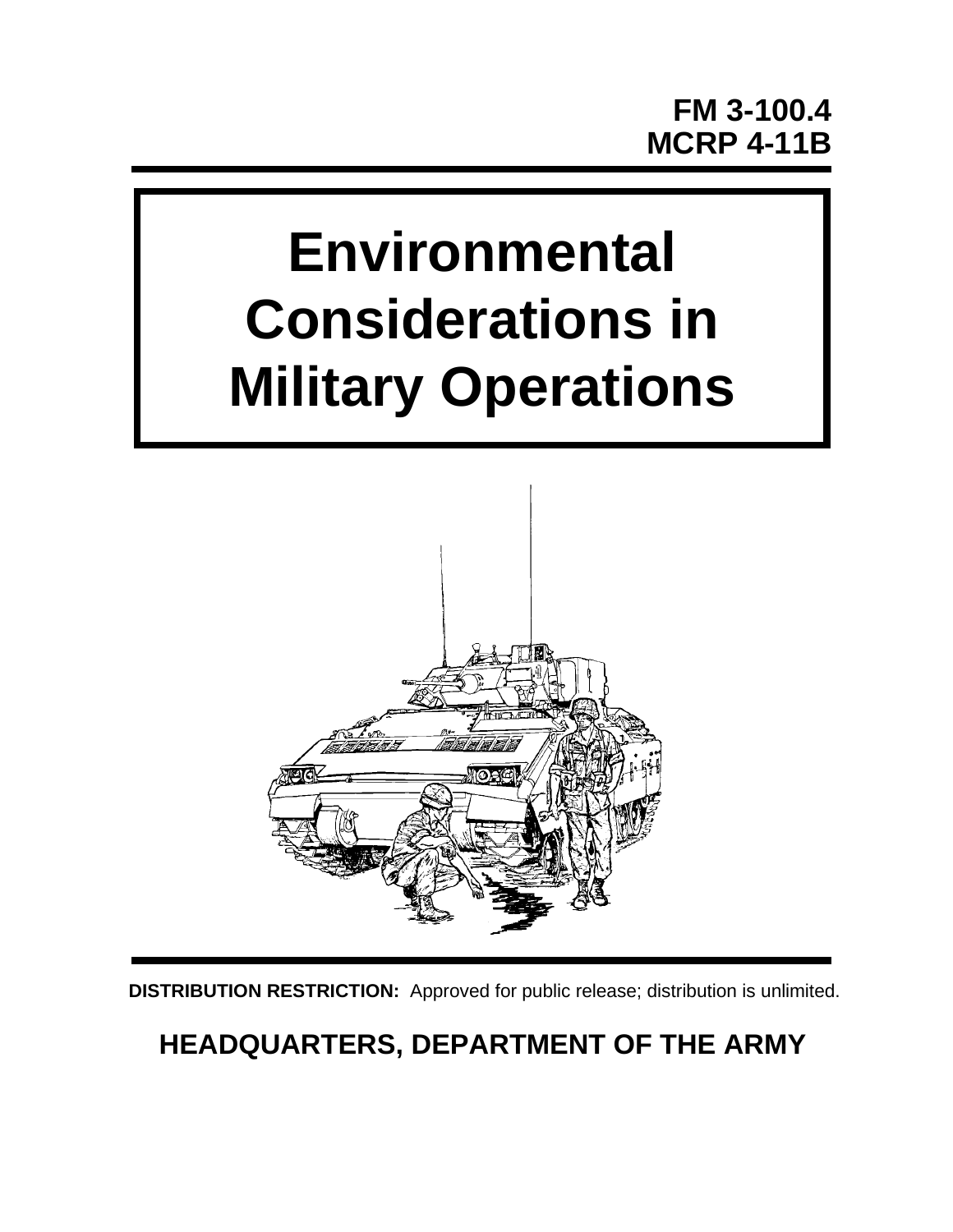\*FM 3-100.4 MCRP 4-11B

Field Manual **Headquarters** No. 3-100.4 Washington, DC

Marine Corps Reference Publication **Marine Corps Reference Publication** Meadquarters

No. 4-11B United States Marine Corps Washington, DC

15 June 2000

# **Environmental Considerations in Military Operations**

# **CONTENTS**

|                                                                   | Page |
|-------------------------------------------------------------------|------|
|                                                                   |      |
|                                                                   |      |
| CHAPTER 1 ENVIRONMENTAL PROTECTION AND MILITARY OPERATIONS 1-1    |      |
|                                                                   |      |
|                                                                   |      |
|                                                                   |      |
|                                                                   |      |
|                                                                   |      |
| CHAPTER 2 PLANNING: INTEGRATING ENVIRONMENTAL CONSIDERATIONS2-0   |      |
|                                                                   |      |
|                                                                   |      |
|                                                                   |      |
|                                                                   |      |
| CHAPTER 3 TRAINING: INTEGRATING ENVIRONMENTAL CONSIDERATIONS 3-0  |      |
|                                                                   |      |
|                                                                   |      |
|                                                                   |      |
| CHAPTER 4 OPERATIONS: INTEGRATING ENVIRONMENTAL CONSIDERATIONS4-0 |      |
|                                                                   |      |
|                                                                   |      |
|                                                                   |      |
|                                                                   |      |
|                                                                   |      |
|                                                                   |      |
|                                                                   |      |
| $*$ Annoual for unlie pelegge distribution unlimited              |      |

Approved for public release; distribution unlimited.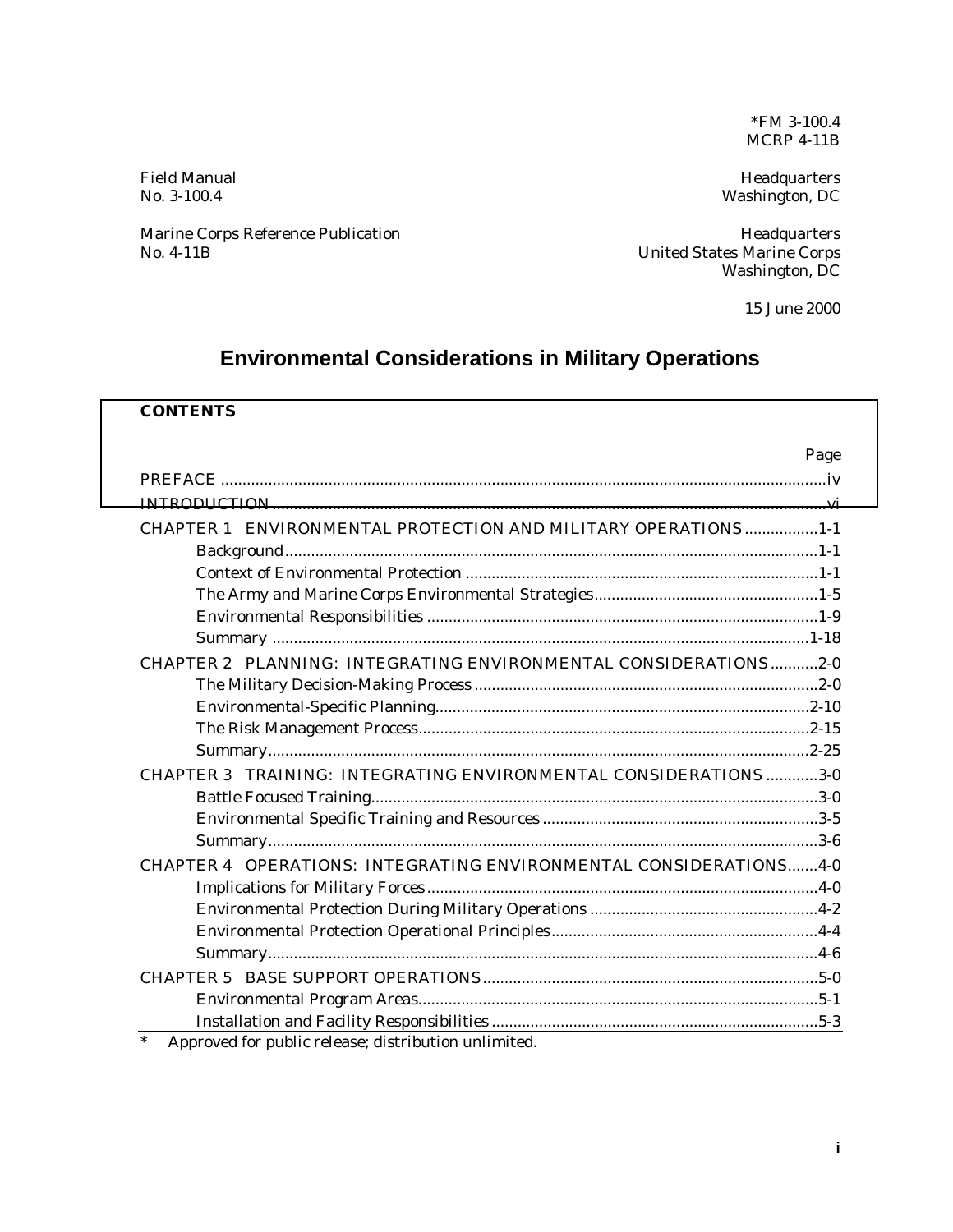|                                                                               | Page |
|-------------------------------------------------------------------------------|------|
|                                                                               |      |
|                                                                               |      |
|                                                                               |      |
|                                                                               |      |
|                                                                               |      |
|                                                                               |      |
|                                                                               |      |
|                                                                               |      |
|                                                                               |      |
|                                                                               |      |
|                                                                               |      |
|                                                                               |      |
|                                                                               |      |
|                                                                               |      |
|                                                                               |      |
|                                                                               |      |
|                                                                               |      |
|                                                                               |      |
|                                                                               |      |
|                                                                               |      |
|                                                                               |      |
|                                                                               |      |
|                                                                               |      |
|                                                                               |      |
|                                                                               |      |
| APPENDIX C Unit Environmental Standing Operating Procedure (SOP)  C-0         |      |
|                                                                               |      |
|                                                                               |      |
|                                                                               |      |
|                                                                               |      |
|                                                                               |      |
|                                                                               |      |
|                                                                               |      |
|                                                                               |      |
|                                                                               |      |
| APPENDIX G Practical Application of Assessing Environmental-Related Risk  G-0 |      |
|                                                                               |      |
|                                                                               |      |
|                                                                               |      |
|                                                                               |      |
|                                                                               |      |
|                                                                               |      |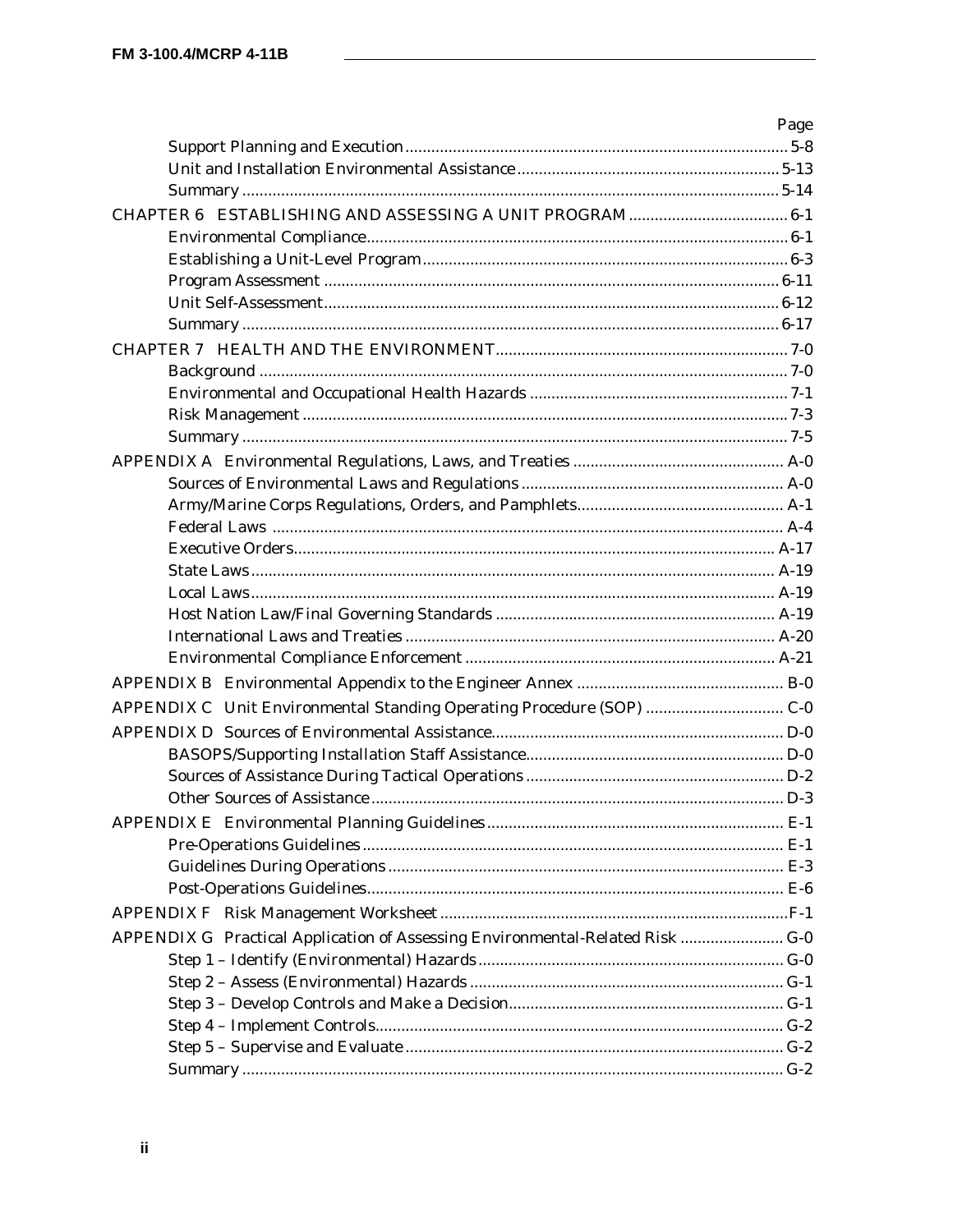

iii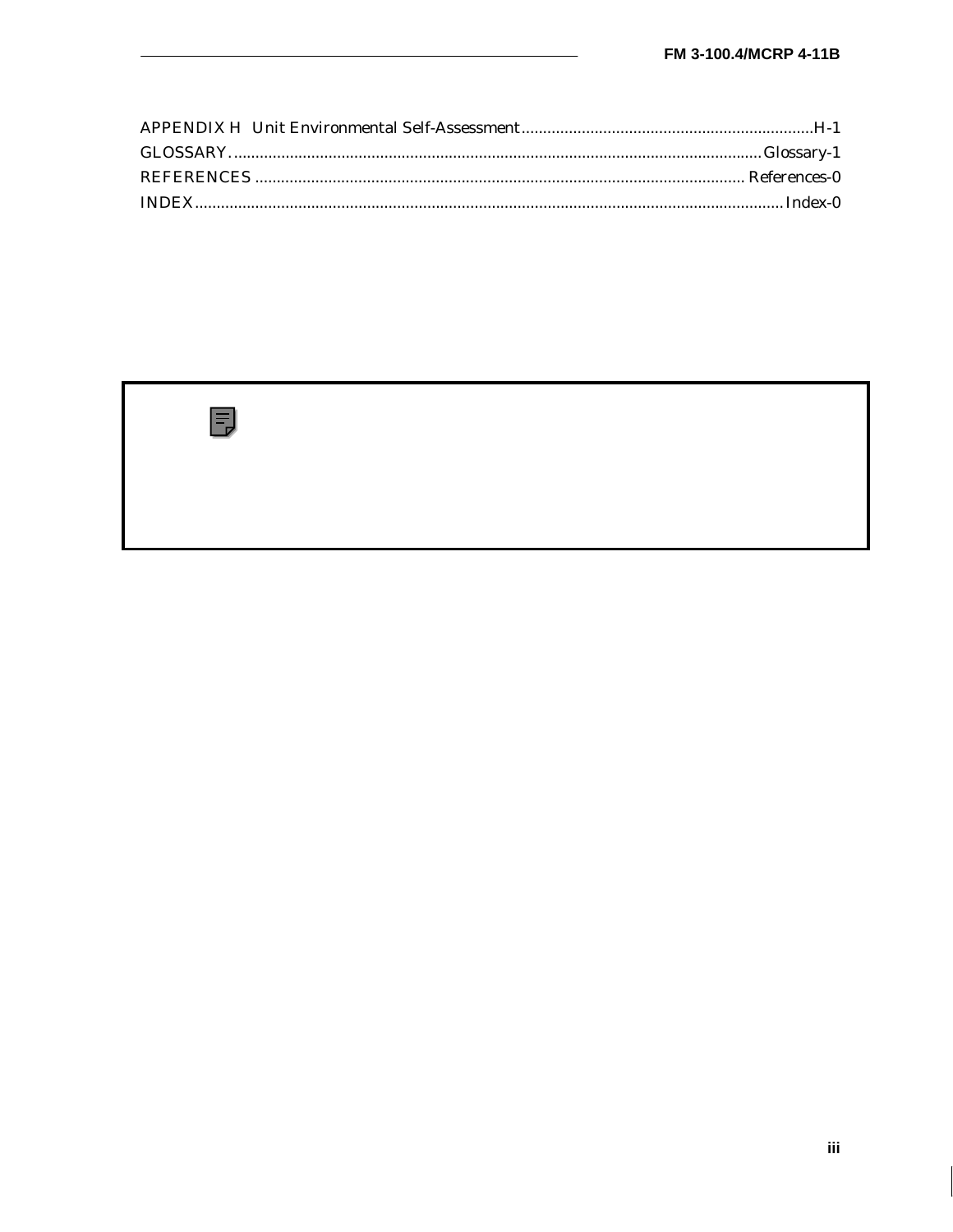# **PREFACE**

#### **PURPOSE**

This field manual (FM) guides the United States (US) Army and the US Marine Corps (USMC) in applying appropriate environmental protection procedures during all types of operations. It also provides basic techniques and procedures for units at the company, battalion, and brigade/regiment levels. This manual states the purposes of *military environmental protection*, a description of legal requirements, and a summary of current military programs. It also describes the growing strategic significance of environmental factors in the twenty-first century. As a unit procedures manual, it describes how to apply risk management methods to identify actions that may harm the environment and appropriate steps to prevent or mitigate damage. Appendixes provide references, formats, practical applications, checklists for self-assessment, and sources of assistance.

# **SCOPE AND APPLICABILITY**

This doctrine applies to all Army and Marine Corps commanders and staffs (and other Department of Defense (DOD) units/staffs operating under their command authority) responsible for planning and executing operations. It applies to all soldiers and Marines as well-disciplined stewards of the natural resources of this country and protects, within mission requirements, the environment in every area of operations (AOs). For overseas theaters, this doctrine applies to US unilateral operations and US forces in multinational operations, subject to applicable host nation (HN) laws and agreements. Finally, it applies to support provided by the Logistics Civil Augmentation Program (LOGCAP).

#### **USER INFORMATION**

The US Army Training and Doctrine Command (TRADOC), developed this publication with the participation of the Installations and Logistics Department, Headquarters Marine Corps (HQMC) and the Marine Corps Combat Development Command (MCCDC). HQTRADOC will review and update this publication as necessary. Send comments and recommendations directly to the address below:

| Commander                            |               | <b>Commanding General</b> |
|--------------------------------------|---------------|---------------------------|
| <b>US Army Training and Doctrine</b> | <sub>or</sub> | Marine Corps Combat       |
| Command                              |               | Development Command,      |
| ATTN: ATBO-GE                        |               | Doctrine Division         |
| Fort Monroe, VA 23651-5000           |               | Quantico, VA 22132        |

Unless this publication states otherwise, masculine pronouns do not refer exclusively to men.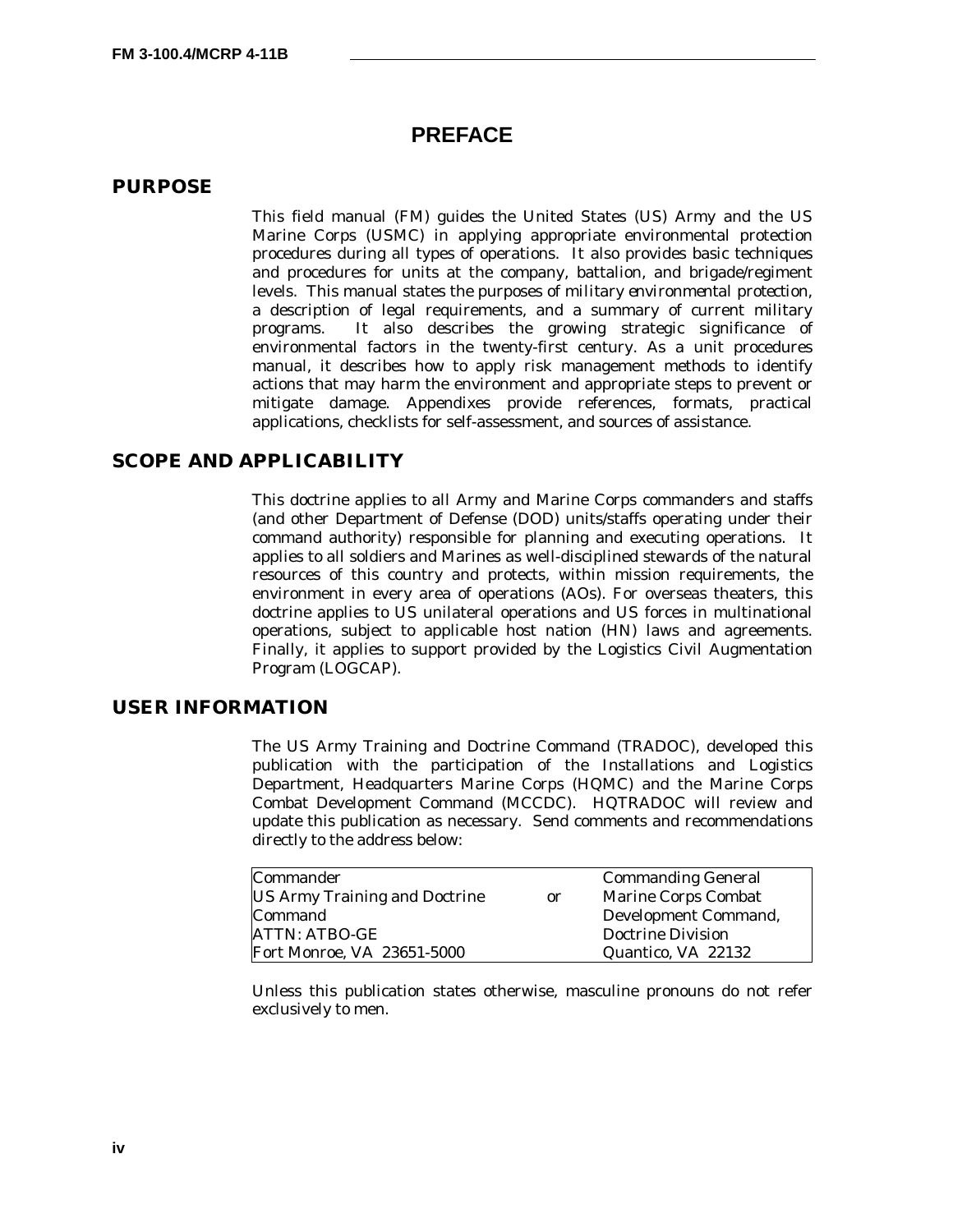The short synopses of laws and regulations contained herein are meant to provide only a thumbnail sketch of the laws and regulations described and are not inclusive of all requirements.

This publication is intended only to improve internal management of the Army and USMC and is not intended to create any right or benefit, substantive or procedural, enforceable at law by any party against the US, its agencies, its officers, or any person.

The proponent of this publication is HQTRADOC. Send comments and recommendations on Department of the Army (DA) Form 2028 (Recommended Changes to Publications and Blank Forms) and forward it directly to Commander, US Army Training and Doctrine Command, ATTN: ATBO-GE, Fort Monroe, Virginia 23651-5000.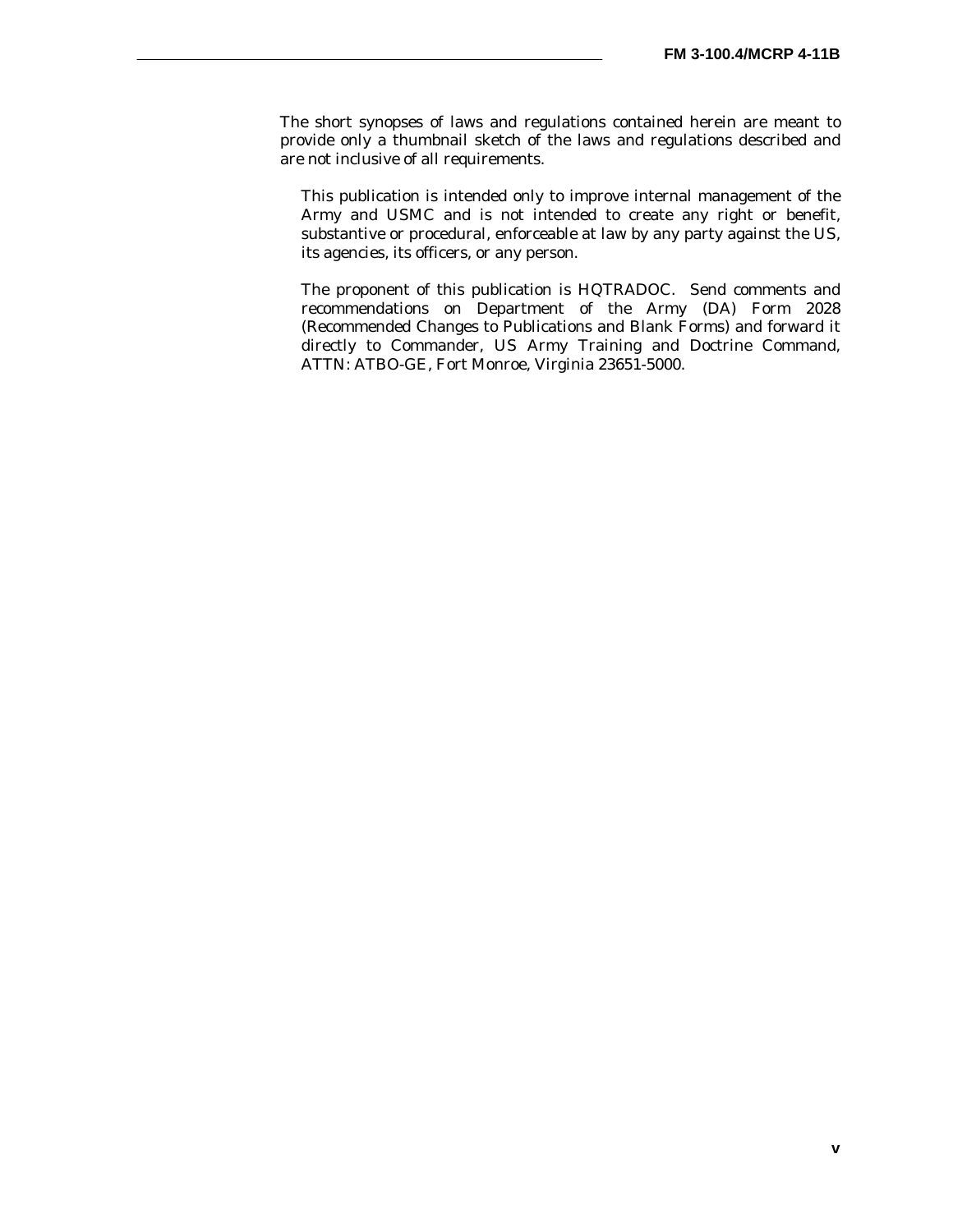# **INTRODUCTION**

The military's primary mission is to win this nation's wars through the application of overwhelming combat power. Warfare, by its very nature, is destructive to humans and their natural environment. Environmental damage is a consequence of combat. However, the commander in the field is often required to restrict the application of force. He must conform to the law of land warfare: those written and unwritten conventions and customs that protect against unnecessary suffering and facilitate the restoration of peace. He is, with increasing frequency, constrained by mission requirements that may restrict the use of much of the combat power inherent in his organization.

The US military has historically exercised restraint, even in general war. For example, during World War II in Europe, the military was ordered to limit damage to works of art, churches, monuments, archives and libraries, whenever possible, without endangering troops or mission. Field commanders incorporated this information into their standard decision-making process and made judgments based on military necessity. As the military looks into the next century, and even today, military units should try to avoid unnecessary environmental damage, not only in training, but also across the spectrum of operational missions. A mission's success may be determined by political or socio-economic stability, both of which are affected by environmental factors and resources. The Army and USMC must be able to identify ways to protect the natural environment while executing the full range of their missions by doing the following:

- Considering the environment in planning and decision-making in conjunction with other essential considerations of national policy.
- Protecting the environment of home stations and training areas as a means of retaining resources for mission purposes.
- Using environmental risk assessment and environmental management principles to integrate environmental considerations into mission performance.
- Instilling an environmental ethic in soldiers and Marines.
- Understanding the linkages between environmental protection issues and their associated impact on safety, force protection, and force health protection.

*Military environmental protection* is the application and integration of all aspects of natural environmental considerations, as they apply to the conduct of military operations.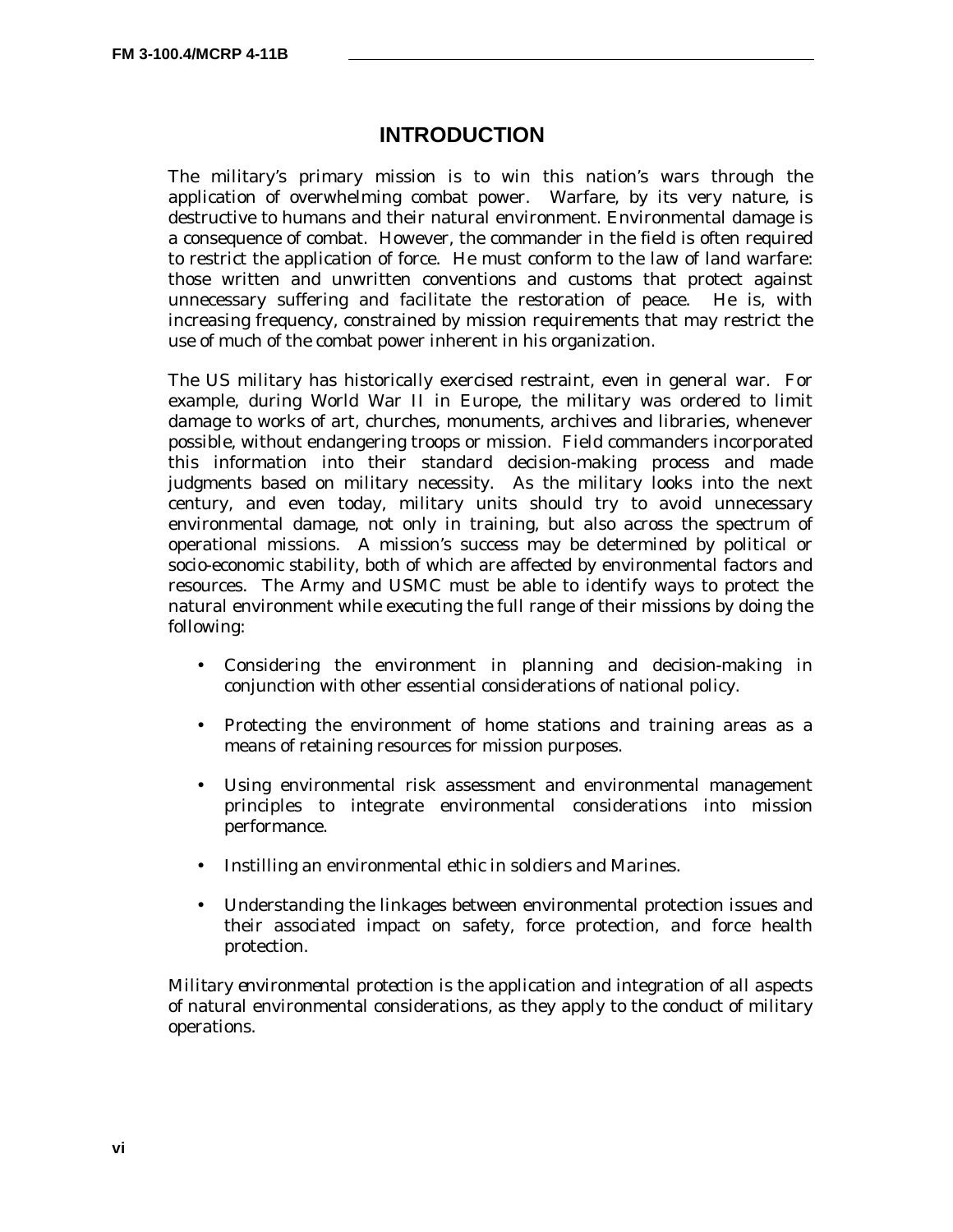The above actions identify environmental protection as an important undertaking to be considered in conjunction with mission planning and execution. Through planning and execution, the Army and Marine Corps include environmental considerations and address them appropriately across the entire spectrum of operations.

## **FUNDAMENTAL CHANGE**

Military actions, at the dawn of the twenty-first century, are undergoing revolutionary changes in methods, weapons, and even strategic objectives. Extraordinary advances in technology accompanied by a historically unprecedented growth in global population have dramatically altered the characteristics and demands of the battlefield. Soldiers and Marines must be prepared to respond across the "entire operational spectrum, from humanitarian to combat" and the four operational categories (offense, defense, stability, and support operations), sometimes within the same operation. Deployed forces must be able to conform to the environmental protection requirements of the theater commander without impairing combat effectiveness.

This requirement is new and fundamentally different from the traditional, organized application of violence that is the core of military capability. It stems from mankind's capacity to cause irreparable harm to vital natural resource systems and our growing understanding of the consequences of such damage. The environmental resources of these natural systems, such as clean air, water, land, forests, and wildlife, were once considered limitless. Today, it is clear that these resources are limited and require protection. Where they are scarce, they are increasingly significant to economic wellbeing and human health.

In regions where increasing numbers of people occupy a finite and densely crowded area, urbanization, migration, public health, and refugees are factors of growing strategic importance. In these circumstances, environmental resources may assume a substantial role in conflict origin and resolution. US land forces will increasingly operate in, or near, urban environments. For example, US forces may conduct stability operations and support operations (FM 100-5) to establish order in the aftermath of an insurgency or civil war, a failed government, or lawlessness. Shortages of basic resources such as clean water, food, and fuel will complicate the mission. Thus, environmental resources can be operational, as well as strategic, factors.

United States land forces must be versatile and capable of rapid deployment to perform the full range of missions from humanitarian to total war. Recent operations have shown that they must also be flexible within the strategic or operational mission. For example, units may execute combat operations, limited in time or space, within the context of larger stability operations. They must also be able to apply environmental protection measures appropriate to the situation.

National recognition of environmental threats to the population's safety and well-being has inspired laws, regulations, and international agreements.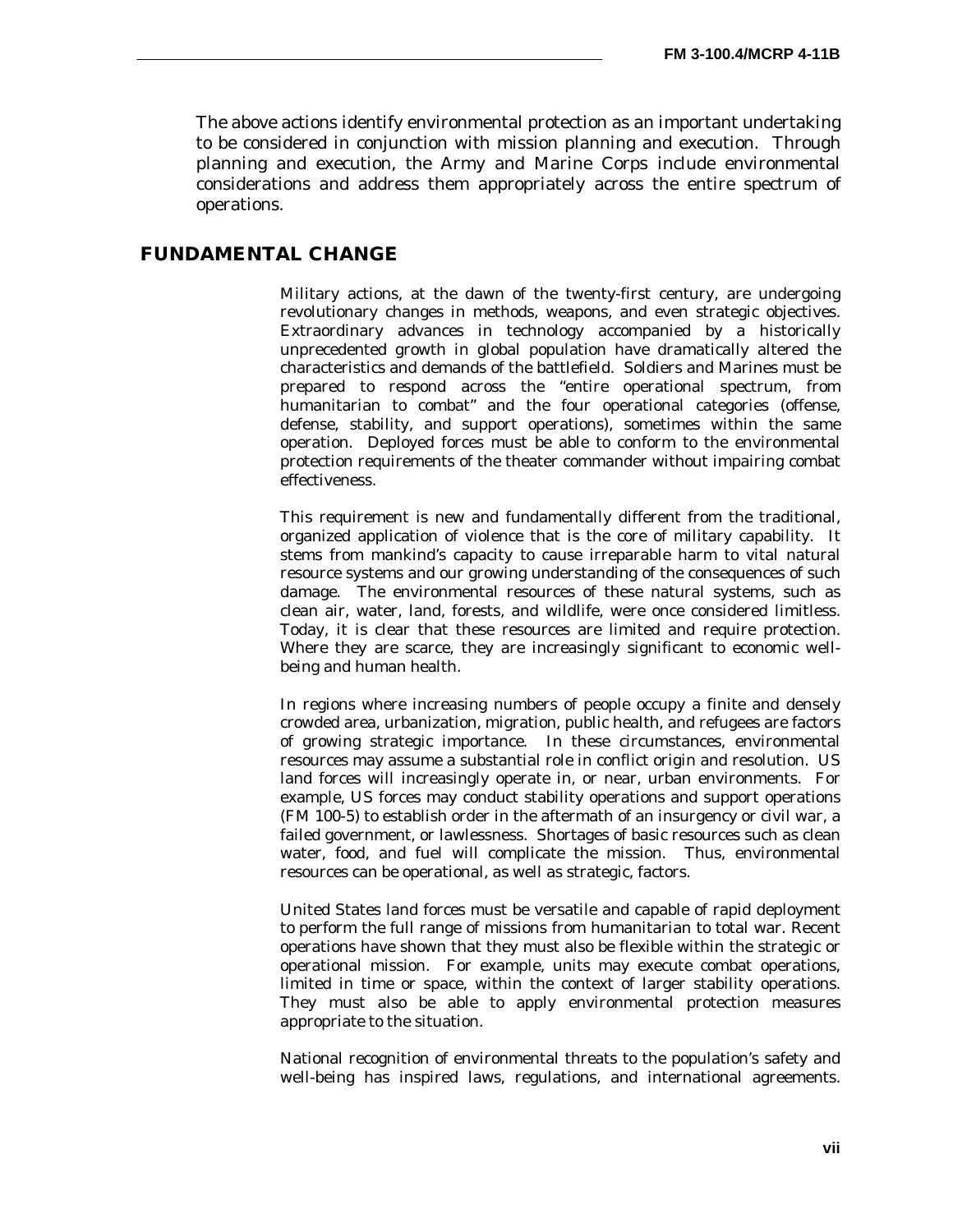American citizens value and demand a clean and healthy environment. US military forces do not function independently of political policy and the desires of the people; they reflect national values and obey the laws. Therefore, the US military have developed skills and programs for environmental protection.

Integration between civilian and military application of environmental protection is essential. This manual devotes itself to demonstrating how this integration can be relatively seamless as it melds into the existing processes within the Army and Marine Corps. Integration of *military environmental protection* is an evolutionary, rather than a revolutionary adaptation of our current military processes. The concept must become second nature for each soldier and Marine. Linking good environmental actions to sound tactical doctrine and tactics, techniques, and procedures (TTP) can and should be the standard. Environmental considerations will, in many cases, reinforce or amplify sound tactical principles and issues of force protection that the military already accepts as doctrine or TTP for other reasons. *Military environmental protection* is tied directly to risk management and the safety of soldiers and Marines. It is an enabling element for the commander, and as such, an essential part of military planning, training, and operations.

# **HOW TO USE THIS MANUAL**

The sequence of chapters in the manual are set up to help you understand what *military environmental protection* is and how to apply it by providing:

- General knowledge.
- Planning guidance.
- Training guidance.
- Operations guidance.
- Guidance on how to interface with the installation and respective staff positions.
- Guidance on establishing and assessing a unit program.
- Guidance on the impact of environmental conditions on the health of service members.

The appendixes provide a more in-depth look at information that supports the chapters. In general, they are designed to provide a starting point or template for the products that soldiers and Marines will require as they build their unit program and operate during planning, training, and all operations across the spectrum of conflict.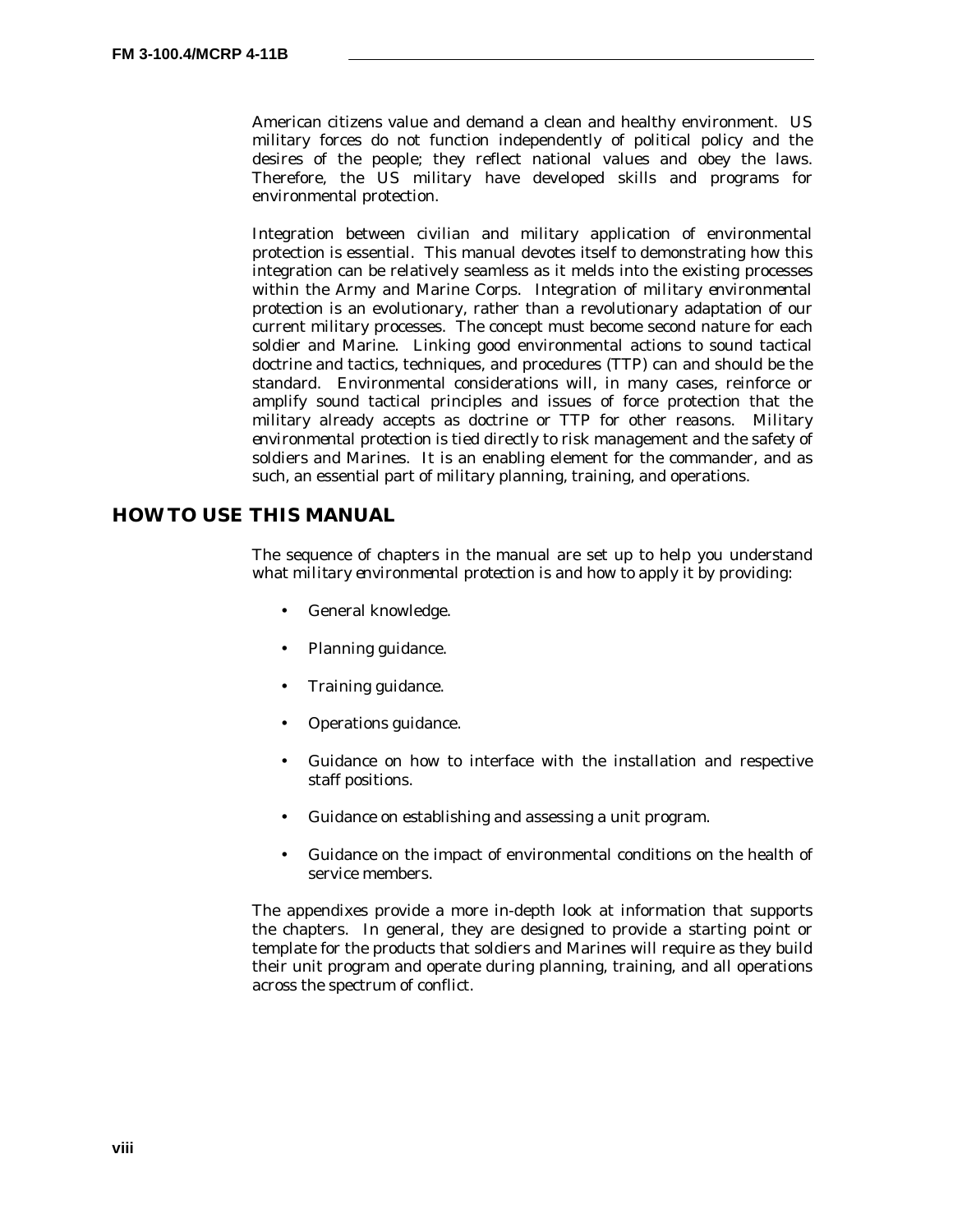#### **Chapter 1**

# **Environmental Protection and Military Operations**

"*An emerging class of transnational environmental issues are increasingly affecting international stability and consequently will present new challenges to US strategy*."

National Security Strategy, July 1994

The US military's primary mission is to defend the US—its people, its land, and its heritage. National security strategy now includes specific environmental security concerns. Strategic and operational end states support lasting victories. End states include environmental components. Additionally, the American people expect the Army and Marine Corps to manage the financial, human, and natural resources entrusted to them in a responsible manner. The policy and vision of the Army and Marine Corps on these issues, as well as your responsibilities as leaders, are critical to understanding how to address *military environmental protection.*

#### **BACKGROUND**

1-1. Strategic factors influencing international security and stability have dramatically changed. Global population and industrial activity have grown geometrically, and technological advancement has accelerated. These phenomena have begun to shift the foundations of strategic analysis, fundamentally altering the relationships between the human population and the supporting natural resources. *Operational Terms and Graphics* (FM 101-5- 1/MCRP 5-2A) defines the natural environment as "the human ecosystem, including both the physical and biological systems that provide resources (i.e., clean air, clean water, healthy surroundings, sufficient food) necessary to sustain productive human life. Included in the natural environment are manmade structures, such as water and waste water treatment facilities and natural/cultural resources".

# **CONTEXT OF ENVIRONMENTAL PROTECTION**

1-2. Conflict caused or aggravated by resource scarcity is not new. What was once a local or regional problem may now extend globally. Resource scarcity could reduce the ability of governments to respond to the basic needs of their people. The resulting instability can threaten regional security and lead to armed interventions.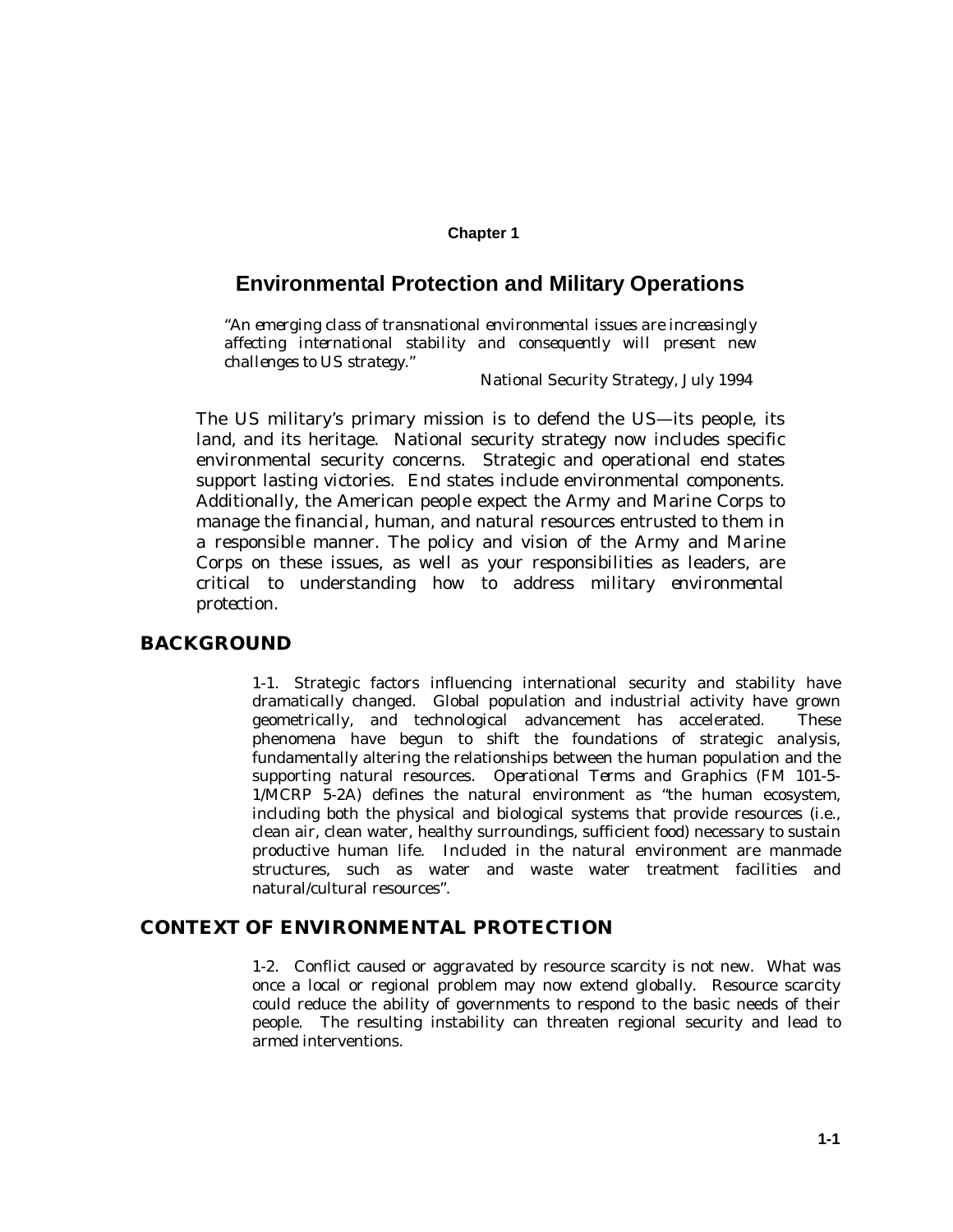#### **ENVIRONMENTAL RESOURCES AS A CAUSE OF CONFLICT**

1-3. Strategic resources (i.e., minerals, oil, or coal) have often been catalysts of conflict. The widespread distribution and product substitution associated with a global economy tend to mitigate scarcity. Renewable or "sustainable" resources such as clean air, water, croplands, or forests—are more difficult to replace and can be a regional catalyst of instability.

1-4. Environmental degradation, natural disasters, famines, health epidemics, and changes in climate can threaten a nation's economy and send populations across borders as refugees. For example, construction of a series of dams on the Senegal River made river-bottom farmland suitable for high intensity agriculture. Mauritian Moors abandoned cattle production in their degraded grazing areas to migrate to the river valley where a struggle ensued over the farmland. In a similar situation, soil degradation and population growth in Chiapas, Mexico generated peasant migrations to upland hillsides. Population overload, combined with the lack of capital to protect the local ecosystem, caused severe environmental resource scarcity.

1-5. In both examples, environmental resource scarcity, caused by degradation or depletion of renewable resources, encouraged groups to capture these resources or migrate to find adequate resources. Environmental resources can contribute to the potential for conflict when they become environmental threats or strategic goals.

#### **Environmental Threats**

1-6. Environmental threats intensify regional instability. In Haiti, dwindling resources were central to the social collapse of the island nation. Almost totally deforested, its poor croplands were divided into smaller and less productive parcels with each generation. Haiti's population of seven million, already unsustainable by every measure, is expected to double in the next 18 years.

1-7. Environmental threats to stability and security might result from acts of war or terrorism (i.e., the destruction of infrastructure facilities providing water or fuel). The threats (i.e., polluting the rivers or air that flow into another country) may also result from the routine activities of an industrial society.

1-8. The actions associated with developing a national infrastructure, such as building a dam, which cuts off water to downstream neighbors, may contribute to regional instability and conflict. Regional environmental threats can trigger events leading to conflict or deepening poverty. These types of situations encourage citizens to seek violent solutions.

1-9. Security from these environmental threats includes protective measures for natural resources; safety measures for soldiers/Marines whether at home station or deployed; and offensive, defensive, and support actions when required to meet national security goals. Environmental threats will confront theater commanders in the form of natural resource issues as strategic and operational factors before, during, and after future conflicts.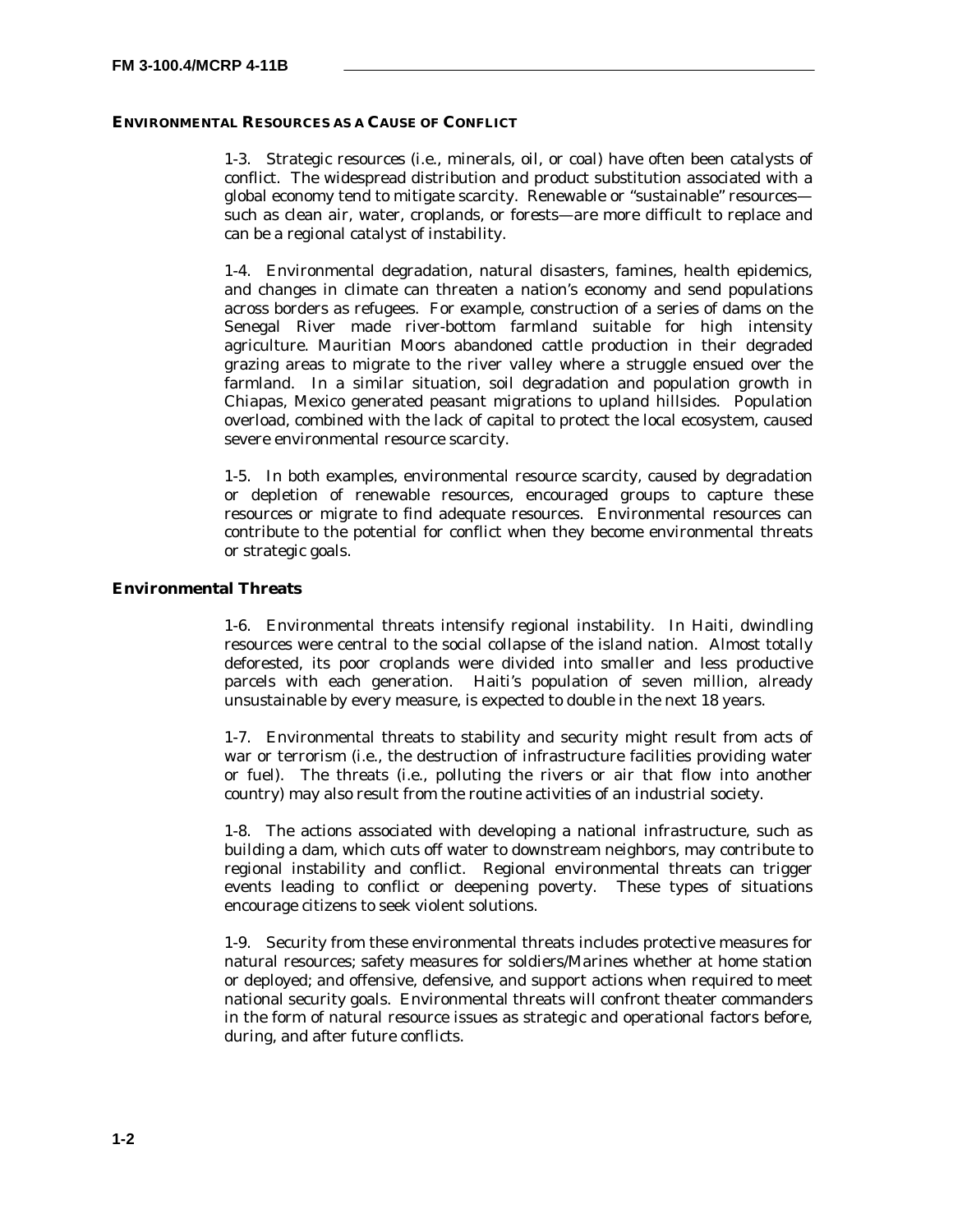#### **National Strategic and Security Interests**

1-10. Resources such as minerals, oil, and water often possess strategic significance. Access to sufficient energy supplies is of vital national interest to a nation when it becomes industrialized. The importance of resources was certainly demonstrated in the actions that the US and other nations took to form a coalition and conduct the actions associated with Desert Shield and, subsequently, Desert Storm.

1-11. Water has been a strategic resource since the beginning of recorded history. In the Middle East, three or more countries share all of the major river basins. Each of these countries now faces the possibility of severe water scarcity during the next decade and beyond.

1-12. In the West Bank, population growth in the Jordan River basin increased demand for the scarce supply of freshwater. Overpumping the aquifers depleted the water supply and degraded some aquifers by causing saltwater intrusion from the Mediterranean. Because 40 percent of Israel's groundwater originates in the former occupied territories, Israel sought to protect its water supply by limiting water use during the occupation of the West Bank. The stringent restrictions on water use imposed upon Jordan, Syria, and Lebanon became another point of tension in the conflict during the 1960s to 1970s. Although the intensity of that issue has been moderated, it continues to be a major concern.

1-13. Countries rely on natural resources to achieve political ends. A country overexploiting its own resources by deforestation or polluting a neighboring country's air or water may cause corresponding increases in regional tensions.

#### **ENVIRONMENTAL PROTECTION AS A NATIONAL ETHOS**

1-14. As outlined in FM 100-1, the nation's ethos translates into national policy, national security strategy, and military strategy. The US has often been the first nation to search for solutions to environmental problems. Americans believe continued environmental degradation presents a potential short- and long-term threat to their safety and well-being. They have demanded and supported national and international environmental protection efforts.

1-15. As environmental protection becomes increasingly important to Americans, it assumes a growing significance to operational readiness. US military forces must maximize environmental compliance and restoration efficiency to preserve funds for force structure, modernization, and training.

1-16. Operational readiness depends on sufficient land for training individuals and units. The Army and the Marine Corps manage large training and testing areas, which are increasingly valuable as part of a diminishing inventory of undeveloped land. Often, the health of the surrounding natural ecosystem also depends on the natural habitat of these training or testing areas. Fortunately, protecting and preserving these undeveloped spaces serves the interests of both operational readiness and the natural habitat. Good conservation techniques preserve training areas for future military use and reduce compliance and restoration costs.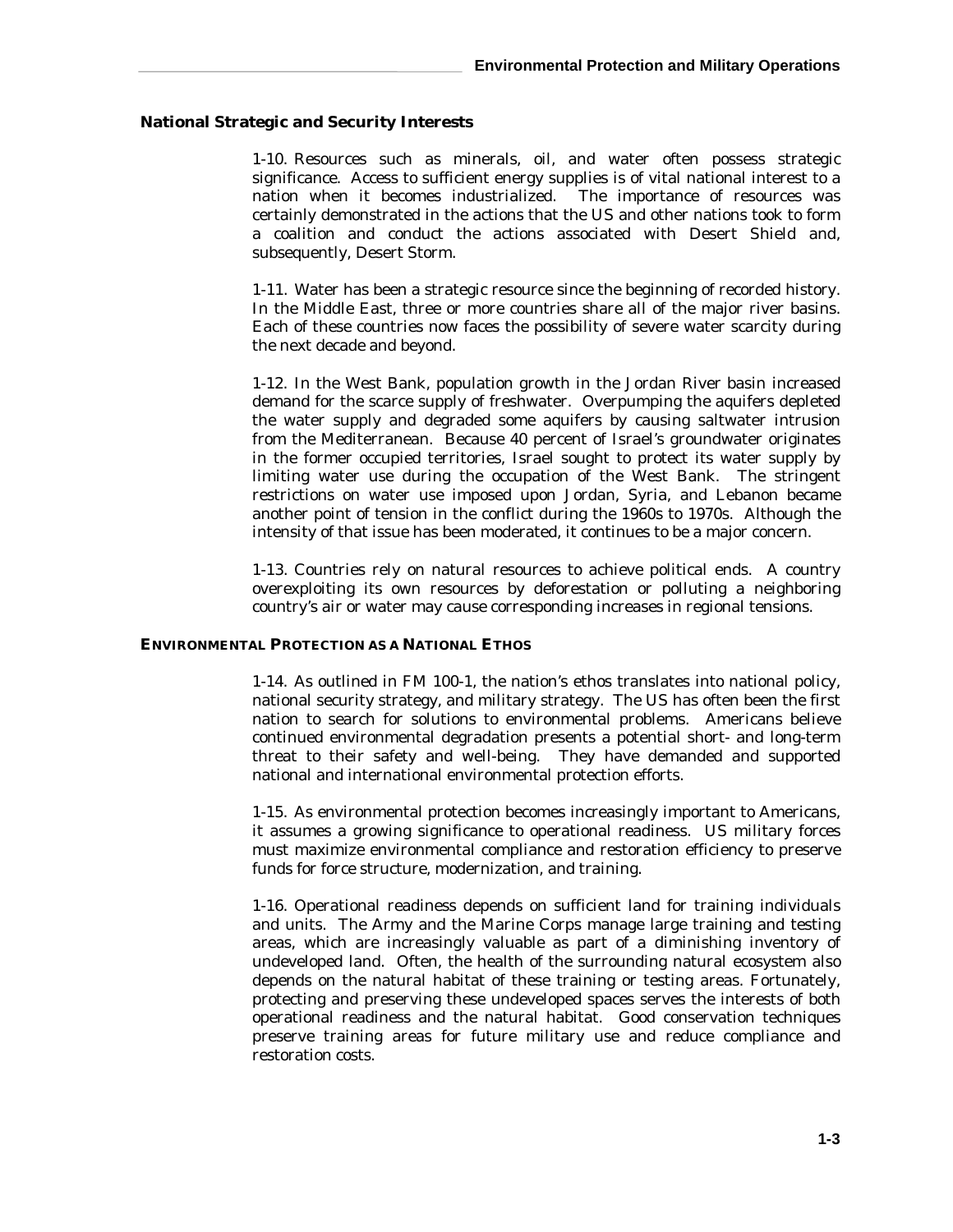#### **ENVIRONMENTAL PROTECTION AS AN IMPACT ON SAFETY, FORCE PROTECTION, AND ENVIRONMENTAL HEALTH**

1-17. Environmental protection tends to be viewed according to its effect on the natural environment. While this focus is appropriate, it is essential to understand the linkages between the effect on the environment and their associated impacts on safety, force protection, and force health protection as these effect soldiers and Marines. These linkages are identified in FM 100-10, FM 100-14, medical doctrine (FM 8-10, FM 8-55, FM 21-10, FM 21-10-1, see Chapter 7), and an increasing number of other doctrinal manuals. The term *military environmental protection* includes the understanding of this linkage.

#### **ENVIRONMENTAL COMPLIANCE AS A REGULATORY REQUIREMENT**

1-18. Heightened environmental concern has led all federal agencies, including the DOD, to consider the environmental consequences of proposed actions to avoid costly litigation and remediation requirements. Compliance with environmental laws and regulations is now a necessary cost of doing business. The Army and the Marine Corps comply with all environmental laws and regulations applying to installations or theaters of operation (TOs).

1-19. The sources of environmental laws influencing the actions of US military forces include federal, state, local, and HN laws, as well as international treaties. Appendix A provides an overview of the key environmental laws, regulations and treaties applicable to unit level operations. These come from a variety of sources to include federal, state, local host nation, executive order, Department of Defense policies and directives, and international agreements.

#### **ETHICAL IMPLICATIONS AS A FUNCTION OF ARMY VALUES**

1-20. From every philosophical or moral perspective, environmental stewardship is the right thing to do. As more demands are made on the shrinking resource base, the ethical issues become clearer. The US military has always accepted and internalized its role as a moral, as well as a physical force. Senior leaders must create ethical climates in which subordinate leaders recognize that the natural resources of the earth are not inexhaustible, and they must take responsibility to protect the environment. FM 22-100 defines ethics as principles or standards that guide professionals to do the moral or right thing. To help subordinates live according to Army values, leaders enforce rules, policies, and regulations. This ethical climate is the same climate that guides the decisions to be made in areas such as the law of land warfare. Ethical behavior is not restricted to merely following the letter of the law when it comes to specific written laws, regulations, and treaties. It captures the ethos that caused those laws to be generated in the first place. By educating subordinates and setting the example, leaders enable their subordinates to make ethical decisions that, in turn, contribute to excellence.

1-21. Considering the environmental effects of training, operations, and logistics activities reduces environmental damage and costs. Habitually protecting the environment ensures that land will continue to be available to conduct realistic training and that environmental problems will not disrupt operations. Environmental protection must be recognized in material acquisition procedures,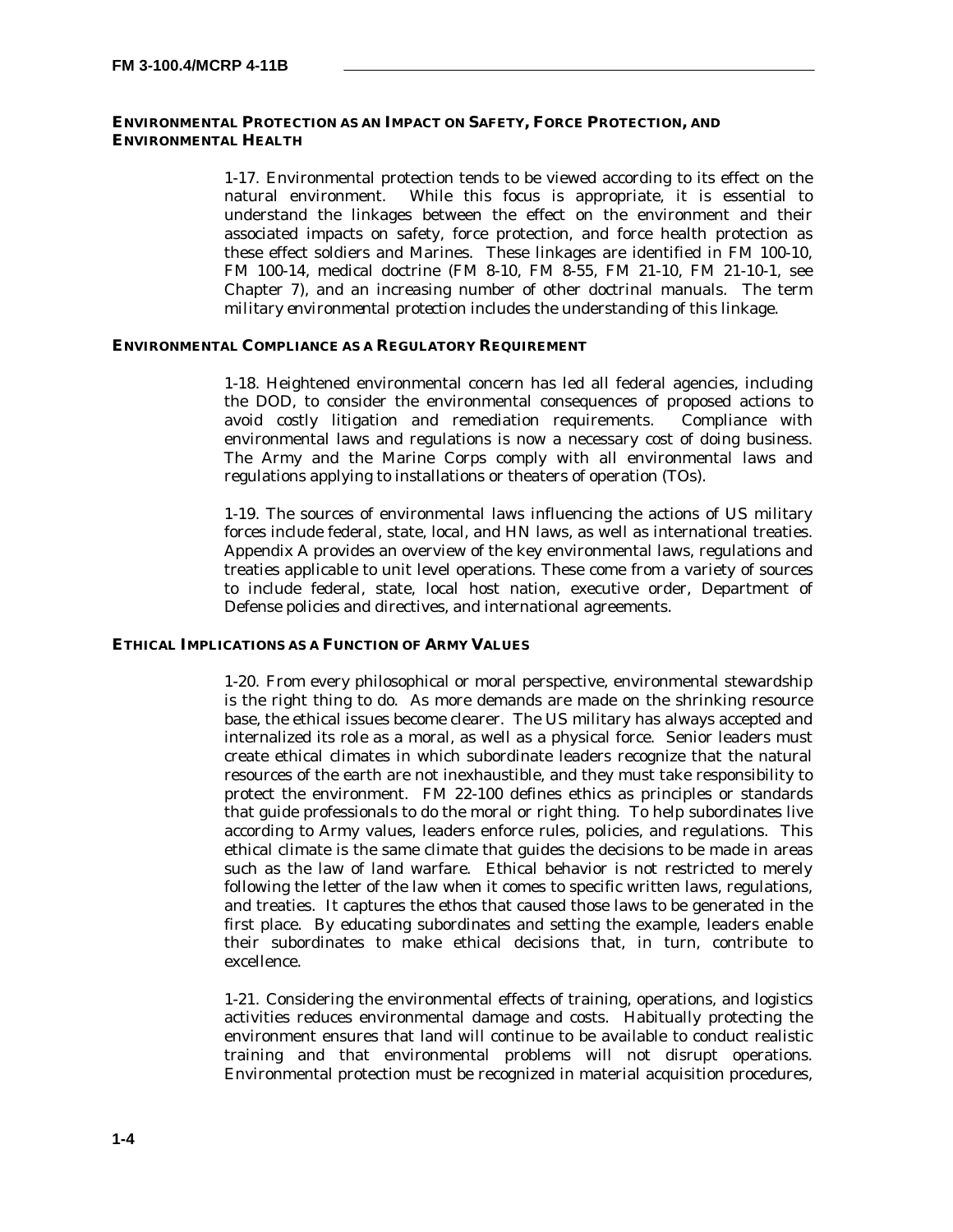training, and facilities operations. In short, it must be an institutional and personal ethic. To be successful, soldiers and Marines must practice pollution prevention as a proactive measure rather than just a mere compliance or reaction to laws and regulations. "Doing the right thing is good. Doing the right thing for the right reason and with the right intention is even better" (FM 22-100).

"*Everyone must protect and conserve the natural environment as an individual responsibility. Seemingly minor infractions by individuals, particularly in cumulative effect, can have major effects on human health and natural habitat—or upon operating budgets. Leaders must set the example as well as to strictly enforce environmental policy and regulations. Environmental responsibility involves all of us. The environmental ethic must be part of how we live and how we train."* General Dennis Reimer, 1995, Chief of Staff, US Army

## **THE ARMY AND MARINE CORPS ENVIRONMENTAL STRATEGIES**

1-22. Governmental rules and regulations do in fact influence the strategies of the Army and Marine Corps. Therefore it is important for subordinate commanders to understand the commander's guidance from his respective chain of command. Success will be achieved through the commitment of the chain of command, as well as organizing for success, spreading the environmental ethic, training and educating the force, prioritizing resources, and harnessing market forces by purchasing environmentally benign materials whenever possible. A discussion of the rules and regulations is provided in Appendix A.

#### **MISSION STATEMENTS**

1-23. "The Army will develop and implement cost-effective measures to protect and sustain the environment in support of military operations, installation management, and materiel development."

1-24. "The two most important national functions of the Marine Corps are to make Marines and win battles. Training is integral to the performance of these functions. By respecting and maintaining the natural resources entrusted to the Marine Corps, the training opportunities enjoyed by today's Marines will be available to future generations of Marines."

#### **VISION STATEMENTS**

1-25. "The Army will integrate environmental values into its mission to sustain readiness, improve the soldier's quality of life, strengthen community relationships, and provide sound stewardship of resources."

1-26. "Marine Corps environmental programs enhance military readiness, protect the health of military and civilian personnel living and working abroad Marine corps installations, and protect the environmental quality of the installation and adjacent communities to support future activities."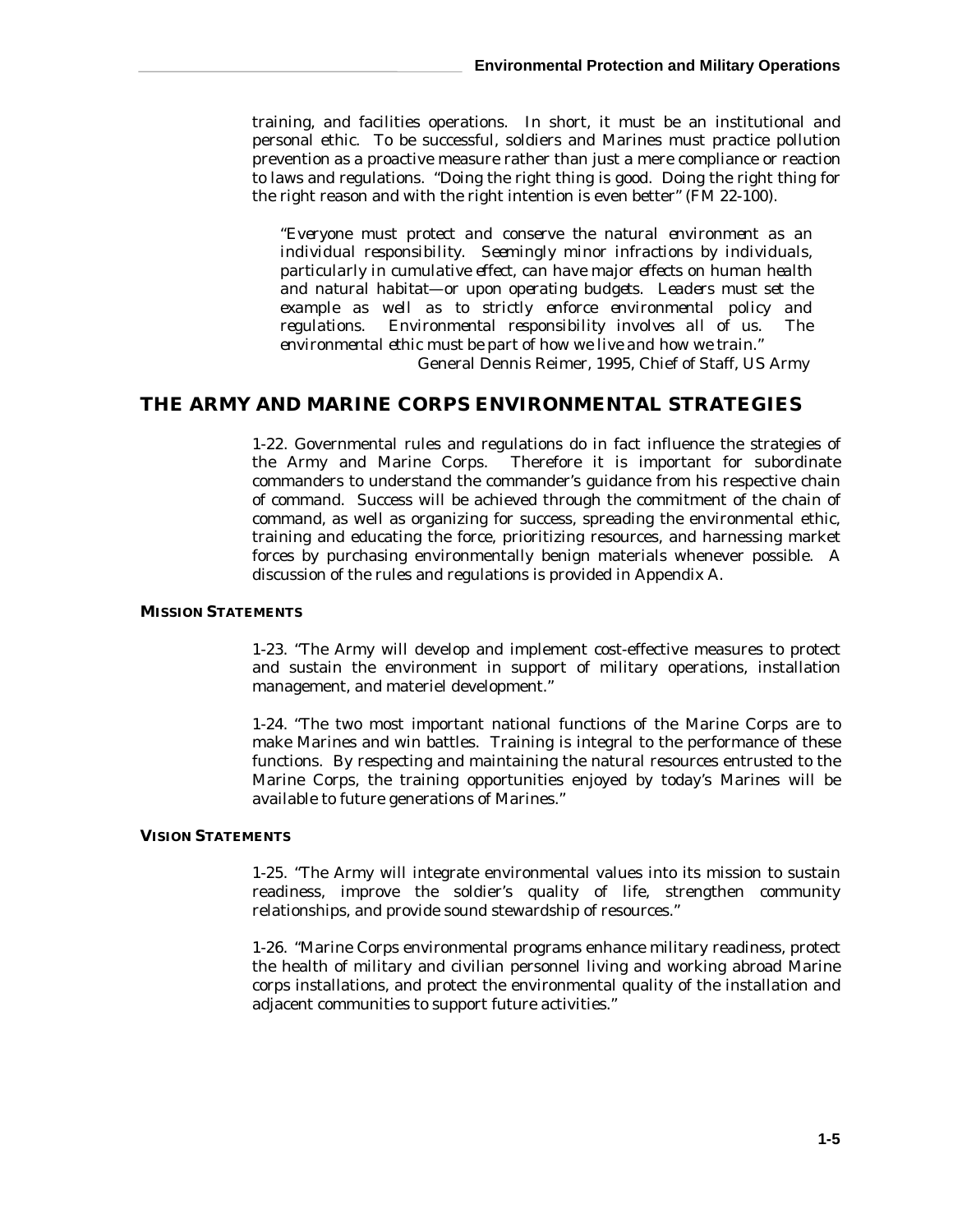*"The Marine Corps shall actively protect and enhance the quality of the environment through strict compliance with all applicable regulatory requirements."*

MCO P5090.2A

*"The Army is committed to environmental stewardship in all actions as an integral part of the Army mission."* 

AR 200-1

#### **ENVIRONMENTAL STEWARDSHIP GOALS**

1-27. Environmental protection is no longer the province of a few technical experts. It requires soldiers and Marines to prevent environmental problems by caring for those resources entrusted to them by the American people. This responsibility includes financial, material, and environmental stewardship. Environmental stewardship, the wise use and management of environmental resources, is a natural outgrowth of the military's role as protector of US national security. The following are goals for responsible environmental stewardship:

- Demonstrating leadership in environmental protection and improvement, including pollution prevention.
- Ensuring that consideration of the natural and cultural environment is an integral part of decision-making.
- Minimizing adverse natural environment and human health impacts while maximizing readiness and strategic preparedness.
- Initiating aggressive action to comply with all applicable federal, state, local, and HN environmental laws.
- Supporting pollution prevention programs, which includes periodically reassessing products and processes that generate pollution, reusing and recycling materials, and avoiding hazardous waste (HW) generation.
- Managing all military controlled lands, natural and cultural resources, and remediate areas contaminated by past activities.
- Enhancing outreach activities with local communities by openly addressing environmental quality issues.

1-28. Everyone, from the commander in chief to the newest recruit and every civilian employee, must apply stewardship to his area of responsibility. However, implementing service-wide stewardship requires an environmental protection strategy. The strategy's goals and objectives focus on four pillars:

- Compliance Give immediate priority to sustained compliance with environmental laws.
- Prevention Focus efforts on pollution prevention to reduce or eliminate pollution at the source.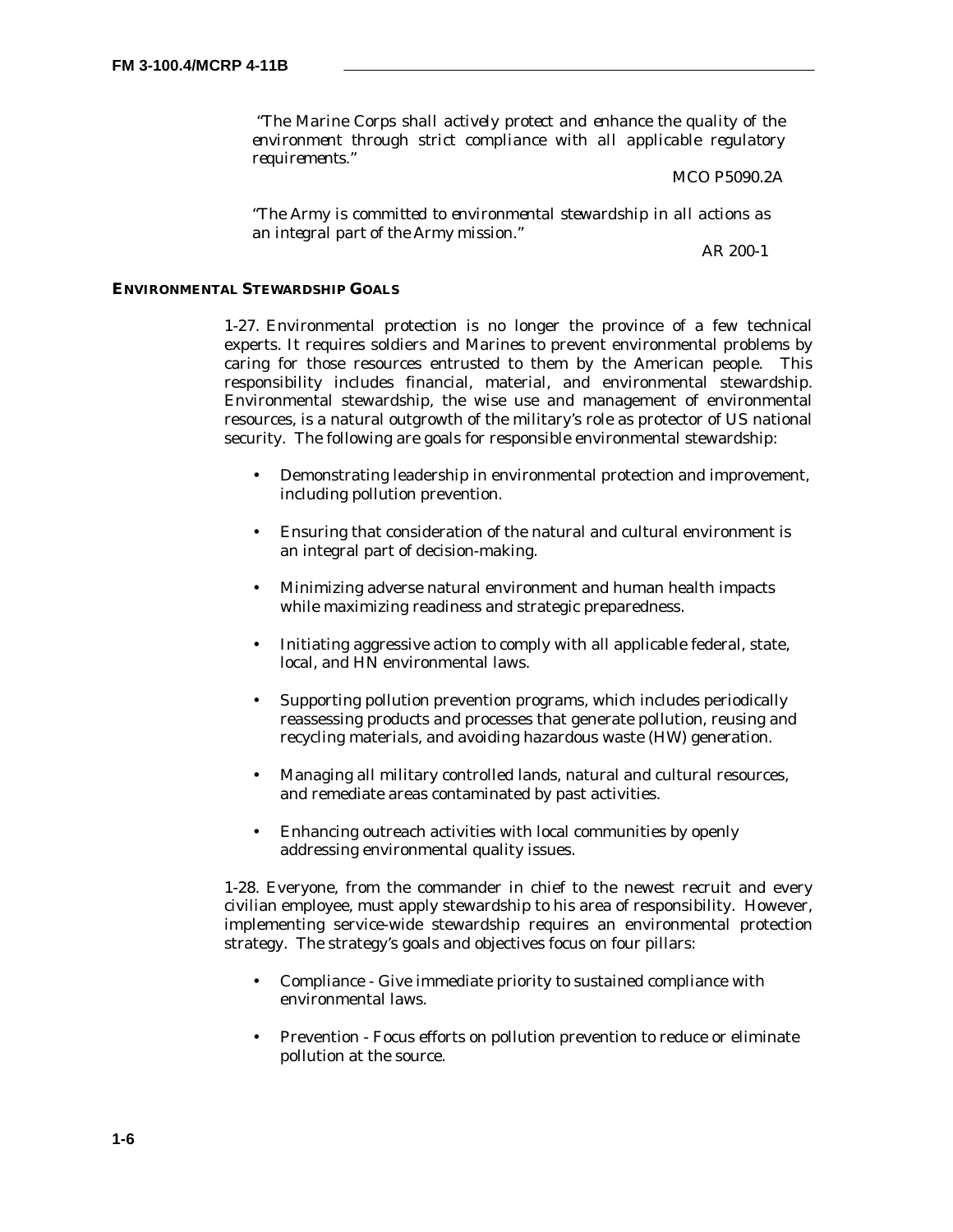- Conservation Conserve and protect natural and cultural resources so they will be available for present and future generations to use.
- Restoration Simultaneously continue to restore previously contaminated sites as quickly as funds permit.

#### **ENVIRONMENTAL PILLARS**

1-29. The principal duty of soldiers and Marines is not protecting the environment. However, they accomplish this requirement as part of their other duties. In those rare instances where real or perceived conflict exists between environmental protection and mission accomplishment, commanders and individuals must make informed decisions. Unit commanders, leaders at all levels, and individual soldiers/Marines must understand the pillars for environmental protection.



#### **Compliance: Taking Care of Today's Problems**

1-30. The essence of compliance is obeying the law. Compliance includes all activities that ensure operations and activities meet federal, state, local, and applicable HN environmental requirements. These requirements include laws and regulations for waste water discharge, noise abatement, air quality attainment, and solid waste and HW management.

#### **Prevention: Minimizing Problems for Tomorrow**

1-31. Eliminating pollution at the source is usually much easier and less costly than dealing with hazardous materials (HM) or their aftermath. Pollution is a liability, and clean up is an overhead cost that must be controlled. Avoiding or reducing pollution saves the military resources that will enhance readiness. Pollution prevention includes all phases of the material management life cycle from concept development to final disposition. Prevention is generally achieved through the following:

• Reducing the amount of waste produced. This may include using smaller amounts of toxic materials or replacing them with less toxic substitutes. On a larger scale, it may include changing operating methods by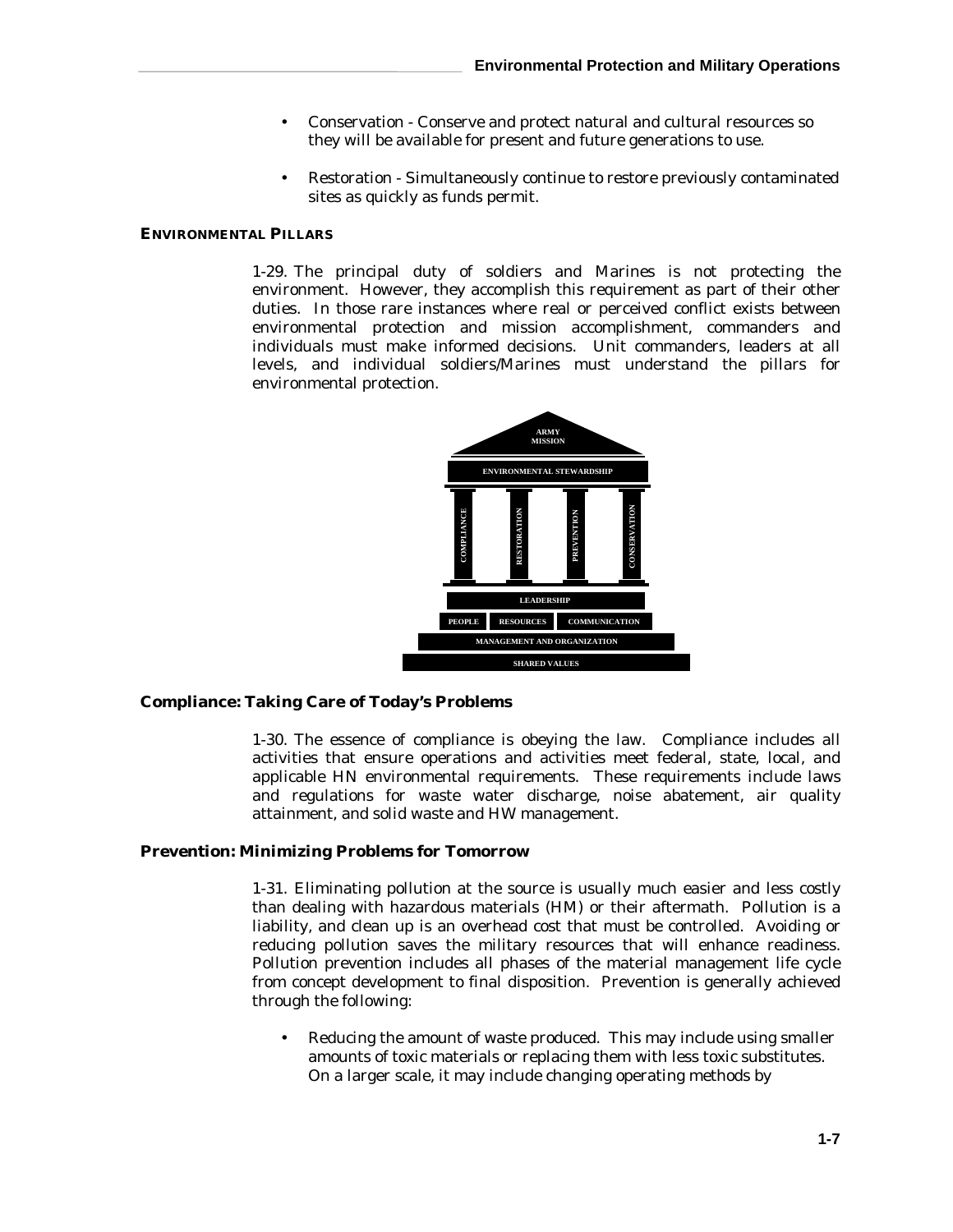increasing efficiency or preventing accidents that generate waste and residue.

- Reusing materials whenever possible. Reusing items is more cost efficient than recycling. Reuse entails using an item in its current form. Refilling containers, filtering solvents, or reusing subassemblies reduces the amount of waste that must be treated and disposed.
- Recycling products. This entails changing the physical composition of the item by melting it down or shredding it for use in other processes. Recycling, while less efficient than reuse, may be the only alternative for several types of waste. Many installations sponsor recycling programs to support morale, welfare, and recreation activities.

#### **Conservation: Sustaining Resources for the Next Generation**

1-32. Conservation includes two types of resource management: controlled use and preservation. Controlled use focuses on managing military land to ensure long-term natural resource productivity. Preservation focuses on protecting natural and cultural resources (to include endangered species) by maintaining them in their current state. Renewable resources, such as timber or training land, require controlled use. Nonrenewable resources, such as historic monuments or endangered species, require preservation. The military must balance these demands in a responsible effort to conserve natural resources and still maintain readiness.

#### **Restoration: Taking Care of Yesterday's Problems**

1-33. Restoration includes all activities necessary to clean up contaminated military sites. Most military units do not perform restoration; normally, environmental staffs and contractors perform this function. However, to make installations safer and healthier places for soldiers, Marines, and their families, the services are cleaning up contaminated sites. By following the principles of the other three environmental strategies, soldiers and Marines help minimize the need for restoration.

*"Preventing environmental problems is always more cost-effective (in dollars) than trying to clean them up after the fact. During the deployment to Desert Shield, one installation spent \$1,000,000 to clean up HW improperly left behind by individuals in deploying units. Environmental protection is the smart thing to do, and it is the right thing to do."*

After-Action Report, Operations Desert Shield and Desert Storm

#### **Program Area Integration**

1-34. The four environmental program areas—compliance, prevention, conservation, and restoration—**apply to all military activities**. During peacetime, they ensure that military lands are available for mission training; during contingency operations or combat, they support strategic goals and desired endstates. At all times, these program areas protect the safety and health of soldiers/Marines, and their families.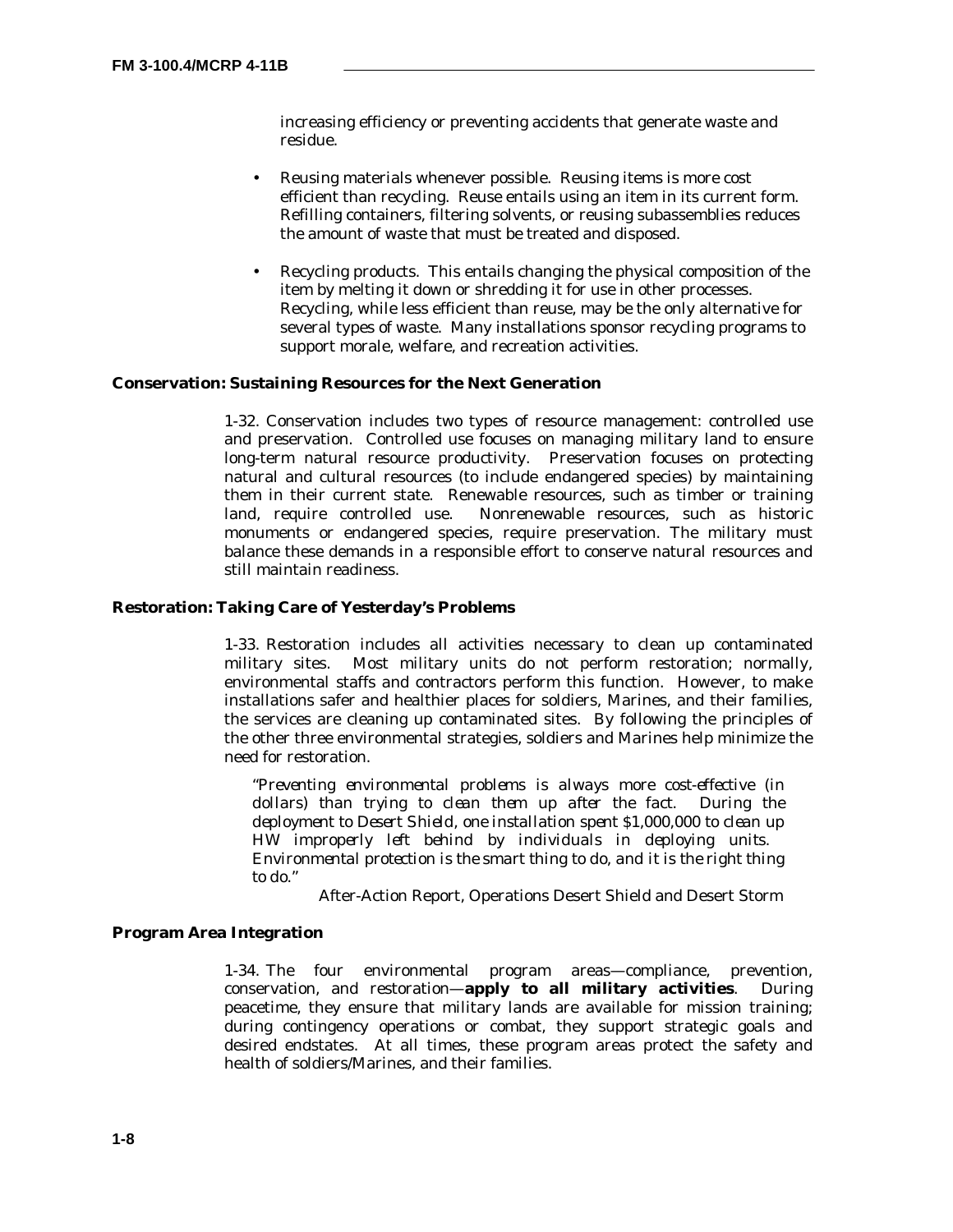## **ENVIRONMENTAL RESPONSIBILITIES**

1-35. Commanders, staffs, subordinate leaders, and soldiers/Marines must understand their individual duties and responsibilities for environmental protection and become environmental stewards. To practice stewardship, US military personnel must understand the basic environmental management responsibilities that apply to their work area or assigned duties.

#### **UNIT RESPONSIBILITIES**

1-36. Installation regulations or operational directives, such as operation plans (OPLANs), operation orders (OPORDs), or contingency plans (CONPLANs), generally define a unit's environmental program. (See Appendix B for an example of the Environmental Considerations Appendix to an Army plan). Standing operating procedures (SOPs) usually establish a unit's environmental plan. (See Appendix C for an example SOP). These documents integrate installation and operational requirements into daily routines. Unit-level environmental management always includes guidance for commanders, staffs, subordinate leaders, soldiers, and Marines.

#### **Commanders**

1-37. The commander's role in environmental stewardship centers on instilling an environmental ethic in their soldiers, Marines, and civilians under their control. Commanders train their subordinate leaders on stewardship, counsel them on doing what is right, lead by example, and enforce compliance with laws and regulations. Sources of environmental assistance available to commanders are identified in Appendix D.

1-38. Commanders will meet with key installation environmental personnel to obtain information on and assistance with environmental protection issues to include setting up a unit program. Commanders should also turn to these personnel for detailed guidance on regulatory compliance, environmental assessments, and to review environmental problems common to other commanders on the installation or in the unit.

1-39. The primary point of contact should be located at the installation's environmental office. This office is normally part of the Directorate of Public Works (DPW) at Army installations, the facilities or base engineer office on Marine Corps installations, or the State Area Command (STARC) for the National Guard.

"*All Marine commanders should emphasize environmental awareness and incorporate environmental compliance into every aspect of how they conduct business, taking affirmative steps to make compliance happen."*

 General J.L. Jones, Commandant, 1999 White Letter 03-99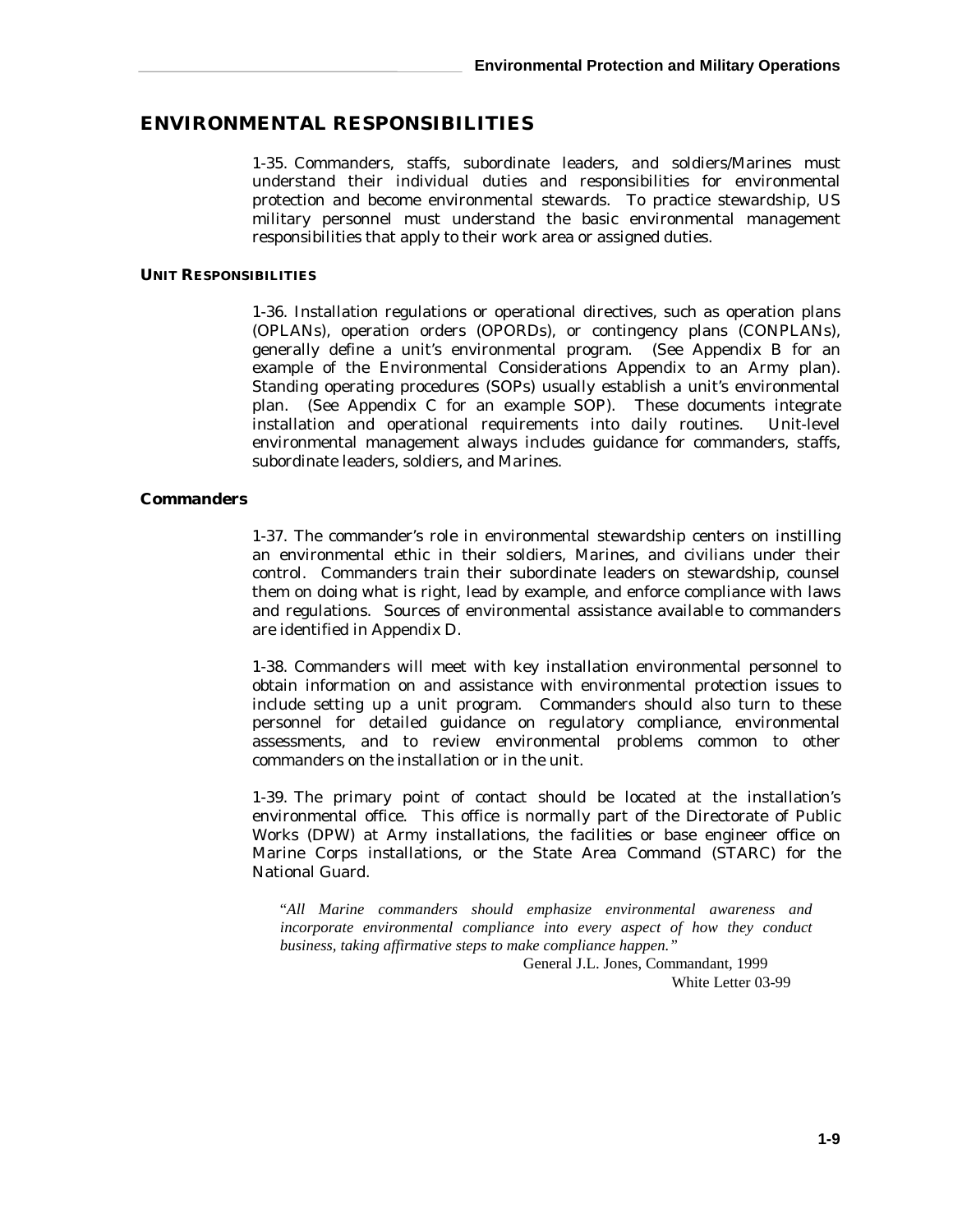"*In my Commandant's Planning Guidance (CPG), I presented a road map that describes where I am leading the Marine Corps…*

*These Marine Corps principles are basic to our nature and critical to our existence. These realities are not relative or subject to compromise. They are inalterable and universally applicable.*

*Expressions of these principles may be found in the way we maintain our installations, utilize our resources, and comply with our Nation's laws concerning the environment. Instituting good management practices, conserving resources, and obeying the law have always been a part of our moral character. Marines are good neighbors. Marines are efficient. Marines are informed. Marines take care of their own. Marines are disciplined.*

*In these days of public concern for the environment and diminishing resources, we are afforded new opportunities to apply our Marine Corps principles to new avenues of excellence. We will meet our responsibilities by being exemplary world citizens as we maintain and improve our position as the world's premiere fighting force. That's what's expected of us – we're Marines."*

General C. C. Krulak, Commandant of the Marine Corps, 1997

1-40. The Directorate of Logistics (DOL) (Army) or the G-4 (Marine Corps), the safety office, and the supporting Defense Reutilization and Marketing Office (DRMO) may also provide commanders with environmental information.

1-41. When deployed, commanders will often deal with the phenomenon known as the base camp. Base camps, while not installations, are comparable to small towns and require many of the considerations applied to installations. A mayor (often the headquarters, headquarters company [HHC] commander) assists the base camp commander with control of base operations. A Base Camp Coordination Agency (BCCA) will provide expertise and support to the commander, largely through its subordinate Base Camp Assistance/Assessment Team (BCAT). Environmental expertise is resident or aligned with this team and available to support the base camp commander and the designated mayor of the base camp, provide technical recommendations, and maintain appropriate standards. More information about this phenomenon is provided in the recently published Center for Army Lessons Learned (CALL) Newsletter 99-9, *Integrating Military Environmental Protection*.

1-42. Army Regulation (AR) 200-1, Marine Corps Order (MCO) P5090.2A, the Army's *Commander's Guide to Environmental Management*, and the Marine Corp's *Commander's Guide to Environmental Compliance and Protection* specify commanders' environmental responsibilities. To carry out these responsibilities, commanders do the following:

• Comply with an installation's environmental policies and legally applicable and appropriate federal, state, and local laws and regulations or country-specific final governing standards (FGS) if outside the continental United States (OCONUS).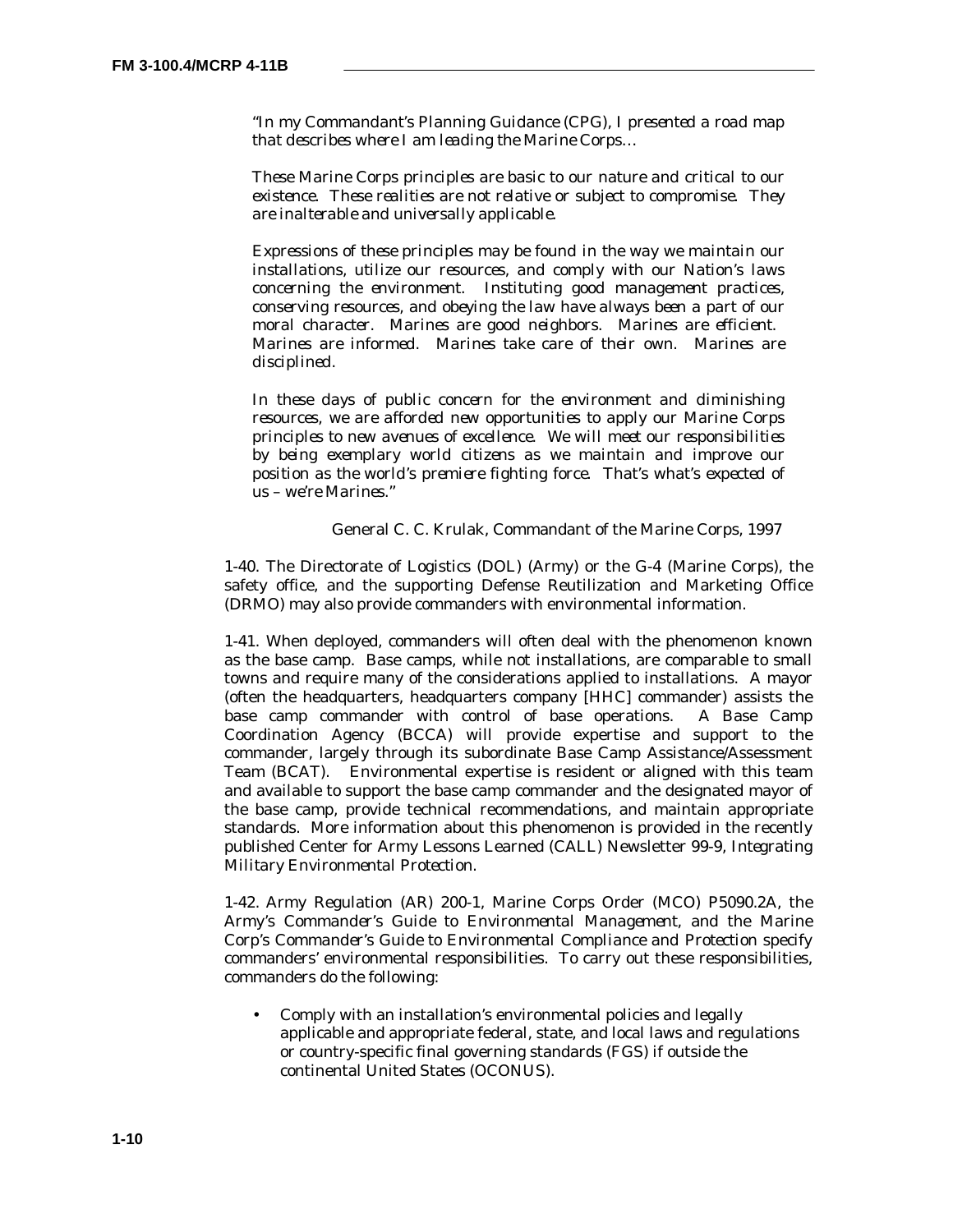- Demonstrate a positive and proactive commitment to environmental stewardship and protection.
- Provide environmental training required by law, regulation, or command policy.
- Ensure that all personnel can perform their duties in compliance with environmental laws and regulations, and can respond properly to emergencies.
- Promote proactive environmental measures and pollution prevention.
- Supervise compliance with environmental laws and regulations during operational, training, and administrative activities.
- Include environmental considerations in mission planning, briefings, meetings, execution, and after-action reviews (AARs). (See Appendix E.)
- Understand the requirements of Army/Marine Corps environmental programs. (See Chapter 5.)
- Identify and assess the environmental risks of proposed programs and activities. (See Chapter 2 and Appendixes  $F$  and  $\hat{G}$ .)
- Coordinate unit activities with higher headquarters' (HQs) environmental elements.
- Appoint and train an environmental compliance officer (ECO) and an HW coordinator for the unit.
- Ensure that SOPs contain all environmental considerations and regulatory requirements appropriate for the level of command. (See Appendix C.)
- Conduct environmental self-assessment or internal environmental compliance assessments. (See Chapter 5 and Appendix H.)
- Understand the linkages between environmental considerations and their associated impact on safety, force protection, and force health protection. (See Chapter 7.)

#### **Unit Staffs**

1-43. Whether developing the staff estimate, protection levels, or environmental baseline survey (EBS), environmental protection requires active participation from each staff member. Environmental factors may affect or influence a wide range of activities or require a significant expenditure of resources. A single point of contact (POC) for all environmental considerations is neither effective or efficient.

1-44. Unit staffs have inherent responsibilities within their areas of expertise that require environmental actions. While some of these responsibilities may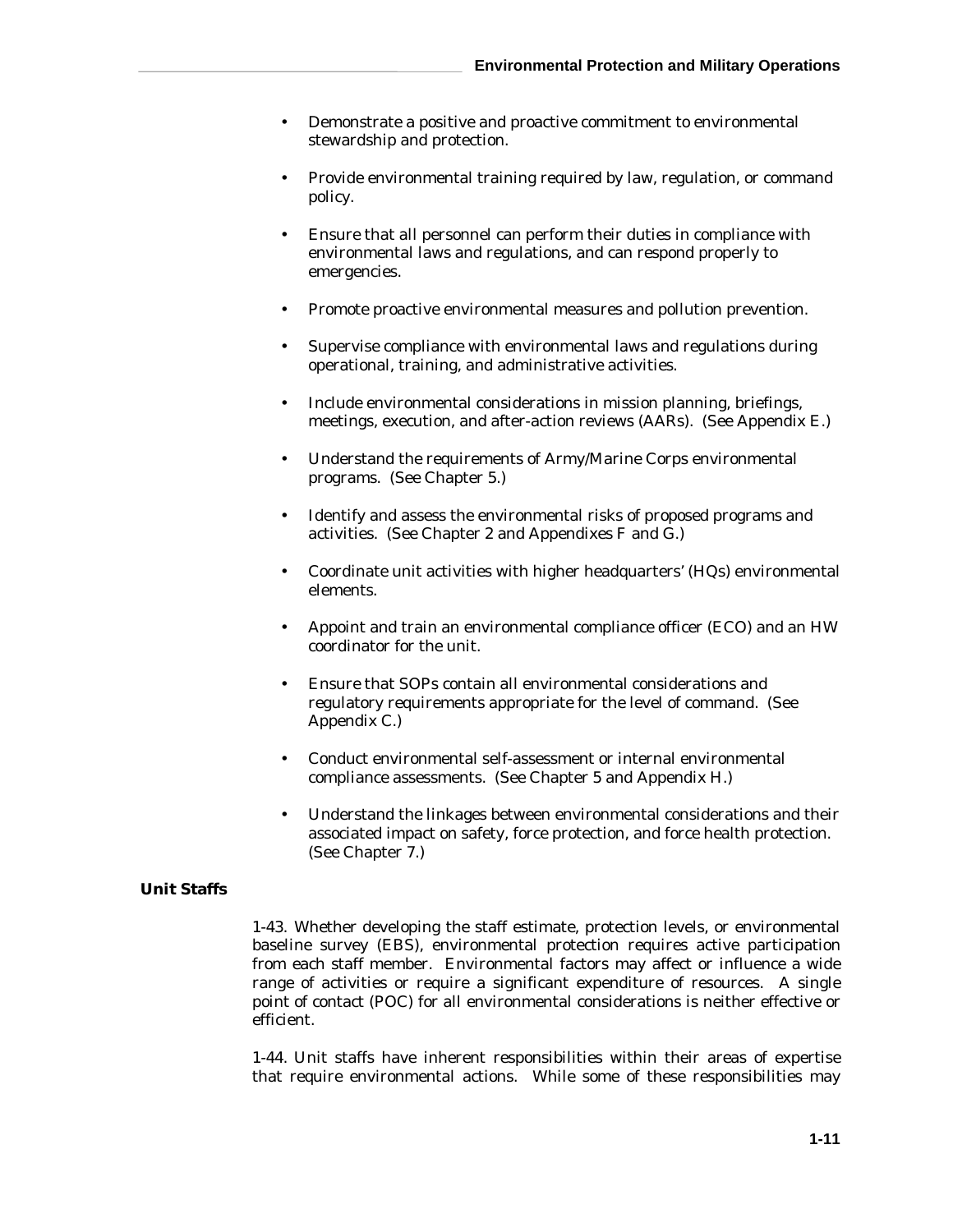depend on the command or commander, all staffs undertake many of them. Unit SOPs at battalion and company levels incorporate specific responsibilities. Of particular importance at the unit level is the Army ECO, and the Marine Corps military occupational specialties (MOS) 9631 and 9954, addressed on page 1-16.

1-45. The unit staff also integrates environmental considerations into the planning and execution processes. These staff officers have specific environmental protection responsibilities. Common staff duties provide the basis for some environmental responsibilities, while FM 101-5 provides a basis for others. Additional staff officer environmental responsibilities are as follow:

#### *Chief of Staff (CofS), Executive Officer (XO)*

1-46. As the commander's principal staff officer, the Chief of Staff (CofS) directs staff tasks, conducts staff coordination, and ensures efficient and prompt staff response. The CofS is responsible for supervising the staff's integration of risk management for all planning and the execution of operations. As a supervisor, the CofS ensures all staff members analyze operational effects on the environment and assess the environmental status as the G3 integrates environmental planning and execution into operations in the same manner as safety is integrated.

#### **Coordinating Staff**

1-47. Military services historically integrate planning factors into multiple staff agencies to ensure operational coordination. With environmental considerations, as with the protection of noncombatants, the command is best served when the functional staff includes them in planning and execution. Coordinating staff officers each have specific environmental protection responsibilities derived from common staff duties, specific responsibilities of the position as described in FM 101-5, the coordinating responsibility of special staff officers. The following are the principal environmental responsibilities of coordinating staff officers:

#### *Assistant Chief of Staff, G1 (S1), Personnel*

1-48. As the principal staff officer for all matters concerning human resources and personnel, the G1 ensures that the command has the requisite expertise to fulfill environmental requirements. Depending on the level of the command, experts may include both military and civilian personnel. As the coordinating staff officer for the surgeon, the staff judge advocate (SJA), and the public affairs officer (PAO), the G1 coordinates environmental issues between them and across the staff.

#### *Assistant Chief of Staff, G2 (S2), Intelligence*

1-49. As the staff officer responsible for conducting intelligence preparation of the battlefield (IPB) and defining and characterizing the area of operation (AO), the G2 is responsible for incorporating significant environmental factors. These environmental factors are provided by the engineer coordinator (ENCOORD) and other staff elements.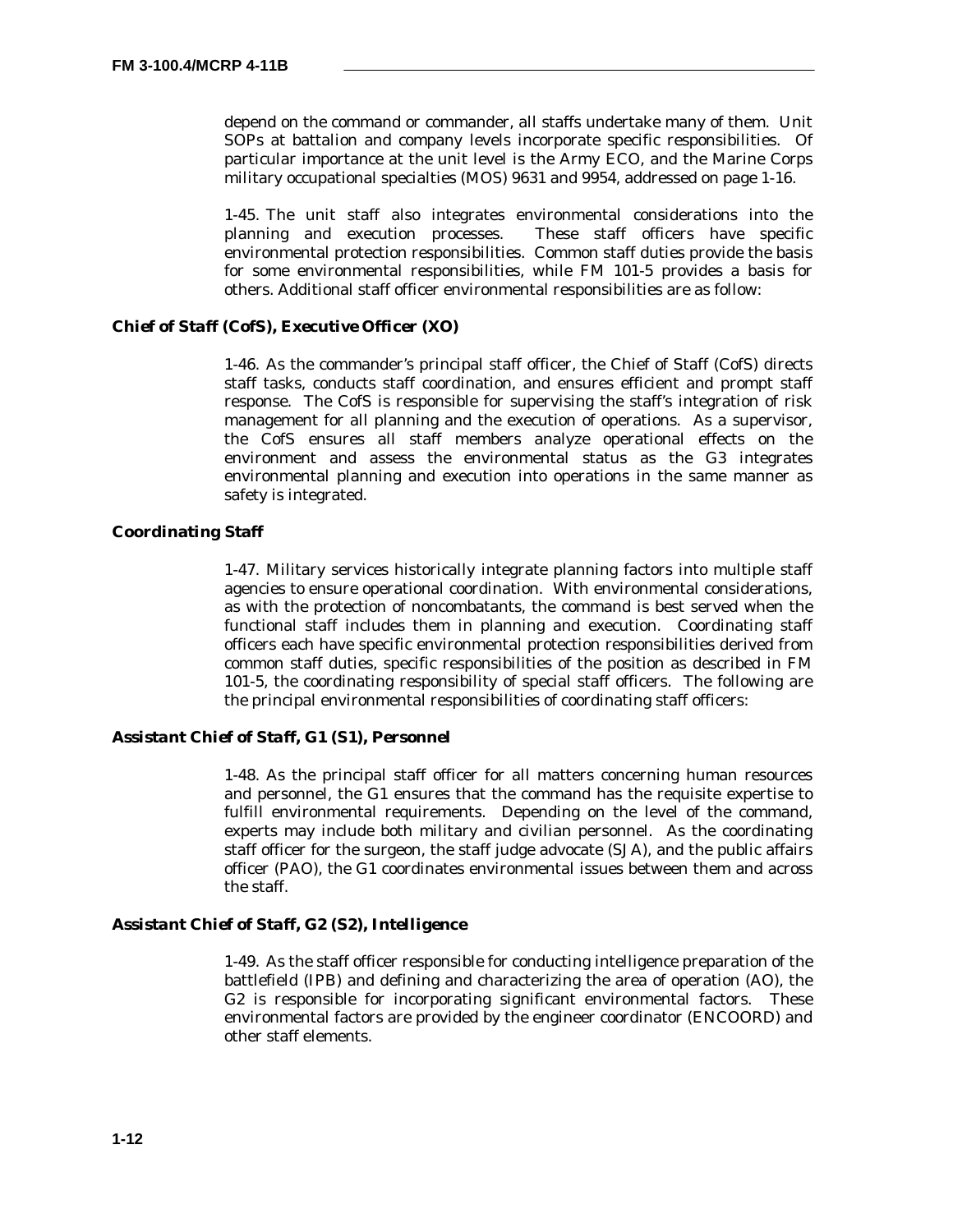#### *Assistant Chief of Staff, G3 (S3), Operations*

1-50. The G3 is the principal staff officer for all matters concerning training, operations, and plans. It the G3's responsibility to ensure that any significant collateral environmental damage caused by command directed operations is understood and approved by the commander in the military decision-making process (MDMP).

1-51. The G3 establishes and supervises the command training programs. These programs include environmental skill and awareness training that support the unit mission. He also ensures that the unit protects and maintains training areas. As the overall ground manager and planner of troop movements, bivouacking, and quartering, the G3 understands and considers environmental vulnerabilities during operations.

1-52. The G3 may assign special missions to tactical units to secure and safeguard critical environmental resources, such as wastewater treatment plants in urban areas. When appropriate, the G3 prepares counterterrorism and security plans to combat possible environmental sabotage. The G3 exercises coordination staff responsibility over the ENCOORD, the leading special staff officer for many environmental protection actions.

#### *Assistant Chief of Staff, G4 (S4), Logistics*

1-53. As the principal staff officer for coordinating the logistic integration of supply, maintenance, and services for the command, the G4 oversees many functions with a potential for generating HW. The G4 establishes procedures for reducing and controlling HM. He recommends command policies for solid waste and HW/HM disposal. The G4 also recommends command policies for pollution prevention and, in coordination with the G3, oversees the preparation of spill prevention and response plans.

1-54. In the exercise of staff planning and supervision of food, bath, and laundry services, the G4 ensures that the staff exercises and implements appropriate controls over wastes and effluents. The G4 is responsible for constructing facilities and installations and for controlling real property, including EBSs, upon occupation and redeployment.

1-55. The G4 coordinates property disposal actions such as disposal of HM and HW (to include medical waste). The G4's office tracks disposal actions on the unit's document register, prepares appropriate turn-in documentation, and maintains turn-in receipts. To perform these actions, the G4 coordinates with appropriate DOD activities—defense reutilization and marketing office (DRMO), defense logistics agency (DLA), or the LOGCAP.

#### *Assistant Chief of Staff, G5 (S5), Civil-Military Operations*

1-56. As the principal staff officer for all matters concerning civil affairs, the G5 is familiar with the relationships between the local populace and their environment. These relationships include elements of the underlying causes of the conflict, threats to public health, and critical vulnerabilities to disruption of environmental services such as clean water or useable croplands.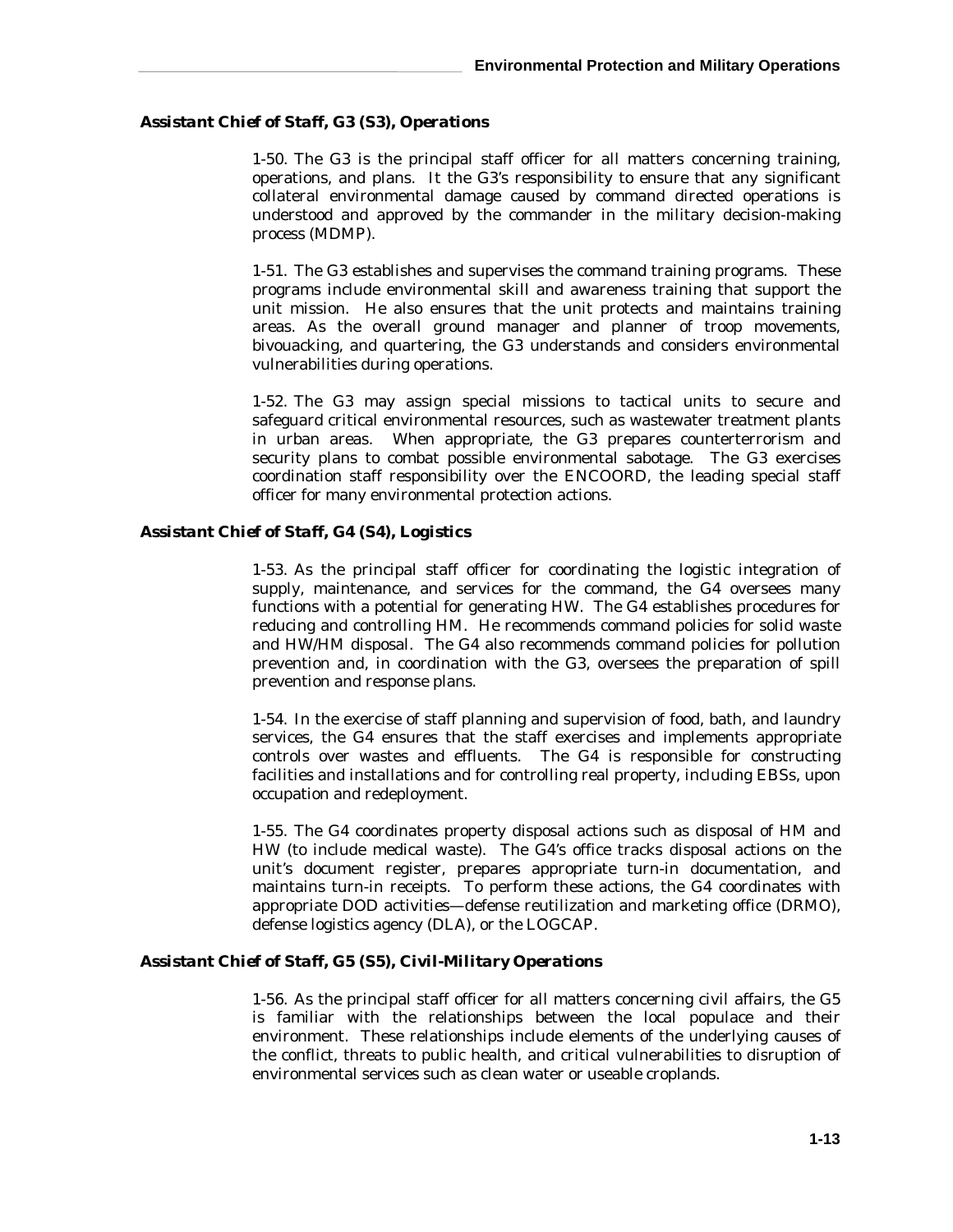1-57. In conjunction with the SJA, the G5 advises the commander on his legal obligations concerning the local populace. In many areas of the world, these obligations include protecting critical environmental resources. He is responsible (along with the SJA) for being familiar with local environmental laws, especially in overseas deployment areas. The G5 may also supervise civil affairs units assisting local governments with environmental protection services. He also serves as the focus of coordination for HN support and indigenous labor and coordinates with the SJA on civilian claims against the US government for environmental damage.

#### **Special Staff**

1-58. Special staff officers have functional environmental responsibilities. The following are the key special staff officers with environmental protection expertise and responsibilities:

#### *Surgeon*

1-59. The surgeon advises the commander and the staff on regional health matters within the commander's area of interest. He advises on the effects of the health threat, including environmental, endemic, and epidemic diseases. The surgeon also has direct access to environmental, preventive medicine, and public health services. He provides health risk assessment guidance to support the commander's risk management decision-making process. The surgeon relates the effects of environmental hazards to the environmental health of soldiers and Marines. In more demanding situations, he can rely on the capabilities of the Theater Army Medical Laboratory (TAML) and the US Army Center for Health Promotion and Preventive Medicine (USACHPPM) to assist him in providing recommendations to the commander. The commander and the unit staff may call on the surgeon to assist in determining the public health implications of damage to critical environmental resources. See Chapter 7 for additional information on health and the environment.

#### Chemical Officer

1-60. The chemical officer (CHEMO) is the special staff officer responsible for the use of and requirement for chemical assets, NBC defense, and smoke operations. A chemical officer is at every echelon of command. The CHEMO integrates chemical reconnaissance assets to assist in performing site assessments. In conjunction with the surgeon, the CHEMO advises the commander on possible hazards (such as low-level radiation and toxic industrial material) and their effects on personnel and equipment.

#### *Engineer Coordinator*

1-61. The ENCOORD is the special staff officer for coordinating engineer assets and operations for the command. As the senior engineer officer in the force, the ENCOORD advises the commander on environmental issues. Working with other staff officers he determines the impact of operations on the environment and integrating environmental considerations into the decision-making process. The ENCOORD works with the G4 in performing site assessments for installations and facilities. He and the SJA advise the commander on the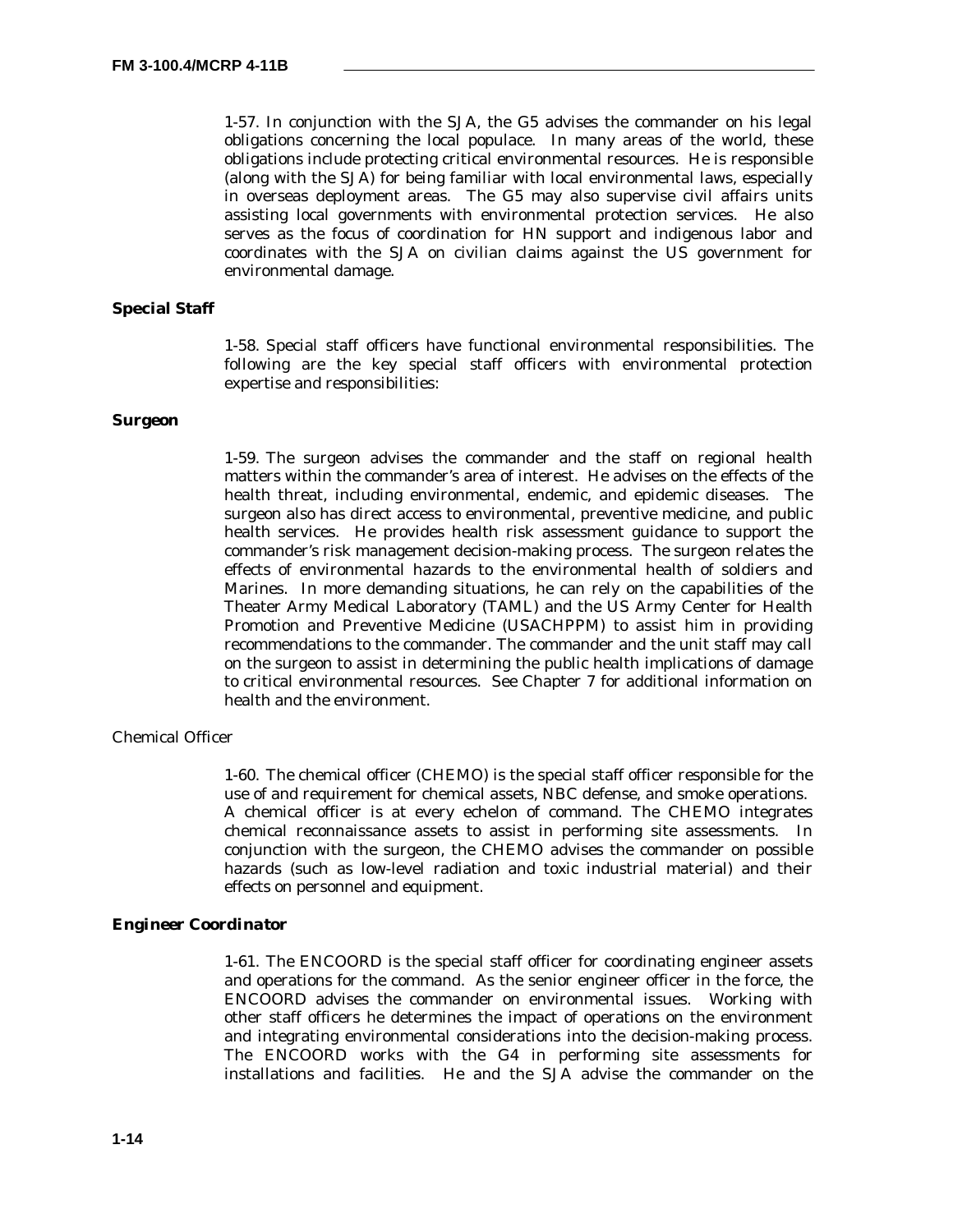necessity for environmental assessments to meet HN or executive order (EO) 12114 requirements. The ENCOORD is also responsible for advising the G2/S2 of significant environmental factors and ensuring these impacts are integrated into the IPB process.

#### *Transportation Officer*

1-62. The transportation officer plans and supervises administrative movements. When these movements contain HM or HW, he ensures that unit personnel follow applicable laws and regulations. These requirements include: manifesting cargo, inspecting loads, segregating loads, marking vehicles, and arranging for hazardous cargo routes (as necessary).

#### *Maintenance Officer*

1-63. The maintenance officer plans and supervises maintenance and repair activities. In many instances, these activities use significant quantities of HM and generate HW. The maintenance officer ensures safe use, storage, and disposal of these materials, that often includes operating temporary storage areas for products such as used oils, contaminated fuels, paint residues, spill cleanup residues, and solvents. Since maintenance personnel work with hazardous chemicals, the maintenance officer must ensure that all personnel comply with hazardous communications (HAZCOM) requirements.

#### **Personal Staff**

1-64. Some staffs have personal officers who work under the immediate control of the commander and therefore have direct access to him. The commander establishes guidelines or gives specific guidance to the personal staff officer who informs, or coordinates with, the chief of staff or other members of the staff.

#### *Staff Judge Advocate*

1-65. The SJA advises the commander on compliance with environmental laws, regulations, treaties, and conventions. He also writes or interprets status of forces agreements (SOFAs). The SJA helps determine environmental assessment requirements and manages civilian claims resulting from environmental damage. He helps other staff officers to understand the legal aspects involved in their respective specialties.

#### *Public Affairs Officer*

1-66. Public perceptions of environmental threats may be more significant to mission accomplishment than the threat itself. The PAO advises the commander on methods of conveying information to and responding to information from the public. When deployed overseas, the PAO coordinates with appropriate staff and commanders to plan and execute public relations efforts in support of mission objectives. In the continental United States (CONUS), various environmental laws require public involvement. The PAO identifies and prepares plans for meeting these requirements.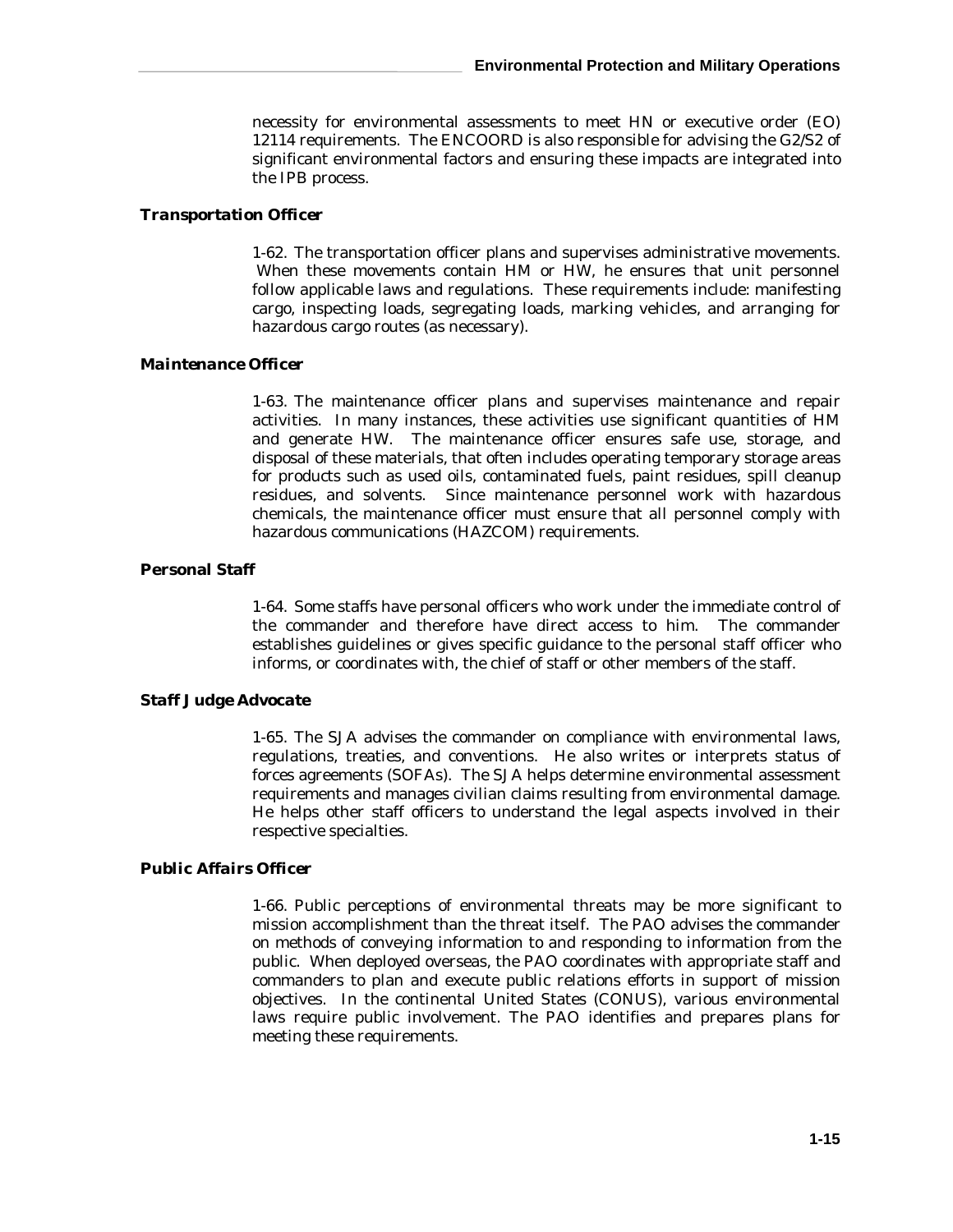#### **Additional Duties**

#### *Environmental Compliance Officer (Army)*

1-67. The key to fulfilling environmental requirements successfully at the unit level is the ECO. AR 200-1 directs all Army unit commanders to "appoint and train ECOs at appropriate levels to ensure compliance actions take place." In units where there is a staff officer with similar responsibilities, he will usually be given this additional duty. In company-sized units, this duty will generally translate into an extra duty. The ECO manages environmental issues within the unit level and ensures environmental compliance. He also coordinates through the respective chain of command with the supporting installation environmental staff to clarify requirements and obtain assistance.

1-68. The ECO accomplishes environmental compliance requirements on behalf of the commander. He also coordinates with supporting installation environmental staff to clarify requirements and obtain assistance. While this position of responsibility is not a formal staff position, the ECO is critical to the commander's environmental program. The ECO does the following:

- Advises the unit on environmental compliance during training, operations, and logistics functions.
- Serves as the commander's eyes and ears for environmental matters.
- Coordinates between the unit and higher/installation headquarters' environmental staffs.
- Manages information concerning the unit's environmental training and certification requirements.
- Performs unit environmental self-assessment inspections.
- Performs environmental risk assessments.

#### *Environmental Engineer/Management Officer (Marine MOS 9631)*

1-69. The 9631 MOS is assigned duties at many of the Corps' major installations and Major Subordinate Commands (MSCs). As a trained environmental professional, the 9631 provides linkage between Commanding Generals/ Officers and the civilian regulatory community. The 9631 can be a valuable asset in planning operations and exercises by providing an environmental perspective while maintaining mission awareness.

#### *HW/HM Marine (MOS 9954)*

1-70. The HW/HM Marine is the Marine Corps equivalent of the Army ECO. Marines holding the MOS 9954 provide unit-level expertise regarding the safe use of HMs and the environmentally compliant disposal of HW. Unit TOs reflect the MOS as a "required additional" for designated line numbers. These Marines have received formal training that meets federal requirements for HW handlers and have the following general responsibilities: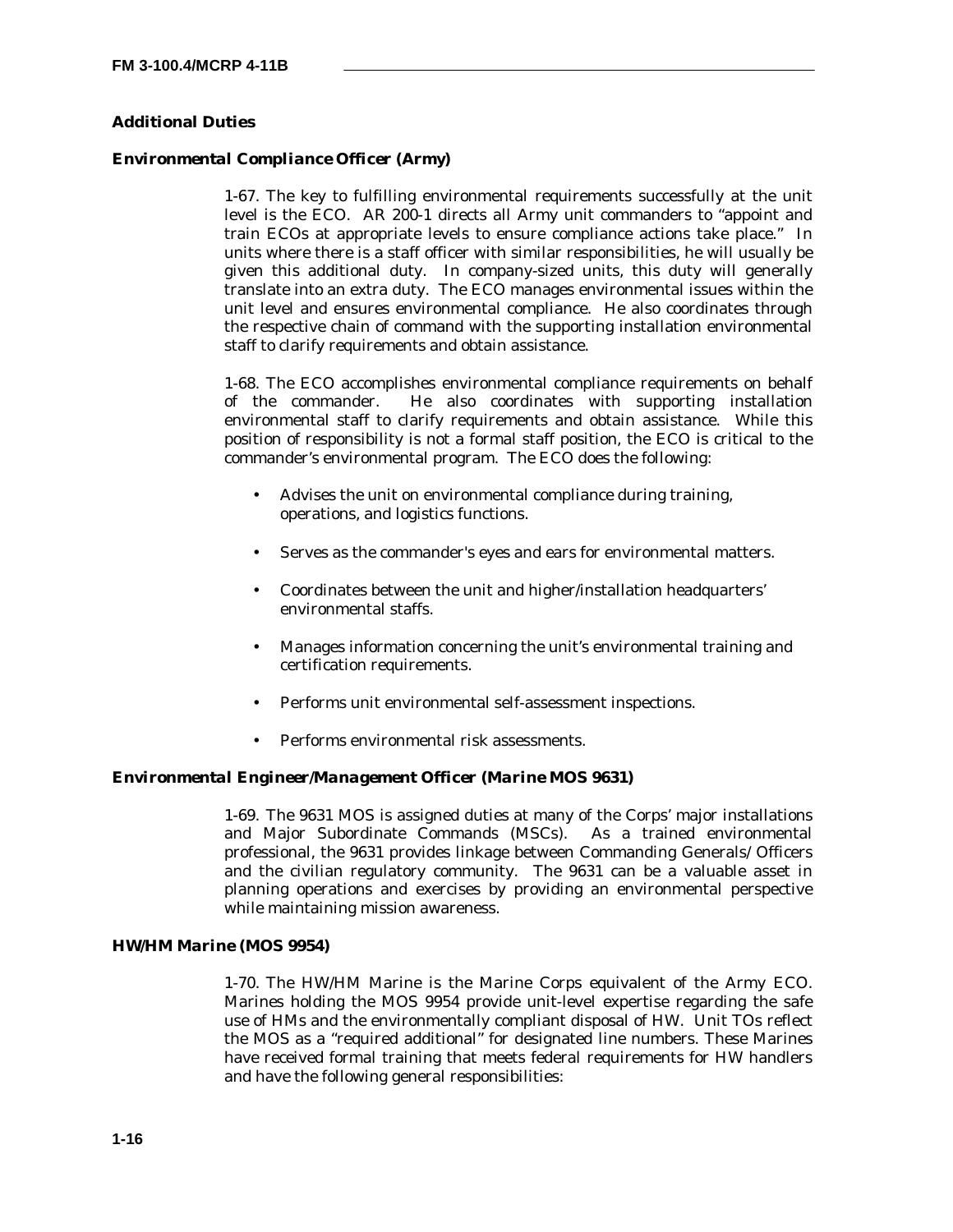- Coordinating and conducting unit-level environmental awareness training in concert with the installation comprehensive environmental training and education (CETEP) coordinator.
- Ensuring unit compliance with all applicable federal, state, and local laws and regulations regarding HW/HM.
- Providing a link between unit commanders and installation-level environmental staff.
- Providing advice to unit commanders regarding HW/HM.

1-71. Specific duties for both Marine Corps MOSs are fully outlined in the current version of MCO P1200.7.

#### **Subordinate Leaders**

1-72. The role of leaders in environmental stewardship centers on building an environmental ethic in their soldiers and Marines by training and counseling subordinates on environmental stewardship, leading by example, and enforcing compliance with laws and regulations. Leaders do the following:

- Communicate the Army/USMC environmental ethic to soldiers and Marines while training them to be good environmental stewards.
- Develop and sustain a positive and proactive commitment to environmental protection.
- Identify environmental risks associated with individual, collective, and mission essential task list (METL) task performance. (See Chapter 2.)
- Plan and conduct environmentally sustainable actions and training.
- Protect the environment during training and other activities.
- Analyze the influence of environmental factors on mission accomplishment.
- Integrate environmental considerations into unit activities.
- Train peers and subordinates to identify the environmental effects of plans, actions, and missions.
- Counsel soldiers and Marines on the importance of protecting the environment and the possible consequences of not complying with environmental laws and regulations.
- Ensure that soldiers and Marines are familiar with the unit SOPs, and supervise their compliance with laws and regulations.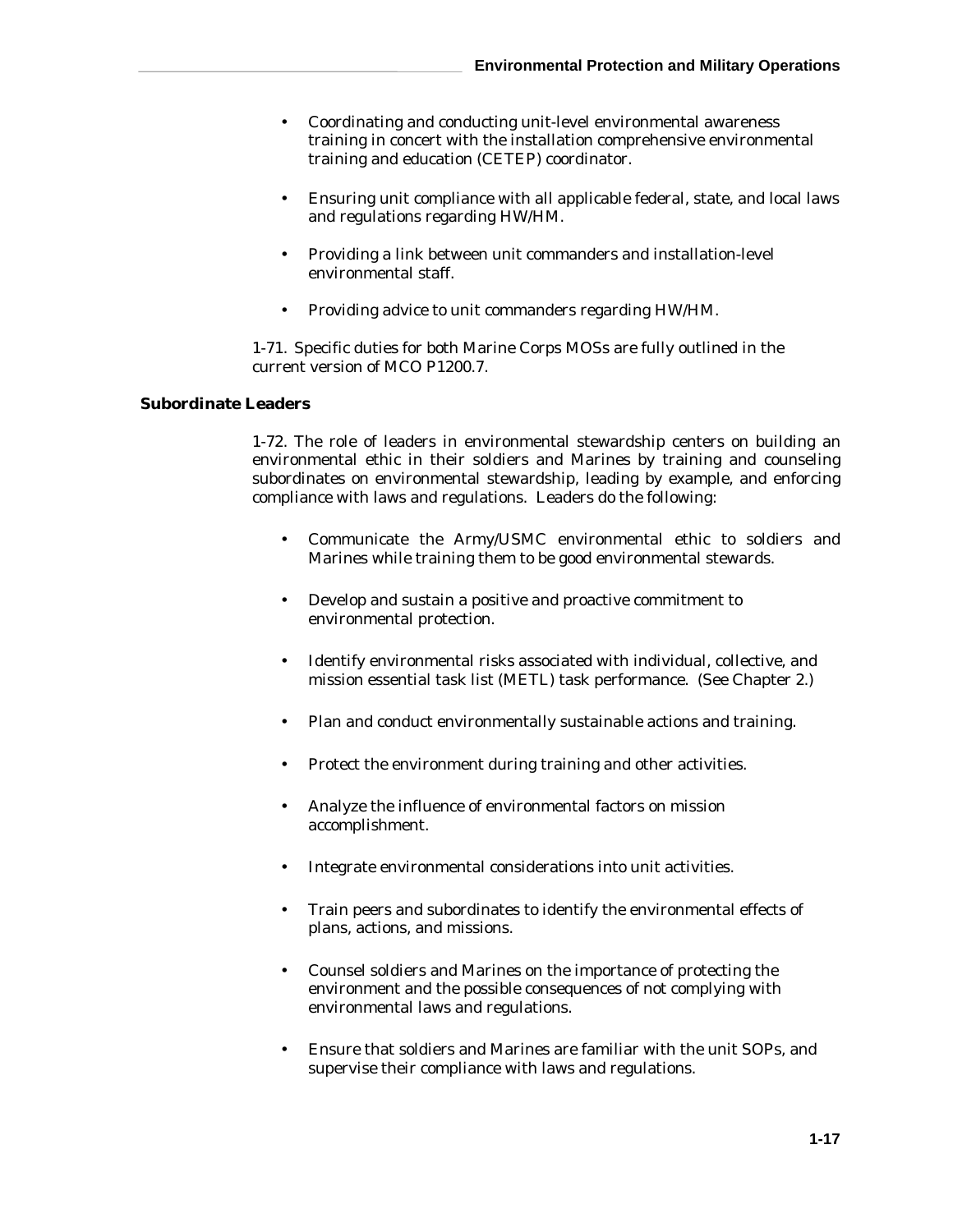- Incorporate environmental considerations into AARs.
- Understand the linkages between environmental considerations and their associated impact on safety, force protection, and force health protection. (See Chapter 7.)

#### **Soldiers and Marines**

1-73. Soldiers and Marines have the inherent professional and personal responsibility to understand and support their service's environmental program. They must do the following:

- Comply with environmental requirements in unit and installation SOPs.
- Maintain environmental awareness throughout daily activities.
- Provide recommendations to the chain of command on techniques to ensure compliance with environmental regulatory requirements.
- Identify the environmental risks associated with individual and team tasks.
- Support recycling programs.
- Report HM and HW spills immediately.
- Make sound environmental decisions based on guidance from the chain of command, training, and personal concepts of right and wrong.

# **SUMMARY**

1-74. National security strategy now includes specific environmental security concerns. Environmental resources can and do contribute to the potential for conflict when they become environmental threats or strategic goals. Environmental protection and military operations go hand in hand. Strategic and operational end states support lasting victories. End states include environmental components. While locations and conditions will vary, the guiding principles remain constant.

1-75. The Army environmental vision states, "The Army will develop and implement cost effective measures to protect and sustain the environment in support of military operations, installation management, and materiel development." The American people expect the Army and Marine Corps to manage the financial, human, and natural resources entrusted to them in a responsible manner. Compliance with environmental laws and regulations is now critical to the future availability of environmental and training resources. The Army and the Marine Corps comply with all environmental laws, regulations and policies, and commander's guidance applying to installations or TOs. Considering the environmental effects of training, operations, and logistics activities reduces environmental damage and costs. Commanders, staffs,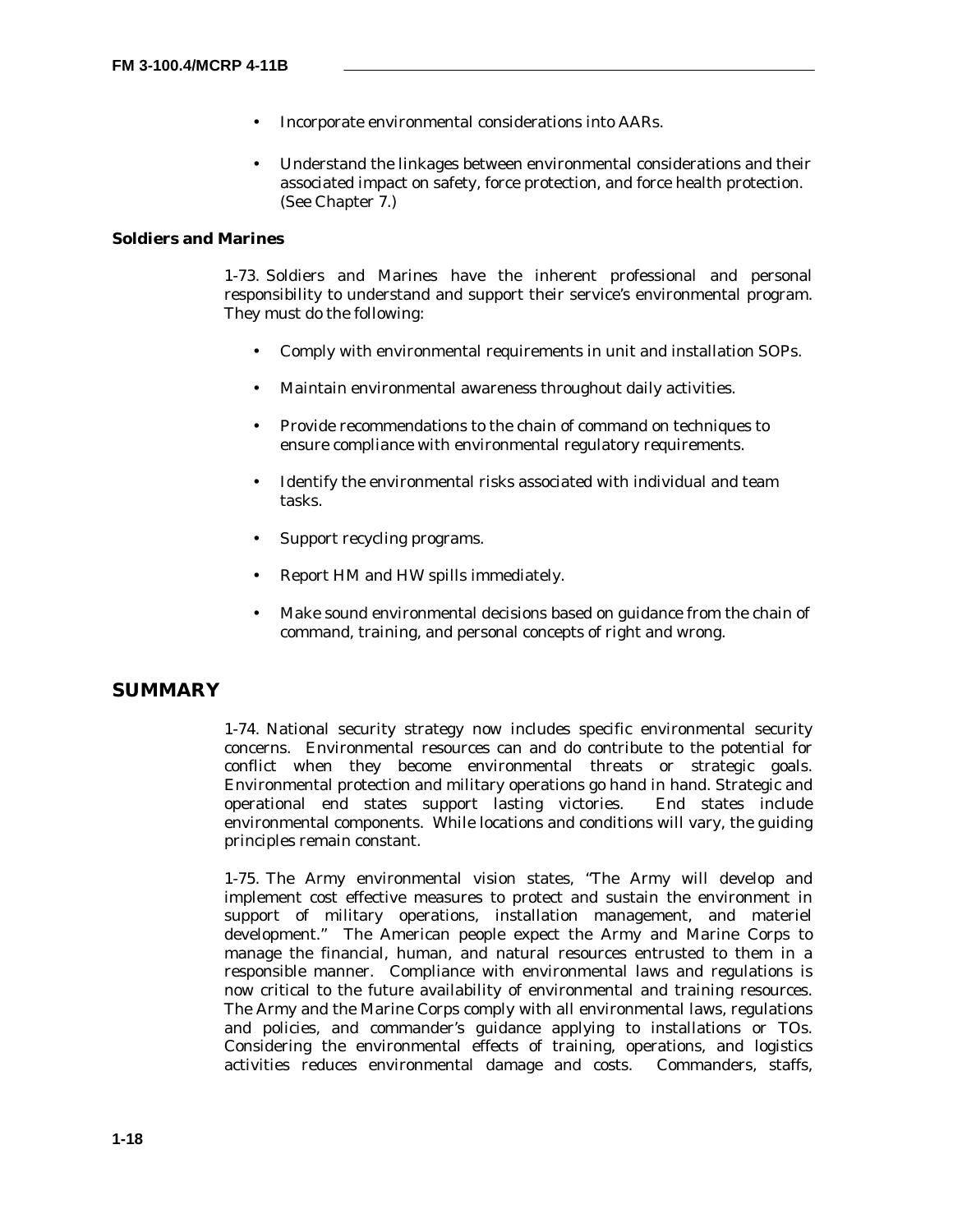subordinate leaders, and soldiers/Marines must understand their individual duties and responsibilities for environmental protection and become environmental stewards. They must also understand the linkages between environmental considerations and their associated impact on safety, force protection, and force health protection.

1-76. With the conditions now established to allow us to look at integrating environmental considerations into planning, we will apply this information to the planning process for the MDMP and the associated application of risk management as discussed in Chapter 2.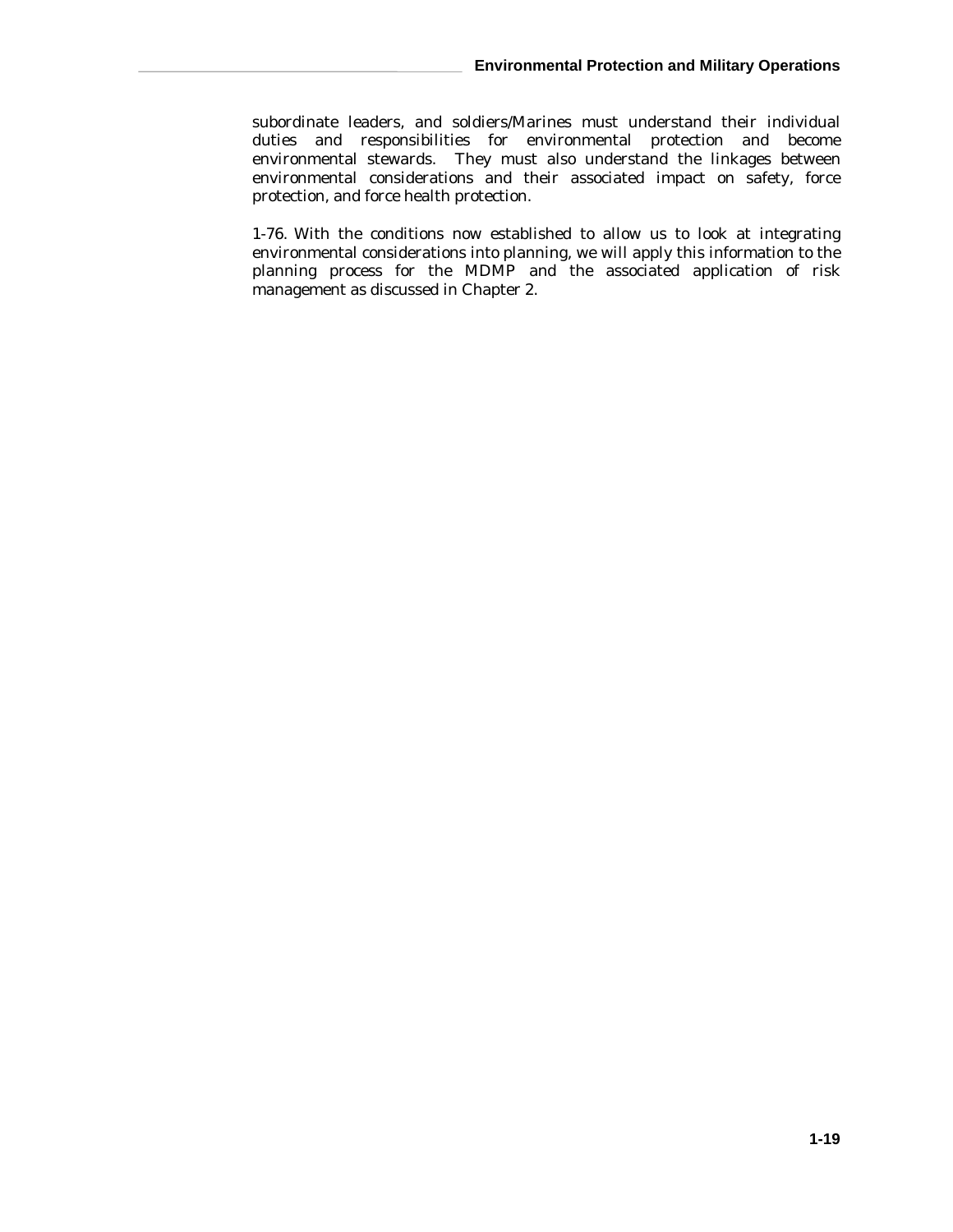#### **Chapter 2**

# **Planning: Integrating Environmental Considerations**

 *"The American people will continue to expect us to win in any engagement, but they will also expect us to be more efficient in protecting lives and resources while accomplishing the mission successfully. Commanders will be expected to reduce the costs and adverse effects of military operations, from environmental disruption in training to collateral damage in combat."*

#### Joint Vision 2010

The integration of environmental considerations into planning is very similar to the integration of safety and force protection issues. Whether using the MDMP, or building a training plan, the requirement to integrate environmental considerations into the planning process is critical. This chapter discusses environmental planning and focuses on how and where the Army integrates environmental considerations into the MDMP, as specified in FM 101-5. While this process is Army specific, it is similar to the process employed by the USMC. Each day leaders make decisions affecting the environment. These decisions effect natural and cultural resources entrusted to the Army and the USMC. These decisions also have serious environmental and legal consequences for decision-makers. The military's inherent responsibility to the nation is to protect and preserve its environmental resources—a responsibility that resides at all levels. Risk management is an effective process to assist in preserving these resources. Unit leaders identify actions that may negatively impact the environment and take appropriate steps to prevent or mitigate damage. This chapter illustrates how to use the risk management process to assess and manage environmental-related risk during planning, training, and operations.

#### **THE MILITARY DECISION-MAKING PROCESS**

2-1. The MDMP (see Figure 2-1, page 2-2) is defined in FM 101-5. It relies on doctrine, especially the terms and symbols (graphics) found in *Operational Terms and Graphics*. The MDMP helps the commander and his staff examine the battlespace and reach logical decisions. The process helps them apply thoroughness, focus, sound judgment, logic, and professional knowledge to reach a decision. From start to finish, the commander's personal role is central. His participation in the process provides focus and guidance to the staff. The commander uses the entire staff during the MDMP to explore the full range of probable and likely enemy and friendly courses of action (COAs), and analyze and compare his own organization's capabilities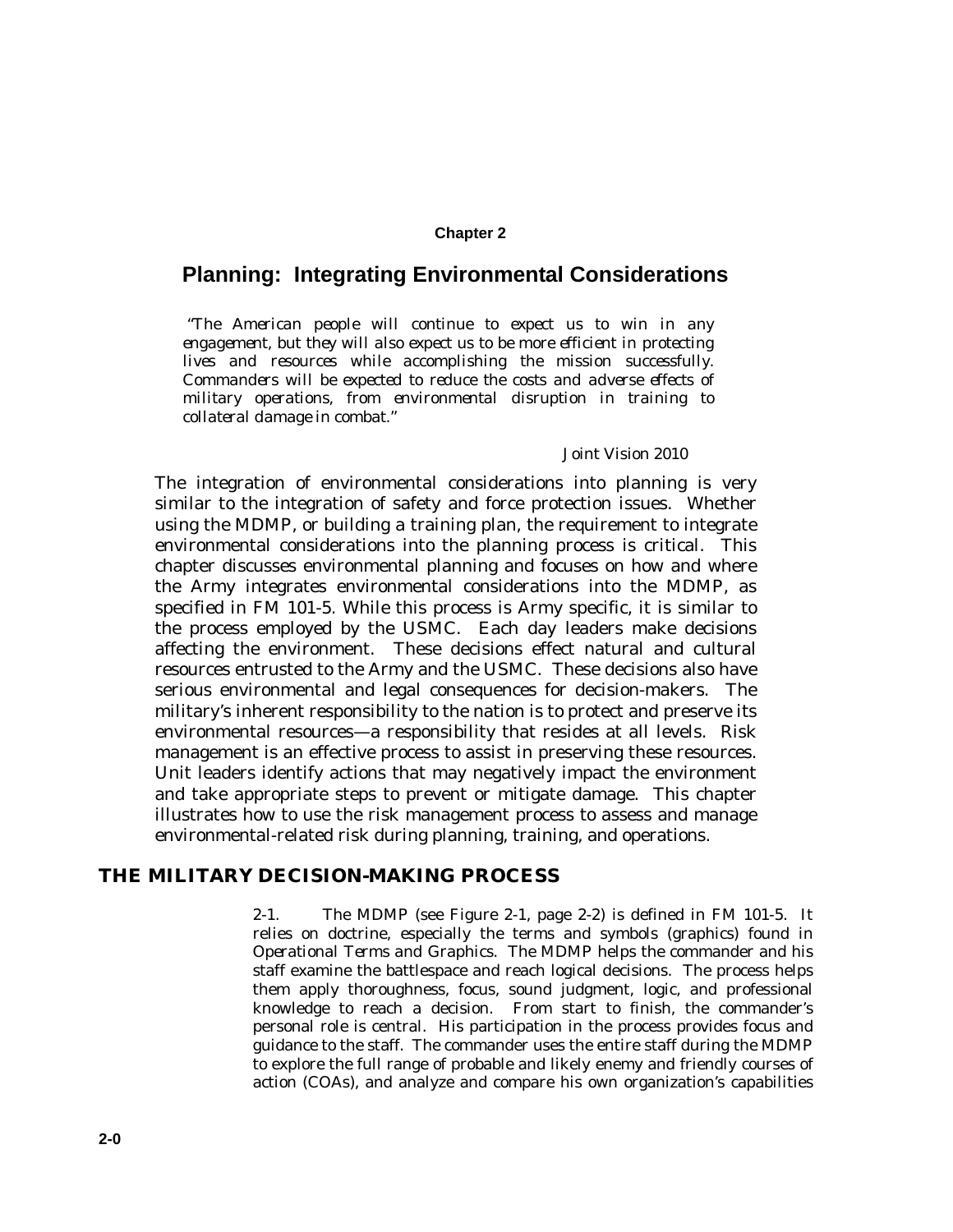with the enemy's. This staff effort has one objective—to integrate information collectively with sound doctrine and technical competence to assist the commander in his decisions, ultimately leading to effective plans. The selected COA and its implementing OPORD are directly linked to how well both the commander and staff accomplish each phase of the MDMP.



**Figure 2-1. The MDMP**

2-2. This manual does not attempt to teach this process, but rather uses the framework provided in FM 101-5 to discuss the application of environmental considerations throughout the MDMP and highlight the critical steps for environmental input. Environmental considerations are generally addressed as functions of risk, much like the application of safety considerations. Risk is expected. As with all other types of risk, leaders can effectively minimize environmental-related risk while optimizing the unit's capacity to remain responsive and agile. When the command and control  $(C<sup>2</sup>)$  system places timely, comprehensive, quality information in front of the decisionmaker, leaders are able to mitigate risk and maximize performance. The MDMP model contains seven steps (see Figure 2-2, page 2-3), each of which incorporate environmental considerations.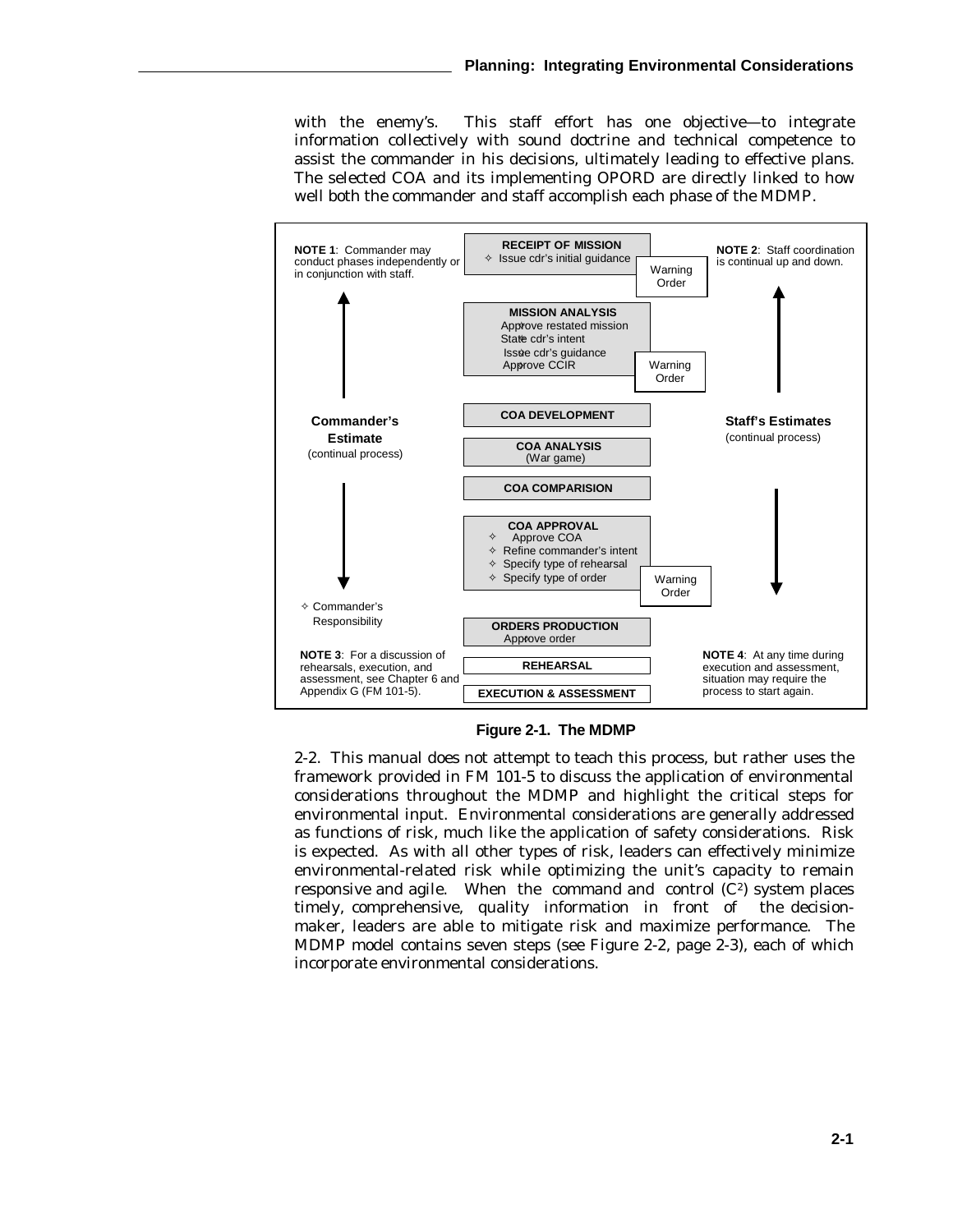|  | Step 1. Receipt of Mission. |
|--|-----------------------------|
|  | Step 2. Mission Analysis.   |
|  | Step 3. COA Development.    |
|  | Step 4. COA Analysis.       |
|  | Step 5. COA Comparison.     |
|  | Step 6. COA Approval.       |
|  | Step 7. Orders Production.  |
|  |                             |

#### **Figure 2-2. Steps in the MDMP**

#### **RECEIPT OF MISSION**

2-3. Receipt of mission focuses on the **proactive** requirements for environmental consideration. To be successful, input regarding environmental considerations must be both early and integrated. It must also be presented in a format (unit of measure) that is readily useful to the commander and one that allows him to formulate his initial guidance and his intent rapidly. The preparation for mission analysis focuses on gathering the necessary tools for the analysis. These tools include:

- The environmental appendix or annex from the higher headquarters' order or plan (see Appendix B). The commander can also find environmental guidance in the coordinating instructions of paragraph 3, the service support annex, or in guidance from the surgeon or other special staff officers.
- Maps of the area to help the commander assess likely areas for significant environmental consideration.
- The commander's or higher headquarters' SOPs (see Appendix C).
- Appropriate documents and references (such as this field manual), applicable HN agreements, DOD overseas environmental baseline guidance document (OEBGD), or similar instructions or guidance.
- Any existing staff estimates as well as applicable lessons learned or AAR materials. The commander should not be content with simply seeking out the higher headquarters' staff estimate.

2-4. All staff officers should develop a generic list of environmental considerations and associated requirements in their respective area(s) to add to the general guidelines given in FM 101-5, Appendix A. Staff inputs and outputs during the MDMP are highlighted in Figure 2-3, page 2-4.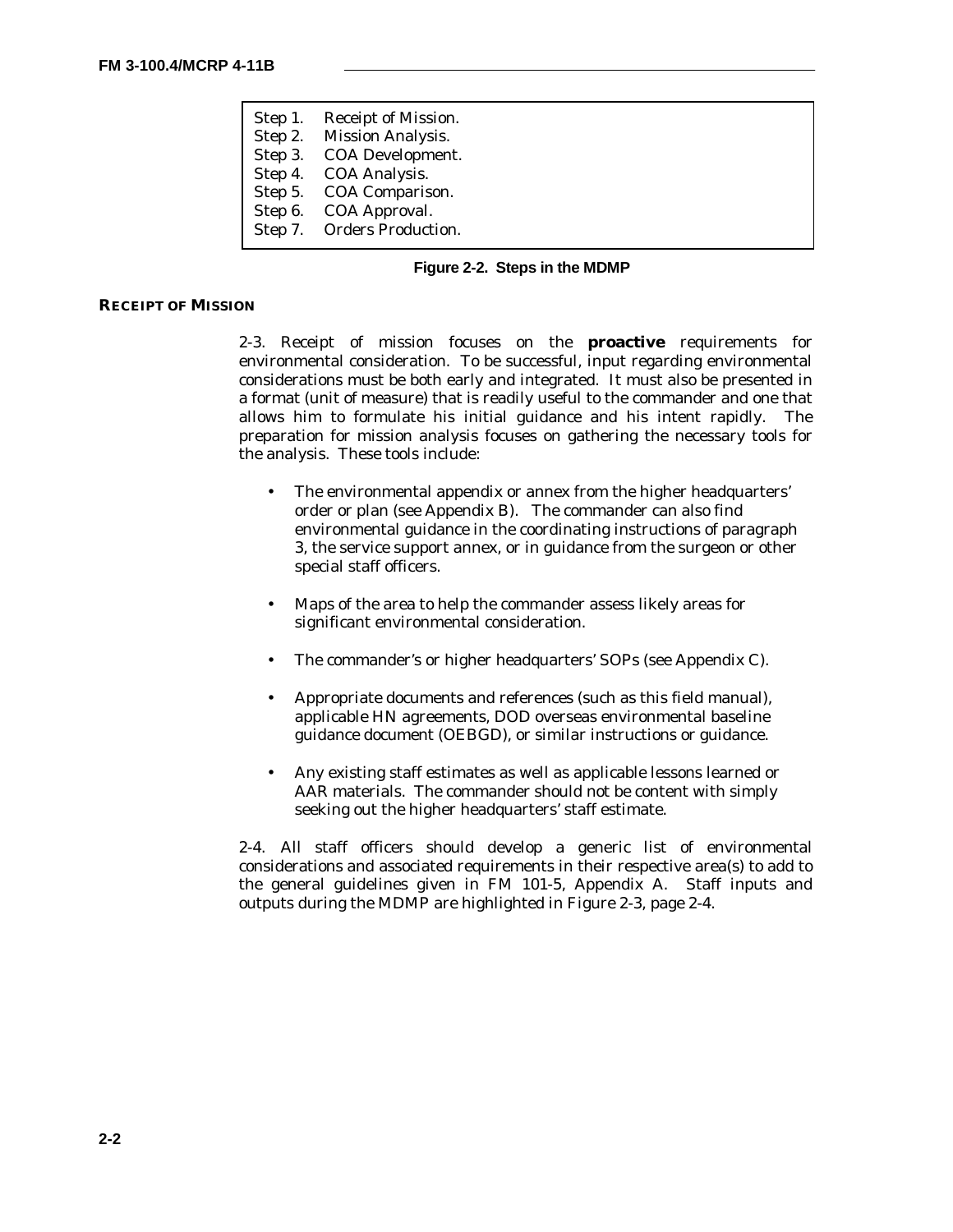

**Figure 2-3. Staff inputs and outputs**

#### **MISSION ANALYSIS**

2-5. Mission analysis has 17 subordinate steps. While this process results in the staff formally briefing the commander, there may be items of such importance to the commander and the formulation of his commander's guidance that they need to be brought to the commander immediately rather than waiting until the formal briefing. If a staff officer has developed good tools to facilitate mission analysis, he dramatically increase his ability to be effective.

2-6. The 17 subordinate steps of mission analysis provide the framework for success in the MDMP. It is essential to perform effective work at this point in the process. Some steps will prove to be more vital than others in the application of environmental considerations. The steps in mission analysis are included in Figure 2-4, page 2-5.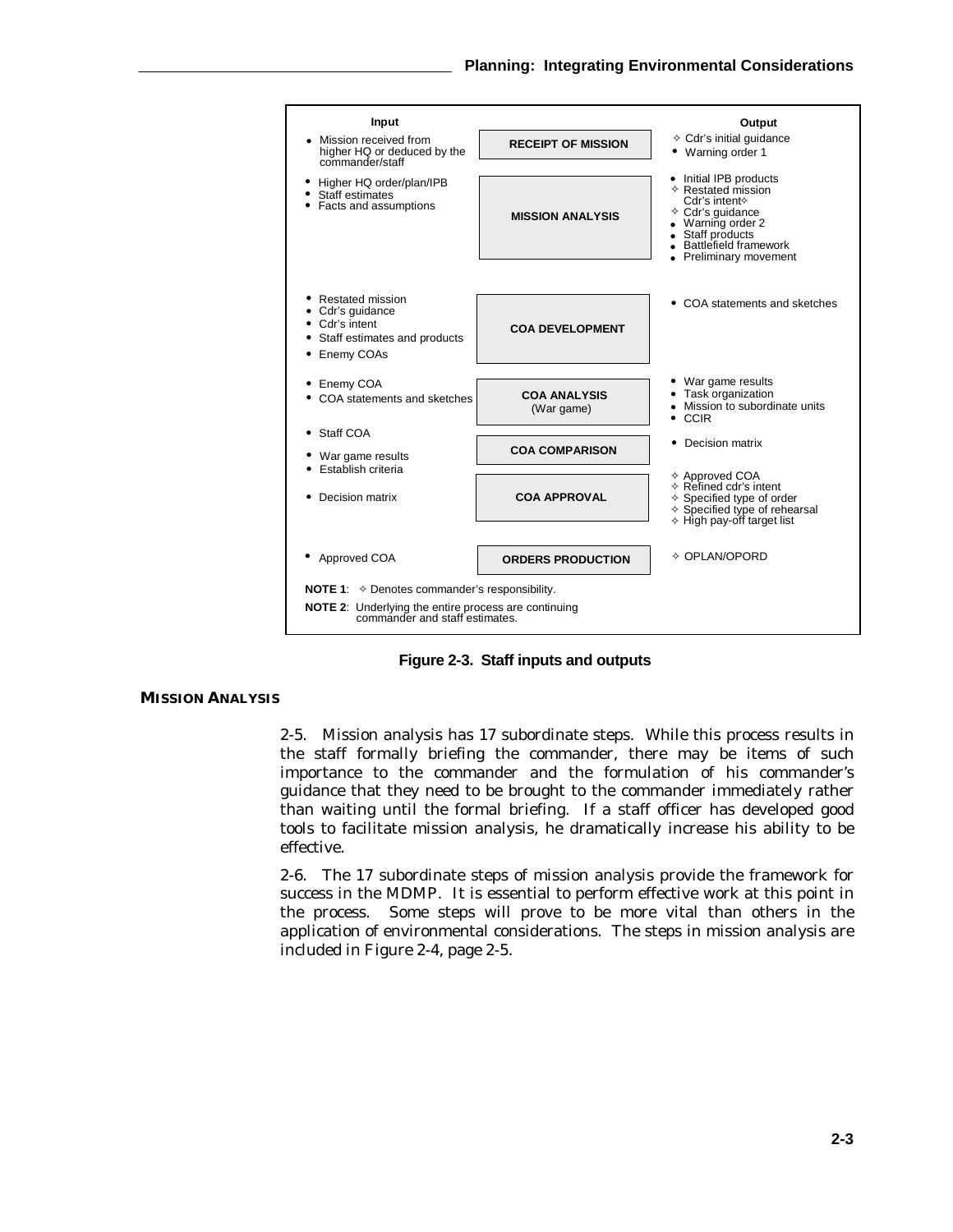| Step 1.  | Analyze the higher headquarters' order.                         |
|----------|-----------------------------------------------------------------|
| Step 2.  | Conduct initial IPB.                                            |
| Step 3.  | Determine specified, implied, and essential tasks.              |
| Step 4.  | Review available assets.                                        |
| Step 5.  | Determine constraints.                                          |
| Step 6.  | Identify critical facts and assumptions.                        |
| Step 7.  | Conduct risk assessment.                                        |
| Step 8.  | Determine initial commander's critical information requirements |
|          | $(CCIR)$ .                                                      |
| Step 9.  | Determine the initial reconnaissance annex.                     |
| Step 10. | Plan use of available time.                                     |
|          | Step 11. Write the restated mission.                            |
| Step 12. | Conduct a mission analysis briefing.                            |
| Step 13. | Approve the restated mission.                                   |
| Step 14. | Develop the initial commander's intent.                         |
| Step 15. | Issue the commander's guidance.                                 |
| Step 16. | Issue a warning order (W0).                                     |
| Step 17. | Review facts and assumptions.                                   |

#### **Figure 2-4. Steps in the mission analysis**

#### **Step 1. Analyze the Higher Headquarters' Order**

2-7. The commander and his staff thoroughly analyze the higher headquarters' order and identify guidance on environmental consideration. The level of the CINC is the logical echelon for civil-military interface, and is the echelon that typically initiates military environmental guidance. If confused by the higher headquarters' order or guidance, the staff **must immediately seek clarification**. While there is generally a specific annex or appendix on environmental considerations in the higher headquarters' order, it is not the only source of guidance. Coordinating instructions or guidance from the G4 and others may also contain information critical to environmental considerations.

#### **Step 2. Conduct Initial IPB**

2-8. The IPB is a systematic, continuous process of analyzing the threat and the effects of the environment on the unit. It identifies facts and assumptions that determine likely threat COAs. The IPB supports the commander and staff and is essential to developing estimates and performing decision-making. It is a dynamic, commander driven, staff process, that continually integrates new information.

2-9. The IPB is the commander's and each staff officer's responsibility; the G2 does not conduct the entire IPB himself. Staff officers must assist the G2 in developing the situation template (SITTEMP) within their own areas of expertise. Environmental considerations may make it prudent to focus some of the IPB support to assist in site selection for units moving into an operational area. Environmentally sensitive areas are defined in FM 101-5-1 as environmental areas of interest. Environmental areas of interest include natural and manmade structures such as waste treatment plants and dams.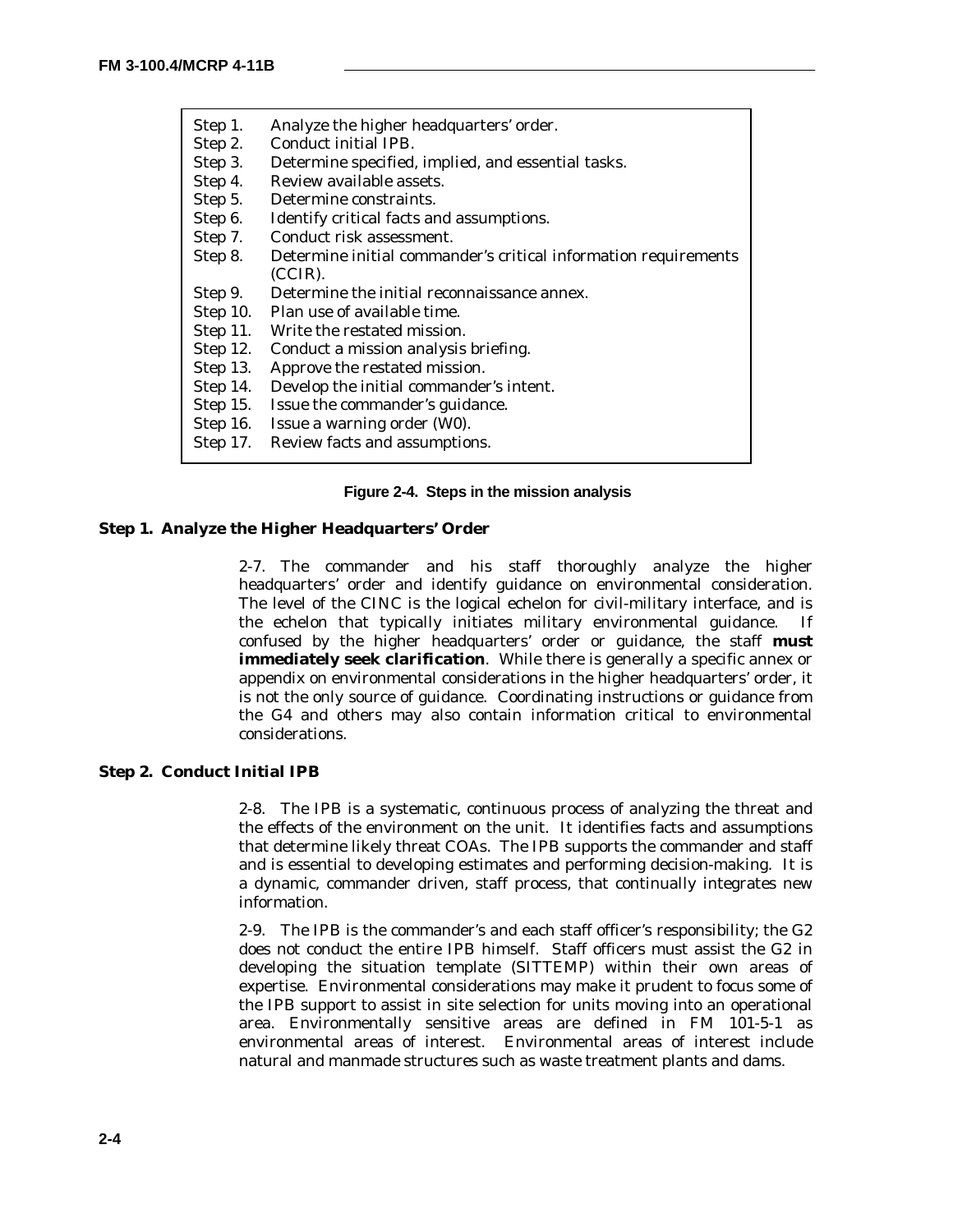#### **Step 3. Determine Specified, Implied, and Essential Tasks**

2-10. The staff analyzes higher headquarters' orders to determine which environmental considerations should be specified, implied, and essential tasks. The mission determines if environmental considerations are essential tasks. If, for example, the mission is focused on response to a natural or manmade emergency, it is more likely that environmental considerations will be important.

#### **Step 4. Review Available Assets**

2-11. The commander and staff examine additions to and deletions from the current task organization, support relationships, and status (current capabilities and limitations) of all units. They consider the relationship between specified and implied tasks and available assets. From this information, they determine whether they have the assets to perform all specified and implied tasks. If there are shortages, they identify additional resources needed for mission success. The staff pays particular attention to deviations from what the commander considers to be his normal task organization. Subordinate unit current capabilities and limitations to deal with environmental considerations may be limited. If environmental considerations require expertise that is not organic to the commander's unit or his subordinate units, it is critical that those issues are raised. As an example, a unit may require specialized assistance (to include corps real estate support teams [CREST], environmental law expertise, and engineer command [ENCOM] support) to perform effective EBSs of support locations or areas within the deployment location itself.

#### **Step 5. Determine Constraints**

2-12. A higher commander normally places some constraints on his subordinate commanders that restrict their freedom of action. Environmental considerations may also cause constraints on an operation. The commander and his staff must identify and understand these constraints. These will normally be found in the scheme of maneuver, concept of operations, and the coordinating instructions. The commander ensures that critical environmental constraints are up front in the body of the order and not merely relegated to an annex or appendix.

#### **Step 6. Identify Critical Facts and Assumptions**

2-13. The staff gathers two categories of information concerning assigned tasks: facts and assumptions. Facts are statements of known data concerning the situation, including enemy and friendly dispositions, available troops, unit strengths, and material readiness. Assumptions are suppositions about the current or future situation that are assumed to be true in the absence of facts. They take the place of necessary, but unavailable, facts and fill the gaps in what the commander and staff know about a situation. An assumption is appropriate if it meets the tests of validity and necessity. Validity means the assumption is likely to be true. "Assuming away" potential problems, such as weather, environmental considerations, or likely enemy options, would result in an invalid assumption. Necessity is whether or not the assumption is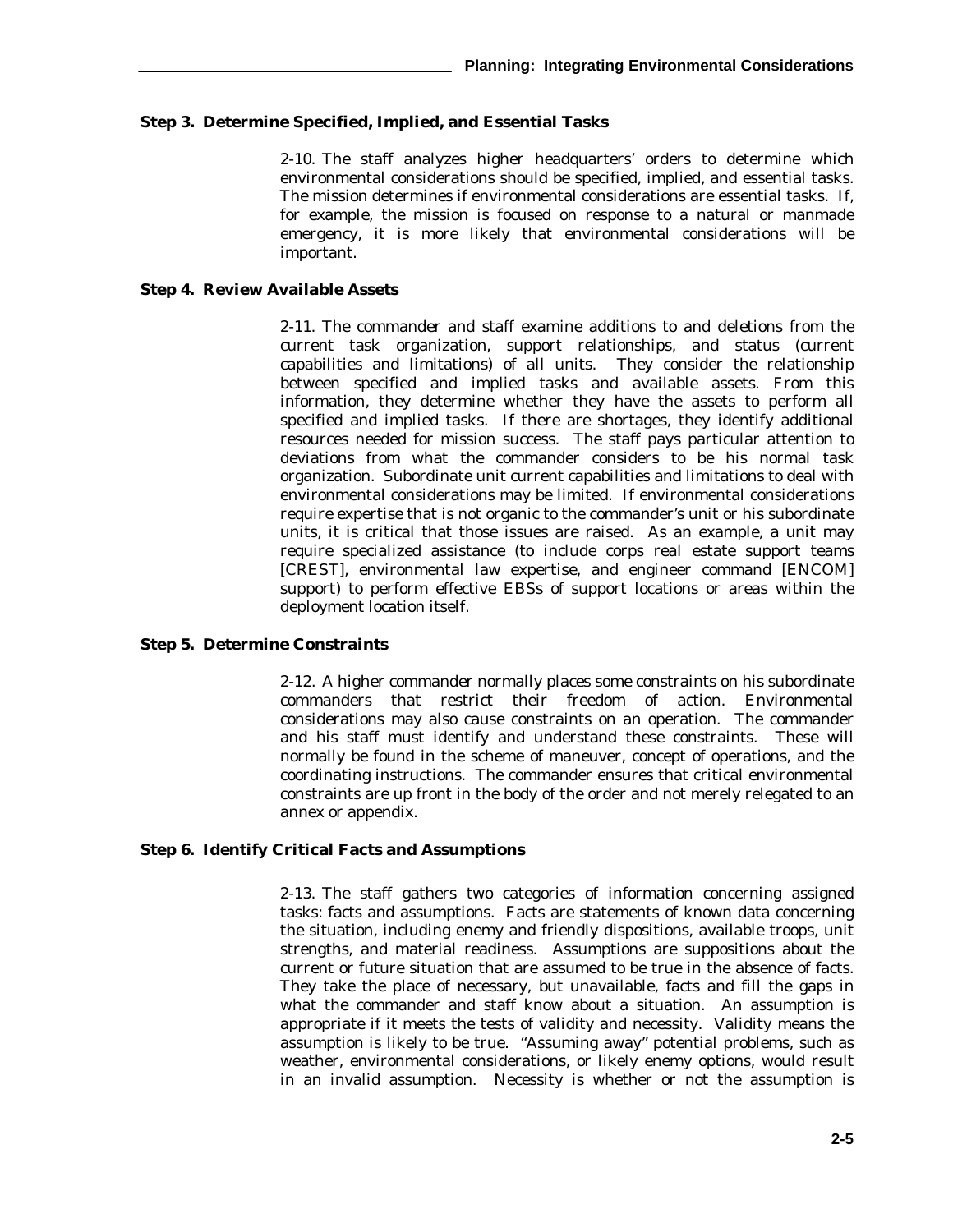essential for planning. If planning can continue without the assumption, it is not necessary and should be discarded. When possible, assumptions are cleared with the higher HQs to ensure they are consistent with the higher headquarters' plan. Assumptions are replaced with facts as soon as possible.

2-14. The mission may require significant environmental considerations. In this case, the facts and assumptions regarding environmental considerations may assume a preeminent position in the planning process.

#### **Step 7. Conduct Risk Assessment**

2-15. The commander and his staff identify accident risk hazards and make an initial assessment of the risk level for each hazard. The commander also makes an initial assessment of where he might take tactical risk. (See the risk section of this chapter and FM 101-5, Annex J.) While the focus of risk assessment is on tactical risk, significant issues for accident risk, with respect to the environment, are also considered.

#### **Step 8. Determine Initial Commander's Critical Information Requirements (CCIR)**

2-16. The CCIR identify information that the commander needs to support his battlespace visualization and to make critical decisions, especially to determine or validate courses of action. They help the commander filter information by defining what is important to mission accomplishment. They also focus the efforts of subordinates in the allocation of resources, and assist staff officers in making recommendations. Environmental considerations that may be part of the CCIR include protection of cultural/historical sites, water sources, HW/polluted industrial sites, or other significant safety considerations. The commander alone decides critical information based on his experience, the mission, the higher commander's intent, and input from the staff.

2-17. The CCIR directly effect the success or failure of the mission and are time sensitive, driving decisions at decision points.

#### **Step 9. Determine the Initial Reconnaissance Annex**

2-18. Based on the IPB and CCIR, the staff, primarily the G2, identifies gaps in the intelligence and develops an initial reconnaissance and surveillance plan to acquire information based on available reconnaissance assets. The G3/S3 turns this reconnaissance plan into an initial reconnaissance annex to launch reconnaissance assets as soon as possible to begin the collection effort.

2-19. This may include acquiring the support of outside agencies and higher headquarters. Special requests for environmental information on environmental considerations critical to the operation are included in the initial IPB and CCIR. Environmental reconnaissance, as defined in FM 101-5-1, includes "the systematic observation and recording of site or area data collected by visual or physical means, dealing specifically with environmental conditions as they exist, and identifying areas that are environmentally sensitive or of relative environmental concern, for information and decision-making purposes." Reconnaissance of sites that may become base camps, deployment sites, marshalling areas, logistical sites, or other critical areas with significant environmental considerations may be included.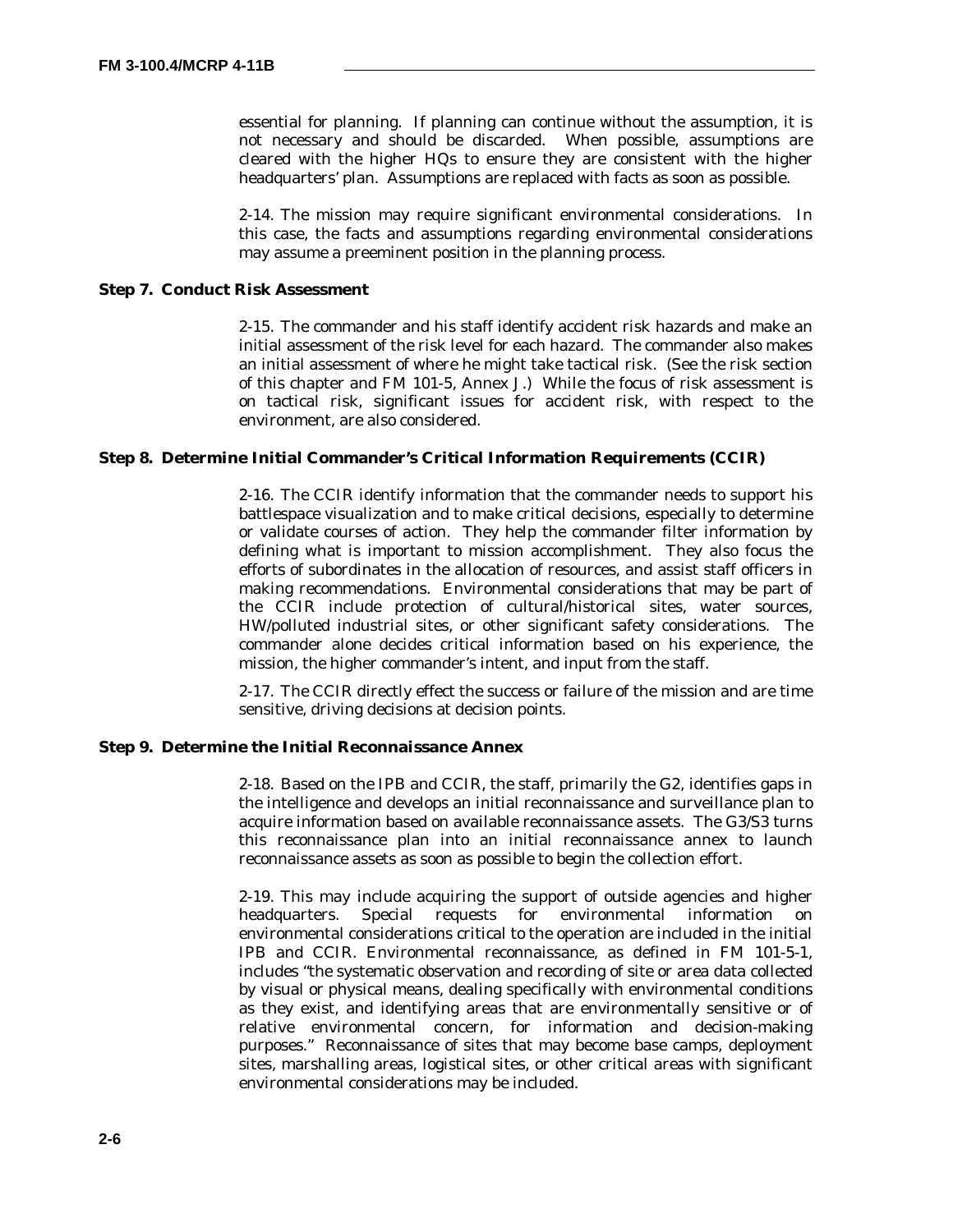#### **Step 10. Plan Use of Available Time**

2-20. The commander and his staff refine their initial plan for the use of available time. They compare the time needed to accomplish essential tasks to the higher headquarters' timeline to ensure mission accomplishment in the allotted time. Whether or not time is available to conduct an EBS of the area(s) of deployment or support for an operation is of critical importance during this step.

#### **Step 11. Write the Restated Mission**

2-21. The CofS/XO or G3/S3 prepares a restated mission for the unit based on the mission analysis. The restated mission includes on-order missions; beprepared missions are in the concept of operations. Environmental considerations may be addressed in the restated mission, especially if the unit mission is to respond to a forest fire, flood, or some other natural or man-made disaster.

#### **Step 12. Conduct a Mission Analysis Briefing**

2-22. Time permitting, the staff briefs the commander on its mission analysis. This briefing is often the only time the entire staff is present and the only time to ensure that all staff members are starting from a common reference point. The relevant conclusions about environmental considerations, drawn from the mission analysis, help the commander and staff develop a shared vision of the requirements for the upcoming operation.

#### **Step 13. Approve the Restated Mission**

2-23. Immediately after the mission analysis briefing, the commander approves a restated mission. This mission can be the staff's recommended restated mission, a modified version of the staff's recommendation, or one that the commander has developed. Once approved, the restated mission becomes the unit's mission. If environmental considerations are crucial to the mission, they may become a part of the restated mission.

#### **Step 14. Develop the Initial Commander's Intent**

2-24. The commander's intent is a clear, concise statement of what the force must do to succeed with respect to the enemy and terrain and to achieve the desired end state. It provides the link between the mission and the concept of the operation by stating the key tasks that, along with the mission, are the basis for subordinates to exercise initiative when unanticipated opportunities arise or when the original concept of operations no longer applies. If the commander wishes to explain a broader purpose beyond that of the mission statement, he may do so. The commander's intent may contain guidance on environmental considerations especially when mission success hinges on socioeconomic, political, cultural, or similar goals that effect the end state.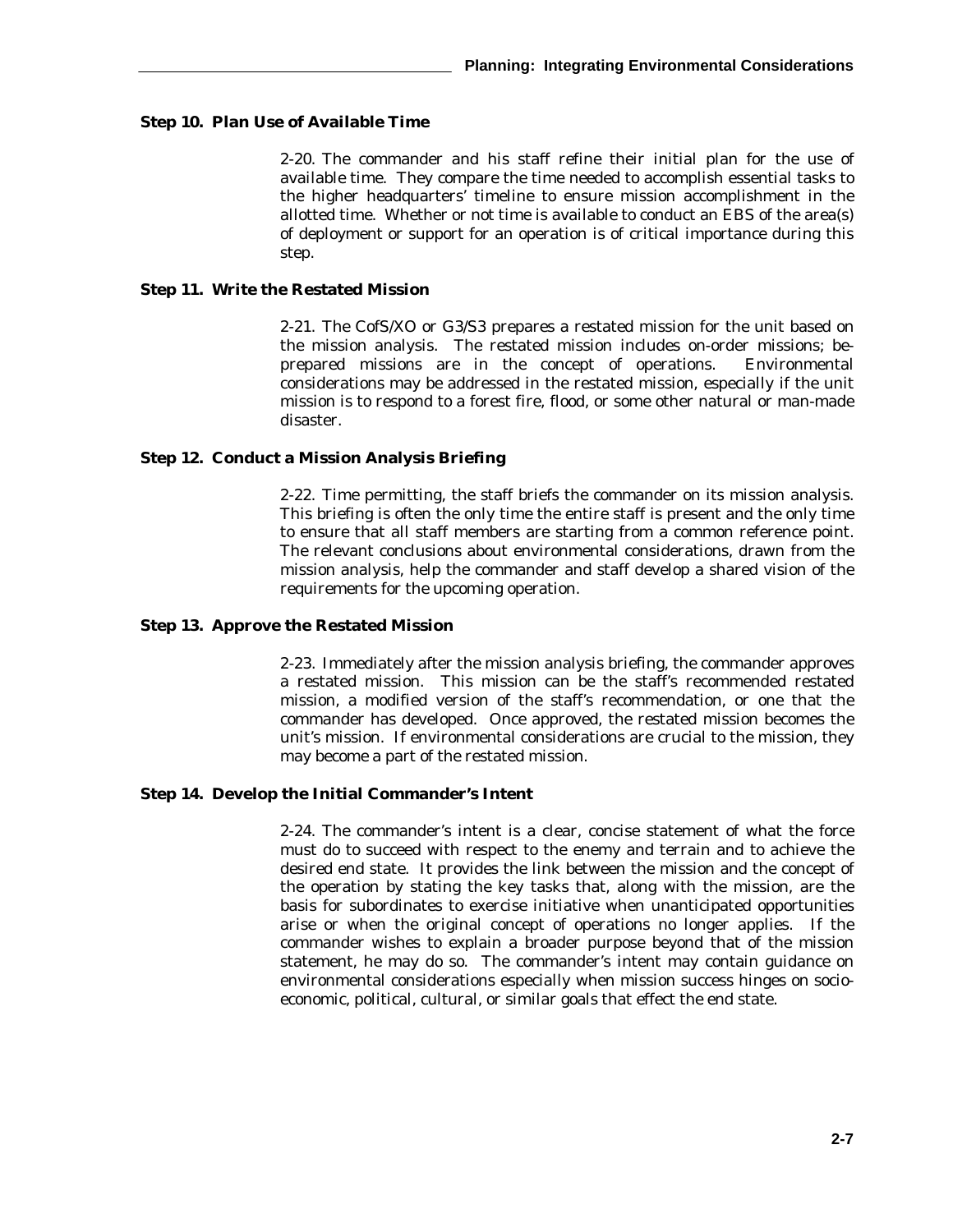## **Step 15. Issue the Commander's Guidance**

2-25. After the commander approves the restated mission and states his intent, he provides the staff with enough additional guidance (preliminary decisions) to focus staff activities while planning the operation. This guidance is essential for timely COA development and analysis. By stating his intent and the planning options he wants them to consider, he can save staff members' time and effort by allowing them to concentrate on developing COAs that meet his intent. His guidance may be written or oral and is perhaps the most likely location for guidance to be given on environmental considerations, especially when involved in combat operations. In the case of combat operations, most environmental considerations will take a relative back seat to other considerations, as greater environmental risk is likely to be taken.

## **Step 16. Issue a Warning Order (WO)**

2-26. Immediately after the commander provides his guidance, the staff sends subordinate and supporting units a WO. The staff ensures that risk guidance includes pertinent environmental considerations.

### **Step 17. Review Facts and Assumptions**

2-27. Ideally, initial mission analysis will identify and quantify most of the likely environmental considerations. During the rest of the decision-making process, the commander and staff periodically review available facts and assumptions. New facts may alter requirements and analysis of the mission. Assumptions may have become facts or may have become invalid. Whenever the facts or assumptions change, the commander and staff assess the impact of these changes on the plan and make the necessary adjustments. The discovery of additional environmental considerations are likely as the planning progresses and reconnaissance information is forthcoming.

## **COA DEVELOPMENT**

2-28. After receiving guidance, the staff develops COAs for analysis and comparison. The commander must involve the entire staff in COA development. His guidance and intent focus the staff's creativity to produce a comprehensive, flexible plan within time constraints. During COA development, the commander and staff continue the risk management process (see the risk discussion in this chapter and FM 101-5, Appendix J).

2-29. Environmental considerations will usually be most prominent in meeting the criteria of suitability and acceptabilit*y*. The staff develops the COAs to accomplish the mission and meet the commander's guidance with respect to environmental considerations. Provided that the staff has informed the commander about significant environmental considerations, the commander will have incorporated these into his initial guidance.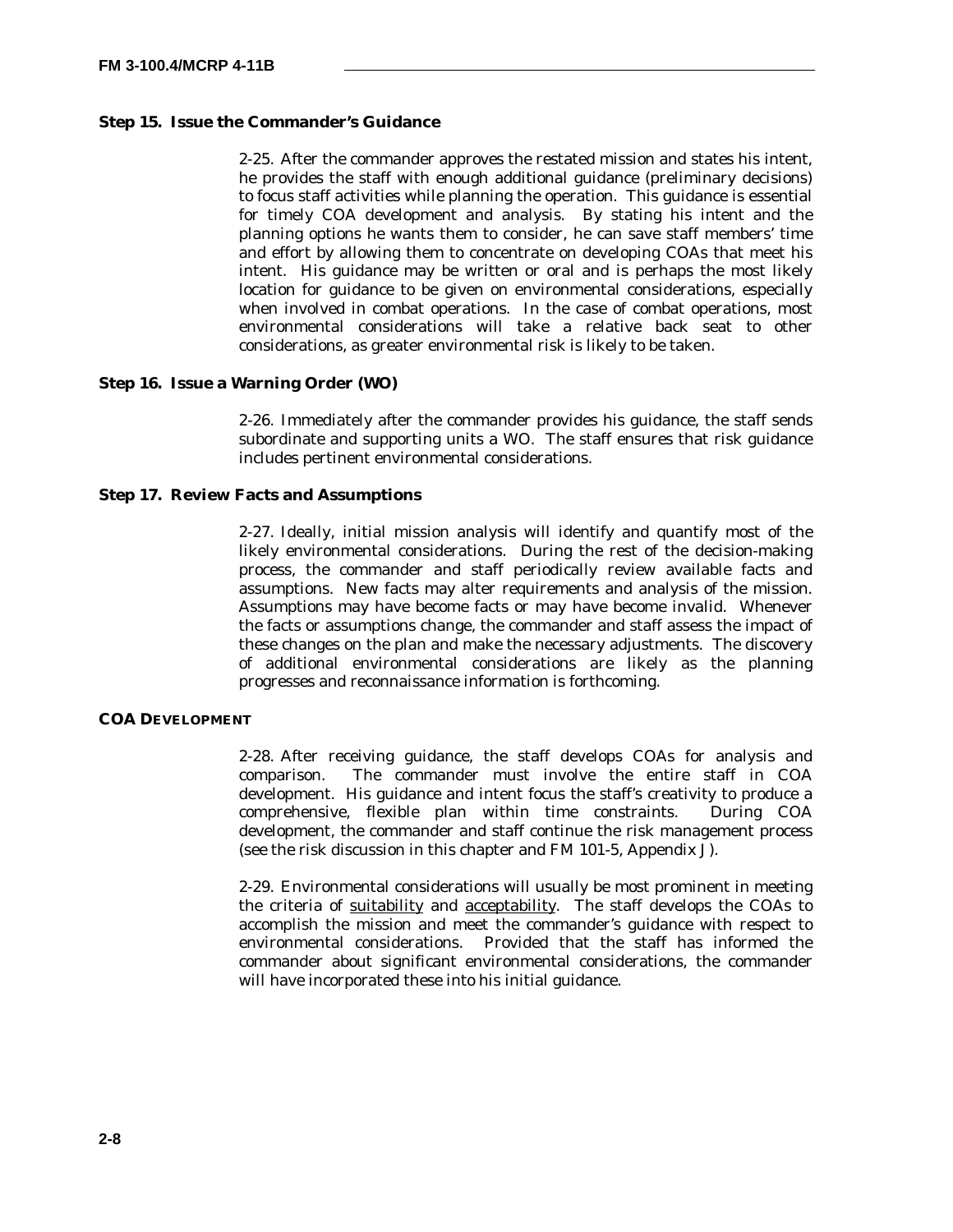## **COA ANALYSIS**

2-30. The war game helps the commander and his staff to focus on each stage of the operation in a logical sequence. Every staff member must determine the force requirements for external support, risks, and each COA's strengths and weaknesses. Determining evaluation criteria (step 5) is probably the most important step of war gaming for environmental considerations. If environmental considerations are prominent enough, they are included in the commander's guidance and intent, as well as the specified criteria for the level of residual risk for accident hazards in the COA. Step 5 is where criteria are assigned for the COA comparison. War gaming the battle and assessing the results (step 8) is also important in the evaluation of environmental considerations. It is a requirement for staff officers to conduct risk management for each COA. Every COA must clearly identify the level of risk that the commander is willing to accept to include those associated with environmental considerations.

#### **COA COMPARISON**

2-31. Environmental considerations will normally be included in the general criterion of "residual risk," or if significant enough, may even be a separate criterion. Remember that criteria are assigned in step 5 of the war gaming process. If any environmental consideration was important enough to be in the commander's guidance or intent, it will be listed here as well.

#### **COMMANDER'S DECISION BRIEFING**

2-32. After completing its analysis and comparison, the staff identifies its preferred COA and makes a recommendation. If the staff cannot reach a decision, the CofS (XO) decides which COA to recommend at the commander's decision briefing. The staff then briefs the commander. Critical environmental considerations have become one of the criteria in the decision matrix.

## **COA APPROVAL**

2-33. Again, critical environmental considerations listed in the commander's guidance or intent, will be a factor in the commander's approval of a particular COA.

#### **ORDERS PRODUCTION**

2-34. Environmental concerns are addressed by every staff officer, as applicable, in respective annexes and appendixes. In the context of an order following the format in FM 101-5, the specified appendix is Appendix 2 to Annex F (Engineer). The specified annex to address environmental considerations for a Joint Operation Planning and Execution System (JOPES) format is Annex L. The ENCOORD, functioning in this role for the G3 (or potentially the G4) has the integrating responsibility for this appendix or annex in the same general fashion that the G2 is responsible for the integration of IPB. An example appendix is found in Appendix B of this manual.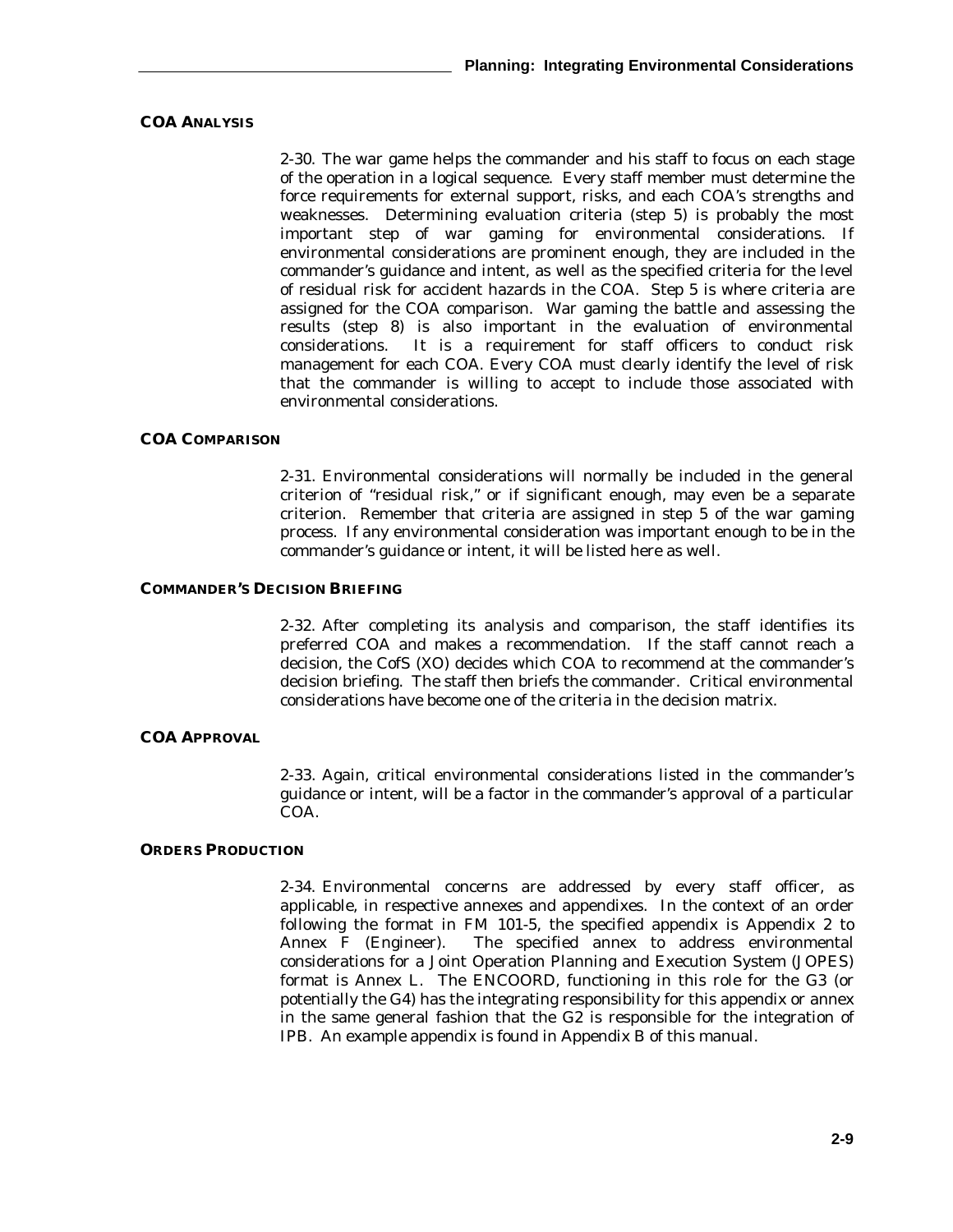## **ENVIRONMENTAL-SPECIFIC PLANNING**

2-35. Environmental-specific planning focuses on providing units with the additional environmental related resources and information necessary to accomplish their missions. Operational and support planning also includes environmental protection objectives. In operational situations (discussed in depth in Chapter 4), whether for training, contingency operations, or combat, environmental planning focuses on the mission requirements of a military unit. This planning includes identifying environmental risks posed by an operation and considering ways to reduce those risks during long-, short-, and near-term planning. Units require facilities, training areas, and support systems that must be managed to secure long-term availability. Environmental support planning is, by nature, long-term. The elements of environmental planning are included in Figure 2-5. Additional considerations must include medical waste and unexploded ordnance.

## **Joint Doctrine for Civil Engineering Support Joint Publication 4-04**

- Policies and responsibilities to protect and preserve the environment during the deployment.
- Certification of local water sources by appropriate medical field units.
	- Solid and liquid management:
		- Open dumping.
		- Open burning.
		- Disposal of gray water.
		- Disposal of pesticides.
		- Disposal of human waste.
		- Disposal of HW.
- HM management, including the potential use of pesticides.
- Flora and fauna protection.
- Archaeological and historical preservation.
- Base field spill plan.

## **Figure 2-5. Elements of environmental-specific planning**

## **OPERATIONAL PLANNING**

2-36. Operational planning usually begins with a formal staff estimate as a part of the MDMP. However, operational planning may entail a separate study on the characteristics of the AO or an informal review of the environmental considerations and issues contained in the higher headquarters' OPLAN or OPORD. In either situation, operational planning provides unit leaders with information they require for unit planning. If your operation will require the use of base camps, it is critical to begin the planning for them at this point.

2-37. Operational or tactical Army or Marine Corps units may operate in the theater or as part of a joint task force and be required to interface with the actions of a temporary board that the joint commander or his designated commander, joint task force (CJTF) may activate. This is called the joint environmental management board (JEMB). See Appendix D for more information on the JEMB.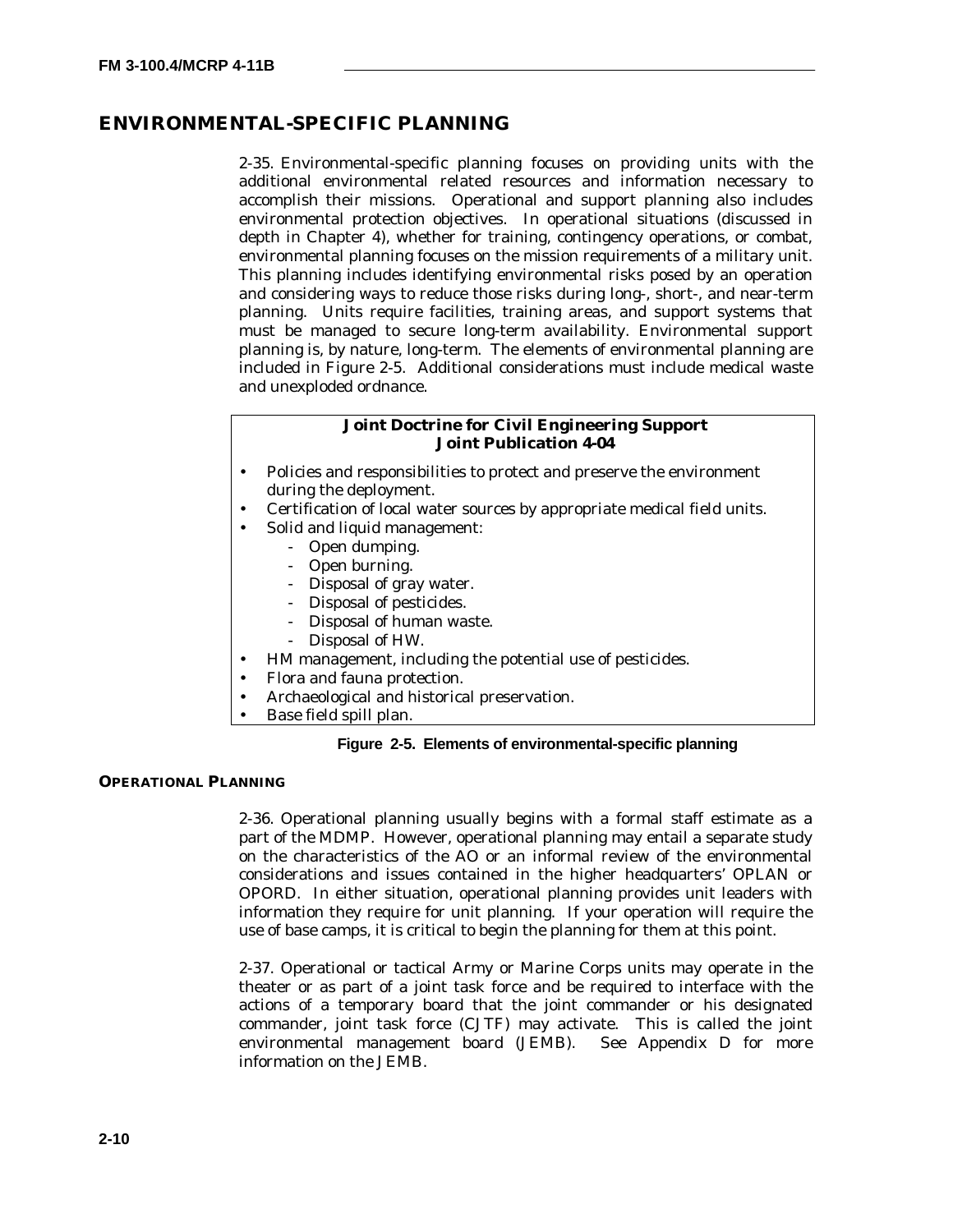## **STAFF PLANNING**

2-38. Staffs conduct environmental planning within the context of the mission. Their efforts produce information that helps units understand the mission's environmental requirements. Most often, staffs develop this information in the form of staff estimates, environmental protection levels, and an EBS.

## **Staff Estimates**

2-39. Each staff officer incorporates environmental considerations into his staff estimate (Paragraph 2 – Staff Estimate Format). The staff estimate may include the following:

- Significant environmental weaknesses and sensitivities in the AO.
- Potential enemy environmental targets.
- Critical or unique resources to the area.
- Environmental conditions related to the situation.
- Applicable laws and regulations.

2-40. Staffs identify environmental weaknesses and critical terrain that may be a factor to be avoided, actively protected, or exploited temporarily to accomplish the mission. They identify potential enemy environmental targets and plan contingency responses. The following environmental factors normally require consideration during staff estimates:

- Topography and soils.
- Vegetation, including crops.
- Air quality.
- Wildlife and livestock.
- Archaeological and historical sites.
- Safety and public health.
- Land and facility use, occupation, and return.
- Water quality, including surface water, groundwater, storm water, and wetlands.
- HM and HW disposal and potential cleanup requirements.
- Socioeconomic and political condition sensitivities and desired end states pertaining to or functions of environmental conditions.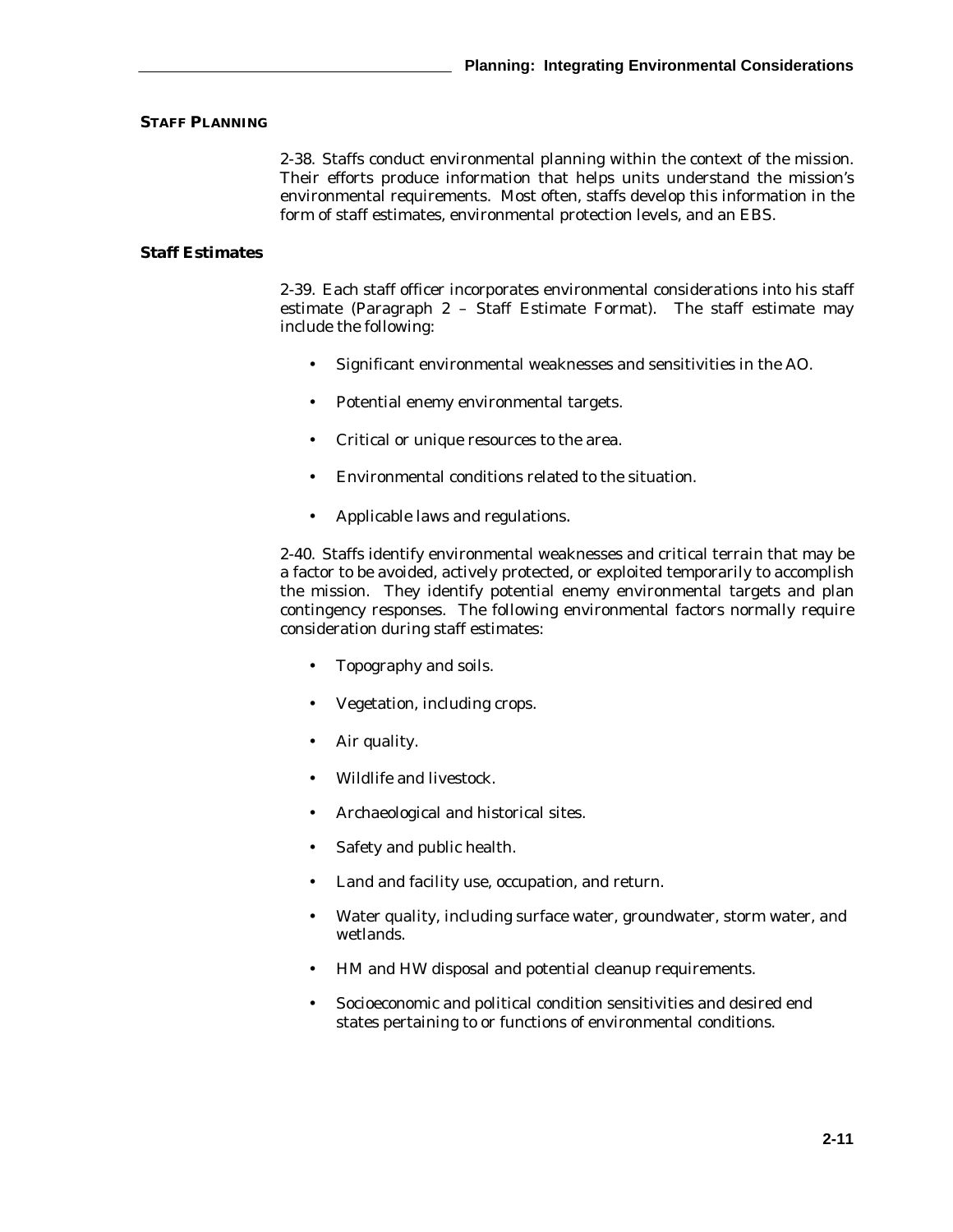## **Protection Levels**

2-41. The staff develops an OPORD, OPLAN, or CONPLAN. The staff may publish a full environmental annex/appendix only once. To facilitate changes in environmental requirements, the command may produce an environmental protection-level matrix similar to the example in Figure 2-6. This matrix ties directly into risk assessment, discussed later in this chapter and is applied in the MDMP during mission analysis (step 7).

| <b>Environmental Protection Level</b> |          |                                                      |                                                                                      |                                                                            |  |
|---------------------------------------|----------|------------------------------------------------------|--------------------------------------------------------------------------------------|----------------------------------------------------------------------------|--|
| Level 1                               |          | Level <sub>2</sub>                                   | Level 3                                                                              | Level 4                                                                    |  |
| 1. Waste Management                   |          |                                                      |                                                                                      |                                                                            |  |
| a. Human<br>waste                     | Unit SOP | Slit trench                                          | <b>Burnout latrine</b>                                                               | Sanitary sewer                                                             |  |
| b. Solid waste                        | Unit SOP | Unit incineration<br>or burial                       | Incineration                                                                         | Landfill                                                                   |  |
| c. Medical<br>waste                   | Unit SOP | Field collection,<br>consolidate<br>disposal         | US or host nation<br>(HN) approved<br>disposal methods                               | Same                                                                       |  |
| d. Hazardous<br>waste                 | Unit SOP | Field collection,<br>battalion disposal              | Unit collection<br>point, classify,<br>label, DLA contract                           | Resource<br>Conservation<br>and Recovery<br>Act (RCRA) or<br>HN procedures |  |
| 2. Hazardous Materials                |          |                                                      |                                                                                      |                                                                            |  |
|                                       | Unit SOP | Spill response,<br>report any water<br>contamination | HM tracking, spill<br>response, report<br>spills over 50<br>gallons                  | Spill prevention<br>plans, response<br>teams                               |  |
| 3. Natural Resources                  |          |                                                      |                                                                                      |                                                                            |  |
| a. Water                              | Unit SOP | Unit SOP                                             | Erosion control                                                                      | No degradation<br>of water due to<br>erosion or<br>effluent                |  |
| b. Vegetation                         | Unit SOP | Restriction on<br>camouflage                         | Clearing in excess<br>of 100 acres<br>requires joint task<br>force (JTF)<br>approval | <b>Clearing requires</b><br>environmental<br>assessment                    |  |
| c. Air                                | Unit SOP | Dust suppression<br>nonhazardous<br>only             | Control open fires,<br>fugitive dust                                                 | Controls on<br>incineration and<br>traffic                                 |  |
| d. Wildlife                           | Unit SOP | Unit SOP                                             | Note and avoid<br>specific habitats                                                  | Taking of<br>species<br>prohibited                                         |  |
| 4. Cultural and Historical Resources  |          |                                                      |                                                                                      |                                                                            |  |
|                                       | Unit SOP | Minimize<br>damage if<br>possible                    | Division-level<br>approval required<br>for operations in<br>area                     | JTF approval<br>required for<br>operations in<br>area                      |  |

 **Figure 2-6. Notional environmental protection matrix**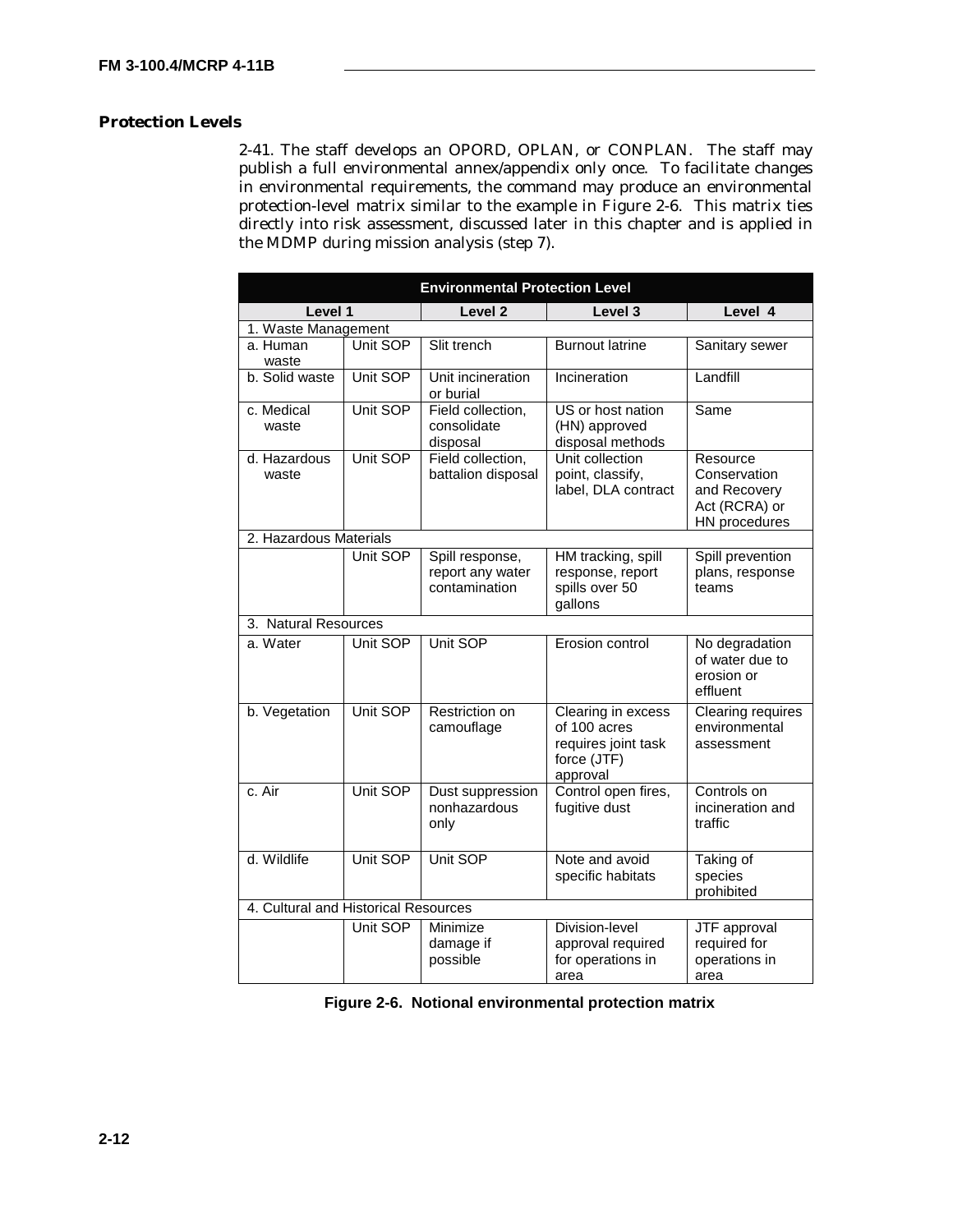2-42. Standard levels of environmental protection facilitate planning, communications, and flexibility. The notional array of protection levels in Figure 2-6 ranges from Level 1 to Level 4. Level 1 is less restrictive and more appropriate for tactical units in combat. Level 4 is very restrictive and more appropriate for units in garrisons, fixed installations, on major training exercises, or while performing humanitarian missions in relatively secure and developed areas. Levels 2 and 3 are merely intermediate steps between the baseline and optimum levels. Foreign nations or regions in which US forces operate may have additional environmental protection requirements.

2-43. Staffs may use a matrix to designate protection requirements for specific missions or areas, to clearly identify and quickly notify units of changes, or to notify newly arriving units of the rules in the AO.

### **Environmental Baseline Survey (EBS)**

2-44. Many operations require fixed facilities, structures, or other real property as logistics, command and control, administration, communications, billeting, base camp, or other mission purposes. If the tactical situation permits, commanders conduct or direct an initial EBS before occupying the AO. An EBS is typically performed by or with support from, installations, corps, divisions, or higher HQs. However, brigades and even task forces may need to perform an initial EBS without much assistance from higher HQs. This situation would typically arise as a result of the initial reconnaissance of a proposed site. See Appendix B for additional EBS guidance and an example. See Chapter 5 for a discussion of base operations (BASOPS)-related information.

2-45. The initial EBS serves as a tool to assist in determining whether a parcel of land is acceptable for military use. The initial question should always be whether the site is healthy for soldiers and Marines. It documents the proposed site's existing environmental conditions and the likelihood of past or ongoing activities that may have created environmental, safety, or health problems. These problems include contamination of air, soil, groundwater, and surface water by toxic substances or POL.

2-46. Units conducting an initial EBS concern themselves with locating and documenting the presence or likely presence of any HM/HW or petroleum products on the property. An initial EBS will be focused on conditions indicating existing or past release, or possible release of toxic substances into structures, or the air, ground, groundwater, or surface water.

2-47. The person conducting the initial EBS will frequently be the unit's environmental officer, but the surveyor could be a member of a service's real estate team, preventive medicine personnel, a government or contract environmental engineer, quartering party personnel, or even a unit's reconnaissance element. Regardless, environmental knowledge and training will be key to the surveyor's success. He conducts and documents the initial EBS according to the tactical situation, mission, intended use of the facility, and time and personnel available.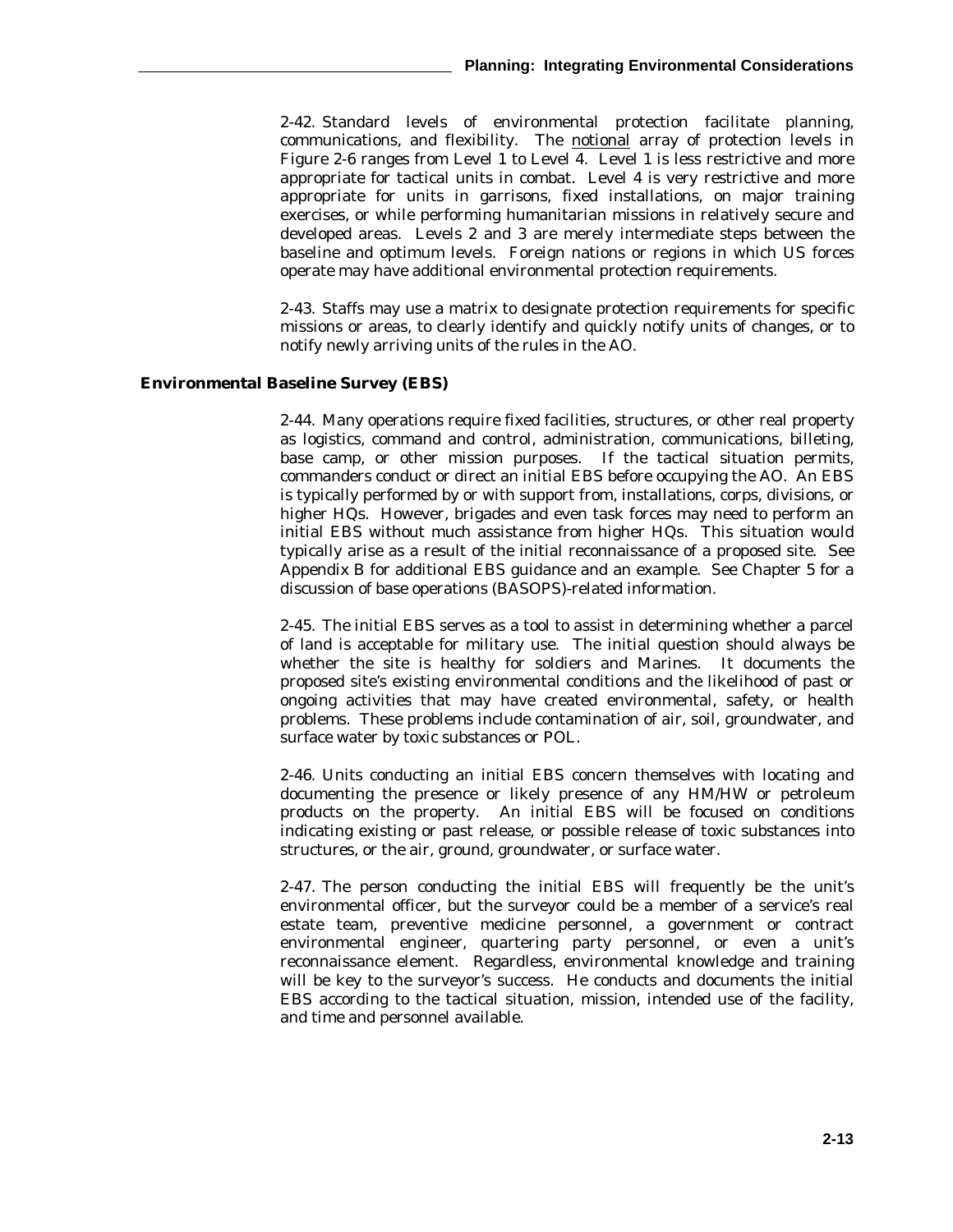2-48. EBS documentation becomes extremely important at the end of the mission or upon closure of a facility. See Figure 2-7. At that time, a closure EBS is done. The initial EBS and the closure EBS bracket the timeframe of use of the particular site/area.

An EBS should address the following areas: • Property description and condition. • • Soil type and land cover. • Water supply and source. • Air quality. • Signs of contamination. • Presence of drums or containers. • Biological and biomedical hazards (medical wastes). • Lead-based paint. • Unexploded ordnance. • Other environmental and health hazards. • Adjacent land use. • Topographic, hydrologic, and geologic features. • Sanitary waste disposal. Solid waste and HW presence. • Presence of storage tanks. • Heating and ventilation. • Electrical-associated hazards. • Fire-protection systems. • Presence of asbestos-containing materials. • Radiological hazards.

## **Figure 2-7. Areas addressed in an EBS**

2-49. As soon as time and conditions permit, service real estate personnel may complete a more formal (or updated) EBS and site assessment. However, the initial assessment, conducted before occupation, is an important document that conducting units should safeguard. The surveying unit should retain a copy of the initial EBS and forward the original to higher HQs. The periodic use of environmental conditions reports (ECR) (see Appendix B) will assist the unit in both maintaining environmental standards and documenting their stay at a site/area. The electronic format report is also included in FM 101-5-2 and will prove helpful in writing the closure EBS.

## **UNIT PLANNING**

2.50. Staffs integrate environmental protection into planning for larger units. Unit leaders integrate environmental protection into unit planning for battalion- and company-level units. Unit planning includes:

- SOPs.
- OPORDs.
- Risk management plan (discussed later in this chapter).
- Training plans (see Chapter 3).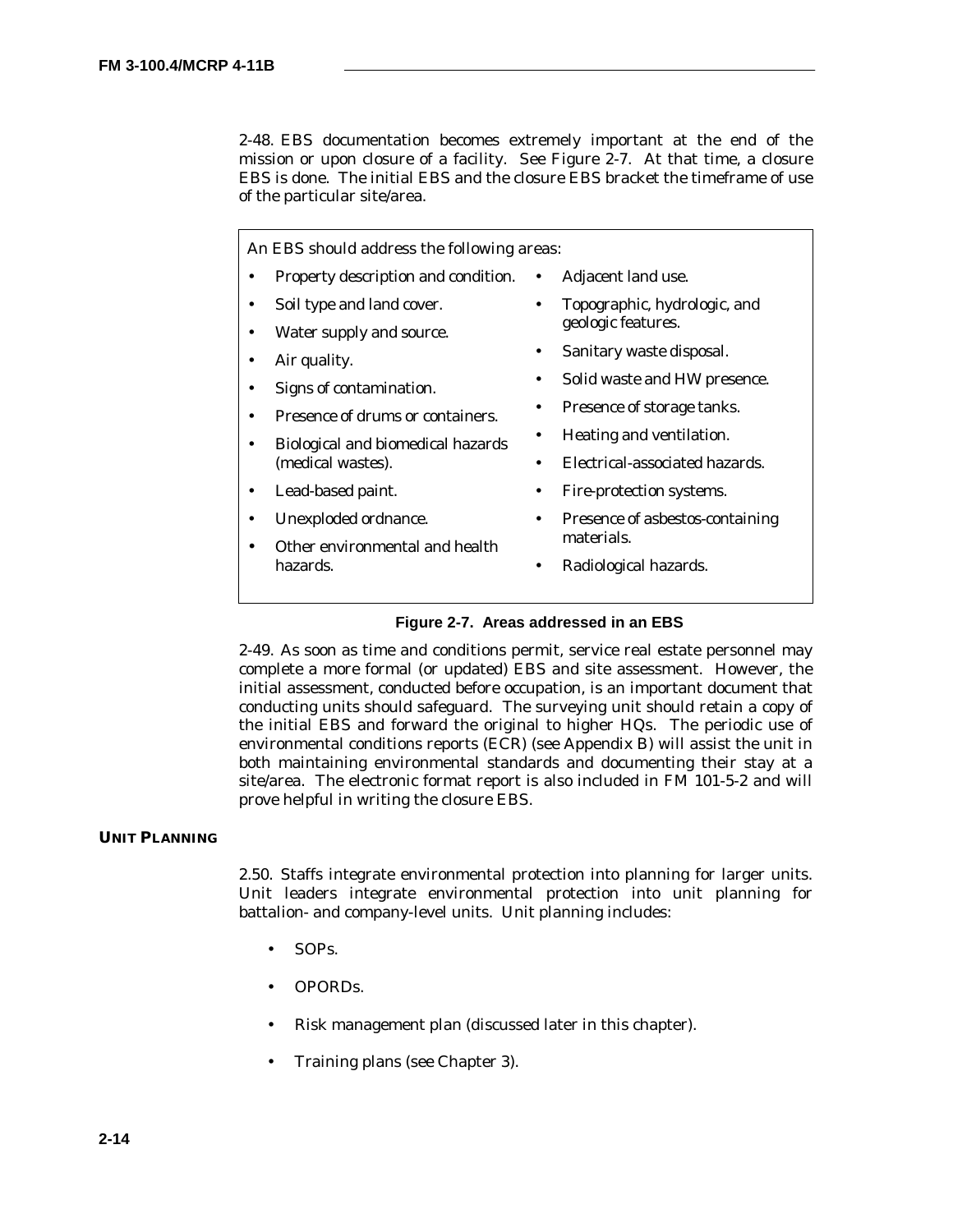## **Standing Operating Procedures**

2-51. Unit leaders develop SOPs reflecting environmental protection considerations for routine tasks and activities. SOPs provide information to soldiers and Marines on how to accomplish routine tasks in an environmentally sound manner. SOPs incorporate local requirements. As local requirements change, unit leaders update their SOPs. SOPs also help define environmental protection requirements for all unit activities—facility operations, field operations, deployment, and combat. (See Appendix C for an example of a unit SOP.) Unit leaders ensure that SOPs comply with local requirements by coordinating with the higher headquarters' staff—usually the environmental office, the surgeon and his staff, preventive medicine personnel, and the SJA or ENCOORD.

2-52. Unit leaders conduct environmental risk assessments (see discussion later in this chapter and Appendixes F and G) when planning operations or activities. Risk assessment is a standard element of the MDMP. Unit leaders perform environmental risk assessments for activities not addressed in the SOP or when conditions differ significantly from those described in the SOP. A maintenance unit does not perform a risk assessment every time it performs a lubrication or service. Rather, the SOP describes the correct manner to perform these actions. Risk assessments apply to garrison operations as well as field operations.

## **Orders/Plans**

2-53. Unit leaders address environmental protection in their plans and orders including: WOs, OPORDs, OPLANs, CONPLANs, and fragmentary orders (FRAGOs). The higher headquarters' staff develops an environmental appendix/annex, to its OPORD/OPLAN/CONPLAN. Subordinate unit leaders draw environmental information from the environmental appendix (Appendix B of this manual) to the OPORD/OPLAN/CONPLAN, or from Annex L in a JOPES document. FM 101-5 directs the inclusion of Appendix 2 (Environmental Considerations) to Annex F (Engineer) of the OPLAN/OPORD/ CONPLAN and specifies that lower-level unit leaders/staffs include environmental information in the coordinating instructions and service and support paragraphs.

## **THE RISK MANAGEMENT PROCESS**

2-54. FM 101-5 describes risk management as the process of detecting, assessing, and controlling risk arising from operational factors and balancing risk with mission benefits. Risk management is an integral part of the MDMP. FM 100-14 outlines the risk management process and provides the framework for making risk management a routine part of planning, preparing, and executing operational missions and everyday tasks. Assessing environmentalrelated risks is part of the total risk management process.

2-55. Knowledge of environmental factors is key to planning and decisionmaking. With this knowledge, leaders quantify risks, detect problem areas, reduce risk of injury or death, reduce property damage, and ensure compliance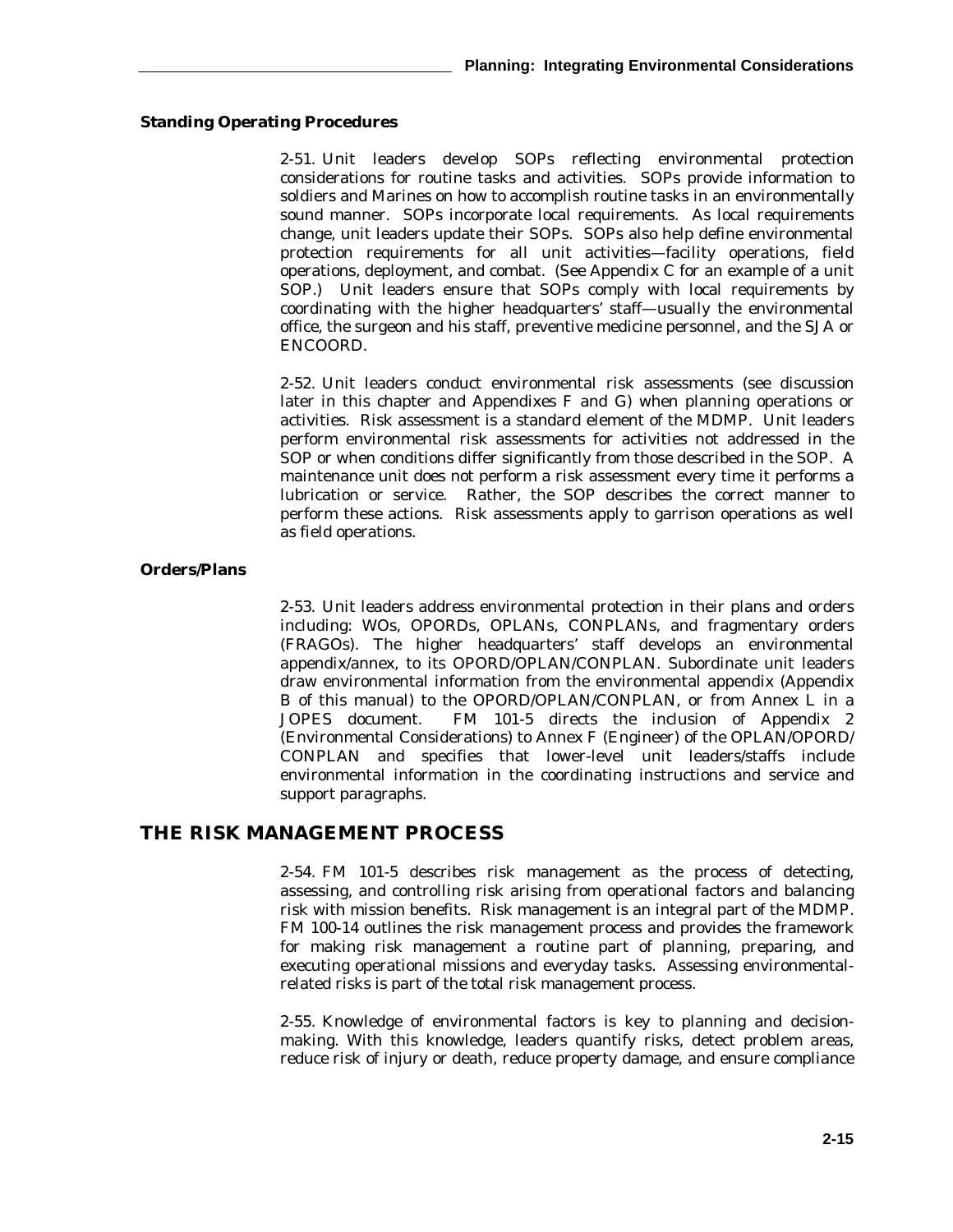with environmental laws and regulations. Unit leaders should conduct risk assessments before conducting any training, operations, or logistical activities.

## **TACTICAL RISK AND ACCIDENT RISK**

2-56. When assessing the risk of hazards in operations, the commander and staff must look at two types of risk:

- Tactical risk is risk concerned with hazards that exist because of the presence of either the enemy or an adversary, thus involving the considerations of force protection. It applies to all levels of war and across the spectrum of operations. For example, during the Gulf War, the enemy's demolition of oil fields created a significant health and environmental hazard to the surrounding countryside and to those units maneuvering through the area. (See Chapter 7.)
- Accident risk includes all operational risk considerations other than tactical risk. It includes risk to friendly forces and risk posed to civilians by an operation, as well as the impact of operations on the environment. It can include activities associated with hazards concerning friendly personnel, civilians, equipment readiness, and Examples of environmental-related accident risk are improper disposal of HW, personnel that are not properly trained to clean up a spill, and units maneuvering in ecologically sensitive terrain. Preventive medicine considerations also fall into this area of risk.

2-57. Tactical risk and accident risk may be diametrically opposed. The commander may choose to accept a high level of environmental-related accident risk to reduce the overall tactical risk. For example, a commander may decide to destroy an enemy's petroleum storage area to reduce his overall tactical risk.

## **LEGAL AND REGULATORY RESPONSIBILITIES**

2-58. Risk management does not convey authority to deliberately disobey local, state, national, or HN laws and regulations. It neither justifies ignoring regulatory restrictions and applicable standards nor bypassing risk controls required by law. Examples of risk controls include the provisions applicable to the transportation of HM and HW, life safety and fire protection codes, or the storage of classified material and physical security.

2-59. As described in AR 200-2 and MCO P5090.2A, the National Environmental Policy Act (NEPA) requires federal agencies, including the military, to consider the environmental consequences of their proposed actions before making decisions. The level of environmental consideration exercised depends on the scope of the action, the extent of public interest, and the potential for environmental impacts. NEPA requirements are discussed in Chapter 5 and Appendix A. Leaders should consult installation and operational staff on NEPA-related issues. NEPA concerns are generally installation or operational level unit considerations. For most unit-level (tactical) environmental decisions, leaders will conduct a risk assessment and identify environmental-related hazards as part of the process.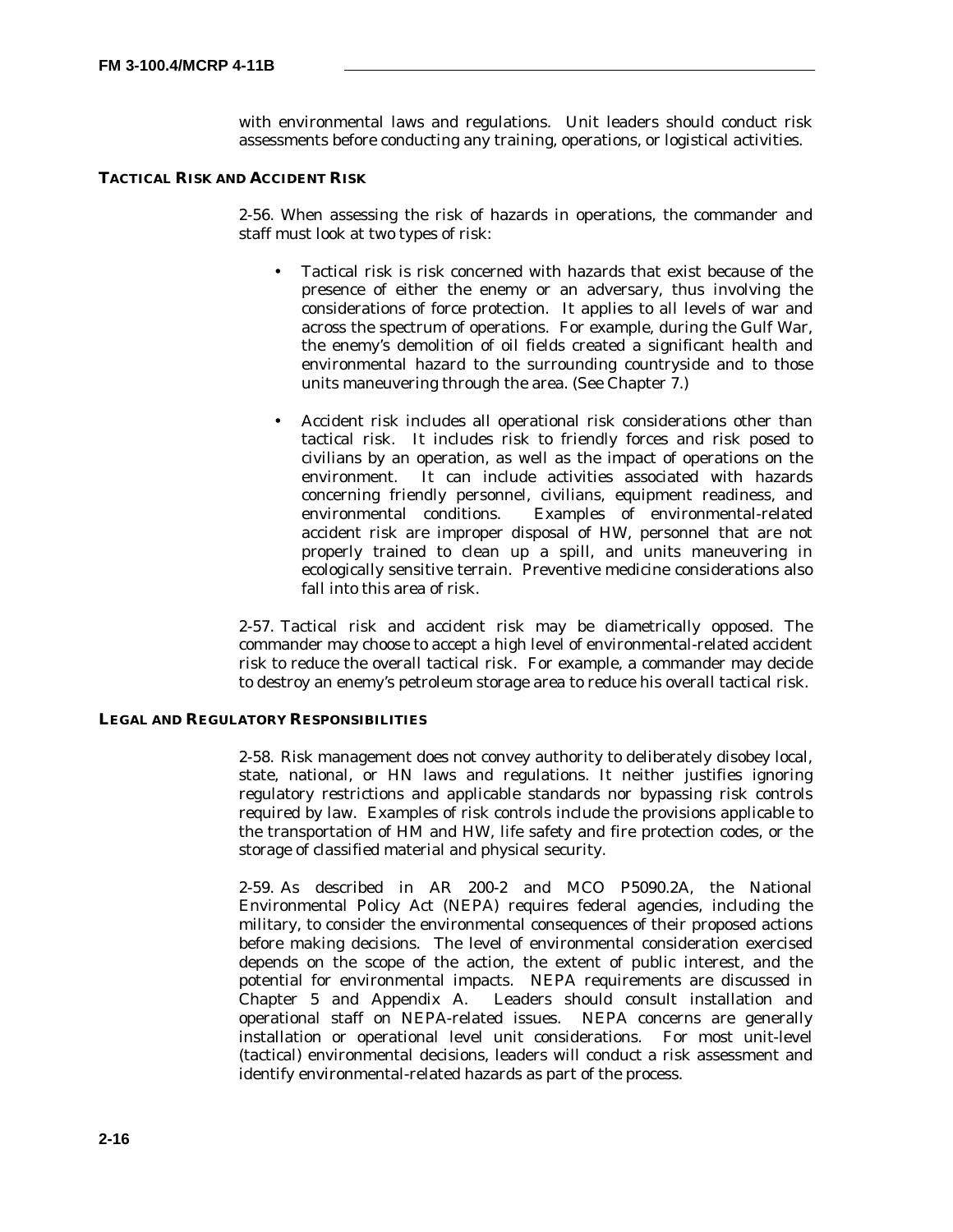## **ENVIRONMENTAL BENEFITS OF RISK MANAGEMENT**

2-60. Risk management assists commanders in complying with environmental regulatory and legal requirements, and operating within the higher commander's intent. Risk management provides leaders a tool to do the following:

- Identify applicable environmental standards, laws, and rules of engagement (ROE) that effect the mission.
- Identify alternate COAs or alternate standards that meet the intent of the law and the operational requirements.
- Identify feasible and effective control measures where specific standards do not exist.
- Ensure better use of limited resources, such as training areas and ranges.
- Ensure the health and welfare of soldiers/Marines and other effected personnel. (See Chapter 7).
- Minimize or eliminate damage to natural and cultural resources.

#### **RISK MANAGEMENT PRINCIPLES**

2-61. To guide environmental risk decision-making, commanders use the three risk management principles, described in FM 100-14:

- Integrate risk management into mission planning, preparation, and execution.
- Make risk decisions at the appropriate level in the chain of command.
- Accept no unnecessary risk.

### **THE FIVE STEP PROCESS**

2-62. FM 100-14 describes the five risk management steps. Leaders may use the document worksheets found in Appendix F to assist them in tracking these steps. Figure 2-8, page 2-18, shows the relationship of environmental hazards to the total risk management process.

2-63. The following steps identify specific environmental considerations that the commander and his staff must consider:

- Step 1.Identify (environmental) hazards.
- Step 2.Assess (environmental) hazards to determine risk.
- Step 3.Develop controls and make risk decisions.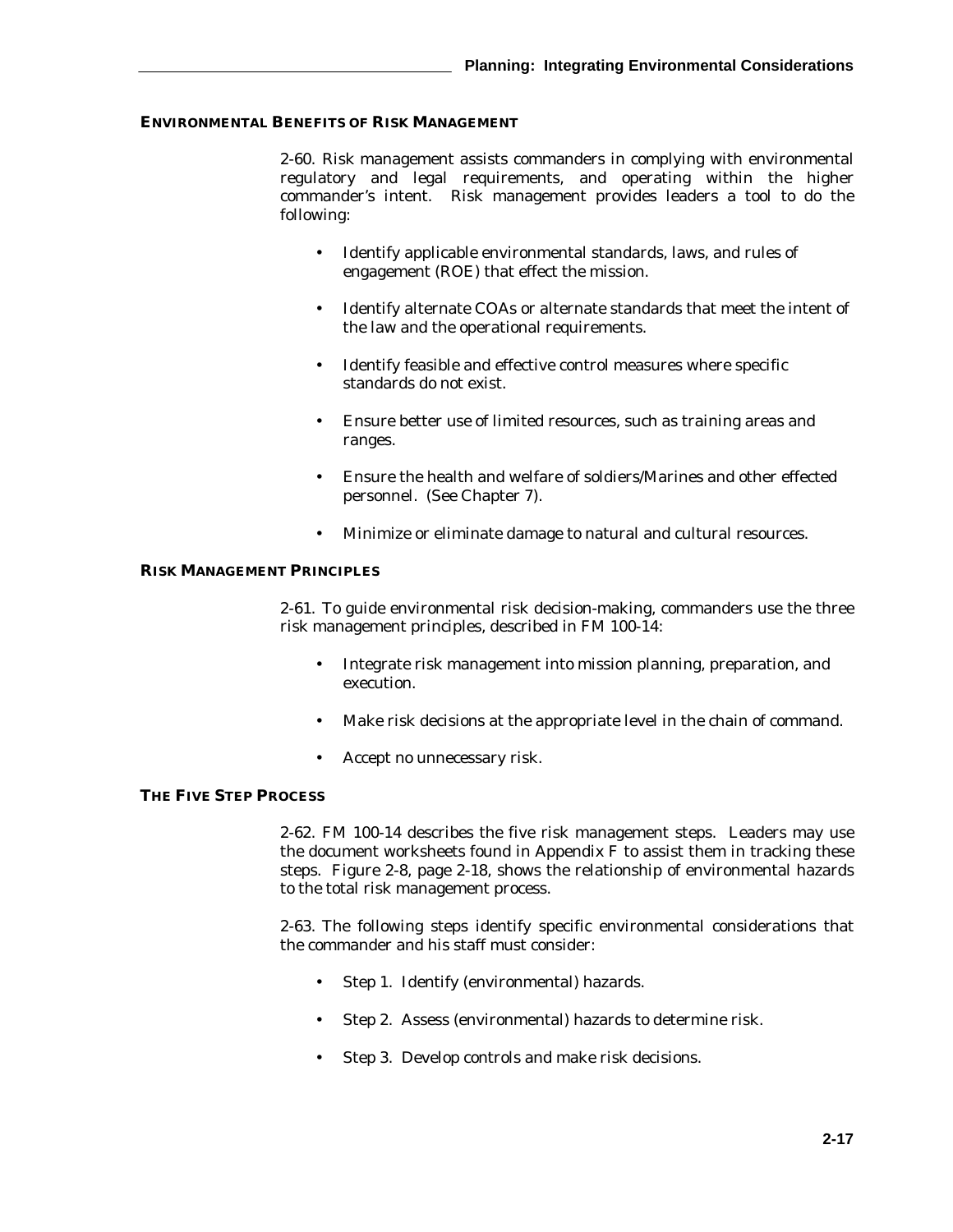- Step 4.Implement controls.
- Step 5.Supervise and evaluate.



**Figure 2-8. Environmental hazard relationship to the risk management process**

## **Identify (Environmental) Hazards**

2-64. Commanders and staffs identify environmental hazards during mission analysis. FM 100-14 defines hazards as any actual or potential condition that can cause injury, or illness to, or the death of personnel; damage to or loss of equipment or property; or mission degradation. Environmental hazards include all activities that may pollute, create negative noise-related effects, degrade archaeological/cultural resources, or negatively affect threatened or endangered species' habitats. They also include environmental health-related hazards as further defined in Chapter 7. Figure 2-9, page 2-19 provides common environmental hazards identified by environmental media areas.

#### **Assess (Environmental) Hazards to Determine Risk**

2-65. Risk assessment is a three-stage process to determine the risk of potential harm to the environment:

• Stage 1.Assess the probability of each hazard.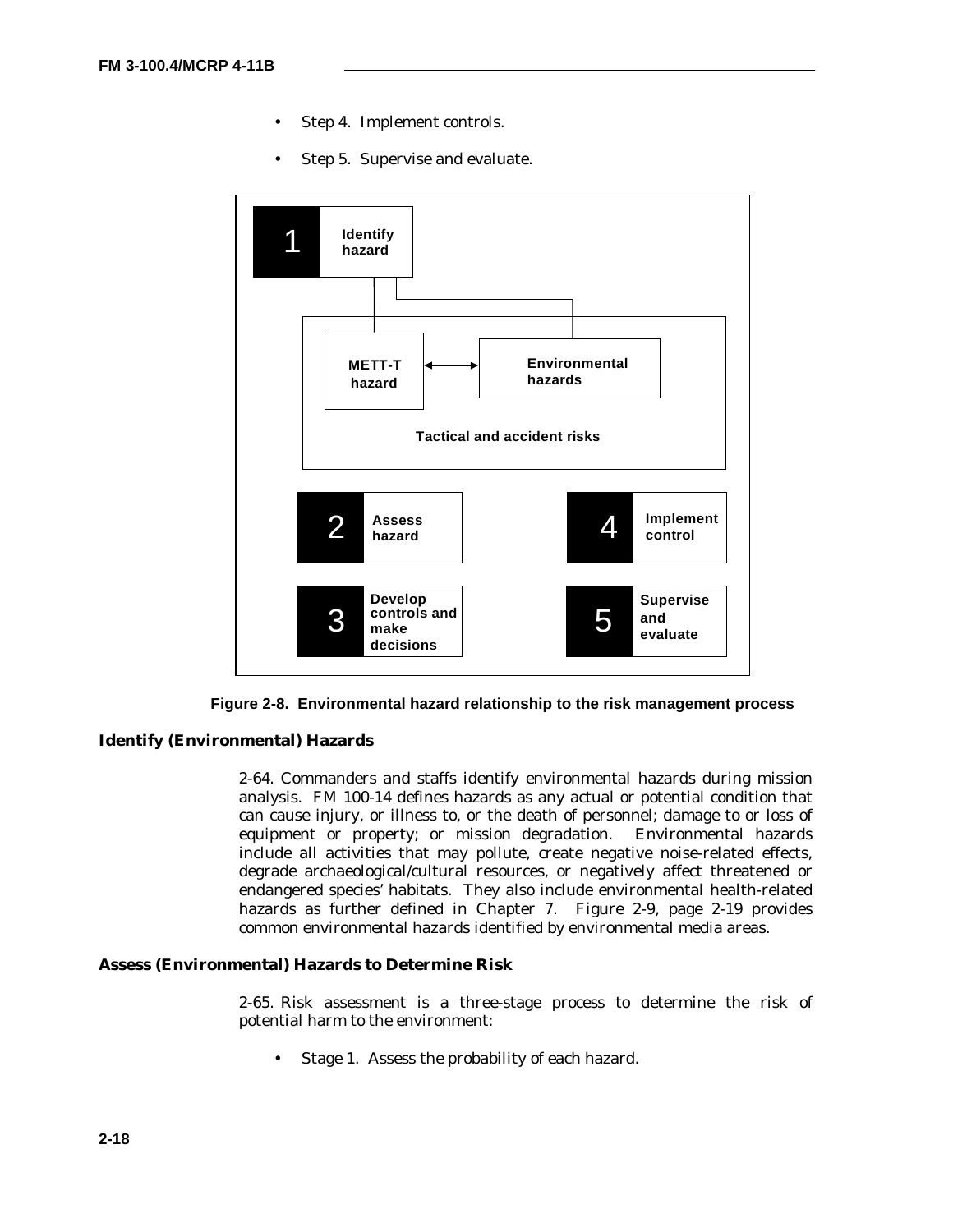- Stage 2.Assess the severity of each hazard.
- Stage 3.Determine the risk level of each hazard.

2-66. Assessments include two factors: probability and severity. Probability is how often a hazard (environmental) is likely to occur. Severity is the effect a hazard will have expressed in terms of the degree of injury or illness, loss of or damage to equipment or property, environmental damage, and other missionimpairing factors, such as loss of combat power.

2-67. Probability and severity are estimates that require individual judgment and a working knowledge of the risk management process and its terminology. Figure 2-10, page 2-21, defines the four degrees of severity, and Figure 2-11, pages 2-21 to 2-22, the five degrees of probability for a hazard. Refer to Chapter 2 of FM 100-14 for a more in-depth discussion of these substeps as they relate to assessing environmental hazards to determine risk.

2-68. Leaders must assess the probability and the potential severity of environmental damage. Commanders use common sense, past evaluations, higher commander guidance, historical data, lessons learned, and any other useful sources to determine the probability of an event occurring. Severity, however, attempts to quantify the amount of potential damage created by an event. For example, the probability of a fuel spill occurring during an exercise might be remote. However, if the spill occurs in a body of water where the fuel will spread quickly, the potential severity could be catastrophic. In this example, the unit commander may choose to limit the potential severity by locating the fuels away from the body of water. While leaders must assess the probability of environmental damage, they must also determine how much damage the event would cause, regardless of the probability.

| <b>Media Area</b>            | <b>Common Environmental Hazards</b>                                                                                                                                                                                                                                                                                                |
|------------------------------|------------------------------------------------------------------------------------------------------------------------------------------------------------------------------------------------------------------------------------------------------------------------------------------------------------------------------------|
| Air                          | Equipment exhaust<br>Convoy dust<br>Range fires<br>Open air burning<br>Pyrotechnics/smoke pots/smoke grenades<br>Part-washer emissions<br>Paint emissions (to include CARC considerations)<br>Air conditioner/refrigeration chlorofluorocarbons (CFCs)<br>HM/HW release<br>Pesticides<br>Other toxic industrial chemicals/material |
| Archaeolog-<br>ical/cultural | Maneuvering in sensitive areas<br>Digging in sensitive areas<br>Disturbing or removing artifacts<br>Demolition/munitions effects<br>HM/HW spills<br>Sonic booms/prop wash                                                                                                                                                          |

|  | Figure 2-9. Common environmental hazards |  |
|--|------------------------------------------|--|
|--|------------------------------------------|--|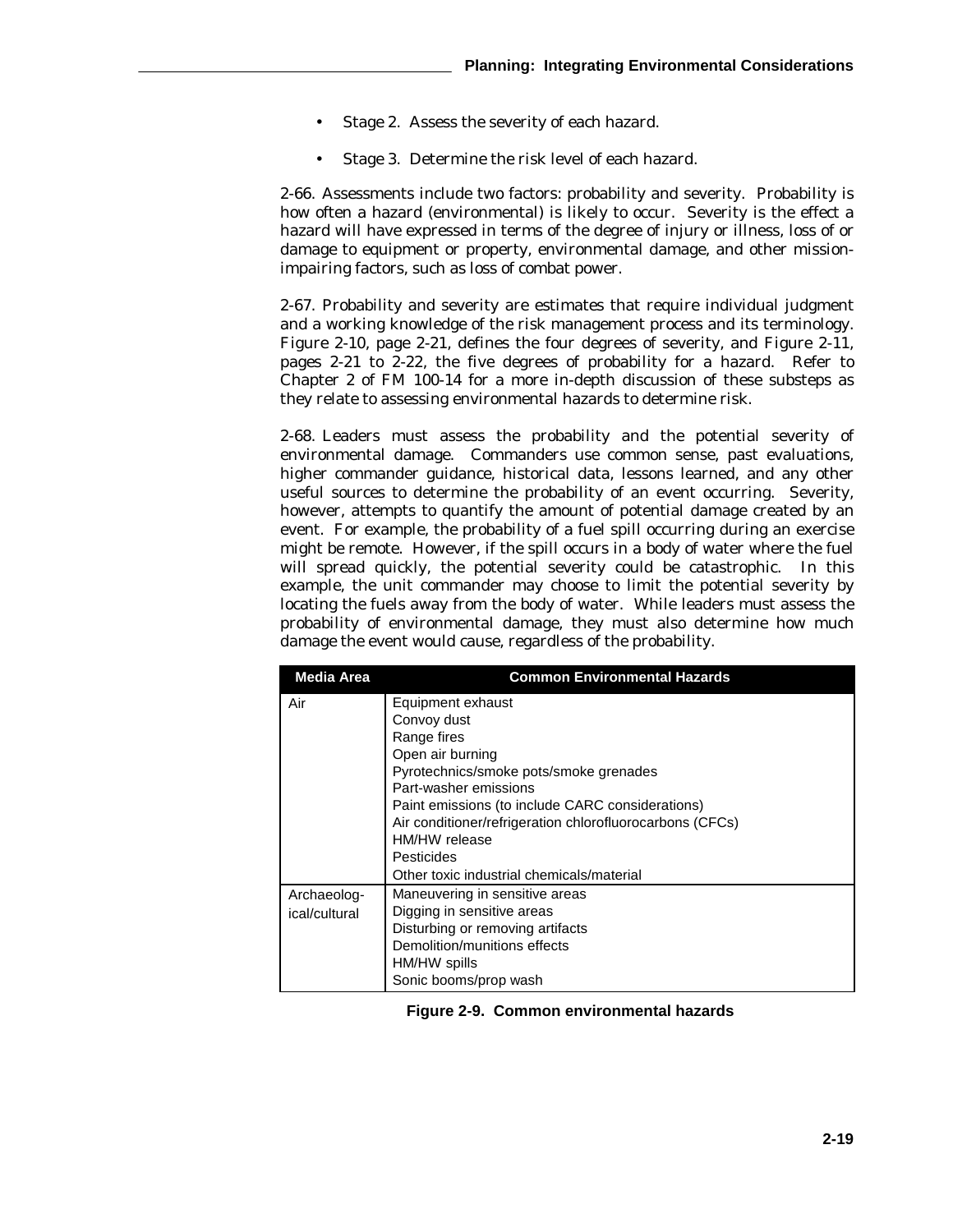| Noise                                | Low flying aircraft (helicopters)<br>Demolition/munitions effects<br>Night operations<br>Operations near post/camp boundaries and civilian populace<br>Vehicle convoys/maneuvers<br>Large scale exercises                                                                                                                                                                                                                                 |
|--------------------------------------|-------------------------------------------------------------------------------------------------------------------------------------------------------------------------------------------------------------------------------------------------------------------------------------------------------------------------------------------------------------------------------------------------------------------------------------------|
| Threatened/<br>endangered<br>species | Maneuvering in sensitive areas<br>Demolition/munitions effects, especially during breeding seasons<br>Disturbing habitat or individual species<br>HM/HW spills or releases<br>Poor field sanitation<br>Improper cutting of vegetation<br>Damage to coral reefs                                                                                                                                                                            |
| Soil (terrain)                       | Over-use of maneuver areas<br>Demolition/munitions effects<br>Munitions and munitions related wastes<br>Range fires<br>Poor field sanitation<br>Poor maneuver-damage control<br>Erosion<br>Troop construction effects<br>Refueling operations<br>HM/HW spills<br>Maneuver in ecologically sensitive areas such as wetlands and tundra<br>Industrial waste runoff<br>Pesticide accumulation in soil, vegetation, and terrestrial organisms |
| Water                                | Refueling operations near water sources<br>HM/HW spills<br>Erosion and unchecked drainage<br>Amphibious/water crossing operations<br>Troop construction effects<br>Poor field sanitation<br>Washing vehicles at unapproved sites                                                                                                                                                                                                          |

**Figure 2-9. Common environmental hazards (continued)**

2-69. It is usually easier to determine probability than severity. Definitions for the degrees of severity are not absolutes; they are more conditional and related to mission, enemy, terrain, troops, time available, and civilian considerations (METT-TC). Leaders must use their experience, judgment, lessons learned, and subject matter experts to assist them in determining degrees of severity. The following examples of severity for archaeological, historical, or cultural sites provide leaders a frame of reference for what may be included when estimating degrees of severity.

- **Catastrophic** irreparable damage, total loss of the site, complete destruction, irreplaceable, and anticipate widespread public concern. Will require notification of higher HQs, public affairs, and outside agencies.
- **Critical** major physical damage to historical/cultural structure. Restoration is difficult, long-term, costly, and will require assistance and notification of higher HQs, public affairs, and outside agencies.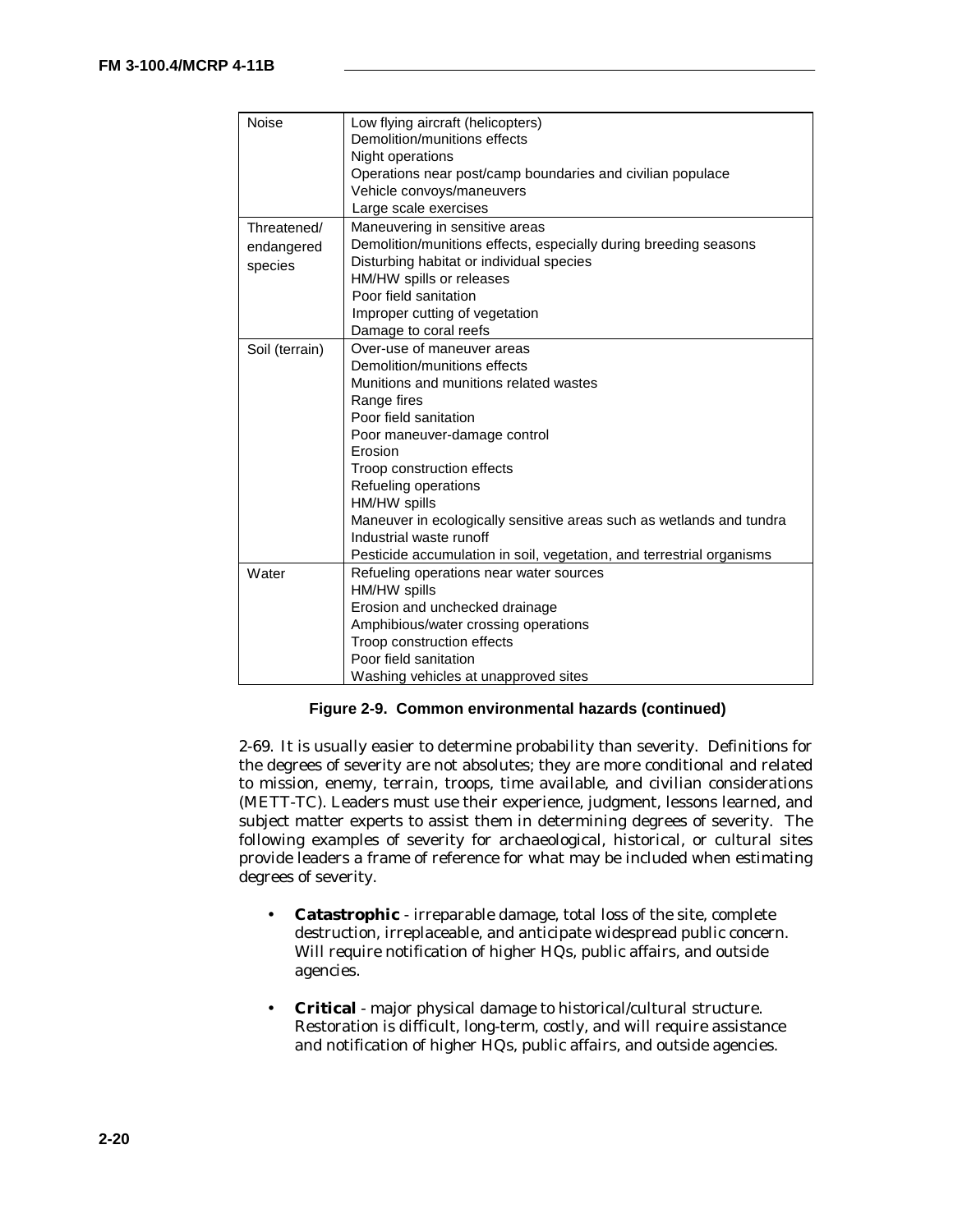- **Marginal** minor physical damage to historical/cultural structures which can be restored with outside assistance. Unit must report damage to higher HQs.
- **Negligible**  surrounding site damage from individual and vehicular activities easily repaired or restored by the unit; no physical damage to structures; unit must report damage to higher HQs.

| <b>Severity Rating</b> | <b>Definition</b>                                                                                                                                                                                                                                                                                                                             |
|------------------------|-----------------------------------------------------------------------------------------------------------------------------------------------------------------------------------------------------------------------------------------------------------------------------------------------------------------------------------------------|
| Catastrophic (I)       | Loss of ability to accomplish the mission or near<br>mission failure, death or permanent total disability<br>(accident risk), loss of major or mission-critical system<br>or equipment, major property (facility) damage, severe<br>(strategic) environmental damage, mission-critical<br>security failure, unacceptable collateral damage    |
| Critical (II)          | Significantly (severely) degraded mission capability or<br>unit readiness, permanent partial disability, temporary<br>total disability exceeding 3 months time (accident risk),<br>extensive (major) damage to equipment or systems,<br>significant damage to property or the environment,<br>security failure, significant collateral damage |
| Marginal (III)         | Degraded mission capability or unit readiness, minor<br>damage to equipment or systems, property, or the<br>environment; lost days due to injury or illness not<br>exceeding 3 months (accident risk); minor damage to<br>property or the environment                                                                                         |
| Negligible (IV)        | Little or no adverse impact on mission capability, first<br>aid or minor medical treatment (accident risk), slight<br>equipment or system damage but fully functional and<br>serviceable, little or no property or environmental<br>damage                                                                                                    |

 **Figure 2-10. Hazard severity**

| Frequent (A) occurs very often, continuously experienced |                                                                                                                                          |  |  |
|----------------------------------------------------------|------------------------------------------------------------------------------------------------------------------------------------------|--|--|
| Single item                                              | Occurs very often in service life, expected to occur<br>several times over duration of a specific mission or<br>operation, always occurs |  |  |
| Fleet or inventory of items                              | Occurs continuously during a specific mission or<br>operation or over a service life                                                     |  |  |
| Individual soldier                                       | Occurs very often in career, expected to occur several<br>times during mission or operation, always occurs                               |  |  |
| All soldiers exposed                                     | Occurs continuously during a specific mission or<br>operation                                                                            |  |  |
| Likely (B) occurs several times                          |                                                                                                                                          |  |  |
| Single item                                              | Occurs several times in service life, expected to occur<br>during a specific mission or operation                                        |  |  |
| Fleet or inventory of items                              | Occurs at a high rate, but experienced intermittently<br>(regular intervals, generally often)                                            |  |  |
| Individual soldier                                       | Occurs several times in career, expected to occur<br>during a specific mission or operation                                              |  |  |
| All soldiers exposed                                     | Occurs at a high rate, but experienced intermittently                                                                                    |  |  |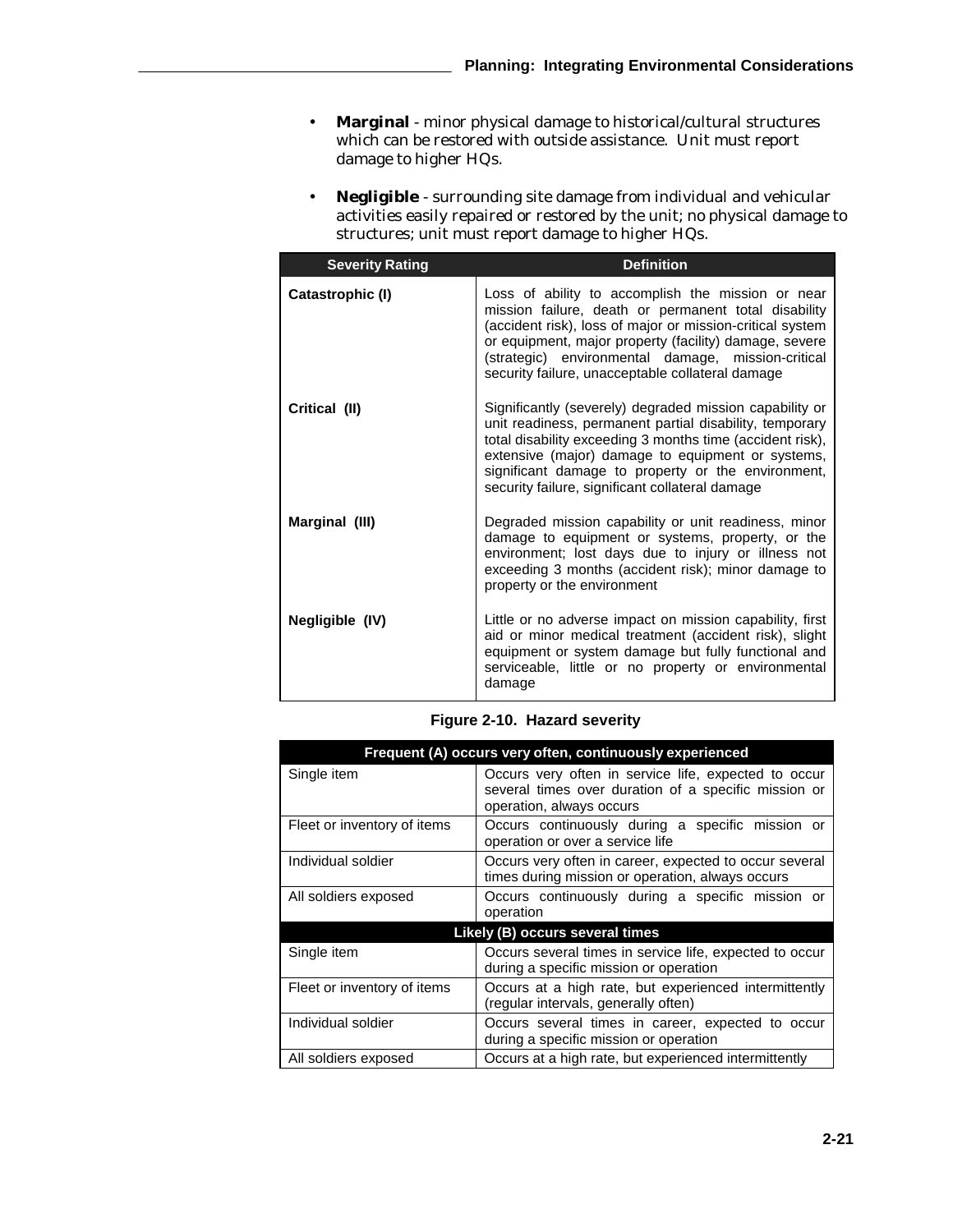# **Figure 2-11. Hazard probability**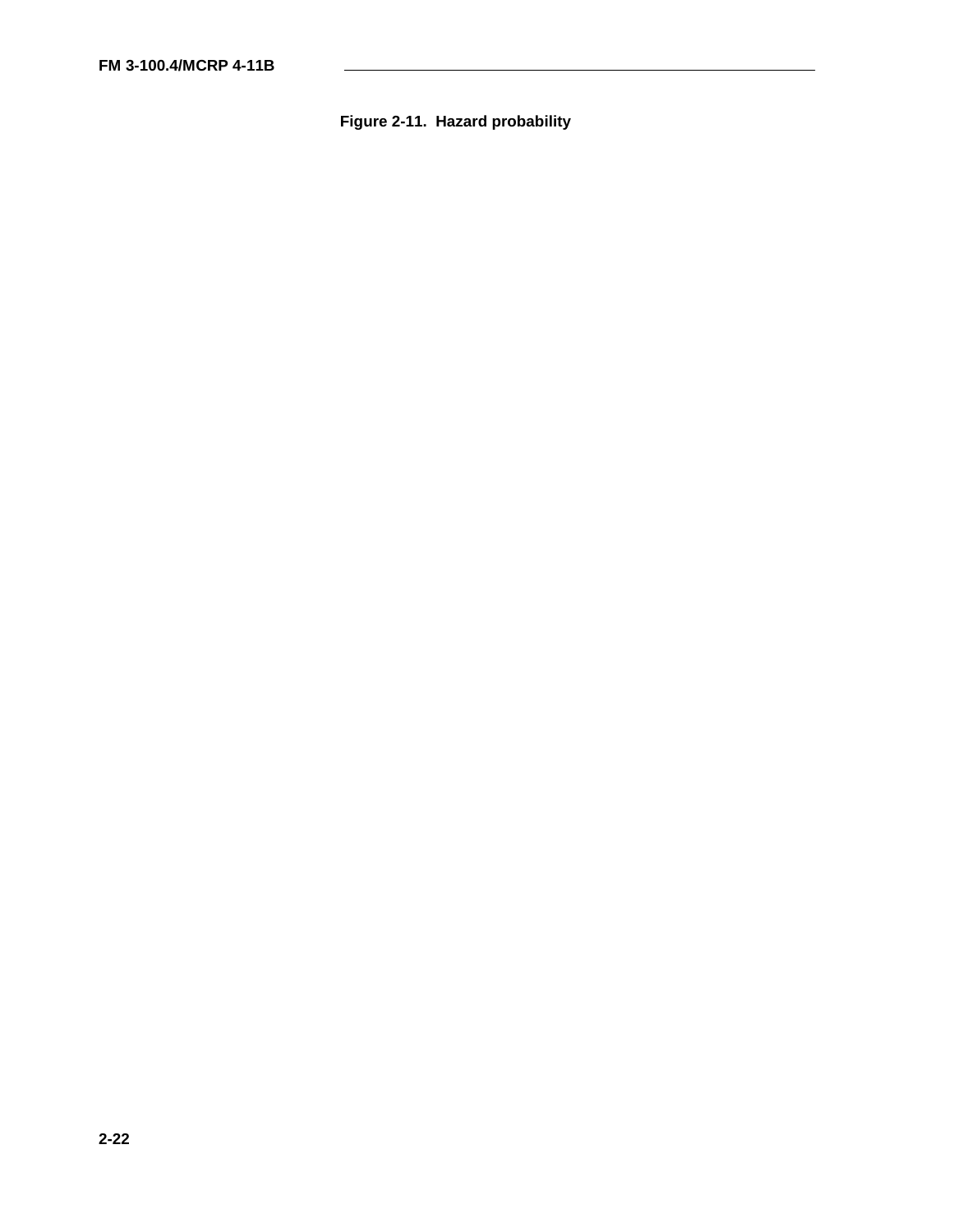| <b>Occasional (C) occurs sporadically</b>                  |                                                                                                                                                           |  |  |
|------------------------------------------------------------|-----------------------------------------------------------------------------------------------------------------------------------------------------------|--|--|
| Single item                                                | Occurs some time in service life, may occur about as<br>often not during a specific mission or operation                                                  |  |  |
| Fleet or inventory of items                                | Occurs several times in service life                                                                                                                      |  |  |
| Individual soldier                                         | Occurs some time in career, may occur during a<br>specific mission or operation, but not often                                                            |  |  |
| All soldiers exposed                                       | sporadically (irregularly,<br>Occurs<br>sparsely,<br>or<br>sometimes)                                                                                     |  |  |
|                                                            | Seldom (D) remotely possible; could occur at sometime                                                                                                     |  |  |
| Single item                                                | Occurs in service life but only remotely possible, not<br>expected to occur during a specific mission or<br>operation                                     |  |  |
| Fleet or inventory of items                                | Occurs as isolated incidents, possible to occur some<br>time in service life but rarely, usually does not occur                                           |  |  |
| Individual soldier                                         | Occurs as isolated incident during a career, remotely<br>possible, but not expected to occur during a specific<br>mission or operation                    |  |  |
| All soldiers exposed                                       | Occurs rarely within exposed population as isolated<br>incidents                                                                                          |  |  |
| Unlikely (E) can assume will not occur, but not impossible |                                                                                                                                                           |  |  |
| Single item                                                | Occurrence not impossible, but may assume will<br>almost never occur in service life, may assume will not<br>occur during a specific mission or operation |  |  |
| Fleet or inventory of items                                | Occurs very rarely (almost never or improbable),<br>incidents may occur over service life                                                                 |  |  |
| Individual soldier                                         | Occurrence not impossible, but may assume will not<br>occur in career or during a specific mission or<br>operation                                        |  |  |
| All soldiers exposed                                       | Occurs very rarely, but not impossible                                                                                                                    |  |  |

# **Figure 2-11. Hazard probability (continued)**

2-70. Using the defined degrees of probability and severity, an individual can determine the overall environmental-related risk level from the intersection of the two in the risk assessment matrix shown in Figure 2-12.

| <b>Risk Assessment Matrix</b> |       |                    |               |                   |              |                |
|-------------------------------|-------|--------------------|---------------|-------------------|--------------|----------------|
|                               |       | <b>Probability</b> |               |                   |              |                |
| <b>SEVERITY</b>               |       | Frequent<br>(A)    | Likely<br>'B) | Occasional<br>(C) | Seldom<br>D) | Unlikely<br>Έ) |
| Catastrophic                  | (1)   | E                  | E             | н                 | н            | М              |
| <b>Critical</b>               | (II)  | E                  | н             | н                 | M            |                |
| <b>Marginal</b>               | (III) | н                  | M             | М                 |              |                |
| <b>Negligible</b>             | (IV)  | М                  |               |                   |              |                |

 **Figure 2-12. Risk assessment matrix**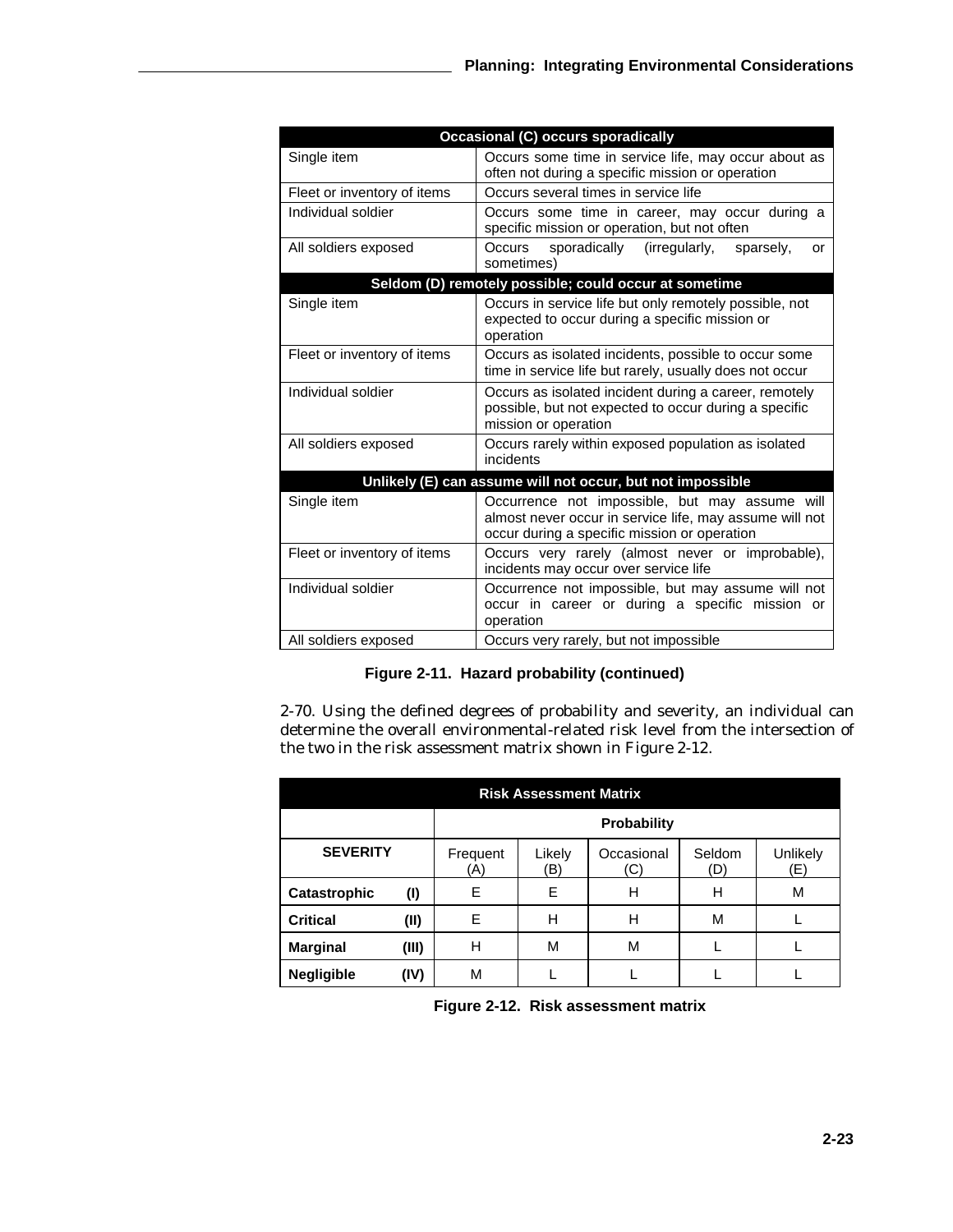## **Risk Category**

#### **Extremely High (E)**

Mission failure if hazardous incidents occur during mission. A frequent or likely probability of catastrophic loss (IA or IB) or frequent probability of critical loss (IIA) occurs.

### **High (H)**

Significantly degraded mission capabilities in terms of required mission standard or not accomplishing all parts of the mission, not completing the mission to standard (if hazards occur during mission). Occasional to seldom probability of catastrophic loss (IC or ID). A likely to occasional probability of a critical loss occurring (IIB or IIC) with material and soldier system. Frequent probability of marginal (IIIA) losses.

#### **Moderate (M)**

Expected degraded mission capabilities in terms of required mission standard. Will have reduced mission capability (if hazards occur during mission). Unlikely probability of catastrophic loss (IE). The probability of a critical loss occurring is seldom (IID). Marginal losses occur with a probability of no more often than likely (IIIB or IIIC). Frequent probability of negligible (IVA) losses.

#### **Low (L)**

Expected losses have little or no impact on accomplishing the mission. The probability of critical loss is unlikely (IIE), while that of marginal loss is no more often than seldom (IIIB through IIIE).

#### **Figure 2-12. Risk assessment matrix (continued)**

2-71. A practical example of assessing environmental-related risk is provided in Appendix G.

#### **Develop Controls and Make a Decision**

2-72. Develop controls to eliminate or reduce the probability or severity of each hazard, to lower the overall risk. Controls include of one of the following categories:

- Educational.
- Physical.
- Avoidance.

2-73. Figure 2-13, page 2-24, provides environmental-related control examples. The checklist in Appendix E provides additional means for addressing and reducing environmental risk through the use of effective controls.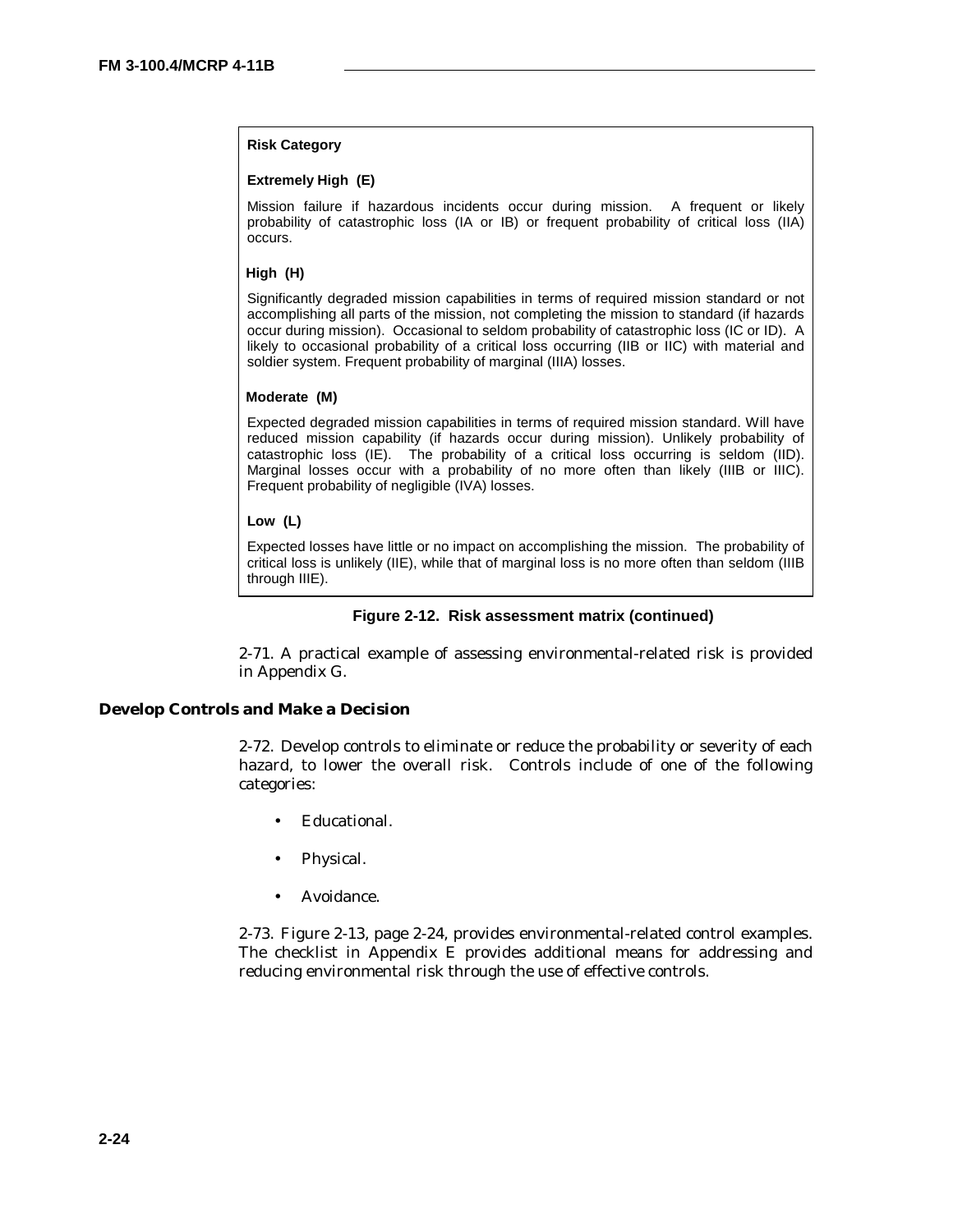| Control<br>Type | <b>Environmental-Related Examples</b>                                                 |
|-----------------|---------------------------------------------------------------------------------------|
| Educational     | Conducting unit environmental awareness training<br>$\bullet$                         |
|                 | Conducting an environmental briefing before deployment<br>٠                           |
|                 | Performing tasks to environmental standards                                           |
|                 | Reviewing environmental considerations in AARs                                        |
|                 | Reading unit's environmental SOPs and policies<br>●                                   |
|                 | Conducting spill prevention training                                                  |
|                 | Publishing an environmental annex/appendix to the<br>OPORD/OPLAN                      |
| Physical        | Providing spill prevention equipment                                                  |
|                 | Establishing field trash collection point and procedures                              |
|                 | Establishing field satellite accumulation site and procedures                         |
|                 | Policing field locations                                                              |
|                 | Practicing good field sanitation                                                      |
|                 | Filling in fighting positions                                                         |
|                 | Posting signs and warnings for off-limit areas                                        |
| Avoidance       | Maneuvering around historical/cultural sites                                          |
|                 | Establishing refueling and maintenance areas away from wetlands<br>and drainage areas |
|                 | Crossing streams at approved sites                                                    |
|                 | Preventing pollution                                                                  |
|                 | Limiting noise in endangered and threatened species habitats                          |
|                 | Avoiding refueling over water sources                                                 |
|                 | Curtailing live vegetation use for camouflage                                         |

**Figure 2-13. Environmental-related controls**

2-74. Many environmental risk controls are simply extensions of good management, housekeeping, operations security (OPSEC), and leadership practices. Risk reduction controls include conducting rehearsals, changing locations, establishing procedures, and increasing supervision.

2-75. Once all feasible risk control measures are in place, some risk will always remain. This residual risk requires leaders' attention. Unit leaders inform their chain of command of the residual risk and its implications on the operation. Unit leaders also inform their subordinates and focus  $C<sup>2</sup>$  efforts on those portions of the operation. The commander alone decides whether or not to accept the level of risk. He may also direct his staff to consider additional controls or a change in the COA based on environmental risk.

## **Implement Controls**

2-76. Inform subordinates, down to individual soldiers/Marines, of risk control measures. State how each control will be implemented, and assign responsibility. For example, if the control measures for a fuel spill hazard are to ensure that operators are properly trained to dispense fuel and appropriate spill equipment is available, then leaders must ensure that these controls are in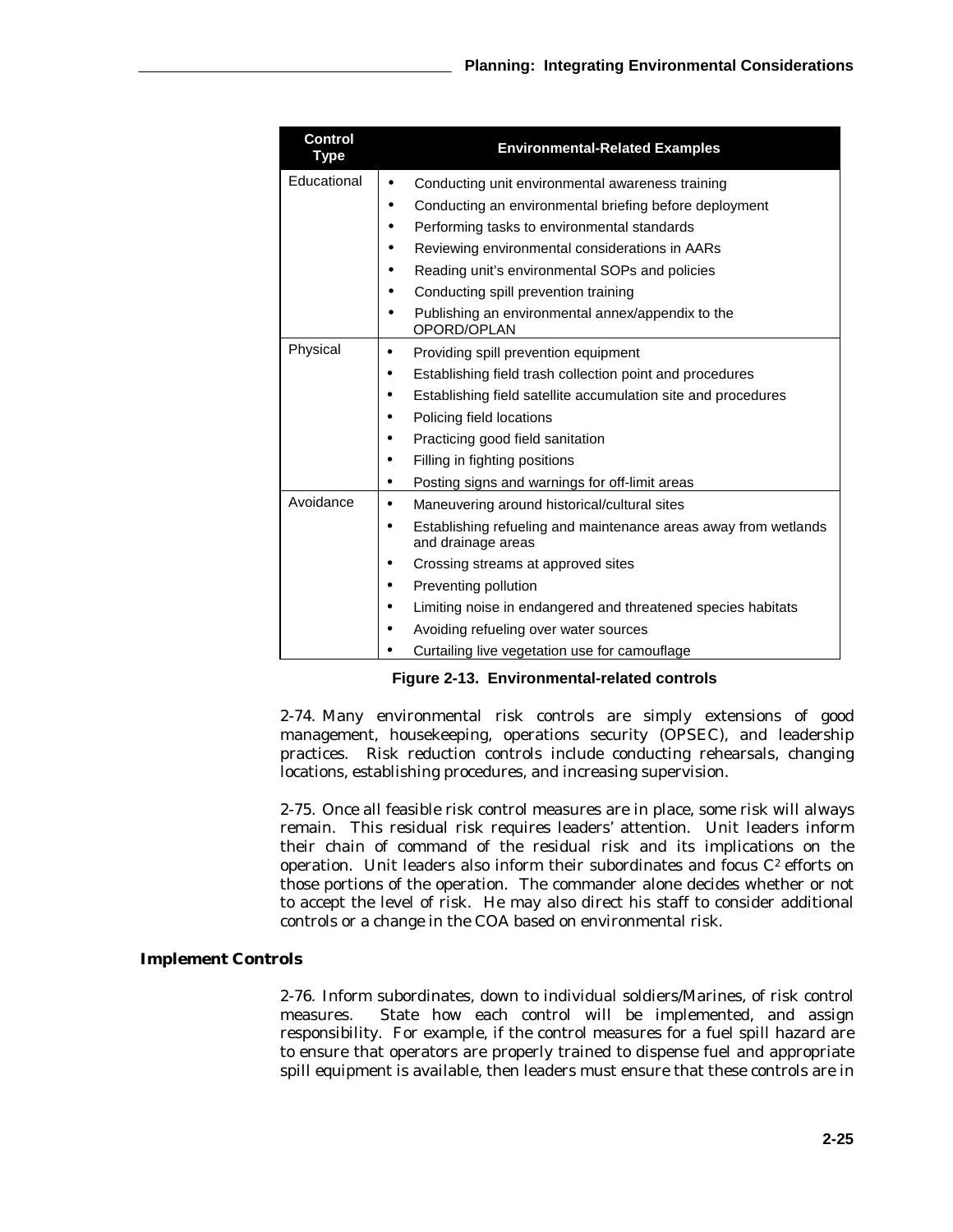place before the operation begins. This preparation requires leaders to anticipate environmental requirements and incorporate them into long-, short-, and near-term planning as described in Chapter 3. The key to success is identifying the "who, what, where, when, and how" aspects of each control.

## **Supervise and Evaluate**

2-77. Leaders and staffs continuously monitor controls throughout the operation to ensure their effectiveness and to modify controls as required. They also make on-the-spot corrections, evaluate individual and collective performance, hold those in charge accountable, and require that all tasks be performed to applicable environmental standards. Leaders ensure that the AAR process includes an evaluation of environmental-related hazards, controls, soldier/Marine performance, and leader supervision. Finally they ensure the development of environmental lessons learned for use in future operations.

## **SUMMARY**

2-78. It is essential to include environmental considerations early and throughout the planning cycle. The integration of environmental considerations is an easy fit and causes no functional change in the MDMP process. Like safety, it is another consideration to apply during these processes. Many leaders and soldiers/Marines have already been performing in a manner that takes environmental considerations into account. Leaders may build on this existing environmental awareness as they responsibly integrate environmental considerations into all military planning, training, and operations. Chapter 6 and Appendix E describe how to both establish and assess an environmental program.

2-79. Unit leaders use risk assessment to estimate the impact of their unit activities on the natural environment and to identify environmentally-related safety issues for their soldiers or Marines. Environmental-related risk is part of the risk management process as detailed in FM 100-14. Knowledge of environmental factors is key to planning and decision-making. Risk management does not convey authority to deliberately disobey local, state, national, HN laws and regulations, or the environmental laws of war (ELOW). Risk management assists commanders in complying with environmental regulatory and legal requirements, and operating within the higher commanders' intent. Unit leaders should complete risk assessments before conducting training, operations, or logistical activities. Risk assessments assist leaders and their staffs in identifying potential environmental hazards, develop controls, make risk decisions, implement those controls, and ensure proper supervision and evaluation. Unit staffs consolidate environmental risks, as well as all other risk, into the overall unit risk management plan for an operation.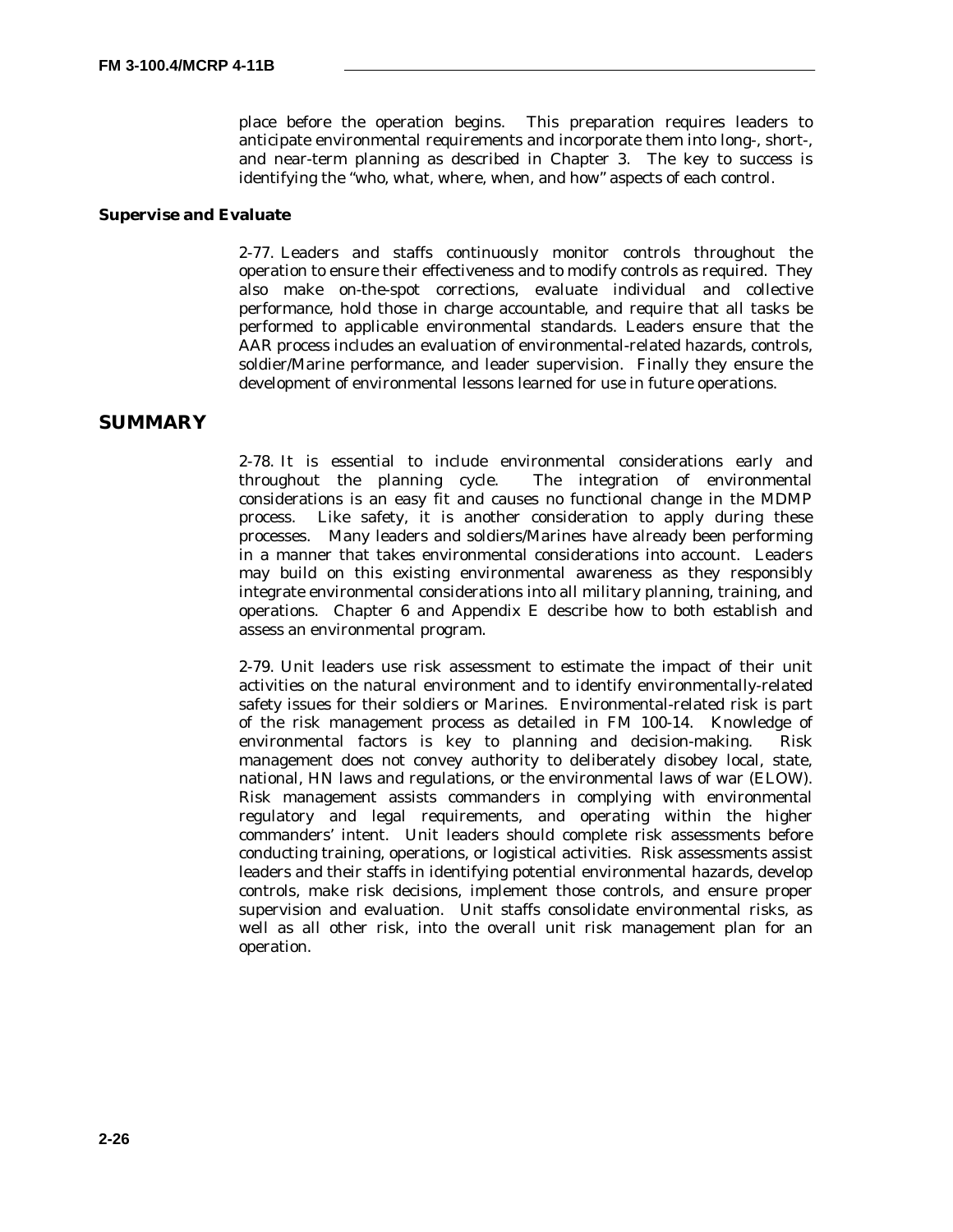## **Chapter 3**

# **Training: Integrating Environmental Considerations**

*"Environmental protection must be treated as you would any other mission. Make environmental considerations integral to all operations and decisions. Commit sound stewardship of Army lands and protect the environment."*

#### General William Hartzog

The integration of environmental considerations into training is very similar to the integration of safety and force protection issues. Training is the key to accomplishing the mission. Environmental considerations should meld into the planning and implementation of the training process. The discussion of battle-focused training highlights the integration of environmental considerations throughout the training cycle, as specified in FM 25-101. While this process is Army-specific, it is similar to the process employed by the Marine Corps.

In addition to general environmental awareness training, specialized training is required based on certain duties and responsibilities. Some of this specialized environmental training and much of the awareness training can be addressed through integrated instruction or supplemental material as part of the ongoing unit training programs.

## **BATTLE-FOCUSED TRAINING**

3-1. Battle-focused training is addressed in FM 25-101. Training is the cornerstone of readiness and the basis for credible deterrence and capable defense. It is essential to "train as you fight", but in the case of environmental considerations, it is also true that the closer the military is to fighting, the less preeminent environmental considerations are likely to be. This shift in emphasis does not imply that environmental considerations go away! In fact, they are applicable in every situation—it's their level of immediate importance that varies. Despite the fact that the military trains for combat, most of the missions performed as a unit will not occur during combat. Units must plan for environmental considerations prior to conducting training. A good leader will not take his soldiers or Marines into a training situation without providing them the essential preparation for success. Soldier/Marine welfare is based on the training and application of sound environmental considerations, so it is well worth the effort and attention. Just as failure to apply considerations of supply accountability or other legal matters, failure to pay attention to environmental considerations can hinder mission success and increase personal liability.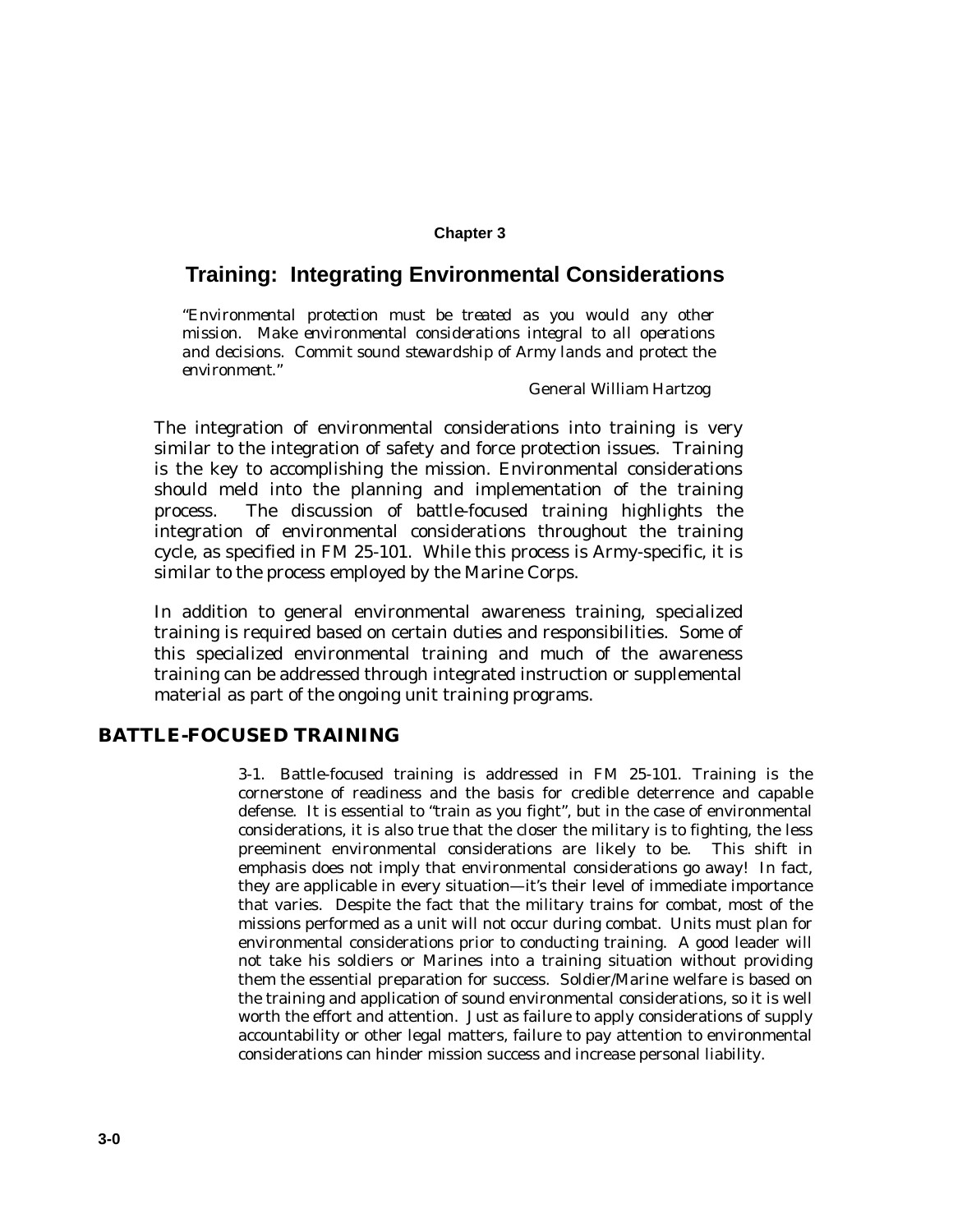3-2. This section focuses on how environmental considerations fit into the planning cycle as discussed in FM 25-101. The discussion of a particular environmental program assessment is covered in Chapter 6. The planning cycle helps identify where specific actions take place. Figure 3-1 below highlights the parallel environmental protection actions that unit leaders must integrate into the planning, execution, and evaluation portions of a unit training cycle.



**Figure 3-1. Integrating environmental considerations into unit planning/training**

## **ASSESSMENT**

3-3. The planning process begins with assessment. In-depth assessment determines a strategy to improve training proficiency on specific weaknesses and plan sustainment training on demonstrated strengths. Assessment links the evaluation of completed training to the planning of upcoming training. Commanders must assess the unit's internal and overall status of environmental training program and unit proficiency. Before effective planning can occur, it is essential to perform an assessment of the current status of a unit.

#### **LONG-RANGE PLANNING**

3-4. At the battalion level, long-range planning starts with unit assessment and is the basis for the long-range calendar. Resources, such as major training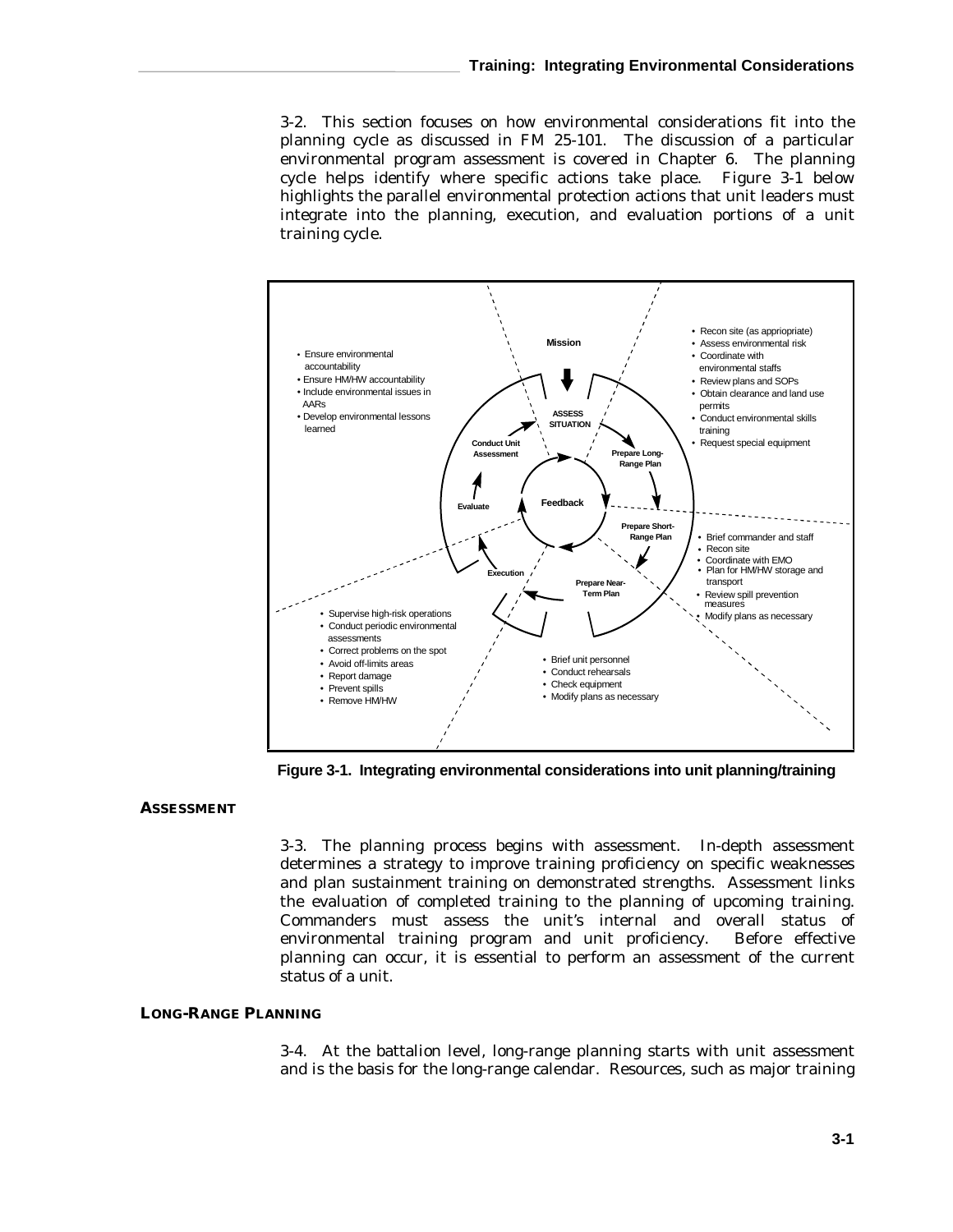areas, ammunition, and fuel, are allocated, and shortfalls are identified. The long-range plan synchronizes supporting units and agencies so that effective training events can be properly executed. This generally translates into annual training guidance.

3-5. Leaders use risk management, review SOPs, and ensure that personnel receive the correct tools to avoid/prevent/mitigate environmental damage. They address environmental considerations and develop methods to overcome them so that effective training can be accomplished. Items that have an environmental focus during this phase include the following:

- Conducting reconnaissance of the training site (as appropriate).
- Assessing the environmental risk.
- Coordinating with installation environmental staffs.
- Reviewing plans and SOPs.
- Obtaining clearance and land use permits.
- Conducting environmental skills training.
- Requesting special equipment or support.
- Coordinating with preventive medicine personnel.

#### **SHORT-RANGE PLANNING**

3-6. Short-range planning refines the long-range calendar. It defines in greater detail the broad guidance on training events and other activities in long-range planning calendar and command training guidance. This generally translates into quarterly training guidance.

3-7. During short-range planning leaders review existing procedures, issue specific environmental guidance, update risk assessment matrices and unit SOPs, and train their soldiers/Marines on new environmental protection procedures. They determine specific methods to incorporate environmental considerations into the training mission to protect the environment without lowering standards or readiness. Activities that have an environmental focus during this phase include:

- Briefing the commander and staff.
- Conducting reconnaissance of the training site.
- Obtaining maps or overlays indicating environmentally sensitive areas.
- Coordinating with the environmental management office to identify recent changes in environmental conditions.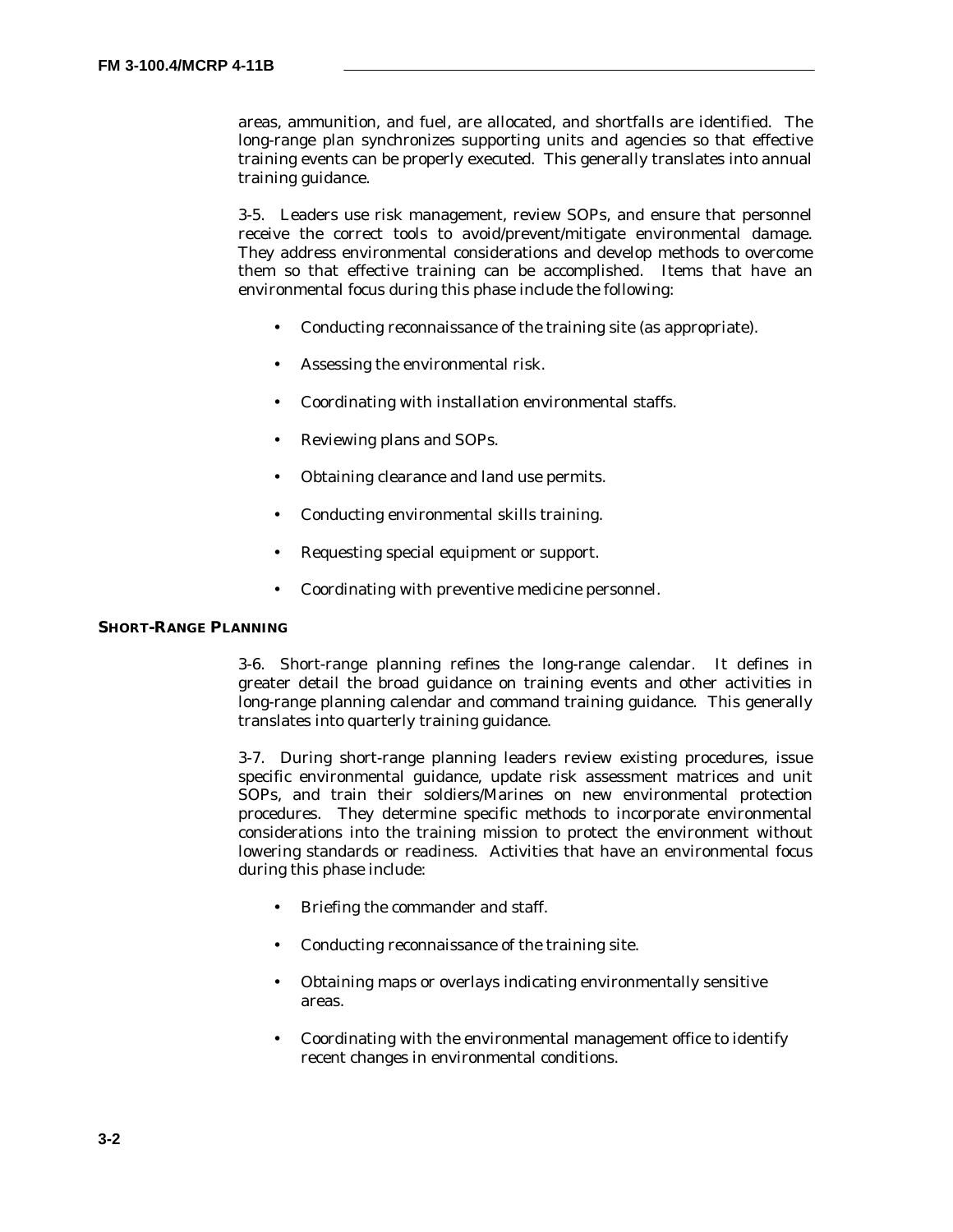- Planning for HM/HW storage and transport.
- Reviewing spill prevention measures.
- Modifying plans as necessary.

## **NEAR-TERM PLANNING**

3-8. Near-term planning defines specific actions required to execute the shortrange-plan. It is the final phase of planning before the execution of training. Near-term planning covers a six- to eight-week period before the execution of training for active component (AC) units and a four-month period before execution of training for reserve component (RC) units.

3-9. Key leaders inspect equipment and ensure that soldiers/Marines perform maintenance and preventive maintenance checks and services (PMCS) before the field exercise. Leaders brief their soldiers/Marines on the environmental and safety considerations of the exercise. The checklists in Appendix E help leaders plan and conduct mission activities that minimize adverse impacts on the environment. During this phase, leaders exercise an environmental focus through:

- Briefing unit personnel on environmental constraints and issues.
- Conducting rehearsals that include environmental considerations.
- Conducting final reconnaissance of training sites to confirm environmental conditions prior to the execution of training.
- Checking equipment.
- Ensuring unit SOPs are up-to-date and meet the requirements for the specific training sites where the training will be performed.
- Checking spill response equipment.
- Modifying plans as necessary.

## **Preexecution Checks**

3-10. Preexecution checks are developed, and responsibility for them is fixed during the short-range planning phase. These checks become increasingly detailed during the near-term phase. Preexecution checks provide the attention to detail needed to use resources efficiently. The three major environmental considerations are:

- Has a risk assessment (environmental) been completed and safety considerations incorporated?
- Has reconnaissance of the training ranges, sites, or facilities been conducted?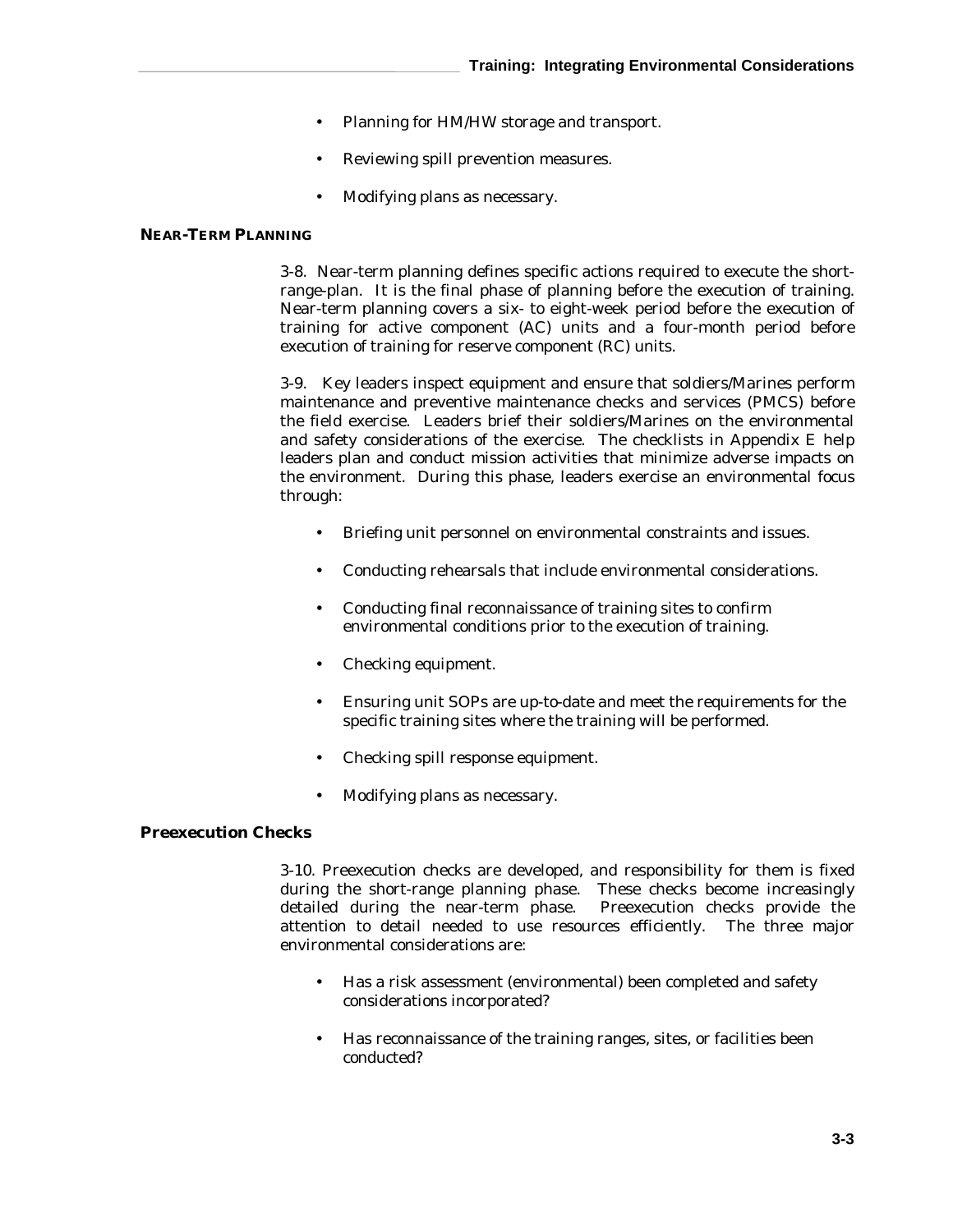• Have leaders been briefed on environmental considerations?

## **PREPARATION FOR THE EXECUTION OF TRAINING**

3-11. Formal planning for training culminates with the publication of the training schedule. Informal planning and coordination (preexecution checks) continue until the training is performed. During rehearsals, leaders ensure all safety and environmental considerations are met.

3-12. To conduct effective, meaningful training for soldiers, leaders, and units, thorough preparation is essential. Well prepared trainers, soldiers, and support personnel are ready to participate, and their facilities, equipment, and materials are ready to use.

## **EXECUTION**

3-13. A unit executes training the same way it executes a combat mission. The chain of command is present, in charge, and responsible. During operations, leaders ensure environmental practices and preventive measures are being employed. Once soldiers/Marines understand what is expected of them, these practices become merely another measure of unit proficiency and the level of unit discipline.

## **Precombat Checks**

3-14. Preexecution and precombat checks are key to ensuring that trainers and soldiers/Marines are adequately prepared to execute training to Army/Marine Corps standards. Precombat checks are the bridge between preexecution checks and execution of training. Leaders ensure the execute of precombat checks by:

- Briefing environmental considerations in the OPORD. Leaders and soldiers/Marines know what is expected of them.
- Including environmental considerations in the safety checks and briefings.
- Verifying completion of precombat (before operations) PMCS completed on vehicles, weapons, communications, and nuclear, biological, and chemical (NBC) equipment to include environmental considerations.
- Checking and confirming vehicle load plans, and securing cargo (especially HM).

## **Presentation of Training**

3-15. Through the presentation of training, leaders provide soldiers/Marines with the specific training objectives (tasks, conditions, standards), and the evaluation methods to be used. Environmental constraints may alter the conditions under which the task is performed, but should never alter the task standards. Leaders ensure an environmental focus during this phase by: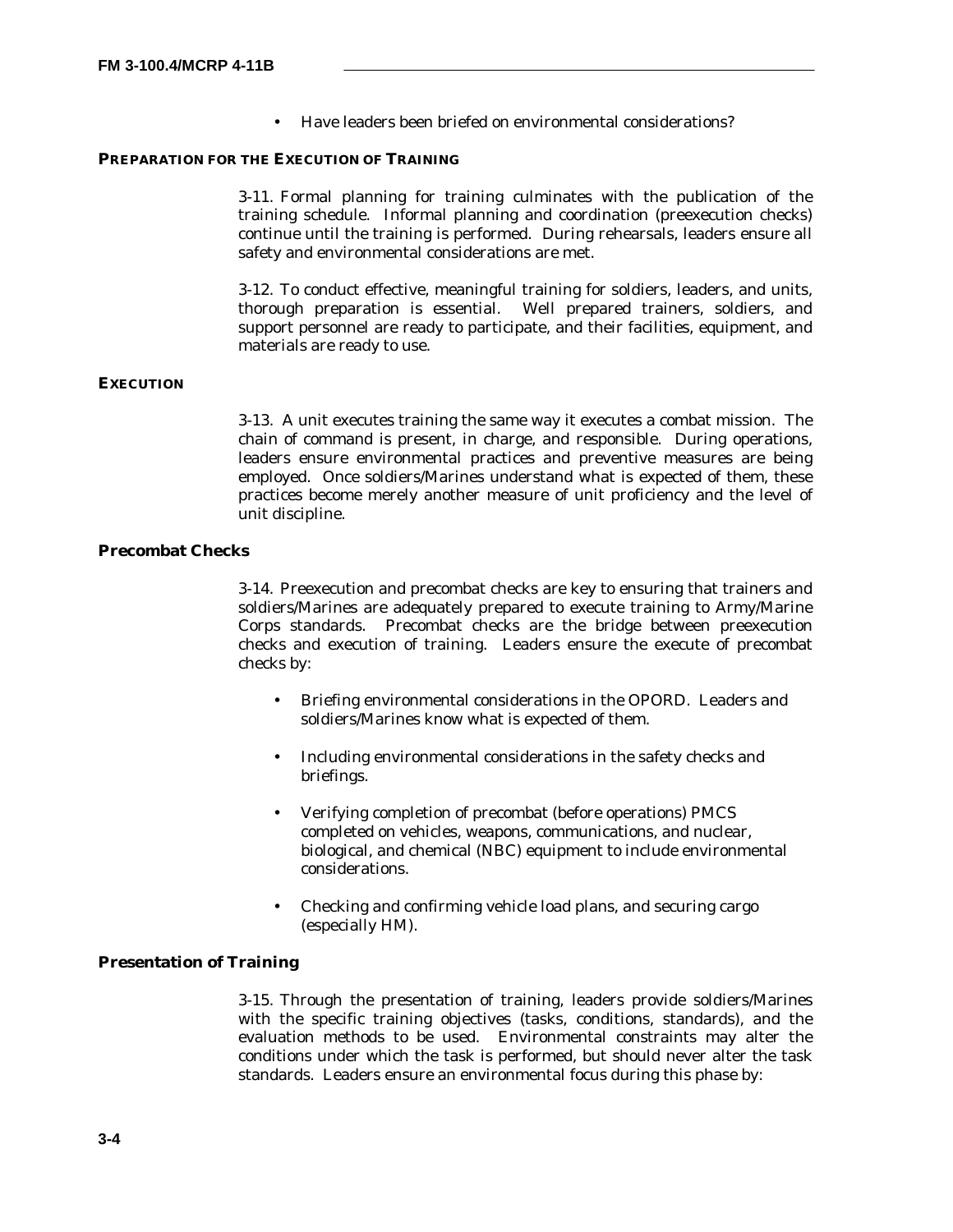- Conducting environmental awareness training.
- Supervising high risk operations.
- Conducting periodic environmental assessments.
- Correcting problems on the spot.
- Avoiding off-limits areas.
- Preventing spills.
- Reporting damage accurately and in a timely manner.
- Removing HM/HW in a timely and appropriate manner.

## **EVALUATION**

3-16. The evaluation process is continuous and integral to training management. Leaders at every level conduct training evaluation. Discussing both the environmentally correct and incorrect actions enhances environmental stewardship in unit personnel and helps soldiers/Marines learn from each other. The AAR process includes environmental performance and should address all environmental considerations listed in the training evaluation plan as well as any others discovered during the course of the training. The evaluation and AAR should cover the following:

- Ensuring environmental accountability.
- Ensuring HM/HW accountability.
- Including environmental issues in AARs.
- Developing environmental lessons learned.

## **UNIT ASSESSMENT**

3-17. Leaders use evaluations and other feedback measures to assess soldier/Marine, leader, and unit proficiency. Commanders use the analysis of the information provided through evaluations for their assessment. Based on evaluations, commanders adjust priorities and resources as necessary to synchronize all unit functions. Leaders can also use portions of the selfassessment guide in Appendix H to assist in their unit assessment.

## **ENVIRONMENTAL-SPECIFIC TRAINING AND RESOURCES**

#### **ENVIRONMENTAL SPECIFIC TRAINING REQUIREMENTS**

3-18. All personnel require environmental awareness training. Such training provides basic information on installation and unit environmental practices. This training leads to safer performance and establishes an environmental ethic among soldiers/Marines. Awareness training occurs as early as possible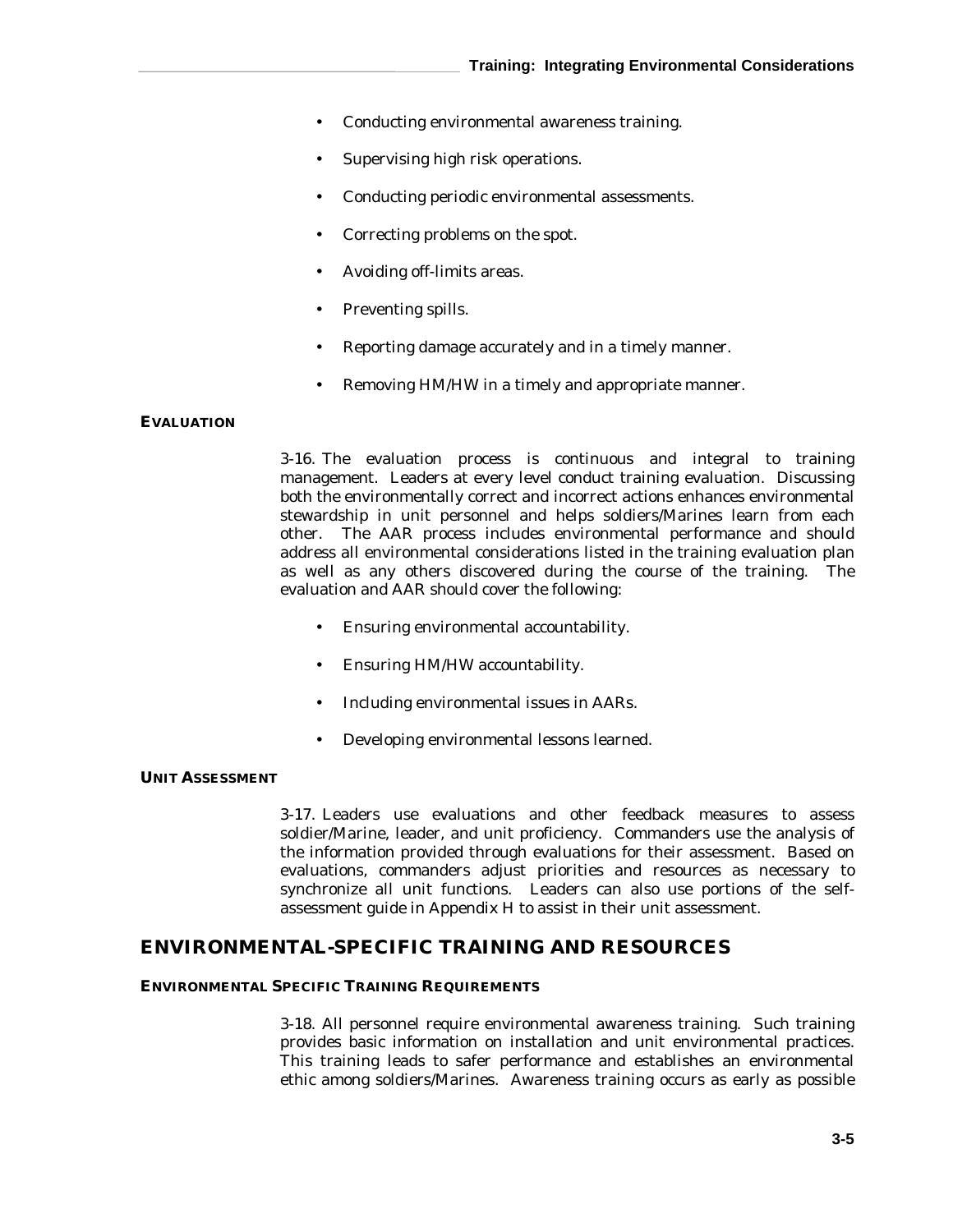following assignment to a unit, and ECOs reinforce environmental awareness training annually.

3-19. In addition to general environmental awareness training, individuals with certain duties and responsibilities require specialized training. As part of the unit's ongoing technical skills training, units provide some specialized environmental training through integrated instruction or supplemental material.

3-20. Unit leaders address HM/HW training separately from routine environmental training requirements. Federal law may require 40 hours of HW handler training for soldiers and Marines who handle specific HW. Units schedule this training as soon as possible following the assignment of personnel to positions dealing with HM. Those who handle HM/HW may also require eight-hour refresher courses annually. Additionally, federal law, in the RCRA, mandates HW training for personnel who handle, manage, or transport HW. The DOD directs that HM training be completed according to Department of Transportation (DOT) standards/guidance. ECOs should check with the installation's environmental office to determine training requirements and availability.

## **SUMMARY**

3-21. It is essential to include environmental considerations early and throughout the training cycle. The integration of environmental considerations is an easy fit that causes no functional change in battle-focused training. Like safety, it is another important consideration to apply during training planning and execution. Many of us have already been performing in a manner that takes some environmental considerations into account. Use that as a foundation on which to build as we accept the responsibility to integrate environmental considerations into everything we do. Review Chapter 2 for a more in-depth discussion of risk management as it applies to environmental considerations.

3-22. Unit commanders are required to implement environmental-specific training to include environmental awareness, spill prevention and response, HM/HW transportation, storage and turn-in procedures/accountability/ management. Commanders must address these requirements in accordance with their installation environmental management office.

3-23. Read Chapter 6 for a discussion of how to both establish and assess a unit environmental program. The unit self-assessment in Appendix H provides a generic checklist for units to assess compliance with environmental laws and regulations in their daily operations and activities. Unit leaders should supplement the checklist with applicable state, local, or HN environmental requirements. Although this checklist serves as a primary tool for unit environmental self-assessments, the self-assessment is only a guide and does not provide a final determination of compliance and should be supplemented based on local requirements. Environmental compliance assessment system (ECAS) or environmental compliance evaluation (ECE) checklists provide more comprehensive assessments.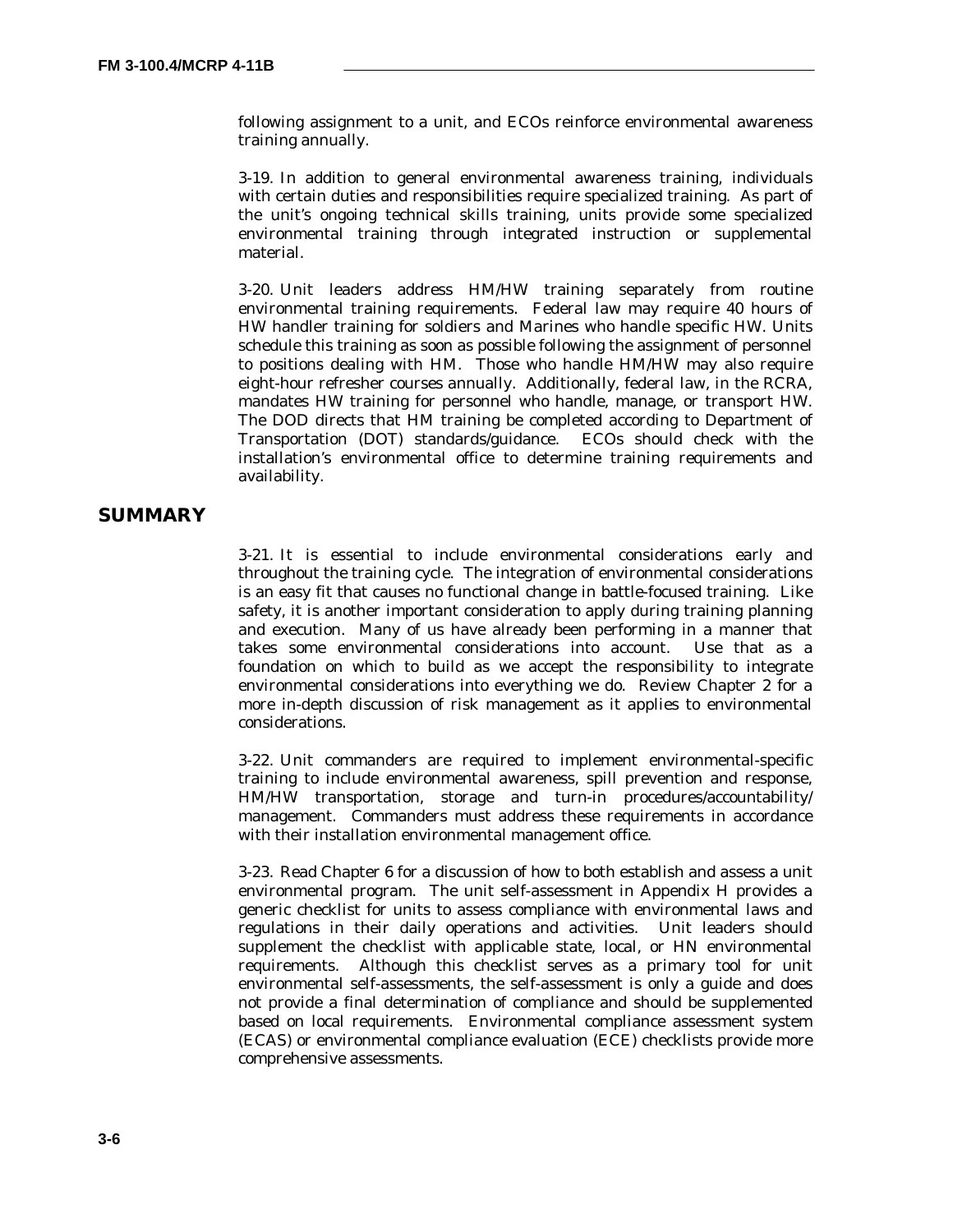3-24. The Army and Marine Corps train as they fight. Incorporating the environmental considerations into training should not change the standard procedures or considerations that a unit and its leaders apply to an operation. Chapter 4 shows how including environmental considerations in training occurs in a nearly seamless fashion.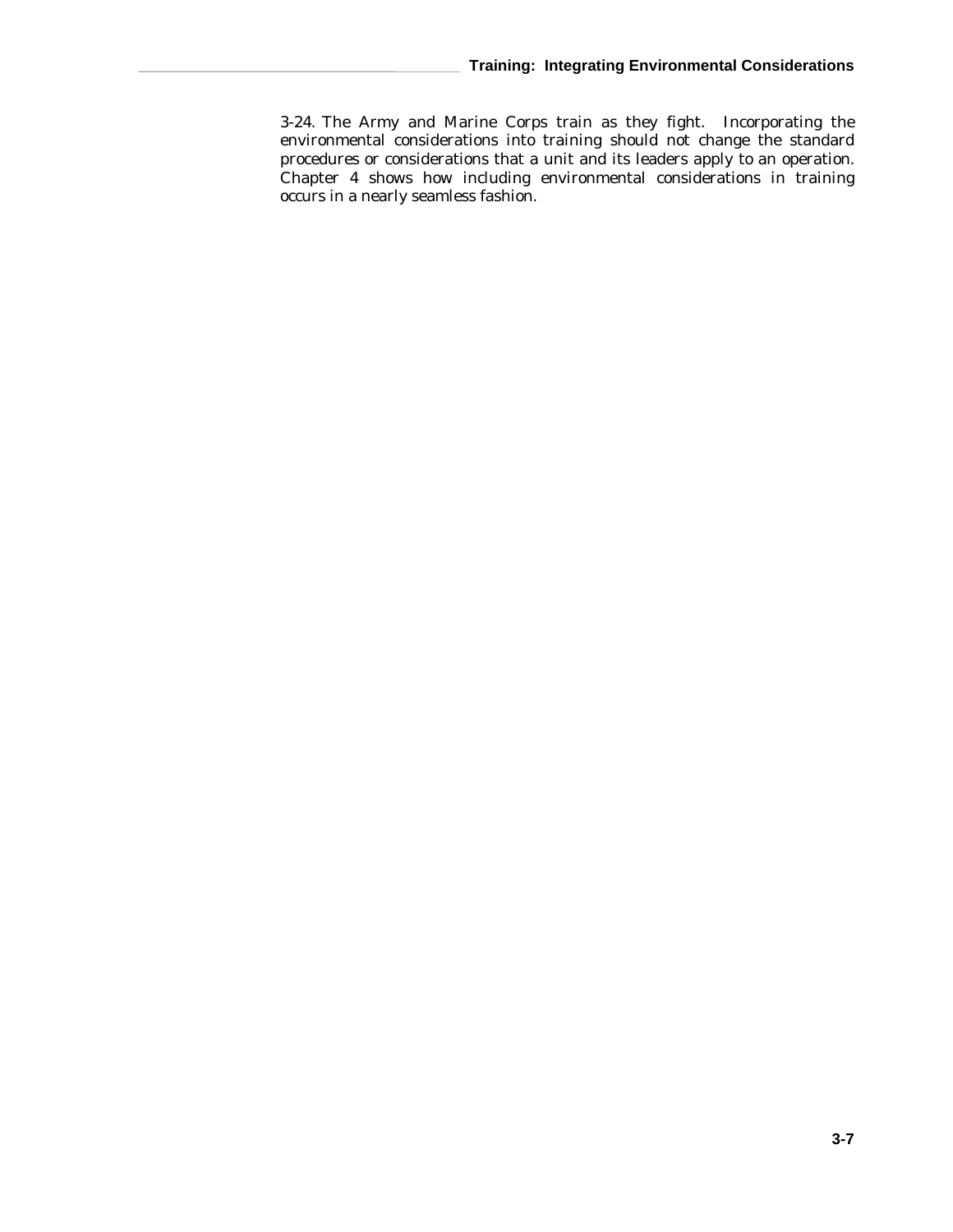#### **Chapter 4**

# **Operations: Integrating Environmental Considerations**

*"The Army faces a unique set of challenges as it adapts to a world that has changed more broadly and fundamentally than any time since the end of WW II. The Army must continue to adapt to ensure success in a rapidly changing strategic environment. Now more than ever, it serves as a strategic Army, a land force on which the United States and its allies rely to meet global challenges."*

#### FM 100-5, Army Operations

Integrating environmental considerations into operations is the logical progression after having effectively integrated environmental considerations in both planning (Chapter 2) and training (Chapter 3). The commander is, with increasing frequency, constrained by mission requirements that may restrict the use of much of the combat power inherent in his organization. Both commanders and staffs must understand and analyze the implications. These implications can have a significant effect on operations across the spectrum of conflict. As the commander prioritizes and analyzes the risks associated with an operation he may rank some environmental considerations as less important or more critical than other considerations. Protection of the environment may very well have to take a backseat to other tactical considerations as the commander weighs matters of force protection. However, protecting soldiers and Marines will always be high on the commander's list and environmental considerations that impact force protection and the health and safety of his personnel will cause them to become one of his highest priorities.

## **IMPLICATIONS FOR MILITARY FORCES**

4-1. Environmental protection has several implications for military operations that affect all levels of war. When a commander orders an action that will cause environmental damage, he must determine that the military gain from the action is justifiable and in some reasonable proportion to the damage to be inflicted. This "proportionality" judgment for actions, which produce severe environmental or public health effects, requires some understanding of the impact of the effects. A commander considering a military action that would have the effect of polluting the drinking water of a region, for example, must estimate the effect of the pollution to make a judgment on the proportionality of the action to the damage it may cause. Additionally, the effects of environmental factors on the strategic end state or mission success must be identified and assessed. The law of war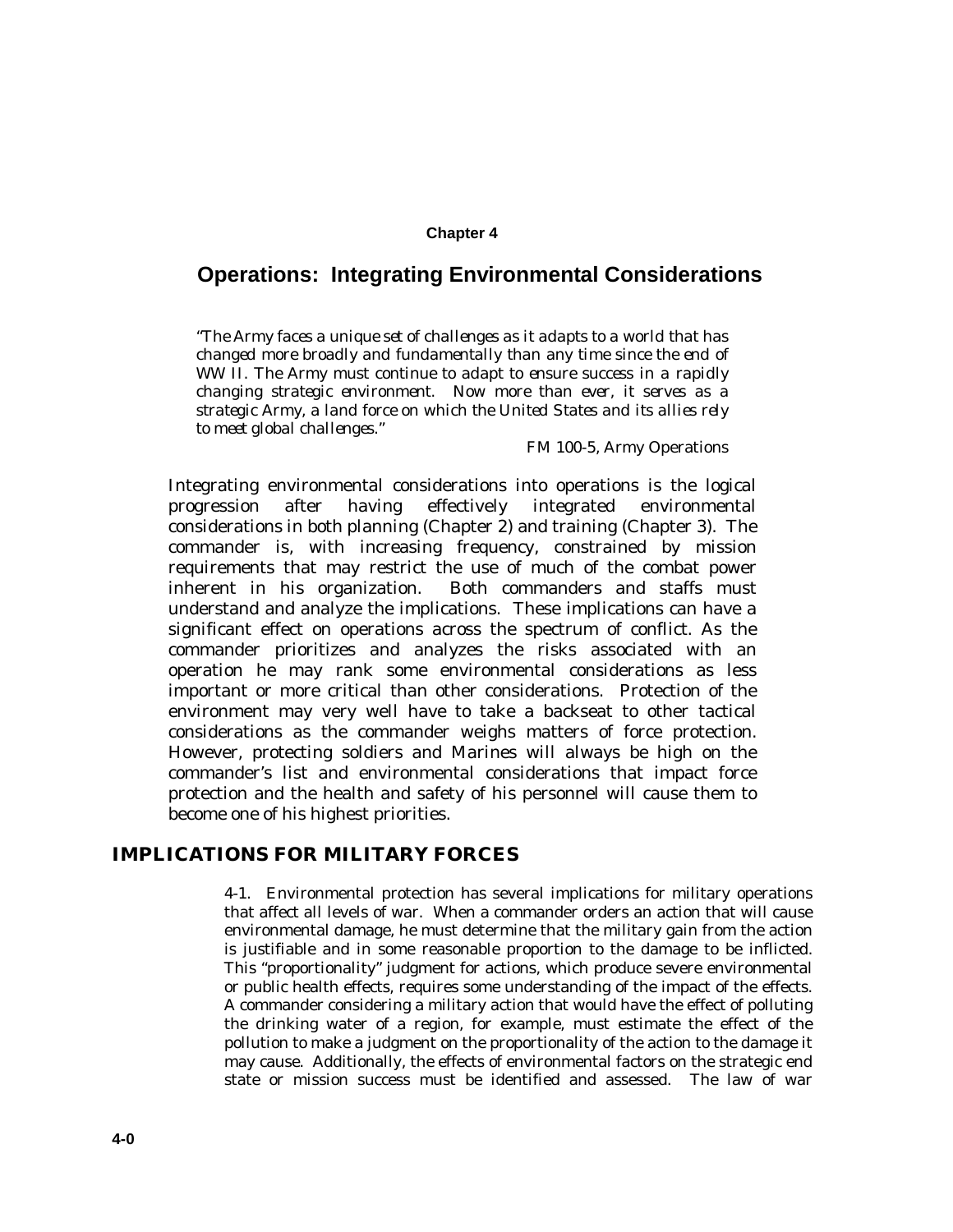specifically forbids poisoning of water sources. Commanders and their staffs must understand the strategic, operational, tactical, and ethical implications of environmental protection.

## **STRATEGIC IMPLICATIONS**

4-2. The world's geopolitical framework will continue to undergo dramatic restructuring, accompanied by a wide array of economic, technical, societal, religious, cultural, and physical alterations. US military forces must understand these new environmental and demographic dynamics, which are becoming increasingly significant in global affairs. Strategic analysis includes environmental factors as important elements in national security considerations.

4-3. The US National Security Strategy has identified environmental threats as a primary security interest, and the public has been remarkably consistent during the last 25 years in its concern for global and local environmental degradation.

4-4. Commanders and staff officers must understand the role of these new dynamics as strategic factors that underpin the theater situation and the desired strategic end state of the operation/conflict. The theater commander may require that a strategic end state reduce environmental threats or minimize the adverse environmental impact of the military mission. This concern for the environmental end state may be particularly true for stability operations or support operations and is always a consideration as a post-hostilities cost.

4-5. The implications of large-scale environmental warfare became apparent on January 19, 1991. On this date, the Iraqis opened the valves on Kuwait's largest offshore oil terminal, threatening the main water desalinization plant in Saudi Arabia as well as the ecosystem of the Persian Gulf. This action presented the theater commander with a requirement for a tactical response. The allied response to this spill started about ten days later, but the oil continued to discharge into the Gulf until late May.

4-6. It is critical to articulate the appropriate level(s) of *military environmental protection* given the particular nature of any operation. This will not be a constant. Application of environmental protection in a given contingency will almost certainly differ from its application in the midst of close combat during a war. The higher commander's guidance is essential and is rarely initiated by commanders at the operational or tactical levels without initial guidance from the strategic level. Given the linkage between political and military considerations at the commander in chief (CINC) level, this will likely be the vital echelon for initiating and defining the driving guidance on military environmental protection for any given operation.

#### **OPERATIONAL AND TACTICAL IMPLICATIONS**

4-7. Environmental protection skills and procedures are required for all military operations. As environmental factors become more important during the next century, the military services and the unified commands will develop additional intelligence and operational capabilities and specific environmental procedures to match mission categories and constraints. In addition to practicing routine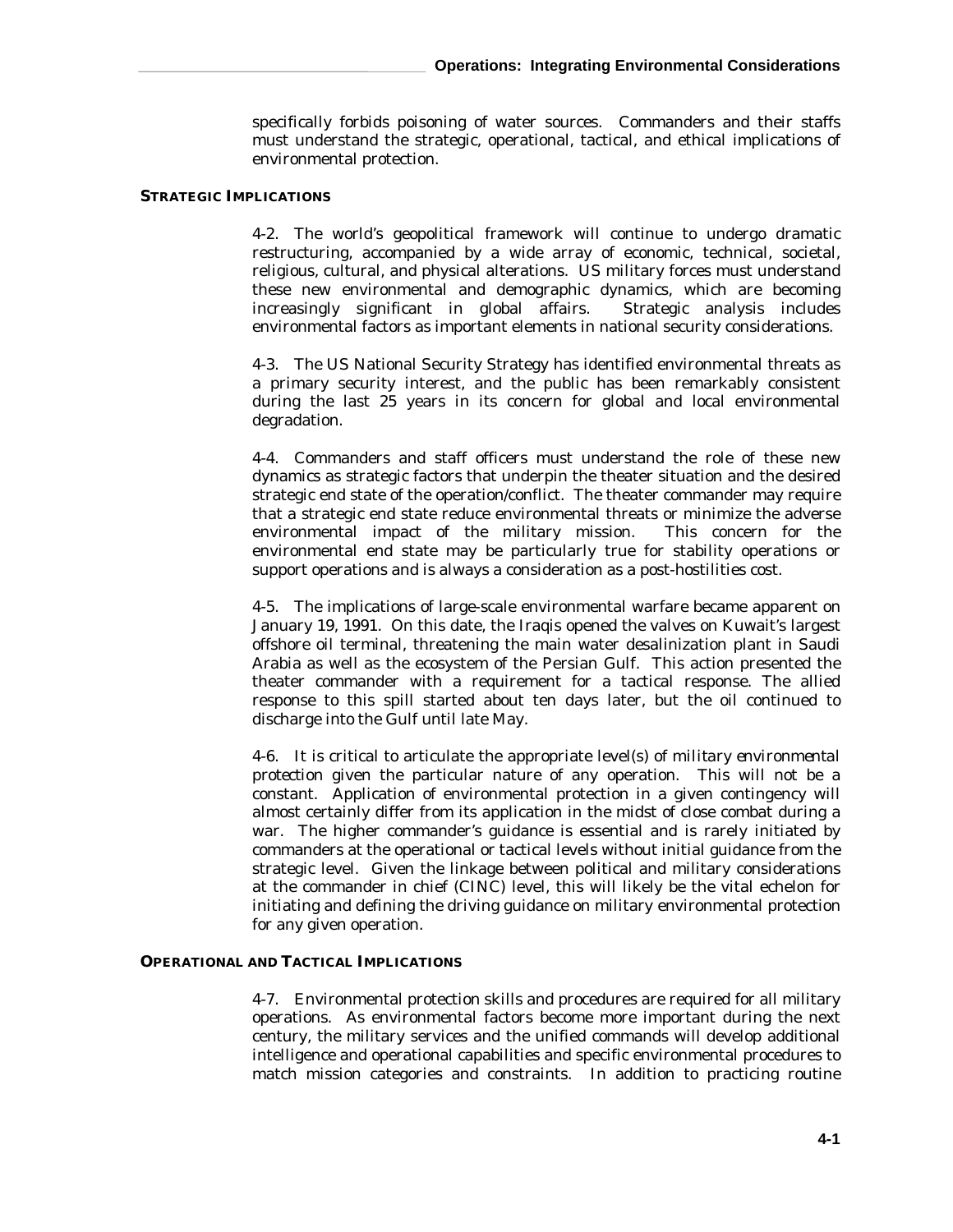environmental protection measures, commanders and their staffs face new environmental challenges and responsibilities including:

- Conducting humanitarian (stability or support) operations after environmental disasters.
- Integrating force health protection considerations in densely populated areas that lack operational public health measures.
- Responding to environmental terrorism or sabotage.
- Working within the limitations brought about by environmental considerations.
- Remedying adverse environmental impacts as a part of the exit strategy.

4-8. The MDMP integrates environmental considerations into mission accomplishment. Staffs, at the appropriate echelons, must identify and analyze environmental effects of military actions, as well as characteristics of the environment influencing friendly or threat operations. Staff consideration of environmental impact starts with the mission analysis and the initial IPB and continues through the orders production process.

4-9. During missions, environmental protection should be, to the extent possible, a matter of standard procedures. Both the Army and the Marine Corps have established policies on environmental protection. Basic environmental protection policy is contained in service regulations and special publications. Joint doctrine for environmental annexes to OPORDs and OPLANs is a part of the JOPES. Under JOPES, Annex L is the environmental considerations annex to the OPORD or OPLAN. When not using JOPES, Army forces conform to the guidance in FM 101-5, which directs that OPLANs/OPORDs will contain an Appendix 2 (Environmental Considerations) to Annex F (Engineer). Both formats contain similar information. Appendix B contains an example of what the FM 101-5 directed environmental considerations appendix will look like. The information contained in a JOPES document is very similar, although the format is not exactly the same.

4-10. None of the methods for decision-making in a time-constrained situation, discussed in FM 101-5, suggest that a commander leave out steps or considerations. The shortening of the process still requires the performance of all steps in the process, but in an abbreviated fashion. Commanders must always make assessments that include environmental considerations and their associated risks. Anticipation, organization, and prior preparation are the keys to success in a time-constrained situation.

## **ENVIRONMENTAL PROTECTION DURING MILITARY OPERATIONS**

4-11. Protecting the environment is always difficult, and protecting the environment while conducting operations against a hostile force is not always possible. Military forces must deploy and operate with a minimal environmental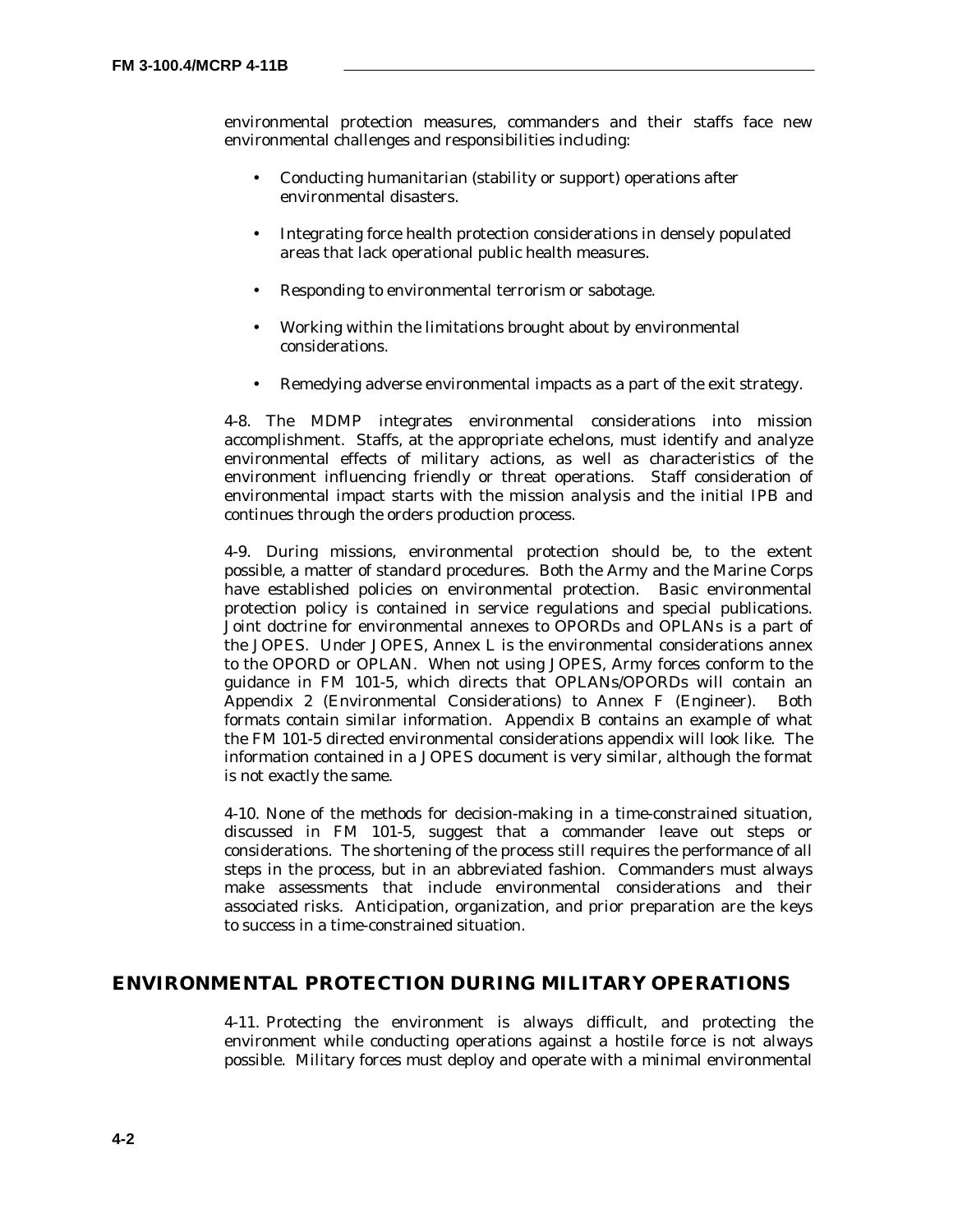damage. They must initiate environmental control measures and establish appropriate protection levels without detracting from mission accomplishment.

4-12. Operations do not typically occur on an installation. As a result, leaders will need to rely on the guidance in higher headquarters orders to define the standards for environmental considerations. We have developed initial concepts base camps that have become the norm for many operations in which US forces are currently involved. Base camps are not installations, even though they may employ many of the standards and methods used on installations/bases. They are in fact, small towns that have the same need to protect their occupants (soldiers and Marines) from environmental hazards. CALL Newsletter 99-9, *Integrating Military Environmental Considerations*, provides insights on the emerging doctrine for base camp operations.

4-13. Environmental damage is an inescapable consequence of combat operations, however, the revolution in military technology has made it possible to minimize the collateral damage from legitimate military operations. It is no longer necessary to obliterate terrain to achieve the desired military effect. Wanton employment of military weaponry can produce three primary environmental effects:

## **UNNECESSARY IMPACTS**

4-14. Unnecessary impacts are environmental damage(s) that military necessity cannot justify. These impacts are either wanton, intentional acts or negligent, unintentional acts. Iraqi forces may have committed wanton acts during the Persian Gulf War when they set Kuwaiti oil fields ablaze and fouled the Persian Gulf by releasing millions of barrels of crude oil from tanker loading facilities. These activities may have violated the Hague Convention which requires belligerents to safeguard real property and forbids its destruction unless absolutely necessary for military purposes. Some legal commentators have argued that Iraq had military reasons for these actions (oil fires to provide smoke/mask retreat and oil release to deter amphibious landings) but that the advantage gained was not proportional to the environmental damage caused.

#### **COLLATERAL DAMAGE**

4-15. Collateral damage results from military actions used to achieve strategic, operational, or tactical objectives during armed conflict. Concentration of fire or maneuver can have serious environmental consequences.

4-16. Damaging enemy targets (such as ammunition stockpiles or wastewater treatment plants) can release hazardous substances that cause unintended casualties long after the battlefield/area of operations is secured. Practicing environmental concern or restraint, should not result in decisions that increase the human cost of victory, the probability of a prolonged conflict, or the probability of an unfavorable outcome. Commanders must weigh the military value of the operation against collateral damage. They must continue to assess the risks and make informed, professional judgments. However, they must now give heightened consideration to the environmental consequences of their actions. See Chapter 2.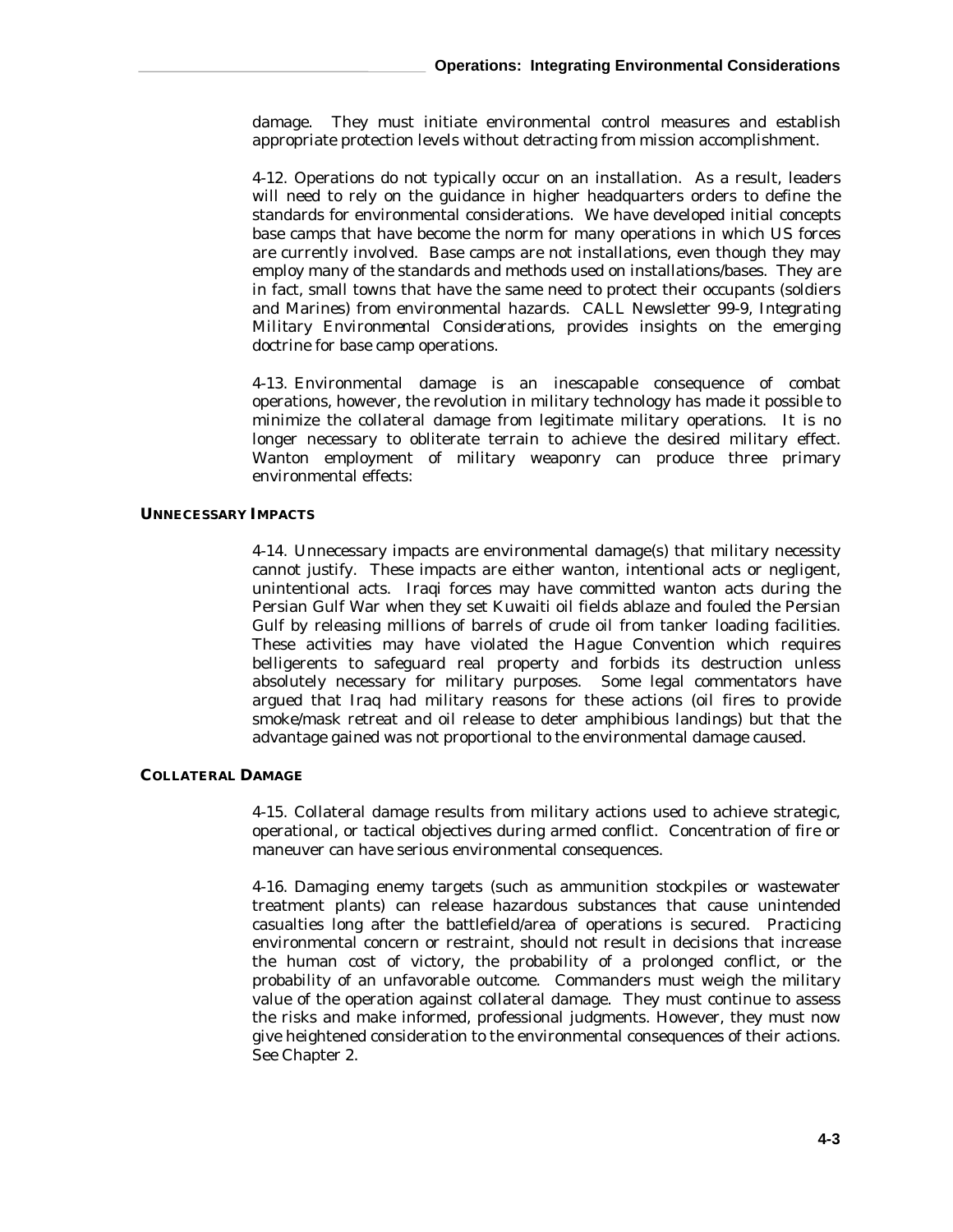## **MODIFICATION OF THE ENVIRONMENT**

4-17. This environmental effect includes using environmental modification (ENMOD) techniques on the atmosphere, oceans, or land masses and associated water systems to cause widespread, long-lasting, or severe damage to human life, natural or economic resources, or other assets.

4-18. Environmental modification (ENMOD) may include river diversion, destruction of oil wells on the sea bed, weather modification, or large-scale burning or defoliation of vegetation. The 1977 ENMOD Convention was the first international agreement to explicitly restrict using the natural environment as a tool of warfare. It prohibits military or hostile use of ENMOD techniques to damage or injure another country. See Appendix A.

## **ENVIRONMENTAL PROTECTION OPERATIONAL PRINCIPLES**



4-19. The notional curve, Figure 4-1, depicts the significance/priority afforded environmental protection for given missions.

**Figure 4-1. Environmental protection considerations relative to mission type**

4-20. During combat, commanders will generally weigh concerns such as desired strategic end state and force protection more heavily than environmental considerations/concerns. For example, the commander measures the military value of destroying an enemy's POL distribution facility, against the potential for polluting his force's future water supplies.

4-21. However, even in combat, unit actions should not unnecessarily complicate the post- conflict outcome by creating unnecessary environmental problems. In keeping with Clausewitz's dictum that war is a political instrument, the desired strategic and operational end state should support a lasting victory. Increasingly, this end state includes environmental components.

4-22. Commanders must balance environmental protection and mission requirements. Mission parameters for the operational area, identify and quantify the time and resources devoted to environmental protection.

4-23. Environmental protection principles do not necessarily override other operational factors. They are a standard part of the MDMP, in which a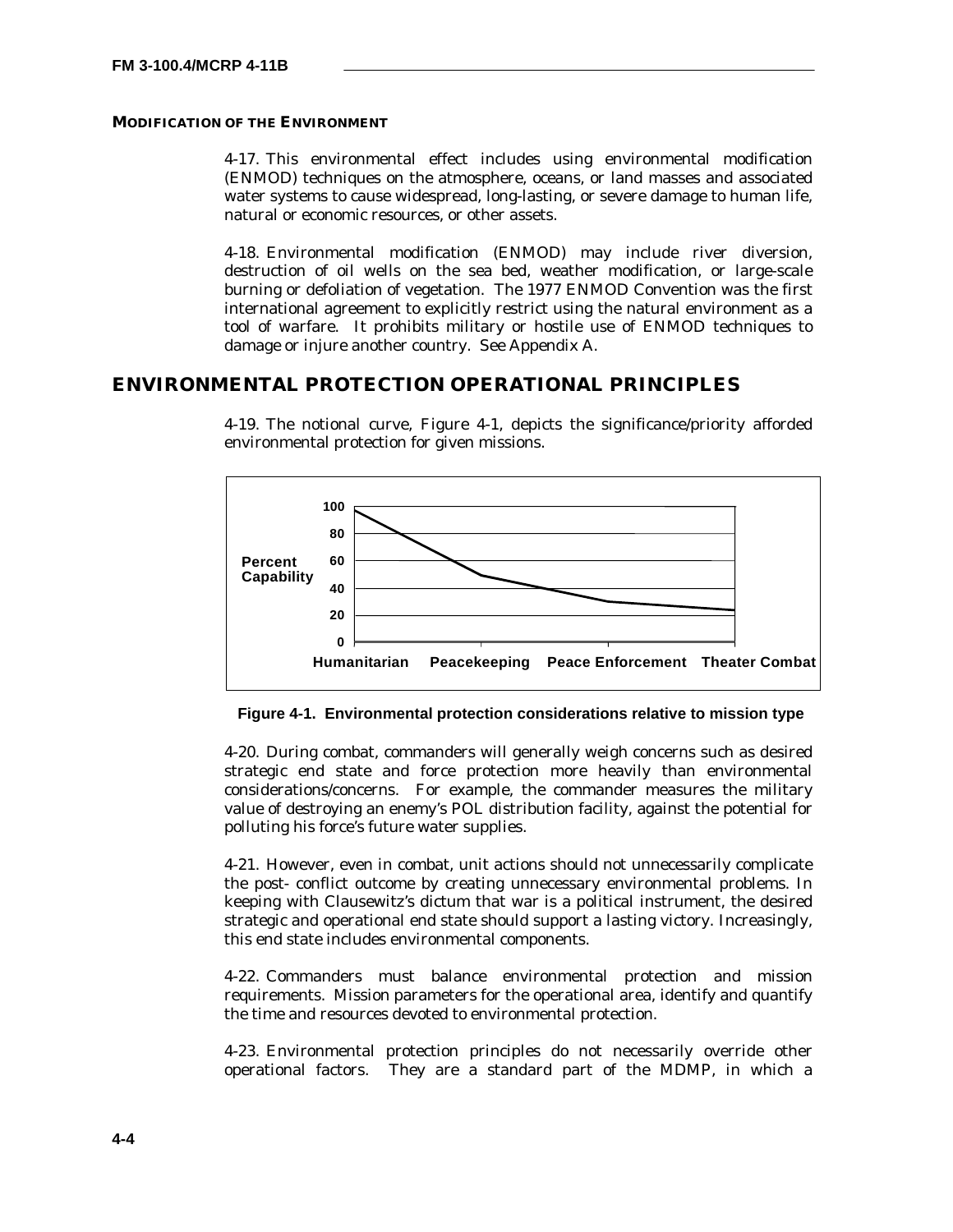commander makes decisions based on the facts and recommendations presented by the staff in the context of mission priorities. These decisions include the three operational environmental protection principles. The sequence in which they are discussed does not reflect an order of significance or priority. The operational environmental protection principles are:

- Avoid unnecessary environmental impact, and limit collateral damage.
- Analyze environmental considerations and impacts in concert with mission requirements and force protection.
- Incorporate environmental considerations into planning procedures.

## **AVOID UNNECESSARY ENVIRONMENTAL IMPACTS**

4-24. The first principle of environmental protection in a theater of operation is to avoid unnecessary damage and limit collateral damage*.* This principle is essential to meet the provisions of the requirements of Articles 54 and 55 of the Geneva Convention of 12 August 1949, which protected objects indispensable for the survival of the civilian population and the natural environment, respectively. Following this principle helps avoid political, economic, and human suffering, which complicate the desired operational end state. Adhering to this first principle requires commanders and staffs to assess regional and local environmental strengths and vulnerabilities. It also requires that units be equipped and trained to minimize adverse environmental impacts.

## **ANALYZE ENVIRONMENTAL CONSIDERATIONS AND IMPACTS**

4-25. US forces must be capable of decisive victory, employing all means available within the laws of war to accomplish the mission in full dimensional operations. The second principle is to analyze environmental considerations/impacts in concert with mission requirements and force protection. Protecting natural and cultural resources, as with other constraints, is neither cost nor risk free, and requires judgment. The considerations NEPA and the related EO 12114, discussed in Chapter 5, are **especially critical**. Commanders make judgments in the context of METT-TC and moral imperatives; the longterm costs of the potential damage; and the political purposes of the conflict or mission. To exercise sound judgement, the commander must understand the application of risk management in the MDMP, as discussed in Chapter 2. Remember that most environmental considerations directly enhance the health and safety of soldiers and Marines. (See Chapter 7.)

#### **INCORPORATE ENVIRONMENTAL PROTECTION INTO OPERATIONAL PLANNING**

4-26. The third principle is to incorporate environmental protection considerations into operational planning procedures*.* The notional curve depicted in Figure 4-2, page 4-7, approximates a deploying unit's level of environmental protection management during various phases of an operation. Although all missions require environmental planning and protection as a part of the MDMP, different missions require different levels of environmental planning. During training, environmental considerations typically receive higher priority than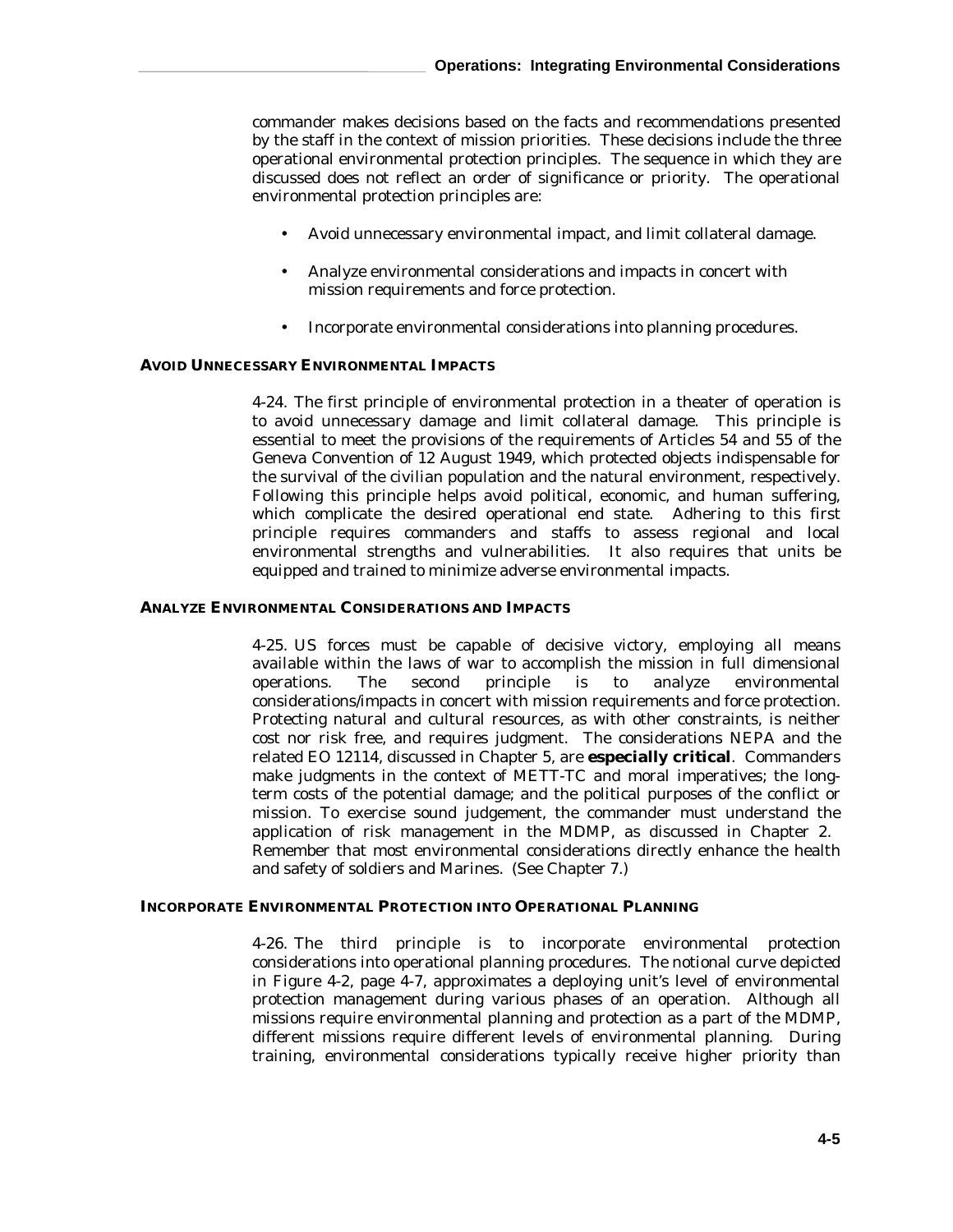

during operations. The integration of environmental considerations into the planning process is covered in Chapter 2.

**Figure 4-2. Levels of environmental consideration**

4-27. During World War II, General Dwight D. Eisenhower struggled with the issue of balance as it applied to ancient monuments and priceless historical structures.

*"If we have to choose between destroying a famous building and sacrificing our own men, then our men's lives count infinitely more, and buildings must go. But the choice is not always so clear-cut as that. In many cases, the monuments can be spared without detriment to operational needs. Nothing can stand against the argument of military necessity. That is an accepted principle. But the phrase 'military necessity' is sometimes used where it would be more truthful to speak of military convenience or even of personal convenience. I do not want it to cloak slackness or indifference."*

General Dwight D. Eisenhower

## **SUMMARY**

4-28. Integrating environmental considerations into operations is a requirement that commanders have accepted. As with other considerations, the importance of environmental considerations should be clearly articulated in the higher commander's guidance. Integrating environmental considerations into planning and training will increase the success of the unit during operations. Restrictions on the use of combat power for reasons of environmental protection are likely to be included in many operations.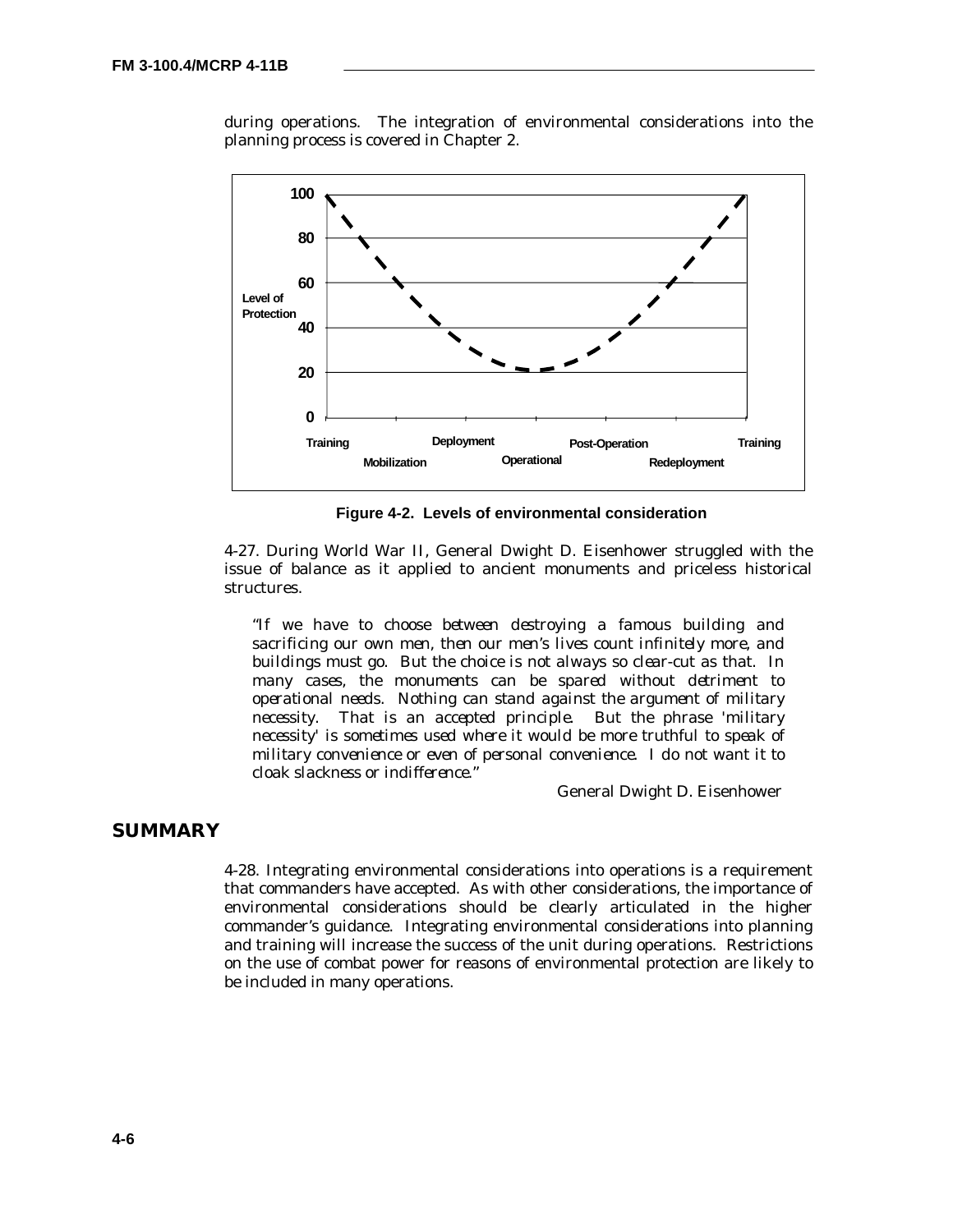4-29. The Army and Marine Corps have procedures that enable units to function effectively while minimizing environmental damage. These generic procedures are valid for all operations. The environmental protection principles assist the commander in weighing the importance of various environmental considerations and ensuring their soldiers and Marines are protected.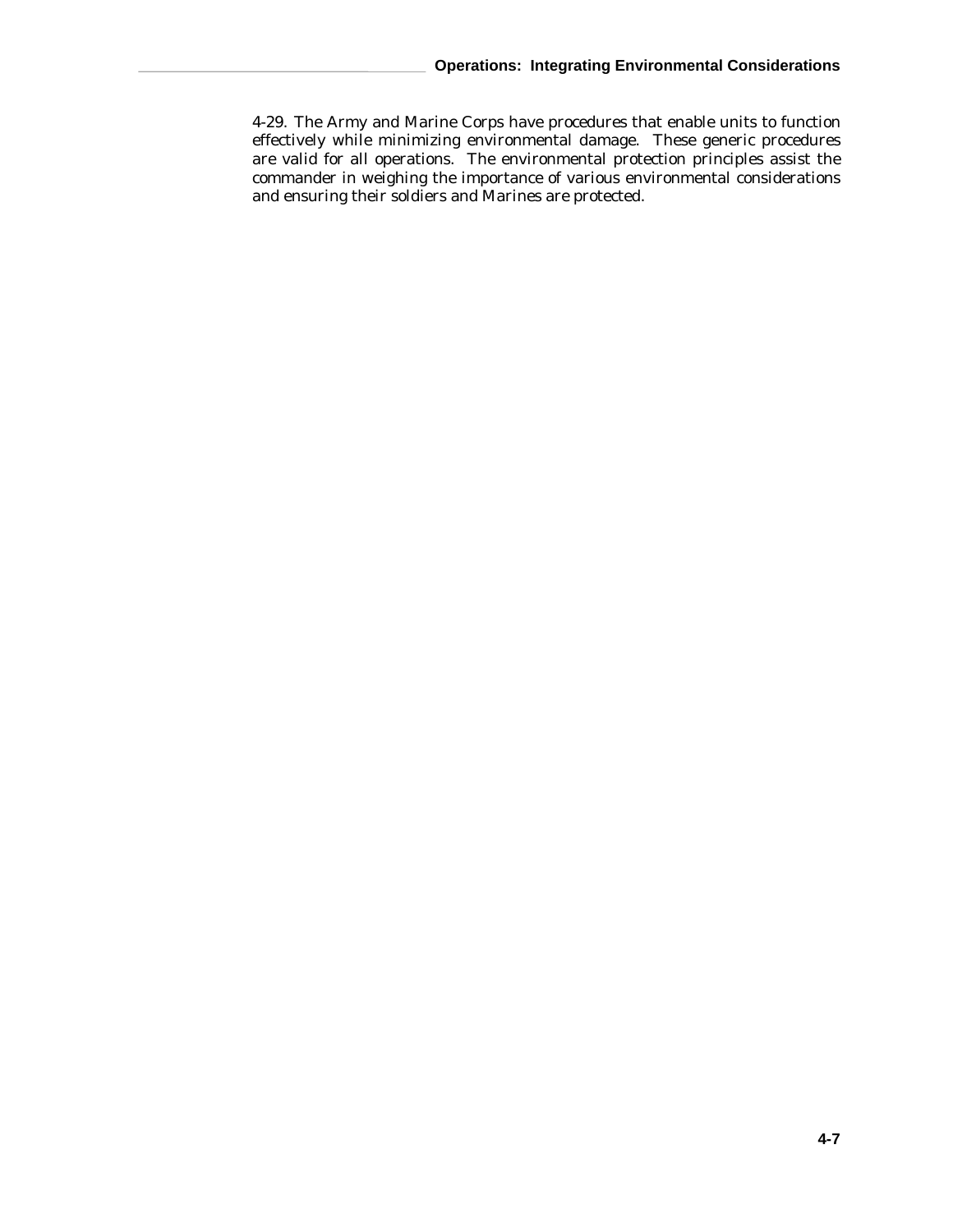## **Chapter 5**

## **Base Support Operations**

*"The installation/Garrison Commander has enormous responsibilities as he guides the installation to support the National Strategy and the movement of our installations to power projection platforms. To execute this successfully, the commander must understand the core installation management functions and understand the responsibilities of an installation commander."*

FM 100-22, Installation Management

This chapter focuses on explaining the environmental program areas and introducing the BASOPS functions and their role in *military environmental protection*. It explains how installations/bases support units to allow them to meet installation/base specific programs. This support is critical to units that are assigned to, or will train or mobilize at an installation. Installation/base and garrison staffs provide services and support to maneuver units. They are vital to the daily lives of units and in the preparation to go to war or perform other assigned missions. The support provided in the area of training is of tremendous importance. Perhaps the most critical program in this arena from the standpoint of *military environmental protection* is the ITAM program. The Army and Marine Corps must both maintain an effective level of combat readiness and promote good stewardship of the land on which it trains. Additionally, installations/bases and BASOPS function as the platforms from which both units and individuals go through mobilization, deployment, redeployment and demobilization (MDRD). In exchange for the critical support that installations/BASOPS provide, units must reciprocate by exercising responsibility in their interface with the installation/base. This chapter identifies the partnership and provides insights on how to make it work for the commander and his unit. A great deal of help is available from environmental personnel at the installation level, and it is here that a person may find or gain access to many of the technical experts on environmental matters. For insights into additional help available to the commander see Appendix D.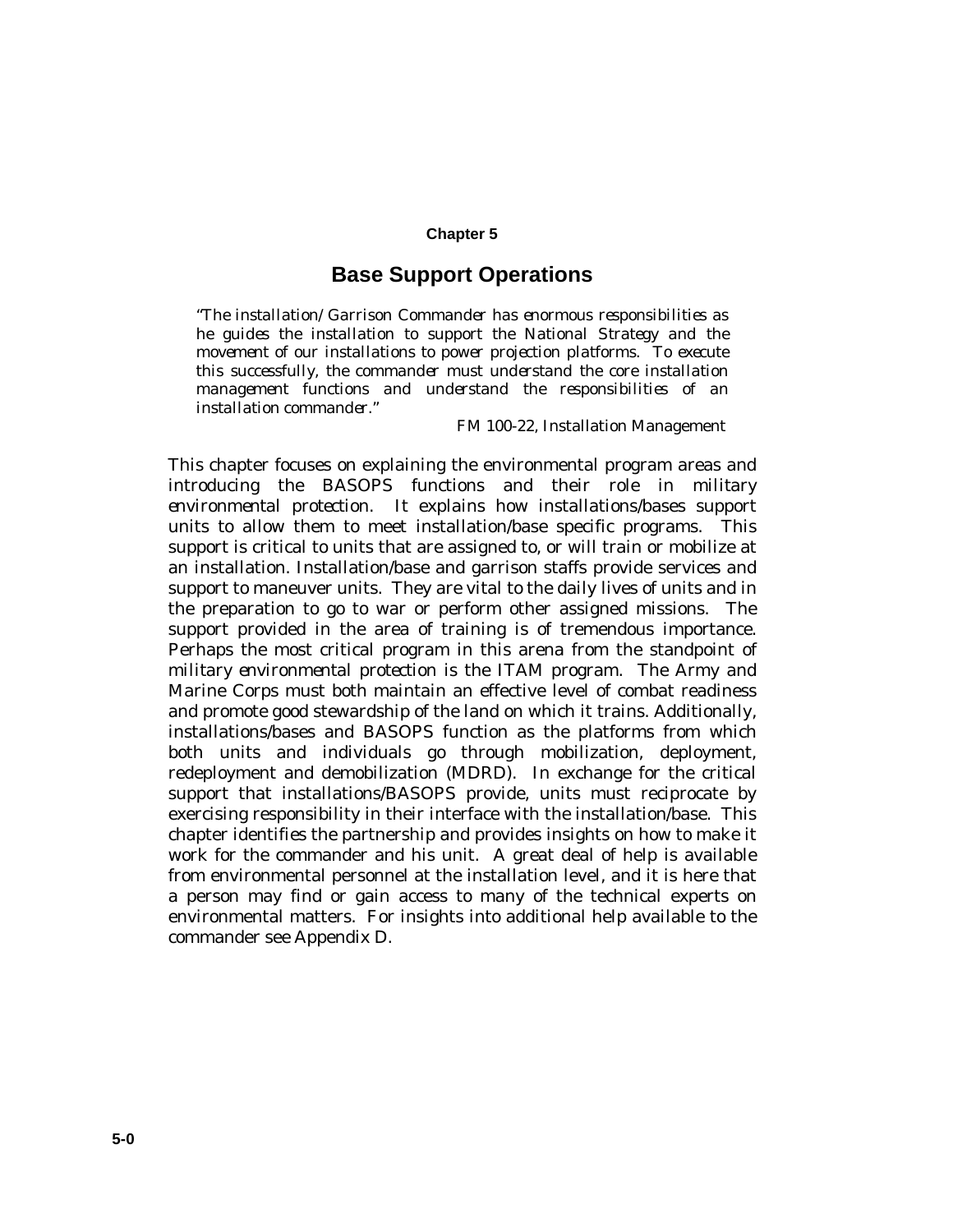# **ENVIRONMENTAL PROGRAM AREAS**

5-1. Environmental program areas provide the framework for all of the programs that are in place on an installation to support *military environmental protection*.

#### **FOCAL POINTS OF ENVIRONMENTAL PROTECTION**

5-2. The four broad areas to which environmental protection strategies apply are: hazardous substance control, natural habitat and wildlife protection, resource conservation, and cultural resource protection.

#### **Hazardous Substance Control**

5-3. The laws and policies that control hazardous substances protect water, soil, and air from harmful levels of contamination. The military uses large quantities of hazardous substances, such as fuels, paints, batteries, and solvents. Often these compounds contain pesticides, acids, metals, and other toxins. The military work environment, whether training or combat, is more conducive to HM/HW spills than the normal workplace. Given these conditions, US military forces must take extra precautions to ensure they minimize environmental contamination by hazardous substances.

### **Natural Habitat and Wildlife Protection**

5-4. The last 50 years of population and industrial growth have caused a significant loss of natural habitat—forests, croplands, waterways, fisheries and a growing list of endangered and threatened species. Consequently, most nations have laws protecting natural habitat and wildlife and have signed international wildlife protection treaties. US laws and parallel international treaties recognize that the loss of a single species can indicate damage to an entire ecosystem's health.

5-5. Many of these threatened or endangered species reside on installations and training areas operated by the Army and the Marine Corps. Installation commanders, their staffs, and tenant units assume responsibility for safeguarding these species while performing their vital training missions. Theater commanders must consider these species and their habitat when they select bivouac areas, base camps, transportation corridors, harbors, logistics support areas, and airfields.

### **Resource Conservation**

5-6. Some resources, such as metal ores and petroleum products, are limited in availability and are nonrenewable. However, many nonrenewable resources can often be conserved or reused. Conserving these resources reduces waste generation and associated disposal problems. Otherwise, these wastes require incineration, treatment, or burial.

5-7. These options are costly and may contribute to pollution. Pollution prevention efforts are focused on reducing the initial generation of such wastes to avoid the need for treatment and disposal whenever possible.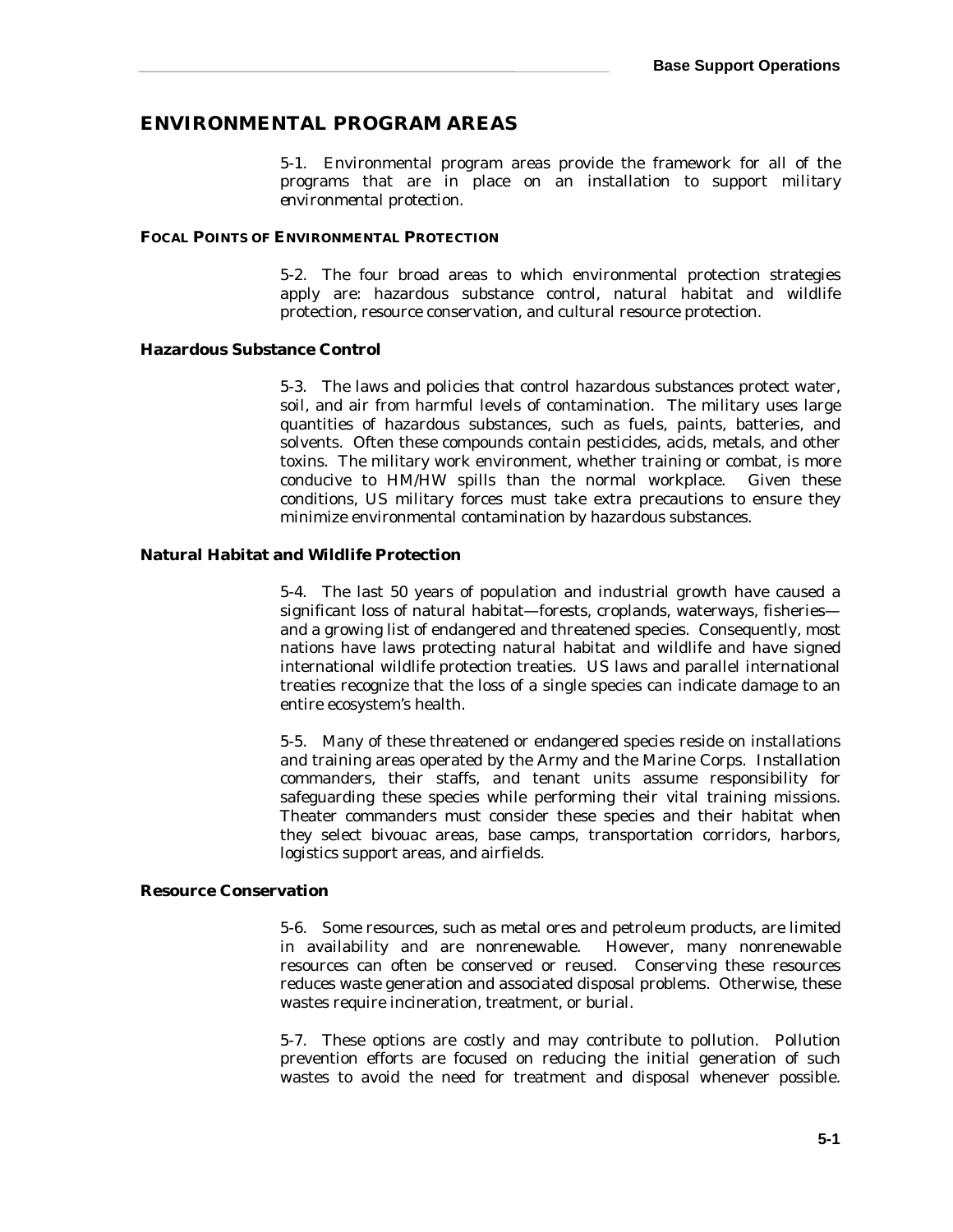Resource conservation efforts, such as energy efficiency and recycling, reduce operating costs and the burden of waste disposal.

# **Cultural Resource Protection**

5-8. Resources such as buildings, religious structures, monuments, and archaeological sites represent a clear link to the past. Since they are nonrenewable, US military forces respect and preserve them whenever possible.

5-9. Many Army and Marine Corps facilities include historic monuments, buildings, battlefields, archaeological sites, and cemeteries. Likewise, many operational theaters contain similar resources, some of which have cultural or religious significance. US military forces respect these resources by avoiding cultural and religious centers whenever possible. However, when all other options have been exhausted, US forces will act decisively when the enemy uses cultural resources to gain a tactical/operational/strategic advantage. The attacks on Monte Casino during World War II and at Hue in Vietnam are examples of such uses of cultural resources.

5-10. On military installations, several environmental protection programs support cultural preservation. Each program has a specific objective intended to meet legal and strategic environmental requirements. The requirements of these programs are simply extensions of good management and leadership practices.

## **ENVIRONMENTAL PROGRAM AREAS**

5-11. Military programs that protect the environment correspond to legal requirements to protect air, land, water, human health, and natural and cultural resources. Figure 5-1, page 5-3, summarizes program goals.

5-12. In general, at battalion level or below, these program requirements are integrated into existing unit programs and procedures. They need not be addressed as separate environmental programs. However, commanders should coordinate with appropriate installation environmental staff to determine whether unit-specific circumstances such as mission, active or reserve status, or location dictate other requirements. Certain units, such as explosive ordnance disposal (EOD) units, higher level maintenance activities, or maritime units, may have additional environmental requirements. These units should coordinate closely with their supporting installations and proponent school.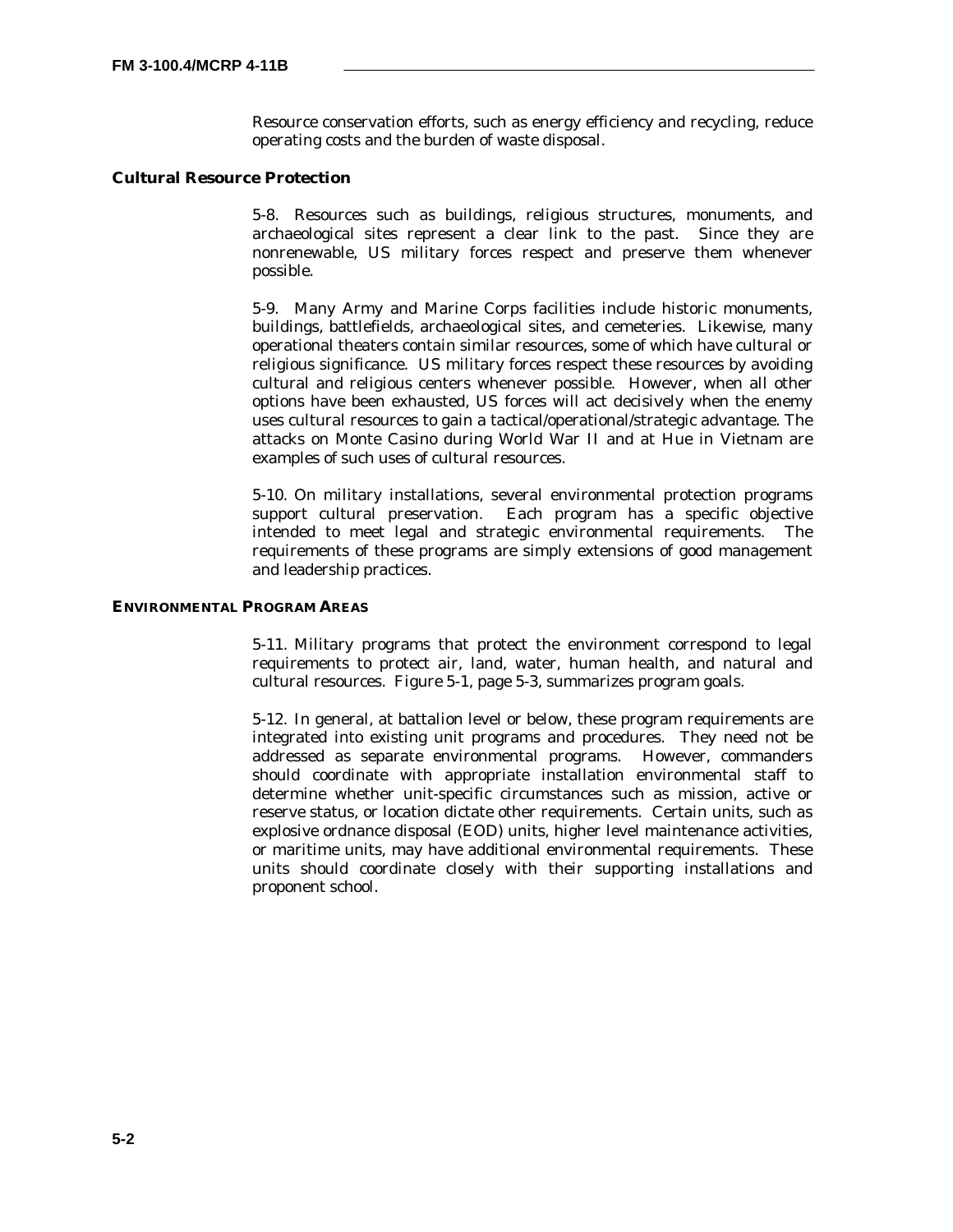| <b>Environmental Programs</b>        |                                                  |                                                                                             |  |  |  |
|--------------------------------------|--------------------------------------------------|---------------------------------------------------------------------------------------------|--|--|--|
| <b>Program Area</b>                  | Goal                                             | <b>Military Impact</b>                                                                      |  |  |  |
| Air                                  | Control emissions                                | POL storage, energy production, waste<br>disposal, smoke operations, fugitive<br>dust       |  |  |  |
| Ashestos<br>management               | Minimize release of and<br>exposure to asbestos  | Building acquisition, site demolition,<br>vehicle repair parts                              |  |  |  |
| Cultural<br>resource<br>management   | Protect historic and<br>cultural heritage        | Training area restrictions, additional<br>costs for building renovations                    |  |  |  |
| Environmental<br>noise<br>management | Protect health and reduce<br>community annoyance | Timing and location of training events,<br>flight paths, firing points                      |  |  |  |
| HМ<br>management                     | Prevent pollution, comply<br>with HM regulations | Procurement, installation storage and<br>inventory management, turn-in<br>programs for HM   |  |  |  |
| HW and solid<br>waste<br>management  | Minimize generation of<br>wastes                 | Training in segregation, recycling, and<br>substitution to minimize HM and<br>medical waste |  |  |  |
| Natural<br>resource<br>management    | Protect natural<br>environment                   | INRMP, ITAM, training area protection<br>and maintenance                                    |  |  |  |
| Pollution<br>prevention              | Reduce pollution and<br>waste generation         | Turn-in procedures for reusable items,<br>energy efficiency programs, recycling             |  |  |  |
| Spill prevention<br>and response     | Prevent and respond to<br>spills                 | Installation and unit spill plans                                                           |  |  |  |
| Water<br>resources<br>management     | Conserve and protect<br>water                    | Erosion control, storm water control,<br>vehicle drip pans, wash racks                      |  |  |  |

|  | Figure 5-1. Typical environmental program areas and their goals/impact |  |  |
|--|------------------------------------------------------------------------|--|--|
|  |                                                                        |  |  |

# **INSTALLATION AND FACILITY RESPONSIBILITIES**

5-13. Installations and other facilities provide industrial, acquisition, and training area support to their assigned units. Installation facilities and services support mission requirements for training, mobilization, and deployment. Efficient operations in these areas minimize the environmental impact of pollution and resource consumption. The primary resources available to assist a unit with environmental problems and issues are the chain of command and installation specialists (in the EMO). The chain of command communicates environmental directives. The environmental responsibilities of the installation/base staff is addressed in this chapter. By understanding organizational relationships, unit leaders can work as a team with those that support them and operate more efficiently and effectively. Refer to FM 100-22 for a focused discussion of Army installation management.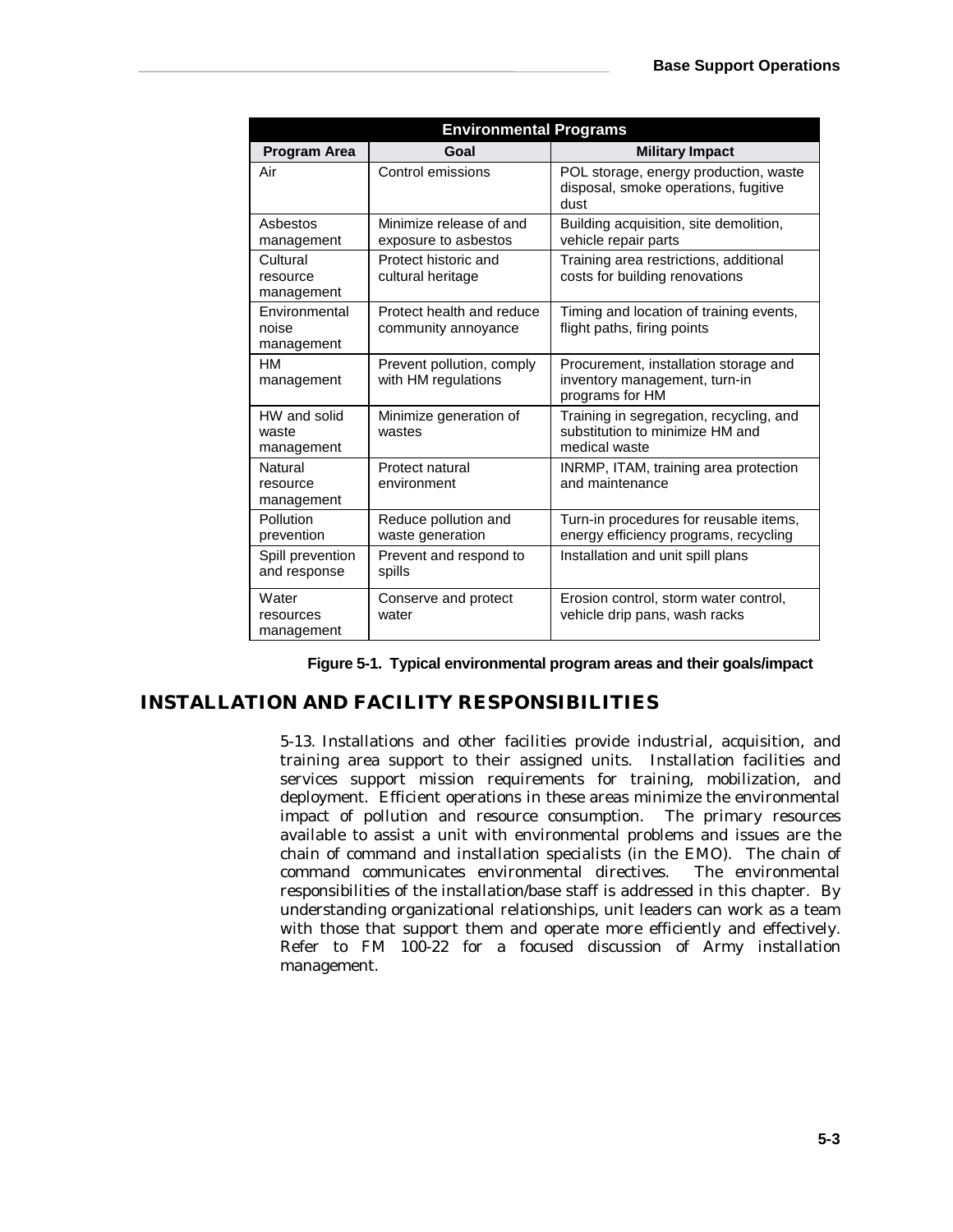#### **GARRISON/INSTALLATION ORGANIZATIONS AND STAFF**

5-14. On a divisional installation/base, the division commander is also typically the installation/base commander. As such, he will have a Garrison Commander to perform the installation portion of his responsibilities. The Garrison Commander's role in environmental stewardship centers on monitoring, coordinating, and ensuring that all staff and support personnel meet the compliance guidance set forth by federal, state, and local agencies. Additionally, he orchestrates environmental support to the units assigned to or training on his installation/base. In some locations, such as Europe area support group (ASG)/base support battalion (BSB) commanders tie together the garrison/installation responsibilities for multiple sites.

5-15. The Army's environmental program identifies the offices available to assist commanders and their chain of command in solving environmental problems and making soldiers aware of environmental requirements. A basic review of key installation POCs will help determine who can provide assistance. Figure 5-2, shows a typical installation staff/offices that have environmental responsibilities. The Marine Corps has a similar organization shown in Figure 5-3, page 5-5. For more information see the latest version of MCO 5090.2. Due to mission, magnitude of installation/base, environmental responsibilities, and manning, not all installations/bases are organized as depicted.



**Figure 5-2. Typical Army installation/garrison organization**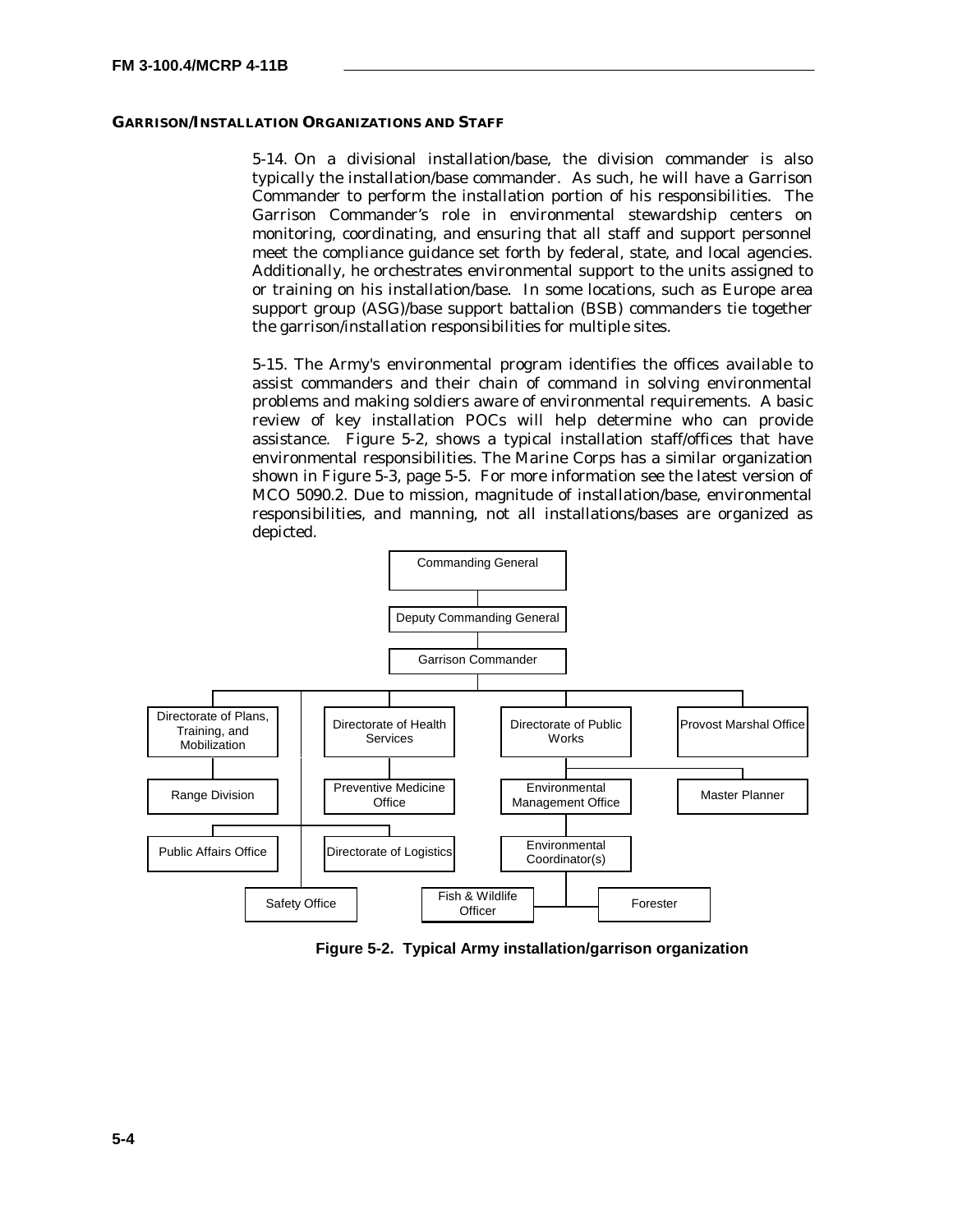

**Figure 5-3. Typical Marine Corps large installation organization**

## **Directorate of Public Works (DPW)**

5-16. The DPW usually manages the environmental program at the installation level. It is responsible for overall program management and provides input into budget planning, the annual work plan, compliance monitoring, natural resources, hazardous waste documentation, and processing notices of violations (NOVs) from the state and federal government regulatory agencies to the major Army command (MACOM) to which the installation reports.

- Environmental Management Office (EMO)*.* This office/division is sometimes separate but is generally a subordinate element of the DPW. (When it is separate, it is usually referred to as the Directorate of Environmental Quality [DEQ]). It exists to support the military training mission and advises commanders and staff personnel on environmental protection, compliance, and regulations. The office also monitors environmental compliance and promotes stewardship through education, customer assistance, and the environmental compliance inspection program. Its activities require coordination with federal, state, and local regulatory agencies on issues that impact installation environmental management programs. The environmental divisions, headed by environmental coordinator(s), are located within this office.
	- − Installation Environmental Coordinator (EC). The EC monitors activities to ensure they remain in compliance with environmental laws and regulations. The EC works in the EMO/ Environmental and Natural Resources Division (ENRD) or the DPW. The EC also develops management plans for environmental control aspects of facilities and operations, recommends appropriate training (including unit HW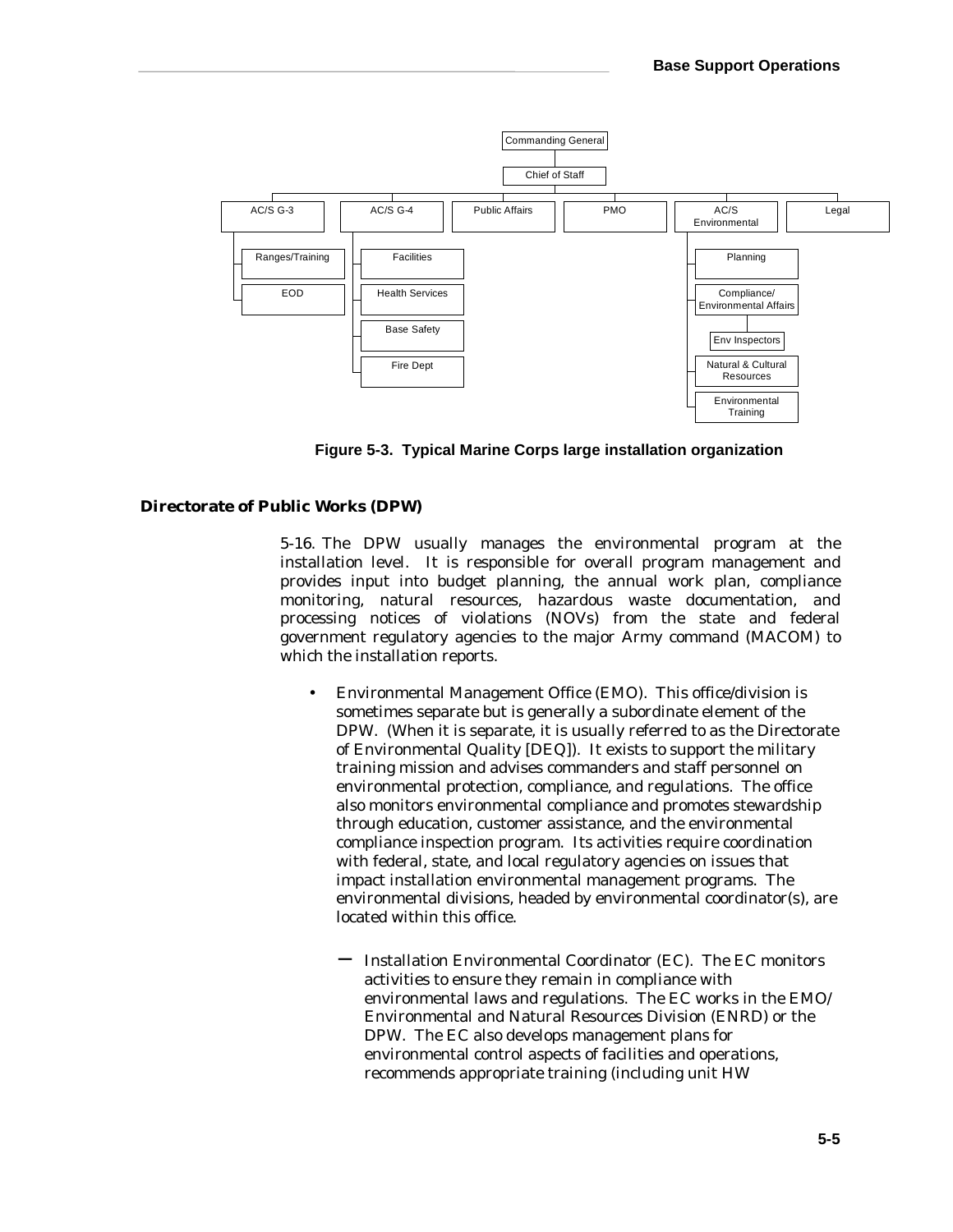coordinators), and provides in-house guidance to operators. The coordinator may or may not have technical and support staff, depending on the size of the installation and the magnitude of its environmental problems.

- Forester and Fish and Wildlife Officer. These officers are normally assigned to the environmental office. The installation forester is responsible for the forestry program on the installation. Most of an installation's forests are normally in training areas; therefore, any training activities that effect the forestry program and regulations are the concern of this office. The fish and wildlife officer is responsible for the fish and wildlife management programs on an installation.
- Master Planner. The installation master planner is responsible for planning facilities for the installation according to missions, force structures, and technological advancements for the next 20 years. The master planner maintains maps, records, and reports for this planning process. He has current information on the installation's training areas and plans for their future development.

## **Directorate of Plans, Training, and Mobilization (DPTM)**

5-17. The DPTM is the installation's operations and training office. It coordinates all training activities, including budgeting, development and maintenance of training areas, and mission priorities. It has primary responsibility for ITAM on the installation/base.

5-18. The range officer is the chief of the range division and has overall responsibility for developing and managing the installation's training ranges. The range control officer is in charge of range operations, to include maintaining and enforcing range regulations, coordinating and scheduling daily range operations, and providing range data to using units. The range manager is responsible for range maintenance and construction.

## **Directorate of Logistics (DOL)**

5-19. The DOL is responsible for compliance and quality assurance (QA). The DOL is also responsible for oversight of the Hazardous Materials Control Center (HMCC), the used-solvent elimination (USE) program, POL management, hazardous materials tracking (to include MSDSs), and oversight for transportation, maintenance and ammunition storage. The DOL works closely with the Safety Office and the Occupational Safety and Health Administration (OSHA).

#### **Defense Reutilization and Marketing Office (DRMO)**

5-20. The DRMO program was established by a DOD directive. Typically, DRMOs are located at all MACOMs as a tenant activity (not depicted in Figure 5-2). They work closely with the installation's DOL and environmental offices to store, sell, or dispose of excess real property (to include HW). The DRMO is usually the designated storage facility for all HW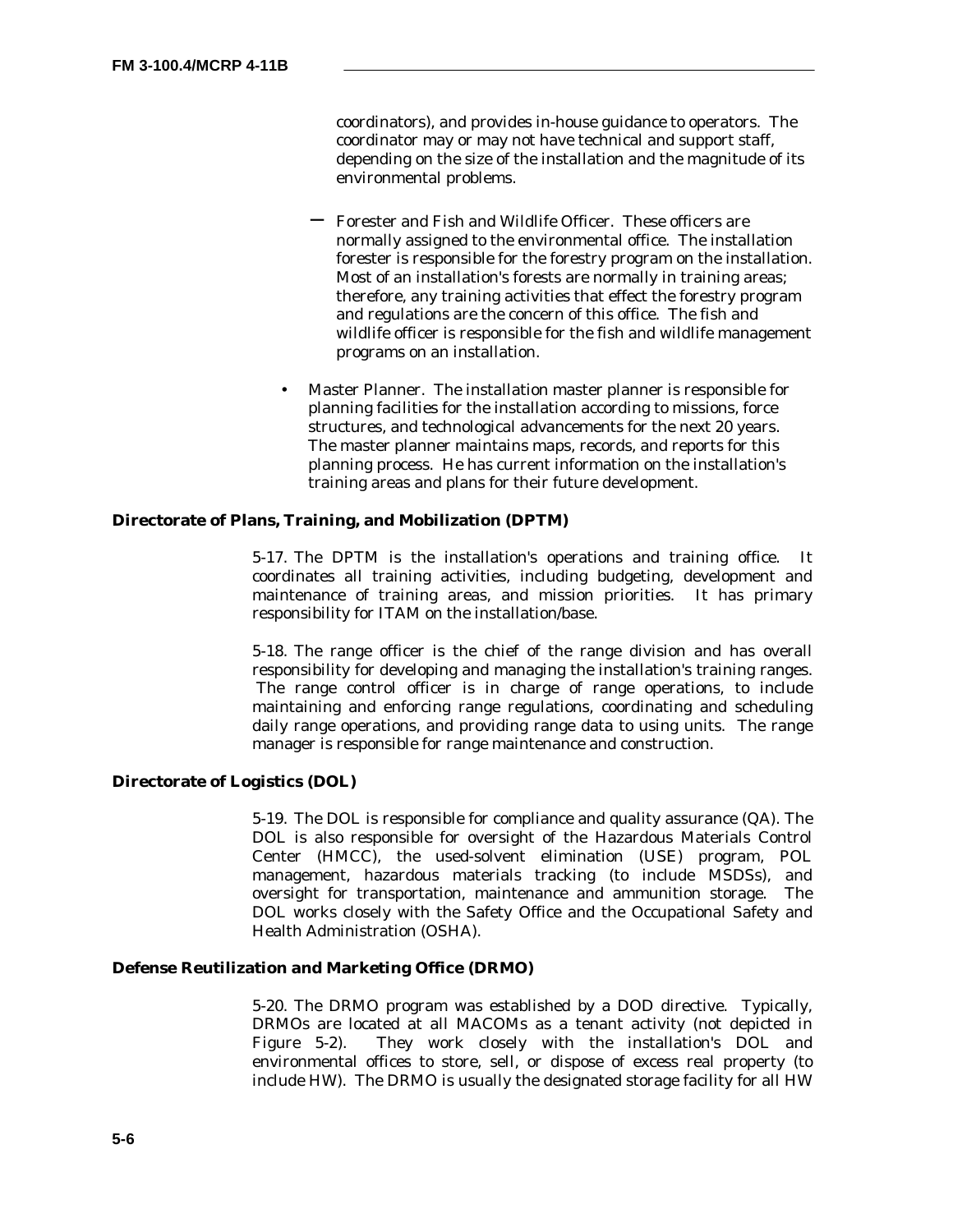generated at the installation. Whether or not a DRMO is on an installation, you must first coordinate your disposal requirements with your environmental office.

## **Safety Office**

5-21. This office is responsible for the HAZCOM program and training that includes leaders' and supervisors' responsibility of hazards in the workplace, notification of hazards, and necessary precautions to protect soldiers/Marines. It interfaces with OSHA on safety-related issues and is responsible for installation/base-wide OSHA compliance. It provides support for managing HM, to include worker-protection guidance and inspection assistance.

#### **Public Affairs Office (PAO)**

5-22. The PAO is the official spokesperson for the installation and manages public involvement activities and responses (particularly in public controversy situations) in close coordination with key installation leaders. The PAO advises the commander on methods of conveying information to the public.

# **Directorate of Health Services/Preventive Medicine Office**

5-23. This office is responsible for a variety of health-related areas such as field sanitation, asbestos screening, health and safety inspections, occupational health services and compliance with OSHA regulations. This office provides required respiratory and protective support and conducts and maintains baseline medical surveys. Preventive Medicine advises the commander and staff on regional health matters within the commander's area of interest. It assists in determining the public health implications of damages to critical environmental resources. (See Chapter 7.)

# **Provost Marshal Office (PMO)**

5-24. The PMO personnel are responsible for evacuating and securing designated hazardous sites. They are often involved in cases where hazardous spills pose imminent health and safety problems. They may also oversee the game warden.

### **Fire and Emergency Services**

5-25. This department provides fire fighting support to the installation/base and conducts and maintains safety surveys. The Fire Chief is generally the designated Emergency Coordinator and maintains the Installation Spill Contingency Plan (ISCP). He is also generally the Installation On-Scene Coordinator (IOSC) who coordinates all types of emergency response efforts. Normally organized under the DPW for the Army, or the G4 for the Marines.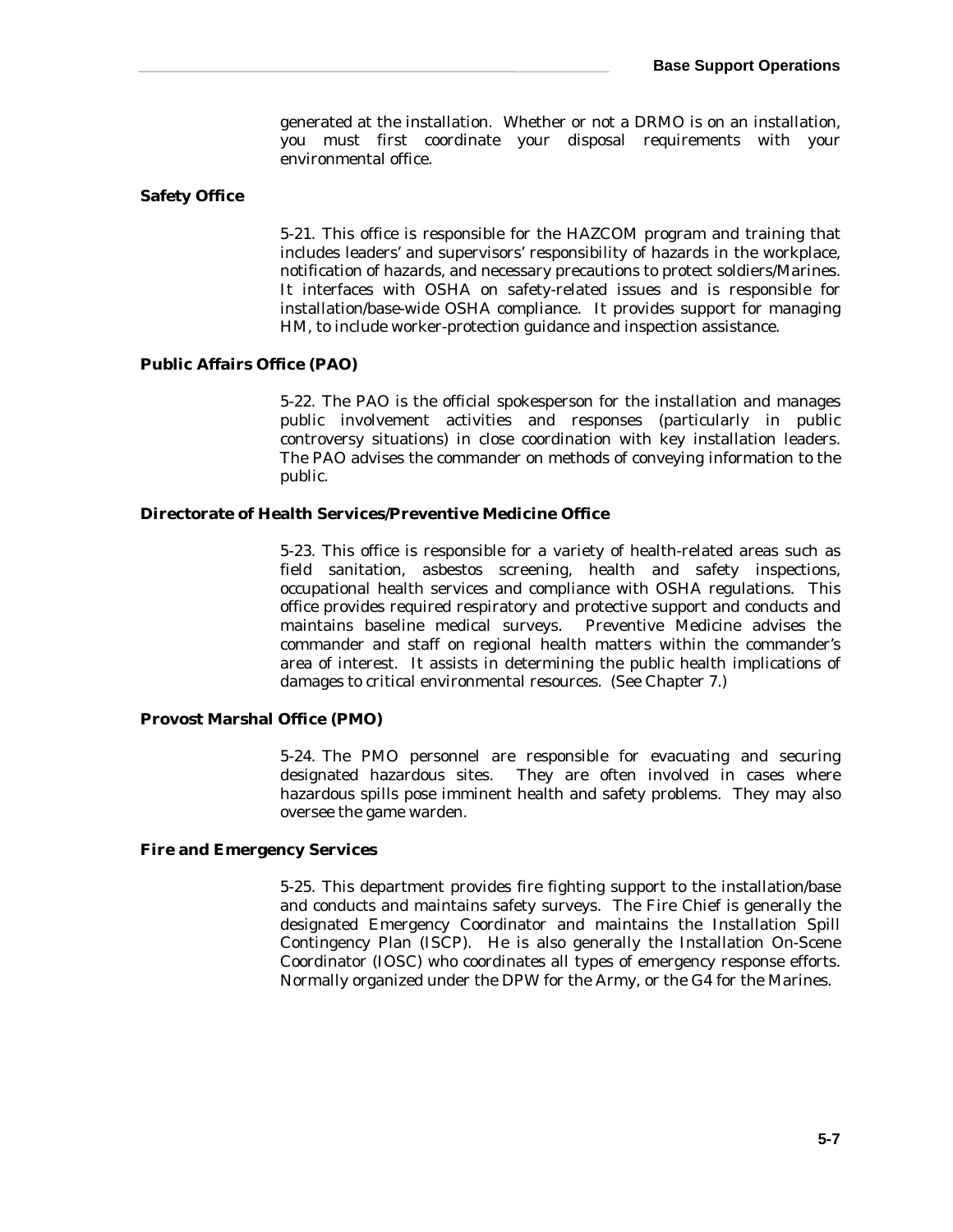# **Environmental Quality Control Committee (EQCC)**

5-26. Each installation except satellite installations has an EQCC as directed by AR 200-1. In oversea areas, the EQCC may be organized at the military community level and includes major and satellite installations and tenant activities. The EQCC advises the installation commander concerning environmental issues and assists in formulating installation environmental policy. It consists of the installation commander, who chairs the committee; the DPW, who acts as the executive secretary; and representatives of each directorate and staff section. Tenant units are encouraged to have representatives attend the EQCC meetings.

# **SUPPORT PLANNING AND EXECUTION**

5-27. Environmental support planning projects long-term requirements to sustain and support a large concentration of military units within a specified area for an indefinite period. This support necessitates extensive planning for environmental impact assessment, natural and cultural resources management, and restoration. Most often, this planning applies to installations in the US; however, many bases in foreign countries have similar requirements. This planning is conducted primarily though the lead of the garrison staff in support of the installation commander and the units assigned to or training at the installation.

# **NEPA/EO 12114 ANALYSIS**

5-28. The NEPA defines a process of environmental analysis that presents an opportunity for leaders to reduce environmental-related risk. However, given the technical requirements for a NEPA analysis and documentation, it is difficult to execute below division level. Deployments for actual military operations do not require compliance with NEPA when these activities fall under category number one, emergencies. However, deployments for nonemergency operations, such as construction projects or major training exercises within CONUS, may require a NEPA analysis. Deployments and operations OCONUS may also require analysis under the provisions of EO 12114 (see Appendix A). The level of environmental consideration depends on the scope of the action, the extent of public interest, and the potential for environmental impacts. In the first phase of the NEPA process, the commander reviews the proposed action to determine the significant environmental impacts he can anticipate and the changes that may eliminate these impacts.

5-29. AR 200-2 (MCO P5090.2A provides similar information) defines the five categories of action as:

- Emergencies (these do not require NEPA analysis).
- Actions exempted from NEPA analysis by law.
- Actions categorically excluded from NEPA analysis.
- Actions requiring analysis.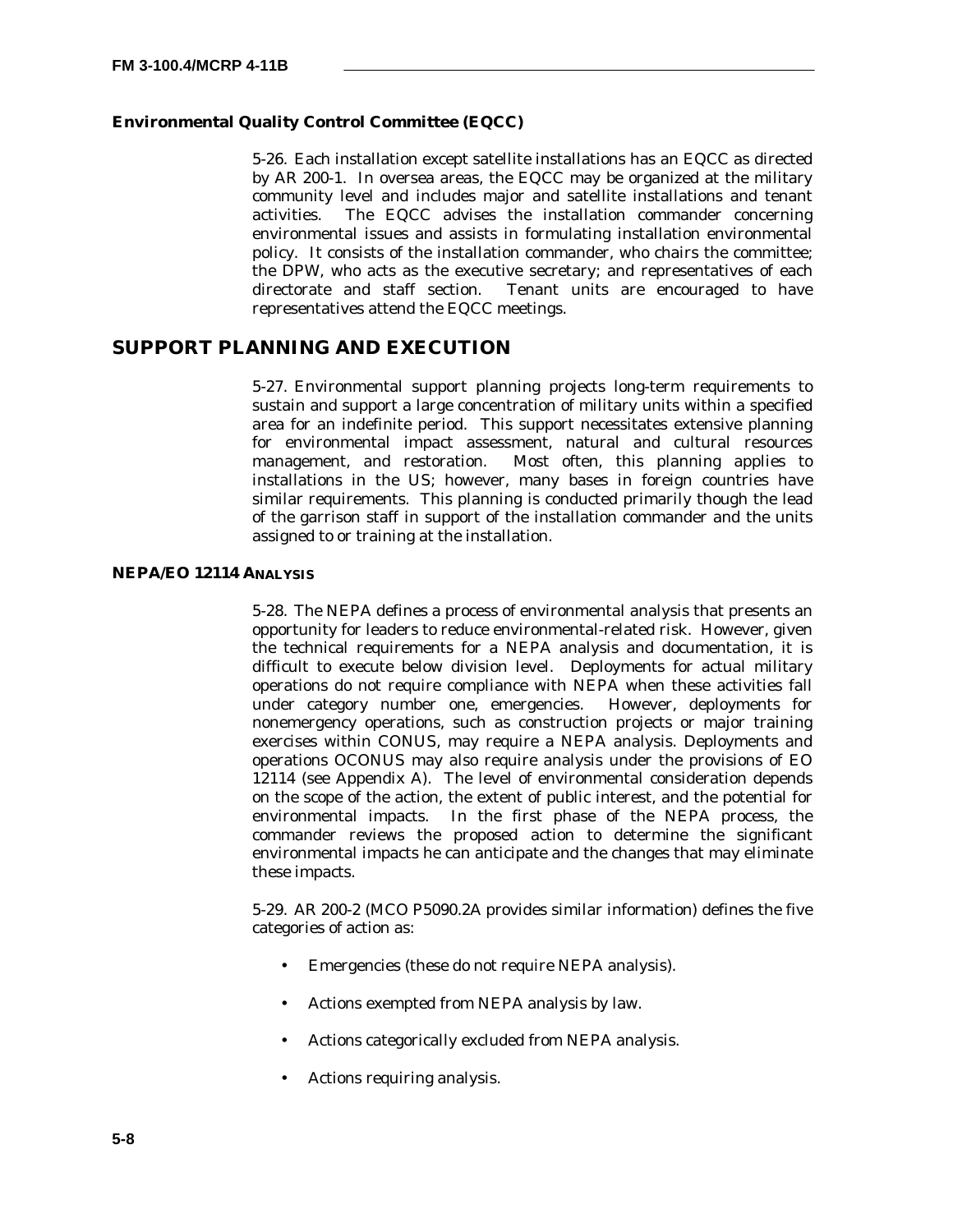• Actions requiring analysis and possible mitigation.

5-30. As described in AR 200-2 and MCO P5090.2A, a NEPA requires the analysis of all federal agency actions, including military actions, to determine potential environmental impacts. Commanders must know the results of this analysis before they make a final decision to proceed with the action. In other words, the analysis' outcome becomes a factor in decision making. Examples of actions requiring environmental analysis under NEPA include the following: training exercises, maneuvers, and deployments in the air, on land, and on the water; flight operations, overall operation of permanent or temporary facilities; construction projects; and more.

5-31. An environmental review determines if the commander can exempt the proposed action from the environmental analysis and documentation process or if he must prepare an environmental assessment (EA) or environmental impact statement (EIS). If the commander cannot exempt the action, it requires an EA. This short analysis determines the extent of environmental impacts in a proposed action. If the proposed action will result in significant impacts, the commander prepares an EIS. (An EA is not always required before preparing an EIS.) If the EA shows the proposed action will not result in a significant impact, the commander prepares a finding of no significant impact (FONSI) and has it distributes it for public comment.

5-32. Unit training exercises on installations may also require environmental analysis. Units may obtain support from the installation/base facilities engineer, DPW, or the Installation Environmental Coordinator or his staff to determine if an EA is required.

5-33. The unit commander is the action proponent for NEPA requirements and is responsible for completing of the NEPA analysis. If the action falls within categories four and five, the analysis must also be published for public review and comment. If significant impact is possible, the commander prepares an EIS and forwards it for service HQ approval. After approval, the service HQ distributes the draft EIS to appropriate regulatory agencies. The draft EIS provides decision makers and the public with a complete and objective evaluation of the significant environmental impacts—both beneficial and adverse—resulting from the proposed action and all reasonable alternatives.

5-34. Preparation is often time consuming and costly. After the commander distributes the draft EIS for public and agency comment, he prepares the final EIS and a concise public record of decision (ROD), which explains the rationale for the decision. In any case, the commander must complete the analysis before making a final determination as to whether or not to carry out the action. Installation commanders should ensure that installation/base facilities engineers, DPW, and the Installation Environmental Coordinator have systems in place to expedite and simplify this process. These systems should include baseline data to enable the unit commander to reach a decision.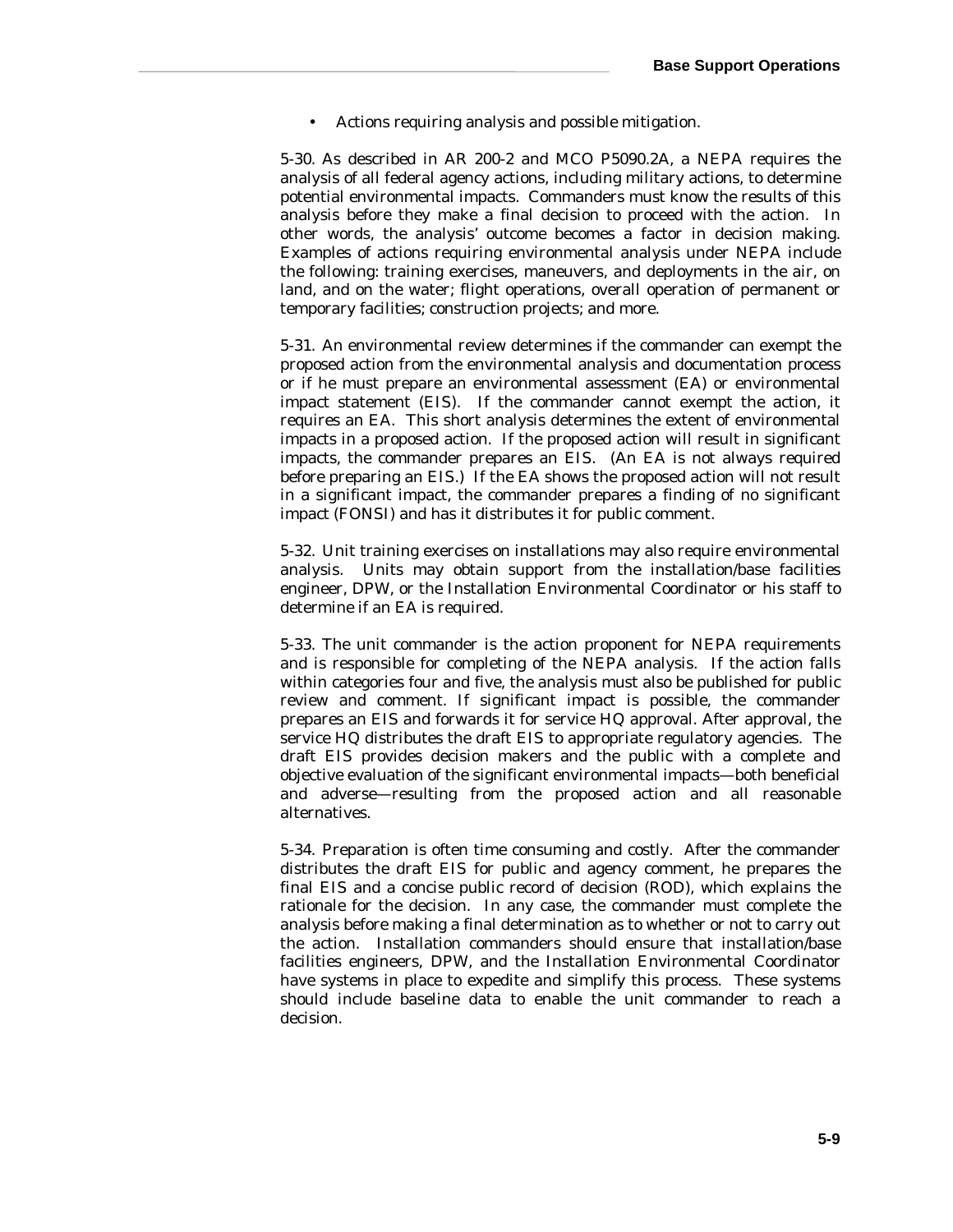### **INTEGRATED NATURAL AND CULTURAL RESOURCES MANAGEMENT PLANNING (INRMP)**

5-35. Federal law requires all installations within the US and its territories to manage natural and cultural resources entrusted to them. Installations must provide optimum public benefit and support the military mission. Installation commanders accomplish this requirement through INRMP and their Cultural Resources Management Plan (CRMP). Both INRMP and the CRMP pertain to those installations located in the US or its overseas possessions. The OEBGD and the final governing standards (FGS) include the natural resource management requirements of installations located in foreign countries.

5-36. The INRMP integrates natural resource planning in three ways. First, it consolidates all natural resources management requirements into a single planning document. Second, it integrates natural resources management with the installation's military mission. Finally, the INRMP coordinates natural resources planning for installation ecosystem features consistent with those of the surrounding area. INRMP addresses forestry, fish and wildlife, wetlands, outdoor recreation, soil resources management, training and testing requirements, and agricultural and grazing lease management. It also incorporates aspects of the CRMP, the Army's ITAM plan, the integrated pest management plan (IPMP), storm water management plans, and other plans that effect or are effected by natural resources management.

5-37. The CRMP is the installation's framework for managing cultural resources, including prehistoric sites, historic buildings, structures, and districts, traditional cultural properties, and Native American sacred sites on Army-controlled properties. It also outlines procedures for integrating cultural resources management responsibilities with mission requirements.

5-38. Both of these plans specify how installations meet specific legal requirements for natural and cultural resources management, including requirements applicable to military units and soldiers.

### **INTEGRATED TRAINING AREA MANAGEMENT (ITAM)**

5-39. Installations in the US and overseas manage ranges, training areas, and facilities that are critical to unit training. DOD regulations require installations to protect the forests, wildlife, wetlands, and shorelines associated with these areas and facilities. Installations must also manage these training areas to ensure their continued availability for training. Without this ongoing effort, training opportunities would be rapidly decline with a corresponding reduction in the ability to be properly trained to perform our primary mission.

5-40. To manage these resources, installations use the ITAM program. Within ITAM, the Land Rehabilitation and Maintenance (LRAM) program conducts revegetation and erosion control to repair damaged lands and prevent soil erosion, site degradation and water pollution. The Land Condition Trend Analysis (LCTA) program conducts monitoring and biological inventories. The focus of  $LCTA$  is to monitor the effects of training on threatened and endangered species, soils, vegetation, wildlife and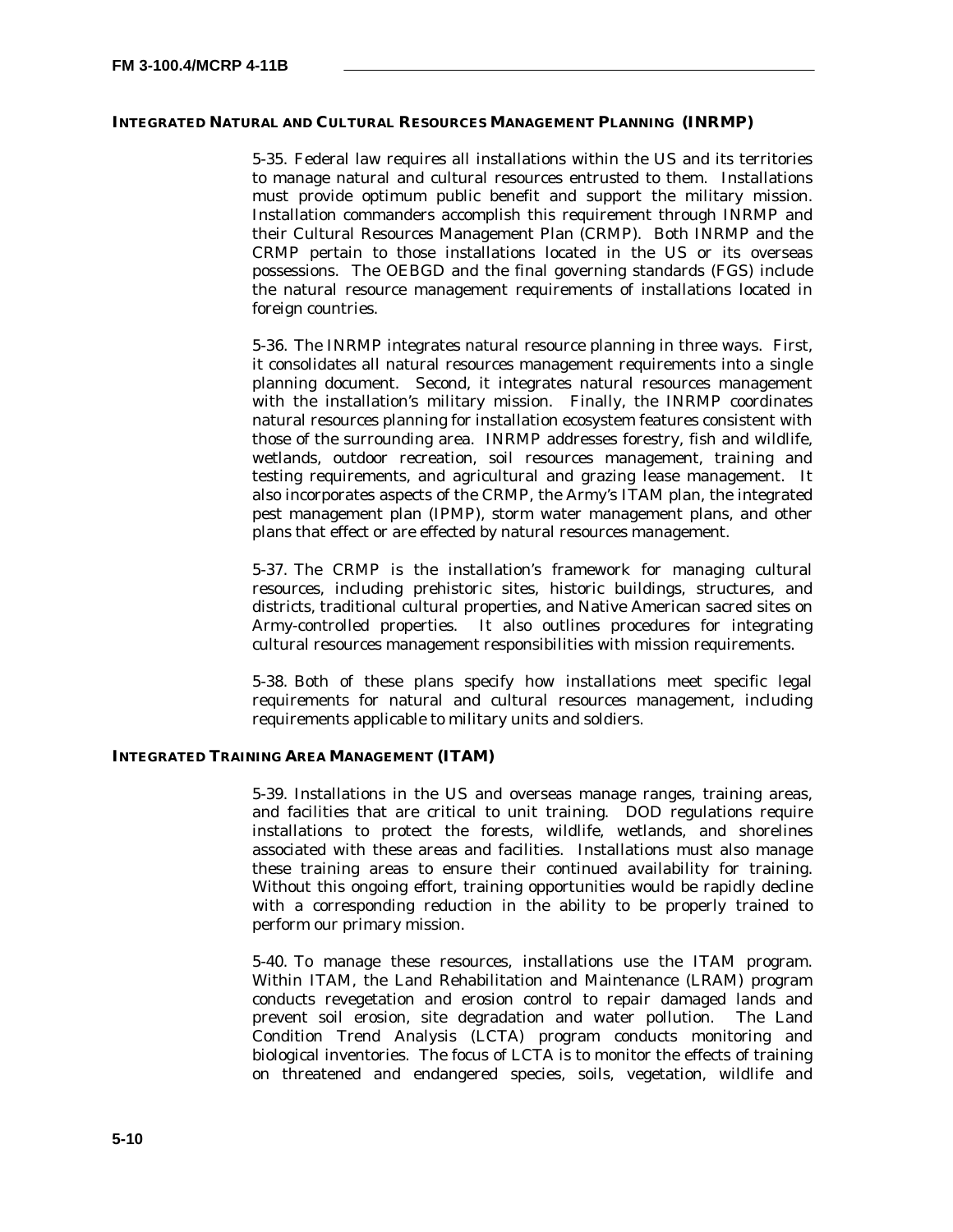wetlands. ITAM provides a management and decision-making process to integrate military training and other mission requirements for land use with sound natural resource management of land. For a more focused discussion on ITAM, see AR 350-4. ITAM responsibility at installation/base level generally resides with the DPTM. However, in USAREUR, these DPTM functions may be located in the ASG or the BSB.

### **INSTALLATION RESTORATION PLANNING (IRP)**

5-41. The IRP is a comprehensive program that identifies, investigates, and cleans up contamination at Army installations within CONUS. The IRP focuses on cleaning up contamination associated with past Army activities.

5-42. Restoration activities on an installation do not normally involve tenant units unless the area requiring remediation is in the unit's area. The unit is responsible, however, for avoiding the creation of future HW contamination sites by employing proper environmental protection practices.

# **MOBILIZATION, DEPLOYMENT, REDEPLOYMENT AND DEMOBILIZATION (MDRD) PLANNING**

5-43. Industrial operations, acquisition services, and training area management support the installation's routine missions. They also provide significant support to operations during mobilization/demobilization and deployments/redeployments. Unanticipated costs and delays can be avoided with proper environmental consideration and integrated planning functions. Installation personnel responsible for environmental protection, should inform force projection planners when coordination efforts reveal the possibility of shortfalls and limiting factors such as:

- Exceeding the installation's carrying capacity in billeting space, utilities, and training areas. Large numbers of troop units may cause an installation to exceed its air, wastewater, and HM permit levels.
- Requirements for additional natural resource or special use permits as the operations tempo (OPTEMPO) in the training area increases.
- Establishing marshalling areas at aerial points of departure (APODs) or railheads to relieve overcrowded transportation facilities. Units establishing temporary motor pools in runoff areas may threaten surface water or watersheds.
- Off-loading fuel from vehicles at APODs and railheads to reach permissible fuel tank limits increases the likelihood of POL or HM/HW spills. Off-loading fuel also places additional temporary storage requirements on the installation's industrial operations.

5-44. Many of these environmental issues can be resolved during the planning stages of mobilization and demobilization. After a major deployment/ redeployment, installations may have significant clean up requirements. Since the first priority of the installation during mobilization/ demobilization and deployment/redeployment missions is to provide for smooth deployment of active and reserve component units, installations must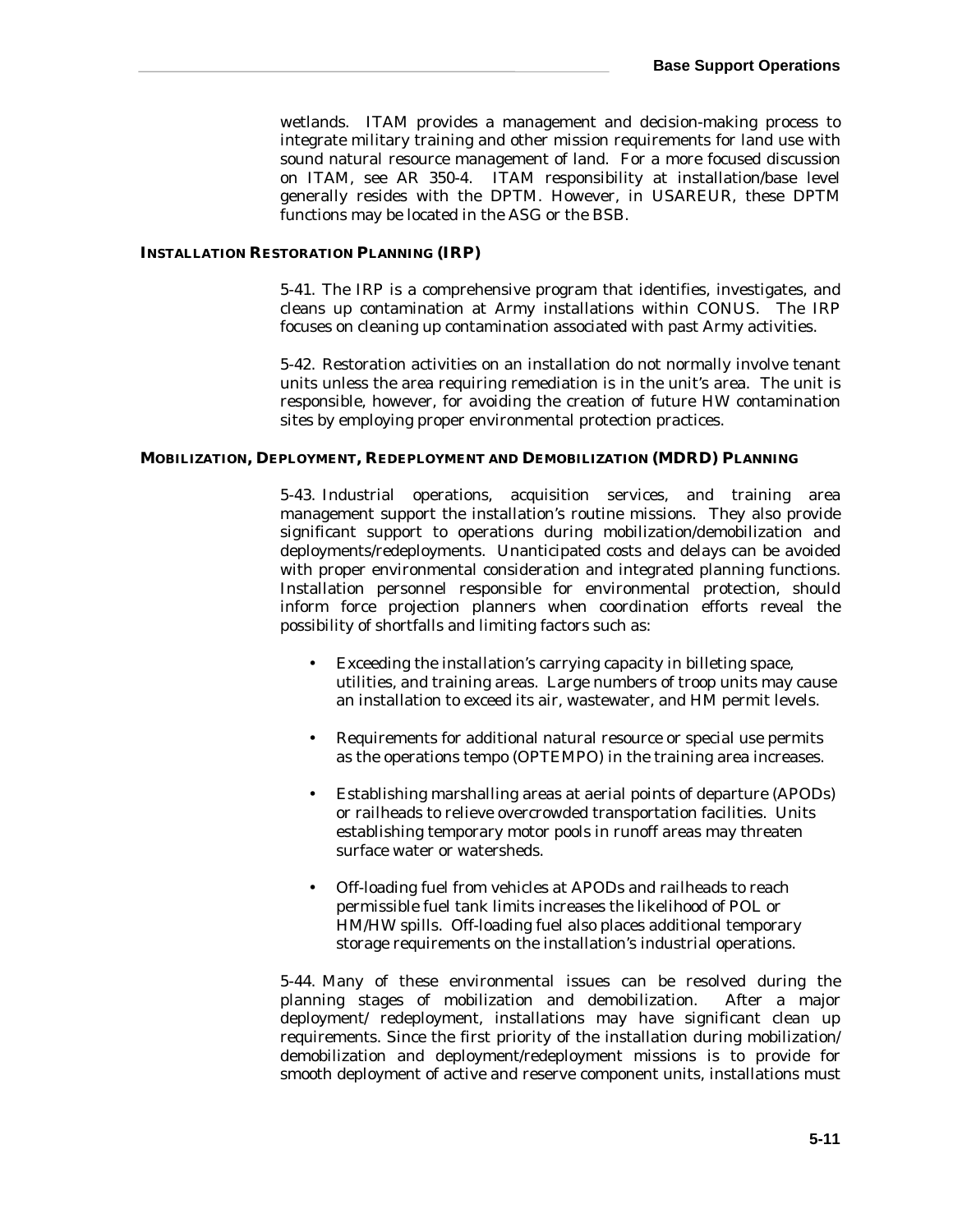consider these environmental costs as routine operating expenses. However, installation planners should make every attempt to minimize environmental damage to avoid costs and potential legal disruptions to the mission (as well as preserving the environment).

5-45. Installation and unit planners incorporate environmental requirements into mobilization/demobilization and deployment/redeployment plans. While some federal laws have national emergency or national defense clauses that provide relief from or alternative methods; many do not. State and local regulations are less likely to contain such clauses. Planners must know which regulations contain special clauses, as well as the procedures for obtaining necessary variances or waivers.

5-46. Mobilization/demobilization plans list potential environmental problems and provide procedures to minimize their cost and impact. Additionally, units establish environmental protection measures as part of their deployment/redeployment SOPs and as training objectives in readiness exercises.

5-47. Personnel who perform cost-estimates for mobilization/demobilization and deployment/redeployment consider the constantly changing set of environmental regulations and permits. These personnel also recognize that costs will be inversely proportional to the state of deployment/redeployment training of the mobilization/demobilization units.

### **PLANNING FOR UNITS STATIONED OCONUS**

5-48. Many units stationed in foreign countries (i.e., Germany, Korea, or Japan) must meet similar planning requirements. Furthermore, the planning guidelines of US environmental laws and requirements seldom apply. Units stationed in foreign country follow the guidance provided in the overseas environmental baseline guidance document (OEBGD) unless a FGS is available for that specific HN; if available, takes precedence. Units performing contingency operations or combat operations follow the environmental guidance provided in the OPLAN. Early planning for base camps and their environmental considerations are essential to ensure success.

5-49. A unified command nominates service components to DOD for appointment as environmental executive agents (EEA), and DOD appoints an executive agent to prepare the FGS (may be a unified command). The executive agent normally delegates that responsibility to a major command who drafts the FGS by comparing HN environmental criteria to those contained in the DOD OEBGD. This comparison includes a review of applicable HN laws, base rights or status of forces agreements, other international agreements, and current procedures.

5-50. In foreign countries where HN environmental standards do not exist, are not applicable, or provide less protection to human health and the natural environment than the baseline guidance, US military forces follow the OEBGD standards.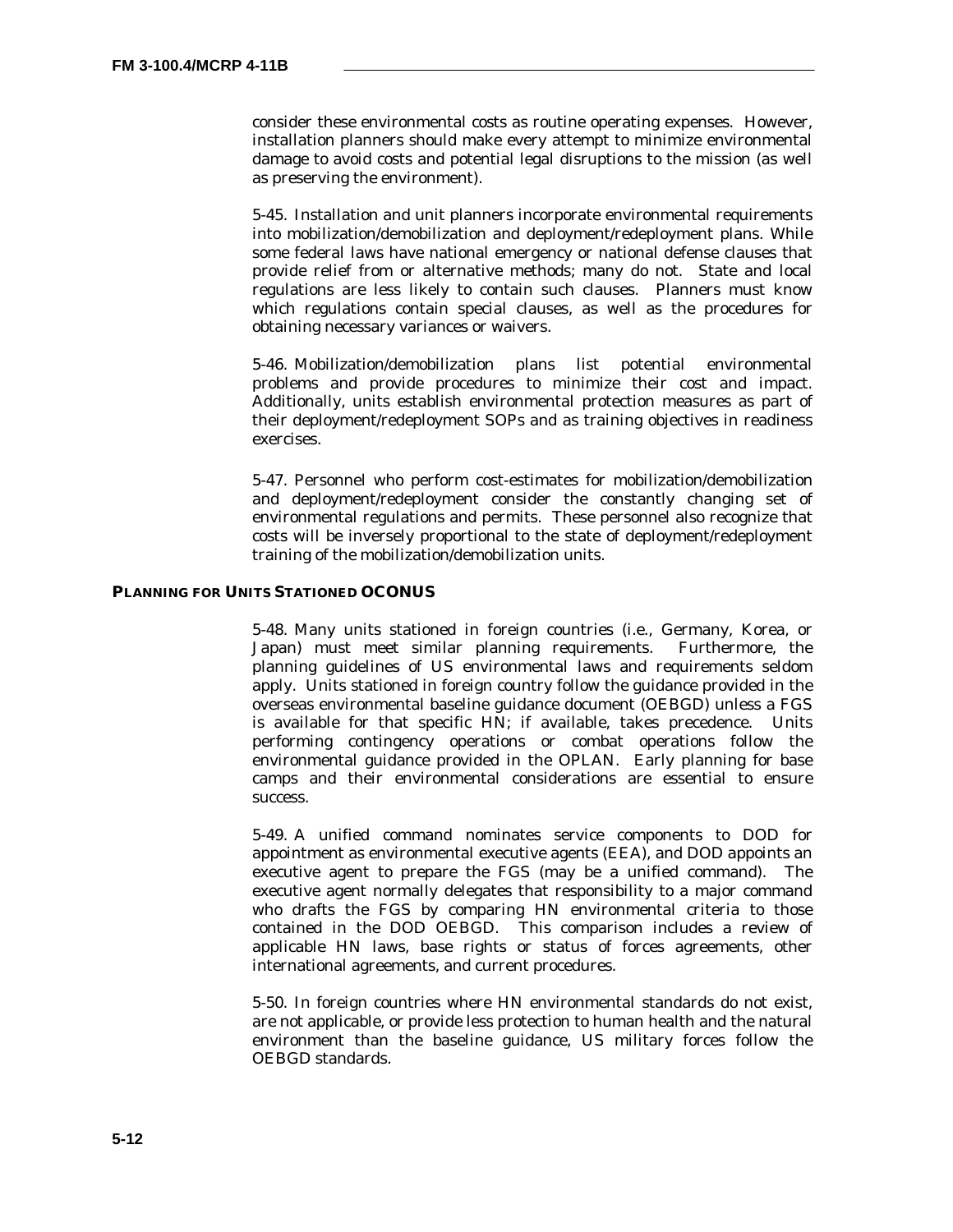5-51. Although NEPA does not apply overseas, units stationed in foreign countries must still consider the environmental impacts of major actions. EO 12114 establishes internal procedures for federal agencies, including the armed forces, to consider the significant environmental effects of their actions OCONUS. (DOD guidance associated with EO 12114 is DOD Directive [DODD] 6050.7, soon to be republished as DOD Instruction [DODI] 4715.xx). Exemptions to this requirement include armed conflict, specified contingency operations, intelligence activities, and arms transfers. Overseas theaters have published regulations to guide units regarding specific procedures in each of the countries or regions where US installations or forces are located.

# **UNIT AND INSTALLATION ENVIRONMENTAL ASSISTANCE**

5-52. Both the higher unit staff and the installation/garrison/base staff provide expertise and assistance for environmental assistance. One of the primary keys to a successful unit environmental program is to ask questions and know where to go for help. A directory of key environmental topics and corresponding POCs at both the unit and the installation/base is provided at Figure 5-4. Environmental information hotlines are also provided in Appendix G.

5-53. Refer to Chapter 6 for a discussion of how to establish a unit program and understand how the installation/garrison/base organizations support the commander in both establishing and assessing a unit program.

| <b>Topic</b>                        | <b>Point of Contact</b>                                                           |  |  |
|-------------------------------------|-----------------------------------------------------------------------------------|--|--|
| Air pollution                       | <b>EMO</b>                                                                        |  |  |
| Audits/ECAS                         | <b>EMO</b>                                                                        |  |  |
| Archeological and historic sites    | EMO, range control (DPTM)                                                         |  |  |
| Clean/safe water                    | <b>EMO</b>                                                                        |  |  |
| <b>Command Environmental Issues</b> | Tactical Chain of<br>Command/EQCC/Environmental Compliance<br>Review Board (ECRB) |  |  |
| Environmental training              | G3/S3, EMO                                                                        |  |  |
| <b>HAZCOM</b> training              | G3/S3, safety office, fire department                                             |  |  |
| Hazardous materials                 | G4/S4, DOL, safety office, fire department                                        |  |  |
| Hazardous waste                     | G4/S4, EMO, DRMO                                                                  |  |  |
| Laws and regulations                | G1/S1, EMO, JAG/legal office                                                      |  |  |
| Noise pollution                     | EMO, range control (DPTM)                                                         |  |  |
| Range clearances/restrictions       | Range control (DPTM)                                                              |  |  |
| Recycling program                   | G4/S4, EMO                                                                        |  |  |
| Standing operating procedures       | G3/S3 and G4/S4, EMO                                                              |  |  |
| Spill reporting/planning            | G3/S3 and G4/S4, EMO, fire department                                             |  |  |
| Threatened/endangered species       | <b>EMO</b>                                                                        |  |  |
| Water pollution                     | EMO, G3/S3 and G4/S4                                                              |  |  |
| Wetland protection                  | EMO, range control                                                                |  |  |
| Wildlife management                 | EMO, range control, PMO                                                           |  |  |

 **Figure 5-4. Environmental assistance Figure 5-4. Environmental assistance**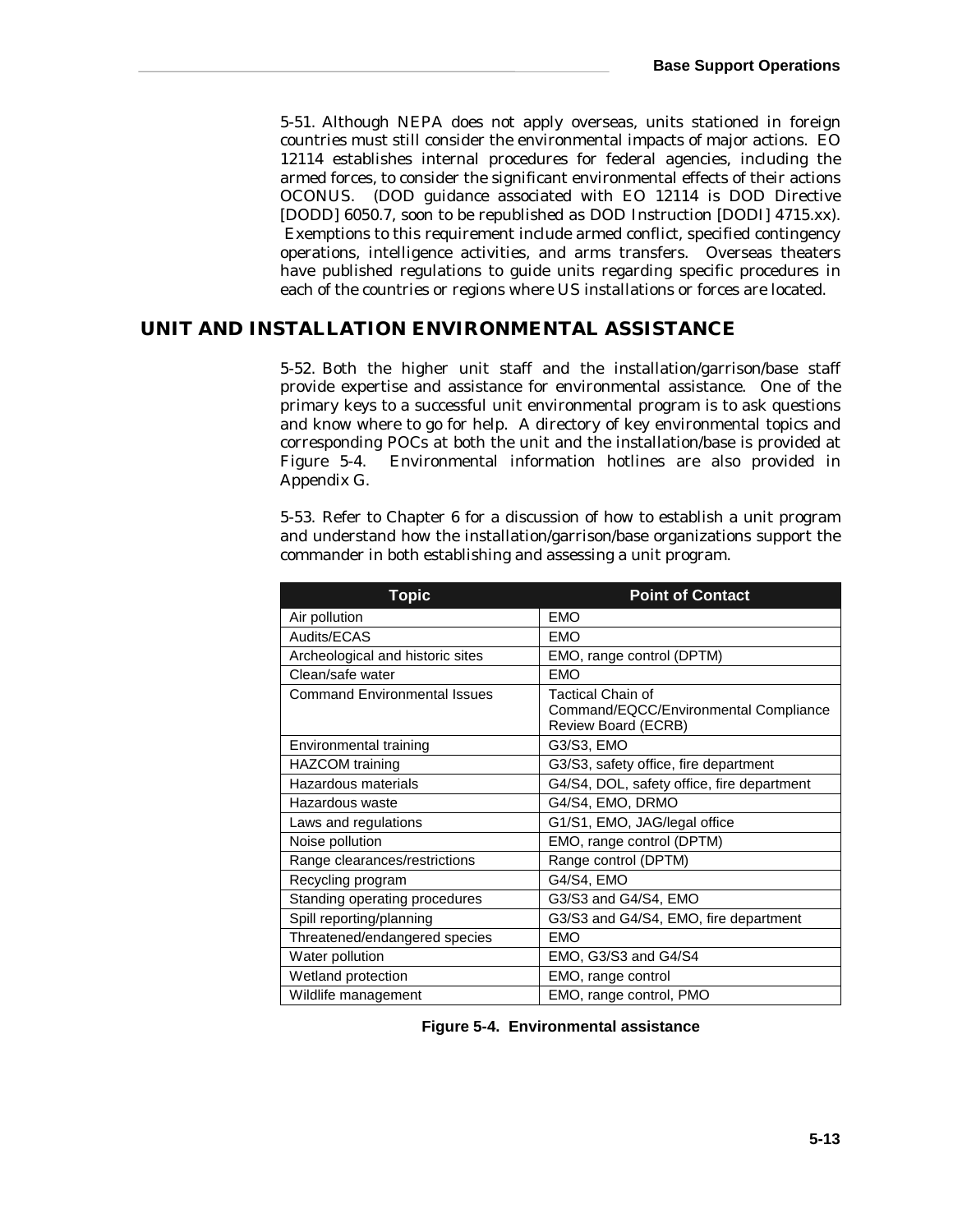# **SUMMARY**

5-54. BASOPS are critical to the success of the unit in its day-to-day operations and especially in support of training on, or in the proximity of, the installation. Whenever possible, leaders must actively seek and use this expertise and assistance. Although the chain-of-command and unit staffs also provide support in an installation setting, the garrison staff is specifically designed to provide the required expertise to support units. When deployed in an operational status, the assistance and assets of installations may not be available to the unit. In these cases units may draw support from the organization that supports their base camp or some similar site. The higher unit staffs will increase their focus on their environmental consideration roles given the absence of an installation/ garrison/base staff. Base camps are operational facilities and not installations, although many of the same environmental requirements will exist. Refer to Appendix D for additional sources of environmental assistance.

5-55. This chapter provides the basic information, or references leaders will need to establish and assess a unit environmental program as identified in Chapter 6.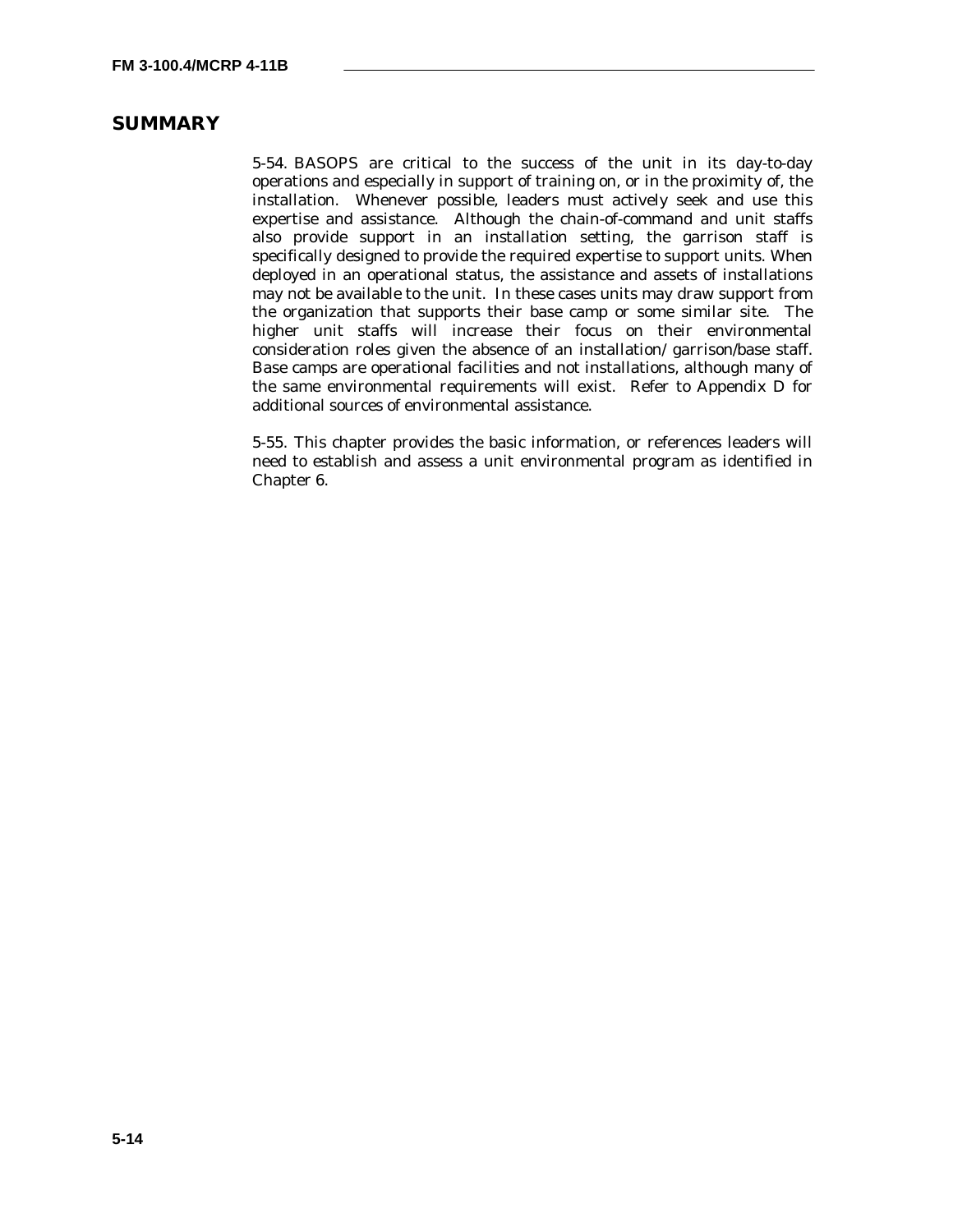# **Chapter 6**

# **Establishing and Assessing a Unit Program**

"The unit does well what the commander checks."

General Bruce C. Clarke

Chapter 5 introduced the installation/garrison/base organizations, responsibilities and support to units stationed at, or performing training on an installation/base. Chapter 6 illustrates how that structure supports leaders in establishing and assessing a unit program. Unit-level environmental programs require guidance and support from the chain of command. Army major Army commands (MACOMs) and Marine Corps higher HQs conduct environmental assistance visits to ensure that installations comply with appropriate environmental laws. Unit leaders coordinate with the installation's environmental office and their higher HQ for assistance visits and compliance audits within the unit area. Additionally, unit leaders or their designated representatives, conduct self-assessments to determine how well their unit is following environmental protection measures at the unit level. Unit leaders incorporate certain environmental protection measures into the unit's SOP to ensure their soldiers and Marines use appropriate environmental protection measures.

# **ENVIRONMENTAL COMPLIANCE**

6-1. The Army and Marine Corps determine environmental compliance status in two ways. Federal, state, and local regulatory agencies conduct formal compliance audits and spot checks on installations and report their findings to the military chain of command. Additionally, each service provides installation inspections under the Army's ECAS or Marine Corp's ECE. Installations conduct internal evaluations, while Army MACOMs or Marine Corps higher HQs conduct external evaluations. Federal, state, or local inspections may result in civil and criminal penalties for noncompliance with environmental laws and regulations. Self-assessment can be conducted using the installation status report software (Part II – Environmental). When afloat or under Naval authority, commanders should become familiar with Naval Warfare Publication (NWP) 4-11 for further guidance to incorporate environmental considerations into naval force operations.

### **FEDERAL AND STATE REGULATORY INSPECTIONS**

6-2. Regulatory agencies, such as the Environmental Protection Agency (EPA), have the legal right and responsibility to inspect units and facilities to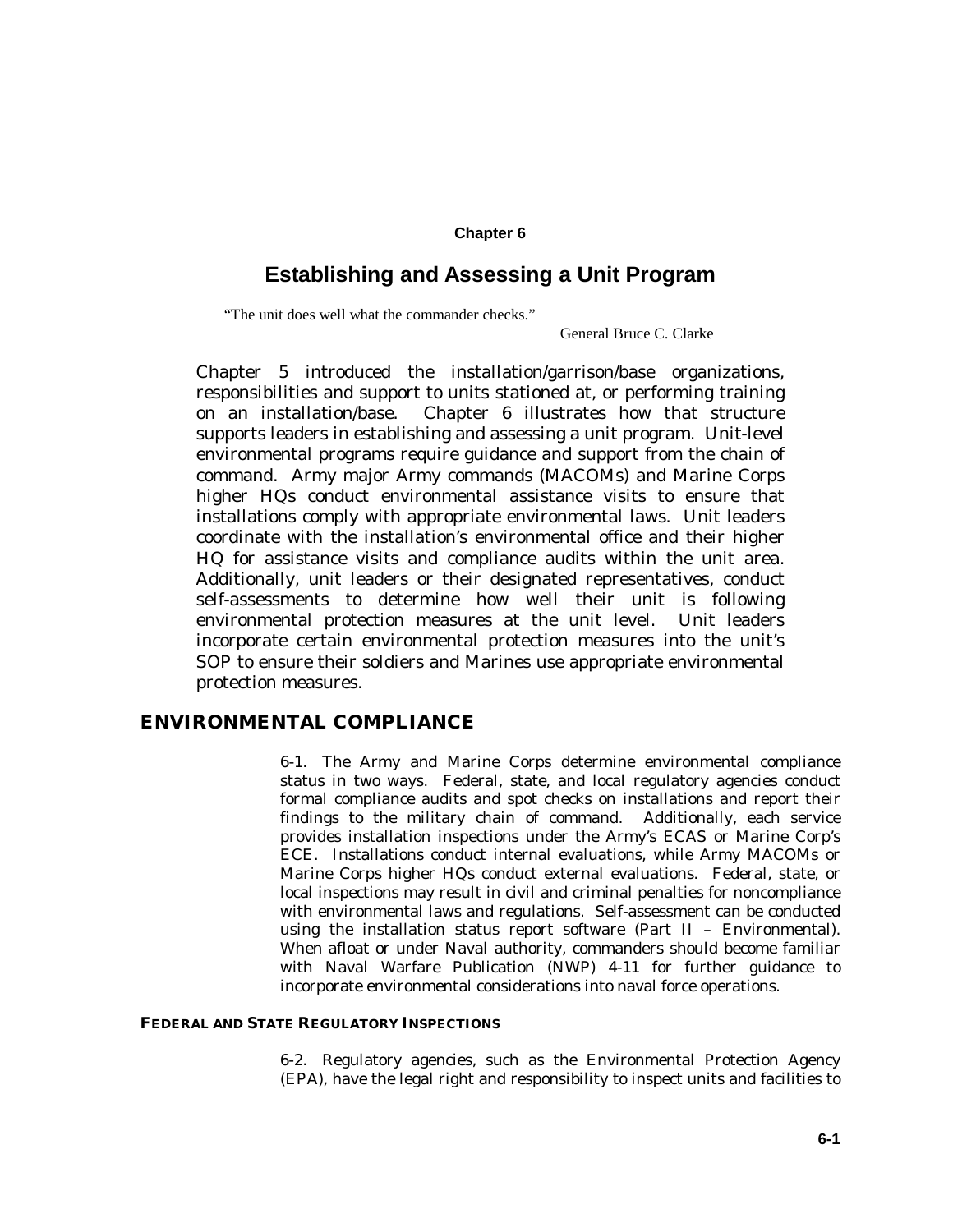ensure compliance with environmental laws and regulations. These agencies usually coordinate inspections through the installation's environmental office. The agencies may, however, conduct inspections without notice.

6-3. The EPA and Federal Facilities Compliance Act (FFCA) set inspection frequency guidelines. For example, inspections for HW facilities under the RCRA generally occur annually.

6-4. Inspections in other programs may occur at different frequencies. Installations and units with specific major problems can expect frequent follow-up inspections that may include checks of training records and documentation, permit reviews, and storage facilities.

## **ENVIRONMENTAL COMPLIANCE ASSESSMENT SYSTEM/ENVIRONMENTAL COMPLIANCE EVALUATION**

6-5. In the US, regulatory agencies (i.e., state agencies, the EPA, or the US Fish and Wildlife Service [USFWS]) conclusively determine installation compliance with environmental laws and regulations. However, many environmental regulations require self-regulation in which case the installation monitors its own programs and notifies the regulatory agency when problems occur.

6-6. Military services conduct internal compliance assessments for their installations. Units participate in these assessments, which review all aspects of the installation's environmental status to include the following:

- Training.
- Planning and programming.
- Resourcing.
- Correcting past deficiencies.
- Preventing pollution.
- Managing natural and cultural resources.
- Complying with emissions standards.
- Maintaining records and reports.

6-7. The Army established the ECAS, and the Marines established the ECE, as a means of achieving, maintaining, and monitoring compliance with applicable environmental laws. In addition, the Army and Marine Corps use compliance assessments as a vehicle to attain environmental program goals.

6-8. Service regulations require units with HW and HM to conduct internal inspections. HW coordinators for larger units can request a copy of the ECAS/ECE protocol to assist in developing inspections and record-keeping plans. The installation's HW management plan should contain sufficient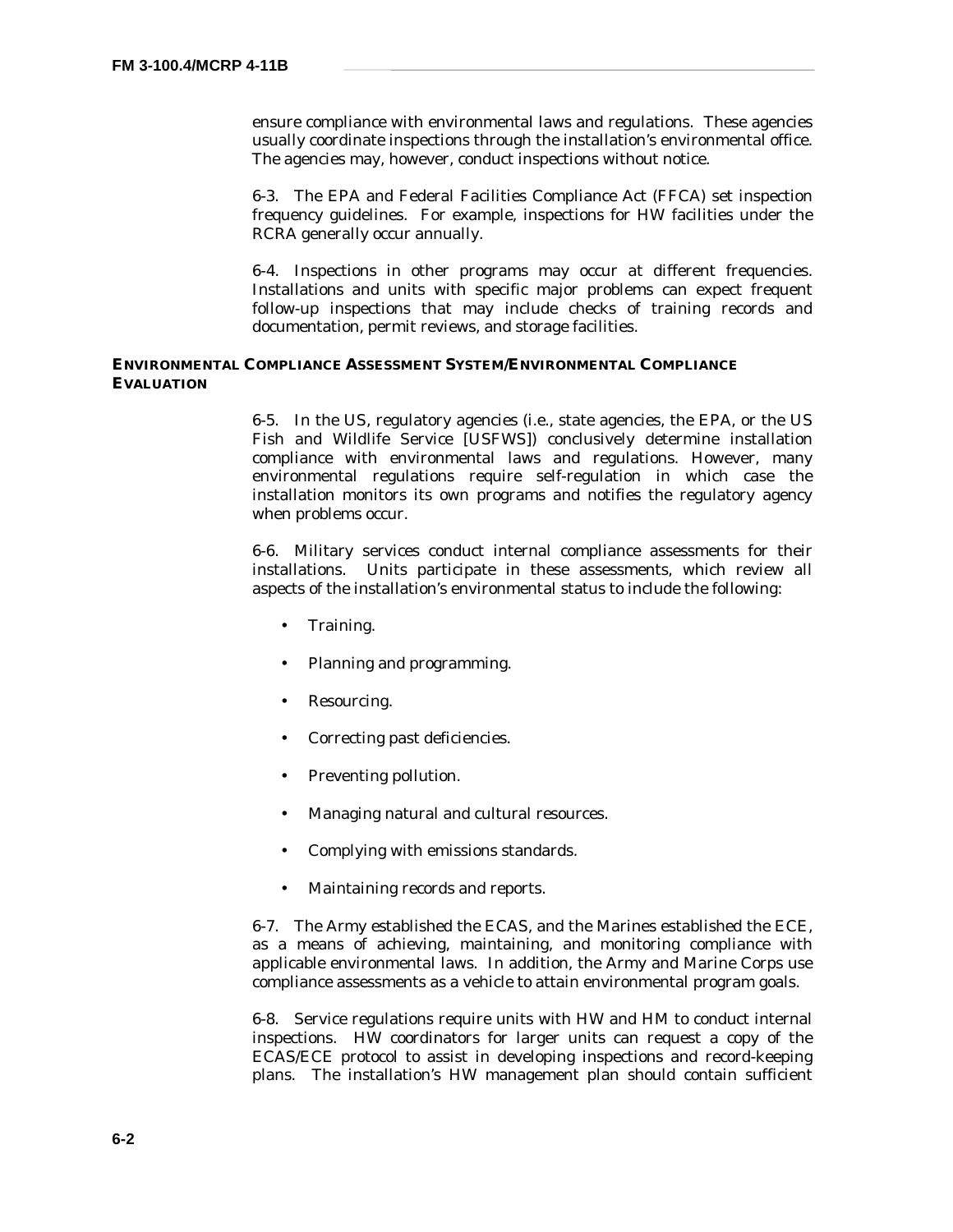information to develop an inspection plan for a unit's HW generation points and accumulation sites. Units should contact the environmental office for ECAS/ECE protocol or for ECAS/ECE checklists to conduct an internal selfassessment.

6-9. OCONUS MACOM commanders determine the scope of compliance assessment within their commands based on the SOFA and FGS requirements for the country in which they are located. In the absence of an FGS, OCONUS MACOM commanders use the OEBGD. These requirements govern the activities of the supporting installation, and installation requirements direct unit assessment activities.

6-10. Unit leaders set the tone for environmental compliance within their units. They bring focus, direction, and commitment to environmental protection. Their role requires them to demonstrate commitment, organize for success, train their units, resource the effort, and build the unit's environmental ethic. The success of the unit-level environmental program depends on: receiving adequate guidance and support from the chain of command and installation environmental office, increasing communication at all levels, and establishing an effective management structure. Environmental protection must be incorporated into command policy and guidance and enhanced through the chain of command.

6-11. Leadership direction and support are needed to implement improvements in all facets of environmental stewardship. To that end, unit leaders must ensure that units have active and strong environmental programs that support the installation's environmental program. This chapter addressed typical programs that the unit leader ensures are in place or supported.

# **ESTABLISHING A UNIT-LEVEL PROGRAM**

6-12. To establish an effective unit environmental program, the unit leader should:

- Ensure all unit personnel have had environmental awareness training. Environmental training sources are identified in Chapter 3. Sources of assistance at the installation/garrison/ base are provided in Chapter 5. Appendix D provides sources of environmental assistance for all operations. Units should use sources that are closest to them before they seek additional/ outside assistance.
- Designate an ECO or a HM/HW Marine who is properly trained and qualified. This individual will interface with appropriate environmental personnel and ensure that the unit is in compliance with environmental laws and regulations.
- Meet with key higher unit staff counterparts (battalion S3/S4 for a company-sized organization) and installation personnel who deal with environmental issues. Find out what their requirements are concerning environmental training, qualifications, and certification of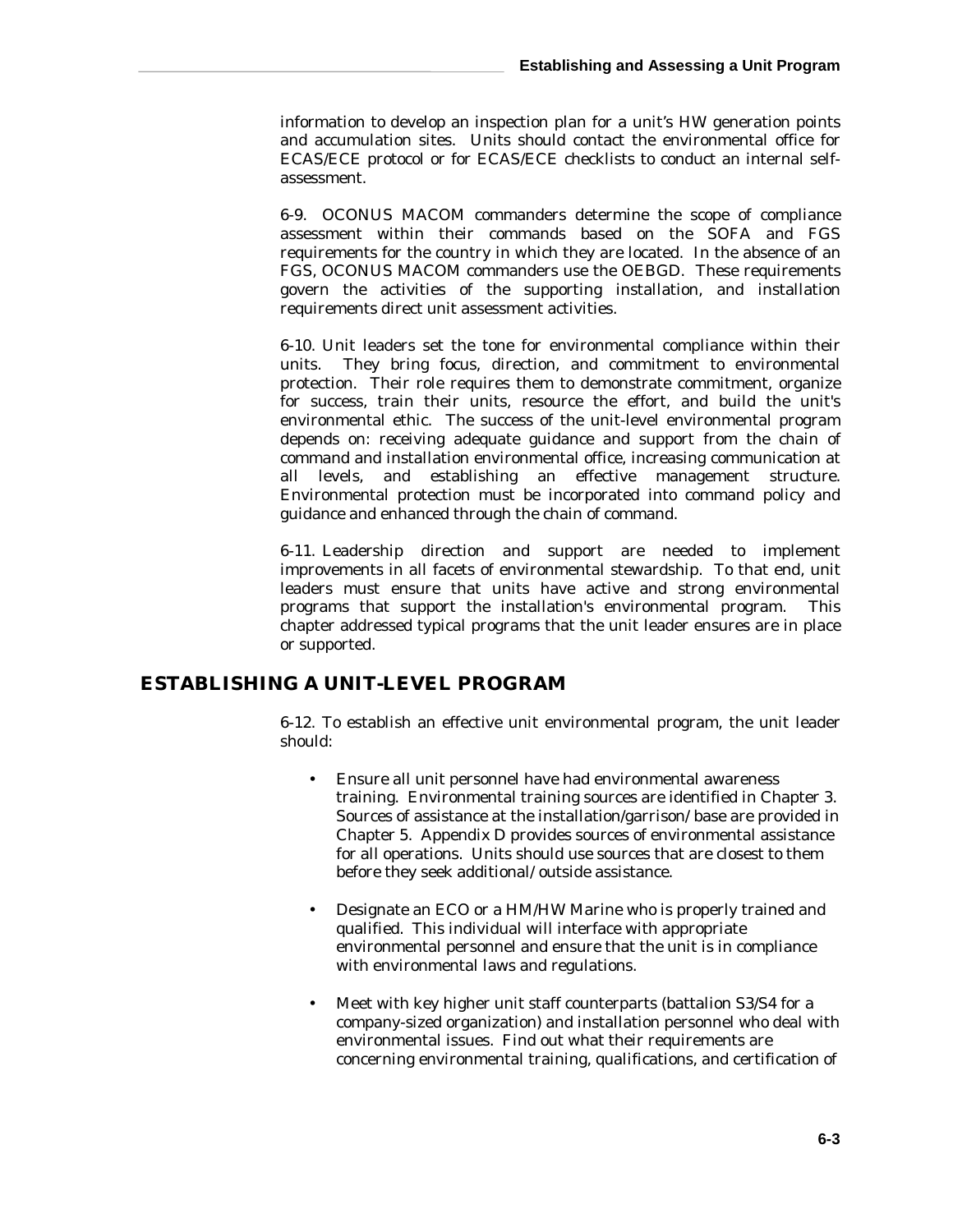unit personnel, ECAS inspections that may effect the unit, and common environmental problem areas and how to avoid them.

• Ensure the unit has a well-written SOP that addresses environmental issues and procedures that apply to the unit (coordinate environmental requirements with appropriate installation/chain of command personnel). An example is provided at Appendix C.

6-13. The following are unit or installation environmental programs that units develop or adopt:

- HM management.
- HW management.
- HAZCOM.
- Pollution prevention and hazardous waste minimization (HAZMIN).
- Recycling program.
- Spill prevention/response plan.

### **HAZARDOUS MATERIALS**

6-14. The Army's objective is to minimize health hazards and environmental damage caused by the use and misuse of HM. A hazardous material is one that, because of its quantity, concentration, physical, chemical, or infectious characteristics, may do the following:

- Cause, or significantly contribute to, an increase in mortality or an increase in serious, irreversible, or incapacitating reversible illness.
- Pose a substantial present or potential hazard to human health or the environment when improperly treated, stored, transported, disposed of, or otherwise managed.

6-15. If a unit deals with HM, leaders should do the following:

- Ensure the best management practices for all HM.
- Comply with all applicable regulations, policies, and procedures.
- Order and use only what is required; do not stockpile HM.
- Use nonhazardous substitutes to the maximum extent practicable.
- Conserve resources through recovery, recycling, and reuse.
- Establish procedures to identify and correct management deficiencies.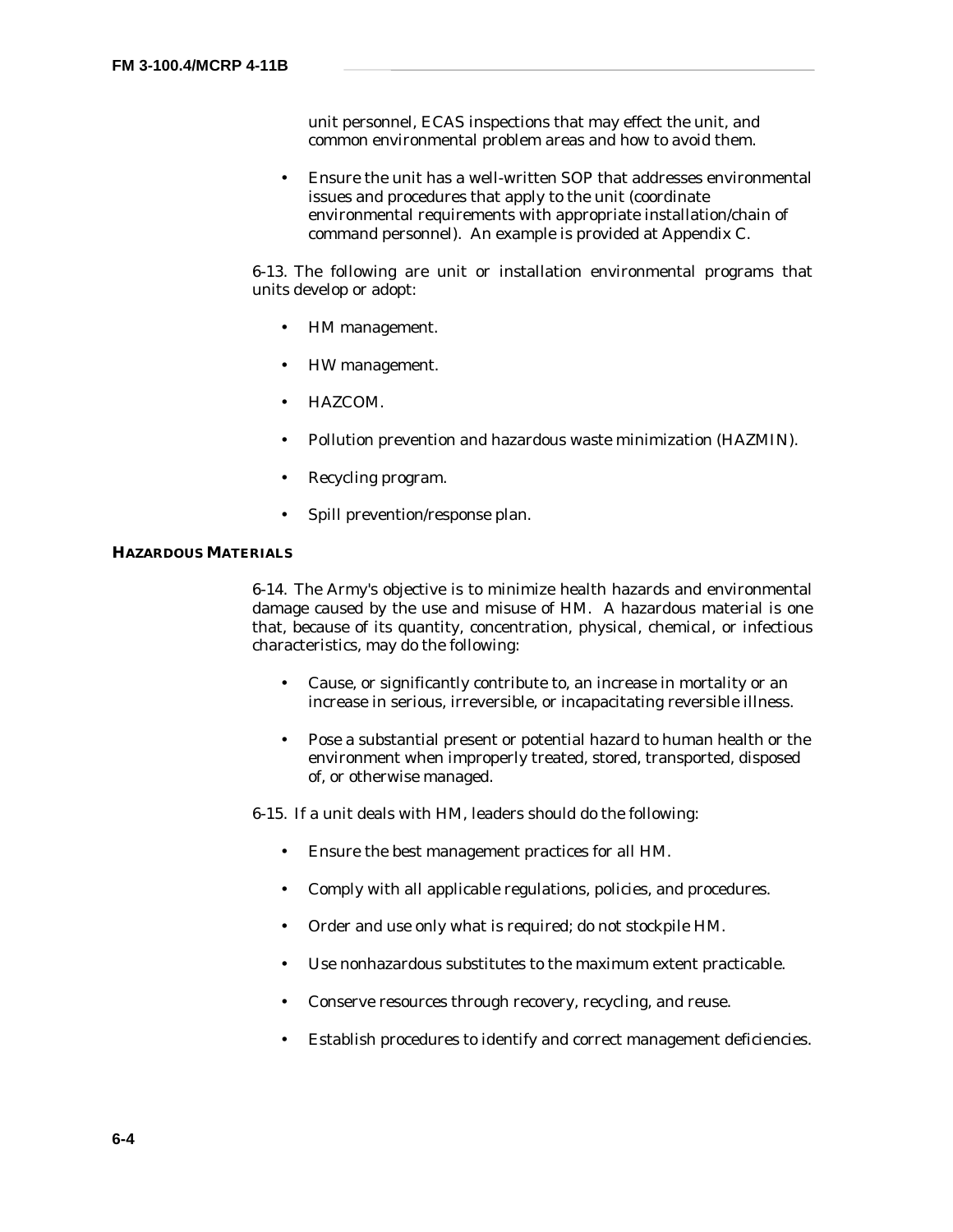- Establish a training program and ensure that required personnel are properly trained.
- Ensure adequate spill prevention and control equipment are on hand.
- Coordinate training requirements with the chain of command and the installation EMO/safety officer.
- Comply with the chain of command and installation HM requirements.
- Ensure compliance with special disposal/turn-in procedure for batteries.
- Establish HM spill procedures.
- Establish HM fire/explosion procedures.
- Establish emergency first aid procedures.
- Ensure that adequate protective equipment is available.
- Refer to applicable HM references.
	- − AR 200-1.
	- − AR 700-141.
	- Title 40, CFR, part 761.
	- TM 38-410.

# **HAZARDOUS WASTE**

6-16. The presence of HW is a cause for concern among installation personnel and nearby residential populations. Yet, hazardous substances are an unavoidable part of Army and Marine Corps activities and ultimately result in some waste generation. The proper handling and disposal of these wastes will minimize danger and ensure the safety of people and the environment. If a unit deals with HW, leaders should do the following:

- Establish an HW management program to comply with HW regulations.
- Ensure HW is properly identified. Label stored waste and the containers that hold HW with the correct danger and warning signs.
- Ensure wastes do not accumulate beyond allowable quantity and time limits.
- Maintain proper HW records, and report periodically, as required by EPA.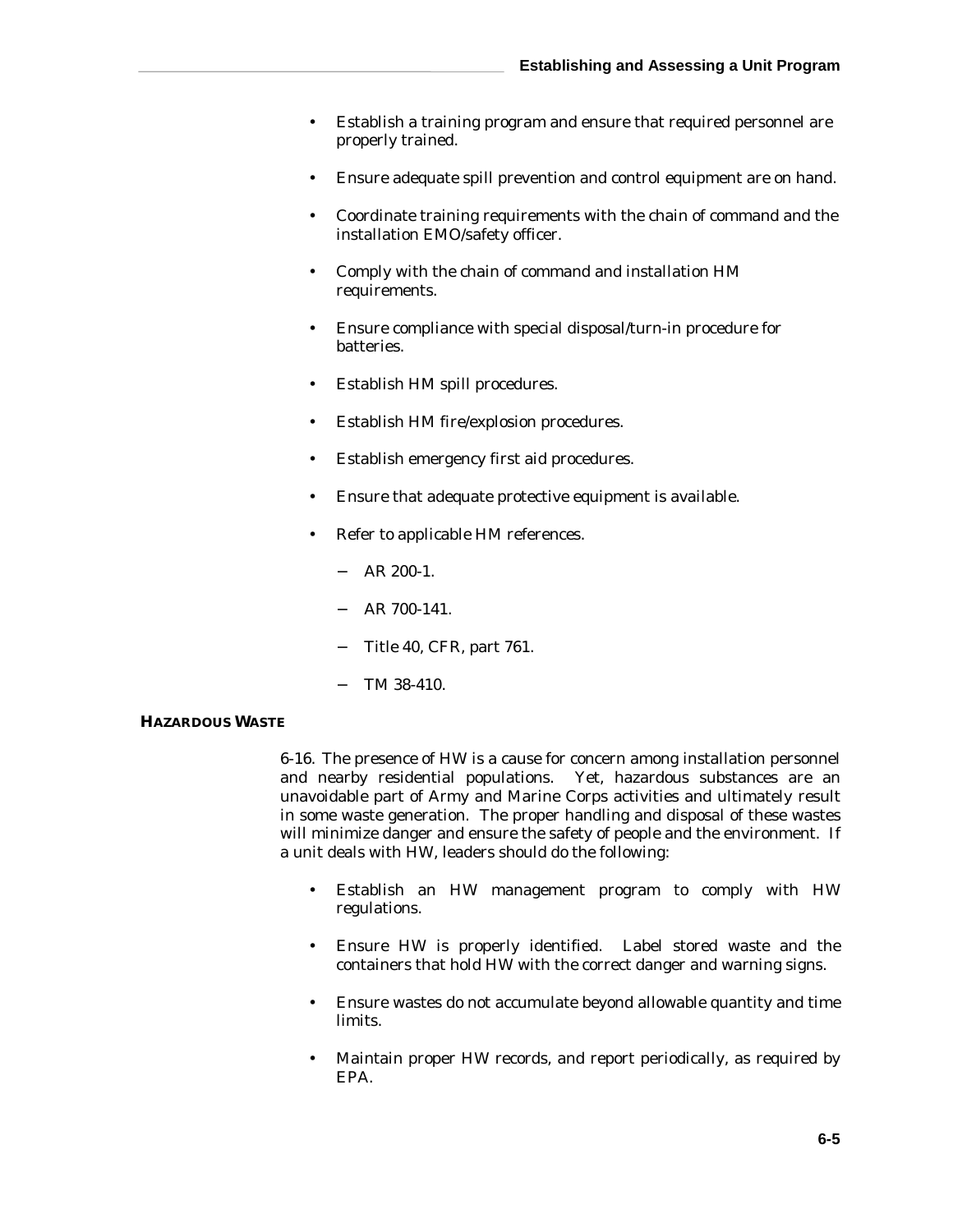- Employ waste minimization techniques as a part of pollution prevention efforts.
- Ensure compliance with on-post HW transportation requirements. Contact the installation DRMO or DOL for details.
- Ensure compliance with off-post HW transportation requirements. Public road use increases transportation requirements. Contact installation DOL/FMO for movement approval.
- Ensure drivers transporting HW are qualified. Transporters of HM must be trained by law, according to DOT HM 181 and 126F.
- Establish an HW training program, and ensure proper personnel training occurs. Most installations conduct HW train-the-trainer programs.
- Maintain a liaison with key chain of command and installation personnel.
- Appoint an ECO/(HW/HM) Marine to the unit.
- Ensure the unit ECO/(HM/HW) Marine has sufficient support to carry out his duties.
- Ensure unit personnel use their PPE when handling HW.
- Ensure adequate spill prevention and control equipment is on hand.
- Establish HW fire/explosion procedures.
- Establish HW spill/leak procedures.
- Establish emergency first aid procedures.
- Ensure that unauthorized storage or disposal of HW does not occur. HW must be stored only in authorized containers and disposed of as directed by the EMO/DRMO.
- Refer to applicable HW references.
	- − AR 200-1.
	- − AR 420-47.
	- − RCRA.
	- − Title 29, CFR, part 1910.
	- − Title 40, CFR, parts 259, 260-281, 300-302, 761.
	- − Title 49, CFR, parts 106-178.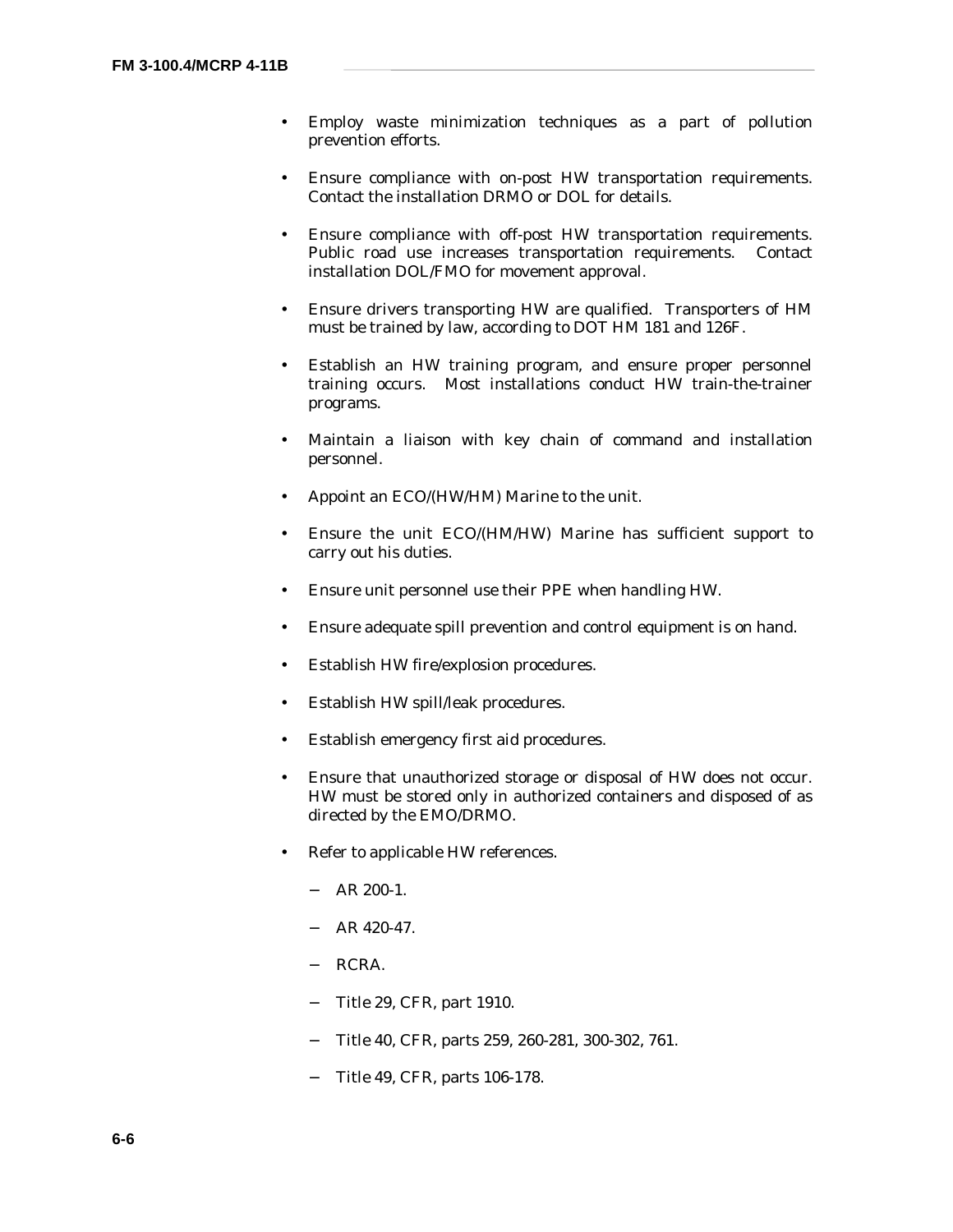TM 38-410.

### **HAZARDOUS COMMUNICATIONS**

6-17. An effective HAZCOM program will assist leaders to determine what hazardous chemicals are present in their units, how to protect their soldiers from hazards those chemicals present, and how to properly store and use those chemicals. The installation safety officer is the POC for most HAZCOM matters, the MSDS program, and the HAZCOM training program.

On 13 April 1994, 1SG Smith became the First Sergeant of Company C, 3/151st Infantry, Fort Yukon. One of his first actions was to conduct a walk through the unit area with the platoon sergeants. While in the 2nd platoon's area, the 1SG found a locked room, which the platoon sergeant unlocked. Inside was a collection of cans, bottles, and other containers filled with various solvents and cleaning products. The 1SG told the platoon sergeant to clean up the room. The platoon sergeant passed on the order to the squad leader responsible for the room. The squad leader and his squad quickly removed the room's contents, placing the various containers in the dumpster behind the dining facility. Shortly thereafter, mess personnel placed lunch meal waste into the same dumpster. Almost immediately, the dumpster began to burn and let off large amounts of strange looking smoke. The Fort Yukon Fire Department was called. Upon arrival, the fire chief noticed the smoke's strange color and odor, and determined that it was a chemical fire. Subsequent inquiry determined that the unit's personnel needed training on identifying, storing, and disposing of hazardous material and hazardous waste. The unit's leaders learned that precise orders needed to be given and that those receiving them should seek clarification for unclear matters.

Would this incident have happened in the first place had this unit had effective unit-level environmental programs?

6-18. In support of HAZCOM, unit leaders should do the following:

- Ensure their subordinates receive adequate training on HM to which they are exposed, in accordance with the OSHA requirement.
- Maintain an up-to-date list of all HM/HW known to be present in their area.
- Ensure containers of hazardous substances are labeled, tagged, or otherwise marked to identify the material and warn soldiers of hazards.
- Maintain a MSDS for every HM in their unit (see Appendix C).
- Ensure soldiers/Marines are trained to recognize, understand, and use the MSDS and labels for the HM to which they are exposed.
- Ensure soldiers/Marines use proper procedures when working with hazardous substances.
- Refer to applicable HAZCOM references.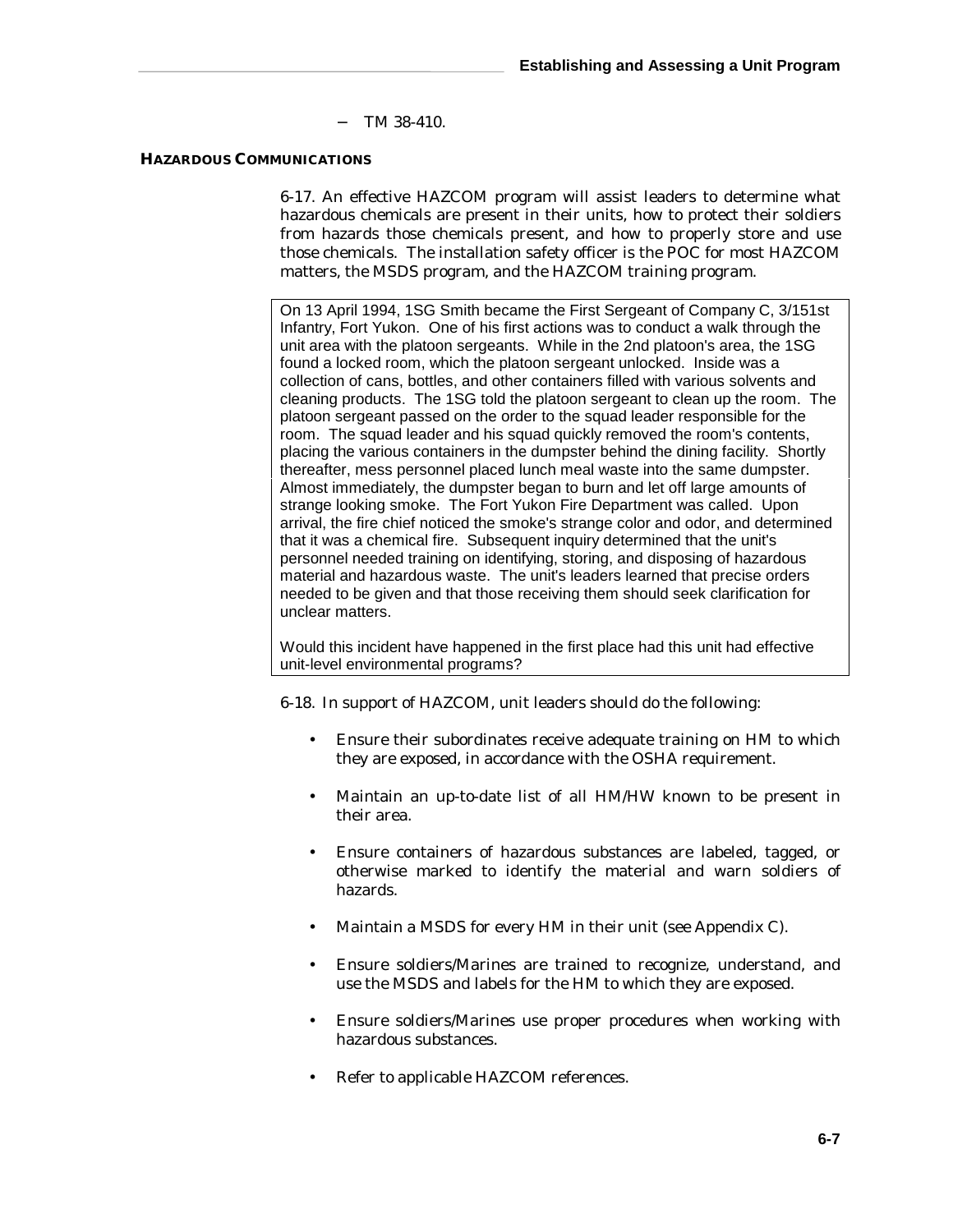- $-$  AR 40-5.
- − AR 385-10.
- − AR 700-141.
- − Title 29, CFR, part 1910.

# **POLLUTION PREVENTION AND HAZARDOUS WASTE MINIMIZATION (HAZMIN)**

6-19. This program compliments the HM/HW/HAZCOM programs. HAZMIN means reducing the amount and toxicity of the HW generated or produced. Pollution prevention means reducing the amount of material, whether it is hazardous or not. For example, recycle to reduce the amount of trash that goes into landfills.

6-20. Unit leaders should ensure their units conduct inventory control. A unit should not stockpile HM. If a HM has an expired shelf life, it can cost much more to dispose of the item than it did to obtain it, since the HM will have to be handled as an HW.

6-21. Product substitution is an easy way to reduce HW generation. Unit personnel should review the HM inventory in their areas and check if there are nonhazardous or less hazardous substitutes available. Examples are using solvents or replacing the sand used in sandblasting operations with plastic beads, which last longer and can be recycled.

6-22. A process change can reduce the amount of HW generated. A vapor degreaser could be replaced by a soap-and-hot-water parts cleaner. Changing processes in painting operations can reduce overspray and pollution; however, the waste water still needs to be treated as HW, since paint particles can become waste material.

- Refer to applicable pollution prevention and HAZMIN references.
	- − AR 200-1.
	- − EPA/625/7-88/003.
	- − EO 12856.
	- − Title III, Clean Air Act Amendments of 1990 (PL101-549).
	- − Title 40, CFR, part 262.41.
	- − United States Army Environmental Hygiene Agency (USAEHA), Trainer's Guide (TG) No. 178.
	- − Environmental Product Guide.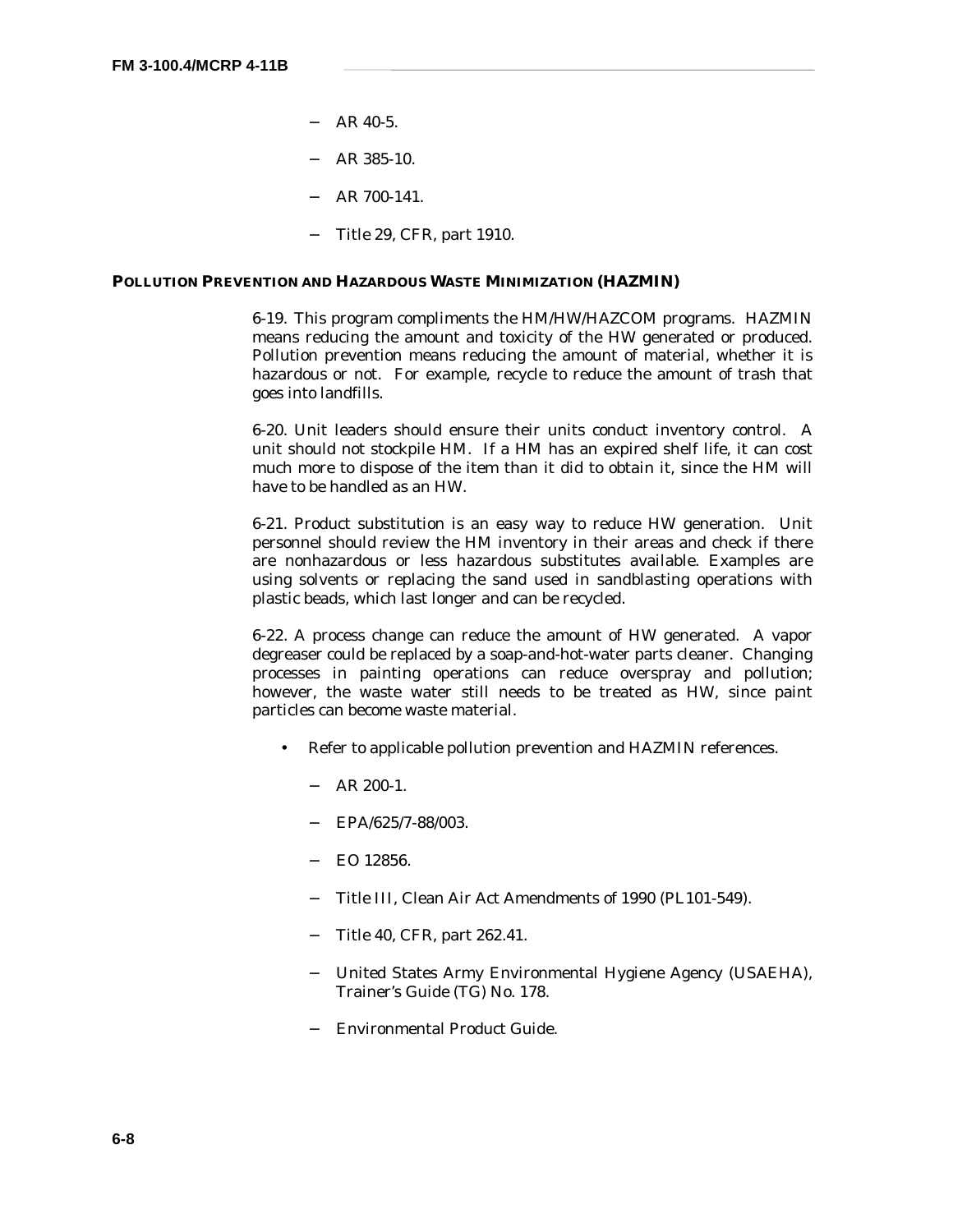# **RECYCLING PROGRAM**

6-23. The Army and Marine Corps are promoting separating products, substituting materials, and changing procedures to avoid the use of hazardous substances (source reduction), and recycling to reduce the volume of solid waste. Most installations have a recycling program. To support that program, personnel should do the following:

- Recycle all recyclable materials. Recyclable materials include computer printouts, corrugated cardboard, computer punch cards, newspaper, high grade white paper, aluminum cans, plastics, oil, solvents, glass, steel, and brass. Check with the installation environmental office to verify the material being recycled locally.
- Separate the recycling material source is separated. Contaminated material must be removed from recyclables.
- Refer to applicable recycling references.
	- − AR 200-1.
	- − EO 13101.

## **SPILL PREVENTION AND RESPONSE PLAN**

6-24. It is Army and Marine Corps policy and a Clean Water Act requirement to prevent oil and hazardous substance spills and to provide prompt response to contain and clean up spills. The discharge of oil or hazardous substance from installations, vehicles, aircraft, and watercraft into the environment without a discharge permit is prohibited. Exceptions will be made in cases of extreme emergency, in which where the discharge is:

- Considered essential to protect human life.
- Authorized by a discharge permit or installation on-scene coordinator (IOSC) during a spill incident response.

6-25. Every reasonable precaution should be taken to prevent spills of oil and hazardous substances. The unit leader should:

- Provide facilities to store, handle, or use oils and hazardous substances and implement proper safety and security measures.
- Appoint a spill coordinator and members of the unit spill response team; this designation should be in writing.
- Maintain an up-to-date spill response plan. This requirement is generated by the installation.
- Conduct periodic spill response drills.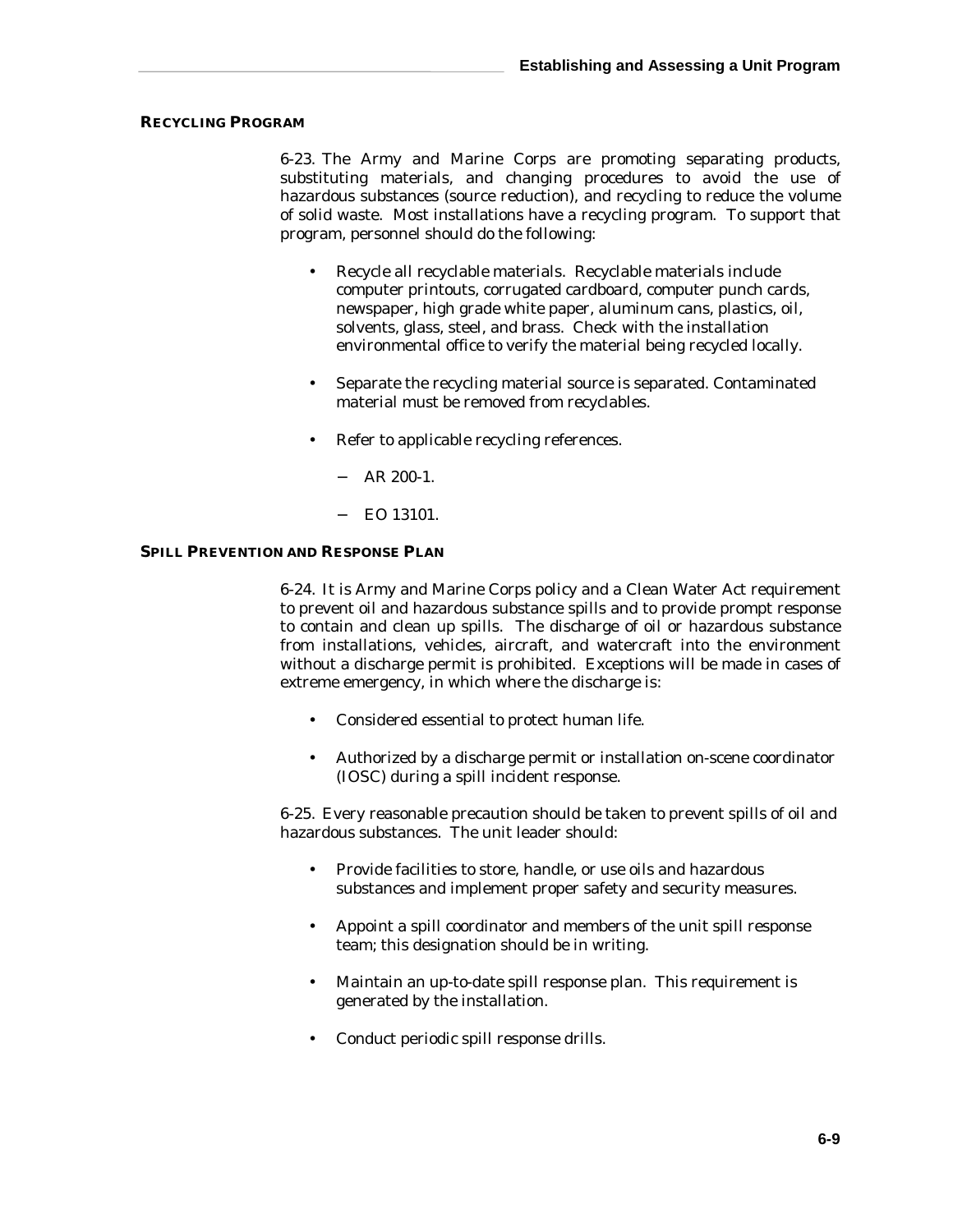- Ensure sufficient equipment and supplies (absorbent materials) for spill responses are on hand and pre-positioned in the unit. See Appendix C for a sample list.
- Locate all drains, drainage ditches, streams, ponds, and other water sources/outlets in the area, and plan how to prevent a spill from reaching them.
- Coordinate with the installation safety office, preventive medicine office, and EMO to determine the proper PPE. Know when to attempt to clean up a spill and when to leave the area and contact the installation spill response team for cleanup. This determination will be made by the installation EMO and/or spill response team.
- Maintain a copy of the Installation Spill Contingency Plan (ISCP). Critical/necessary information is contained in this plan, available from the environmental management office.
- Maintain a current list of names and phone numbers of those who may need to be contacted in case of an emergency (i.e., fire department, safety office, provost marshal, and preventive medicine, EMO).
- Maintain an up-to-date inventory of all HM/HW; provide a copy to the post fire department for use in case of a chemical fire.
- Ensure pollutants are not discharged into storm or washrack drains or poured on the ground.
- Ensure small spills are properly attended to, cleaned up, and collected. Contaminated soil needs to be disposed of properly. Contact the installation EMO for additional information.
- Strictly control the discharge of ballast water from watercraft.
- Ensure the treatment of waste oil complies with all applicable federal, state, and local requirements.
- Ensure wastes produced during the cleaning of fuel storage tanks and combustion engine components are collected and treated as required before discharge.
- Monitor wastewater discharges containing oil or hazardous substances to comply with permit limits.
- Report oil, fuel, or other hazardous pollutant spills are reported to the EMO and higher headquarters. The S4/G4 and the post EMO can provide information on reportable spill quantities.
- Establish HM/HW fire/explosion procedures.
- Establish emergency first aid procedures.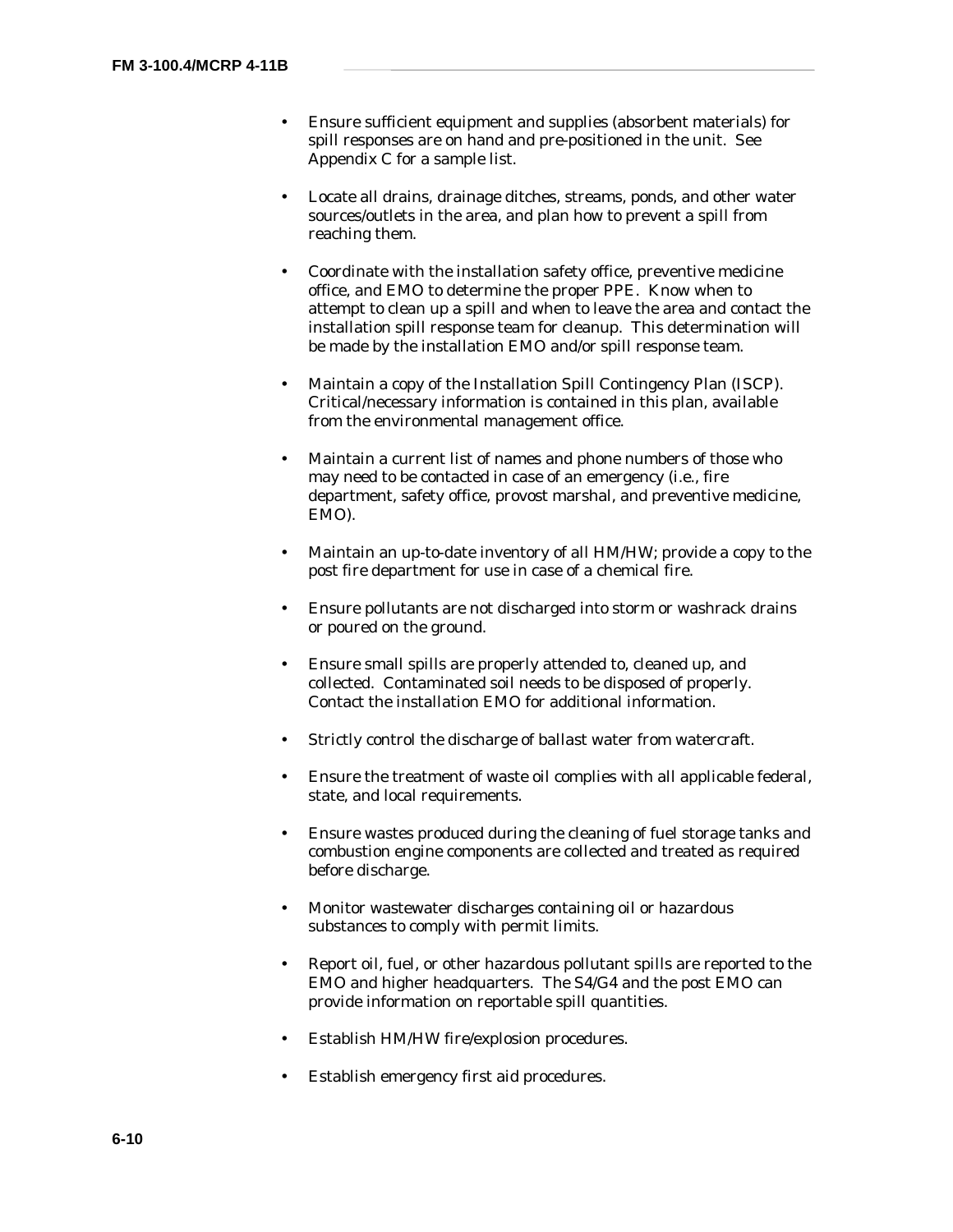- Refer to applicable spill prevention references.
	- − AR 200-1 (general).
	- − Title 40, CFR, part 110 (oil), 302 (hazardous substances), 355 (extremely hazardous substance).

# **PROGRAM ASSESSMENT**

6-26. Environmental compliance status can be determined through a formal inspection by a regulatory agency. It can also be determined through self inspections using ECAS checklists as a guide. Non-Army or Marine Corps regulatory agencies have the legal right and responsibility to inspect units and individual facilities and actions to ensure compliance. Often the first indication that federal, state, or other inspectors are on post is when they visit the installation environmental coordinator's office, or the provost marshal's office, asking for directions to a specific site on the installation.

6-27. Once a year, EPA inspectors conduct spot inspections of installations, often without notice. Local and state inspectors also conduct frequent inspections. Regulatory inspections often concentrate on a particular area, such as HW management. Inspection frequency guidelines have been established under the EPA Federal Facility Compliance Strategy. For example, inspections for HW facilities under the RCRA generally occur annually. Inspections in other programs may occur at different frequencies. Installations and units with specific major problems can expect more frequent follow-up inspections.

6-28. The Army established the ECAS as a means of achieving and monitoring compliance with applicable federal, state, regional, and local environmental laws and regulations. In addition, the Army uses compliance assessment as a vehicle for attaining Army environmental program goals and improving program visibility. If a unit deals with HW and HM, leaders are required to conduct internal inspections. HW coordinators for larger units can request a copy of the ECAS protocol to assist in developing inspections and recordkeeping plans. However, the installation HW management plan should normally contain information sufficient to develop an inspection plan for HW generation points and accumulation sites at the unit level. Contact the environmental office for an ECAS protocol to conduct an internal/selfcompliance assessment.

6-29. OCONUS commanders determine the scope for the ECAS within their commands. They often implement procedures to ensure compliance with applicable host nation, SOFA, and FGS requirements, as well as the requirements of AR 200-1 and AR 200-2.

6-30. G3/S3 and G4/S4 personnel can help to ensure compliance. Appendix H has a generic aid that can be used to assess unit environmental compliance status. The battalion staff or installation environmental office may have similar aids specific to a unit or location. Key installation and personnel for compliance assistance are discussed in Chapter 5.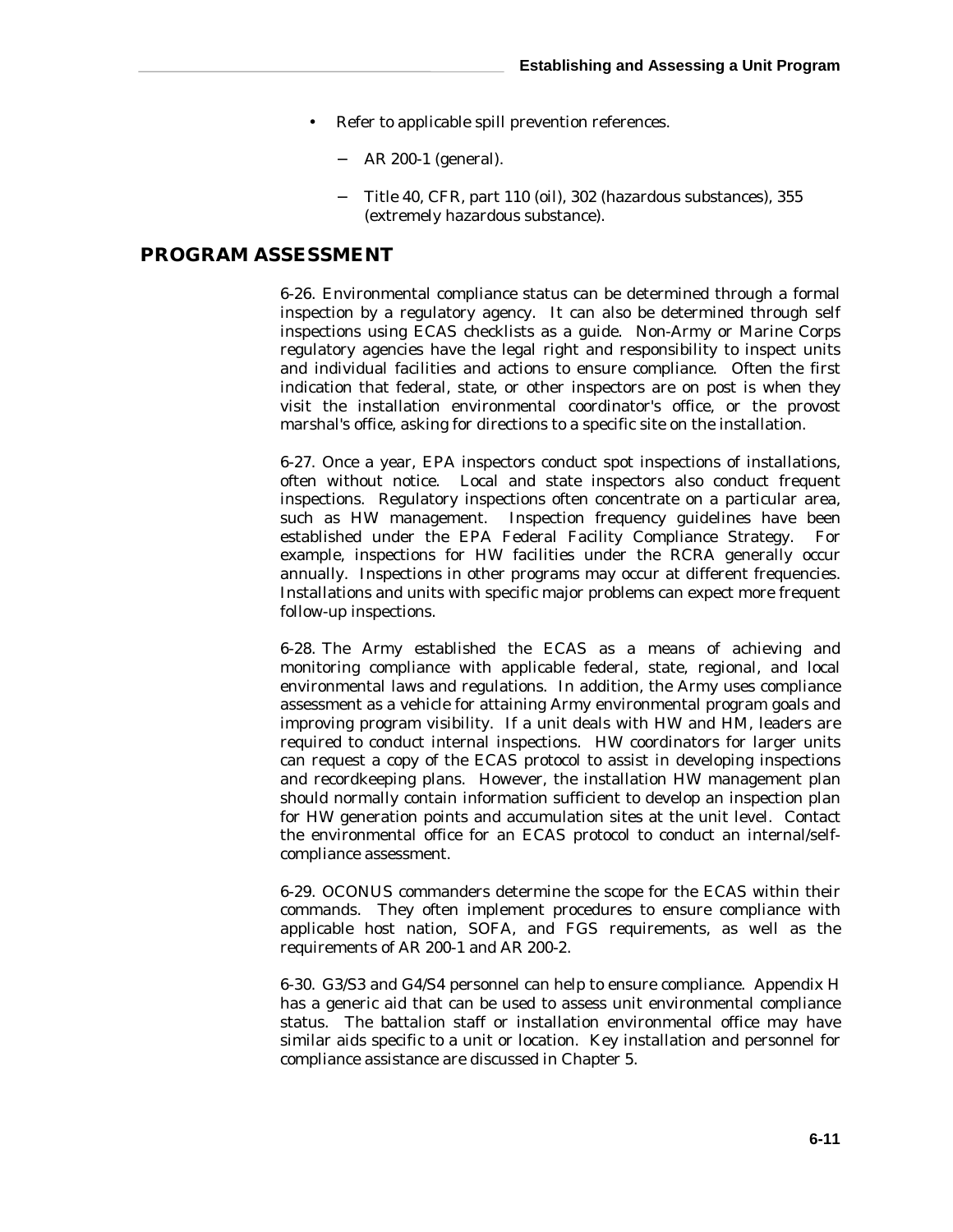# **UNIT SELF-ASSESSMENT**

6-31. Unit leaders use the general checklist in Appendix H to assess unit environmental compliance status. Higher level staffs within the chain of command or the installation's environmental office may have similar aids specific to a unit or location. Units also use ECAS/ECE checklists as a supplement to the self-assessment guide in Appendix H. Unit leaders, with the assistance of the installation's environmental staff, determine the frequency of self-assessment checks. The commander ensures that the unit's environmental program management system is effective through selfassessment.

### **UNIT MANAGEMENT PRACTICES**

6-32. Many environmental requirements at the unit level are simply an extension of existing unit management practices. The most basic is ordering only enough supplies to do the job. The presence of HM makes this practice even more important. HM disposal is expensive and carries with it a significant administrative burden.

### **Hazardous Substance Management System (HSMS)**

6-33. The Army's HSMS is applys centralized management and strict inventory control to reduce the use and disposal requirements for hazardous substances by tracking HM.

#### **Good Housekeeping**

6-34. Good housekeeping is another basic management practice. It involves a number of activities in areas such as maintenance, operations, and training. For instance, preventing spills is a good housekeeping practice for both safety and environmental reasons. Keeping noise to a minimum is good OPSEC, and it also reduces noise pollution. Recycling diminishes solid waste and helps eliminate unauthorized disposal of some types of HW.

## **SOP**

6-35. Effective management practices require rules that soldiers and Marines understand and follow. Unit leaders ensure that the unit has a well-written SOP addressing environmental issues and procedures. (See Appendix C for a sample of a unit environmental SOP.)

# **ECO and HW/HM Marine**

6-36. Commanders, down to the company, troop, and battery levels, must designate an ECO. AR 200-1 now requires Army unit commanders to appoint the ECO in writing and provide training for the ECO. The ECO coordinates with the installation's environmental staff and ensures the unit complies with environmental laws and regulations. MCO P1200.7S identifies the specific duties for the Marine version of the ECO, the HW/HM (MOS 9954) Marine. This MOS is assigned as a secondary MOS for a Marine.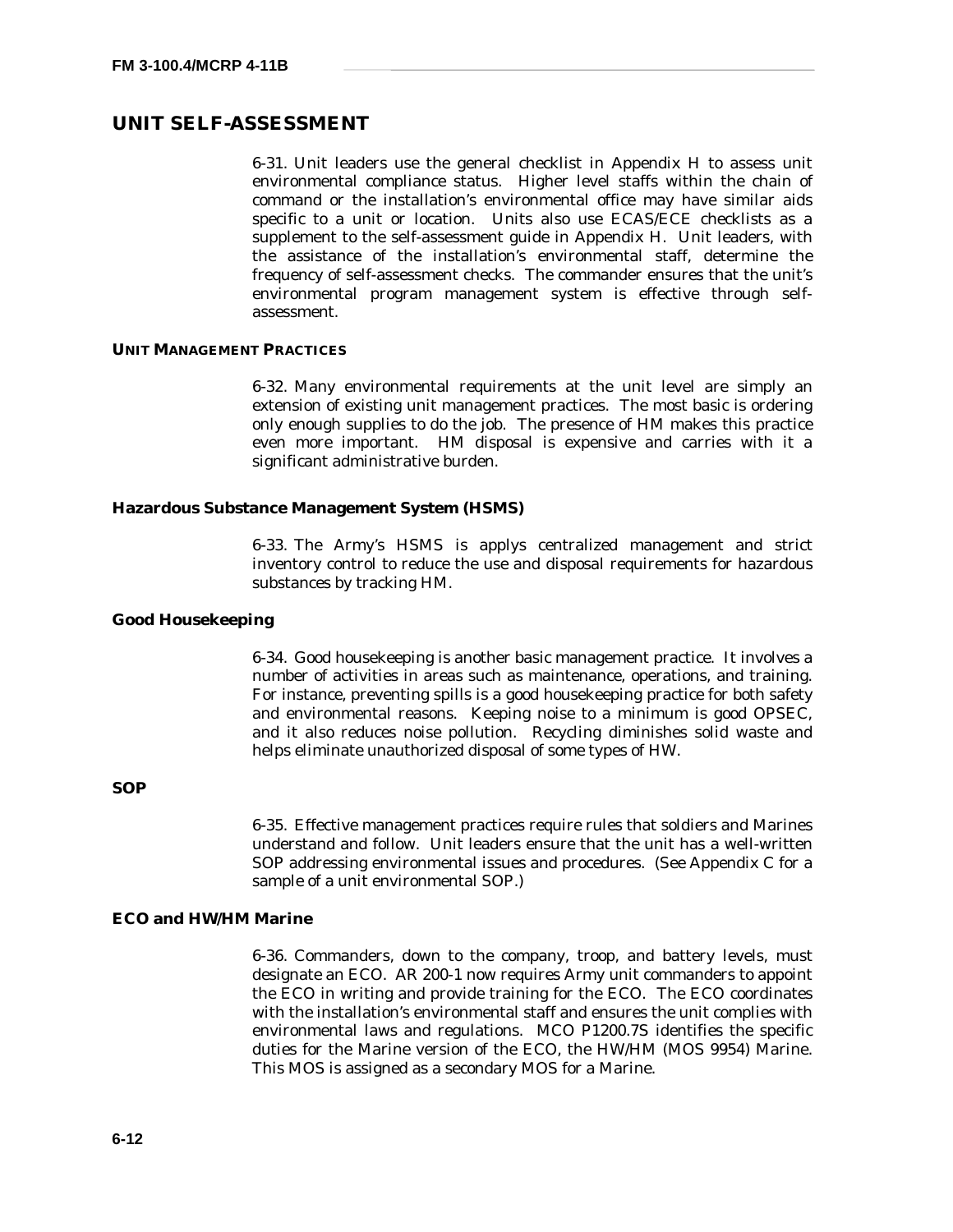6-37. Unit commanders must consider unit missions and environmental requirements when designating the ECO and selecting appropriate training. Once appointed and trained, the ECO becomes the commander's "eyes and ears" on environmental matters.

## **Training**

6-38. Training is another important management practice. Commanders ensure that all unit personnel complete environmental awareness training. The environmental training resources addressed in Chapter 5 and Appendix D provide information/POCs available for training support. Additionally, commanders must identify those soldiers and Marines who require special environmental training (RCRA- or OSHA-mandated training). Installation environmental offices and environmental staffs assist subordinate commanders to determine specific environmental training requirements. Commanders check training records quarterly to ensure that environmental training status is current. See Chapter 3 for a discussion of environmentalspecific training opportunities.

#### **Container Labeling**

6-39. Container labeling is a basic management practice often overlooked. Installation or shipping environmental guidelines specify labeling requirements. Labeling HM and HW is a legal requirement. Materials not technically classified as hazardous—cleaning supplies, lubricants, and paints must also be labeled. Labeling these materials with dates allows supply personnel to rotate stocks and issue older items first, a procedure called "first-in-first-out" (FIFO) rotation. FIFO rotation reduces the quantity of outof-date materials requiring disposal.

6-40. Finally, each unit must develop and enforce procedures to maintain complete records of the environmental actions and activities they perform. For example, DOD has requires each of the component services to record and archive pesticide use during military applications. This information is important to document potential risks to human health and the environment from such practices (and to help establish or eliminate causes of unusual incidents). An example of this is the continuing investigation to decipher the causes of many of the ailments associated with Operations Desert Shield/Desert Storm.

### **MAINTENANCE**

6-41. Unit maintenance activities have significant potential for environmental impact. Most Army and Marine Corps environmental programs affect maintenance operations in some way. Some specific areas of concern are as follow:

### **Spill Prevention and Response**

6-42. Army and Marine Corps policy, as well as federal law, requires units to prevent spills of oil and hazardous substances and to provide prompt response to contain and clean up such spills. These laws, regulations, and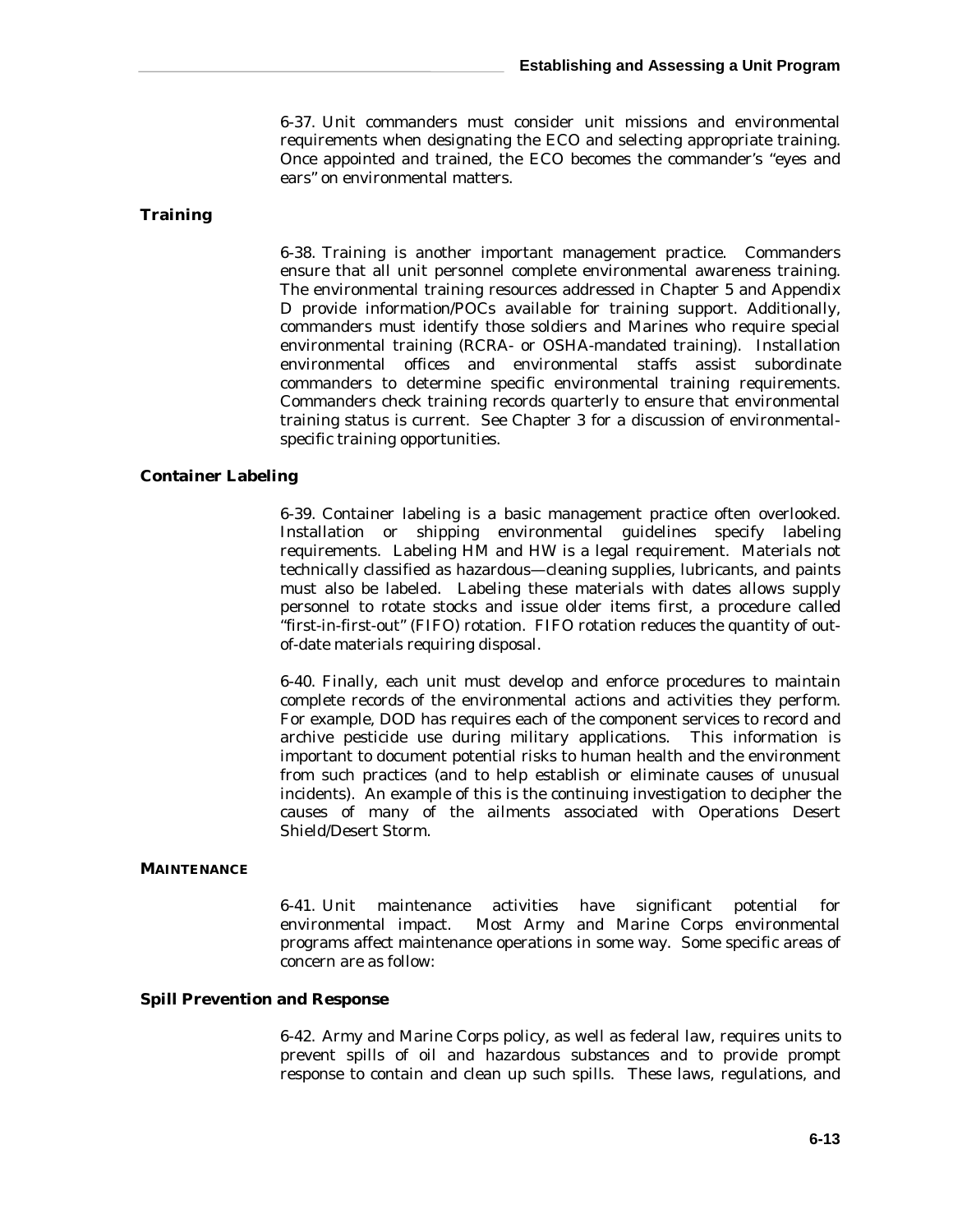policies prohibit any discharge of oil or hazardous substance from installations, vehicles, aircraft, and watercraft into the environment without a discharge permit.

6-43. Installation requirements shape spill prevention and response plans for units within their jurisdiction/command. During deployments, the deployment order directs spill prevention and response procedures. During contingency operations or combat, spill prevention and response procedures are defined by HN or theater guidance and the unit SOP (see Tabs A and B, Appendix C). Typical unit-level responsibilities include the following:

- Ensuring that the unit SOP complies with the Installation Spill Contingency Plan (ISCP).
- Providing adequate facilities for storing and handling POL products and hazardous substances.
- Implementing safety and security measures in areas where spills are likely (i.e., maintenance areas, fuel points, supply facilities, and accumulation points.
- Appointing a trained spill coordinator and spill response team.
- Conducting periodic spill response drills.
- Maintaining adequate equipment and supplies for spill response.
- Posting telephone numbers of the installation's spill response agencies.

## **HM/HW Storage and Handling**

6-44. Motor pool personnel work with a variety of HM/HW. The unit's prescribed load list (PLL) section controls requisitions and receipts for HM and prepares documentation for turn-in of HW. Mechanics generate HW by lubricating, servicing, and repairing equipment. Motor pool personnel must:

- Requisition only the minimum amount of HM needed. When possible, substitute nonhazardous materials.
- Practice inventory control of all HM/HW (to include monitoring HM shelf life and HW accumulation dates).
- Store HM/HW in approved containers and locations.
- Maintain an MSDS for each HM used.
- Obtain any necessary/applicable permits.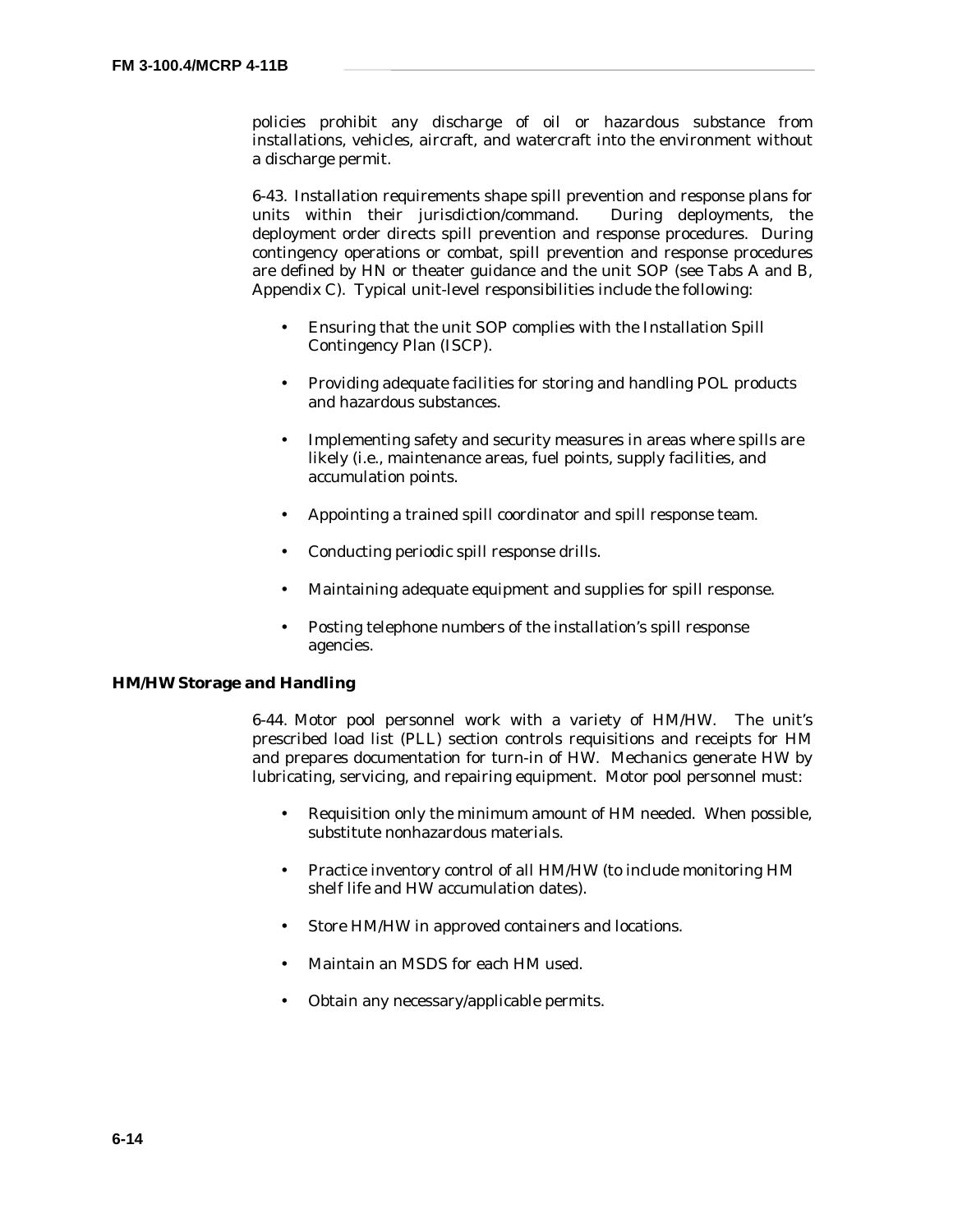## **Refueling**

6-45. Refueling operations create significant potential for POL spills and fire hazards. Units must ensure their SOP includes adequate procedures to prevent and respond to spills. Fuel handlers require spill response training. Unit leaders provide all fuel points and refueling vehicles with spill response kits. Since small spills occur often, fuel handlers must remove contaminated soil, absorbents, and rags from the refueling site and dispose of them according to installation guidelines.

### **SUPPLY**

6-46. Unit supply personnel account for all materials during HM/HW requisition, transportation, storage, and disposal. Unit leaders ensure their supply personnel observe stringent HM supply economy measures. Units order only the very minimum amount of HM needed. When possible, supply personnel order biodegradable, environmentally safe materials.

6-47. When storing products, supply personnel ensure first-in-first-out (FIFO) stock rotation to minimize the turn-in of out-of-date material. They also follow installation storage guidelines for marking materials, maintaining MSDSs, and turning in excess materials to the installation's "pharmacy" points. Finally, unit leaders ensure that supply personnel turn-in or dispose of HM/HW according to local regulations. Compliance includes coordinating with the local environmental office and DRMO.

### **NUCLEAR, BIOLOGICAL, CHEMICAL**

6-48. HM are used in NBC defense and training. Unit NBC specialists exercise caution when storing these materials. As with other HM/HW, unit NBC personnel dispose of materials according to local regulations. Unit leaders ensure that the unit's spill response program addresses NBC activities. Unit NBC specialists also monitor turn-in procedures for:

- Batteries for NBC-related equipment.
- Expired NBC supplies.
- Decontaminants.
- Sampling kits.
- Used NBC filters.
- Decontamination solutions.
- Fog oil and its additives.

# **UNIT MISSION TRAINING**

6-49. Unit mission training is a difficult environmental challenge. Unit leaders must exercise caution with noise pollution, air pollution, waste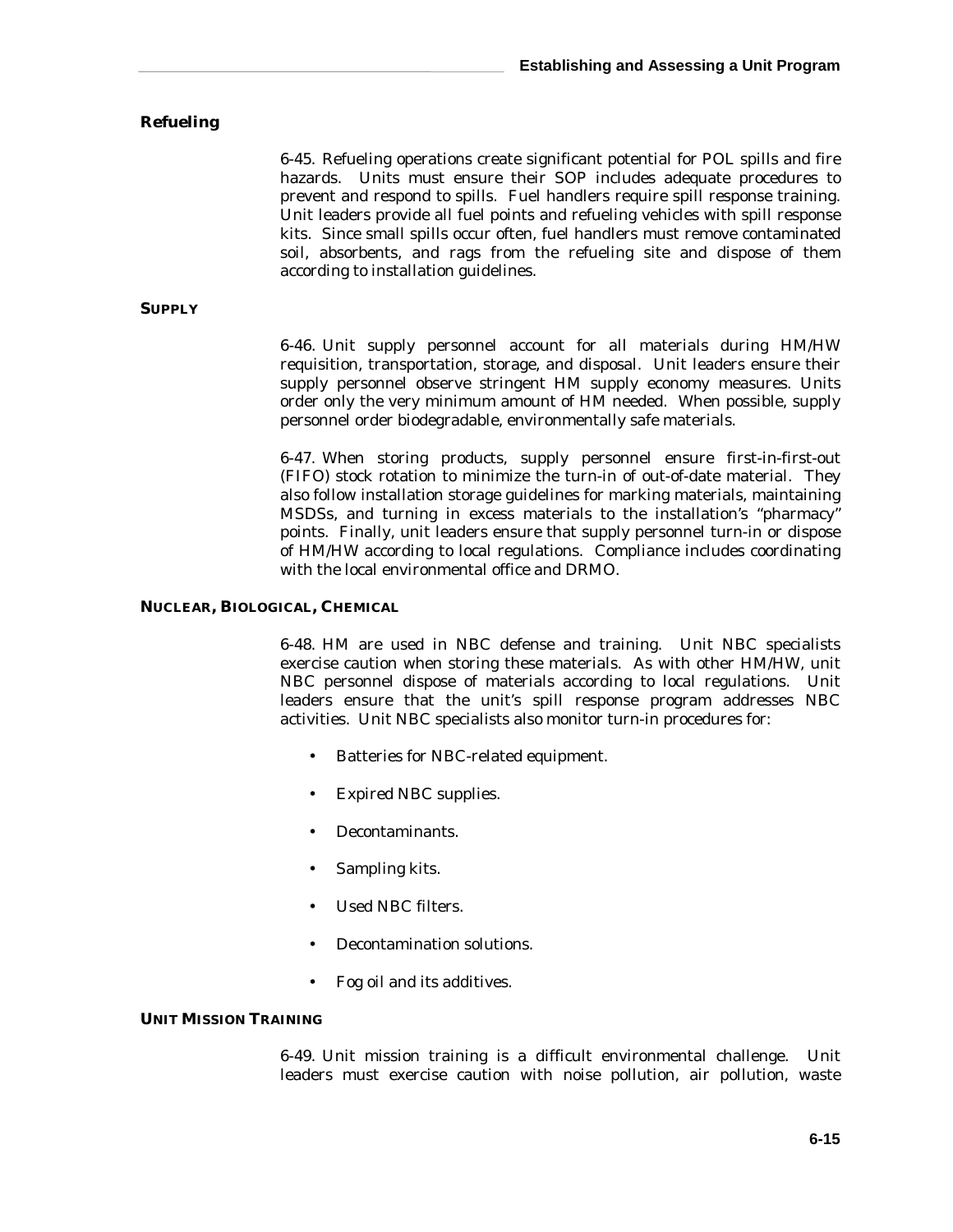disposal, spill protection, water pollution, and cultural and natural resource protection. Units check with the installation's training staff concerning training area restrictions. During training deployments, unit leaders and ECOs coordinate, in advance, for environmental guidance due to differing local, state, or HN regulations. Upon completion of the unit training, units conduct police of training areas in compliance with installation SOPs.

#### **COMMUNICATIONS**

6-50. Modern communication systems use many types of batteries. Used batteries are considered a HW in most states and therefore, unit personnel ensure that SOPs specify storage and disposal procedures for each type of battery in the unit.

#### **OPERATIONS**

6-51. Operations at any level of the spectrum of conflict do not automatically suspend environmental considerations. Higher commanders' guidance is critical to determine the risk that will be applied to any operation. Decisions on risk are a normal part of the MDMP. See Chapters 3, 4, and 5 for more information about environmental considerations during planning, training, and operations.

### **SPECIAL REQUIREMENTS**

6-52. In addition to meeting the previously stated requirements, some military units, such as the National Guard (NG) and Reserve Component (RC) units and units stationed in foreign countries, must follow additional environmental guidelines.

# **NG and RC Component Considerations**

6-53. Since NG and RC units are seldom co-located with their supporting HQs, their requirements may differ. NG units routinely operate under environmental regulations and laws of a particular state. NG units coordinate through their STARC for environmental guidance when deploying to installations in other states.

6-54. RC units' where subordinate units may reside in different states and comply with substantially different environmental laws. The supporting HQ develops policies that account for differences in state and local laws and regulations. Units separated from their supporting installation must ensure that SOPs and contingency plans adequately address local laws and regulations.

6-55. Given the distances between NG and RC units and their supporting HQ, HM/HW turn-in may require alternative methods such as line haul or contractor removal. The cost of HM/HW turn-in may warrant pollution prevention initiatives to reduce, reuse, or recycle HM/HW on-site. Solvent distillation, for example, may provide significant cost savings over conventional disposal.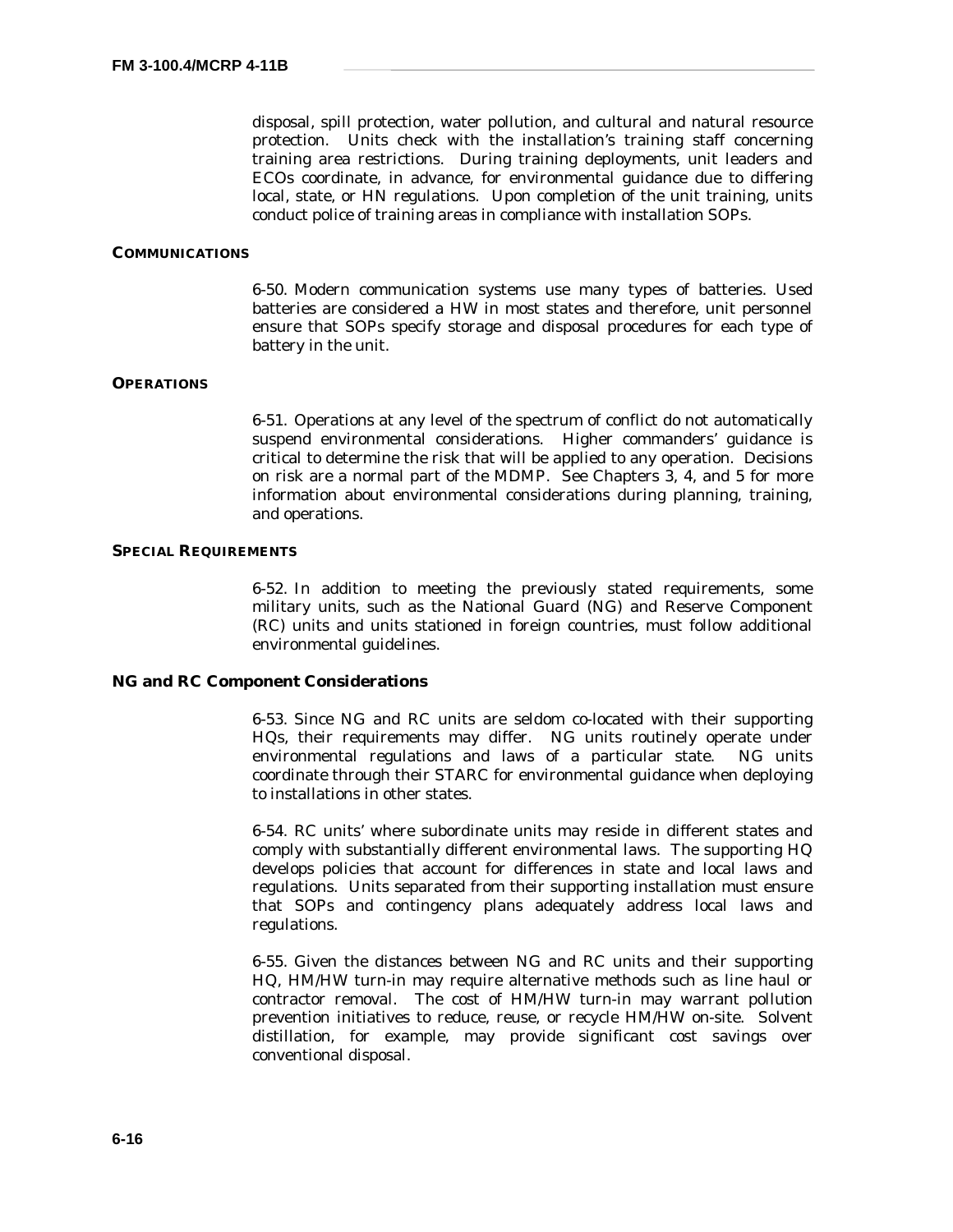6-56. Disaster relief missions present units with challenging environmental protection requirements. Units must not add their own HM/HW to the existing environmental problem. ECOs in NG units coordinate with their STARC HQ for HM/HW support. Unit ECOs also coordinate regularly with disaster relief HQ to determine threats from HM/HW exposure polychlorinated biphenyls (PCBs) from transformers, POL, or decaying bodies. Unit leaders ensure their soldiers have appropriate PPE when exposed to HM/HW in the disaster area.

## **Units Stationed in Foreign Countries**

6-57. Since military units stationed in foreign countries must consider local environmental policies, the FGS for each country incorporates, and thus takes precedence over, US federal and state regulations. OCONUS installations develop programs based on the FGS. Units continue to follow installation guidelines but may find them very different from US requirements.

# **SUMMARY**

6-58. Unit commanders are responsible for building and implementing a unit environmental program. They use the assistance that is available to them on the installation/garrison/base staffs as well as from unit higher headquarters. Items to assist that program include such tools as the sample SOP in Appendix C and the unit self-assessment in Appendix H, which provides a generic checklist for units to assess compliance with environmental laws and regulations in their daily operations and activities. Unit leaders should supplement the checklist with applicable state, local, or HN environmental requirements. Once supplemented, this checklist serves as the primary tool for unit environmental assessments. However, self-assessment is only a guide and does not provide a final determination of compliance. ECAS or ECE checklists provide a more comprehensive assessment.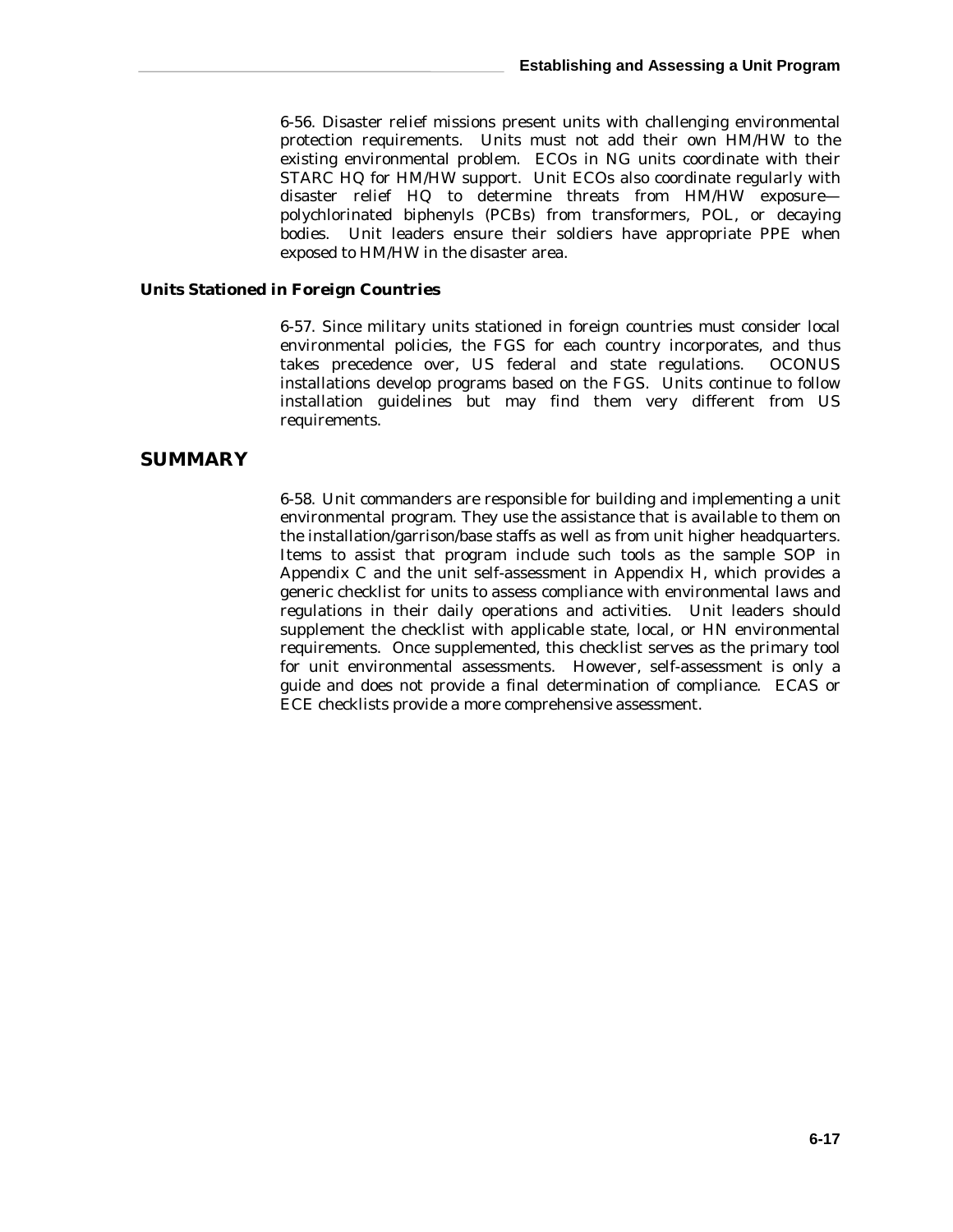### **Chapter 7**

# **Health and the Environment**

Threats from environmental hazards are not new to the military. To some extent they have always existed in the work place and other areas of operation. They may be man-made or occur naturally and may pose a health threat to personnel. Historically, military preventive medicine personnel have focused on reducing or eliminating the risks of food-, water-, waste-, insect-, and rodent-borne illnesses, occupational and environmental injuries, and heat and cold injuries. Recent deployments, however, have demonstrated the need to reduce risks from occupational and environmental exposures to toxic chemicals from industrial facilities, discarded HM, and common military chemical compounds. This chapter focuses on the impact environmental conditions have on the health of service members, rather than how actions taken by service members impact on the environment.

# **BACKGROUND**

7-1. The medical disciplines that are concerned with preventing disease and injury and maintaining service members health include:

- Preventive medicine (including environmental sciences and sanitary engineering).
- Veterinary services.
- Medical laboratory services.
- Medical NBC defense.

Specialists in these disciplines provide commanders and leaders with advice and develop programs to provide the techniques and procedures that can protect service members from environmental hazards. These actions conserve combat power and sustainment resources. The command surgeon and/or supporting medical activity or command identify the potential hazards, assess the risks, and recommend courses of action to the commander. Commanders must decide how they will use this advice and ensure their units take preventive measures. Medical personnel provide ongoing support by: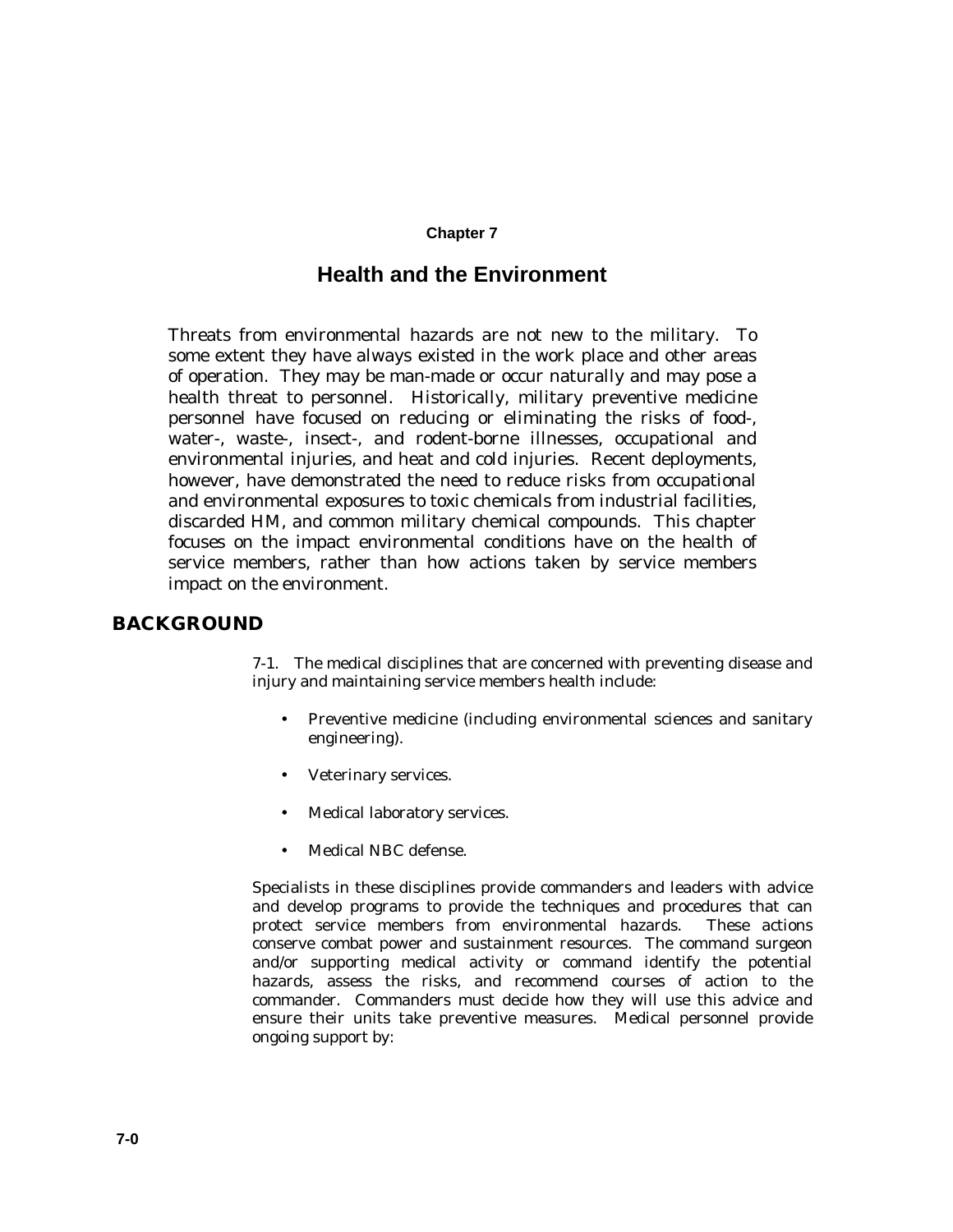- Monitoring the area of operations (AO) to determine whether the hazards have changed.
- Identifying new hazards.
- Ensuring that personnel are applying the command-directed countermeasures.

7-2. Commanders must ensure that they remain abreast of health hazard changes in the operational environment. Medical personnel support this responsibility by recommending medical threat considerations for inclusion as CCIRs during the IPB process. At the national level, the Armed Forces Medical Intelligence Center (AFMIC) produces medical intelligence regarding operations in foreign areas.

## **CONCEPT OF OPERATIONS**

7-3. Medical personnel obtain background information about the AO to identify health hazards, assess health risks, develop courses of action, and advise commanders of the risks. They provide the commanders/leaders with critical information on the risks from identified health hazards. They then assess these risks, and provide commanders/leaders with recommended protective/preventive measures for consideration as part of the overall operational risk management program. Medical personnel continue to monitor the AO for changes in the level of risk or the identifications of new hazards. When they detect increases in their risk levels or identify new health hazards, medical personnel update databases and provide commanders/leaders with the new information guidance regarding protective and preventive measures. See DOD Directive (DODD) 6490.2, Joint Medical Surveillance; DOD Instructions (DODI) 6490.3, Implementation and Application of Joint Medical Surveillance for Deployments; and 6055.1, DOD Safety and Occupational Health (SOH) Program; AR 40-3, Medical, Dental, and Veterinary Care; AR 40-5, Preventive Medicine; and AR 40-216, Neuropsychiatry and Mental Health; for information about preventive medicine measures and policies.

7-4. Baseline health status is recorded in the individual health record for all personnel when they enter military service and, at time of deployment, a field health record is established. Following exposure to hazardous agents or materials, individuals receive appropriate medical follow-up, and their health records are updated. Health records are maintained for the term of service/employment. See DODD 6490.2 and AR 40-66, Medical Record Administration and Health Care Documentation.

# **ENVIRONMENTAL AND OCCUPATIONAL HEALTH HAZARDS**

7-5. Environmental and occupational health hazards can be classified by the methods of occurrence or origin and include:

• Occupational. Occupational health hazards occur in the duty area and are caused by specific activities such as exposure to HM (i.e., spraying CARC paint without use of respiratory protection), or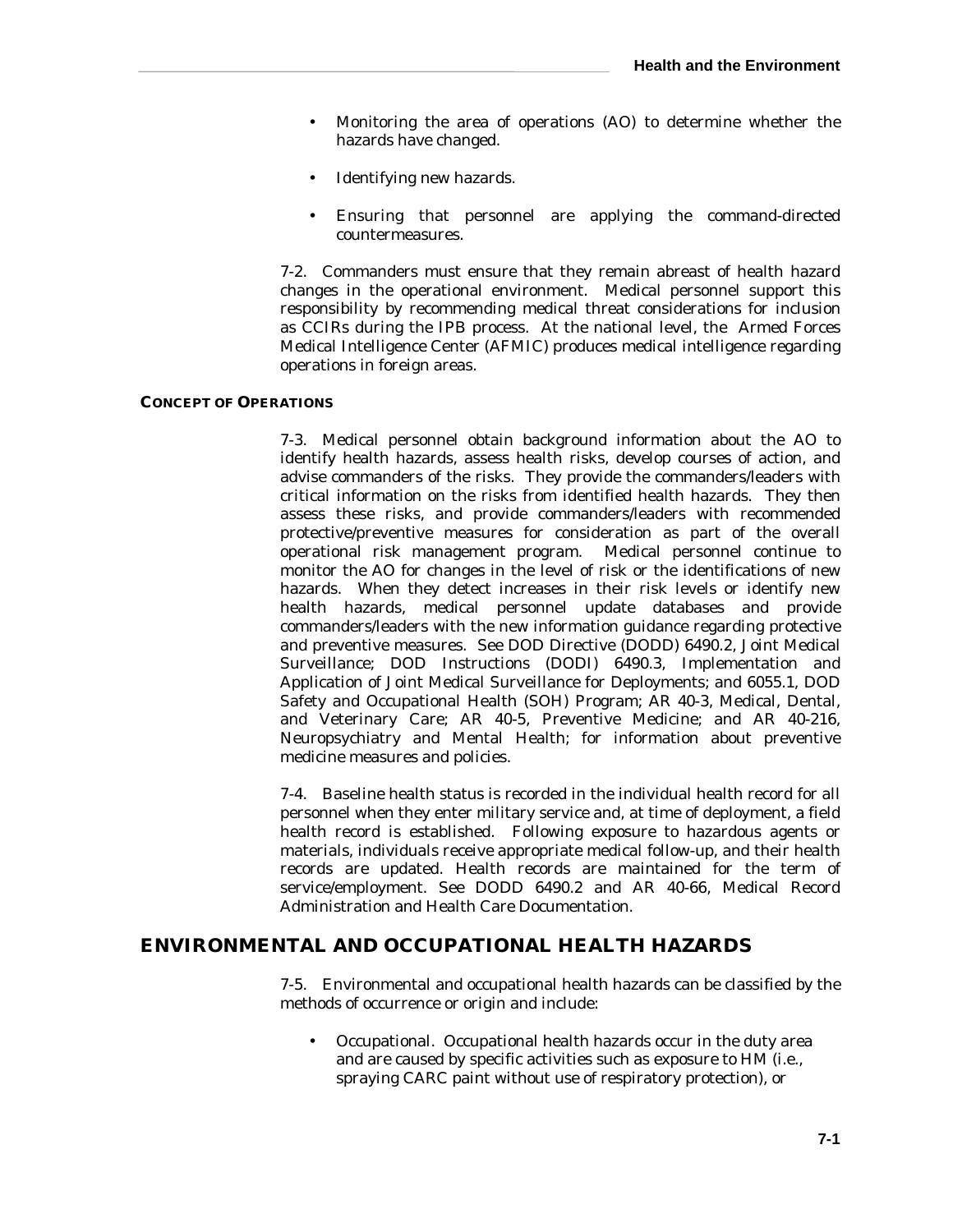dispensing fuels without proper gloves and eye protection. Exposure may result when HM is used or produced in the duty area, or it may be the result of accidental HM spillage. Exposure is typically restricted to those personnel directly involved in the activity or located closely to the activity site. Typical countermeasures include substituting a less hazardous material for a more hazardous material; improving ventilation at the duty site to reduce hazardous pollutant levels; requiring personnel to use appropriate PPE such as respiratory protection or safety glasses; or discontinuing the operation until proper procedures can be used.

NOTE: Each chemical has a MSDS provided by the manufacturer to the user that lists the characteristics of the chemicals and other information needed to use the chemicals safely.

For information on protective/preventive measures, see FM 8-10-7, Health Service Support in a Nuclear Biological and Chemical Environment; FM 8-10-17, Preventive Medicine Services; FM 8-500, Hazardous Materials Injuries, FM 21-10, Field Hygiene and Sanitation; and FM 21-10-1, Unit Field Sanitation Team.

- Environmental. Environmental hazards are present in the environment (from either naturally occurring or man-made sources) prior to the arrival of US forces. They include endemic insect- or rodent-borne diseases, such as malaria or dengue fever; polluted air, water, or soil from local industrial, agricultural, or mining operations; and climatic and topographic hazards such as extreme heat, cold, or altitude. Environmental hazards may also arise from these sources during the time forces are deployed in an area and military personnel must respond appropriately. For example, if an insect infestation is found in the bivouac area, it may be necessary to use pesticides to eliminate the infestation. Preventive medicine personnel executing the pest management program would be required to apply the appropriate amount of pesticide in safe manner to ensure that service members are not inadvertently exposed to the pesticide. For protective/preventive measures see FM 8-33, Control of Communicable Disease Manual; FM 8-10-17, FM 8-10-18, Veterinary Services - Tactics, Techniques, and Procedures; FM 21-10, and FM 21- 10-1.
- Directed (imposed). Imposed health hazards comprise those used by an adversary against US Forces. These hazards include traditional threats such as NBC warfare agents, as well as toxic industrial materials that are released into the atmosphere by enemy forces, terrorists, or belligerents to cause injury or death. For information on protective/preventive measures see FM 8-9/NAVMED P-5059/AFJMAN 44-151, NATO Handbook on the Medical Aspects of NBC Defensive Operations, AMED P-6 (B); FM 8-284/NAVMED P-5042/AFMAN (I) 44-156/MCRP 4-11.1C, Treatment of Biological Warfare Agent Casualties; FM 8-285/NAVMED P-5041/AFJMAN 44- 149/FMFM 11-11, Treatment of Chemical Agent Casualties and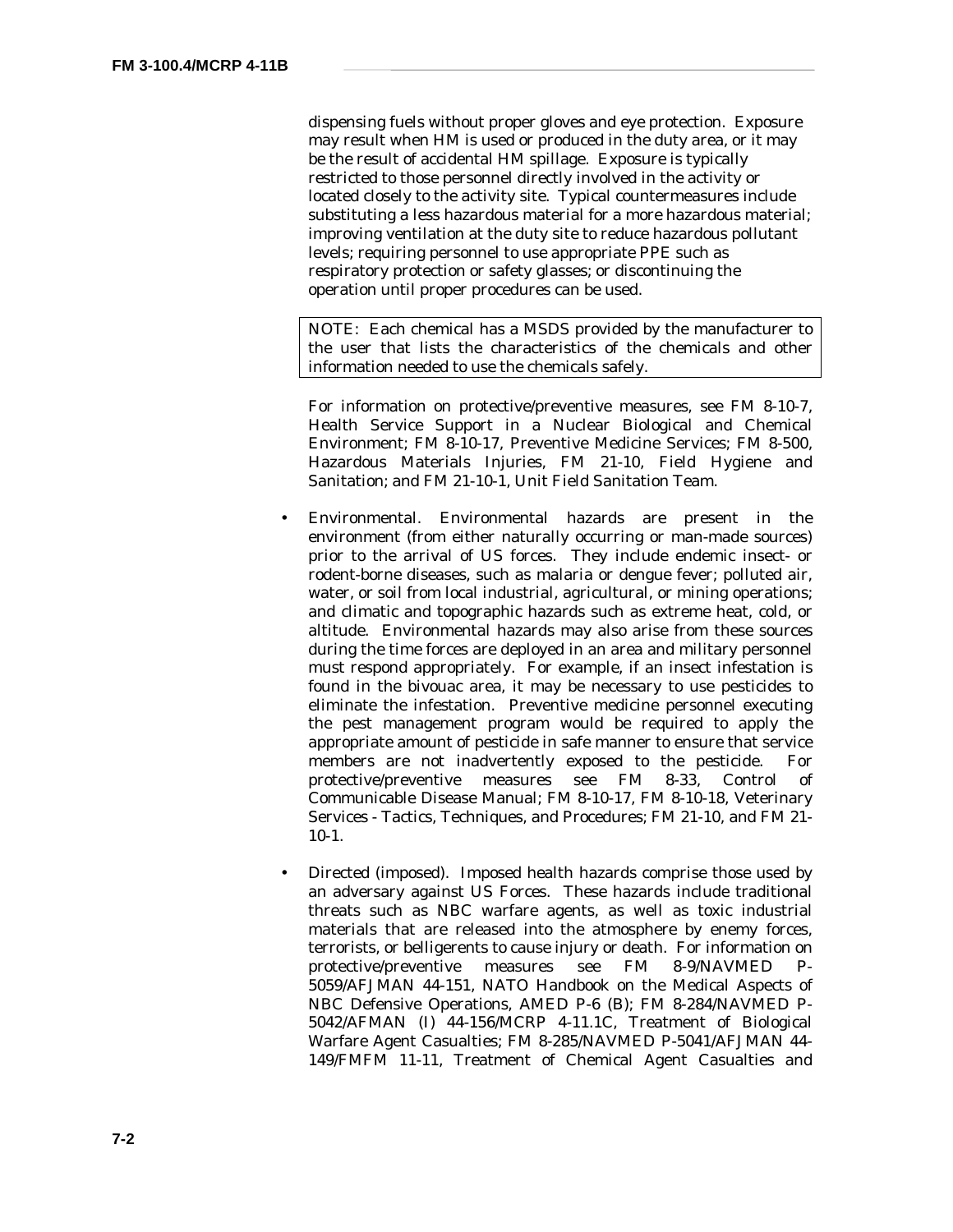Conventional Military Chemical Injuries; FM 8-10-7, FM 8-10-17, FM 21-10, and FM 21-10-1.

# **RISK MANAGEMENT**

7-6. Effective risk management always begins with the collection of baseline information and threat reports. Using available data, commanders, with the assistance of the surgeon, review and identify the hazards within the AO and assess the risks from these hazards in accordance with risk management guidance. The level of risk is based upon an assessment of the level or severity of the hazard and the probability of occurrence. The effects of available countermeasures upon the threat are incorporated into the assessment. Command policies and directives establish acceptable risk levels. For risk management guidance, see Chapter 2 of this manual and FM 100-14, Risk Management. For example, during Operation Desert Storm, commanders had to determine what effect the emissions from the burning oil wells had on the accomplishment of the mission and the risk posed to the health of their soldiers. Limited health effect studies were conducted during the Persian Gulf War with more extensive studies beginning in May 1991.

*"The concentrations of VOCs (volatile organic compounds), PAHs (polycyclic aromatic hydrocarbons), metals, and criteria pollutants in the Gulf region were much lower than initially presumed, considering the magnitude of the fires. The measurements of the mean concentrations of these pollutants are consistent across studies. The maximum concentrations due to the oil well fire emissions measured in the Gulf region are comparable to levels found in suburban locations in the US, lower than those found in large urban centers in the US, and much lower than the US-recommended occupational levels…Particulate matter, however was found to be extremely high at all monitoring sites compared with values in the US."*

Dalia M. Spektor A Review of the Scientific Literature As It Pertains to Gulf War Illnesses, Volume 6:Oil Well Fires National Defense Research Institute RAND 1998

### **CONTROL AND COUNTERMEASURES**

7-7. Controls and countermeasures may include reconnaissance to determine/confirm the quantity, quality, or confirmation of the hazard/threat; employment avoidance techniques, providing protective materials/equipment to personnel; providing decontamination capabilities for exposed personnel; and publishing treatment protocols and provisioning medical treatment personnel with appropriate medications, antidotes, and antitoxins

7-8. When deciding whether or not to employ controls/countermeasures, the commander must consider the impact that these measures will have on the health of personnel, the operation, and logistics support. The commander must make risk acceptance decisions based upon the analyses.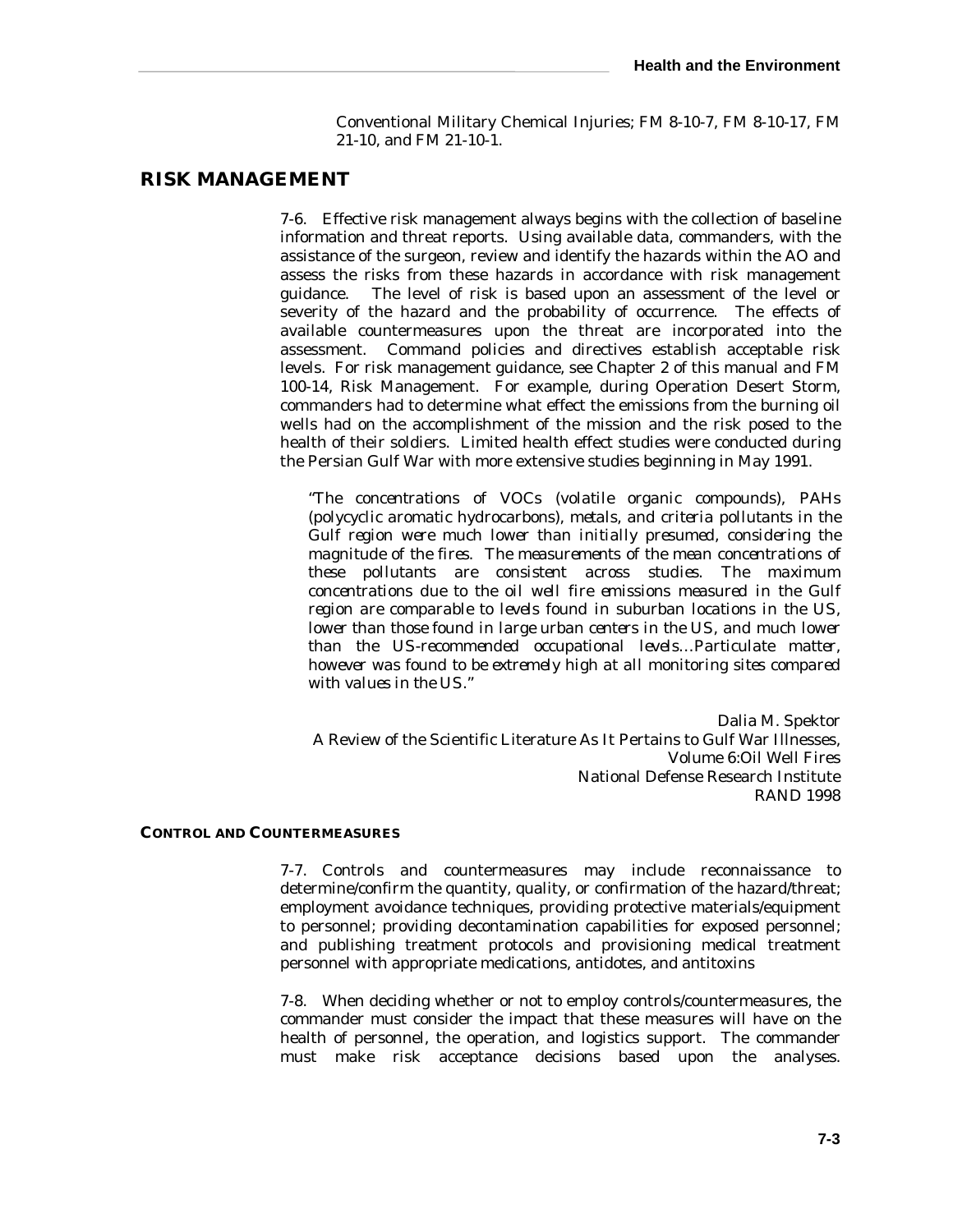Controls/countermeasures are then applied, based upon the commander's decisions.

7-9. Limitations and uncertainties impact on application of controls and countermeasures. Leaders must consider operational requirements and METT-TC trade-offs as part of applying controls and countermeasures

### **SURVEILLANCE**

7-10. Medical surveillance is the routine, standardized tracking of disease and injury rates, occupational and environmental exposures, and countermeasure usage and effectiveness. Medical surveillance is incomplete until these results are reported to commanders and decision-makers for use in the overall command operational risk management effort. For specific policy on medical surveillance, see DODD 6490.2 and DODI 6490.3.

7-11. Forward positioned medical units are limited in their medical surveillance capabilities but can provide vital information, such as reporting disease and non-battle injury (DNBI) cases. More robust medical elements supporting in a reachback or technical chain manner perform more sophisticated medical surveillance and analysis on the information provided. At higher echelons, the medical capabilities and medical surveillance capabilities also increase. See DODD 6490.2 and AR 40-5.

7-12. Regardless of the source of medical surveillance, important health incidents or findings are recorded and reported. Within the operational area, the command surgeon and preventive medicine staff advise the commander of significant surveillance results. As the reports are transmitted to higher headquarters, they are consolidated and reported to the next higher headquarters. When the reports reach the repository agency (i.e., US Army Center for Health Promotion and Preventive Medicine for DNBI reports) they are entered into the appropriate database. Statistical rates and reports are then produced that are used to update assessments and policies and to develop technical guides and doctrine for future operations. Commanders and leaders should have access to this information to evaluate the health of their force and to establish preventive/protective guidelines for countering medical threats and maintaining the health of their command.

#### **ADVICE TO THE COMMANDER ON ACCEPTANCE OF RISK**

7-13. Medical personnel provide advice to the commander on possible outcomes from acceptance of risk. The advice provides details on the level of risk, protective/preventive measures, and the potential consequences when these measures are not applied. For example, a unit moved into a field site to conduct operations. Preventive medicine personnel conducted a survey of the area and found that the soil in a small area was contaminated with a toxic industrial chemical. The commander was advised to select an alternate location for occupancy or only use areas of the site that were contamination free by restricting access to hazardous areas. The commander opted to use the recommended portion to establish operations but permitted one platoon to setup their billeting immediately adjacent to the contaminated area. After a few days, several personnel reported on sick call with severe skin irritation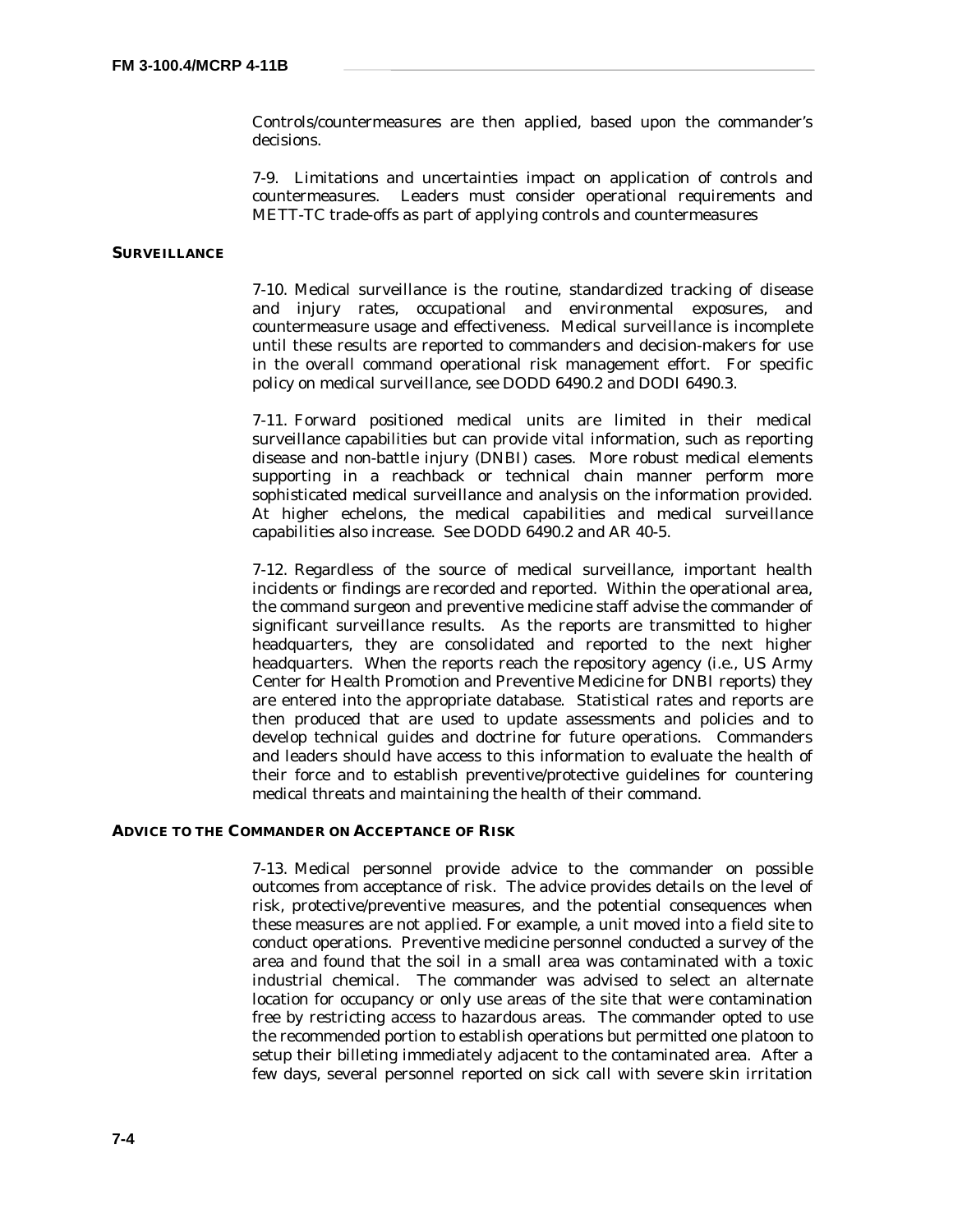from exposure to the toxic material; some personnel required hospitalization for treatment. Had the commander enforced the recommended preventive measures, these personnel would have been available for duty rather than receiving treatment. Ultimately the commander's decisions regarding the use of medical advice will impact on the health of the force and on accomplishment of the mission.

## **SUMMARY**

7-14. To accomplish the mission of the US armed forces, it is essential that military forces remain healthy and fit. Environmental and occupational health hazards must be identified and measures taken to mitigate their effects on the health of military personnel. Through command-sponsored preventive medicine programs and continual surveillance of emerging hazards, the commander can be better advised to more accurately assess the risks to unit readiness.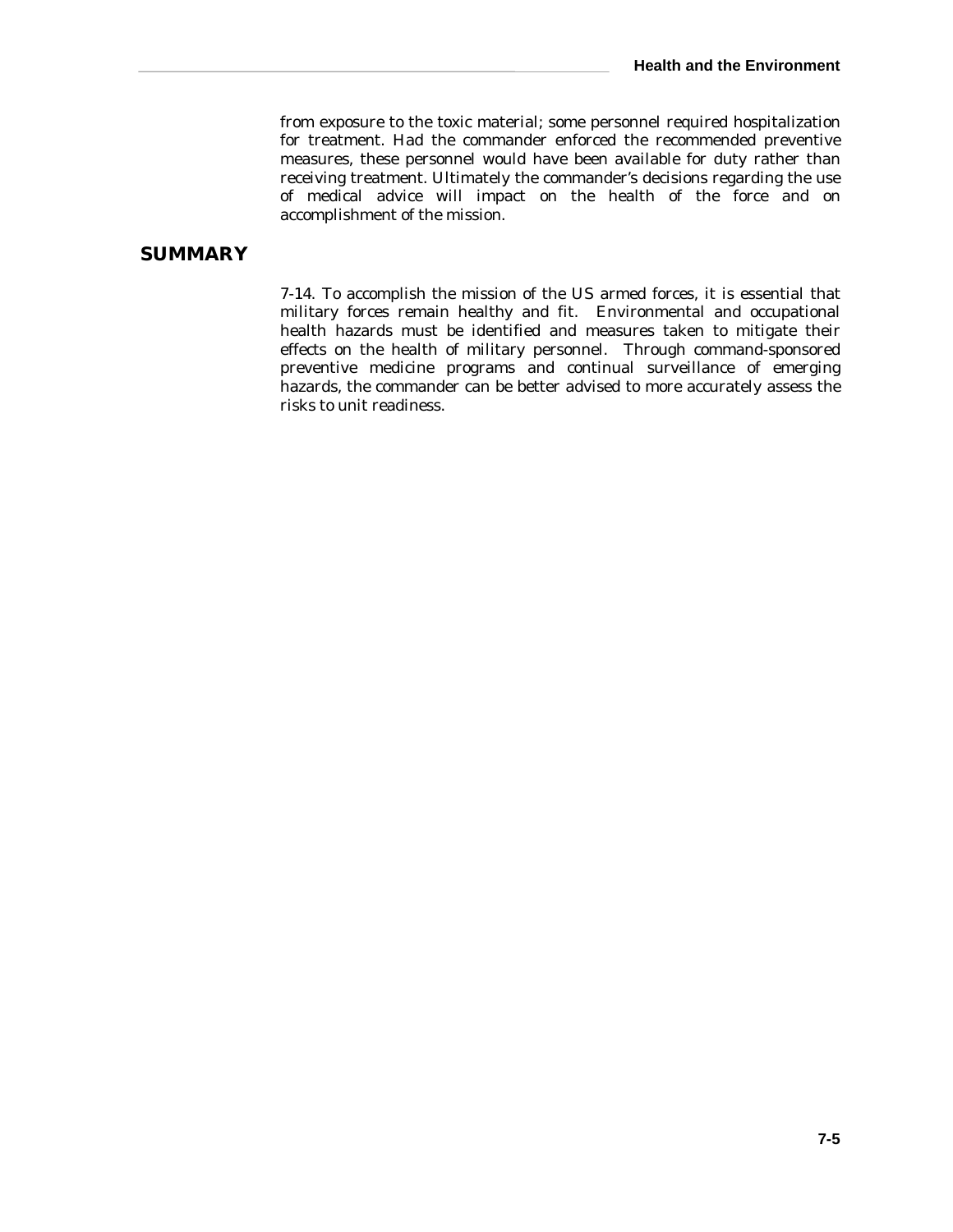### **Appendix A**

## **Environmental Regulations, Laws, and Treaties**

Environmental issues are a major concern for the Army and the Marine Corps, and with emerging new laws and regulations, environmental protection will continue to have a growing impact on Army and Marine Corps operations. Violations of federal, state, or local environmental laws can result in both civil and criminal penalties. Unit leaders must understand the laws and respond accordingly. They must understand and apply the respective Army or Marine Corps regulations, ensure that unit personnel are properly trained and that all legal and regulatory guidance and requirements (both military and civilian) are met.

This appendix provides a brief description of the primary Army and Marine Corps environmental regulations and the principal environmental laws applicable to military activities. Military facilities are subject to federal, state, local and HN environmental laws; when the requirements differ, the most stringent applies. Environmental laws affect almost every military operation. Services do not expect commanders to be legal experts, yet they must understand the requirements of environmental laws and regulations. The installation's environmental staff is the best source of assistance to ensure unit compliance with environmental laws and regulations. As discussed in Chapter 5 and in Appendix D, help is also available to the subordinate unit commander by the higher headquarters' staff, especially during an operation that takes the unit away from an installation. Ignorance of environmental laws is not an excuse for noncompliance, and it will not protect commanders, soldiers/Marines, or the military services from civil and criminal liability.

These short synopses of laws and regulations provide only a brief sketch and are not inclusive of all requirements.

## **SOURCES OF ENVIRONMENTAL LAWS AND REGULATIONS**

Federal, state, local, and host nation governments have established laws and regulations to protect human health and natural and cultural resources from environmental degradation. Heightened environmental awareness by the public and the federal government has led agencies to develop policies to support regulatory compliance and stewardship. The four primary sources of environmental law that influence Army and Marine Corps actions are federal, state, local, and host nation. The President also directs the federal government through the use of EOs and the DOD complies with those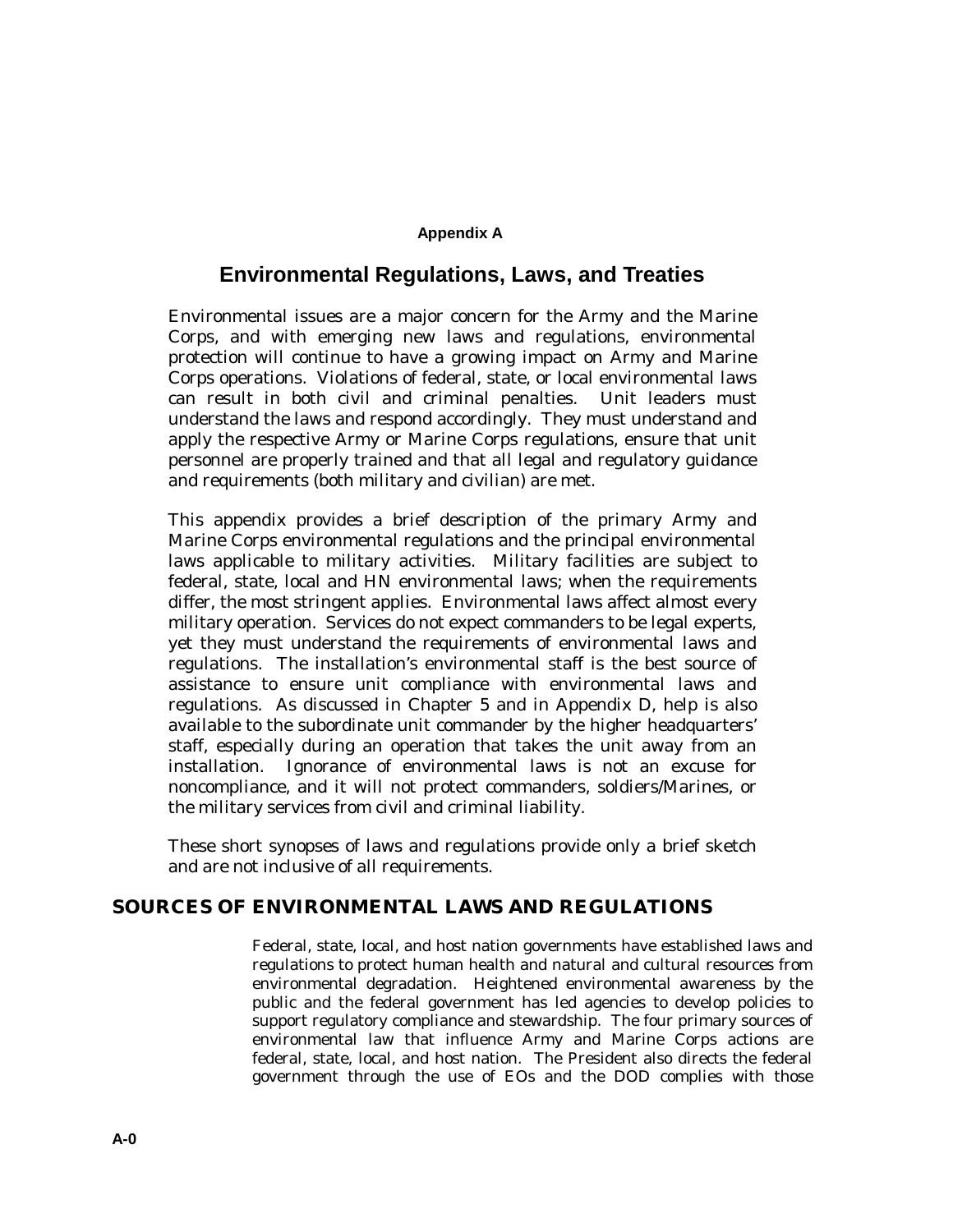directives as it does with any other federal law. DOD/Army/Marine Corps regulations, orders, and pamphlets, identified in this appendix, provide additional guidance for commanders. The Army and Marine Corps will comply with these laws and regulations as they pertain to individual localities or installations, deployments, or operations.

Full compliance with applicable environmental laws and regulations is a necessary cost of doing business. To that end, the Army and Marine Corps are committed to setting the standards for the DOD and other federal agencies as the leaders in compliance with environmental laws, prevention of environmental damage, and the protection and stewardship of natural resources. In doing so, the Army and Marine Corps are making a concerted effort to integrate environmental considerations into all Army and Marine Corps activities.

At most locations, installation environmental support personnel are available to help unit leaders understand the various laws and regulations. These support personnel include the chain of command and key installation personnel (DPW/environmental officer, SJA attorneys, range officers, and so forth). Installation support personnel are addressed in more detail in Chapter 5. Consult with installation environmental agencies on specific requirements for each location. Given the state and local differences on environmental laws, soldiers/Marines need to understand that what is environmentally permissible on one installation may not be permissible on another.

## **ARMY/MARINE CORPS REGULATIONS, ORDERS, AND PAMPHLETS**

### **AR 200-1**

AR 200-1 defines environmental program objectives and assigns management responsibilities. This regulation lists duties and responsibilities for each level of command from DA through the unit level. It also requires company, battery, or troop commanders in the Army, Army NG, and Army RC to appoint trained ECOs. AR 200-1 addresses the following major areas:

- Research and development.
- Water resources.
- Air pollution.
- HM/HW and solid waste.
- Noise.
- Environmental restoration.
- Asbestos.
- Radon reduction.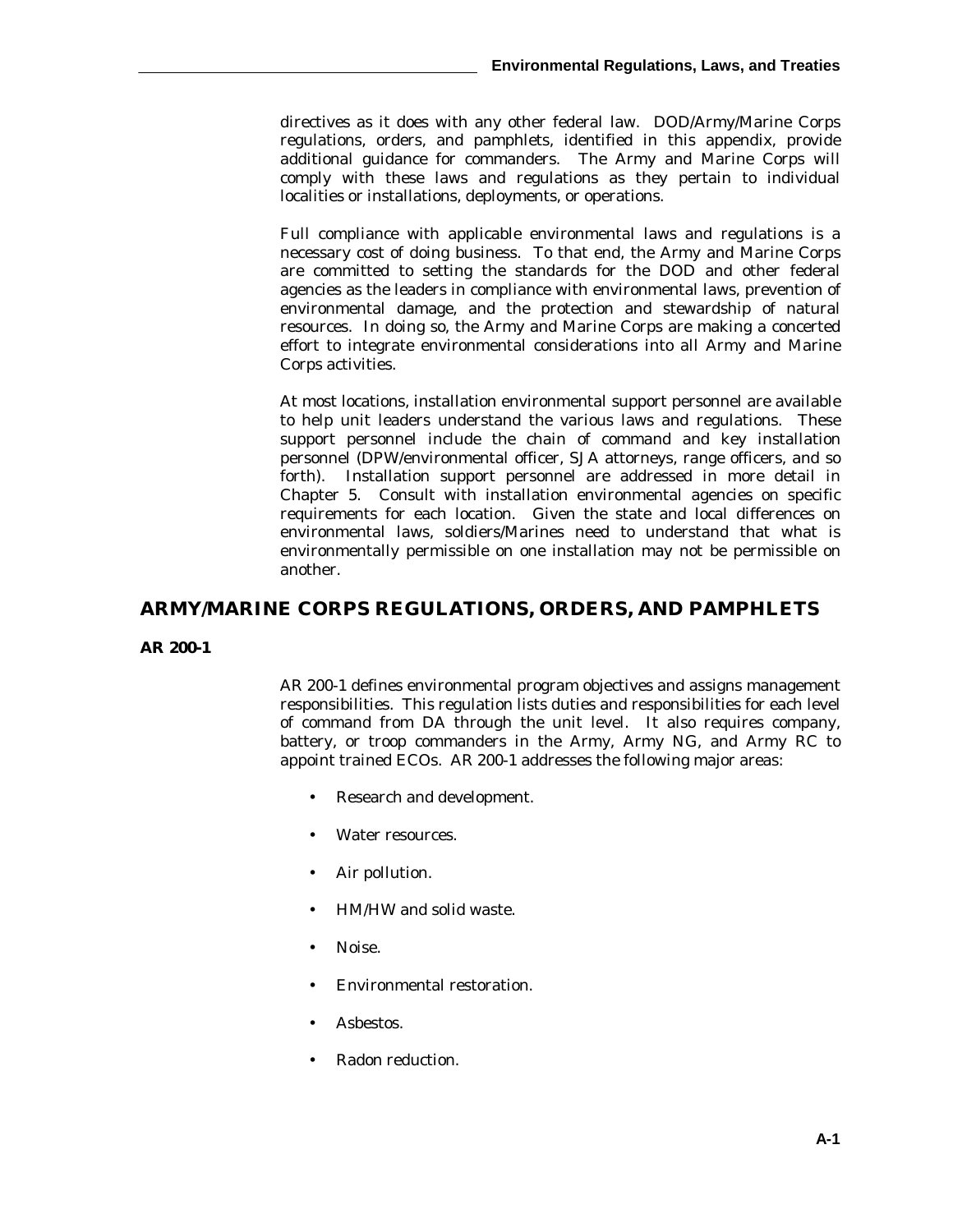• Environmental training.

**AR 200-2**

AR 200-2 implements NEPA within the Army. This regulation sets forth Army policies and responsibilities for the early integration of environmental considerations into Army planning and decision-making. The NEPA process described in this regulation applies to installations and units. This regulation establishes criteria for determining if Army actions are covered under categorical exclusion, or if an EA or EIS is required.

### **AR 200-3**

AR 200-3 addresses land management and maintenance. This regulation provides guidelines for installation staff members having land management responsibilities (DPW, game management, range control, and the environmental office). Land management regulation includes guidelines for the following:

- Soil.
- Vegetation.
- Fish.
- Wildlife.
- Endangered species.
- Forests.
- Timber production.
- Agricultural leasing.
- Other land use purposes that are in the Army's or public's interest.

### **AR 200-4**

AR 200-4 is the Army's policy for managing cultural resources to meet legal compliance requirements and support the military mission. It provides guidance for the treatment of cultural resources, including prehistoric sites, historic buildings and structures, traditional cultural properties, and Indian sacred sites on Army-controlled properties.

This regulation replaces AR 420-40 and has been revised to update the Army's policy for managing cultural resources to meet legal compliance requirements and to support the military mission. Cultural resources are: historic properties as defined in the National Historic Preservation Act (NHPA), cultural items as defined in the Native American Graves Protection and Repatriation Act (NAGPRA); archaeological resources as defined in the Archaeological Resources Protection Act (ARPA), sacred sites as defined in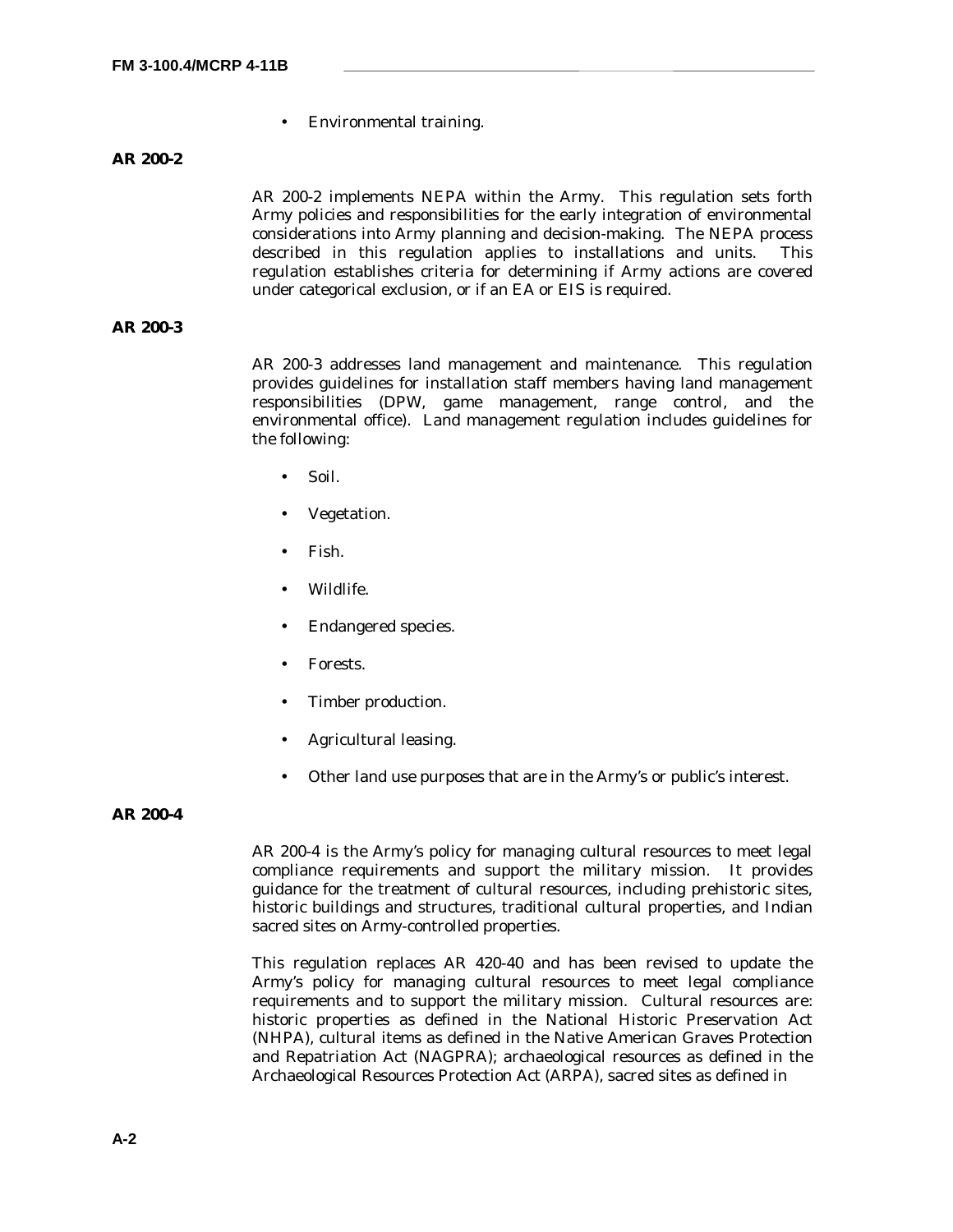EO 13007 to which access is provided under the American Indian Religious Freedom Act (AIRFA), and collections as defined in 36 Code of Federal Regulation (CFR) 79 Curation of Federally Owned and Administered Collections. Requirements set forth in NEPA, NHPA, ARPA, NAGPRA, AIRFA, 36 CFR 79, EO 13007, and Presidential Memorandum on Government to Government Relations with Native American Tribal Governments define the basis of the Army's compliance responsibilities for managing cultural resources. Regulations applicable to the Army's management of cultural resources include those promulgated by the Advisory Council on Historic Preservation (ACHP) and the National Park Service (NPS). It also requires that installations develop and integrate CRMP to outline procedures for integrating cultural resources management responsibilities and mission requirements.

#### **AR 350-4**

This regulation sets forth the objectives, responsibilities, and policies for the ITAM Program. ITAM establishes procedures to achieve optimum, sustainable use of training lands by implementing a uniform land management program that includes inventorying and monitoring land conditions, integrating training requirements with land carrying capacity, educating land users to minimize adverse impacts, and providing for training land rehabilitation and maintenance.

### **AR 420-49**

This regulation rescinds AR 420-47. It specifies responsibilities, regulatory requirements, and procedures for HW and solid waste management. The current AR 200-1 incorporates most of these requirements. The solid waste management policy and responsibilities that still apply address solid waste collection procedures and operation of solid waste disposal facilities located on installations.

### **AR 420-76**

This regulation provides policies, standards, and procedures for pest control activities on Army installations. It requires each installation's DPW to prepare and annually update an IPMP. The IPMP lists all program objectives in priority according to the potential or actual impact on health, morale, structures, or property.

Generally, installations limit pest control to the least destructive means by avoiding mass spraying, baiting, and poisoning where possible.

AR 420-76 will be replaced by AR 200-5, which is currently in draft format. AR 200-5 will also incorporate the DOD's 3 measures of merits (MOMs) for pest management, as articulated in Department of Defense Instruction (DODI) 4150.7.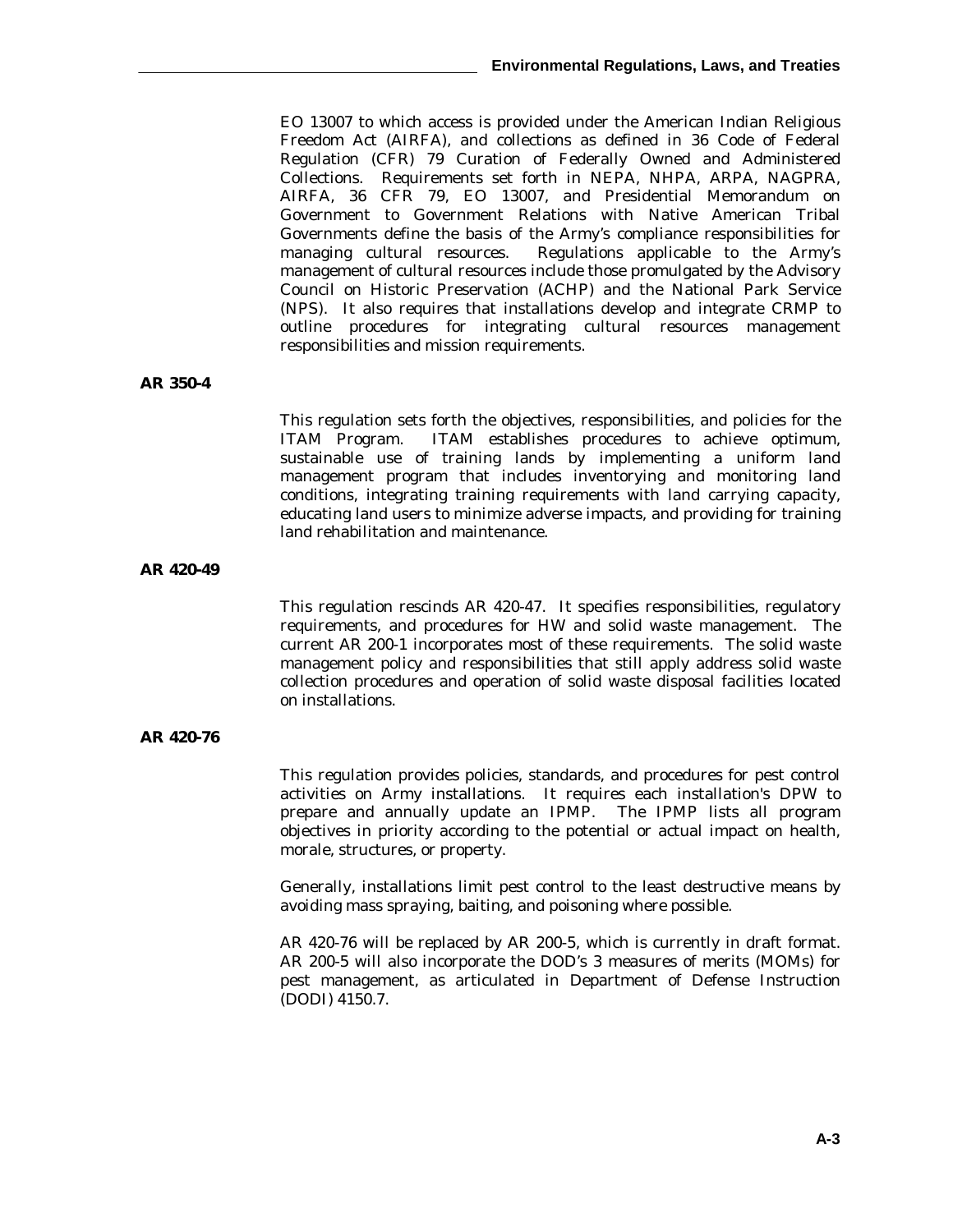### **DA PAM 200-1**

This pamphlet is a companion to AR 200-2, designed to assist Army users in the preparation and review of EAs and EISs that stem from NEPA.

### **DA PAM 200-4**

This pamphlet is a companion to AR 200-4. It provides guidance for implementing cultural resources management, and includes applicable statutory and regulatory requirements for cultural resource and Native American programs.

### **MCO P5090.2A**

This regulation (currently dated July 1998) provides guidance and instruction to Marine Corps forces to meet federal, state, and local environmental legislative and regulatory requirements. It is focused on environmental compliance and protection and identifies Marine Corps policy and responsibilities. MCO P5090.2A addresses the following major areas:

- Program management.
- Environmental compliance and protection requirements.
- Environmental media areas.
- Education and training.

The regulation provides guidance to Marine Corps forces operating ashore after disembarking. For guidance while afloat, see NWP 4-11 to incorporate environmental considerations into naval doctrine and reference specific Operational Naval Instruction (OPNAVINST) for guidance/regulations.

## **FEDERAL LAWS**

These laws provide states and federal agencies a legal framework within which to operate. These laws include acts and executive orders. For example, the Federal Facilities Compliance Act (FFCA) allows regulatory agencies to impose civil fines on other federal agencies, like the DA, for violations of the Resource Conservation and Recovery Act (RCRA).

#### **ARCHAEOLOGICAL RESOURCES PROTECTION ACT (ARPA) OF 1979**

The ARPA stipulates that anyone excavating archaeological resources on federal lands must have a permit or be subject to civil or criminal penalties. Persons requesting an ARPA permit should be directed to the local US Army Corps of Engineers (USACE), district engineer. Installation law enforcement personnel should be aware of archaeological resources that need protection, and such sites should be monitored regularly.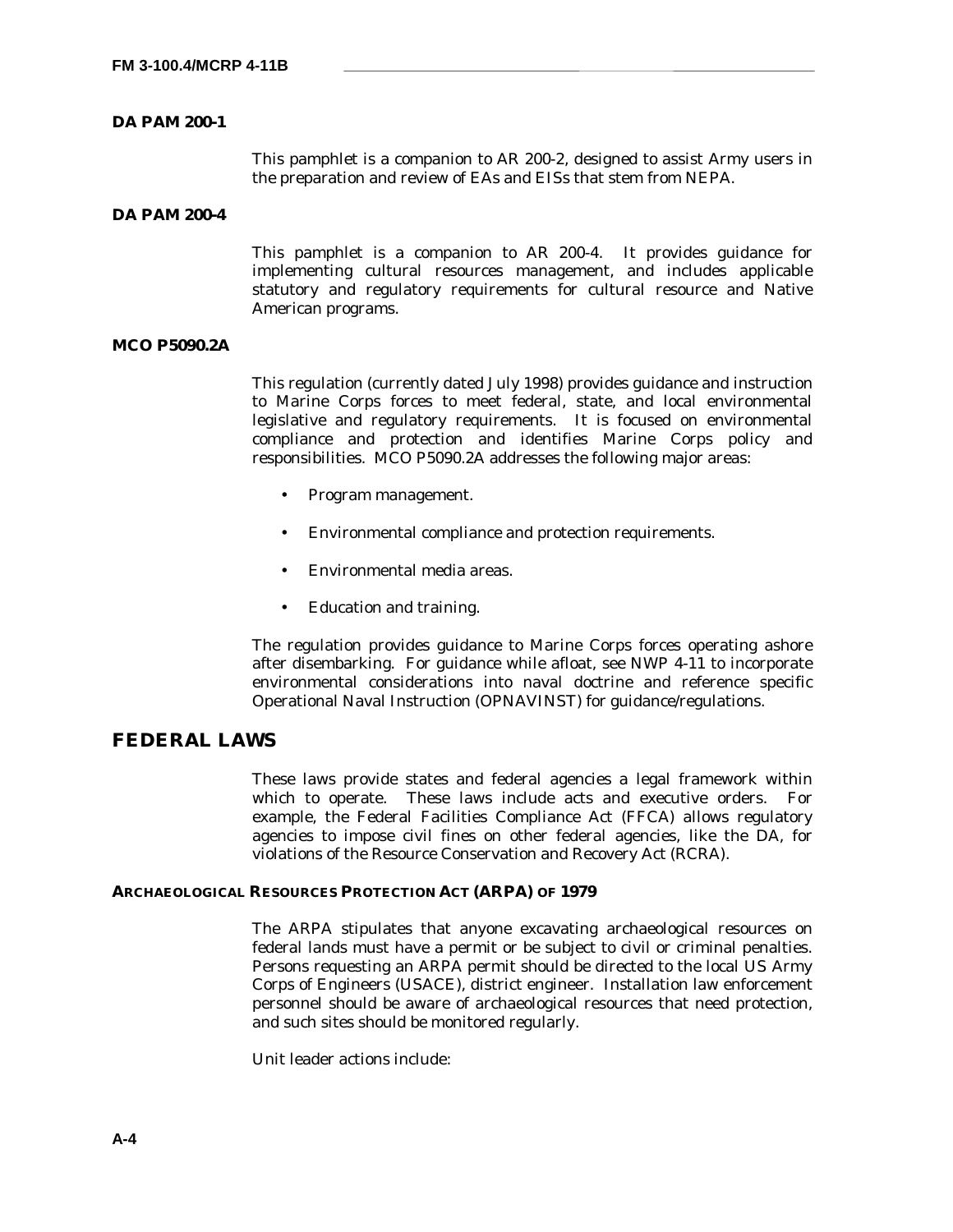- Avoiding digging or conducting operations in or near cultural sites or structures.
- Briefing soldiers/Marines on the importance of avoiding, protecting, and safeguarding archaeological sites, to include not collecting any of the artifacts.
- Reporting the discovery of any artifact and waiting for clearance to resume training.

### **CLEAN AIR ACT (CAA) OF 1970**

The CAA, with amendments, requires the prevention, control, and abatement of air pollution from stationary sources (power plants) and mobile sources (vehicles). It controls the volatile organic compounds (VOCs) from fuel storage and dispensing, spray painting, and solvent use. Additional impacts include open burning, smoke obscurant generation, incineration of waste, and fugitive emissions.

The CAA implementing regulations concerning emission requirements do not apply to tactical vehicles. However, increasingly, stringent requirements for civilian vehicles do apply to other military vehicles. The CAA also controls open burning operations that result in nitrogen oxide (NOX). The inherent CAA requirement to control air pollutants and fugitive dust effects military activities. The CAA also regulates asbestos removal and disposal. Recent amendments include provisions for control of air toxins (hazardous air pollutants), acid rain, and ozone depleting compounds, such as CFC.

Unit leader actions include:

- Advising the chain of command of air pollution sources.
- Identifying and reducing sources of air pollution (dust control in training areas, excessive emissions from poorly maintained vehicles, parts washer emissions, and so forth).
- Using riot control and smoke agents only in approved training areas.

### **CLEAN WATER ACT (CWA) OF 1972**

The CWA, amended in 1977, regulates point source discharges into US waters. This law applies most often to industrial facilities, sewage treatment facilities, and ships. Requirements for oil and HM spill reporting and waterways clean up affect military operations, including river crossings and amphibious actions. The CWA requires spill prevention plans for sites that store significant quantities of petroleum products.

The CWA also regulates storm water runoff from certain industrial sources and requires permits for activities that affect wetlands. There is also an inherent requirement to prevent soil erosion during construction and earth moving activities. Units must ensure that ground disturbed during tactical operations and training is preserved from future soil erosion.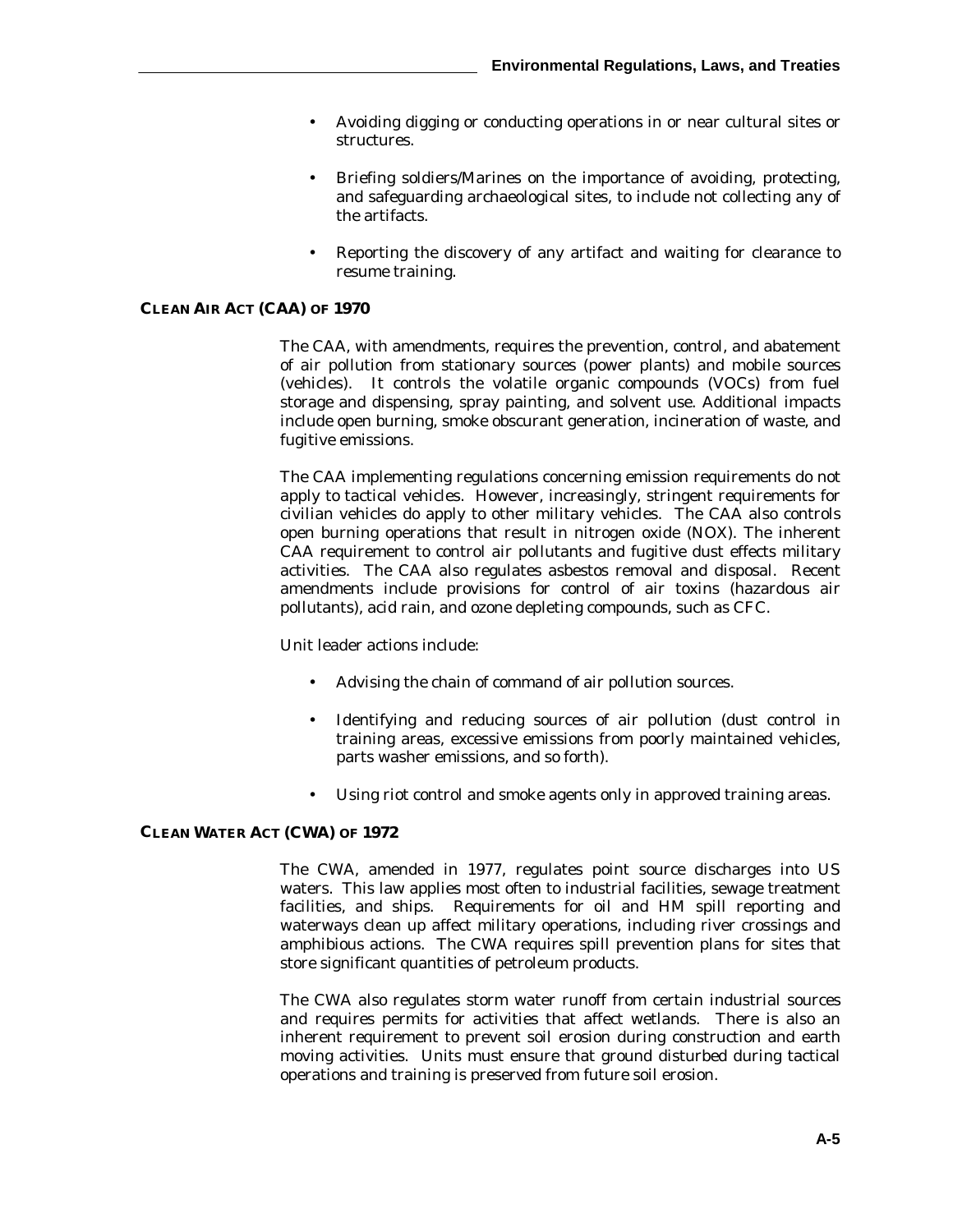- Knowing the locations of surface water and groundwater in the training areas or areas of operations.
- Planning and conducting training, operations, and logistics activities to avoid surface and groundwater areas where possible.
- Crossing streams and ditches only at designated vehicle crossing locations.
- Ensuring soldiers use designated vehicle wash areas and do not perform maintenance or refuel vehicles or equipment where a spill can easily contaminate surface water or groundwater.
- Ensuring released or spilled vehicle fluids do not contaminate surface water or groundwater. Taking immediate corrective action should oil or hazardous substance spills occur.
- Reporting all spills/releases as stated in the ISCP.
- Using proper preventive medicine and sanitation procedures to prevent surface water and groundwater contamination.
- Disposing of liquid waste from kitchens, showers, and baths properly.
- Avoiding entering terrain drainage areas with vehicles unless the area is dry and the ground will support such activities.
- Ensuring soldiers/Marines do not pour chemicals into sinks or storm drains.

For wetland and coastal water areas unit leader actions include:

- Requesting a map of designated wetlands and coastal water areas from the environmental office or range control.
- Ensuring soldiers/Marines are aware of wetland and coastal water areas and the restrictions for each area.
- Planning and conducting training, operations, and logistics activities without contaminating or causing unnecessary damage.
- Ensuring soldiers/Marines use designated vehicle wash areas and do not perform maintenance or refuel vehicles/equipment in these areas.
- Crossing streams and ditches only at designated vehicle crossings.
- Ensuring permits are obtained before any operations resulting in dredging or filling of wetlands.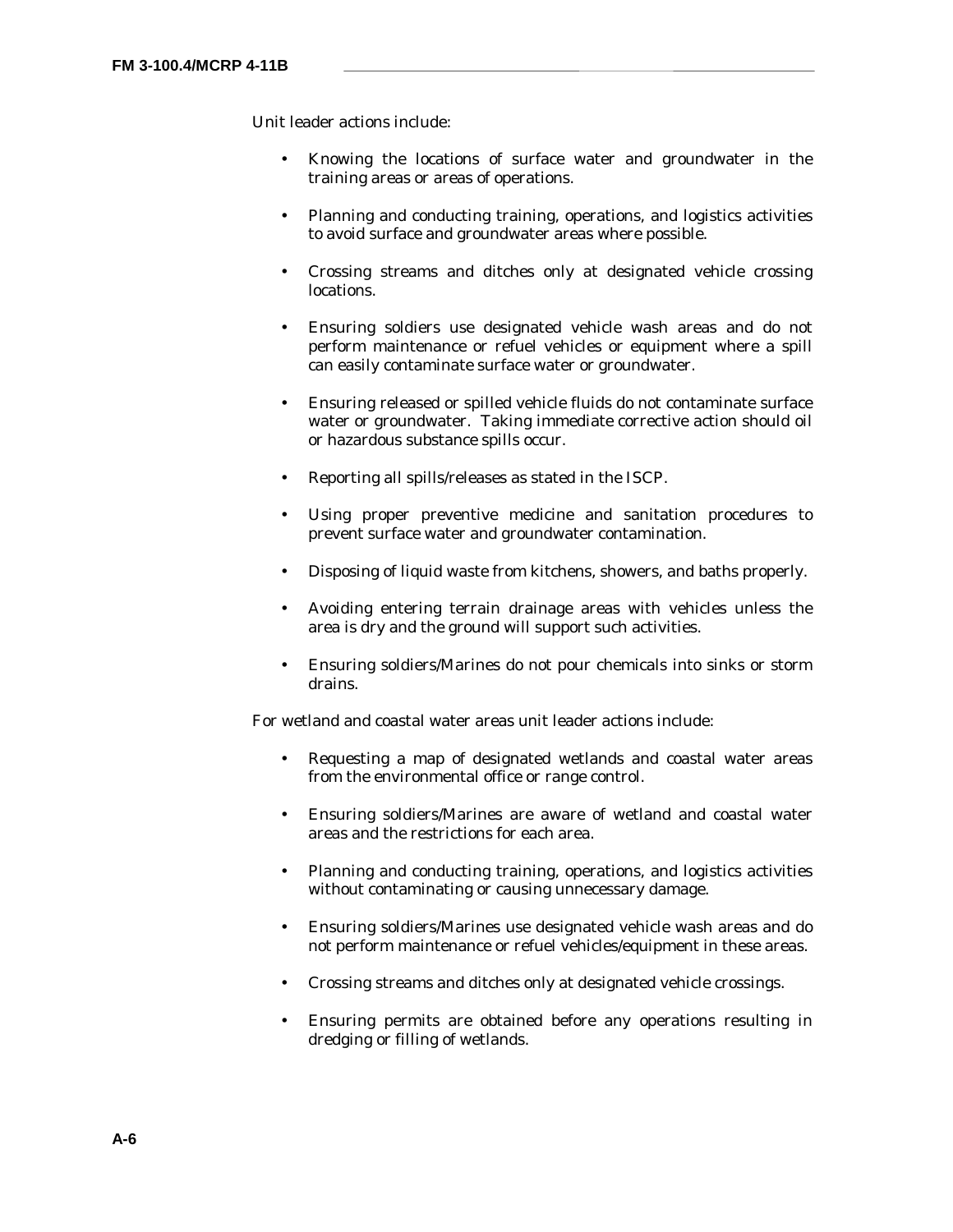For erosion control and its associated considerations, unit leader actions include:

- Verifying restrictions with range control.
- Briefing soldiers/Marines on environmental and safety considerations before field training.
- Planning missions to reduce the possibility of erosion. Prohibiting the use of live vegetation unless permitted; driving or parking vehicles close to trees; and cutting trees without permission from range control or the installation forester.
- Avoiding compaction of soil to the point that water can no longer percolate through it.
- Avoiding tactical maneuvers in erosion-susceptible areas, and refilling all fighting positions.
- Reducing maneuvers during periods of high rainfalls and saturated soil conditions.
- Making maximum use of existing roads and trails.

### **COMPREHENSIVE ENVIRONMENTAL RESPONSE, COMPENSATION, AND LIABILITY ACT (CERCLA) OF 1980**

The CERCLA, known as Superfund since its enactment in 1980, regulates past releases of HM into the environment. This act establishes personal liability of the individual responsible for the release. The Superfund Amendments and Reauthorization Act (SARA) amended the CERCLA in 1986. Together, these laws establish the "superfund" program to clean up HW sites. The corresponding DOD program is the IRP. The IRP helps identify, investigate, and clean up contamination on DOD property.

Unit leader actions include:

- Reporting any suspected contamination site to the chain of command.
- Ensuring soldiers/Marines understand the environmental ethic and apply it to avoid any future liabilities.
- Disposing properly of all HM/HW.

### **EMERGENCY PLANNING AND COMMUNITY RIGHT TO KNOW ACT (EPCRA) OF 1986**

The EPCRA provides a mechanism for informing local populations about possible chemical hazards in the community. Also known as SARA Title III, the EPCRA originally applied only to industry. EO 12856 now extends the EPCRA to federal facilities, including DOD. EPCRA requires military installations to plan for effective emergency procedures in the event of a spill or other uncontrolled release of HMs.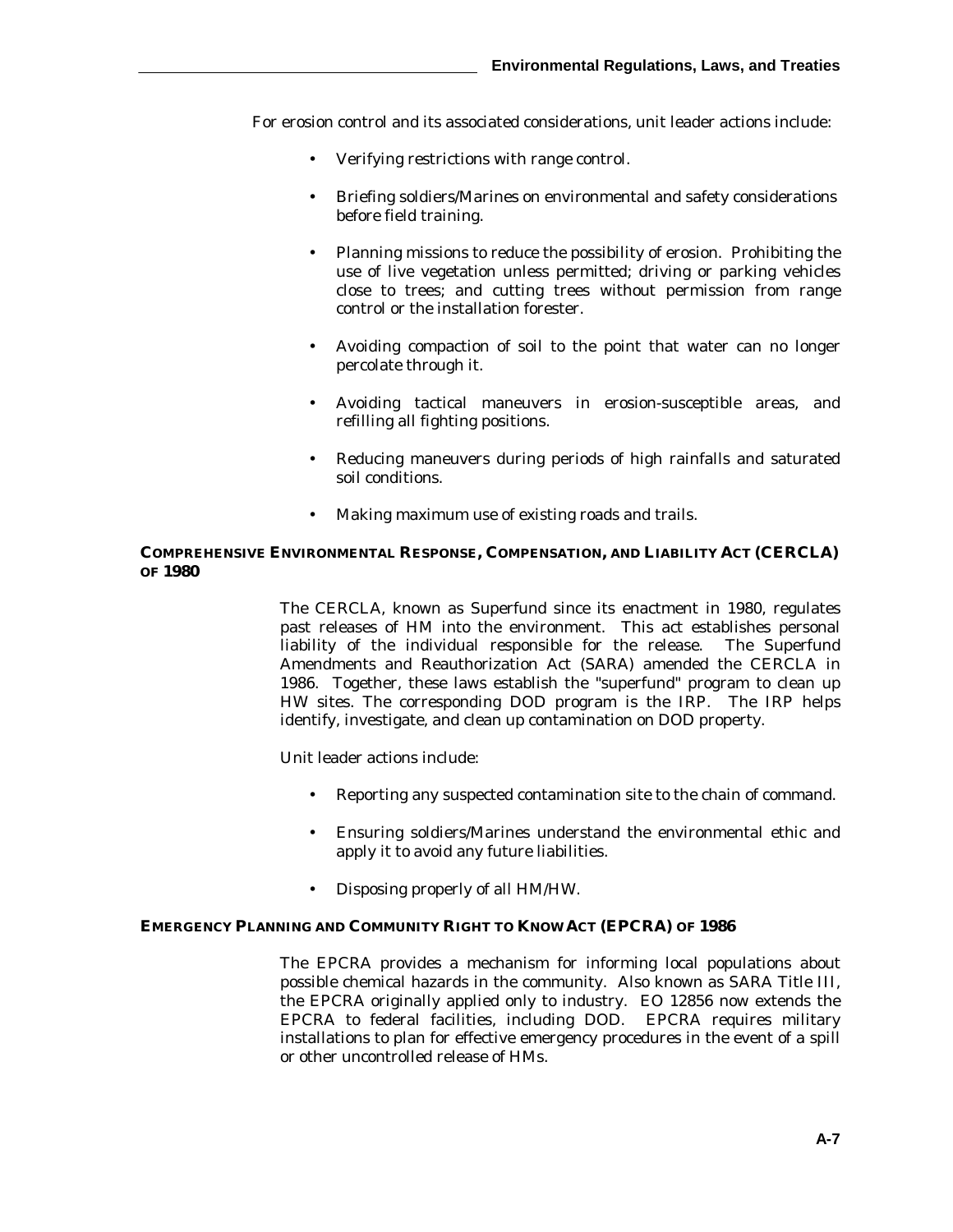The EPCRA also requires local governments to prepare for the emergency release of HM by appointing a local emergency planning committee (LEPC). Facilities with HM operations submit nonclassified inventories to the LEPC and immediately notify the LEPC when any release of HM occurs in quantities greater than permissible levels. Installations prepare annual reports of HM released through accident and normal operations.

Unit leader actions with regard to EPCRA include:

- Training soldiers/Marines on spill prevention planning, reporting, and cleanup IAW the ISCP.
- Maintaining a current HM inventory and an MSDS for every HM in the unit. Providing a copy of the HM inventory to the fire department or installation EMO.
- Complying with the ISCP.

#### **ENDANGERED SPECIES ACT (ESA) OF 1973**

This act, as amended, protects threatened or endangered plants and animals (to include fish, insects, and invertebrates). All federal agencies ensure their actions do not jeopardize threatened or endangered species or their habitats. The Secretary of the Interior publishes lists of endangered and threatened species in the Federal Register.

The ESA prohibits anyone from "taking", harassing or harming, a listed fish and wildlife species unless permitted by the ESA. Additionally, the ESA makes it unlawful to remove or to maliciously damage or destroy listed plants in areas under federal jurisdiction.

The ESA prohibits the destruction, capture, trading, selling, or buying of listed species. The DOD consults with the National Marine Fisheries and the USFWS before taking any action that may effect, adversely or beneficially, a listed species or designated critical habitat.

- Enforcing range control and installation environmental regulations.
- Avoiding actions that could harm protected plants and animals and their habitats on the installation and any off-post training areas.
- Recognizing threatened and endangered species' habitat and avoiding it during training, operations, and logistics activities.
- Marking environmentally sensitive areas as restricted movement areas during field training.
- Consulting the environmental office for other local requirements relating to wildlife and natural vegetation.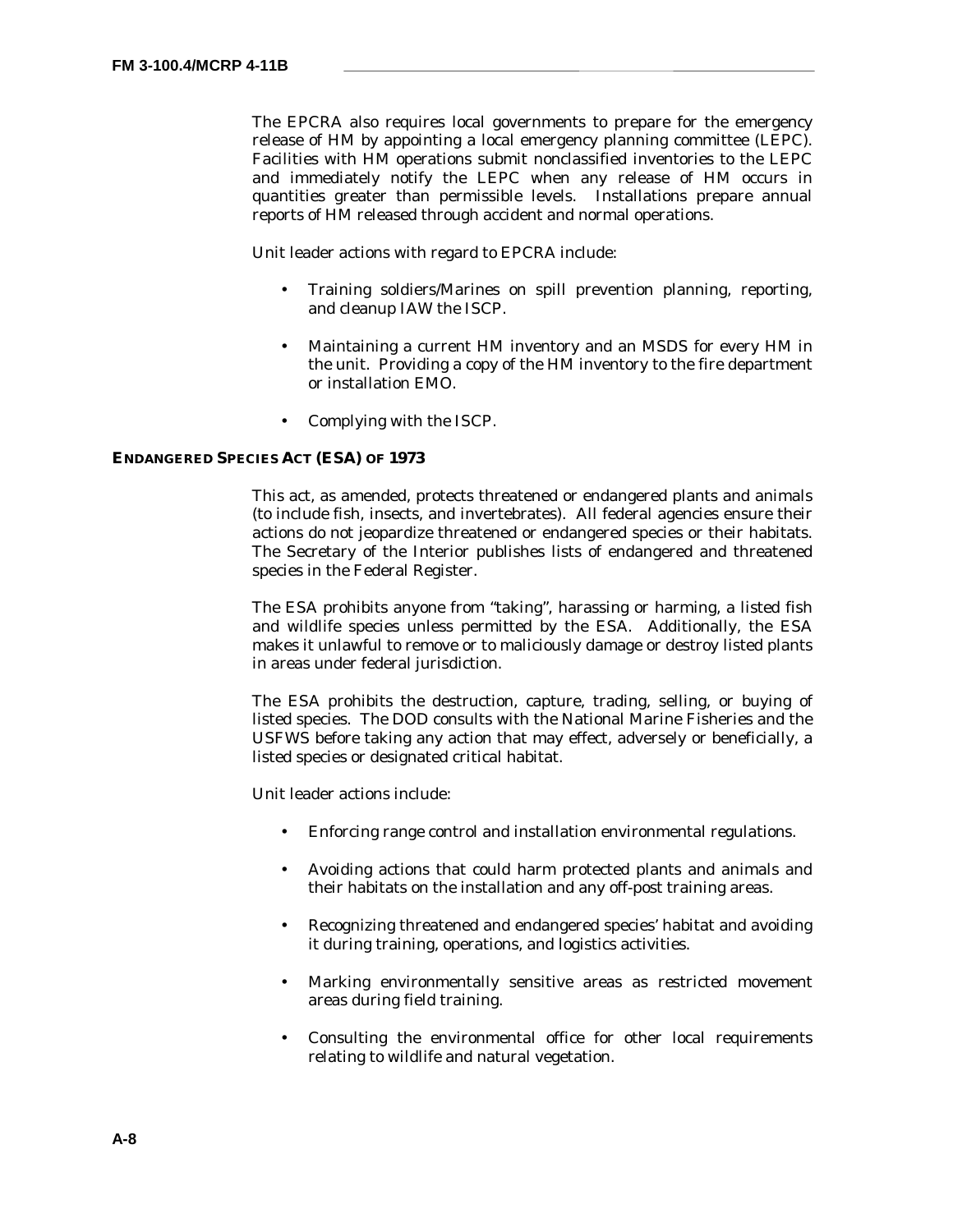- Avoiding cutting brush and trees for camouflage.
- Coordinating with Preventive Medicine.
- Avoiding damage to marked wildlife food plots and watering areas.
- Complying with the installation endangered species management plan.

### **FEDERAL FACILITIES COMPLIANCE ACT (FFCA) OF 1992**

The FFCA applies only to HW and solid waste requirements of the RCRA. This act represents, however, a growing consensus that federal facilities should comply with environmental laws in the same manner as private, nongovernmental civilian agencies.

Originally passed in 1992, the FFCA subjects DOD employees at all levels to personal criminal liability for environmental violations of any federal or state solid waste or HW law. Criminal sanctions under the federal HW law (RCRA) include a maximum fine of up to \$250,000, a jail sentence of up to 15 years, or both. The FFCA also allows regulatory agencies to issue NOVs, and impose civil fines and administrative action for solid waste and HW violations.

Unit leader actions include:

- Cooperating with environmental inspectors.
- Performing assessments of the work areas of soldiers/Marines to ensure compliance with environmental guidelines.
- Informing the chain of command when environmental problems are discovered.

### **FEDERAL INSECTICIDE FUNGICIDE, AND RODENTICIDE ACT (FIFRA) OF 1972**

The FIFRA requires licensing or registering pesticide products by the US EPA. It also requires proper management of pesticide use, storage, and disposal. Only certified personnel, or someone under the direct supervision of a certified person, may use restricted use pesticides. IPM is the Army's comprehensive approach to the prevention, elimination, and control of pests. The IPM concept addresses pest problems in various ways and considers all options for pest removal/control.

- Ensuring field sanitation teams are properly trained in the use of HM in the field sanitation kit (i.e., pesticides, rodenticides, insecticides [insect repellent], and fungicides [foot powder]).
- Employing procedures IAW FM 21-10 and FM 21-10-1.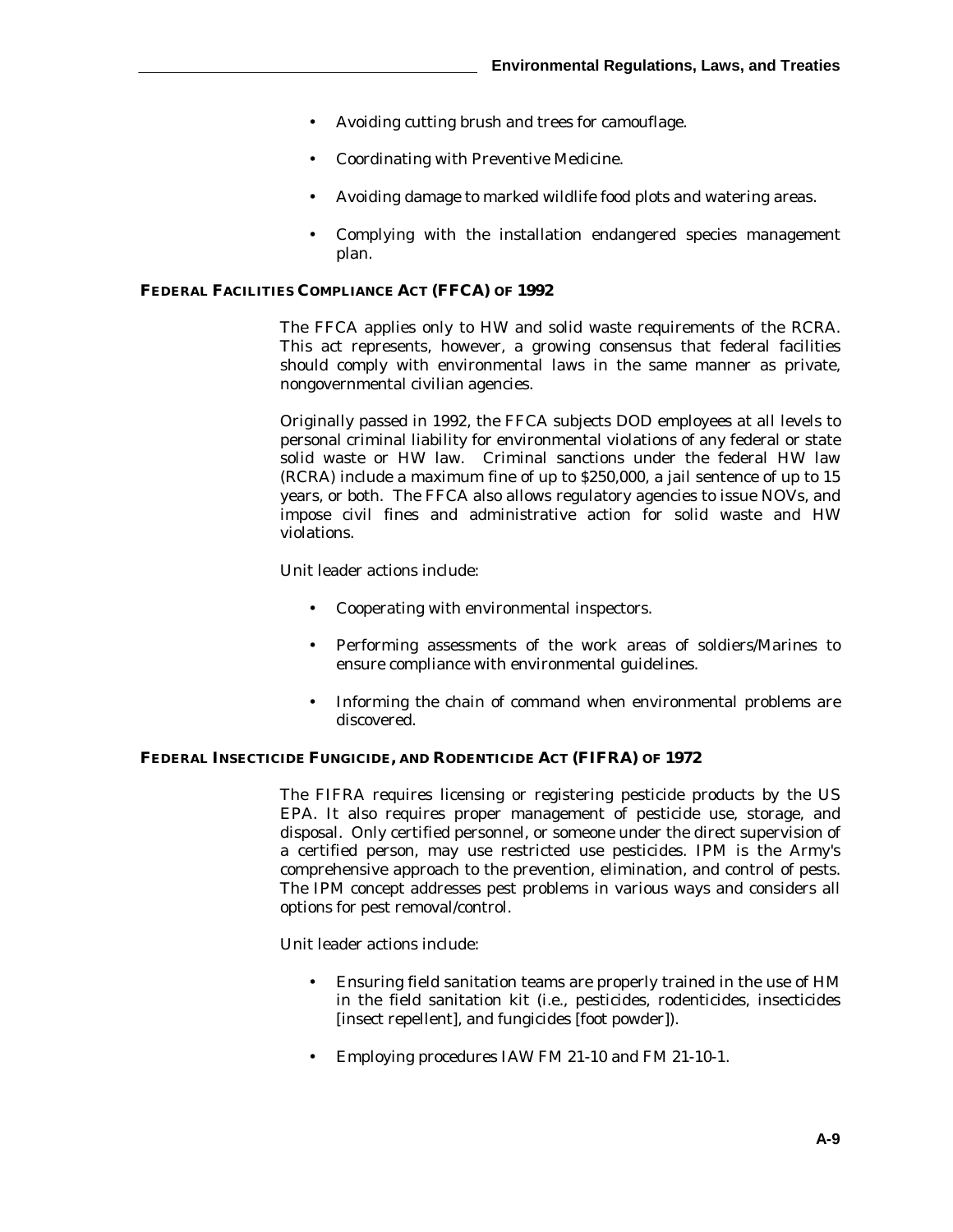• Notifying the installation DPW or G4 (Marines) concerning pest control in unit billets and dining facilities.

#### **FEDERAL HAZARDOUS MATERIALS TRANSPORTATION LAW (FEDERAL HAZMAT LAW) OF 1988**

Formerly known as the Hazardous Materials Transportation Act (HMTA), this law authorizes the US DOT to issue interstate and intrastate regulations related to transportation of HM. DOT oversight applies to; packing and repacking; handling; labeling, marking, and placarding; routing.

In addition, the HMTA establishes record keeping requirements and a registration program for shippers, carriers, and container manufacturers. Units most commonly haul HM in the form of POL products and ordnance. Units comply with these requirements during operations and deployments that require vehicle movement or convoys on federal and state highways.

Unit leader actions include:

- Training soldiers/Marines on proper transportation procedures to include vehicle placarding, material packaging, vehicle loading, operator requirements, safety precautions, and spill procedures.
- Ensuring accountability for all HM.
- Applying the risk management process to each unit movement requirement.

#### **MARINE MAMMAL PROTECTION ACT (MMPA) OF 1972**

The MMPA provides protection for marine mammals. The MMPA also prohibits hunting or harvesting these animals except by permit. As defined by the MMPA, marine mammals include the following:

- Whales.
- Dolphins (porpoises).
- Sea otters.
- Polar bears
- Any mammal morphologically adapted to the marine environment.

- Ensuring soldiers/Marines understand they are not to harass, capture, or injure marine mammals.
- Planning operations to avoid sensitive marine mammal habitats.
- Reporting suspected violations through the chain of command.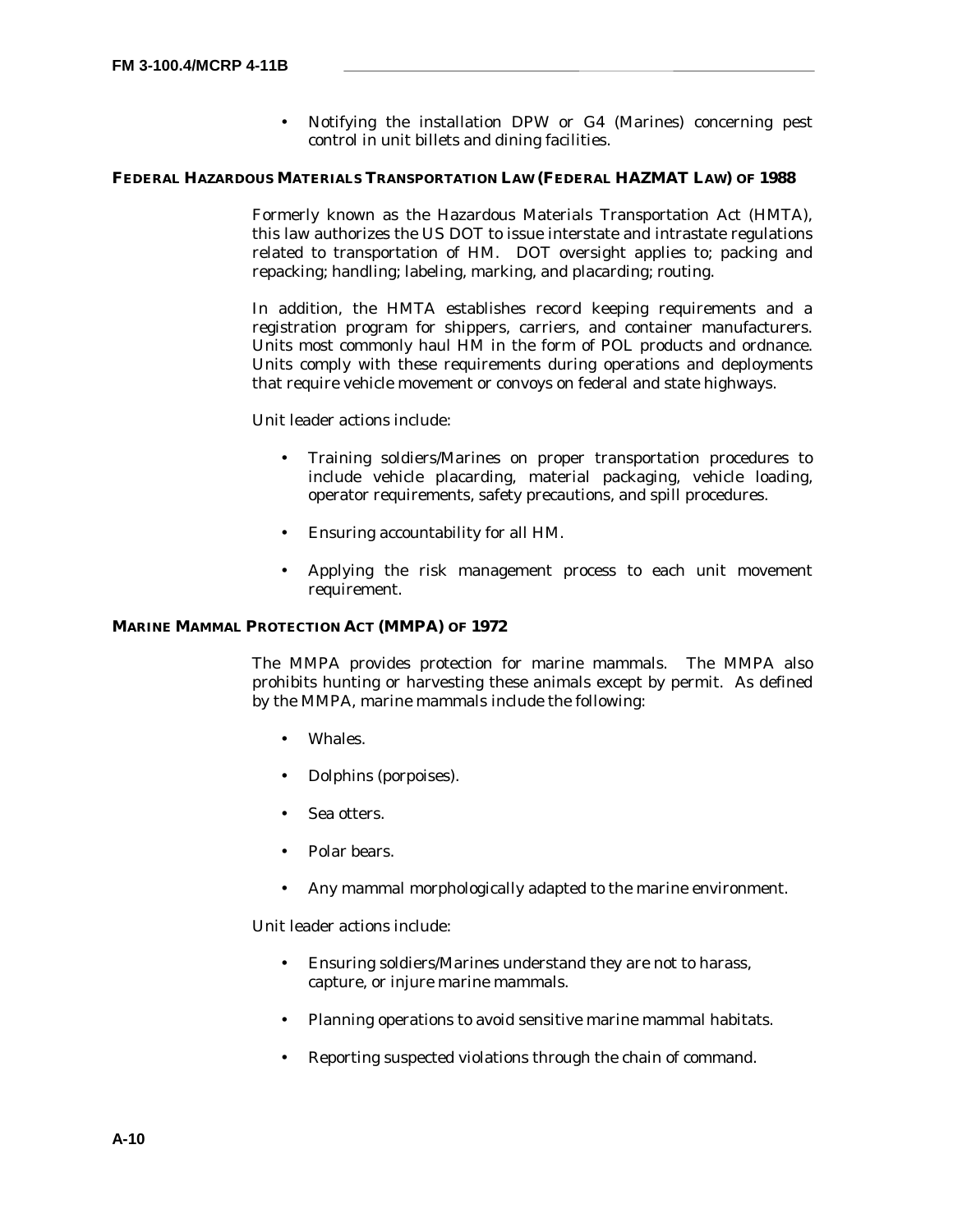### **MILITARY MUNITIONS RULE OF 1997**

This rule amends RCRA and identifies when conventional and chemical munitions become HW under the RCRA. It is a minimum federal standard for management of waste military munitions and provides new procedures for the storage, transport, and disposal of such waste. The DOD, other federal agencies, and government contractors who produce or use military munitions for the DOD are affected by this rule. States may adopt military munitions requirements more stringent than the federal rules.

Unused munitions become waste when abandoned (i.e., buried, landfill, dumped at sea, etc.); detonated (except as a consequence of intended use); burned, incinerated, or treated before disposal; removed from storage for treatment/disposal; deteriorated or damaged beyond repair; recycled, or reused; or declared a waste by an authorized military official.

Military munitions are not waste when used for their intended purpose, such as for training or part of research, development, testing, and evaluation activities, or during range clearance activities on active and inactive ranges. This rule excludes unused munitions that are repaired, reused, recycled, reclaimed, disassembled, reconfigured, or otherwise subject to materials recovery activities. Assignment of a particular condition code or placement in one of DOD's demilitarization accounts is not dispositive of whether an item is a waste because many of these materials are subjected to recovery, reuse, and recycling activities. (See the actions associated with the Federal Hazardous Materials Transportation Law of 1998.)

Unit leader actions include:

- Training soldiers/Marines on proper procedures for the transportation, storage, handling, and turn-in of military munitions.
- Ensuring accountability for all munitions.
- Reporting all problems with damaged or malfunctioning munitions through the chain of command and the issuing/turn-in facility.

### **NATIONAL ENVIRONMENTAL POLICY ACT (NEPA) OF 1969**

The NEPA affects virtually every proposed action on military installations. Installations pay particular attention to actions that may present a danger to the health, safety, or welfare of civilian and military personnel, or may cause irreparable harm to animal or plant life. The NEPA requires federal agencies to consider the environmental impacts of their actions during planning and decision making.

Installations document these considerations, while ensuring public involvement in the planning process. Only those actions categorically excluded from NEPA documentation requirements are exempt. (See Chapter 4 and AR 200-2 for a list of categorical exclusions.) EO 12114 extends the application of the NEPA philosophy to major federal actions in foreign nations.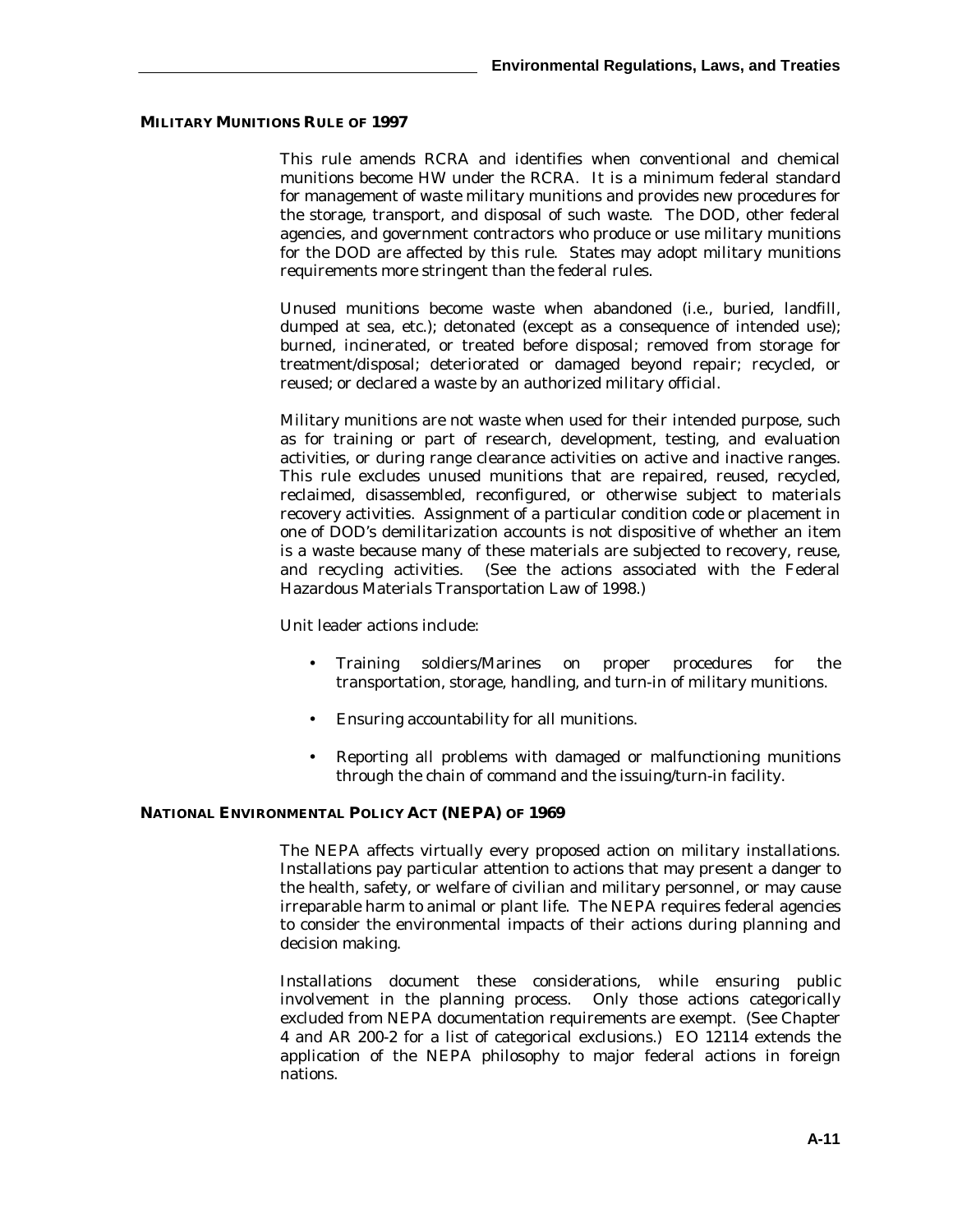- Identifying areas of environmental concern.
- Identifying mission-related environmental risks.
- Identifying potential effects of environmental factors on missions and operations.
- Discussing environmental risk in training meetings and briefings.
- Identifying alternative training scenarios and techniques.
- Consulting installation environmental office personnel regarding requirements for NEPA documentation.

### **NATIONAL HISTORIC PRESERVATION ACT (NHPA) OF 1966**

The NHPA requires federal agencies to consider the effects of their actions, such as construction, leasing, land transactions, and base realignment and closure (BRAC), on cultural and historic resources. The act seeks to safeguard against the loss of irreplaceable historic properties, especially those located on federal land. Many Army and Marine Corps facilities are located on historic and archaeological sites, to include prehistoric settlements and 19th century cantonments.

Unit leader actions include:

- Identifying and recognizing possible archaeological and historical artifacts, sites, and structures.
- Planning and conducting training, operations, and logistics activities to avoid damage to archaeological or historic artifacts, sites, or structures.
- Instructing soldiers/Marines to leave historic artifacts in place and report newly discovered items to the chain-of-command.
- Reporting vandalism, theft, or damage to historic, cultural, or archaeological sites.

### **NATIVE AMERICAN GRAVES REPARATION ACT (NAGPRA) OF 1990**

The intent of this act is to ensure the protection and rightful disposition of Native American cultural items, including human remains, from federal lands. It establishes a consultation process for the intentional excavation or inadvertent discovery of NAGPRA cultural items. Soldiers and Marines must immediately report the discovery of Native American remains and artifacts.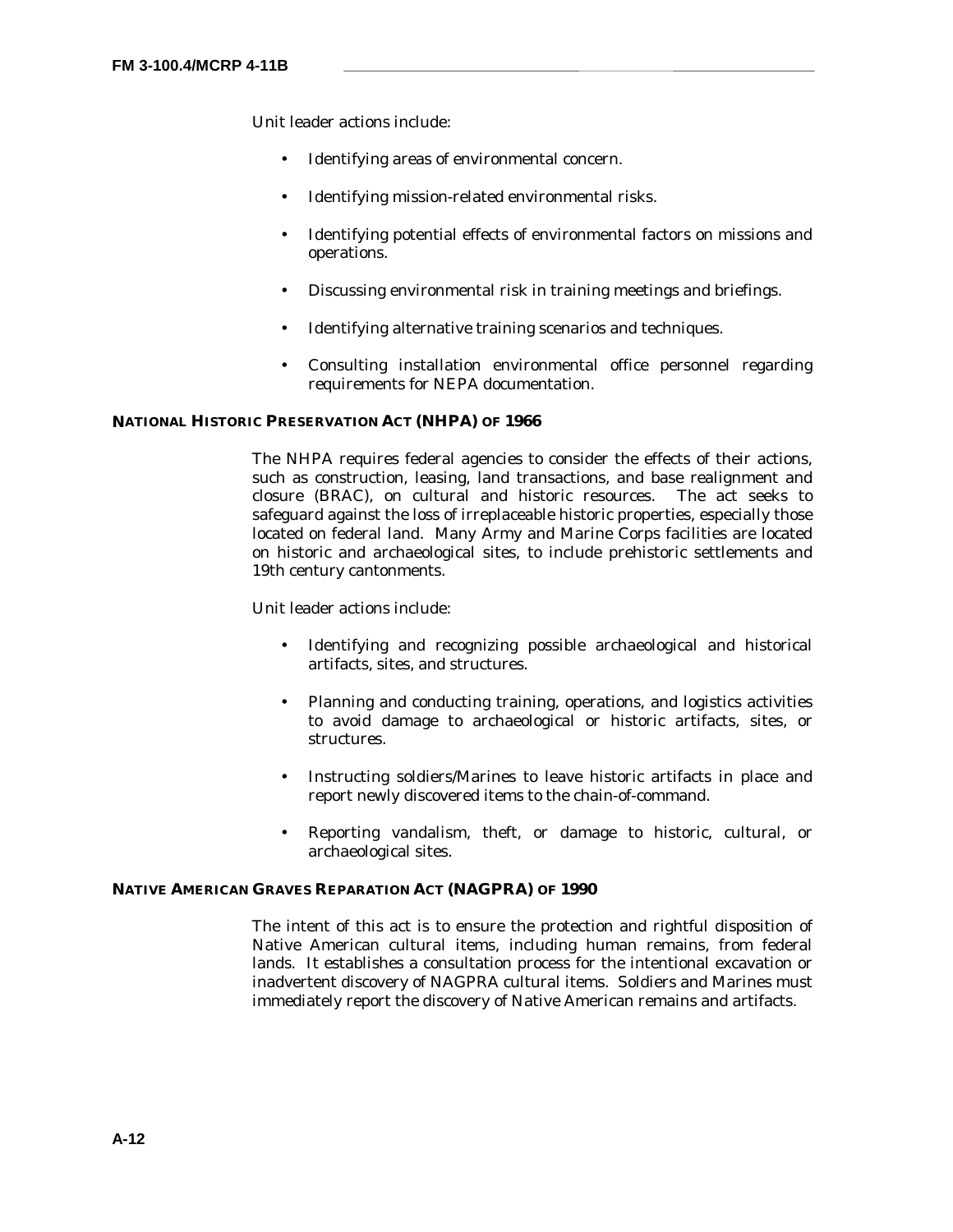- Identifying and recognizing possible Native American historic artifacts, sites, and remains.
- Planning and conducting training, operations, and logistics activities to avoid damage to Native American historic artifacts, sites, or remains.
- Instructing soldiers/Marines to leave Native American historic artifacts, sites, or remains in place and report newly discovered items to the chain-of-command.
- Reporting vandalism, theft, or damage to Native American artifacts, sites, or remains.

### **NOISE CONTROL ACT (NCA) OF 1972**

The NCA establishes a national policy to promote an environment free from noise that jeopardizes the public's health and welfare. It also regulates noise emissions from commercial equipment, such as transportation and construction equipment. The NCA exempts noise from military weapons or combat equipment. However, the goal of the Army's environmental noise abatement program is to achieve compliance with applicable noise regulations in a manner consistent with mission accomplishment.

Unit leader actions include:

- Complying with local and installation noise restrictions.
- Maintaining equipment to perform to maintenance specifications.
- Checking with range control to confirm installation compatible use zone (ICUZ) program requirements.

### **OIL POLLUTION ACT (OPA) OF 1990**

The OPA is far more comprehensive and stringent than any previous US or international oil pollution liability and prevention law. It is divided into nine titles focused on oil spills by vessels and facilities. It is principally a response to events like the grounding of the *Exxon Valdez* and several subsequent accidents in 1989/1990. It establishes a standard for measuring natural resource damage applicable to all actions for such damage.

Additionally, it emphasizes federal direction of public and private efforts both of the response to avert the threat of an oil spill and of removal of oil that has been spilled. The act specifies federal preeminence in undertaking and directing response actions but preserves state authority over significant aspects of removal activities.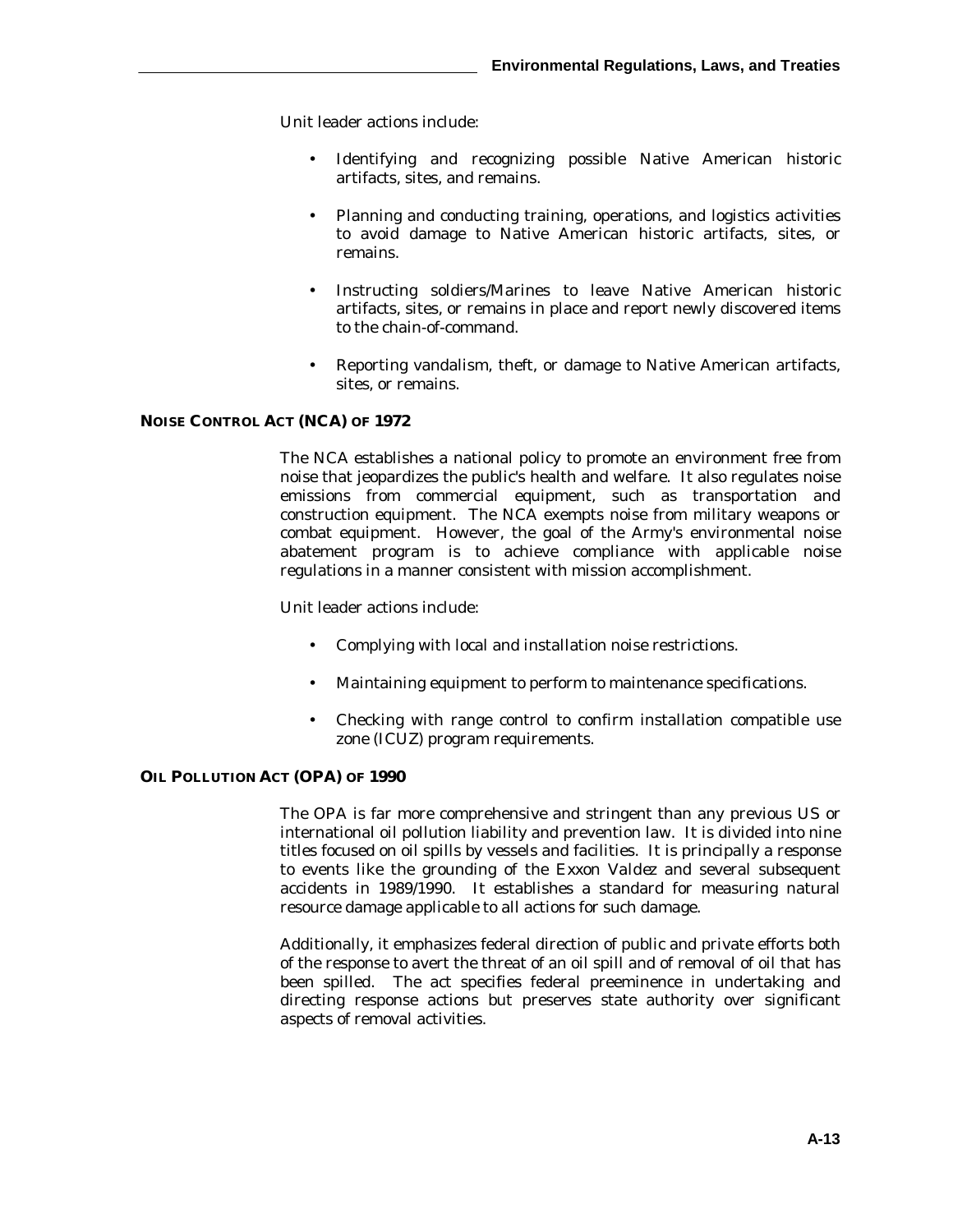- Training unit spill prevention/response teams.
- Reporting all known or suspected spills through the chain of command and IAW your unit SOP.
- Complying with the ISCP.
- Applying the risk management process to each operation to reduce the probability and severity of potential spills.

### **QUIET COMMUNITIES ACT OF (QCA) 1978**

The QCA amended the NCA to allow local communities to develop ordinances controlling unnecessarily loud noises. To minimize contention between installations and surrounding communities, the DOD established the installation compatible use zone (ICUZ) program. Following are the program's objectives:

- Assessing environmental impacts of the noise produced by proposed actions and both on-post and off-post noise sources.
- Complying with federal regulations.
- Ensuring installation mission compatibility with local land use.
- Minimizing environmental noise impact through engineering, operational controls, siting, and architecture.
- Protecting the health and welfare of all individuals adjacent to installations.

Unit leader actions include:

- Complying with local and installation noise restrictions.
- Maintaining equipment to perform to maintenance specifications.
- Confirming installation compatible use zone (ICUZ) program requirements with range control.

### **RESOURCE CONSERVATION AND RECOVERY ACT (RCRA) OF 1976**

The RCRA (originally the Solid Waste Disposal Act), with amendments, establishes guidelines and standards for HW generation, transportation, treatment, storage, and disposal. All states require RCRA operating permits for HW treatment, storage, and disposal facilities (TSDF). The RCRA also covers the laws surrounding the disposal of solid waste to include solid waste management, landfill regulation, recycling, and affirmative procurement.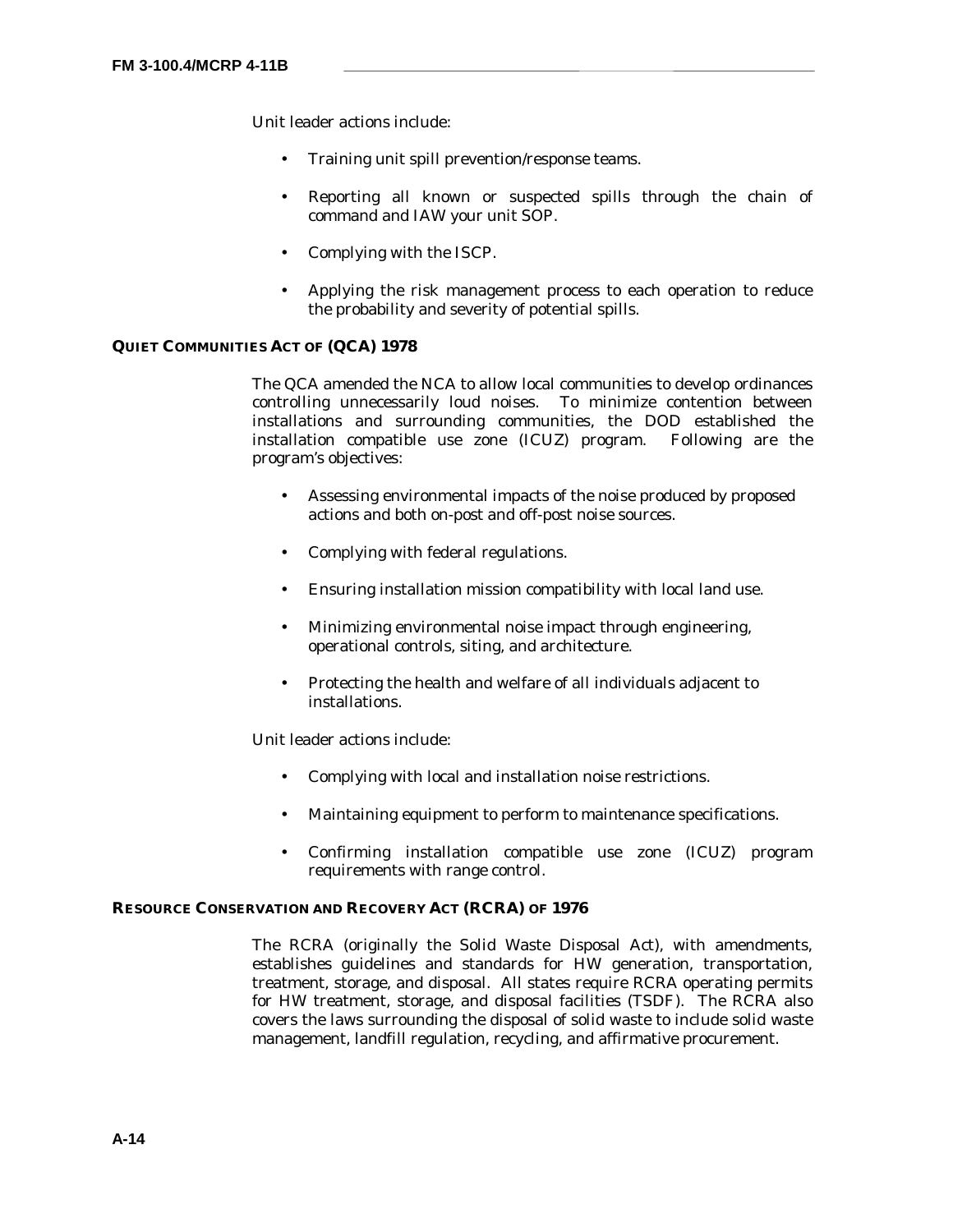RCRA regulations require training for soldiers and Marines handling or managing HM. It also requires management of underground storage tanks (USTs) and clean up of hydrocarbon contamination.

Unit leader actions include:

- Complying with the installation HW management plan.
- Supporting the installation recycling program (ensuring soldiers/ Marines understand its importance).
- Removing expended brass, communications wire, concertina, and trip wires from waste (see the Military Munitions Rule).
- Conducting police calls to collect and dispose of solid waste (trash).
- Disposing of kitchen waste only as authorized; prohibiting garbage burning/burying.
- Ensuring the unit SOP covers HW and HM, including spill contingencies.
- Collecting and turn-in HW/HM according to local and installation procedures, both in garrison and in the field.
- Properly cleaning up, reporting, and documenting any hazardous spills.
- Transporting HW according to local and installation procedures.
- Conducting maintenance, and allowing the use of HM only after soldiers/Marines have been properly trained.
- Ensuring the unit ECO is properly trained and that the training is documented.
- Maintaining a current HM inventory and an MSDS for every HM in the unit. Providing a copy of the HM inventory to the fire department or installation EMO.

### **SAFE DRINKING WATER ACT (SDWA) OF 1974**

The SDWA regulates drinking water quality. It bases assessments of water quality on levels of pollutants present in the water. Water supply facility managers analyze treated water regularly. If the water quality is below standards, water supply providers notify their customers. The Army's program objectives are to conserve water resources by implementing conservation plans and to provide drinking water that meets regulatory standards.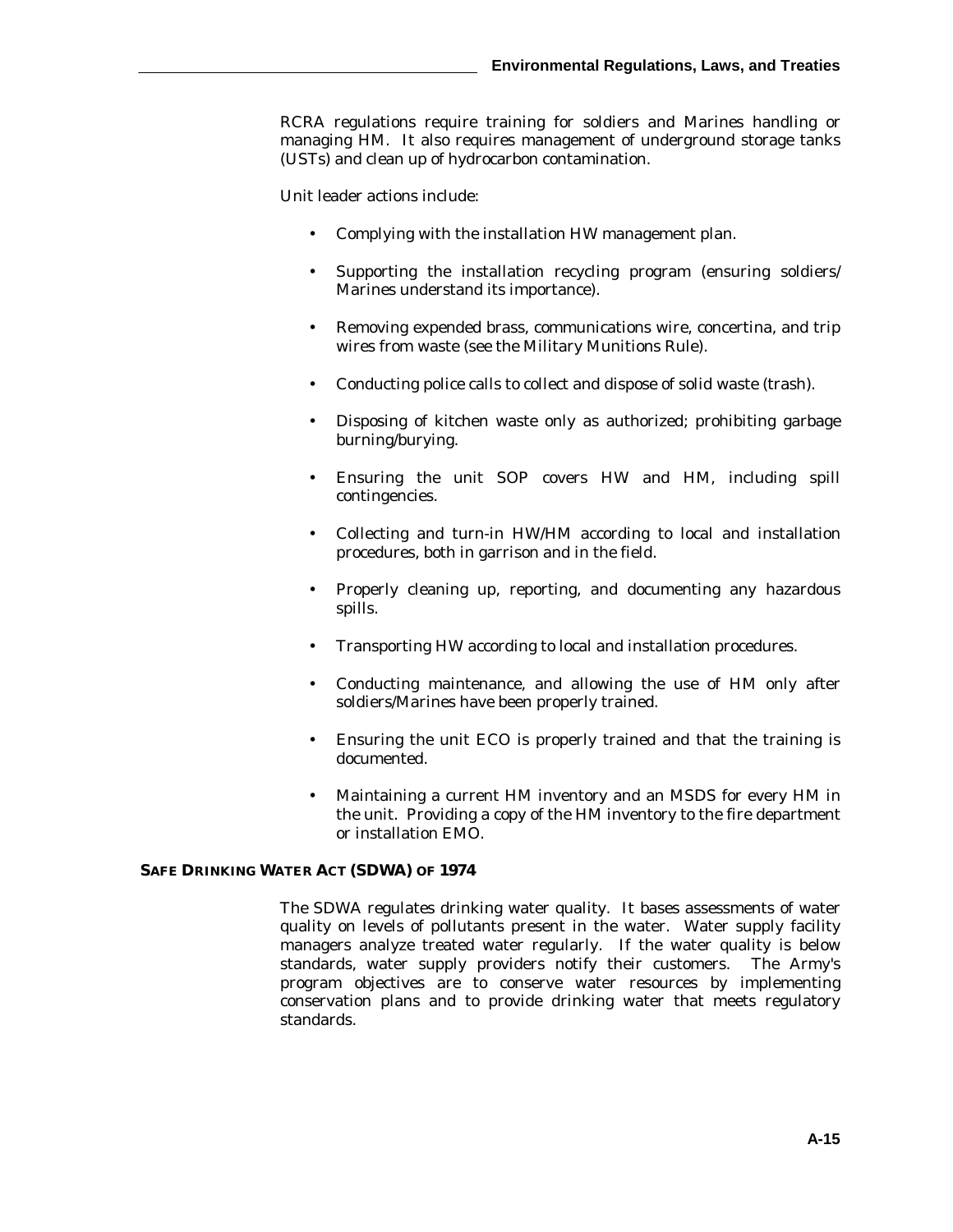- Enforcing the installation water conservation plan.
- Briefing soldiers/Marines on the impact of polluting water sources.
- Employing pollution prevention practices.
- Reporting all concerns about water quality through the chain of command.

#### **SIKES ACT (SA) OF 1985**

The SA, as amended in November 1989, allows each military department to provide services for fish and wildlife management. The military also prioritizes work with federal and state fish and wildlife conservation agencies. An installation's fish and wildlife management program operates under a cooperative plan mutually agreed to by the installation commander, the regional office of the USFWS, and the state agency designated by the host state.

Unit leader actions include:

- Enforcing range control and installation environmental regulations.
- Avoiding actions that could harm protected animals and their habitat on the installation and any off-post training areas.
- Recognizing threatened and endangered species' habitat and avoiding it during training, operations, and logistics activities.
- Marking environmentally sensitive areas as restricted movement areas during field training.
- Consulting with the environmental office for other local requirements relating to fish and wildlife.
- Avoiding damage to marked wildlife food plots and watering areas.
- Complying with the installation endangered species management plan.

### **TOXIC SUBSTANCES CONTROL ACT (TSCA) OF 1976**

The TSCA places restrictions on certain chemical substances. These restrictions seek to limit human and environmental exposure to highly toxic substances, including CFCs, polychlorinated biphenyls (PCBs), and asbestos. TSCA requires chemical testing of substances entering the environment. It also regulates the release of these chemicals.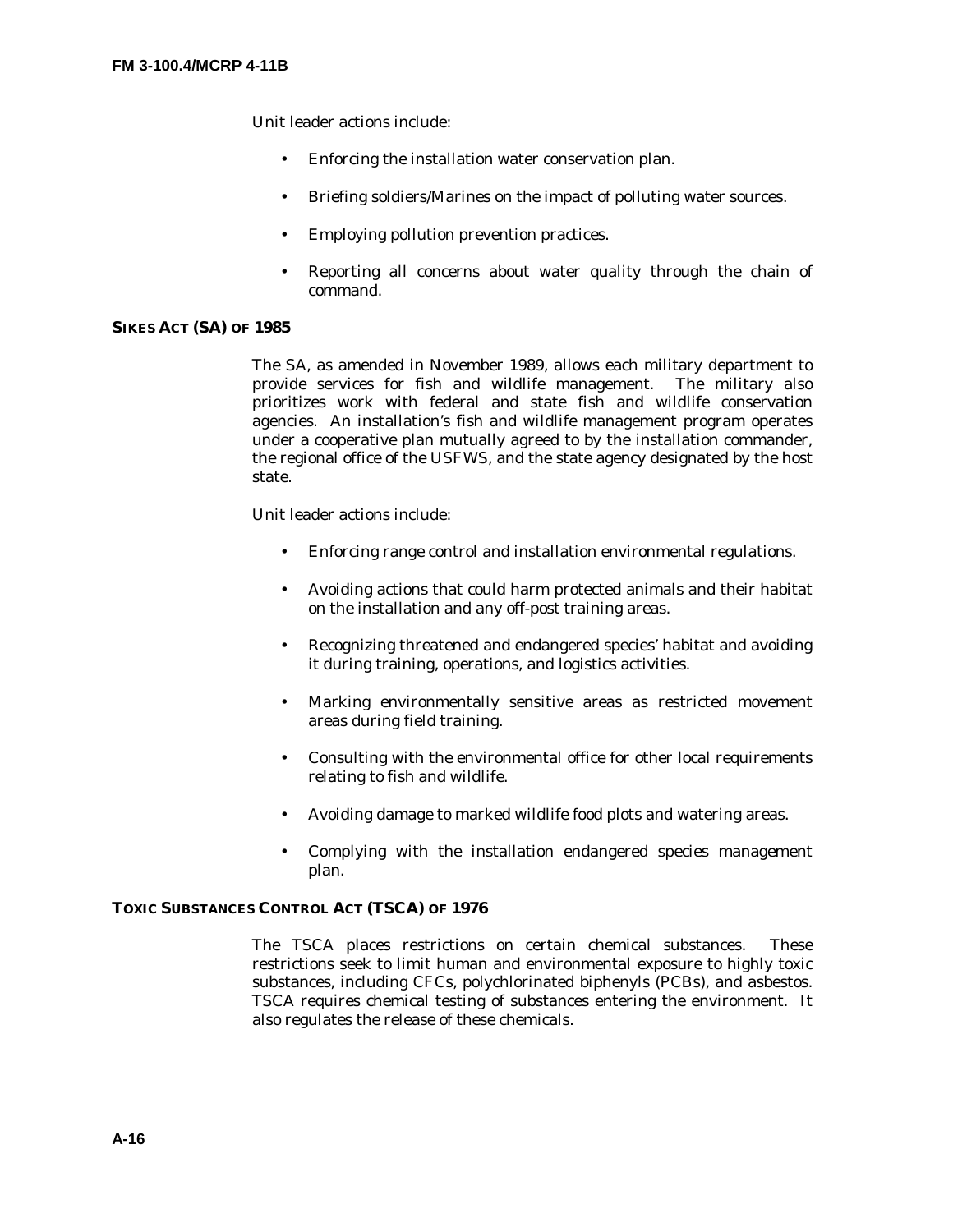- Reporting any suspected asbestos containing material or PCBs to the installation EMO.
- Training all soldiers/Marines (mechanics) that perform maintenance on any air conditioning system on proper procedures for the use, recovery, recycling, or disposal of refrigerants.

### **EXECUTIVE ORDERS**

### **EO 11987**

Dated 24 May 1977, this order directs all federal agencies to prevent the introduction of exotic species (all plants and animals not occurring, either presently or historically, in any ecosystem of the US) into the natural ecosystems of the US. ("US" means all of the fifty states, the District of Columbia, the Commonwealth of Puerto Rico, American Samoa, the Virgin Islands, Guam, and the Trust Territory of the Pacific Islands.) This order is of special importance when addressing redeployments to the US from areas outside the US.

### **EO 11988**

Dated 24 May 1977, this order (Floodplain Management) addresses the actions federal agencies must take to identify and protect floodplains. Additionally, it directs agencies to take into consideration the effects of actions in a floodplain. The intent is to seek to preserve and enhance the natural value of floodplains. This intent includes minimizing the risk of losses from flooding.

### **EO 11990**

Dated 24 May 1977, this order (Protection of Wetlands) addresses the actions federal agencies must take to identify and protect wetlands. Additionally, it directs agencies to take into consideration the effects of actions in wetlands. The intent is to preserve and enhance the natural values of wetlands and to minimize the risk of wetland destruction.

#### **EO 12088**

Dated 13 October 1978, this order (Federal Compliance with Pollution Control Standards) links federal environmental regulations and federal facilities. It directs all federal facilities to control and monitor environmental pollution in compliance with federal environmental regulations.

This order also established the A-106 (1383) reporting process, now referred to as environmental program requirements. In November 1988, the EPA issued the Federal Facilities Compliance Strategy, also known as the EPA Yellow Book, which establishes a comprehensive and proactive approach by which federal facilities may comply with federal regulations.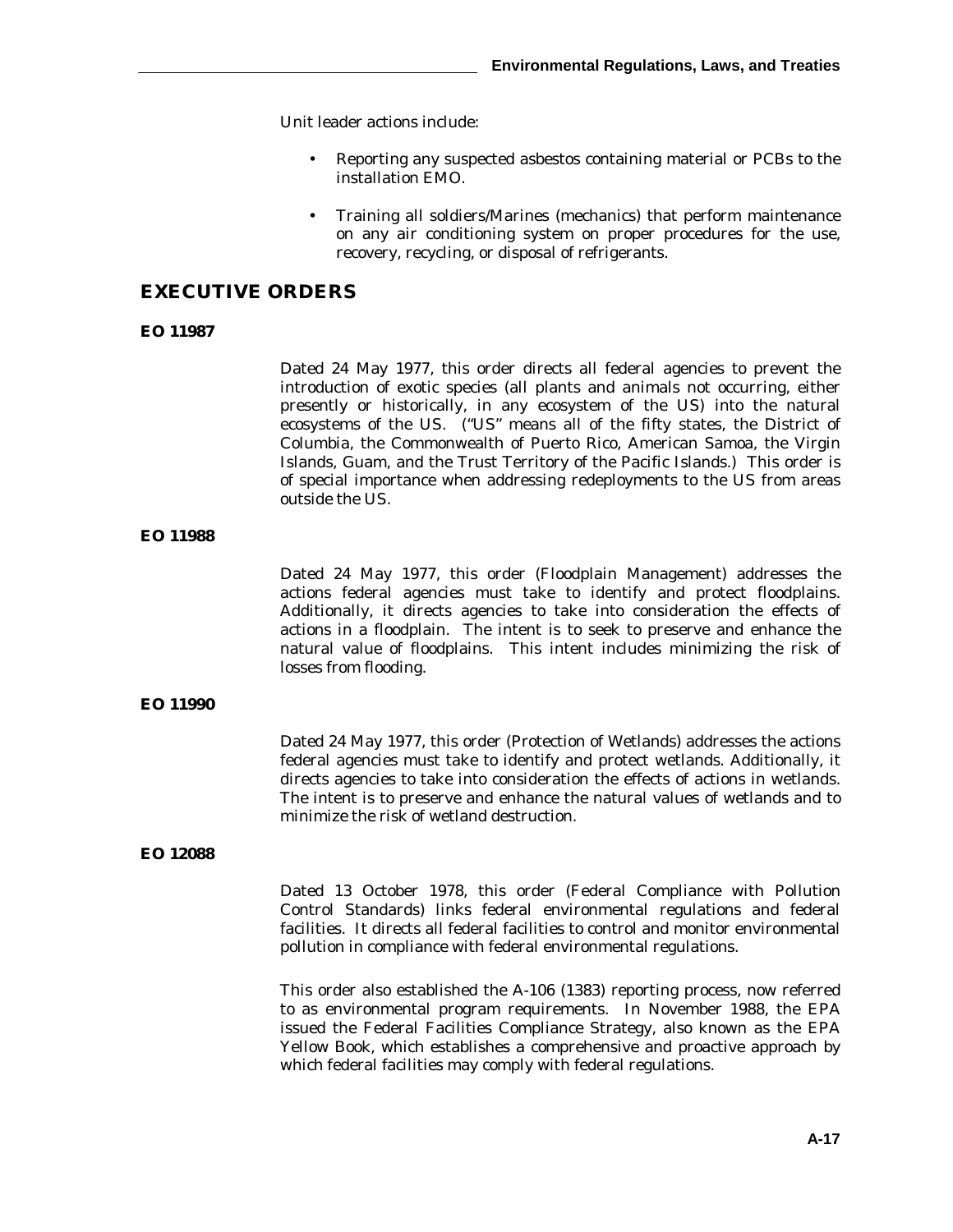### **EO 12114**

Dated 4 January 1979, this order (Environmental Effects Abroad of Major Federal Actions) addresses environmental effects of major federal actions abroad. It establishes procedures for federal agencies in foreign countries and global communities to consider the effects of their actions on the environment. The Department of State supervises and coordinates these efforts overseas. The objective of this program is to provide information to decision-makers, increase awareness and interest in environmental concerns, and encourage environmental cooperation with foreign nations.

### **EO 12580**

Signed on 23 January 1987, this order (Superfund Implementation) amended EO 12088, which delegates CERCLA duties and powers (as amended by the SARA). It provides for a National Contingency Plan (NCP) to provide national and regional response teams to plan and coordinate HM/HW preparedness and response actions. The response teams may include representatives from state and local governments.

#### **EO 12856**

Dated 6 August 1993, this order (Federal Compliance With Right-To-Know Laws and Pollution Prevention Requirements) challenges the federal government to publicly lead by example by applying source reduction in the management of its facilities and in its acquisition practices. It commits federal agencies to publicly report toxic wastes and emissions and to reduce toxic releases by at least fifty percent by 1999. By preventing pollution, the federal government not only protects the environment, but it also saves the taxpayers money by reducing waste management costs and long-term liability for expensive clean up. This order requires that all federal facilities comply with the provisions of the EPCRA, which previously applied only to industry.

### **EO 12898**

Dated 11 February 1994, this order (Federal Actions to Address Environmental Justice in Minority Populations and Low Income Populations) directs each federal agency to conduct its programs, policies, and activities that substantially effect human health or environment in an appropriate manner. This manner ensures that such programs, policies, and activities do not exclude persons (including populations) from participating, denying persons (including populations) the benefits of, or subjecting persons (including populations) to discrimination under such programs, policies, and activities because of their race, color, or national origin.

### **EO 13007**

Dated 24 May 1996, this order (Indian Sacred Sites), provides direction to federal agencies on managing Native American sacred sites. It requires that federal agencies allow Native Americans reasonable access to lands that contain sacred sites. Further, federal agencies must avoid adversely effecting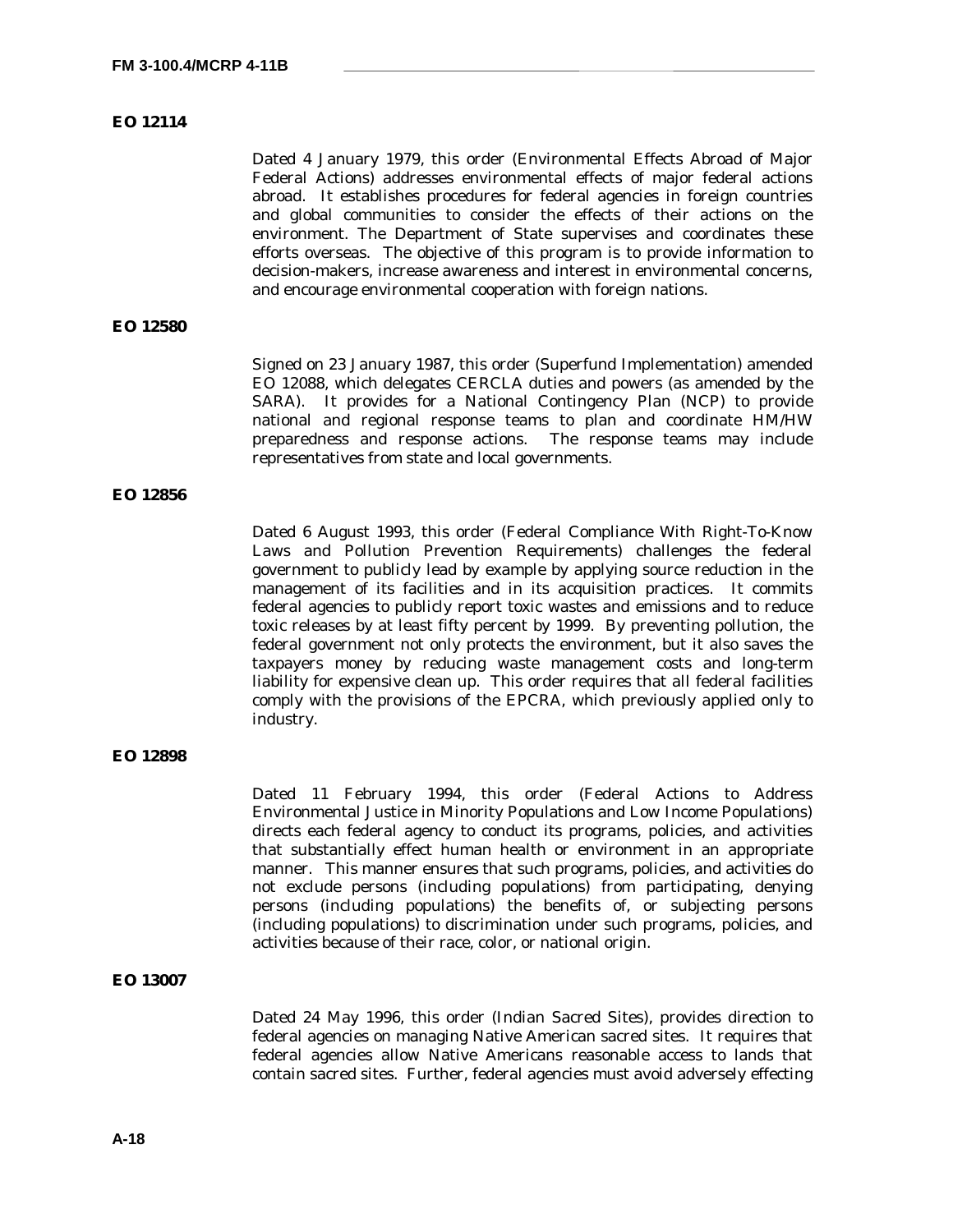the "physical integrity" of sacred sites and ensure reasonable notice is provided to Indian tribes when land management policies may restrict future access or adversely effect sacred sites.

### **EO 13101**

Dated 14 September 1998, this order (Greening the Government Through Waste Prevention, Recycling, and Federal Acquisition) replaces EO 12995 and EO 12873. It requires federal agencies to incorporate waste prevention and recycling into their daily operations and implement cost effective procurement preference programs for recycled and environmentally preferable products and services. It is the national policy to prefer pollution prevention, whenever feasible. Pollution that cannot be prevented should be recycled; pollution that cannot be prevented or recycled should be treated in an environmentally safe manner. Disposal should be employed only as a last resort. Federal agencies shall comply with executive branch policies for the acquisition and use of environmentally preferable products and services and implement cost-effective procurement preference programs favoring the purchase of these products and services.

### **OTHER EO INFORMATION**

For information on other environmentally related EOs, or the exact text of a particular EO, you may want to refer to the web site address at http://www.denix.osd.mil/denix/Public/Legislation/EO/toc.html or the web site at http://128.174.5.51/.

## **STATE LAWS**

Each state has its own regulatory organization charged with developing and implementing environmental regulations. Many of the state regulations parallel federal environmental regulations and are often more stringent.

## **LOCAL LAWS**

Local laws and ordinances address the concerns of the local communities. Generally, they are based on federal and state laws. However, each municipality or community may place more stringent restrictions on certain activities (noise restrictions during certain hours of the day).

## **HOST NATION LAW/FINAL GOVERNING STANDARDS**

The Army and Marine Corps are committed to actively addressing environmental quality issues in relations with neighboring communities and assuring that consideration of the environment is an integral part of all decisions. Installations and units OCONUS that are not subject to federal environmental regulations promulgated by EPA will, in areas where a HN has minimal or no environmental laws and regulations, comply with AR 200- 1 and 200-2. In countries where there are HN laws, the FGS will be used according to the executive agent of that country.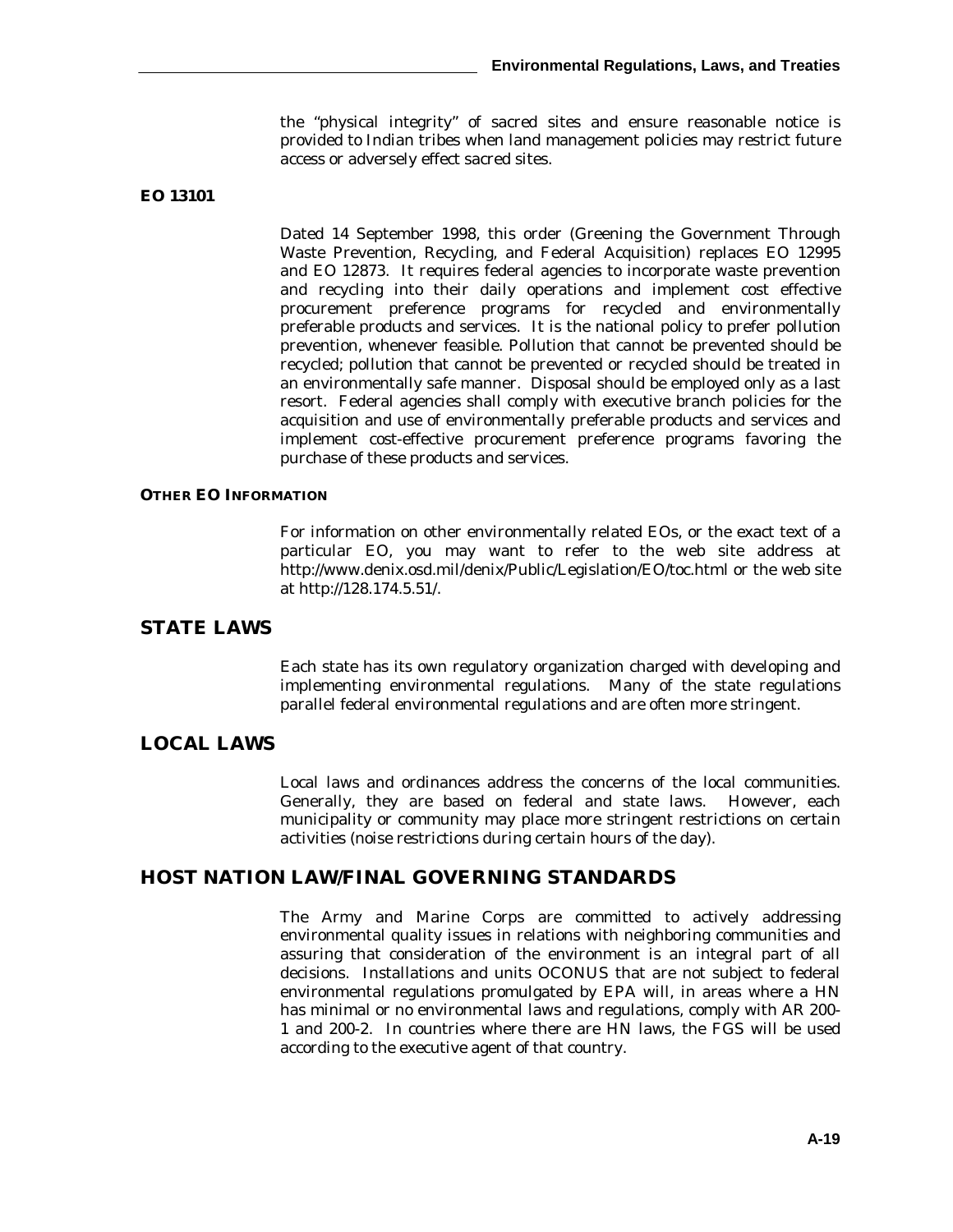## **INTERNATIONAL LAWS AND TREATIES**

- Biological Diversity Convention.
- International Tropical Timber Agreement.
- International Convention for the Prevention of Pollution from Ships.
- Convention on International Trade in Endangered Species.
- Basel Convention (HW).
- NOX Protocol (air pollution).
- London Dumping Convention (marine pollution from ships dumping wastes generated on land).
- Montreal Protocol (ozone depleting substances).
- Kyoto Accord (greenhouse gases).

US armed forces are obligated to abide by the provisions of treaties and conventions to which the US is bound. These treaties can impact military operations in several ways. The Basel Convention on the Control of Transboundary Movements of Hazardous Wastes and Their Disposal, for example, could limit HW disposal options available to a deployed force. While this treaty has not been ratified by the Senate at this time, the US is still a signatory to it. Whether bound by a treaty or not, its mere existence may affect operations. Recent examples from Bosnia-Herzegovina have confirmed this situation. See CALL Newsletter 99-9 for more information on this recent example.

Another body of laws that effect US military forces are international treaties that govern armed conflict, known collectively as Environmental Laws of War (ELOW). One such treaty is the Convention on the Prohibition of Military or any Other Hostile Use of ENMOD. This treaty prohibits any military use of ENMOD, any technique for changing, through the deliberate manipulation of natural processes, the dynamics, composition, or structure of the environment. The terms in the ENMOD Convention are broadly defined and subject to interpretation by each nation.

The 1977 Protocol I addition to the 1949 Geneva Convention also places restrictions on environmental warfare—using terms similar to those in the ENMOD Convention. This convention requires combatants to "...protect the natural environment against widespread, long-term, and severe damage" during war. This protection includes a prohibition of the use of methods or means of warfare that could cause extensive damage to the natural environment and endanger the health or survival of the population. This convention also prohibits attacks against the natural environment as a means of reprisal. Although the United States has not ratified all of the provisions of Protocol I, the provisions, as applied by other nations, may still affect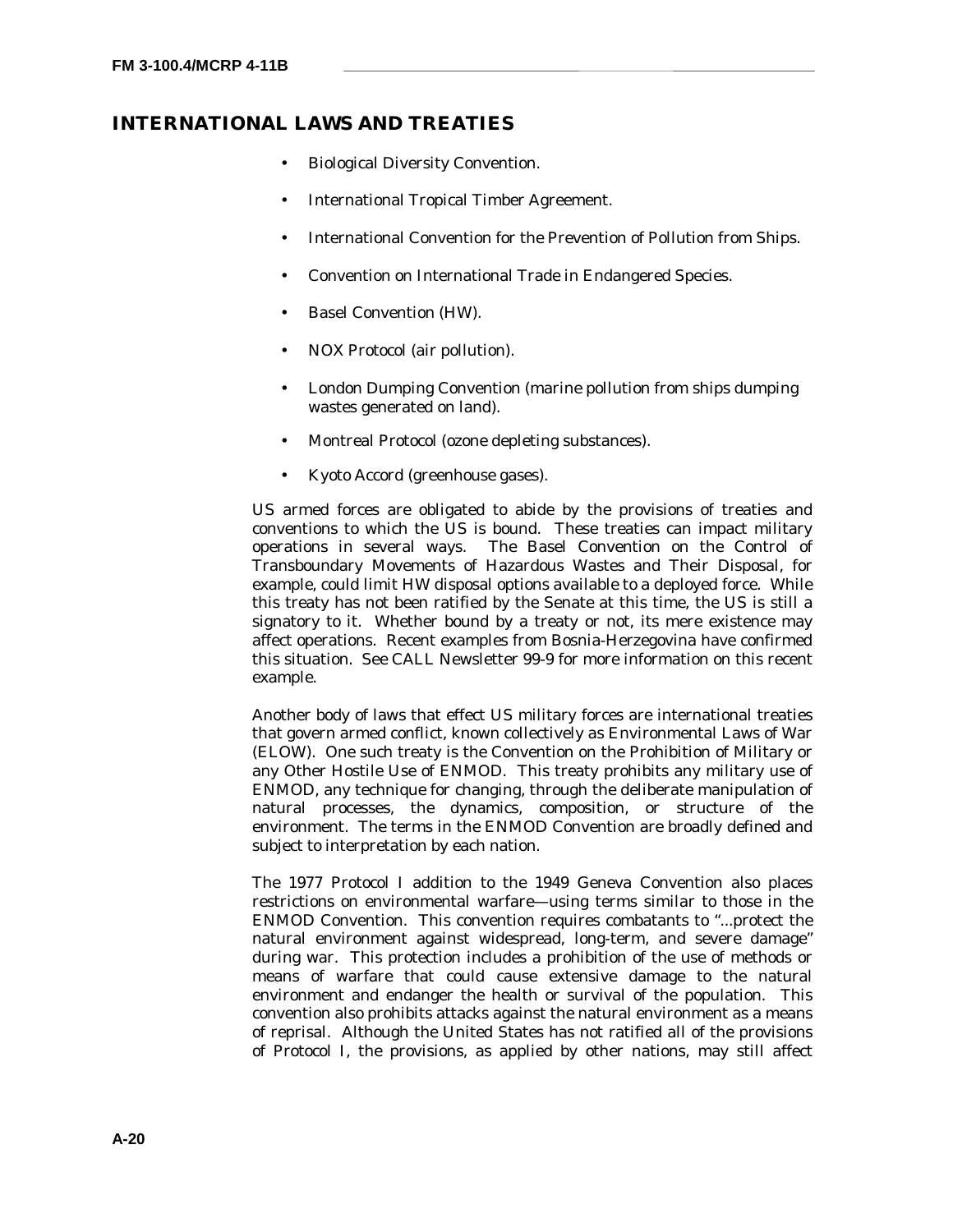operations. Commanders must consult the SJA for specific advice on international laws or conventions.

## **ENVIRONMENTAL COMPLIANCE ENFORCEMENT**

Under the FFCA, federal and state environmental regulatory agencies can impose civil fines on federal agencies, including the Army and Marine Corps, for RCRA violations. For the Army and Marine Corps, penalties can be fines, damage awards, and intervention from the EPA and other federal, state, and regional agencies. An additional consequence is an increase in monitoring by these agencies.

Unit leaders and their subordinates are required to comply with all federal, state, and local laws designed to protect the environment. Violators can be held personally liable for clean up costs and civil or criminal penalties. Violators include the actual person who causes contamination and the commanders, supervisors, and leaders who allowed the contamination to occur and did not take immediate action to prevent or correct the occurrence. The penalty can be up to \$50,000 for each day of violation and/or up to two years in jail.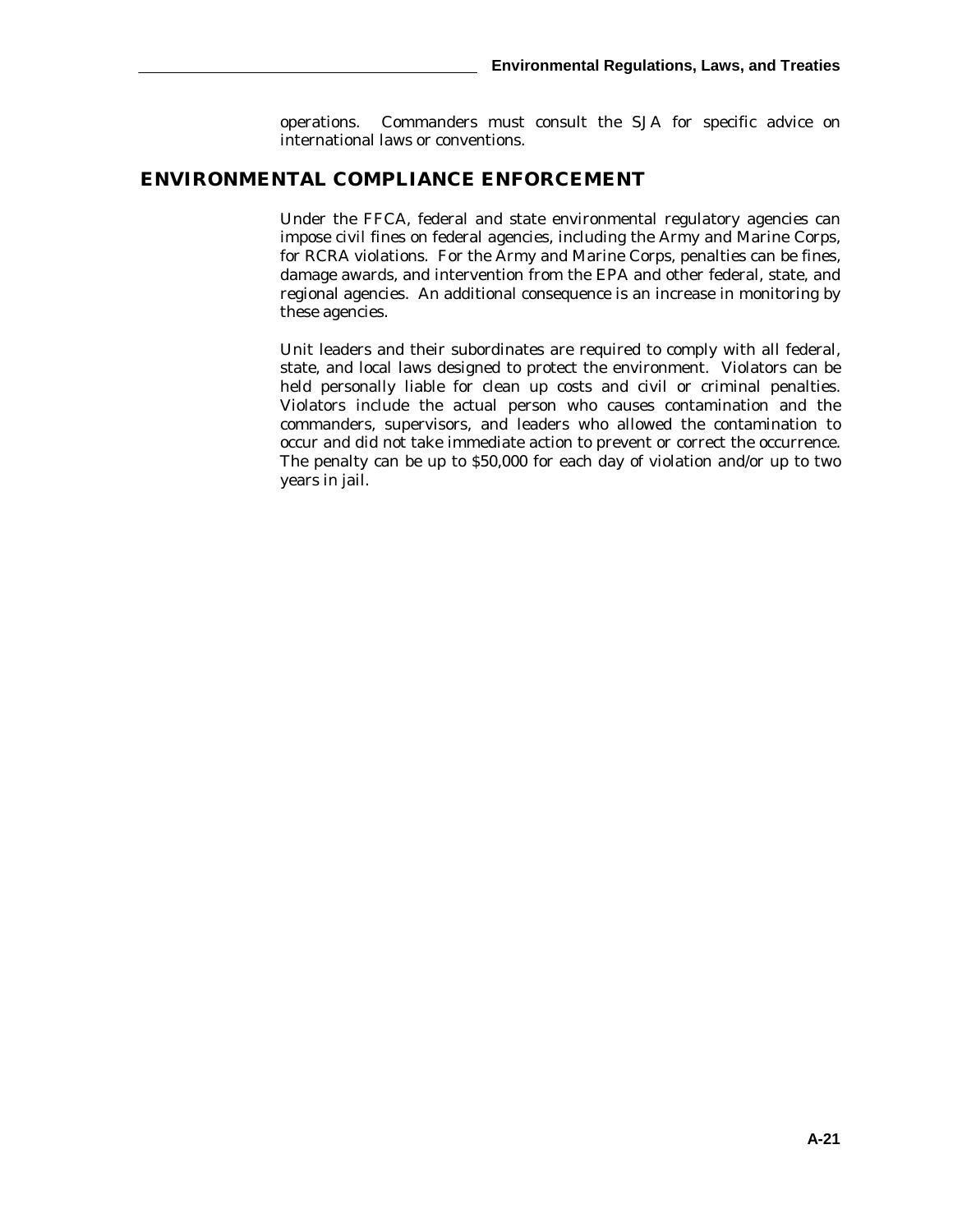## **Appendix B**

# **Environmental Appendix to the Engineer Annex**

The following annex format lists typical environmental considerations for OPLAN, CONPLAN, OPORD and execution. For small units (battalions and companies), the format will provide a guide for finding necessary information for developing their own orders. For larger units (brigade and divisional), the format should provide an example for developing a similar appendix. This format conforms to FM 101-5 and is an example of Appendix 2 (Environmental Considerations) to Annex F (Engineer). FM 101-5 directs that OPLANs/OPORDs/CONPLANs will contain an appendix to address environmental considerations. Each service uses its own format for similar appendixes/annexes. Annex L (Environmental Considerations) to a JOPES OPLAN/OPORD/CONPLAN is the parallel document for a joint staff.

The considerations and level of detail in this format are appropriate for corps, divisions, and, on some occasions, regiments/brigades. Unit planning at the regiment or brigade level and below will normally include only those elements required by the higher HQ order or plan and not included in a unit SOP.

Unit orders and plans follow individual service formatting conventions. Army orders normally include environmental considerations in the coordinating instructions (paragraph 3, Execution) if not in a separate appendix. When specific command procedures dictate, staff officers include some environmental considerations in logistics and medical annexes.

All operations comply with federal law to the extent possible. This example assumes an overseas deployment in which the vast majority of federal environmental law is not applicable. Plans for training or operations in the US must conform to federal and state laws.

Tab A of this example appendix implements the requirement of EO 12114 to conduct environmental assessments before taking actions that significantly harm the environment of a foreign nation or the global commons. It is applicable during certain support operations and stability operations. Actions taken during combat are excluded. DODD 6050.7, which implements EO 12114, defines the EIS, ES, and ER directed in this tab.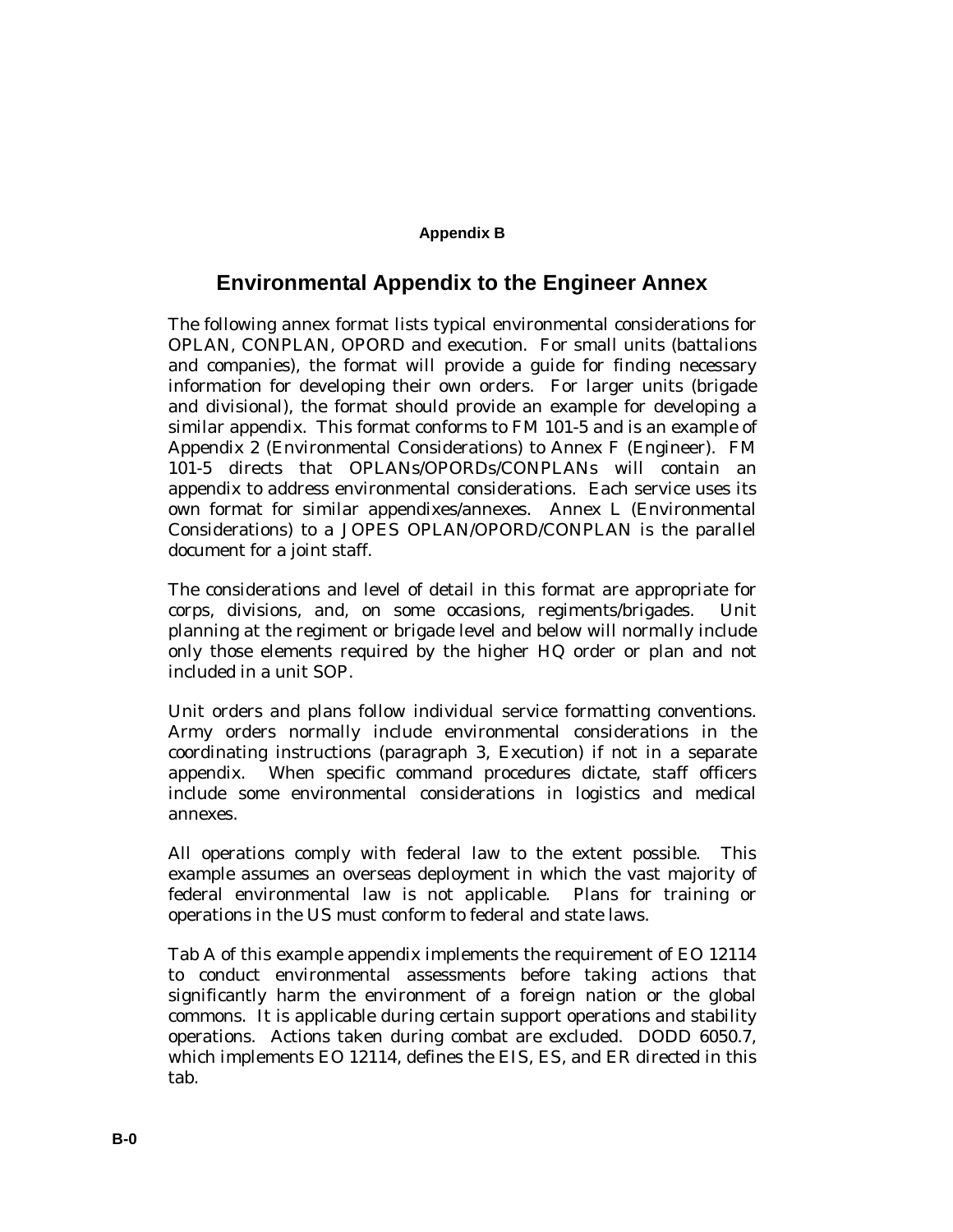**Copy \_\_\_ of \_\_\_ copies Issuing Headquarters Place of Issue Date-Time Group of Signature Message Reference Number**

## **APPENDIX 2 (ENVIRONMENTAL CONSIDERATIONS) TO ANNEX F (ENGINEER) TO 54th MECH DIV OPLAN 99-7 (U)**

### **References:**

a. JP 3-34, "Engineer Doctrine for Joint Operations," November 1997.

b. JP 4-04, "Joint Doctrine for Civil Engineer Support," 26 September 1995.

c. JSI 3820.01A, "Environmental Engineering Effects of DODA," 16 January 1996.

d. DODI 4715.5, "Management of Environmental Compliance at Overseas Installations," 22 April 1996.

e. DODI 4715.8, "Environmental Remediation Policy for DOD Activities Overseas."

- f. Applicable country-specific FGS.
- g. DOD OEBGD, or in-theater equivalent, October 1992.

h. HN agreements, local operating standards if different from FGS, command special instructions, SOPs, policies, guidance for environmental considerations, or references pertaining to significant environmental factors in the AO.

i. Unit SOPs.

## **Time Zone Used Throughout the Order:**

## **1. SITUATION.**

a.Enemy forces. Refer to an OPORD or to an environmental annex/appendix to an OPORD. State any environmental factors or conditions which could adversely affect the successful completion of the mission, and/or the health or welfare of friendly forces and the indigenous population. Environmental threats can be natural, collateral, accidental, or caused by actions of the population or enemy forces. (*This operation depends upon our ability to provide water for both our forces and the indigenous population through desalinization plants drawing* water from the Gulf...the enemy has large amounts of chemical munitions. Special care must be *taken when destroying enemy munition dumps to ensure chemical munitions are not being detonated…due to the extremely high water table in the area, special care and considerations must be taken in the siting of landfills and the collection of all waste products…)*

## **CLASSIFICATION**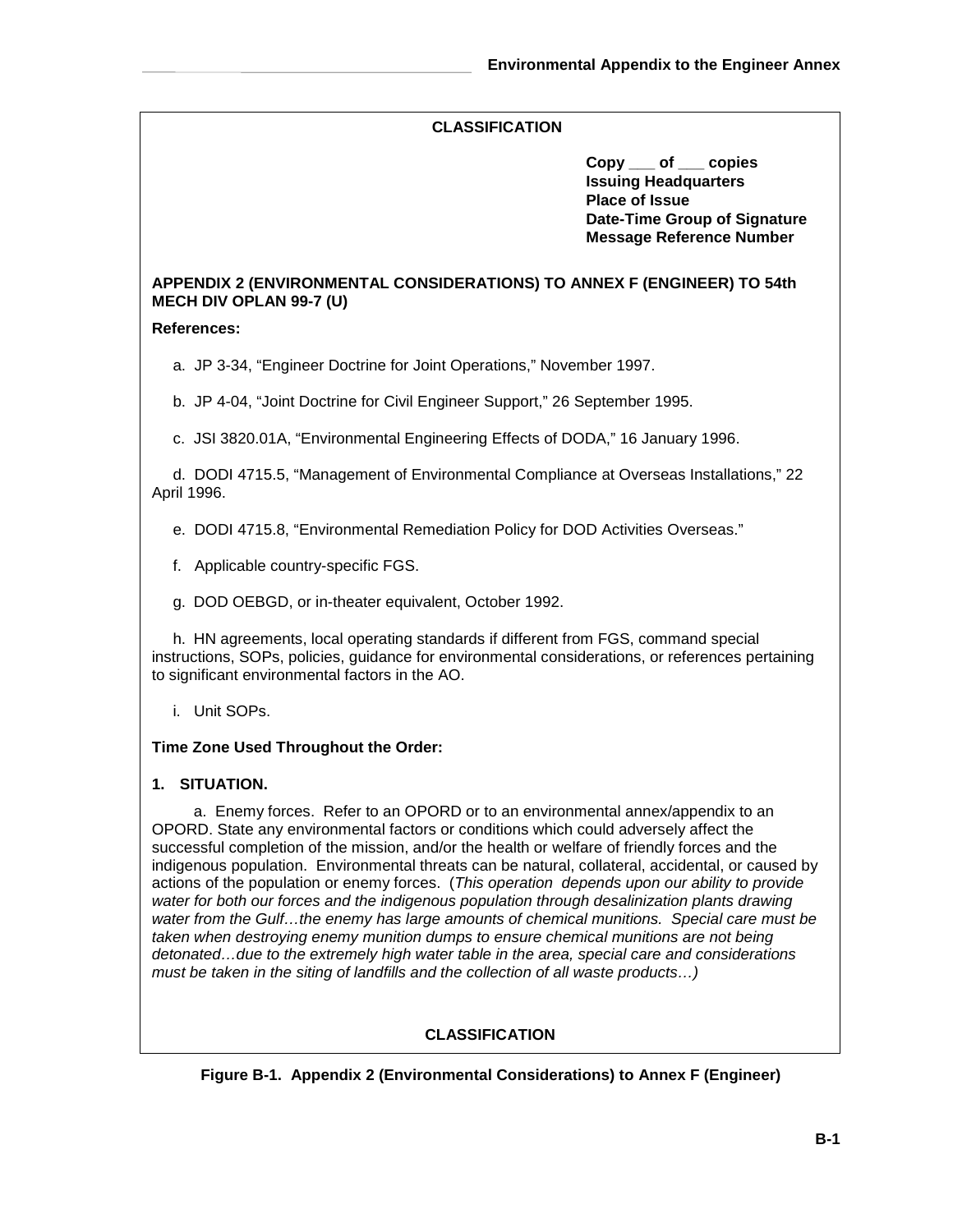(1) Terrain. List all critical terrain aspects that impact functional areas operations.

(2) Weather. List all critical weather aspects that impact functional areas operations.

(3) Enemy functional area capability and/or activity:

(a) List known and templated significant environmental hazards. If the information is large and specific enough, this list may become an overlay.

(b) List significant enemy capabilities to use environmental manipulation as a means to impede friendly forces or jeopardize long-term objectives. (*Enemy may release oil directly into the Gulf…Enemy may set oil wells afire to cover their retreat…)*

(c) State the expected employment of enemy functional area assets based on the most probable course of action. *(Enemy will not be effected by international opinion…they will use all means at their disposal to include releasing oil directly into the gulf and setting oil wells afire in an orgy of destruction…)*

(4) Limiting factors. Outline limitations that are due to lack of foreign access, time, operations security (OPSEC), HN rules or sensitivities, public affairs (foreign and domestic), legal considerations, and resources. *(Operations by 54th MECH DIV will inherently have an environmental impact. Environmental considerations require early integration in the planning process and will be accomplished in conjunction with other planning and the risk management process. The environmental protection level will vary as levels of risk are anticipated to be lower and the correspondingly environmental efforts more comprehensive in proportion to the distance from the combat zone [CZ]. This appendix does not address munitions storage/disposal, chemical, biological, and radiological [CBR] activities, or activities on naval ships at sea.)*

b. Friendly forces. Refer to an OPORD or to an annex to an OPORD. State the concept of environmental operations for the higher headquarters. This concept covers relationships between environmental considerations and the supported OPORD, OPLAN, CONPLAN, or support plan.

c. Attachments and detachments. Refer to an OPORD or an annex to an OPORD (Annex L if it is a JOPES OPORD). Identify special environmental teams or personnel.

**2. MISSION.** State the commander's concept for environmental actions. This concept answers the who, what, when where, how, and why of the relationship between environmental considerations and the supported OPORD, OPLAN, CONPLAN, or functional plan. Normally, the mission will be to protect, as much as practicable, the health and welfare of US personnel and the indigenous population from environmental threats during the conduct of the operation; to reduce long-term, adverse impact on the economy and public health; and to reduce US costs and liabilities at the completion of the operation.

## **CLASSIFICATION**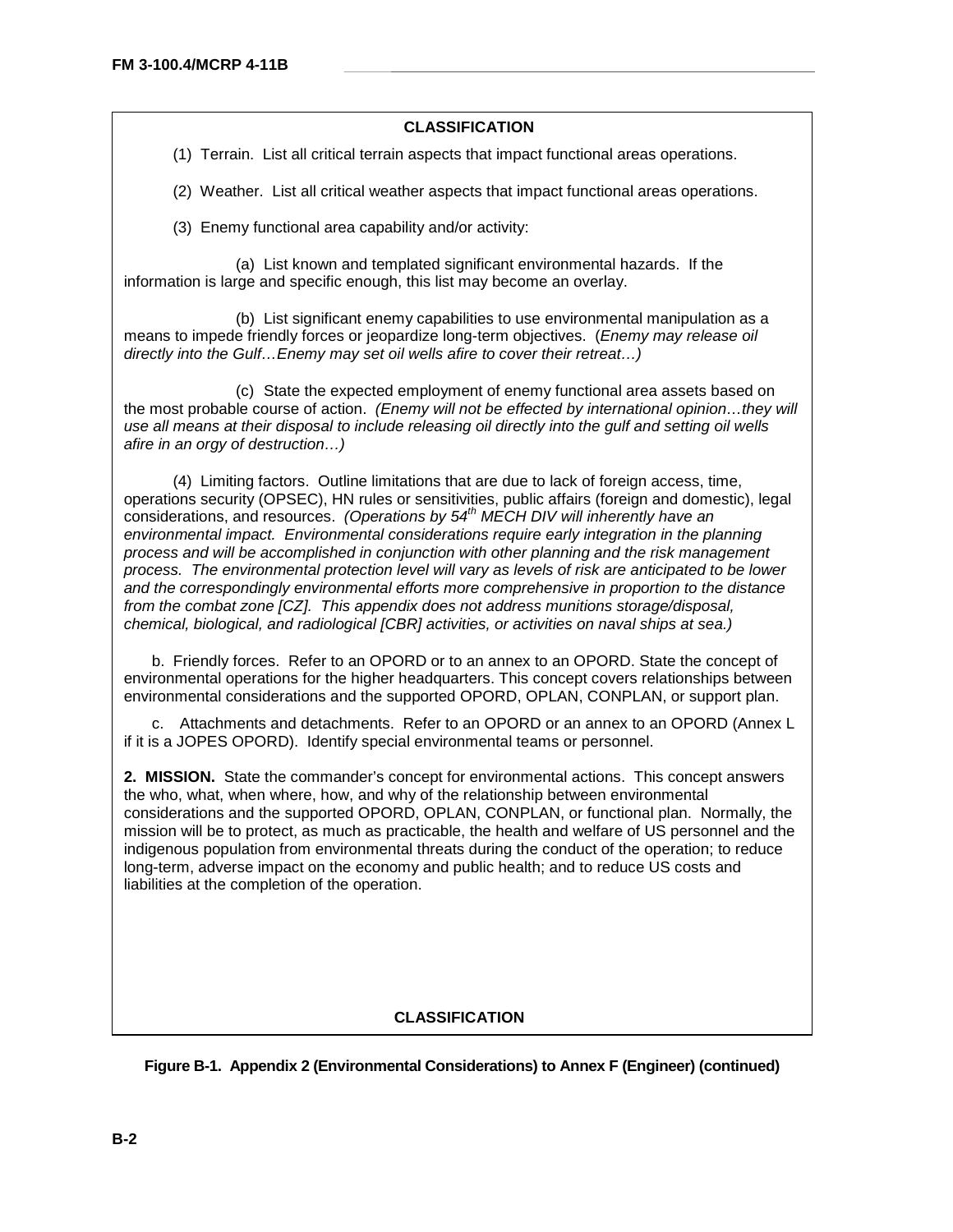### **3. EXECUTION.**

a. Scheme of Environmental Operations. Summarize the commander's concept of environmental actions required to support the OPLAN, OPORD, or CONPLAN. Identify issues and actions that should be addressed during all phases of the operation. Identify the desired environmental endstate.

(1) Operational effect on the environment. List critical resources that should be protected during the operation such as forests, croplands, or water- and sewage-treatment facilities. Describe factors to be considered by subordinate unit commanders when making collateral damage decisions.

(2) Environmental resource effect on the operation. List any environmental conditions or factors that could impede successful completion of the operational mission or jeopardize the desired endstate. Identify possible targets of environmental sabotage or terrorism.

(3) Compliance requirements. State regulatory, legal, and HN compliance requirements that will apply and under what conditions they may be applicable (combat versus nonhostile, stability operation or support operation; geographical differences; or event-triggered changes).

(4) Phased compliance. Describe in general terms the major environmental concerns and requirements during different phases of the operation. Specify transition tasks and measures and the appropriate initiating control measures.

b. Tasks to subordinate units. It will be unusual to have an entry here. If it is important enough to task a given maneuver element to accomplish an environmental task, this tasking must be identified in paragraph 3b of the base order. An example is the tasking of specific units (in conjunction with the surgeon or chemical officer) to perform environmental reconnaissance missions. If only placed here it is likely to be overlooked by the tasked unit. If including tasks to subordinate units:

(1) List functional area tasks that specific maneuver elements must accomplish and that the base OPORD does not contain.

(2) List functional area tasks the functional area units supporting maneuver elements must accomplish only as necessary to ensure unity of effort.

c. Coordinating Instructions. Outline key coordination that must be accomplished by two our more units and not routinely covered in unit SOPs. Pay particular attention to coordination requirements with higher HQs, Office of the Secretary of Defense (OSD), and other federal agencies. Unit responsibilities and requirements may vary according to location, activity, or phase of the operation; attach a matrix that specifies various levels of environmental protection. Environmental responsibilities of the surgeon and the logistics officer may be included here if not incorporated in their respective annexes.

## **CLASSIFICATION**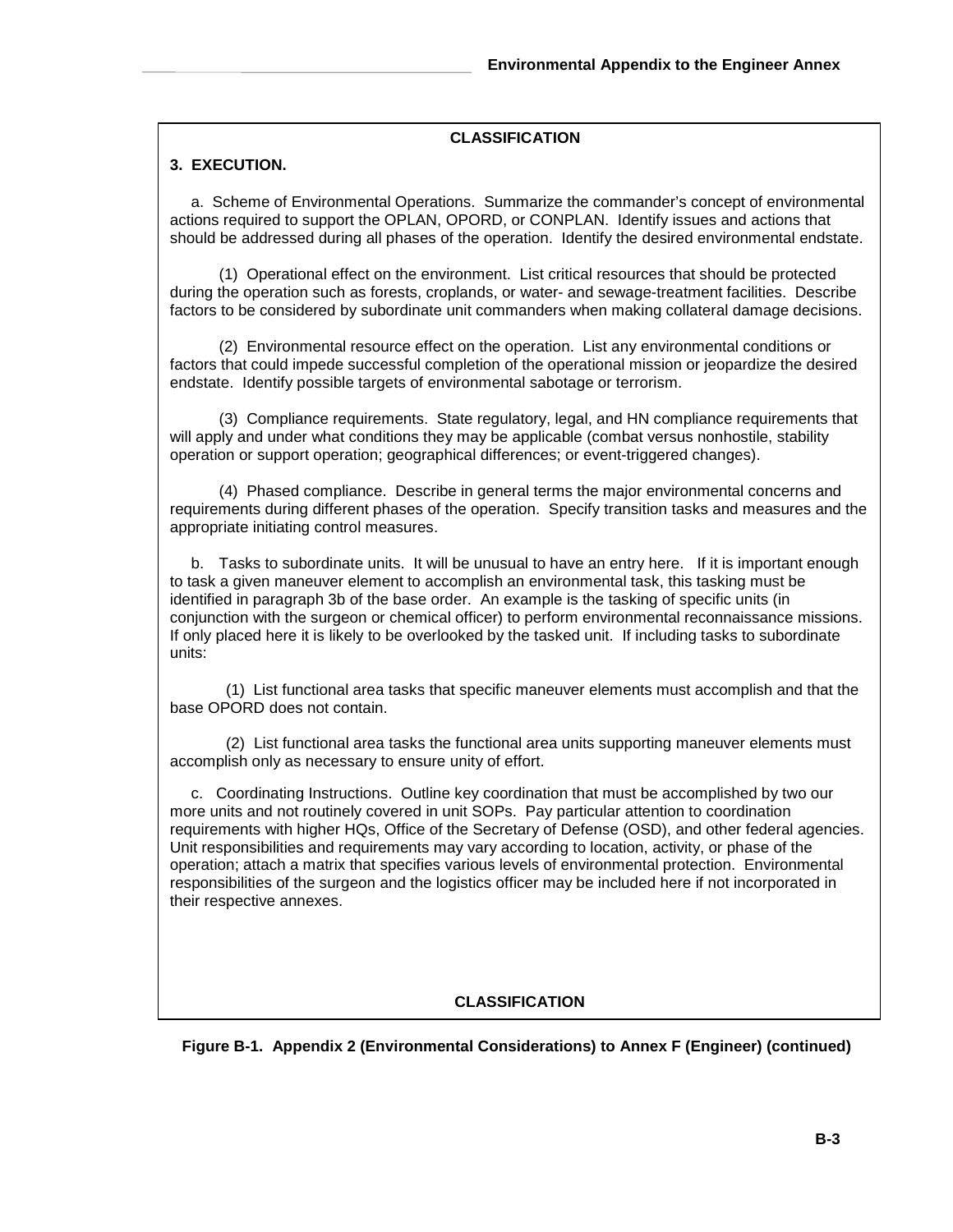(1) Environmental reconnaissance. Identify general responsibilities here.

(2) Environmental vulnerabilities. Specify general responsibilities for intelligence collection, identification, and response planning for environmental threats to mission success.

(3) Environmental assessments. List conditions under which environmental assessments may be required, conditions when assessments may be sensible even when not required by law or order, and responsibilities for conducting and approving assessments (See Tab A and B).

(4) Occupation of base camps and rear assembly areas. *(Occupation of base camps or rear assembly areas, and subsequent operations, will be accomplished incorporating environmental considerations whenever feasible and commensurate with the operational situation.)*

(a) An initial EBS (see Tab A) will be conducted to determine the preexisting condition of the site and its ecological resources. Direct the conduct of ECRs based on the duration of stay at a given site (to give interim snapshot condition reports) and in response to environmental incidents.

(b) Before departure or abandonment, units will perform a final EBS (see Tab A) to document the condition of the site to include water sources, soil, flora, archaeological/historical facilities, air quality, and other environmental conditions. Document the location of latrines, hazardous waste sites, landfills, hospitals, maintenance activities, POL storage, and any other environmentally-sensitive activities.

(5) Facilities.

(a) Environmental baseline surveys. Specify conditions, formats, responsibilities, and reporting of initial EBS, final EBS, and any interim ECRs (see Enclosures 1 and 2 and Tab C).

(b) Operating procedures. Provide guidance for environmental considerations and services in established facilities.

(c) Closure. Specify closure activities such as documentation of the location of latrines, HW sites, landfills, hospitals, maintenance activities, POL storage, and other environmentallysensitive activities. Publication of these procedures may be delayed until a more appropriate phase of the operation.

(6) Construction. When planning and conducting general engineering operations, military designers should consider the project's effect on the environment as well as the applicable US and HN agreements, and applicable environmental laws and regulations. *(Soil erosion/runoff control procedures and other common sense procedures will be applied to the maximum extent possible in any case.)*

(7) Claims. *(Under the provisions of Article XXIII of the United States – Republic of Korea [US-ROK] SOFA, claims by local national individuals or organizations for damages arising from spills will be handled through established claims procedures.)*

## **CLASSIFICATION**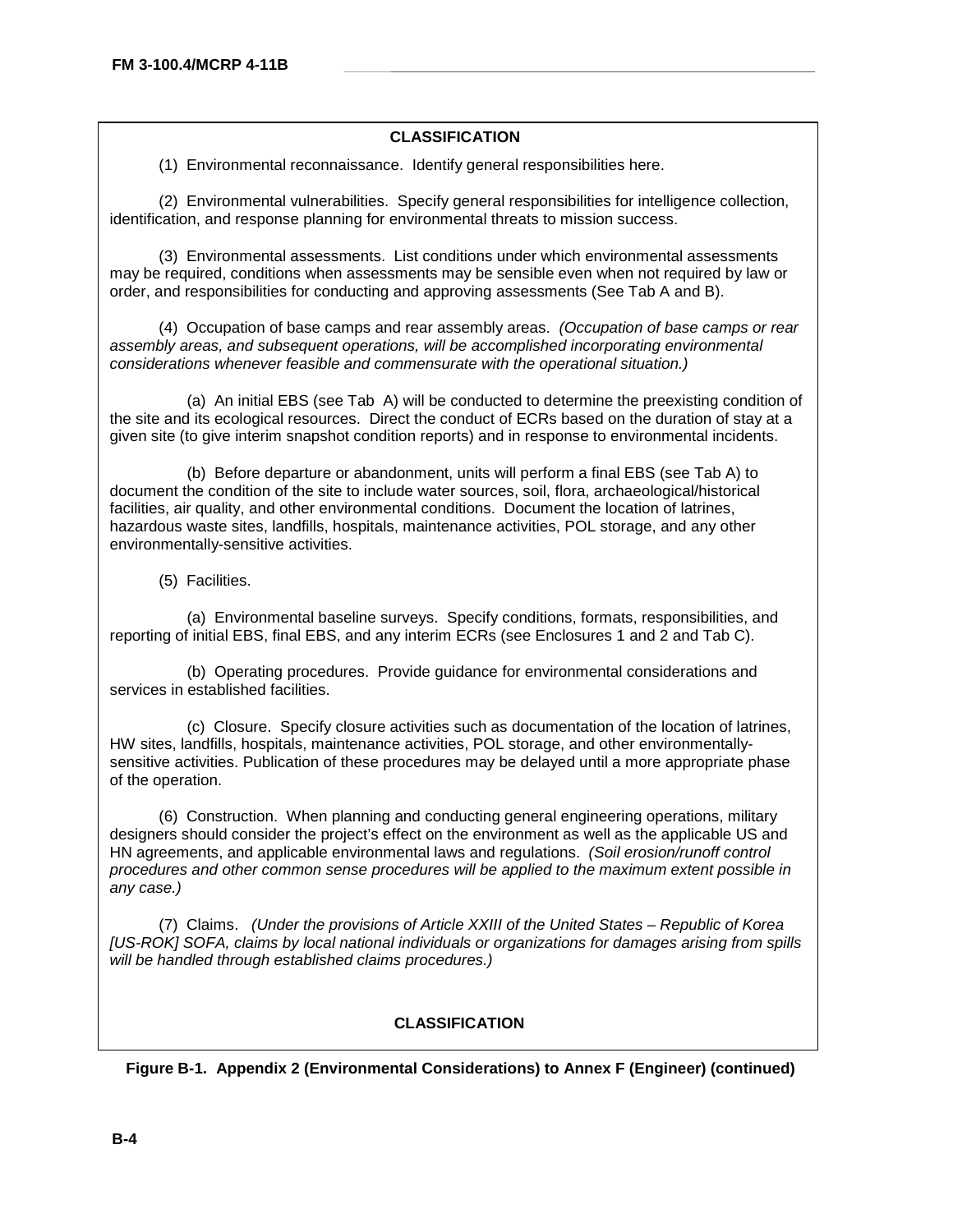### **4. SERVICE SUPPORT.**

a. Identify those environmental planning factors which, although not mandated as law or regulation, will support successful execution of the OPLAN, OPORD, CONPLAN, or functional plan in all phases and protect the health and safety of US, allied forces, and noncombatants. As a minimum, address certification of local water sources by medical field units, solid and liquid waste management, HM management, flora and fauna protection, archaeological and historical preservation, and spill response. Disposal of solid and liquid waste will depend upon the location and surrounding environment of the disposal area. The intent is to minimize the environmental impact and to limit potential contamination to the holding site.

(1) Development, use, and protection of potable water sources. Certification of water sources includes: special considerations for the protection of surface water, groundwater, and water in distribution systems; location and special protection requirements for water and wastewater (gray water, see below) treatment facilities; disposal of effluents from showers and laundry facilities; disposal of brine water (or wastewater) from reverse osmosis water purification unit (ROWPU) operations. In CONUS, training exercises require a permit to discharge ROWPU brine into a water source. Returning brine (or wastewater) directly to the source, untreated, also violates the OEBGD. *(Water will be obtained or processed from approved sources. Water quality certifications will be accomplished according with procedures outlined in the 54th MECH DIV field standing operating procedures (FSOP). Operational and support elements will not contaminate potable water resources.)*

(2) Solid and liquid waste management. *(Disposal of solid and liquid wastes will be dependent on location and surrounding environment of the disposal area. The intent is to minimize the environmental impact and to limit potential contamination to the holding site.)*

(a) Solid waste. Requirements include: Disposal of solid waste (includes sludge); approval process for the use of landfills or incinerators; and protection of solid waste transportation, transfer, and disposal facilities. *(Solid waste will be removed and disposed of at ministry of environment approved facilities via wartime HN support agreements. In the absence of HN support, solid waste should be incinerated as the preferred method of disposal. Alternatively, burial of waste is acceptable and will employ the characteristics of landfill operations. Trenches will be perpendicular to the prevailing winds, deep enough to contain the long-term waste stream expected and to execute a daily cover of not less than 6 inches of earth, with a final cover of not less than 30 inches. Any trench will be properly marked when closed.)*

(b) Human waste. Handle storage and disposal of human waste in a way that best supports the mission and is most protective of human health. This factor is a particularly significant in densely populated areas where basic public health services may be disrupted, and standard field sanitation procedures are inadequate. *(Existing sanitary latrines, sewers, and treatment plants should be used to the maximum extent possible. If such facilities have exceeded their capacity or do not exist, human waste will be disposed of according to the operation and the situation encountered. The preferred methods of disposal in order of precedence are sanitary wastewater disposal systems, portable latrines, and slit trenches. Expeditionary sewage collection and disposal will be sited and operated to minimize environmental impact according to unit field sanitation procedures. If possible, do not conduct open burning upwind of populated areas. As a minimum, all slit trenches will be covered with not less than 24 inches of earth fill [12 inches of compacted fill level to the ground surface, and 12 inches of mound fill] before departure from the*

## **CLASSIFICATION**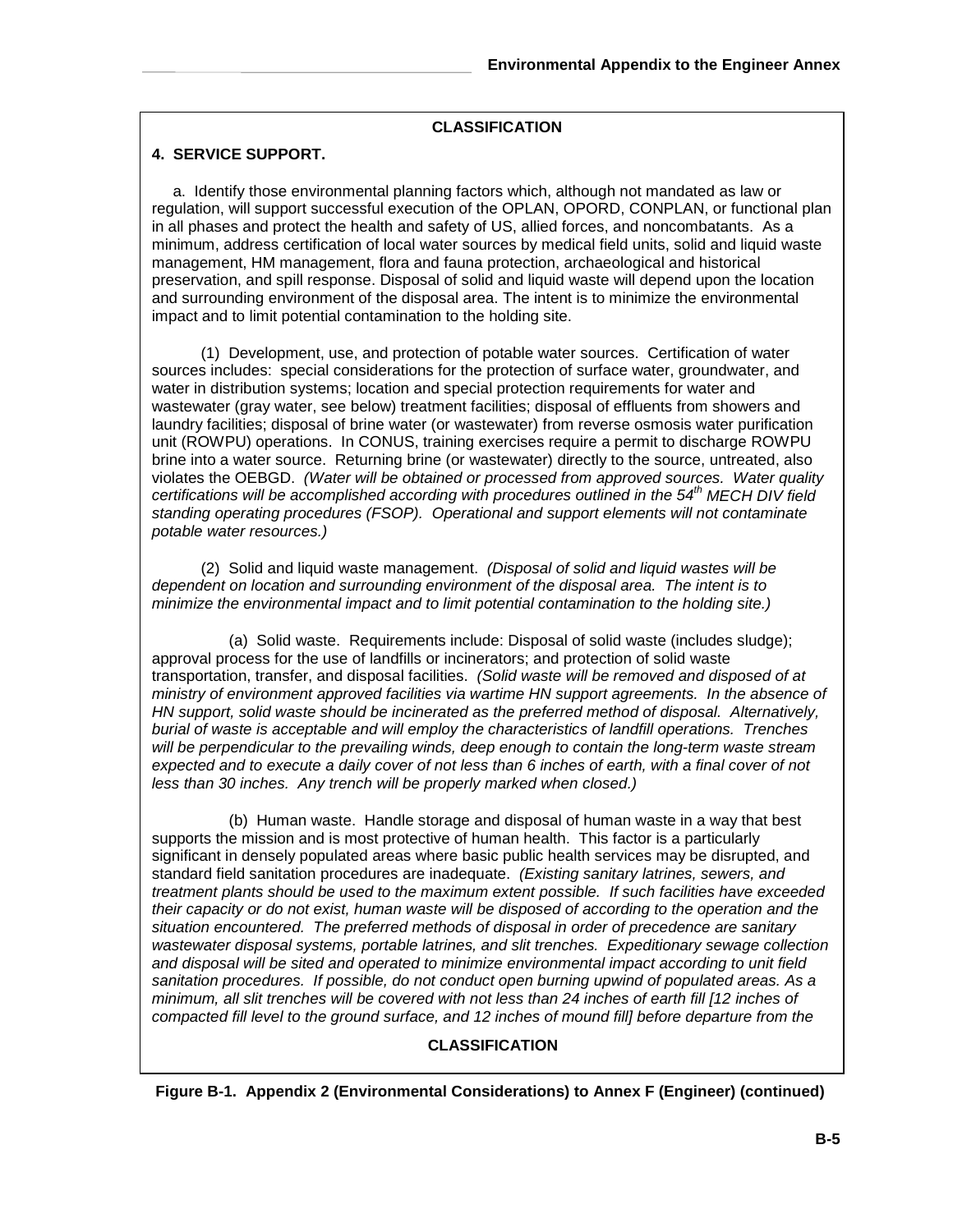*site. A sign showing the date of closure and the words "Closed Latrine" will be posted at each closed site.)*

(c) Gray water. *(At locations that lack sewage treatment facilities, the preferred method of handling gray water will be by collection and proper disposal via wartime HN support. In the event these preferred options are not achievable during contingency operations or wartime, effluents from showers/ bathing facilities will be located downstream of water sources, both civilian and military. Most rivers in the Republic of Korea supply water to Korean populations, and gray water discharges into central waters are prohibited. Construction of temporary drainage facilities must ensure proper drainage of gray water runoff that precludes pooling. Measures will be taken to prevent creation of pest breeding sites.)*

(3) Medical waste. This section includes procedures and locations for storage and disposal of medical waste under normal and emergency conditions, as well as the responsibilities and procedures for approval of disposal methods. *(Disposal of medical waste will be according to guidelines established by the XX [US] Corps Surgeon. Should facilities be unavailable for permanent disposal, suitable temporary disposal should be accomplished through the use of a suitably labeled, segregated containment area. Wastes will be held in sealed containers or another appropriate manner that minimizes the release of biological contamination into the environment. A record will be made of the type, quantity, and location of the containment area. A copy of the report will be forwarded to the XX (US) Corps Staff Engineer Section and the Surgeon.)*

(4) HM/HW management.

(a) HW management. This section includes procedures and locations for the storage and disposal of HW under normal and emergency conditions, operations of the DRMO or approved contractor facilities, and the recording of abandoned HW sites. *(HW will be collected, packaged, and transferred to the DLA/DRMO when feasible according to guidelines established by the XX [US] Corps G4.) (If the operational situation dictates abandonment of HM/HW, consolidate, contain, and record the location of the items, type of items, and any other information that will facilitate future recovery operations. Forward a copy of the report to both the XX [US] Corps Staff Engineer Section and G4.)*

(b) HM management. *(HMs will be stored, transported, and used according to established procedures and in a manner that precludes improper human or ecological exposure. To the extent practical, consolidation and reutilization will be applied to reduce the amount of HM expended and waste generated.)*

(c) Abandonment*. (If the operational situation dictates abandonment of hazardous material/waste; consolidate, contain, and record the location of the items, type of items, and any other information that will assist future recovery operations. Forward a copy of the report to both the XX [US] Corps Staff Engineer Section and G4.)*

(d) Spill prevention/control procedures*. (Commanders will maintain spill-prevention/control* plans with battalion level spill response teams, according to the 54<sup>th</sup> MECH DIV FSOP. Units will take *immediate action to contain the spill, clean up the site to the limit of their capability, mark the site, and report the spill through their chain of command to the XX [US] Corps Staff Engineer Section, PAO, and G4. The spill report should be in basic ECR format [see Tab B] and at a minimum contain the location, type and quantity of contaminant[s], status of the clean up, and an estimate of additional resources required to complete the clean up.)*

## **CLASSIFICATION**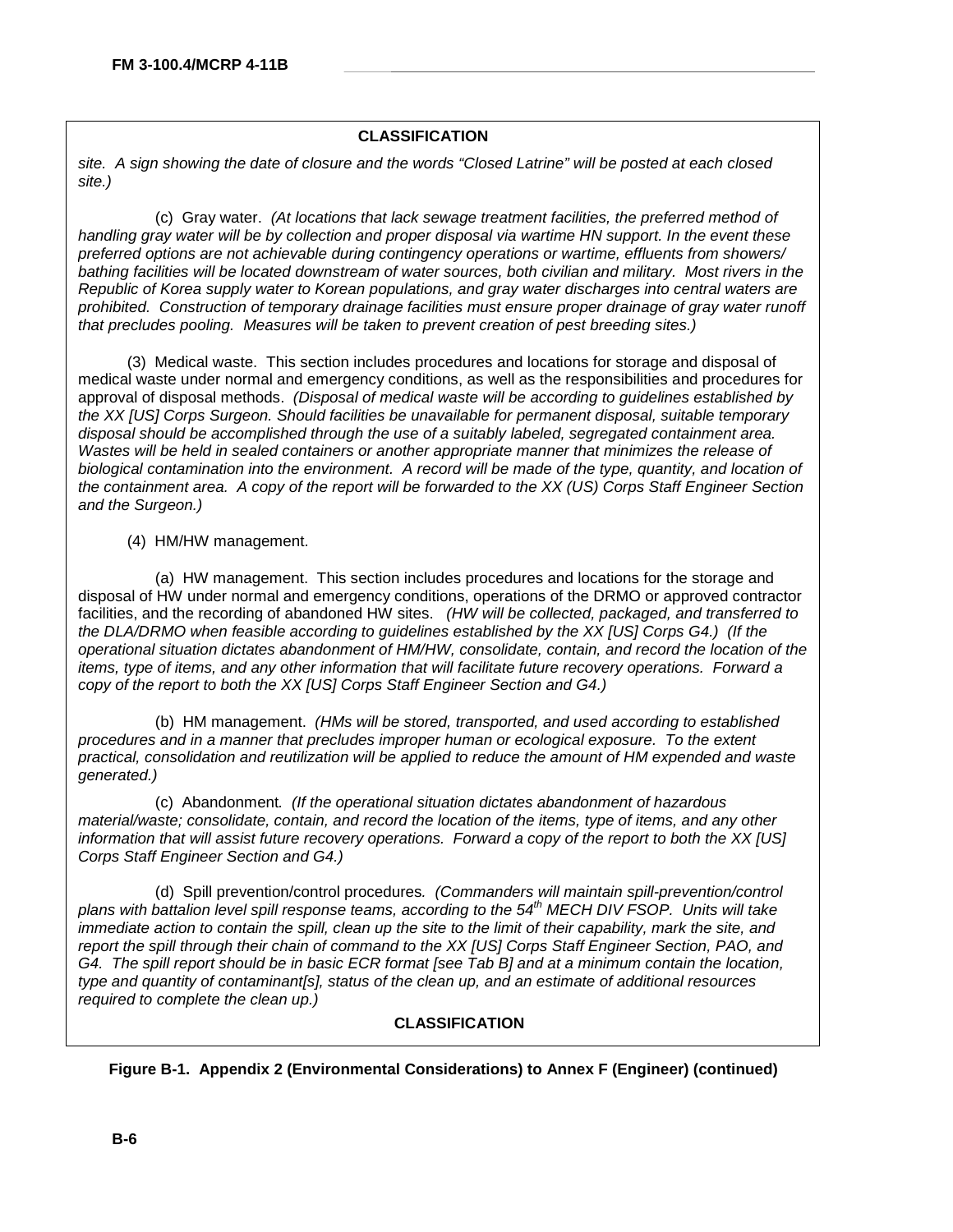(5) Ecosystem protection. Protect special flora and fauna, wetlands, forests, and croplands, and seek approval for the clearing of large areas and approved methods and chemicals, if any, for clearing. *(The requirement to clear fields of fire [as well as limited clearance for health, safety, and troop welfare] may cause the destruction of ecosystems. Destruction and clearing of areas in excess of 100 acres requires the approval of Commander, XX [US] Corps.)*

(6) Air and noise emissions. Give special consideration to preventing air and noise emissions—normally confined to theater rear areas or to security, support, or humanitarian missions. *(Generators will be operated only in the reduced sound signature mode as defined in 54th MECH DIV FSOP…Movement of tracked vehicles outside of designated assembly areas, from 0001-2400 on Sundays during this exercise, is prohibited without permission of Commander, XX [US] Corps.)*

(7) Archaeological and historical preservation. State the requirements to minimize damage to historical sites and buildings, monuments, and works of art. A separate overlay may be required. *(Operational activities that adversely impact on archaeological and historic sites and buildings are to be minimized. If damage occurs, a report of circumstances will be made through operational channels to XX [US] Corps Civil Affairs and the PAO.)*

b. Logistics. Address any necessary guidance for administering the environmental effort by the commander. Provide guidance for logistic support to environmental support and compliance.

(1) HM management. Specify unique control measures used in supply, storage, transportation, and retrograde to reduce and regulate the use of HM.

(2) Environmental considerations and services locations. Provide, when appropriate, the location of landfills, incinerators, HW collection facilities, water and wastewater treatment plants, watershed protection areas, ecologically-sensitive areas, contaminated areas, potentially dangerous industrial facilities, and other points of environmental sensitivity or interest to the command. Include cultural resources if not noted elsewhere.

## **5. COMMAND AND SIGNAL.**

a. Command. Identify the executive agent for environmental functions in the command and CP location. Specify responsibilities and levels for issuing guidance and waivers.

b. Signal. List environmental reporting instructions not specified in unit SOPs; identify the required reports, formats, times and distribution lists.

> NAME (An appendix can be signed by either the commander or primary staff officer.)

RANK

## **CLASSIFICATION**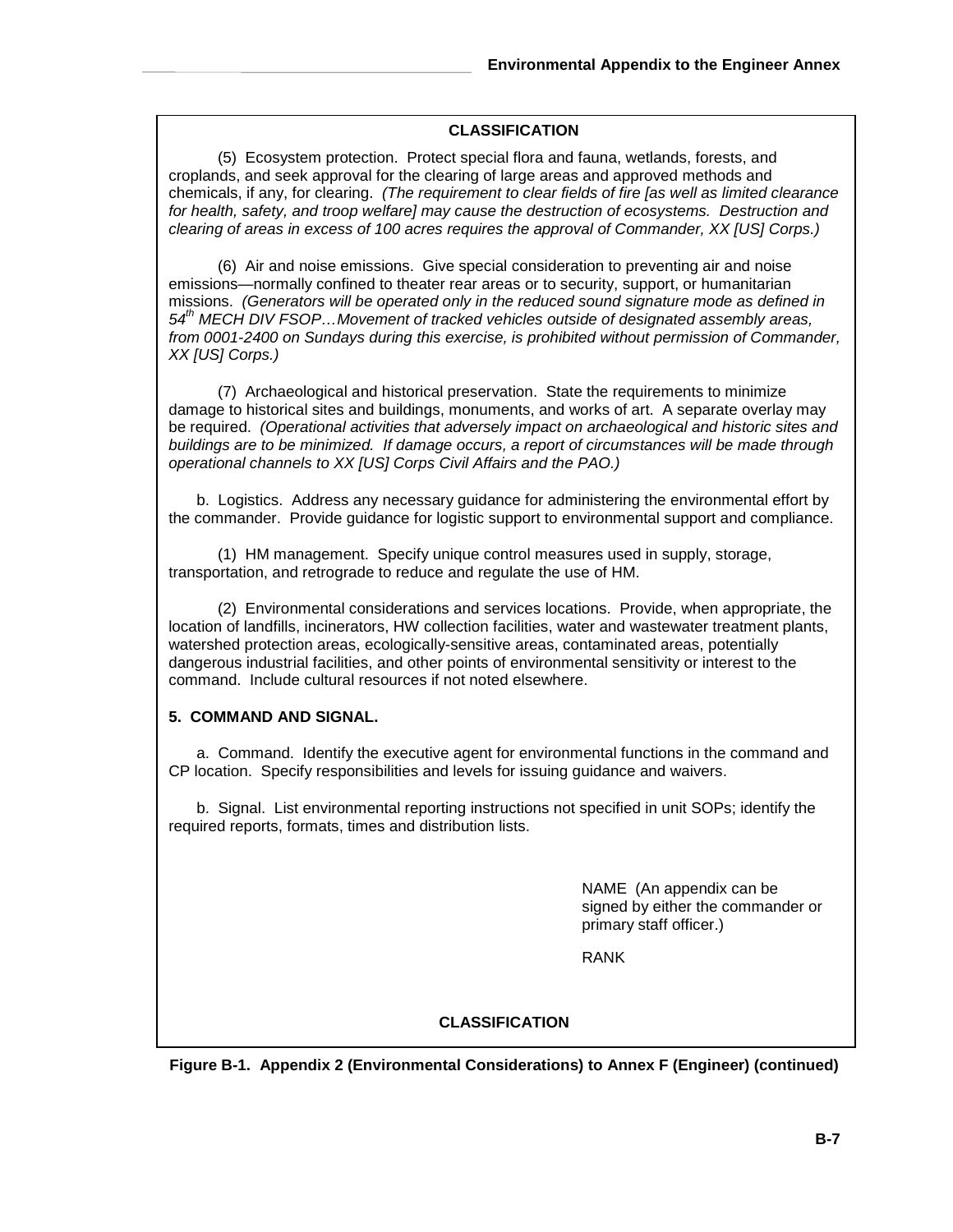Tabs:

- A. Environmental Assessments
- B. Environmental Assessment Exemptions
- C. Environmental Baseline Survey
- D. Base Camp Closure Standards (TBP)
- E. Electronic Environmental Report Message Formats

## **CLASSIFICATION**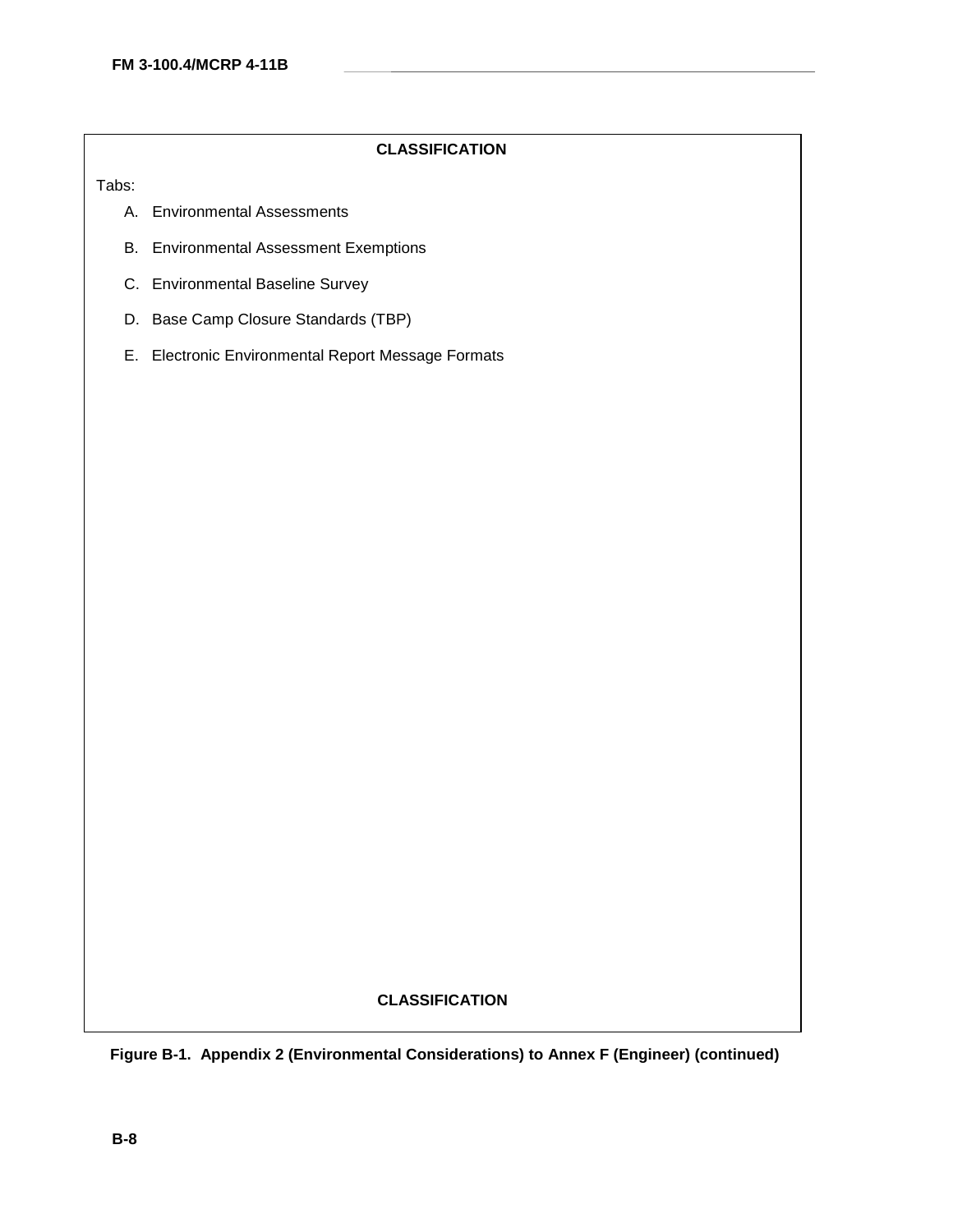# **TAB A (ENVIRONMENTAL ASSESSMENTS) TO APPENDIX 2 (ENVIRONMENTAL CONSIDERATIONS) TO ANNEX F (ENGINEER) TO 54TH MECH DIV OPLAN 99-7 (U)**

### **References:**

a. DODD 6050.7, "Environmental Effects Abroad of Major Department of Defense Actions," 31 March 1979.

b. JSI 3820.01, "Environmental Engineering Effects of DOD Actions," 28 September1993.

c. JCS Pub 4-04, "Joint Doctrine for Civil Engineering Support," 26 September 1995.

d. DODD 6050.16, "Policy for Establishing and Implementing Environmental Standards at Overseas Installations," 20 September 1991.

- e. Applicable country-specific FGS.
- f. DOD OEBGD, or in-theater equivalent, October 1992.
- g. Civil Engineering Support Plan (CESP), in AOR.

1. Purpose. State the regulatory, legal, troop protection, financial, or other reason for conducting an environmental assessment in conjunction with the supported operation.

2. Background. State the purpose and concept of the operation and a brief explanation of the relationship of environmental assessments to the successful completion of the operational mission.

3. Description of the Actions. State the types of assessments and the conditions under which actions are required. When "major actions" (defined in Reference A) are included in the operation, indicate whether an exemption applies (Tab B of this appendix). If no exemption is being invoked, state the type of assessment(s) to be prepared: environmental impact statement (EIS), environmental statement (ES), or environmental report (ER) (see Reference A). Indicate requirements for a facility EBS.

4. Exemption or Exclusion. Describe the basis for exemption (Tab B of this appendix). Finally, determine and document the applicability to the operation. Seek approval from a higher authority according to Reference A if applicability is not clearly stated.

5. Analysis of Options or Alternatives. If an ER, ES, or EIS is required, document the actions and alternatives that were considered in planning the supported operation to minimize environmental impact.

## **CLASSIFICATION**

**Figure B-2. Tab A (Environmental Assessments) to Appendix 2 (Environmental Considerations) to Annex F (Engineer)**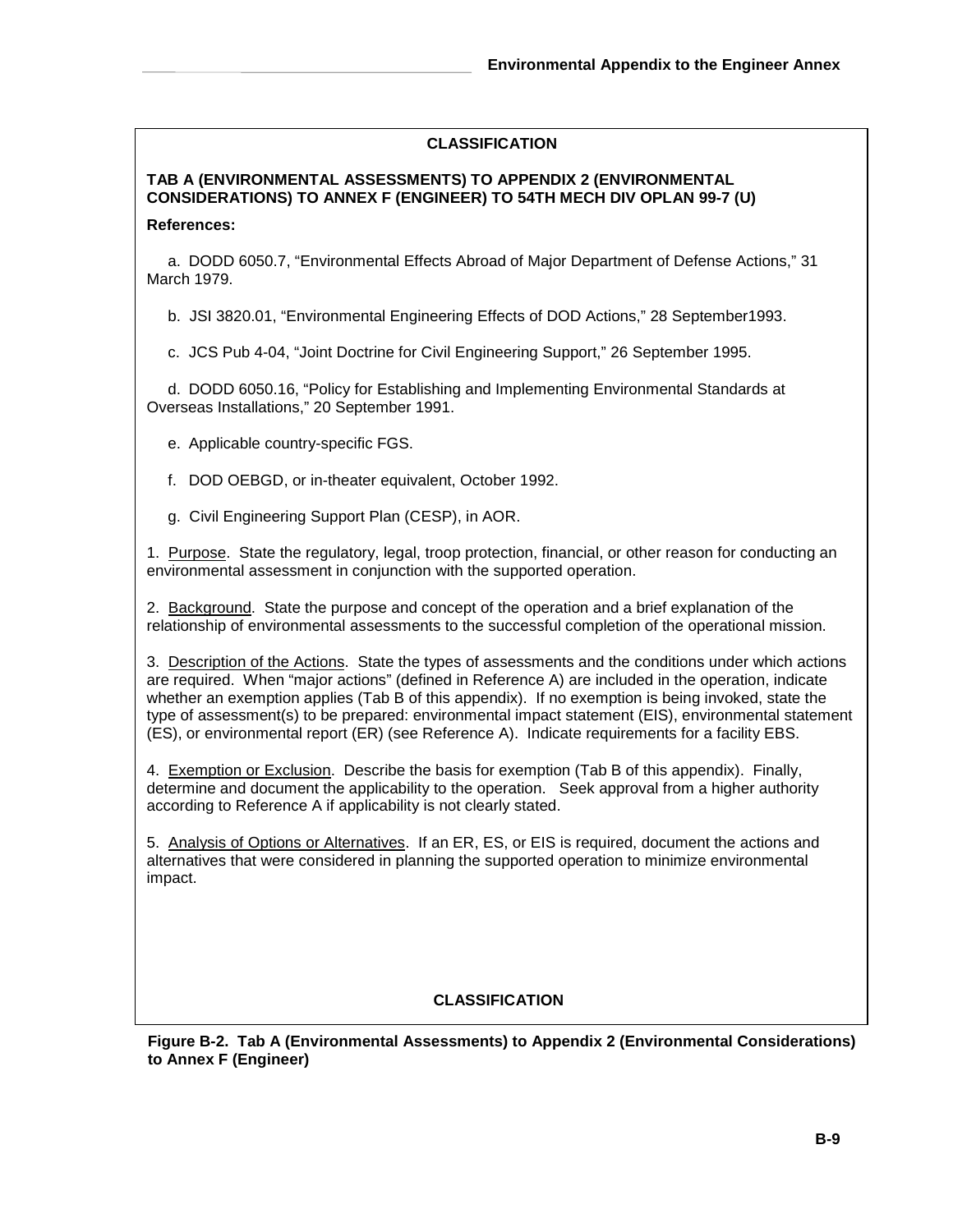6. Environmental Setting of the Operation. (This and the following paragraphs are useful for scoping/tiering analyses.) Describe or provide references for the description of the general environmental conditions of the operational area, including (a) vegetation, (b) climate, (c) wildlife, (d) archeological and historic sites, (e) water quality, and (f) air quality.

7. Environmental Impact of the Operation. Describe the impact on the (a) topography, (b) vegetation, (c) water quality, (d) air quality, (e) ecosystem functioning, (f) archeological and historical sites, (g) wildlife, (h) socio-economic and political end state, (i) land use, (j) safety and public and occupational health, and (k) HM and HW use and disposal.

### 8. Mitigation and Monitoring.

(a) Requirements. Describe actions and assign responsibilities for mitigation and monitoring of environmental impacts of the supported operation (see Reference C, Chapter II, paragraph 4).

(b) Compliance Responsibilities. State applicability and responsibility for implementation of the OEBGD or FGS during the post-hostilities phase. (See Reference D for assistance.)

## **CLASSIFICATION**

**Figure B-2. Tab A (Environmental Assessments) to Appendix 2 (Environmental Considerations) to Annex F (Engineer) (continued)**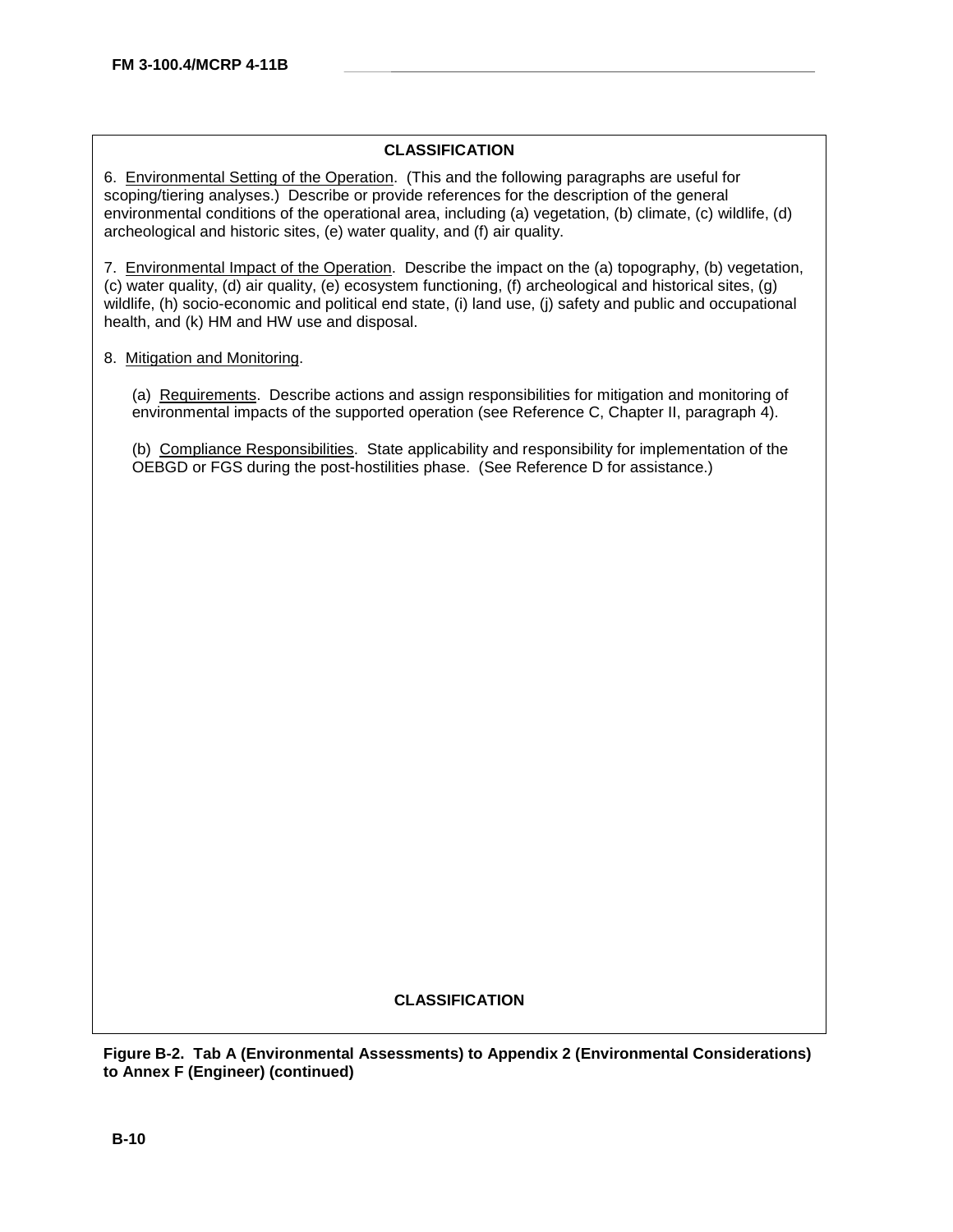## **TAB B (ENVIRONMENTAL ASSESSMENT EXEMPTIONS) TO APPENDIX 2 (ENVIRONMENTAL CONSIDERATIONS) TO ANNEX F (ENGINEER) TO 54TH MECH DIV OPLAN 99-7 (U)**

### **References:**

a. DODD 6050.7, "Environmental Effects Abroad of Major Department of Defense Actions," 31 March 1979.

b. Joint staff instruction (JSI) 3820.01, "Environmental Engineering Effects of DOD Actions," 28 September 1993.

1. Purpose. State the basis for invoking or requesting an exclusion or exemption from environmental assessment, according to Reference A, for the supported operation.

2. Background. State facts identified in the planning process which support an exemption from the requirement of environmental analysis and documentation.

3. Discussion. Provide factual rationale for invoking an exemption. Assign responsibility for making exemption determination.

4. Determination. Identify and document the authority making the exemption determination.

## **CLASSIFICATION**

**Figure B-3. Tab B (Environmental Assessment Exemptions) to Appendix 2 (Environmental Considerations) to Annex F (Engineer)**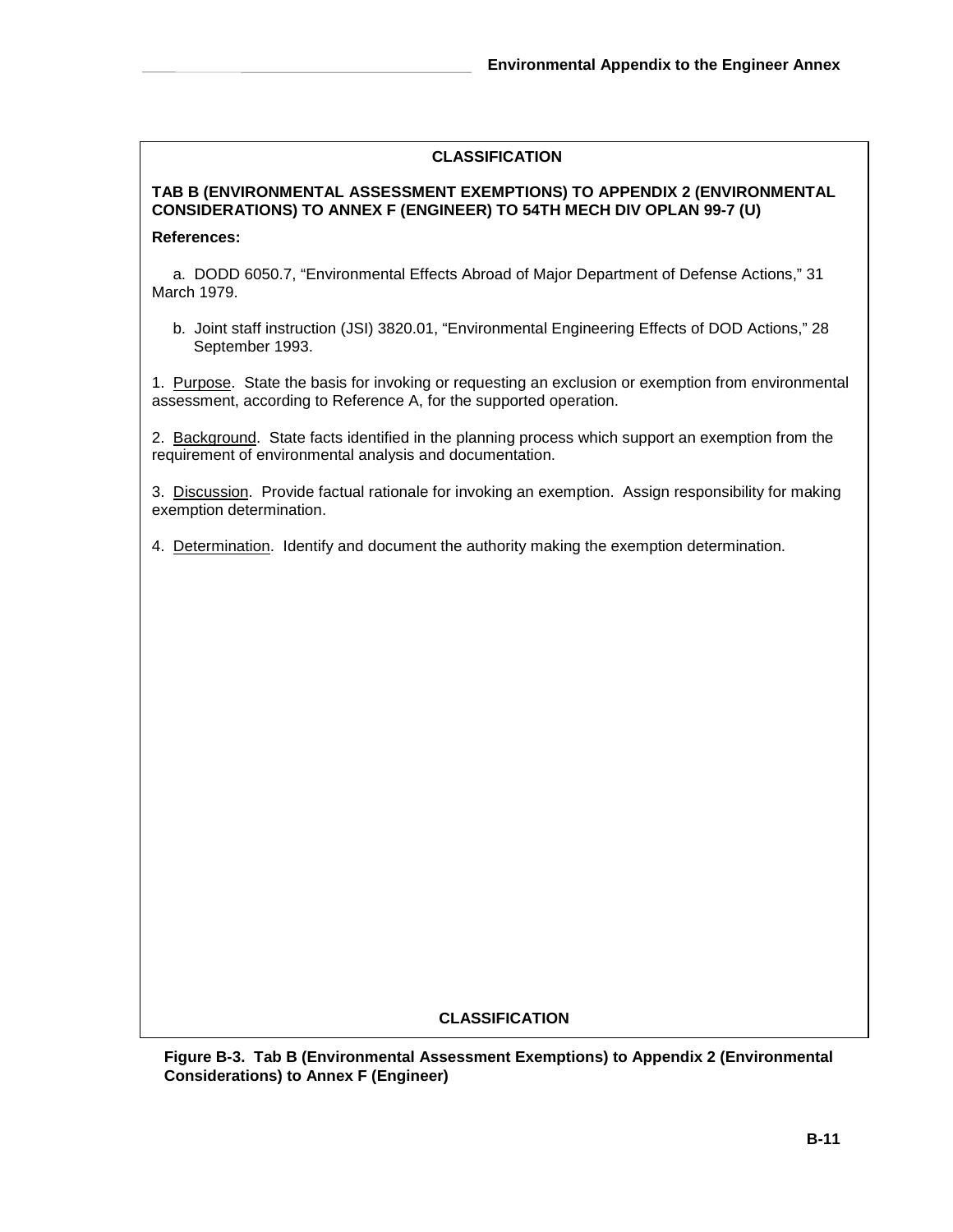## **TAB C (ENVIRONMENTAL BASELINE SURVEYS [EBS]) TO APPENDIX 2 (ENVIRONMENTAL CONSIDERATIONS) TO ANNEX F (ENGINEER) TO 54TH MECH DIV OPLAN 99-7 (U)**

**References:**

a. DODD 6050.7, "Environmental Effects Abroad of Major Department of Defense Actions," 31 March 1979.

b. JSI 3820.01, "Environmental Engineering Effects of DOD Actions," 28 September 1993.

1. Purpose. The primary purpose of an EBS is to identify environmental, health, and safety conditions that pose a potential health threat to military personnel and civilians that occupy properties used by the US military in the TO. The secondary purpose is to document environmental conditions at the initial occupancy of property to prevent the US from receiving unfounded claims for past environmental damages.

2. EBS Requirement. State the requirement for performing an EBS, the time by which the initial EBS is to be completed, and responsibilities for conducting and reporting.

3. Applicability. Describe conditions under which the EBS is required or may be waived.

4. Description. EBSs are divided into initial and closure investigations. The initial investigation is designed to provide an initial overview of the property using real-time field sampling. The initial investigation is updated when there are indications of the potential for significant environmental or health hazard and involves a more comprehensive analysis designed to quantify an identified hazard. Comprehensive analysis requires more time when it uses more specialized equipment that may not be available to all survey teams. The closure EBS is a part of base-camp closure standards but is not limited to base camps (logistics areas, communications sites, airfields, staging areas). To effectively complete the closure report it is essential to reference the initial EBS (and update if applicable) and the log of periodic environmental conditions report(s) (ECRs) that have been completed on the particular site/area. The ECR is completed on a periodic basis to document conditions at the site/area as well as any time a potentially significant environmental event occurs. See Enclosure 2 of this tab for an example. This description identifies the protocol to be used in conducting both the initial and closure EBSs. This may include a checklist from a theater regulation or environmental compliance assessment or some other means of guidance. Also address the frequency of ECRs and what constitutes a "significant environmental event."

5. Support. List military or contractual support for conducting an EBS. This list may include training for unit officers, preventive medicine personnel, chemical reconnaissance platoons, Logistics Civil Augmentation Program (LOGCAP), and Corps of Engineers support.

6. Reporting. Describe report formats, reporting chain, and disposition.

Enclosures:

- 1. Environmental Baseline Survey
- 2. Environmental Conditions Report
- 3. Maps, Photographs, and Digital Data

## **CLASSIFICATION**

**Figure B-4. Tab C (Environmental Baseline Surveys) to Appendix 2 (Environmental Considerations) to Annex F (Engineer)**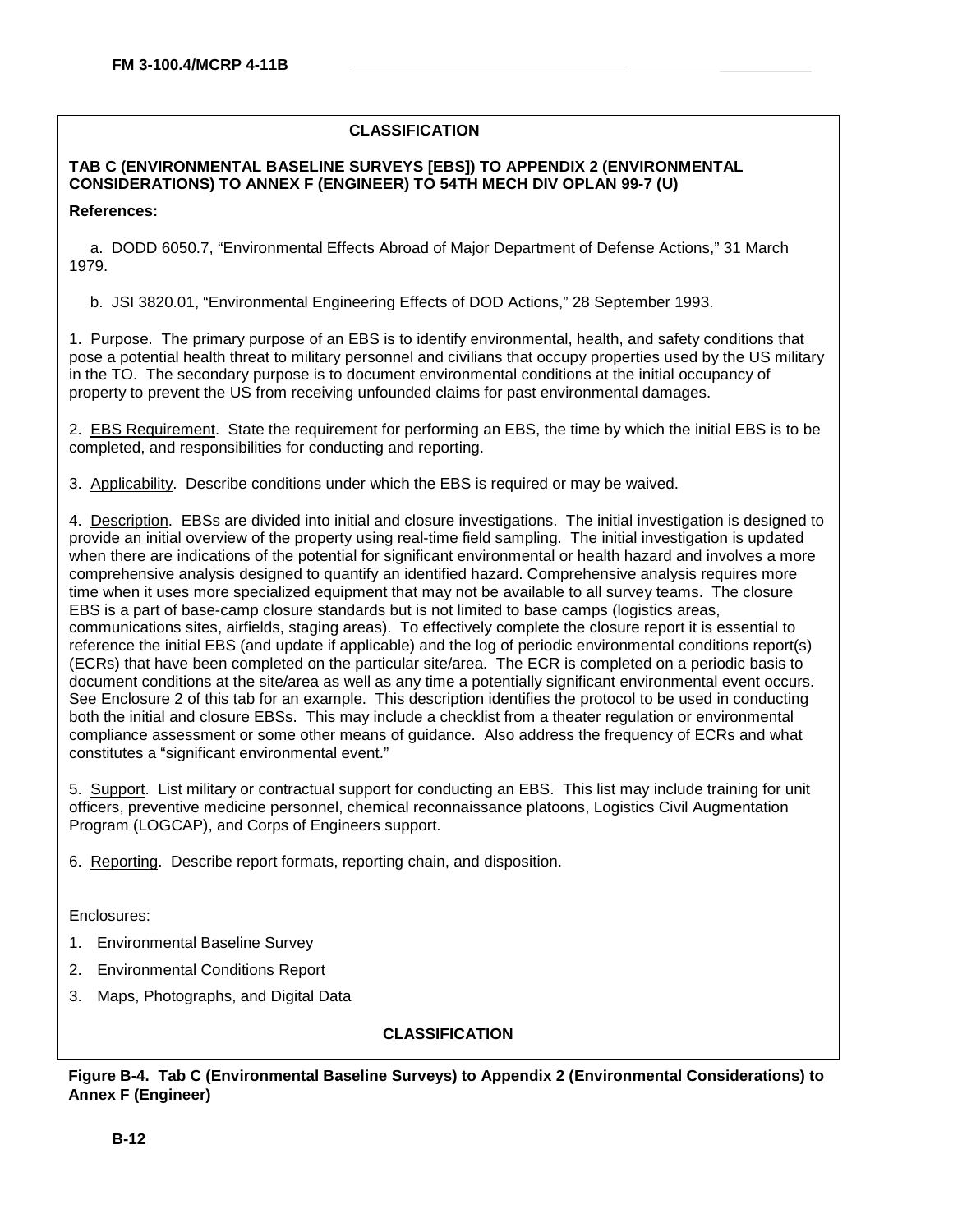**ENCLOSURE 1 (ENVIRONMENTAL BASELINE SURVEY [EBS]) TO TAB C (ENVIRONMENTAL BASELINE SURVEYS) TO APPENDIX 2 (ENVIRONMENTAL CONSIDERATIONS) TO ANNEX F (ENGINEER) TO 54TH MECH DIV OPLAN 99-7 (U)**

**References:**

a. DODD 6050.7, 31 March 1979, "Environmental Effects Abroad of Major DOD Actions."

b. JSI 3820.01, 28 September 1993, "Environmental Engineering Effects of DOD Actions."

c. DODD 6050.16, 20 September 1991, "Policy for Establishing and Implementing Environmental Standards at Overseas Installations."

d. Other applicable environmental laws and regulations.

e. Command guidance references.

f. For a closure EBS, the initial EBS (and any applicable update) and any ECRs are also reference documents.

1. Site/Property Location. List the legal address and 6-digit military grid location or latitude and longitude.

2. General Site Setting. Note whether the site was visually observed or identified from interviews or record reviews. For an updated initial EBS or a closure EBS, the site should always be visually observed.

a. The methodology used and limitations encountered during the initial (or updated) site reconnaissance or the closure inspection. Describe the method used to reconnoiter the property; for example, the use of grid patterns or other systematic approach. List and describe any limitations encountered during the reconnaissance such as physical obstructions, bodies of water, pavement, weather, or uncooperative occupants.

b. The current uses of the property. Be as specific as possible.

c. The past uses of the property. List all known past property uses. If a past use is likely to have involved the use, treatment, storage, disposal, or generation of HMs or petroleum products, include a detailed description or indicators of this use. A closure EBS includes information obtained from ECRs as well.

d. Current uses of adjoining properties. Be as specific as possible.

e. Past uses of adjoining properties. If a past use is likely to have indicated recognized adverse environmental conditions, include a detailed description.

# **CLASSIFICATION**

**Figure B-4. Tab C (Environmental Baseline Surveys) to Appendix 2 (Environmental Considerations) to Annex F (Engineer) (continued) Surveys) to Appendix 2 (Environmental Considerations) to Annex F (Engineer) Figure B-5. Enclosure 1 (Environmental Baseline Survey) to Tab C (Environmental Baseline**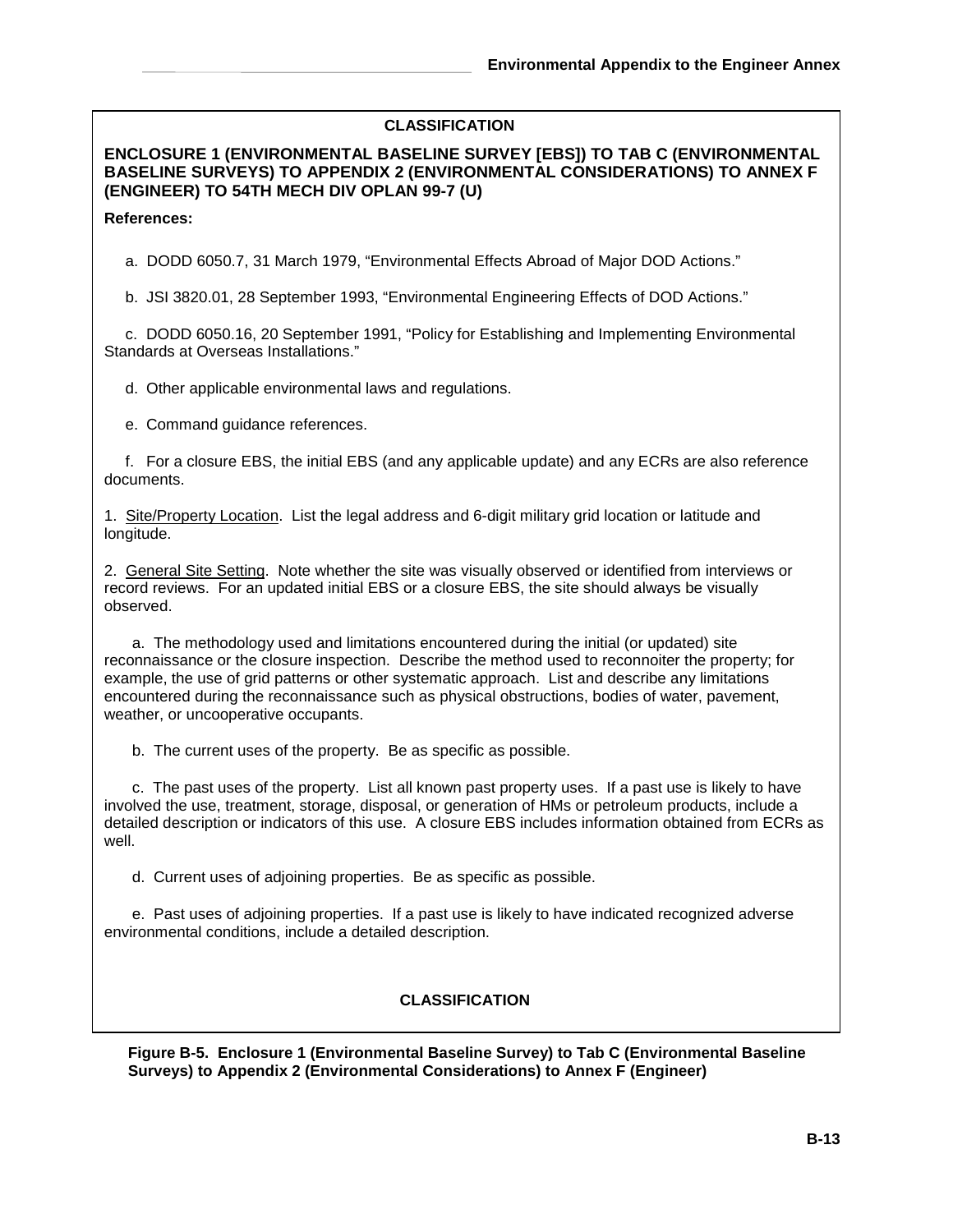f. Current or past uses of the surrounding areas: list general types of past uses; for example, residential, agricultural, or industrial. Limit surroundings to that which can be seen or would clearly affect the area, such as upstream on a waterway.

g. Geologic, hydrogeologic, hydrologic, or topographic conditions. List the conditions and give a general description of the topography in the area. If indicated, analyze the likelihood of contaminant migration on or to the property through the soil or groundwater from the adjacent properties or the surrounding areas.

h. General description of structures. List the buildings, and their locations, size, basic construction type, stories, and approximate age.

i. Roads. List all public thoroughfares adjoining the property and describe all roads, streets, parking areas, and walkways.

j. Water supply. List and differentiate all sources of potable and nonpotable water.

k. Sewage disposal system. Describe sewage disposal systems on the property and their general condition, and approximate age.

3. Interior and Exterior Observations. To the extent visually/physically observed or identified from interviews or record reviews (list actual source).

a. HM and petroleum products. Describe uses and types of products used on the property, and the approximate amount and storage conditions. Indicate if treatment, storage, disposal, or generation occurred on the property.

b. Storage tanks. Describe size, location, condition, and approximate age of all above and below-ground storage tanks.

c. Odors. Describe any noticeable odors and their source.

d. Pools of liquid. Note all surface water and describe all pools or sumps that contain water or other liquids that may contain HM.

e. Drums. Describe all drums and their conditions. If they are known to contain no HM, list contents only.

f. Hazardous substances and petroleum products. Describe all products to include type, amount, and manner/condition of storage.

g. Unidentified substance containers. Describe any open or damaged containers suspected of containing HM or petroleum products.

h. PCBs. Include a description of electrical or hydraulic equipment likely to contain PCBs.

# **CLASSIFICATION**

**Figure B-5. Enclosure 1 (Environmental Baseline Survey) to Tab C (Environmental Baseline Surveys) to Appendix 2 (Environmental Considerations) to Annex F (Engineer) (continued)**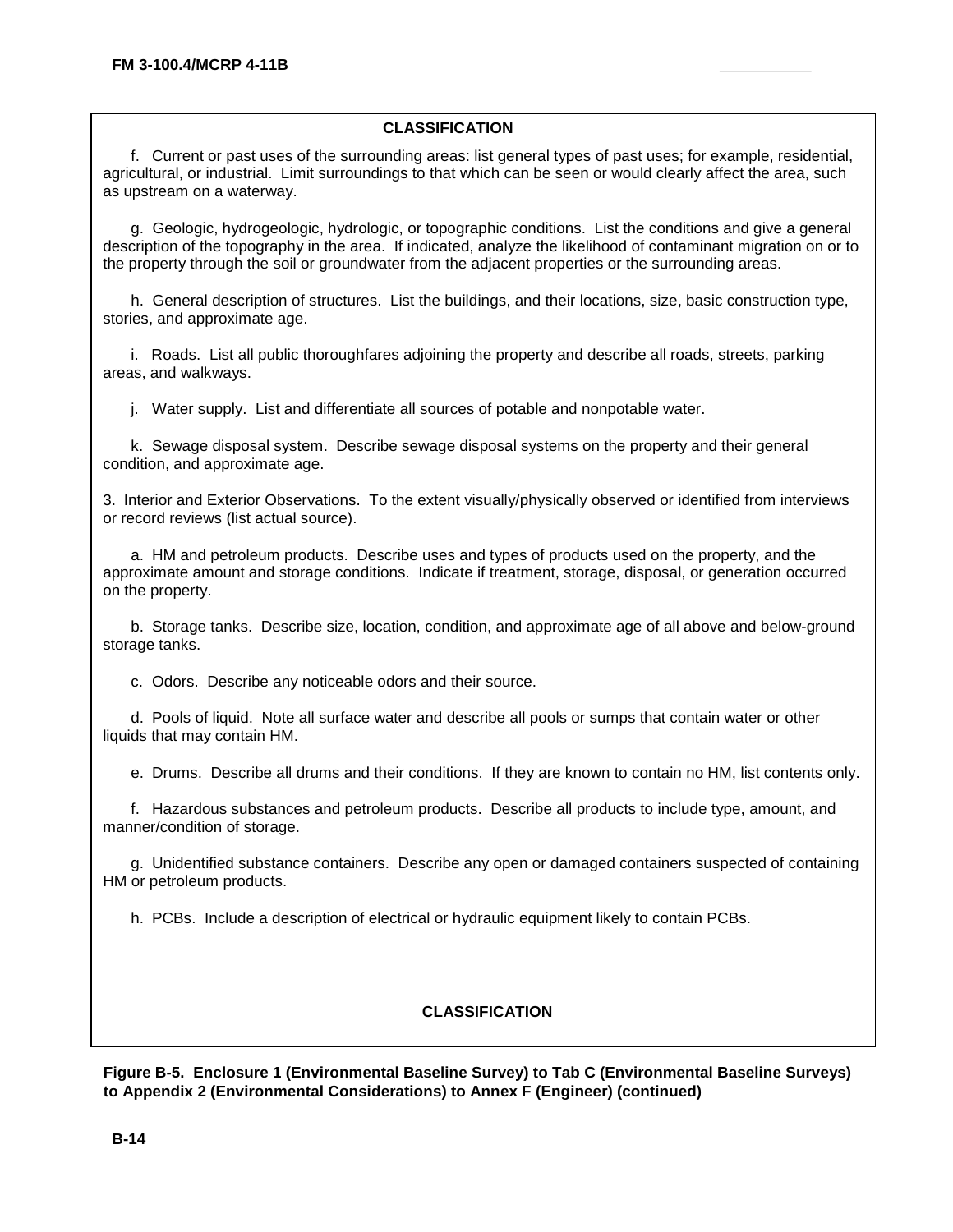i. Interior observations of the following:

(1) Heating and cooling systems. Describe, to include the fuel source and amount on hand.

(2) Stains and corrosion. Describe stains on floors, walls, and ceilings.

(3) Drains and sumps. Describe floor drains and sumps.

j. Exterior observations of the following:

(1) Pits, ponds, and lagoons. Describe the pit, pond, or lagoon, especially if it may have been used for HW disposal or waste treatment. Include a discussion and description of any on adjacent or adjoining properties as well.

(2) Stained soil or pavement. Describe any stained soil or pavement.

(3) Stressed vegetation. Describe any stressed vegetation and probable cause.

(4) Solid waste. Describe any filled, graded, or mounded areas that would suggest the disposal of trash or solid waste.

(5) Wastewater. Describe every discharge of a liquid into a stream or ditch that is adjacent to the property.

(6) Wells. Locate and describe all wells (monitoring, potable, dry, irrigation, injection, abandoned, etc.) on the property.

(7) Septic systems. List indications or the existence of on-site septic systems or cesspools.

(8) Ambient air quality. Smog, smoke, and odors from industrial facilities and many HW products can be detected easily. Terrain can also affect air quality. Mountains and canyons can cause temperature inversions, which impact air quality. Setting up base camps with heating units and vehicles in an area prone to temperature inversions can cause poor air quality. Prevailing winds should also be considered.

(9) Unexploded ordnance. Identify and ensure clearance before occupation.

4. Deletions and Deviations. Describe all deviations or deletions from the protocol (checklist) used or the environmental standards currently in use by the command. Discuss each one individually and in detail.

5. Findings and Conclusions Statement. List the protocol used for the survey, exceptions to the protocol, and any evidence of recognized adverse environmental conditions.

6. Qualification Statement. List the qualifications and duty position(s) of the individual(s) preparing the EBS.

# **CLASSIFICATION**

**Figure B-5. Enclosure 1 (Environmental Baseline Survey) to Tab C (Environmental Baseline Surveys) to Appendix 2 (Environmental Considerations) to Annex F (Engineer) (continued)**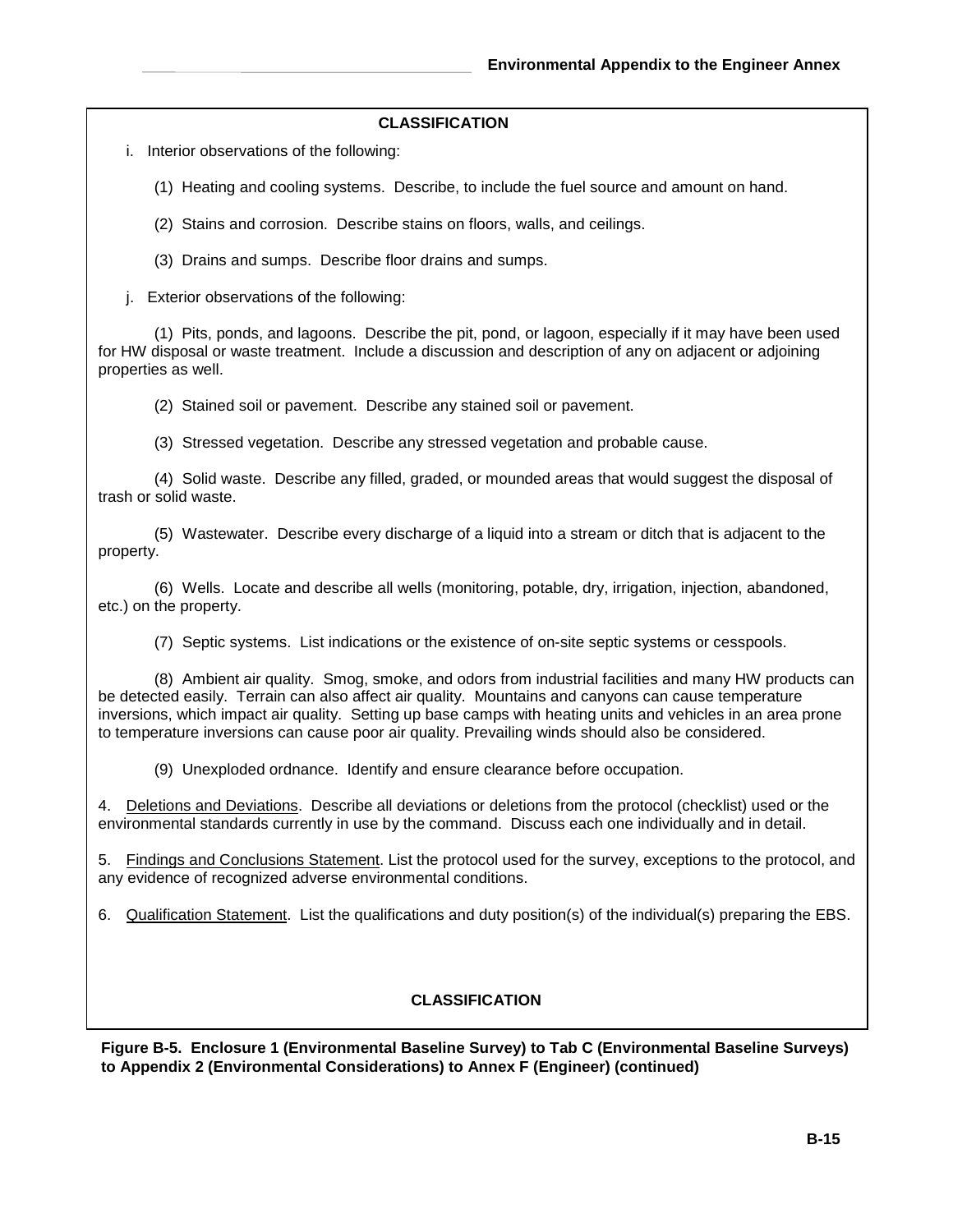#### **ENCLOSURE 2 (ENVIRONMENTAL CONDITIONS REPORT [ECR]) TO TAB C (ENVIRONMENTAL BASELINE SURVEYS) TO APPENDIX 2 (ENVIRONMENTAL CONSIDERATIONS) TO ANNEX F (ENGINEER) TO 54TH MECH DIV OPLAN 99-7 (U)**

#### **References:**

a. DODD 6050.7, "Environmental Effects Abroad of Major Department of Defense Actions," 31 March 1979.

b. JSI 3820.01, "Environmental Engineering Effects of DOD Actions," 28 September 1993.

c. DODD 6050.16, "Policy for Establishing and Implementing Environmental Standards at Overseas Installations," 20 September 1991.

d. Other applicable environmental laws and regulations, OPORD, and unit SOP.

e. Site specific EBS (if applicable).

f. Electronic Environmental Message Formats in Tab E.

1. Site/Incident Location. List the legal address and 6-digit military grid location or latitude and longitude of the incident location or reference the applicable EBS to link the ECR to a given site. Refer to the electronic environmental message formats at Tab E. (The ECR functions as a situation report (SITREP), or interim report, for a given site. The frequency of ECR reports is a higher headquarters' decision but supports the need to document the condition of a given site over time [interim snapshots], as well as helping to ensure that an appropriate environmental focus is being maintained at a given site. The basic format of the ECR may also be used when reporting an incident, such as a POL spill, not related to a given EBS or site location.)

2. Site/Incident Description and Background. Give a brief description of the site (installation), including its related EBS/historical use(s) or the circumstances surrounding the incident. For an incident at a location not covered by an EBS, it is critical to provide the same sort of information contained in a standard accident report.

3. Map/Description of the Incident Location. If the ECR is related to a site covered by an EBS, this entry is able to relate to the information already provided in the EBS (a baseline document). If the ECR defines a location where an incident has occurred that is not covered by an EBS, the description needs to be adequate to direct a follow-on element to the site. In this respect, it is similar to the gravesregistration report if the incident occurs during a tactical operation where time precludes remaining at the site.

4. Summary of Environmental Conditions. List the environmental event(s) at the site/location. All spills should be inventoried. If the ECR is a periodic report for a given site, significant events, such as major spills, should have been reported using the basic ECR format. In this case, simply reference any significant incident report ECRs that may have occurred at the given site over the time frame that the periodic ECR covers. Also provide a "snapshot" report of the types of HW/HM that are stored at the site. Describe minor spills and other events that have occurred over the time frame in question in basic terms, including quantities and the method(s) used to clean the site.

# **CLASSIFICATION**

**Figure B-6. Enclosure 2 (Environmental Conditions Report) to Tab C (Environmental Baseline Surveys) to Appendix 2 (Environmental Considerations) to Annex F (Engineer)**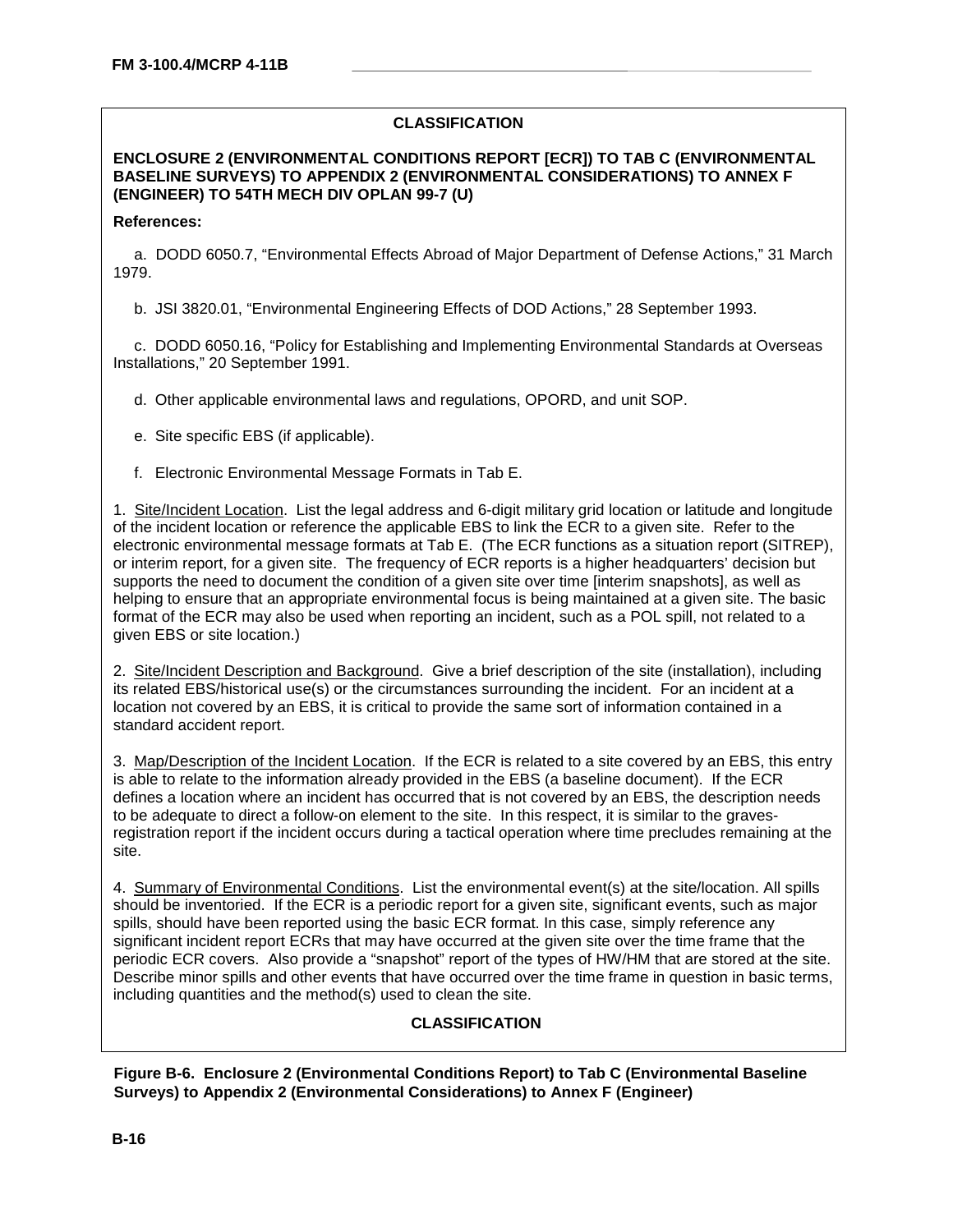Example: Four gallons of waste oil spilled at the hazardous waste accumulation site (HWAS) located northwest of the maintenance building (shown on map) at 1600 hours on 16 December 2000. The 22nd Military Police Battalion (MP Bn), contained the spill with assistance by White & Jones, by 1725 hours. About 3 cubic yards of contaminated soil was taken to the White & Jones HW disposal area in Juvonia.

Example: Raw sewage ran from a pump house behind the main warehouse (shown on map) for an estimated 3 days during the initial stages of occupying the camp in early June 2000. The problem was identified on 13 June and corrected when the pump was repaired on 14 June.

Example: A fuel tanker overturned at the road intersection vicinity NV 123456 (see map) at 092000 November 2000 during the road march to Bigtown. Immediate mitigation included spill containment by the employment of all available spill kits with the unit. Higher HQ was immediately notified. An estimated 4000 gallons of jet petroleum (JP)-8 spilled at that site. The vehicle has been righted, and excavation of the site will begin at first light, 10 November.

5. Interior and Exterior Observations. These entries should be viewed as an abbreviated version of the information that would be found in an EBS. Items should only be addressed if they differ from the last ECR or vary from the initial EBS.

6. Findings and Determinations with Qualification Statement. A statement similar to the following should appear in this paragraph of the ECR:

According to \_\_\_\_\_\_\_\_\_ Reg \_\_\_\_\_\_\_, I have considered whether or not significant environmental impacts will occur as a result of turnover/return of this site (base camp, logistics area) and have determined that (include one of the following statements):

a. Turnover of this base camp area will not result in environmental impacts significant enough to warrant additional environmental analysis.

#### **OR**

b. Turnover of this base camp area will result in environmental impacts significant enough to warrant additional environmental analysis. Environmental actions or projects must continue after transfer of the base camp area because of substantial (imminent) threat to human health or safety. The impacts of concern are (list impacts):

(If the report is due to an incident not connected to a specific site/installation, this paragraph is an assessment by the commander/individual on the scene.)

> John Q. Jones MAJ, QM Mayor, Camp Swampy

# **CLASSIFICATION**

**Figure B-6. Enclosure 2 (Environmental Conditions Report) to Tab C (Environmental Baseline Surveys) to Appendix 2 (Environmental Considerations) to Annex F (Engineer) (continued)**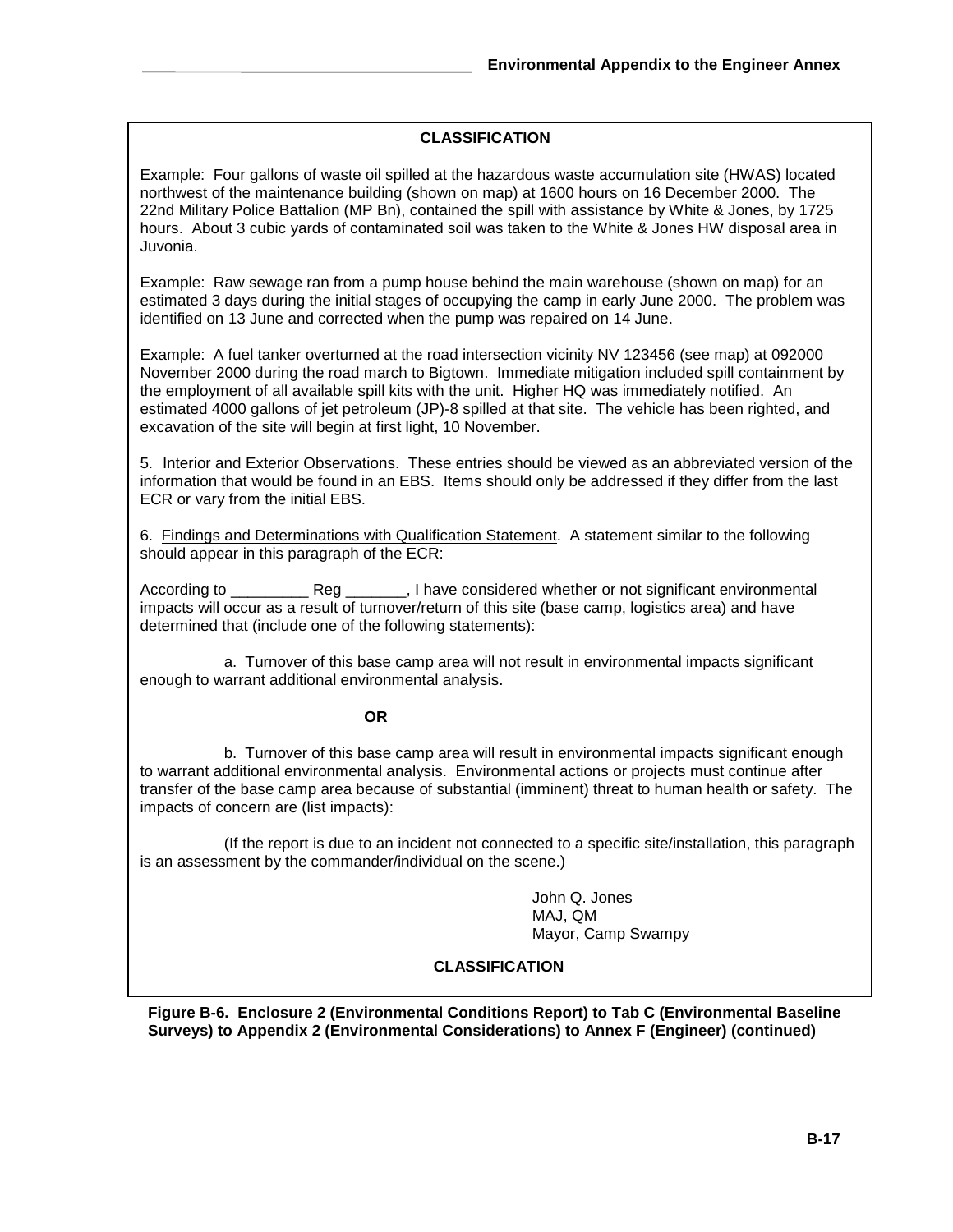#### **TAB E (ELECTRONIC ENVIRONMENTAL MESSAGE FORMATS) TO APPENDIX 2 (ENVIRONMENTAL CONSIDERATIONS) TO ANNEX F (ENGINEER) TO 54TH MECH DIV OPLAN 99-7 (U)**

**References:** FM 101-5-2, "US Army Reports and Message Formats," 29 June 1999.

#### 1. ( ) ECR Format.

TITLE: ENVIRONMENTAL CONDITION REPORT (ECR) REPORT NUMBER: E035

GENERAL INSTRUCTIONS: Used to send periodic information (interim snapshots) of the environmental status of specific sites (assembly areas, base camps, logistical support areas, and medical facilities) where hazards are likely to occur and can result in significant, immediate and/or long-term effects on the natural environment and/or health of friendly forces and noncombatants. Sent in accordance with unit SOP and commander's direction.

|                                                                                  | (Date-time Group [DTG])                                                                                                   |
|----------------------------------------------------------------------------------|---------------------------------------------------------------------------------------------------------------------------|
|                                                                                  | (Unit making report)                                                                                                      |
|                                                                                  | (universal traverse mercator [UTM]<br>or six-digit grid coordinate with<br>MGRS grid zone designator of<br>site/incident) |
|                                                                                  | (Description of site/incident)                                                                                            |
|                                                                                  |                                                                                                                           |
|                                                                                  | friendly forces, and/or civilian<br>personnel)                                                                            |
|                                                                                  | (Summary of actions to minimize)<br>hazards/remedial effects)                                                             |
|                                                                                  |                                                                                                                           |
|                                                                                  |                                                                                                                           |
|                                                                                  |                                                                                                                           |
|                                                                                  | required for clarification of report)                                                                                     |
| LINE 12—AUTHENTICATION___________________________________(Report authentication) |                                                                                                                           |
|                                                                                  |                                                                                                                           |

# **CLASSIFICATION**

**Figure B-7. Tab E (Electronic Environmental Message Formats) to Appendix 2 (Environmental Considerations) to Annex F (Engineer)**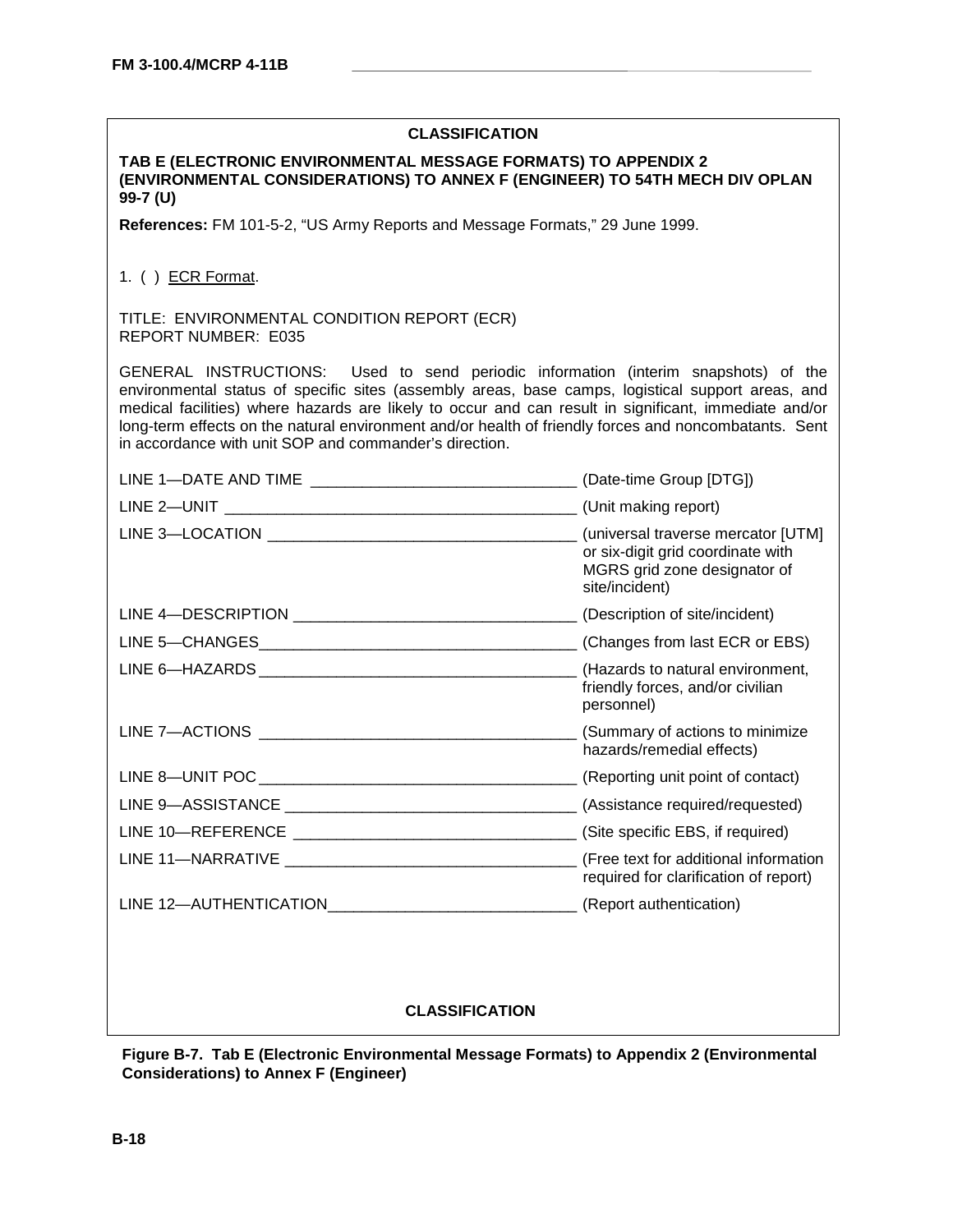2. ( ) Electronic Spill Report Message Format.

TITLE: SPILL REPORT (SPILLREP) REPORT NUMBER: S055

GENERAL INSTRUCTIONS: Used to send timely information or status of an oil, hazardous material, or hazardous waste spill that could have immediate environmental and/or health effects. Sent in accordance with SOP and commander's direction. **NOTE:** Spill reporting and reportable quantities are mandated by federal and local law.

|                                                          | (DTG)                                                                              |
|----------------------------------------------------------|------------------------------------------------------------------------------------|
|                                                          | (Unit making report)                                                               |
|                                                          | (DTG of spill discovery)                                                           |
|                                                          | (Material spilled)                                                                 |
|                                                          | (Quantity of spilled material)                                                     |
|                                                          | (UTM or six-digit grid coordinate with<br>MGRS grid zone designator of spill)      |
|                                                          | (Cause and supervising unit)                                                       |
|                                                          |                                                                                    |
|                                                          | (Damage to the natural environment,<br>if required)                                |
|                                                          | (Hazards to natural environment,<br>friendly forces, and/or civilian<br>personnel) |
|                                                          | (Summary of actions taken)                                                         |
|                                                          | (Supervising unit POC)                                                             |
|                                                          | (Assistance required/requested)                                                    |
|                                                          | (Free text for additional information<br>required for clarification of report)     |
| LINE 15-AUTHENTICATION _________________________________ | (Report authentication)                                                            |
|                                                          |                                                                                    |

# **CLASSIFICATION**

**Figure B-7. Tab E (Electronic Environmental Message Formats) to Appendix 2 (Environmental Considerations) to Annex F (Engineer) (continued)**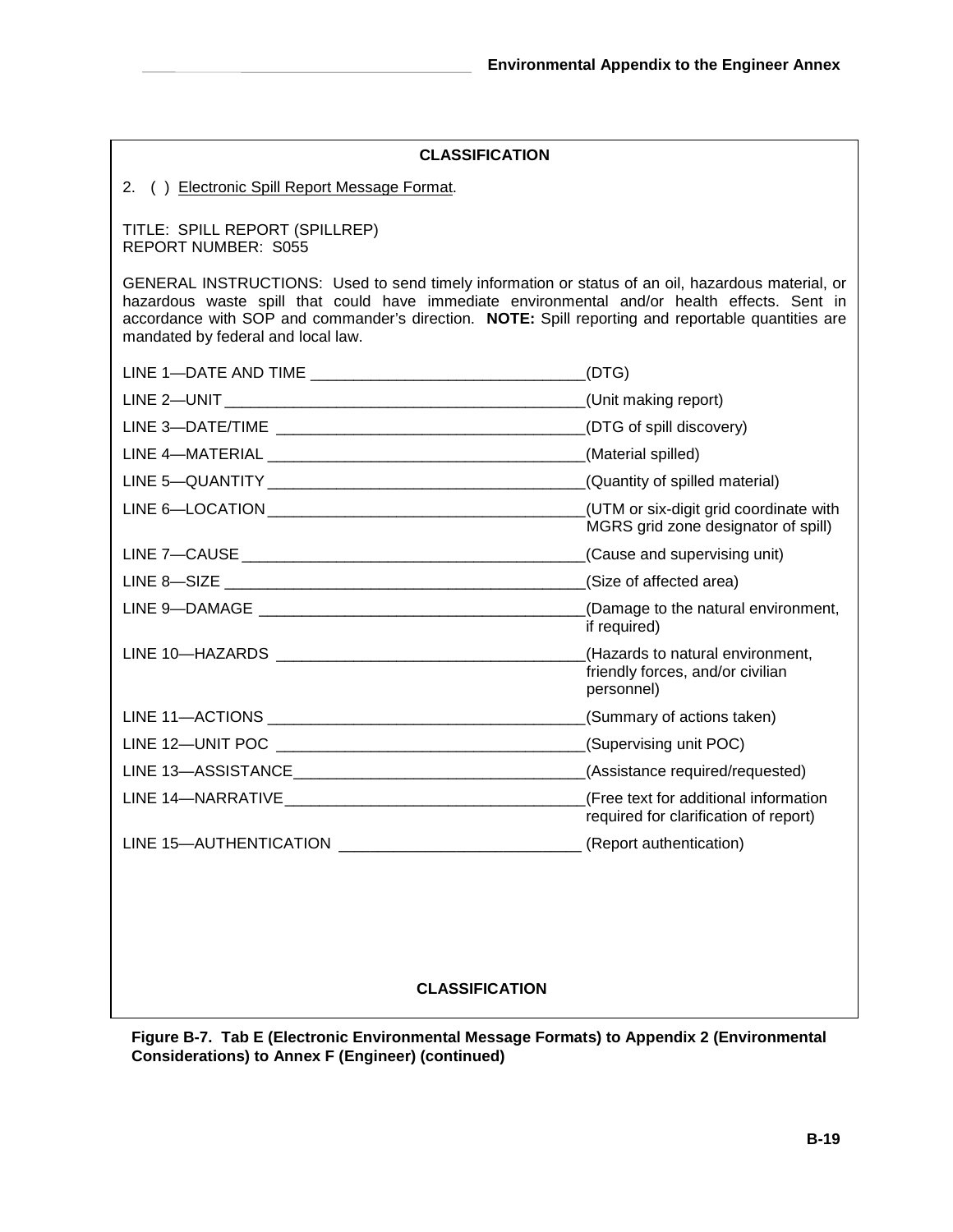# **Appendix C**

# **Unit Environmental SOP**

This SOP is an example of a unit environmental SOP. Because each installation has different local, state, or HN requirements, this SOP **must** be modified based on consultation with the installation's environmental staff. The SOP is divided into six sections (maintenance, supply, NBC, communication, field-mess operations, and operations/training) which correspond to the typical unit organization (see Figure C-1, pages C-2 to C-20). Units should extract these sections and incorporate them into the appropriate section of its own SOP. Alternatively, a unit may use this sample as a guide in developing a stand-alone environmental SOP. While this approach elevates the visibility and importance of environmental issues and procedures, unit personnel in specific functional areas may overlook the information. A sample spill-response plan, list of recommended equipment that should be maintained in the unit/activity spill kit, and instructions for using the electronic spill report message formats can be found in Tab A (see Figure C-2, page C-21), Tab B (see Figure C-3, page C-24), and Tab C (see Figure C-4, page C-26), respectively.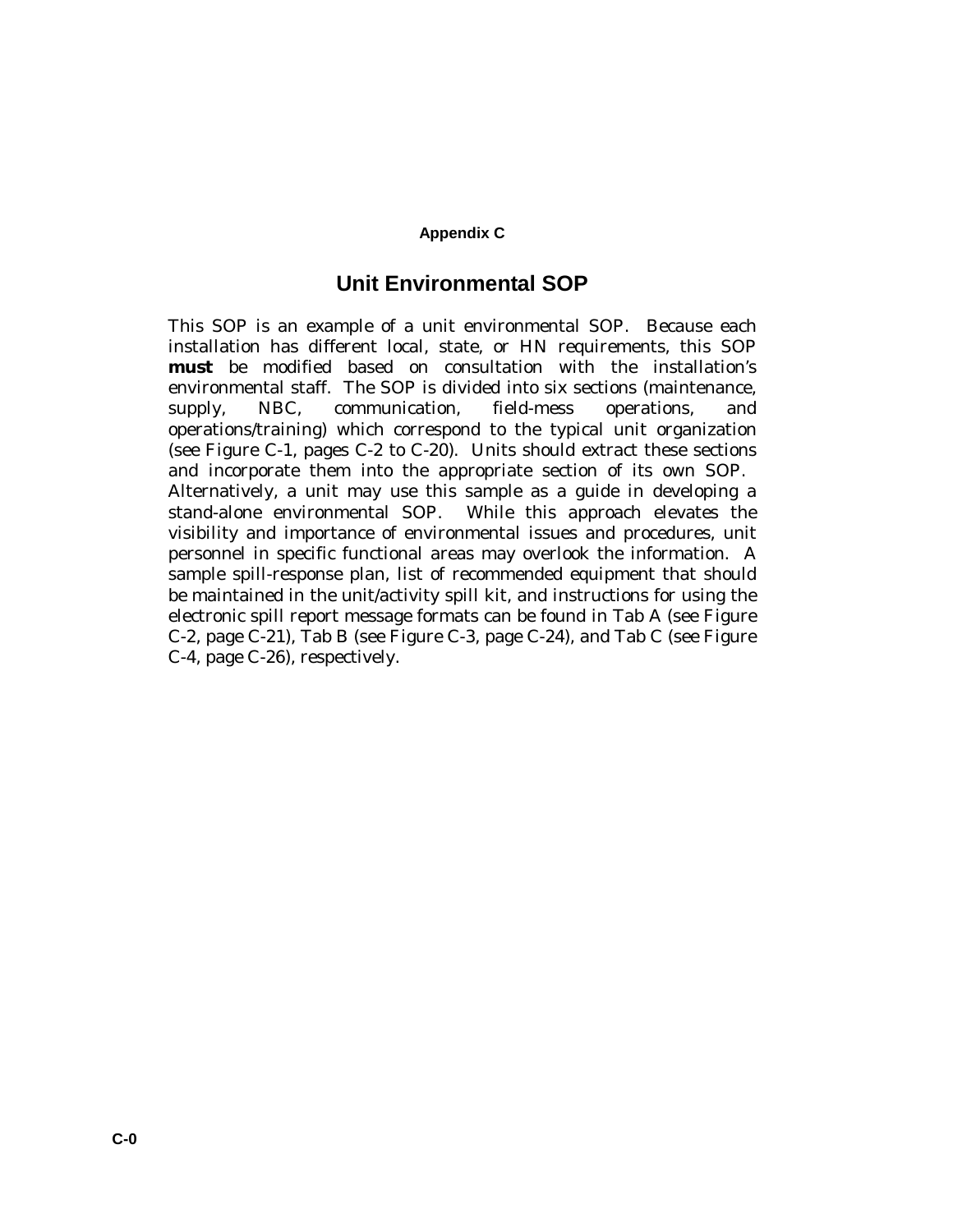# **APPENDIX \_\_\_\_ TO ANNEX\_\_\_ ENVIRONMENTAL STANDING OPERATING PROCEDURES**

Unit Designation

Mailing Address

Date

# **1. References.**

Installation Environmental SOP, Higher HQ Environmental SOP, and AR 200-1.

#### **2. Purpose.**

a. This appendix standardizes procedures for environmental compliance with federal, state, local, and HN laws and regulations. Failure to comply may result in the following:

- (1) Endangerment of personnel health and safety.
- (2) Citations by federal and state regulating agencies.
- (3) Civil or military penalties against offenders.
- (4) Delay or halt in mission accomplishment.

b. This appendix is applicable to all assigned or attached personnel and governs the environmental aspects of all unit activities.

#### **3. Responsibilities.**

- a. Commander.
	- (1) Establishes unit HM and HW management policy.

(2) Ensures that personnel comply with the provisions of referenced SOPs, regulations, and public law.

(3) Ensures that the ECO, the HM/HW coordinator, and senior personnel have received the proper training, and that they, in turn, train their subordinates.

(4) Ensures that all personnel who are exposed to HM in the course of their work receive initial training within 90 days of assignment concerning the hazards to which they are exposed and the precautions required to protect themselves in the work environment. These personnel must also receive annual refresher training.

# **Figure C-1. Unit environmental SOP**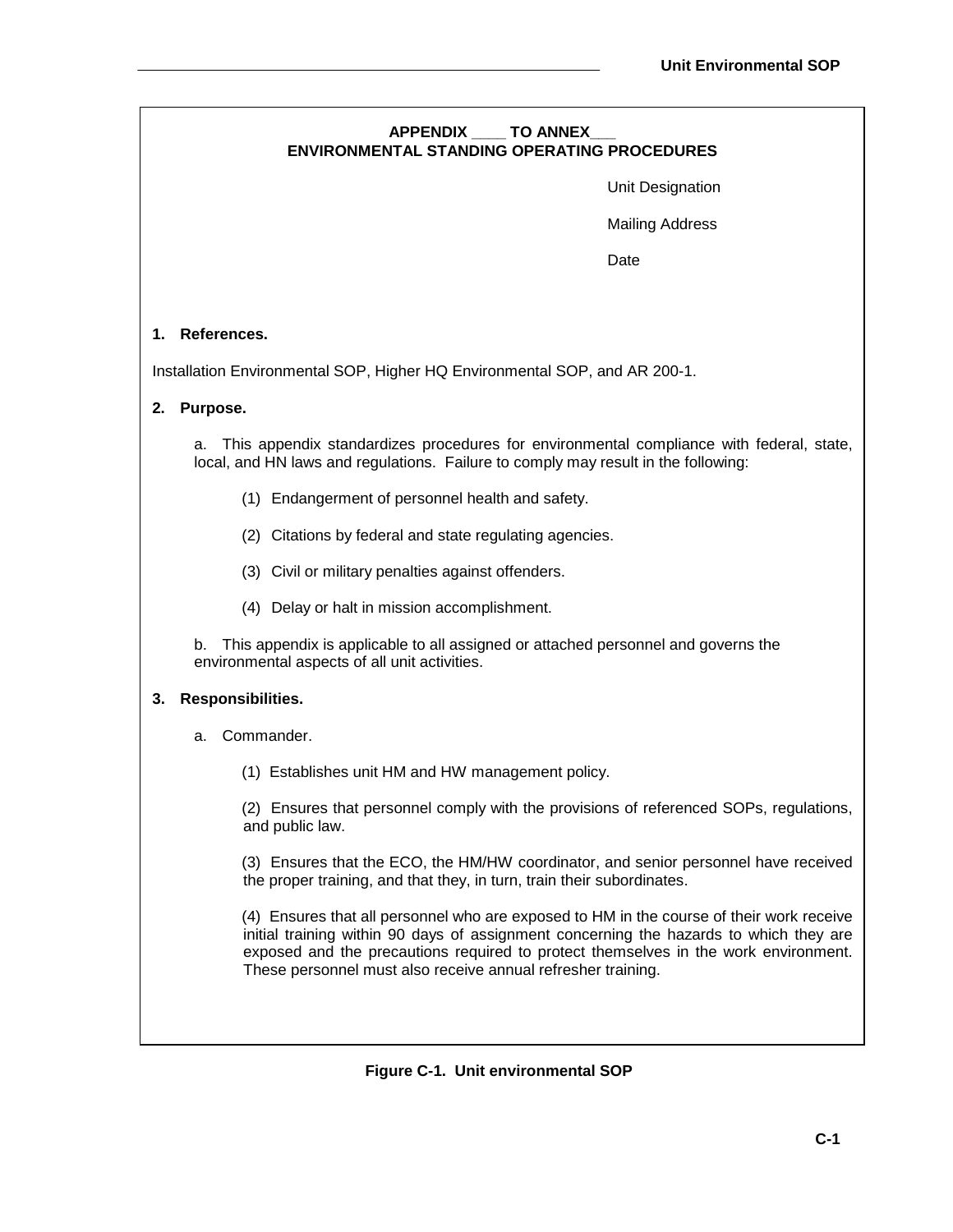(5) Ensures that all unit personnel receive initial environmental awareness training within 90 days of assignment and refresher training annually thereafter.

(6) Ensures all unit personnel have received hazard communication training (OSHA requirement).

(7) Ensures that all environmental training is properly documented, and records are filed in the unit operations/training office.

(8) Ensures that a self-inspection program is in effect for the unit.

#### b. Executive Officer.

- (1) Serves as the commander's eyes and ears for environmental matters.
- (2) Conducts periodic unit self-assessment surveys.
- (3) Overses environmental integration into staff operations.
- c. ECO and HW/HM (MOS 9954) Marine.
	- (1) Provides advice on environmental compliance to the commander.

(2) Serves as a link between the unit commander and higher/installation headquarters' environmental staff.

- (3) Performs other duties as outlined in Chapter 1 of this manual.
- d. Maintenance Officer.
	- (1) Serves as the unit's HM/HW coordinator.
	- (2) Serves as the unit's spill response coordinator.
	- (3) Ensures accountability for all HM and HW.
	- (4) Ensures that HM and HW are stored and disposed of properly.

(5) Ensures that HM and HW spills are immediately contained and reported to the fire department and the installation's environmental office.

(6) Reports nonfunctional/inoperative treatment/collection facilities (oil/grease interceptors, floor drains, catch basins, waste tanks) to the installation's environmental office via the unit's ECO.

e. Motor Sergeant.

(1) Establishes and maintains an HW accumulation (HW less than 55 gallons) area with proper separation of incompatible products.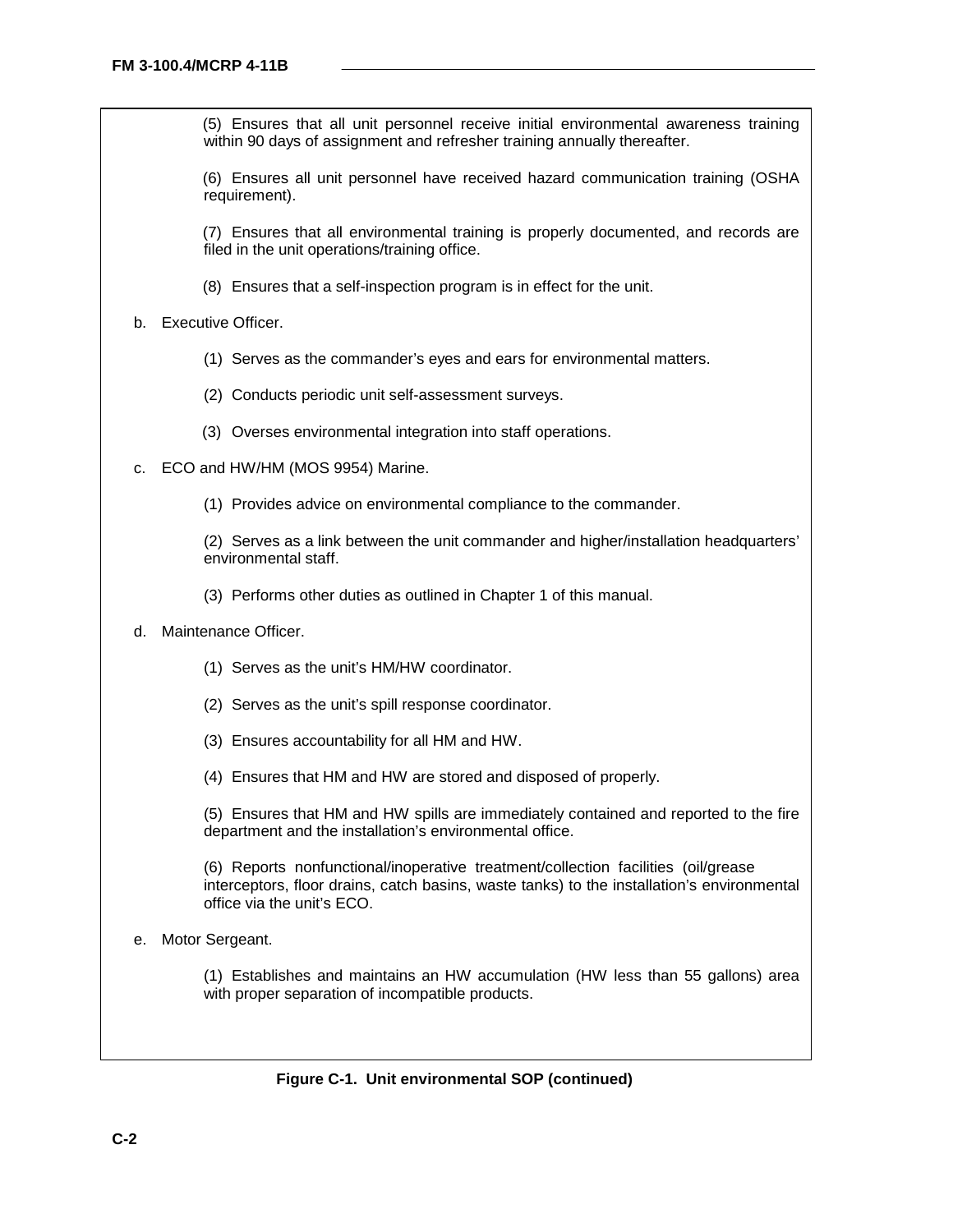(2) Inspects HW accumulation areas weekly and documents results.

(3) Ensures that leaking containers are overpacked and/or the uncontaminated contents containerized in functional containers.

(4) Ensures that only waste oil is placed in the waste oil tank or drums.

(5) Ensures that the waste oil tank or drums are pumped out when full or 90 days after previous pumping, whichever occurs first (check with installation EC).

(6) Ensures that the washrack oil/water separator is clean and serviceable.

(7) Maintains an inventory log of all stored waste products, to include exact location of each container.

(8) Labels all HW containers properly as they are put in service and ensures turn-in and delivery to the DRMO or contractor and pick up within 90 days of accumulation start date (coordinate with the EMO).

f. Unit Supply Sergeant.

(1) Initiates and processes turn-in documents (TIDs) for the turn-in of HM and HW.

(2) Maintains a suspense file and validates receipt copies of TIDs for all scrap, HM, and HW shipped to the DRMO.

g. PLL Clerk. Requisitions mercury and lithium batteries with recoverability code "A" only upon turn-in of a like item and quantity.

h. NBC NCO.

(1) Inspects all possible decontaminant solution 2 (DS2) and super tropical bleach (STB) accumulation sites (connexes, wall lockers, POL accumulation area, and so forth) to ensure that these products have been properly turned over to DOL/supply for consolidated storage.

(2) If the unit is temporarily in possession of decontamination agents DS2 or STB:

(a) Ensures that DS2 and STB are stored in separate locations.

(b) Inspects containers monthly for leakage, and records results. Arranges for leakers to be overpacked and turned in to the DRMO.

(3) Properly disposes of nuclear, biological, and chemical (NBC) related training material that is classified as hazardous according to installation directives and DRMO policies.

**Figure C-1. Unit environmental SOP (continued)**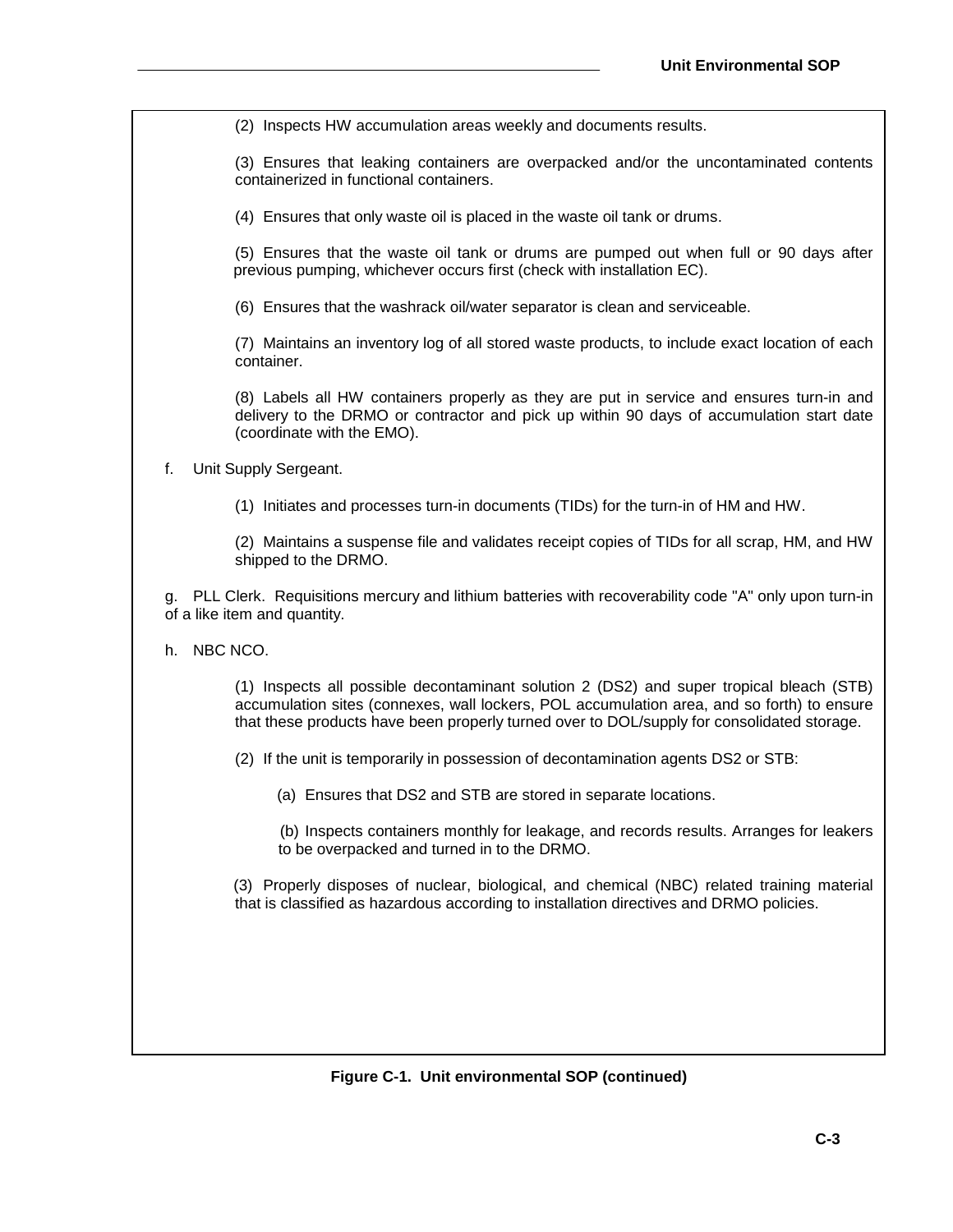i. Mechanics.

- (1) Place HW in properly designated containers.
- (2) Never place HW in a dumpster; this is an **illegal** disposal.

(3) Promptly report leaks/spills to the motor sergeant and/or maintenance officer. Report spills directly to the fire department and installation's environmental office, if necessary, to ensure prompt response.

- (4) Wear proper protective clothing when handling HM or HW.
- (5) Keep HM and HW accumulation containers closed except to add or remove product.

#### j. Medics.

- (1) Segregate medical waste from non-medical waste at the point of generation.
- (2) Place medical waste in designated containers.
- (3) Wear proper protective clothing when handling medical waste.
- (4) Store collected medical waste in a secure manner/area.

k. Individual Soldiers.

- (1) Comply with the unit's environmental requirements and the installation's SOP.
- (2) Maintain environmental awareness throughout daily activities.

(3) Provide recommendations to the chain of command on techniques to ensure compliance with environmental regulatory requirements.

- (4) Identify the environmental risks associated with individual and team tasks.
- (5) Support recycling programs.
- (6) Report HM and HW spills **immediately** to (phone number for spill reporting).

(7) Make sound environmental decisions in the absence of a supervisor or specific command guidance by considering the following:

- (a) Prior training.
- (b) General guidance from the chain of command.
- (c) Concept of right and wrong.

**Figure C-1. Unit environmental SOP (continued)**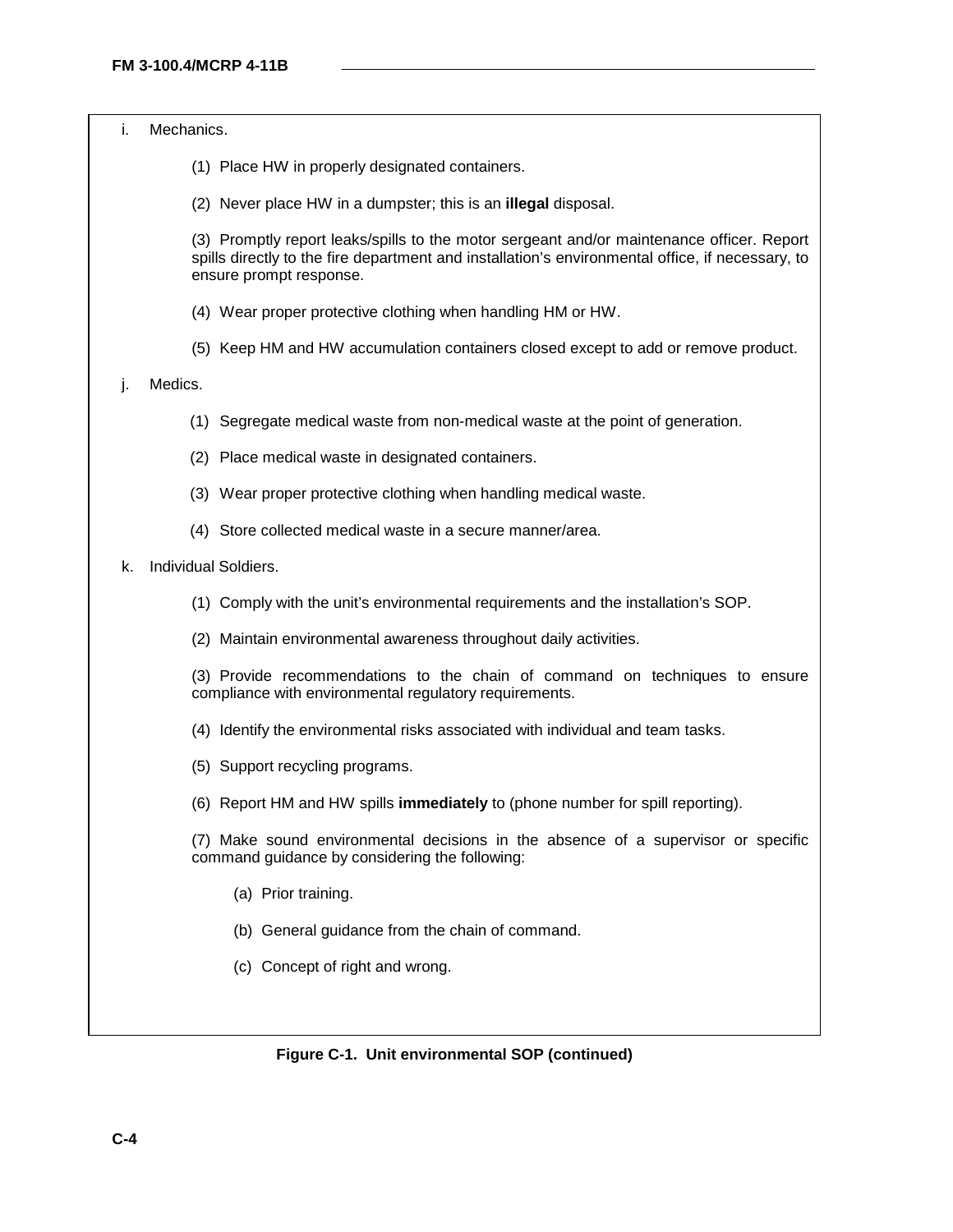- (d) Common sense.
- (e) Environmental ethic.

## **4. Safety**.

a. Material Safety Data Sheet. MSDSs provide critical information for safeguarding human health and protecting the environment. This information includes the hazardous characteristics of the substance, the appropriate personal protective equipment (PPE), spill-response procedures, signs and symptoms of overexposure, and first aid procedures. MSDSs can be obtained through unit supply channels and should be maintained at each location where HM is being used. It is important to note that MSDSs are material- and manufacturer- specific, which means that each brand name of a chemical has a different MSDS.

b. Personal Protective Equipment. PPE is the primary means of safeguarding human health when handling HM/HW. The most important aspect when choosing the appropriate PPE for a given operation is the hazardous characteristics of the substance. Always refer to the manufacturer's MSDS before choosing the appropriate PPE. If the prescribed PPE cannot be obtained during a field or contingency operation, field-expedient PPE should be used to help protect soldiers when handling HM/HW or in the event of a spill. Leaders ensure that their soldiers and Marines have the appropriate PPE when exposed to HM/HW during handling. Recommended field-expedient PPE is listed below:

#### HM/HW stream Field-expedient PPE

- 1. Fuel products 1. Field gloves, goggles, wet-weather gear
- 2. Oil products/lubricants 2. Field gloves, goggles
- 
- 
- 
- 
- 3. Antifreeze 3. Field gloves, goggles<br>4. Acid batteries 4. Double-lined field glov 4. Acid batteries 4. Double-lined field gloves, goggles, wet-weather gear
- 5. Medical waste 5. Field gloves, goggles, wet-weather gear
- 6. Pesticides 6. Consult the MSDS and Preventive Medicine

**NOTE: Field-expedient PPE should only be used when the required PPE is not available since it does not provide the level of protection recommended by the manufacturer. Additionally, fieldexpedient PPE that is used to handle HM/HW should not be used for normal operations after being used as PPE.**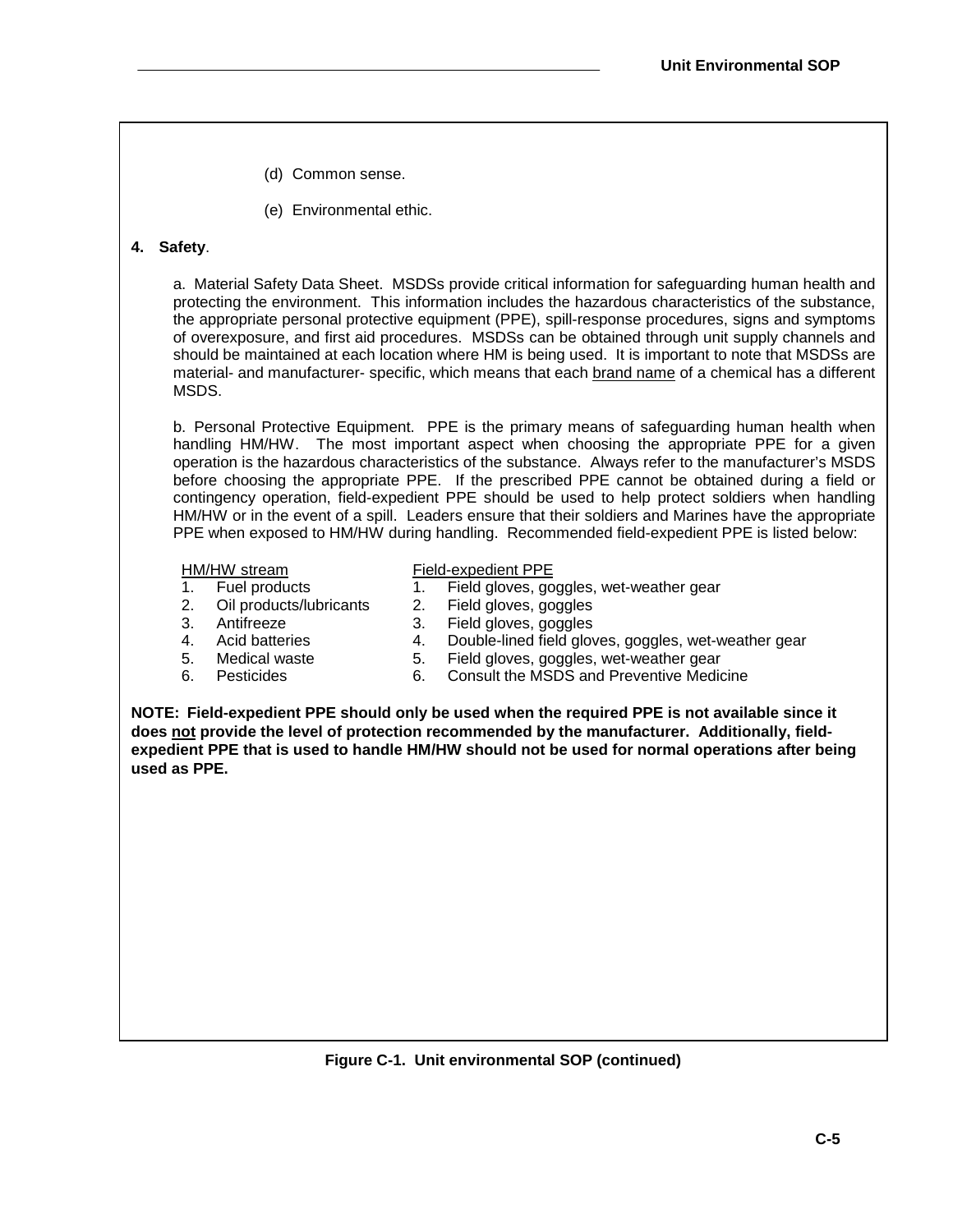# **SECTION 1 - MAINTENANCE**

# **1. General.**

- a. Select maintenance activity sites so that POL-contaminated water will not enter a storm drain.
- b. Conduct the following activities daily:

(1) Check the level of used oil in storage tanks. Schedule for tanks to be picked up when 3/4 full.

- (2) Clean all foreign material from drip pans and above-ground oil tank screens.
- (3) Empty refuse barrels when 3/4 full to prevent overflows.

c. Procure, store, and use only those chemical products specifically authorized by the appropriate technical manual (TM) or lubrication order (LO) for the level of maintenance performed.

d. Keep MSDSs for all chemicals/solvents/materials used in work areas in a file that is readily accessible to personnel who work there. Brief personnel on chemical hazards, protective clothing requirements, first aid, and spill response before they use hazardous chemicals.

e. Use products that are safe and biodegradable, when possible.

f. Comply with the Army's oil analysis program (AOAP) as a method of reducing the amount of waste oil produced.

g. Properly label, segregate, and store HM.

#### **2. Maintenance Bays**.

a. Conduct maintenance washing/steam cleaning at the motor pool's washrack—not in the maintenance bay. (Maintenance cleaning in the bays will be authorized only during extended, below freezing temperatures that interfere with the vehicle maintenance mission [applicable only if equipped with an oil/water separator].)

b. Do not wash heavily soiled and/or oily maintenance bay floors with solvent or other unauthorized material. Clean up oil and fuel with dry sweep or rags only. Collect dry sweep and dirt in nonleaking containers as HW for disposal through the DRMO.

c. Confine solvent use to solvent washing machines that meet the National Fire Prevention Association's safety regulation standards. Obtain approval for use of solvents, other than mineral spirits, from the installation's environmental office before use.

d. Ensure that all solvent washing machines have lids, which remain closed when not in use.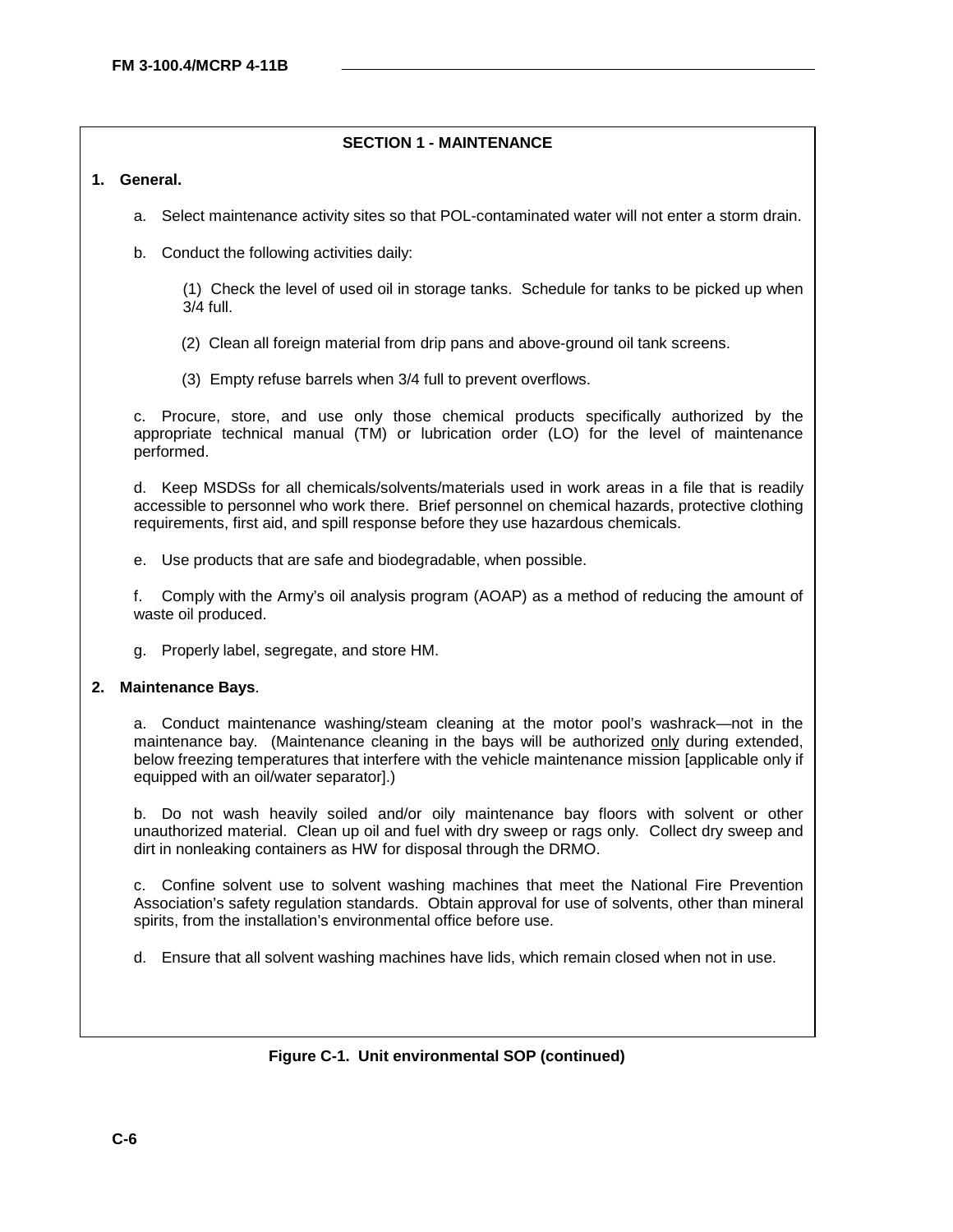e. Do not sweep or dump trash, garbage, nuts, bolts, and other solid waste into floor drains or mix with used dry sweep. Put such items into covered, leak-proof containers. Empty containers into dumpsters, as needed, to prevent spillover.

f. Place drip pans under points of leakage on vehicles with known seeps and leaks to preclude discharges into wastewater collection systems. Drain all water from drip pans daily and dispose into a sanitary sewer drain protected by an oil separator.

g. Use the exhaust ventilation system whenever a stationary vehicle is running inside the maintenance bay.

h. Keep catch buckets in all floor drains that are designed for them. Inspect and empty dry sweep and trash daily. In bays not equipped with oil-water separators should keep floor drains permanently closed if HM/HW are handled or stored there.

# **3. Grease Racks/Pits.**

a. Use approved used oil tanks to collect and subsequently recycle used oil. (Grease racks and maintenance or inspection pits are designed for oil change and vehicle lubrication only.)

b. Introduce only uncontaminated used motor oil into the used oil tanks. Use separate containers for hydraulic, transmission and brake fluids. Do not place solvent, fuel, water, antifreeze, dirt, dry sweep, hardware, or trash in used oil tanks.

c. Dispose of used oil, transmission, and fuel filters in normal trash containers after draining for 24 hours and double bagging in plastic. (Units/installations should purchase equipment for pressing oil from filters and then recycling the metal.)

d. Mark and position containers for new and used dry sweep at the grease rack to clean up spills or leaks.

e. Keep floor of the grease rack and the immediate surrounding area free of POL buildup.

# **4. Washracks.**

a. Use washracks for light exterior washing only. Wash extremely soiled vehicles at the installation's central vehicle wash facilities.

b. Obtain authorization from the installation's environmental office for cleaners used in washing activities, since cleaners will drain into the sanitary sewer. Post readable signs to indicate specific, authorized cleaners, solvents, or soaps.

c. Do not use portable steam cleaners or clean engines at washracks. These activities cause the oil to suspend in the water and the separator to function improperly. Only use steam cleaners in designated areas.

d. Do not pour POL products, solvents, antifreeze, or other regulated substances into washrack drains.

**Figure C-1. Unit environmental SOP (continued)**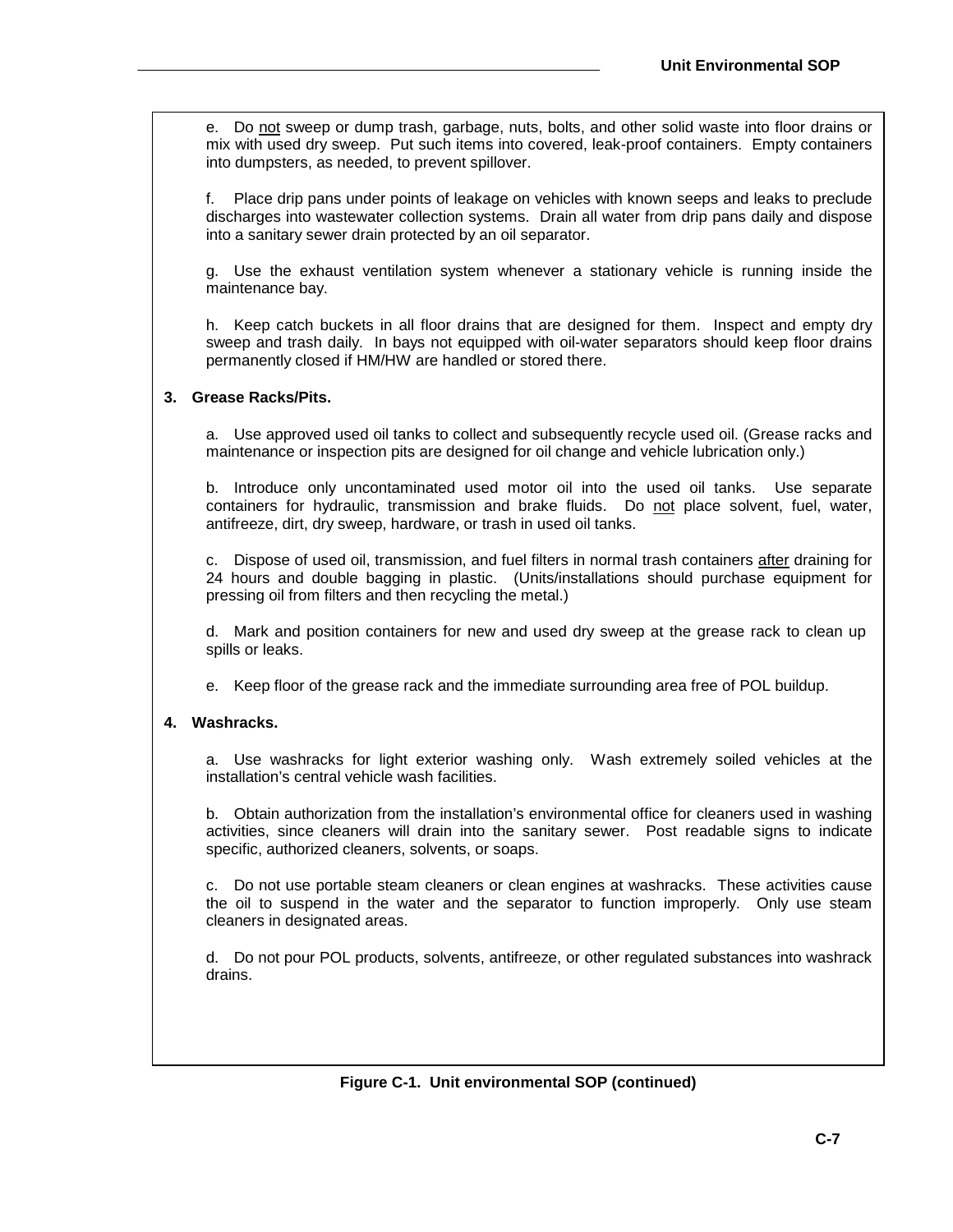e. Position trash containers at washracks for disposal of refuse generated during the washing process.

f. Do not sweep dirt and trash resulting from washing vehicles into the washrack or pile trash along the perimeter. Place trash in proper containers for disposal at the landfill. Report quantities of dirt in excess of what can reasonably be placed in a trash container to the installation for disposal.

g. To prevent pooling and possible discharge into storm drains, immediately discontinue washing if a washrack drain becomes clogged. Notify a supervisor to call in a work-order request immediately. Maintain washrack as "out-of-service" until all necessary repairs are made.

h. The motor sergeant will do the following on a daily basis:

(1) Check for leaking water hydrants and report leaks to the DPW or facility engineer work order desk.

(2) Check for proper policing of the washrack, and ensure that the area is free of trash, oilsoaked rags, and soil/sand.

(3) Inspect drains and sand traps to ensure proper operation of the washrack drainage system. Call the DPW work-order section if plugged.

(4) Inspect oil-water separator for proper operation.

#### **5. Parts/Material Requisitioning and Storage Areas.**

- a. Requisition the minimum quantity required for mission accomplishment.
- b. Ensure recoverability codes are used whenever applicable.
- c. Keep a copy of the applicable MSDS for each HM on-hand in a binder in the parts storage area.
- d. Label and segregate all HM from nonhazardous items.

e. Make special indications for any materials that have shelf life considerations.

f. Consider alternative, nonhazardous substitutes whenever processing a request for HM. Check with the installation's environmental office for suggestions.

#### **6. POL Storage Areas.**

a. Store all POL products with secondary containment. Construct berms 1 1/2 times the volume of the largest container ("must contain the contents of the single largest tank plus sufficient freeboard for precipitation") stored in the storage area to preclude spillage outside the immediate area. Obtain exceptions to this policy from the installation's environmental office.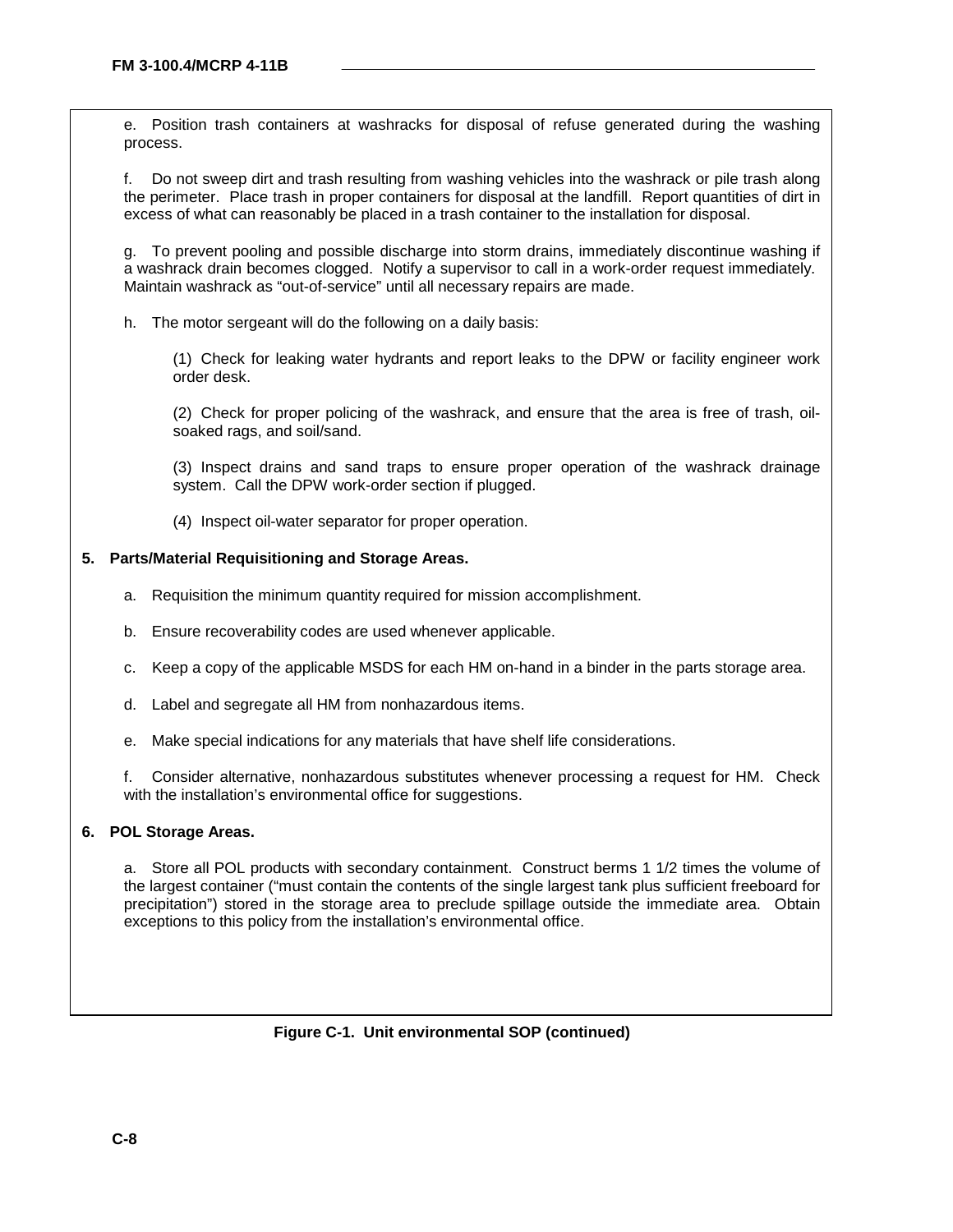b. Store all HM in a location protected from the elements to maintain container integrity (to prevent rusting, protect labels from fading, and so forth).

c. Inspect containers and labels weekly for leaks and incomplete/unreadable or out-of-date labels. Stop leaks in containers (overpack the container or place the contents in a nonleaking container.) Maintain legible labels to reflect actual container contents.

d. Maintain an inventory of POL products. Keep MSDSs on hand for any HM present.

e. Use POL and other HM stock on a FIFO basis.

f. Do not tip a drum on its side to issue POL products outside the POL storage area. Use transfer pumps (preferred method) for dispensing POL products.

g. Place a drip box or pan under the supply valve when drum is tipped on its side. Line boxes and pans with absorbent pads and maintain on a regular basis. Clean up spillage immediately using dry sweep in areas with concrete floors.

h. Immediately report to the unit's ECO and the appropriate installation officials spills of any quantity that enter the environment (soil, water, or drain). (See Tab A.)

i. Keep used oil free of contamination (water, dry sweep, hardware, trash, solvent, antifreeze), and store only in approved used oil above-ground storage tanks.

Use separate containers to store used brake fluid, solvents, hydraulic, and transmission oils. (Should mixing of waste streams occur, the product becomes "waste contaminated with an unknown substance" and will require analysis by the DRMO before disposal.)

k. Contact DRMO for pumping or turn-in, whichever applies, when used oil tanks/barrels are 3/4 full. (Units may be required to go through the installation's EMO which will, in turn, contact the DRMO.)

l. Discontinue accumulation of used oils if leaks in storage containers are detected. Immediately report leaks to the unit ECO and the installation EMO.

m. Obtain approved containers from the DRMO for proper disposal of contaminated dry sweep and other accumulated HW. Clearly mark containers for proper waste disposal.

n. Dispose of used filters for oil, transmission, and fuel as normal trash after draining for 24 hours and double bagging in plastic. (Units/installations should investigate equipment for pressing oil from filters and then recycling the metal.)

o. Permanently close all floor drains in maintenance areas where HM/HW are handled or stored and provide for secondary containment single wall containers. Do not store HM near sanitary or storm sewer drains. Immediately report any amount of POL spillage entering a floor or storm drain to the unit's ECO and the installation's EMO.

**Figure C-1. Unit environmental SOP (continued)**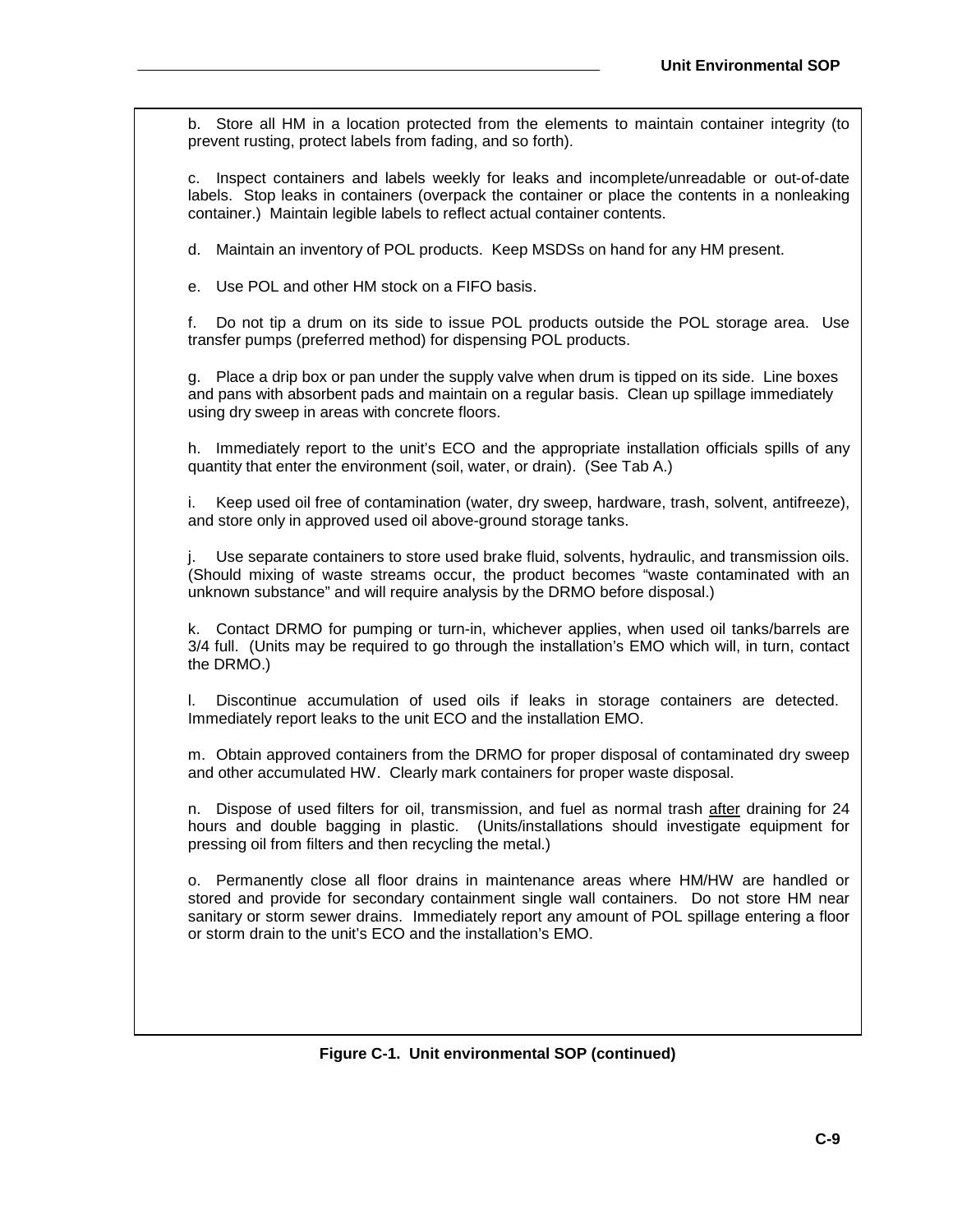p. Place each HM container of five gallons or more accumulation capacity in a POL shed or portable secondary containment device. (If these storage means are not available, the storage area will be bermed to contain 1 1/2 times the largest container volume in the event of a spill.)

## **7. Fuel Dispensing and Storage Area.**

a. Two personnel perform the operation when filling any size container with fuel—one will run the pump, and the other will dispense the fuel. This procedure provides adequate manpower, to monitor the pump for leaks and shut off the pump in case of an emergency. It also prevents overfilling the container.

b. Handle fuel contaminated with dirt and water as HW, and dispose through the DRMO.

c. Dispose of oil-contaminated fuel as a result of fuel cell leaks or other mechanical system failure, as HW through DRMO.

d. Contact the direct support unit for assistance and guidance if tankers or fuel pods must be purged.

#### **8. Procedures for Accumulation Site.**

Provide accumulation sites for used petroleum products and HW. Place sites above ground on a nonpermeable, bermed hard stand, label them; and locate them 50 feet or more from any building. Leaking, corroded, or otherwise deteriorated containers must be overpacked in DOT approved drums. Coordinate with the installation EMO for assistance in determining the appropriate overpack containers, labeling/marking requirements, arranging for pick up of used oil, and other HW/HM collection issues.

- a. Keep an accumulation log for each used oil or HW container in use. Specify as follows:
	- (1) Contents.
	- (2) Date the container was opened.
	- (3) Date and quantity of each addition to the container.
	- (4) Name of person adding to the container.
	- (5) Date container is filled or closed.
	- (6) Date the container is removed by DRMO.
- b. Store used oil and HW according to installation guidelines.
	- (1) Place all accumulation of HW on a nonpermeable bermed hard stand.
	- (2) Label and locate the stand 50 feet or more from any building.
	- (3) Protect the accumulated HW from the elements, including heat and cold.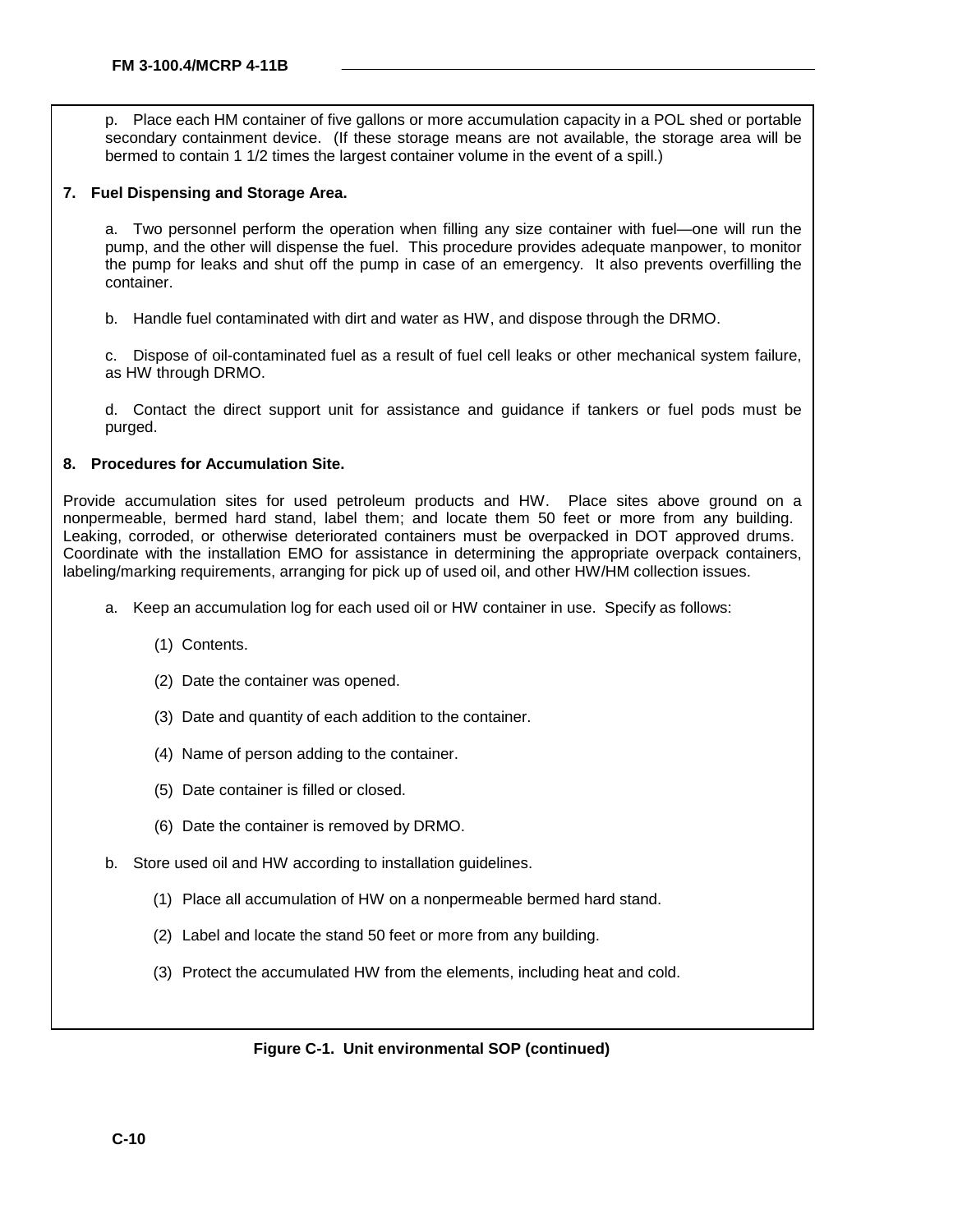(4) Provide an enclosure to keep containers free from obscuring snow cover to allow for routine visual inspections in areas prone to heavy snowfall.

(5) Store used greases, solvents, brake fluids, hydraulic fluid, motor oil, and antifreeze in separate containers.

(6) Keep containers (drums, cans, or tanks) closed, except when depositing waste, as a safeguard against spills and to prevent water from entering the containers.

(7) Obtain a replacement through the prescribed load list (PLL) section or the troop support office if 2 ½- or 2 ¾-inch threaded caps on 55-gallon drums are missing.

(8) Ensure that secondary containment is provided which is capable of containing 1½ times the volume of the largest container stored in the storage area.

(9) Do not accumulate HW in an open container; it is a serious violation of HW regulations.

c. Leave the following headspace to prevent overflow due to expansion:

55-gallon drum................................ 3 to 4 inches.

5-gallon cans .................................. 1.5 to 2 inches.

1-gallon can ................................... 1 inch.

d. Dispose of used oil in an appropriate above-ground container.

(1) Label the storage tank(s) USED OIL ONLY (by type such as motor oil, transmission oil, or hydraulic oil), and make certain personnel are trained to place only used oil in the tanks. If a 55-gallon drum is needed, use national stock number (NSN) 8110-00-823-8121.

(2) Ensure that waste-oil tanks are pumped on a regular schedule. Notify the motor sergeant or the unit's HM/HW coordinator if the tank fills up before the scheduled pick up date or the tank is not pumped on schedule.

e. Use vermiculite (NSN 7930-00-269-1272) or absorbent pads to soak up puddles, and Safestep (NSN 7930-01-145-5797) or sawdust (NSN 7930-00-633-9849) to clean up hard stands if HM or HW is spilled. Place all contaminated soil and absorbent material in removable head drum(s) (NSN 8110-00-082-2626 or 8110-00-292-8121) and turn in to the DRMO. Notify the installation's environmental office (see Tab A).

f. Overpack chemical products and POL contained in leaking, corroded, or otherwise deteriorated containers in approved drums, and dispose of them as HW through the DRMO. Contact the installation's environmental office for assistance in determining the appropriate overpack containers.

(1) To be accepted for turn-in, waste material must be in a safe, nonleaking, durable container.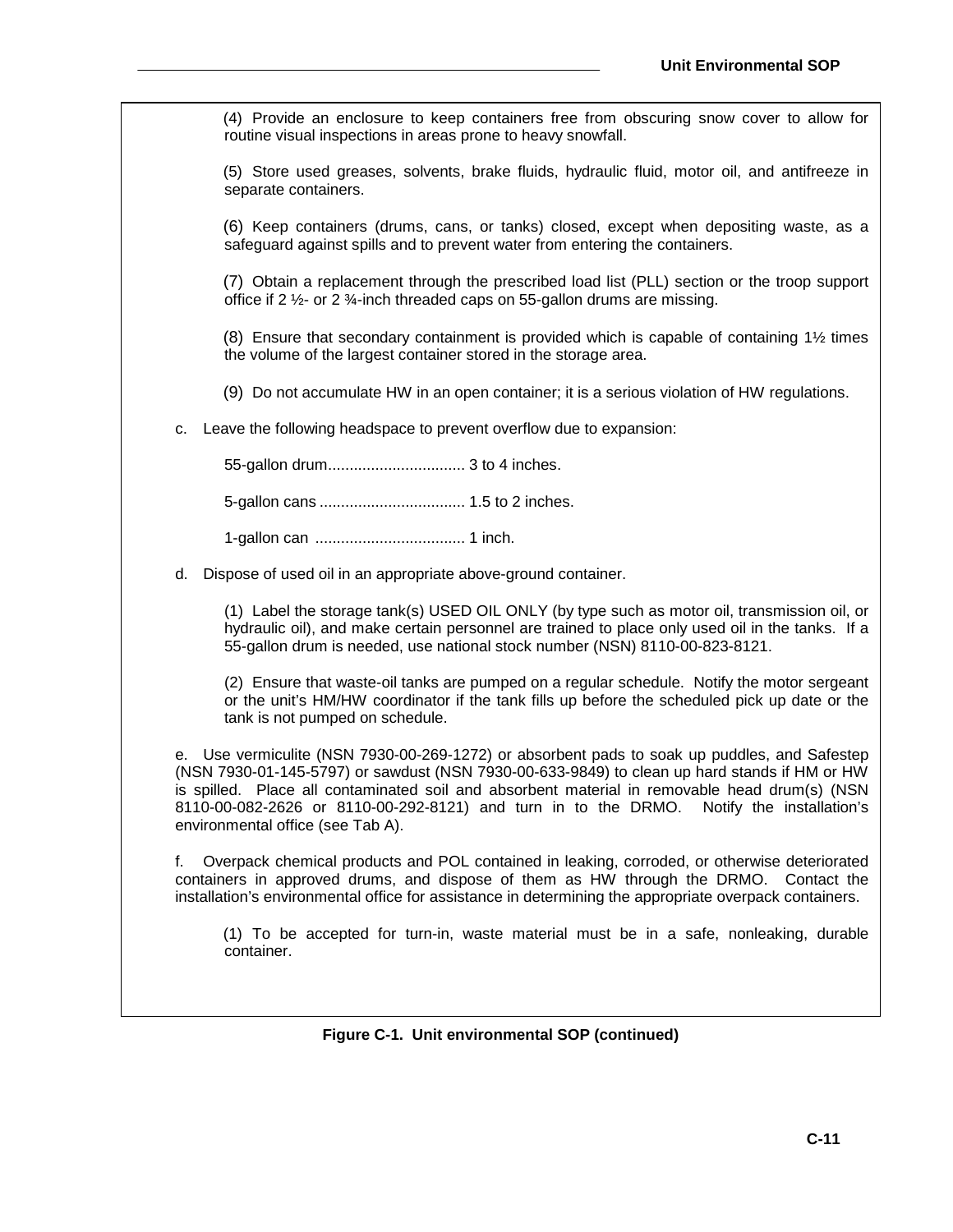(a) Overpack leaking containers in steel or plastic removable head overpack drums, available through the supply system.

(b) Pack leaking containers of liquids in absorbent material (NSN 7930-00-269-1272), available at the General Services Administration (GSA) store or through GSA or DLA catalogs.

(c) Overpack a leaking 55-gallon drum in an 85-gallon drum. Place an absorbent material all around a leaking, overpacked container, to include underneath the container and with the maximum amount possible placed in the space between the overpack container and leaking container. There must be 6 inches of absorbent on the bottom and top of the interior container, with at least 2 inches around the sides (adjust for different sized drums and overpacks).

(d) Overpack leaking containers of nonliquid HW in a serviceable container. Call the installation's environmental office or the DRMO when in doubt as to the type of container to use since many liquids such as battery acid cannot be packed in steel containers.

(2) Contact the installation's environmental office for a loaner if drums are not available for overpacking an emergency spill. Requisition a replacement drum for the installation's environmental office. Used drums are frequently available at the DRMO. Removable head 55 gallon drums (NSN 8110-00-082-2626) should be stocked by installation supply. Ensure that spill kits are procured for handling future spills.

(3) Request assistance from the installation's environmental office on compatibility of waste, packing, and labeling of containers. Maintain this information in the waste-stream file for each waste.

g. Inspect HW weekly. Document results of the inspection on a log and make accessible to state and federal inspectors. Identify description of waste, location, quantity, date accumulation started, end of 90-day period, date removed to the DRMO or by contractor, remarks (condition of storage area and containers), inspector's printed name, signature, and date of inspection. Coordinate this action with the installation's environmental office.

#### **9. Vehicle Parking Areas.**

a. Park vehicles only in designated parking areas.

b. Do not discharge any POL product or contaminated soil into or near a storm drain. This is forbidden. Vehicle parking areas drain into storm sewers; storm sewers drain into streams, which lead into the nearest surface-water body.

c. Place drip boxes/pans under all drip points of vehicles with potential for leaking POL.

d. Use dry sweep to clean up POL spills where vehicles are parked, and dispose as HW through the DRMO.

e. Do not wash vehicles on the vehicle parking line. Wash according to paragraph 4 of this SOP.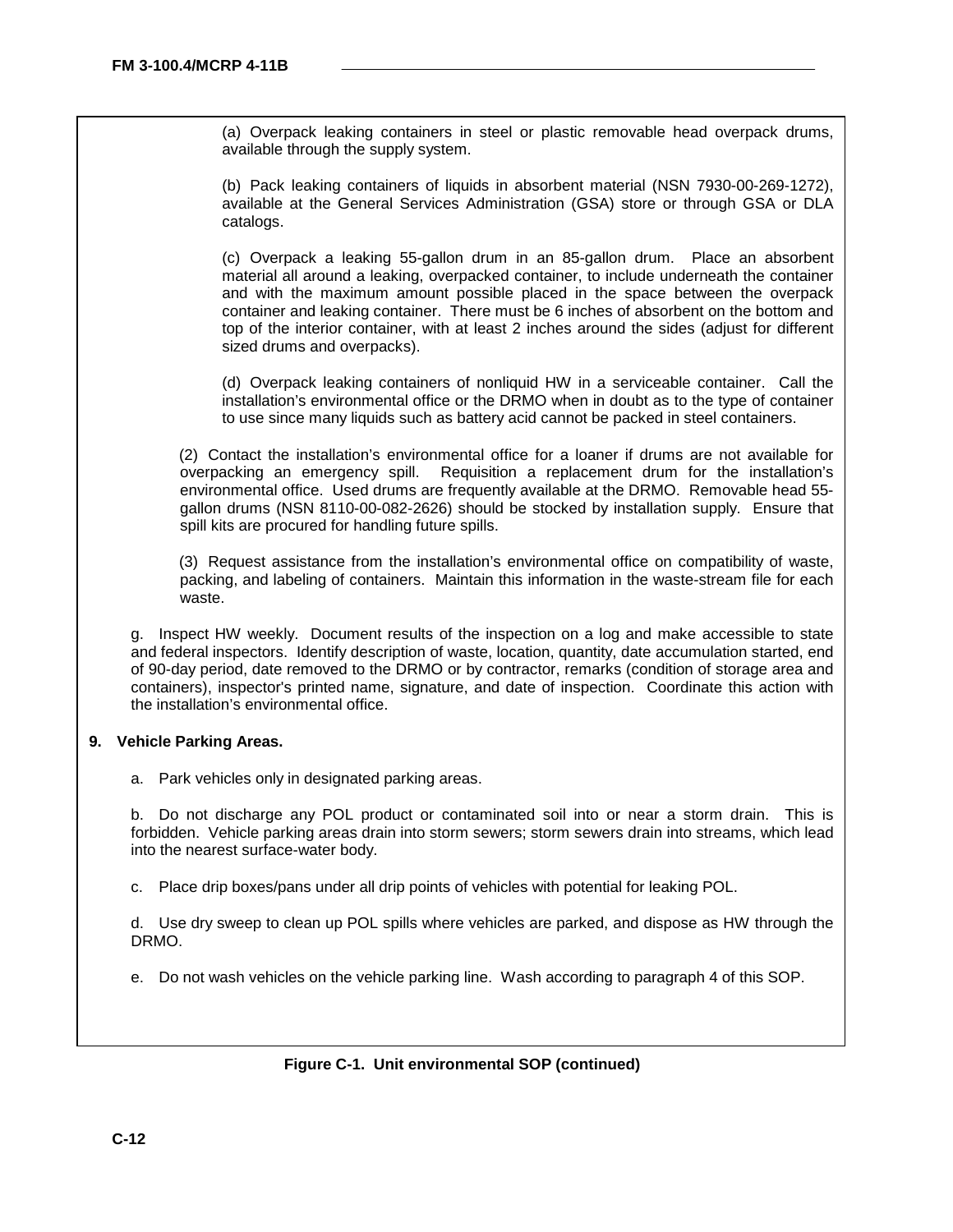f. Ensure that no vehicle leaves the motor pool if it leaves a visible, continuous, or intermittent trail of POL on the ground (Class 3 leak).

**10. Disposal of Empty Containers and Hazardous Items.** Include information on turn-in of mufflers and exhaust pipes, brake shoes and clutch plates, fuel tanks, aerosol cans, PCB capacitor and transformers, hydraulic rams and gas cylinders, shock absorbers, oil- saturated wood and pallets, paint and paint containers, solvents and thinners, oils and greases, antifreeze, oily rags, sweeping compound, oil and fuel filters, washrack soil/sand residue, spill clean up debris and residue, and products with expiration dates.

a. Turn-in procedures. The procedures for turning in HM varies widely due to differing state and local requirements. Seek the assistance of the supporting installation and DRMO, and should information on filling out and processing the turn-in document.

b. Transport. Transportation of HW is strictly controlled. Check with the supporting installation and DRMO to determine if transport by the unit is allowed.

#### **11. Refueling Operations.**

a. General.

(1) Conduct tactical refueling operations at a designated logistics resupply point (LRP).

(2) Avoid conducting refueling operations in a unit's AO due to the safety hazards associated with maneuvering a fuel tanker or heavy expanded mobile tactical truck (HEMTT) and conducting grounding operations at each vehicle.

- (3) Ensure that POL section personnel conduct the actual refueling whenever possible.
- b. Secondary containment.

(1) Place secondary containment (large drip pans) under the vehicle and under the fuel hoses during refueling operations.

(2) Place 5-gallon fuel cans inside drip pan when refueling, for secondary containment, preventing small volume fuel spills from accumulating and contaminating the soil.

- (3) Transfer spilled fuel to a labeled 5-gallon waste-fuel container, and dispose as HW.
- c. Emergency equipment.

(1) Fire fighting. Supply each refueling vehicle with a minimum of two fire extinguishers. Set up fire extinguishers on each side of the tanker or HEMTT during refuel operations to expedite emergency response measures. Ensure vehicles have their basic issue inventory (BII) items.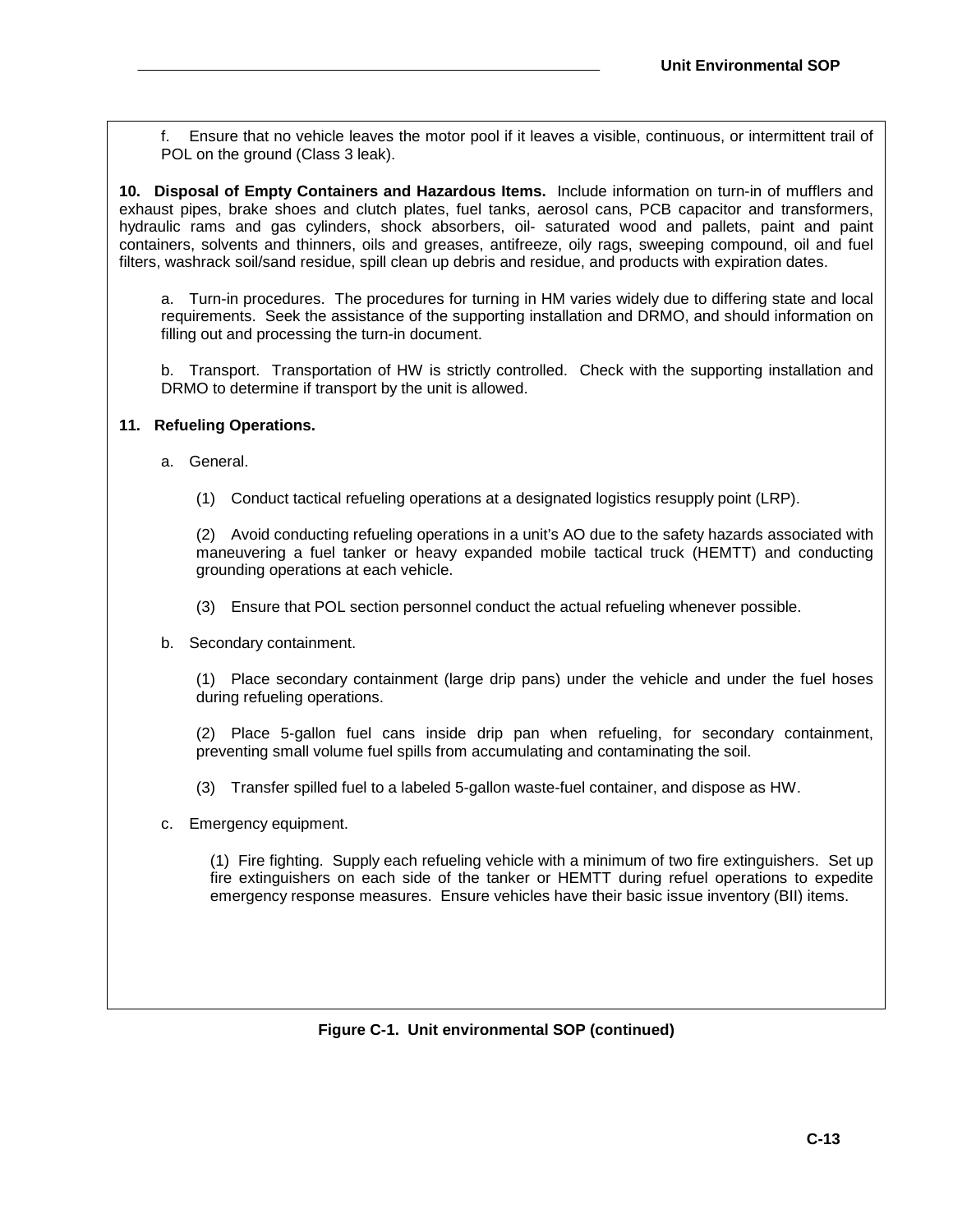(2) Emergency eyewash. Ensure that potable water is readily available for emergency eye washing to provide first aid measures on-site in the event a spill or leak occurs during refueling operations.

(3) Personal Protective Equipment. Ensure that each refueling vehicle has two sets of PPE. Reference the MSDS for required PPE, or reference paragraph 4 at the beginning of this SOP for field-expedient PPE. Wear gloves and goggles when conducting refueling operations. Use aprons or wet weather gear to respond to a spill or repair a leak. Ensure that this equipment is available.

(4) Spill response. Ensure that a copy of the spill response plan is readily available during all refueling operations.

**12. Spills.** (See Tab A for spill response plan. You should also refer to Graphic Training Aid [GTA] 5-8-3.)

a. Protect yourself and other personnel, stop the flow, and then contain the spill. Immediately contain and report all spills that have entered or threaten to enter floor or storm drains.

b. Report all spills according to the ISCP. Reporting procedures and reportable quantities may vary from installation to installation. The unit's spill response team conducts clean up. Allow light fuel to evaporate into the atmosphere; absorb oil with dry sweep or equivalent. (See Tab A.)

c. Report POL spills larger than one gallon of heavy oil or five gallons of fuel to the installation's fire department. (Check the ISCP for any differing local requirements.)

d. Conduct spill clean up per the spill response plan at Tab A. Additional cleanup guidance will be provided when the spill is reported.

e. Maintain (on-hand) supplies and equipment (absorbent materials) appropriate for initial containment of the types of spills possible in the unit. Refer to the MSDS associated with each product, or call the HW material section of the DRMO for guidance on the necessary spill response supplies to have on hand. Spill equipment and material will be similar to that contained in Tab B.

# **SECTION 2 - SUPPLY**

**1. Requisitioning**. Check with the installation's environmental office for an up-to-date list of HM and guidance on the Army's HSMS. The HSMS, with its centralized management and strict inventory control, will reduce the use and disposal of hazardous substances.

a. Requisition the minimum quantity required for mission accomplishment.

b. When processing a request for an HM, consider alternative, nonhazardous substitutes. Check with the installation's environmental office for suggestions.

- c. Ensure that recoverability codes are used whenever applicable.
- d. Special indications will be made for any materials that have shelf life considerations.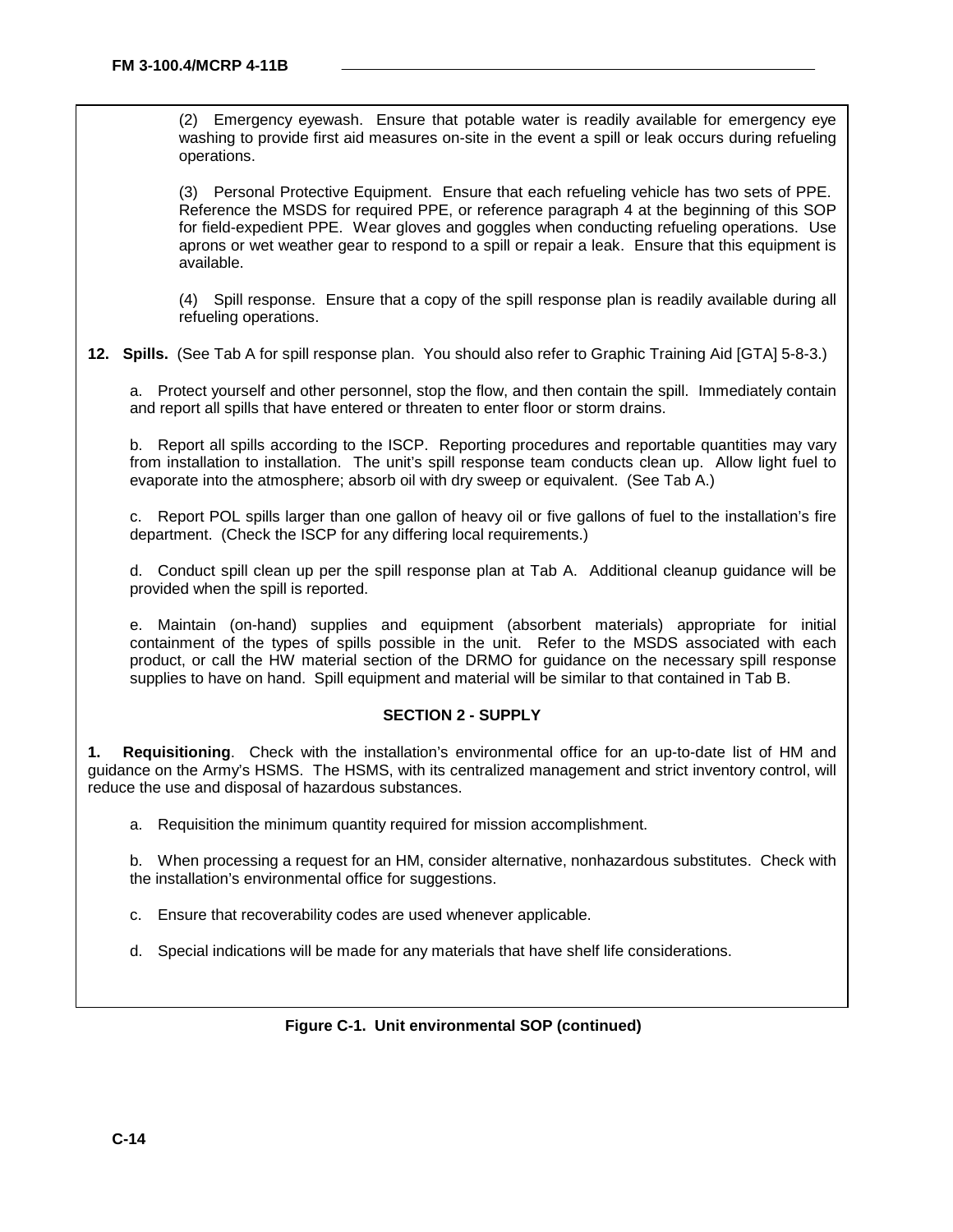**2. Storage.**

a. Label and segregate all HM from nonhazardous items.

b. Keep a copy of the applicable MSDS for each HM on hand in a binder in the HM supply storage area.

**3. Turn-In/Disposal**. Check with the supporting installation and DRMO for local requirements for turn-in of HW and unused HM.

a. Keep an accumulation log for each HW that is awaiting turn-in to DRMO. Identify the date each container was opened, date and quantity of each addition to the container, name of the person adding to the container, date container is filled or closed, and date of turn-in to DRMO.

b. Keep turn-in documents for HM and HW on file for two years. Keep HW manifests on file for fifty years.

#### **4. Paint.**

a. Do not open more than one can of each color of paint at any time.

b. Store paints indoors in a non-flammable material locker or in a POL shed. Store paints by compatibility.

- c. Keep paint in original, labeled containers.
- d. Maintain an MSDS in the paint locker for each type of paint stored.

e. Turn in any unopened, reusable, excess, or no longer needed paint products to the appropriate material management support activity, for redistribution or sale.

- f. Store all waste paint and thinners/solvents separate from unused or good paint products.
- g. Consult the installation EMO and chain of command for proper disposal of all paint.
- h. Store and dispose of paint thinners (HM) as directed by the environmental office and the DRMO.

#### **5. Batteries.**

a. Exchange batteries on a one-for-one basis.

b. Store used batteries separately by type while awaiting turn-in; accompany with an accumulation log. Coordinate with your local installation EMO to confirm proper labeling requirements.

c. Ensure that there are no leaking batteries; handle carefully, and place leaking batteries in appropriate containers.

d. Keep turn-in documents on file for a period of two years.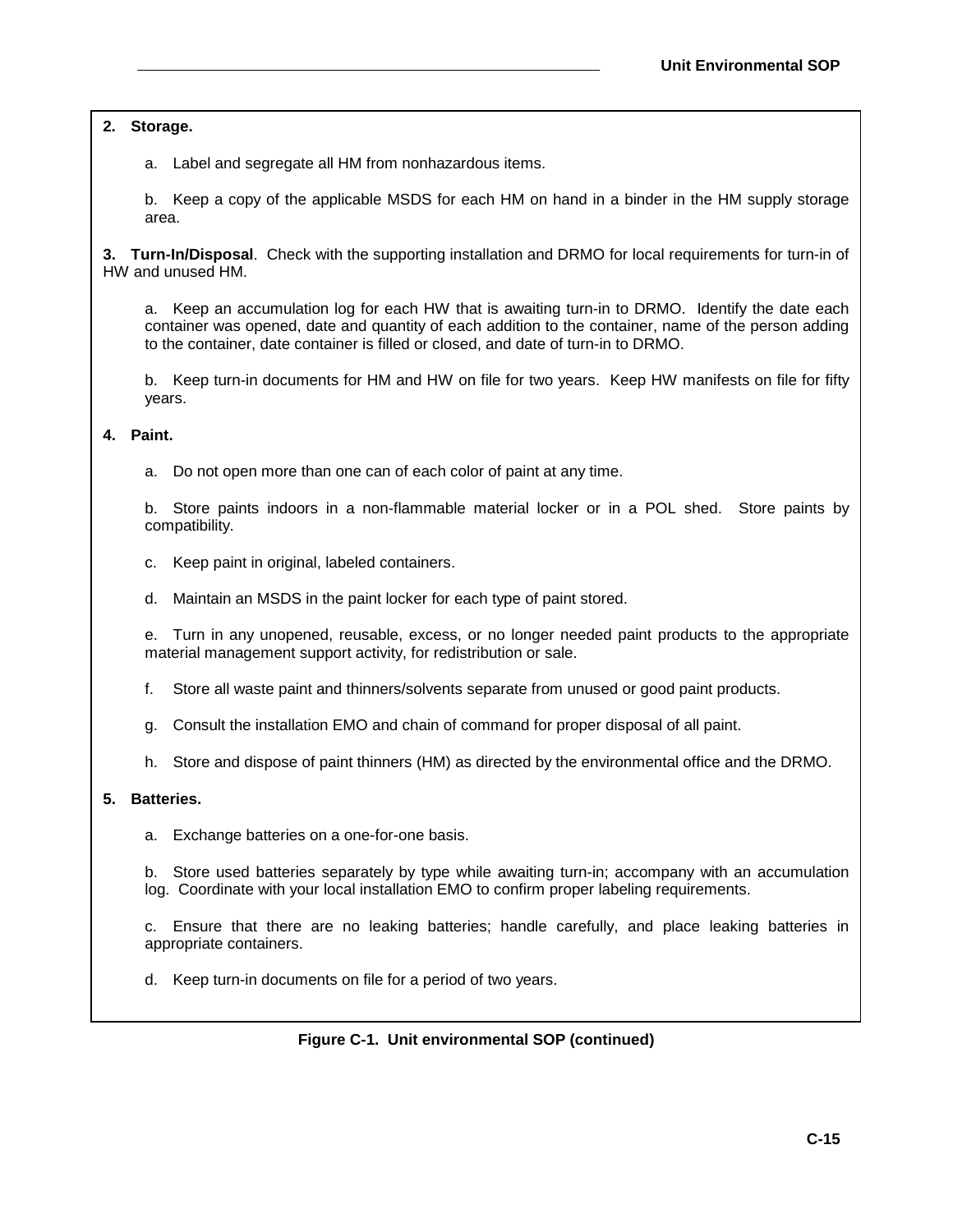# **SECTION 3 - NBC**

- **1. Requisitioning, Storage, and Disposal/Turn-In.** (See Section 2.)
	- a. Process all requisitions and turn-ins through unit supply.
	- b. Keep a copy of the applicable MSDS for each HM on hand in a binder in the storage area.
	- c. Store DS2 and STB containers in dry and well-ventilated separate locations.
	- d. Check daily DS2 and STB containers for leaks or corrosion.
	- e. Overpack and turn in to DRMO any DS2 or STB container found to be leaking.
	- f. Properly dispose of out-of-date chemical agent testing kits as HW.

# **SECTION 4 - COMMUNICATION**

**1. Requisitioning, Storage, and Disposal/Turn-In.** (See Section 2.)

# **2. Batteries.**

- a. Issue batteries by exchanging them with used batteries on a one-for-one basis.
- b. Immediately turn in used batteries to unit supply for storage while awaiting turn-in to DRMO.

## **SECTION 5 - FIELD-MESS OPERATIONS**

Field-mess personnel use M-2 burners that operate on motor gasoline (MOGAS) during field and contingency operations. The major safety and environmental issues are fuel storage, filling, and lighting operations.

#### **1. Fuel Storage.**

- a. Store 5-gallon fuel cans closed at all times.
- b. Do not attach open funnels or tubes to the containers. Maintain containers in good condition.
- c. Do not use rusty or residue-covered containers. They are unsafe and unacceptable.

# **2. Filling operations.**

a. Conduct filling operations on a tarp or plastic liner with a soil berm or sandbag perimeter for secondary containment in the event of a spill.

b. Immediately collect spilled fuel using an absorbent material.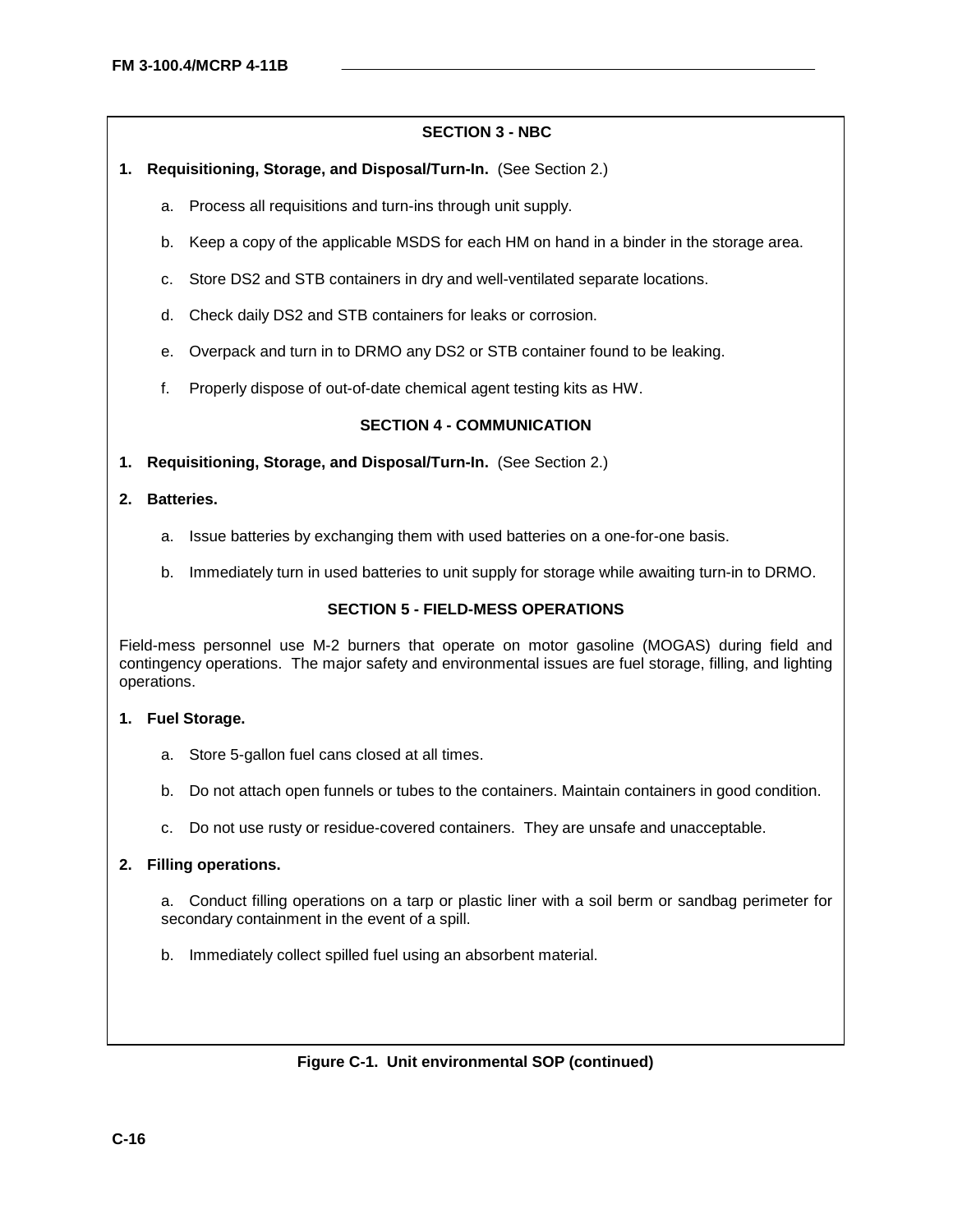c. Place used absorbent material in DOT-approved containers, and dispose of as HW.

# **3. Lighting operations.**

a. Conduct lighting operations at least 50 feet away from fuel storage and M-2 burner filling operations.

b. Conduct lighting operations on open soil so that any residual fuel will freely burn during the operation.

### **SECTION 6 - OPERATIONS/TRAINING**

# **1. Training.**

a. Provide initial environmental-awareness training to all personnel within 90 days of assignment and annually thereafter.

b. Train all personnel to accomplish their tasks according to laws and regulations and to respond properly in emergencies.

c. Train all personnel that have contact with HM or HW within 90 days of assignment and annually thereafter. Ensure that personnel who have not yet received initial environmental training are properly supervised when they work with materials potentially hazardous to themselves or the environment.

d. Document all environmental training and keep on file in the operations/training office.

e. Identify quarterly requirements for ECO training. Request training allocations from the installation's EMO for two personnel (primary and alternate) in the installation's ECO course. Request an additional training allocation when either ECO is within 90 days of departure.

# **2. Risk Assessment.**

a. Complete an environmental-related risk assessment for all field training of platoon size or larger. (See Chapter 2 and Appendixes F and G.)

b. Use checklists, found in Appendix E, for long-range, short-range and near-term planning, training execution, and training evaluation as an aid in minimizing negative environmental impacts for those areas found to have high risk.

#### **3. Maneuver Damage.**

a. Designate a maneuver damage control officer for each field training exercise (FTX).

b. Incorporate maneuver damage considerations into the OPORD for each FTX.

c. Brief unit personnel on maneuver damage considerations and minimization measures before each exercise.

d. Include maneuver damage as a discussion topic at all AARs.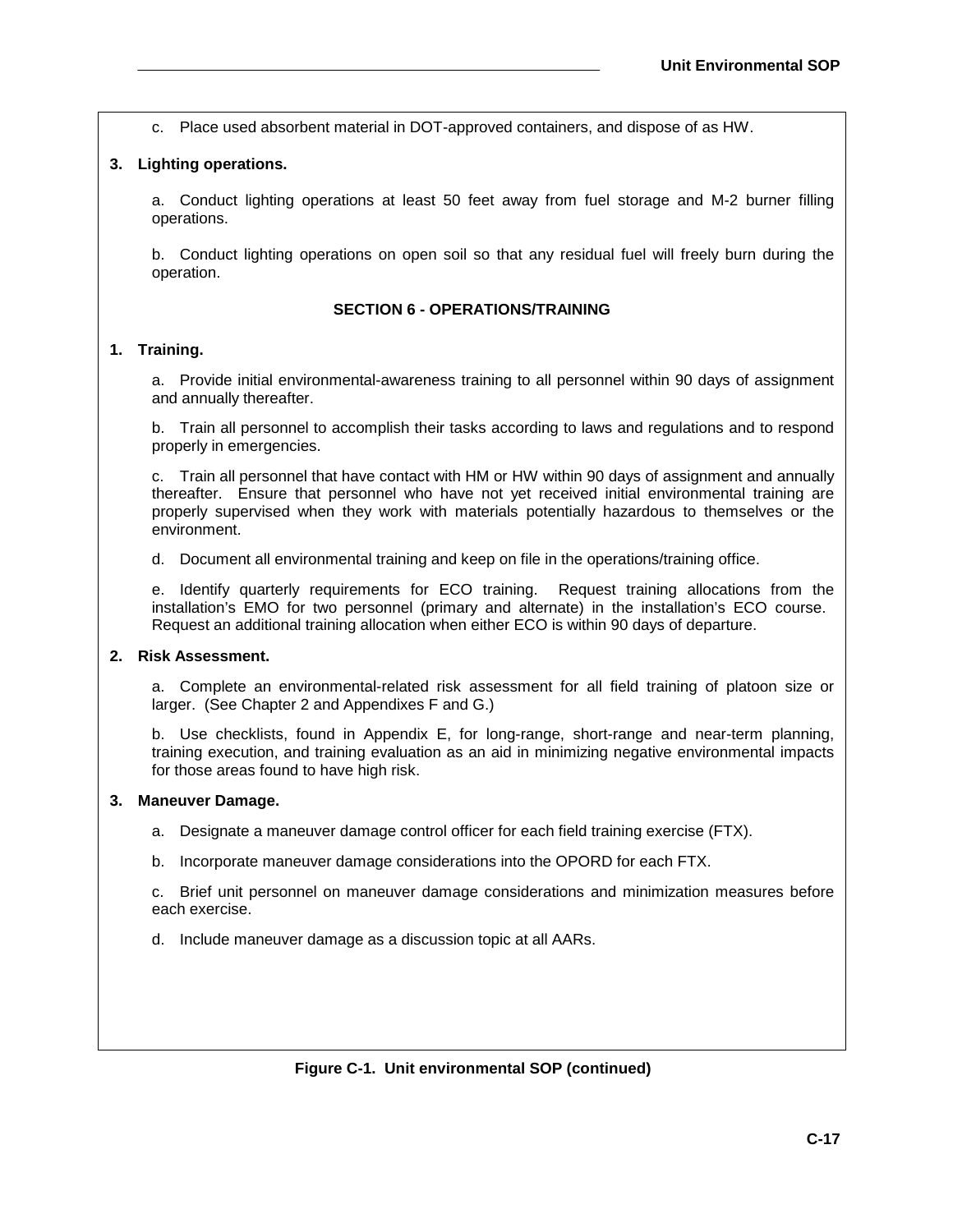# **Tabs:**

- A. Spill Response Plan.
- B. Spill Equipment and Materials.
- C. Electronic Message Report Formats.
- D. Field Procedures.
- E. POCs for Assistance.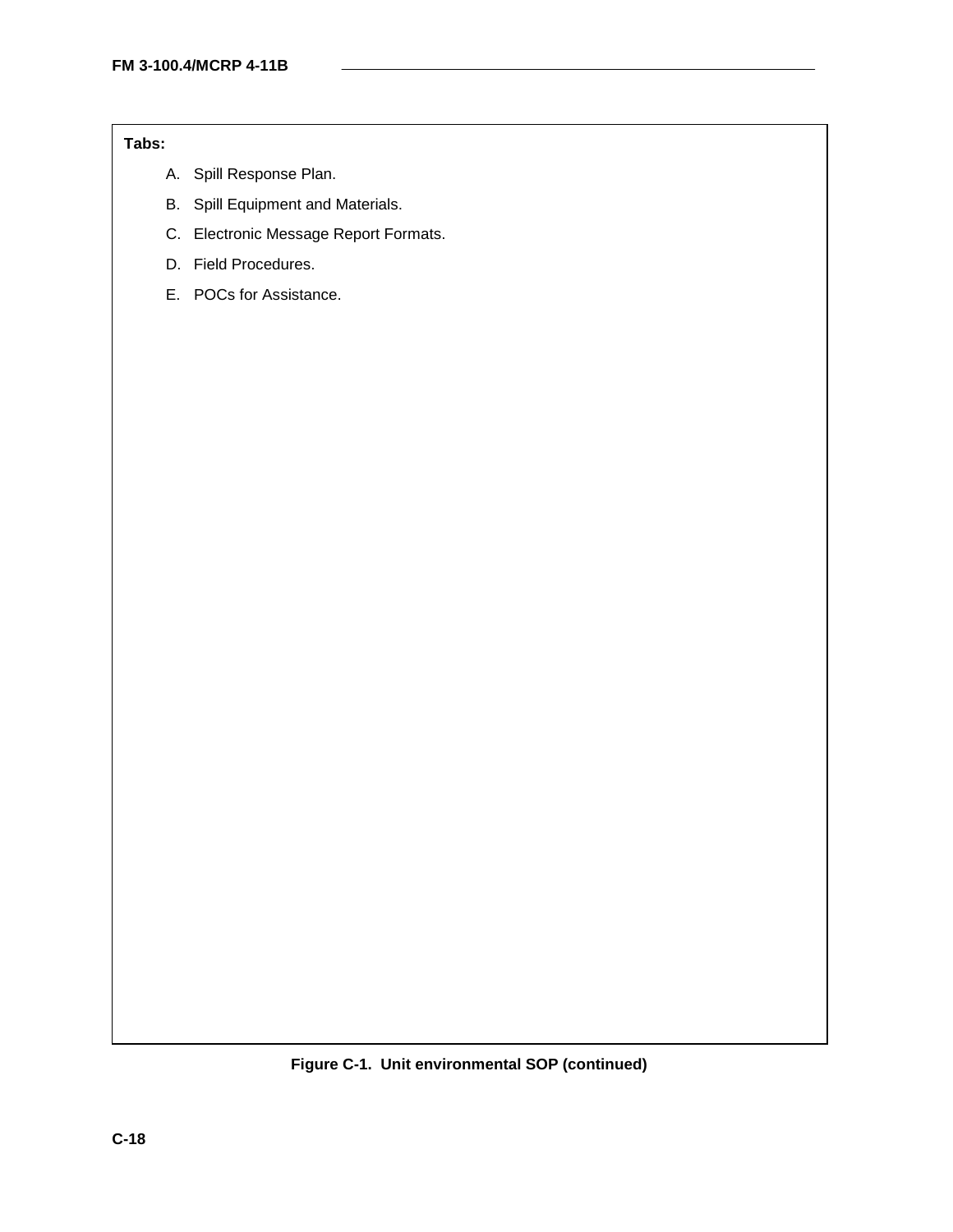# **TAB A – SPILL RESPONSE PLAN**

**1. Immediate Action.** A spill is defined as any quantity of petroleum product over five gallons (or according to local laws since some states are more stringent than five gallons) or any quantity of any other HW. Should a spill occur, the immediate actions are as follows:

- a. Protect yourself and other personnel.
	- (1) Evacuate the area, if necessary, due to the type of spill.
	- (2) Take personal precautions as detailed on the MSDS for the material spilled.
	- (3) Use the proper PPE.
	- (4) Extinguish smoking materials and all sources of ignition.
	- (5) Turn off power if there is the possibility of fire.
	- (6) Ventilate the area.
- b. Stop the flow (do it **safely**).
	- (1) Shut off valves, turn drums upright, and other procedures that will stop the flow, if possible.

(2) Do not take unnecessary chances, but stop the flow if it is possible without injury or contamination.

- (3) Shower and change clothes as soon as possible if HW contamination occurs.
- c. Contain the spill (**quickly** and **safely**).
	- (1) Contain the spill by throwing absorbent, floor sweep, or dirt on it.

(2) Make dams to keep the spill from spreading further, and do not let it enter storm or sewer drains, or other water ways.

(3) Divert the flow to prevent the spill from entering any water source, including drains, if containment is not possible.

- d. Report the spill immediately.
	- (1) Report the spill to the supervisor/superior.
	- (2) Sound the alarm or give verbal warning.

(3) Have another person call the installation's fire department while you continuing to assess the size and severity of the spill.

(4) Immediately report to the unit ECO or the installation's environmental office spills of any HM other than a petroleum product, regardless of quantity.

#### **Figure C-2. Tab A – Spill-response plan to unit environmental SOP**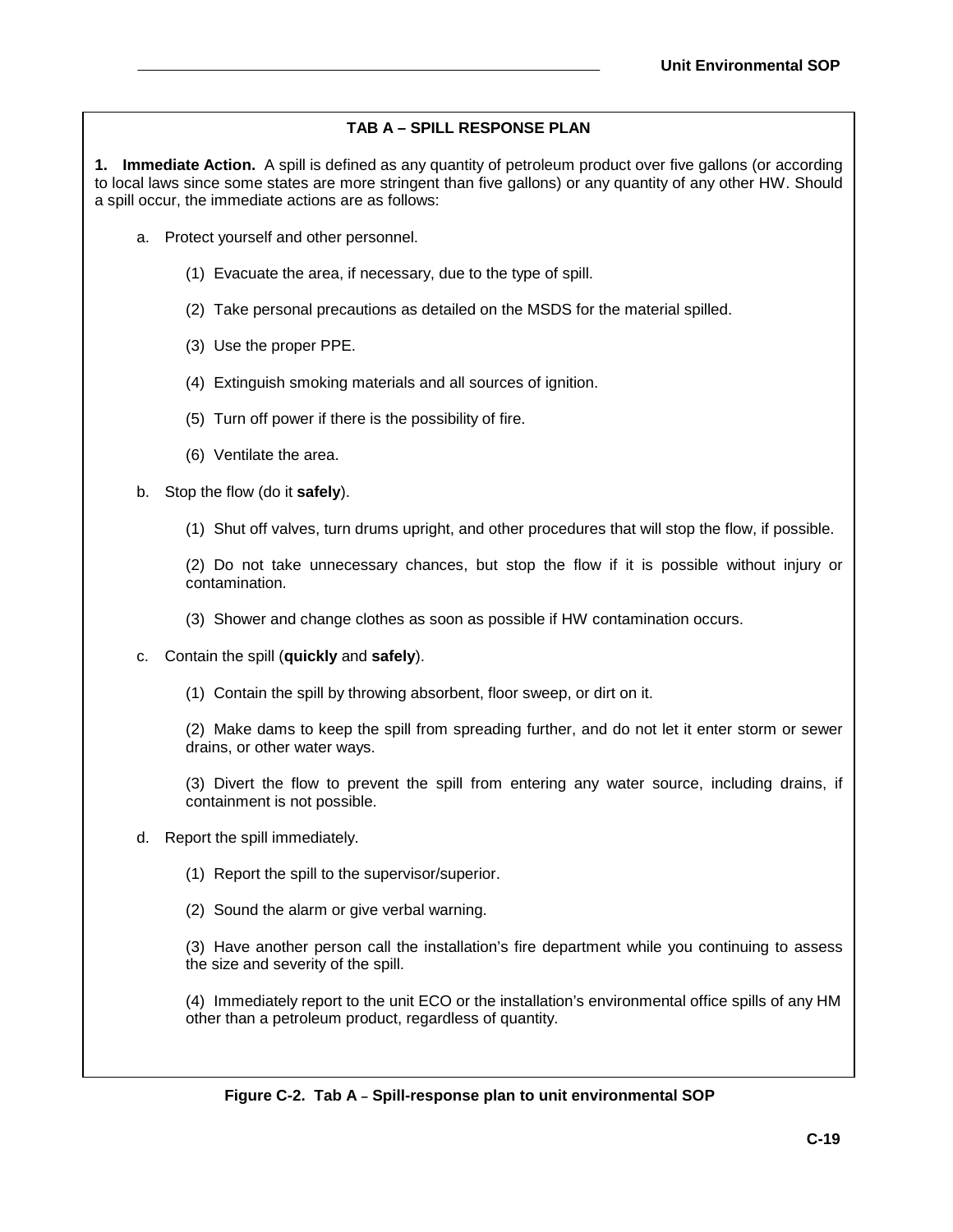(5) The senior person in charge makes a copy of the pertinent MSDS for emergency response personnel in the event of a reportable spill.

e. Clean up the spill.

(1) Scoop up contaminated material and put it in a container. Mark the container with "Hazardous Waste, Contaminated Absorbent (Dirt)" if the spill occurred on concrete or asphalt and the spill was cleaned up with absorbent or dirt.

- (2) Check with unit supply sergeant or the DRMO for proper disposal.
- f. Replace spill equipment.

(1) Immediately after a spill is cleaned up, the spill response team's noncommissioned officer in charge (NCOIC) will account for all tools and supplies. The NCOIC will order replacement consumables (sweeping compound and rags) from unit supply. He will also identify missing property and initiate appropriate action (statement of charges or report of survey) to maintain accountability.

(2) The spill response team's NCOIC will ensure that spill kit inventories are complete before resealing the drums.

- g. Maintain POC list for assistance (listed by office, name, telephone number, and building).
	- (1) Fire department.
	- (2) Installation's EMO.
	- (3) Unit's ECO.

#### **2. Response and Clean Up Instructions**.

- a. Take the immediate actions in paragraph 1 above.
- b. Ensure that any PPE specified in the MSDS is properly used.
- c. Transfer the fluid to a serviceable container if the container is still leaking fluid.

d. Absorb the remaining spilled liquid with absorbent material. Use only the amount necessary to absorb the spill. Take remedial action if the spill is too large while waiting for the fire department.

e. Clean up the material with a nonsparking shovel or broom and place the residue in a serviceable container with a secure lid.

- f. Label the container.
	- (1) Label the container—"POL SPILL RESIDUE"—for fuel, oil, or hydraulic fluid spills.

#### **Figure C-2. Tab A – Spill-response plan to unit environmental SOP (continued)**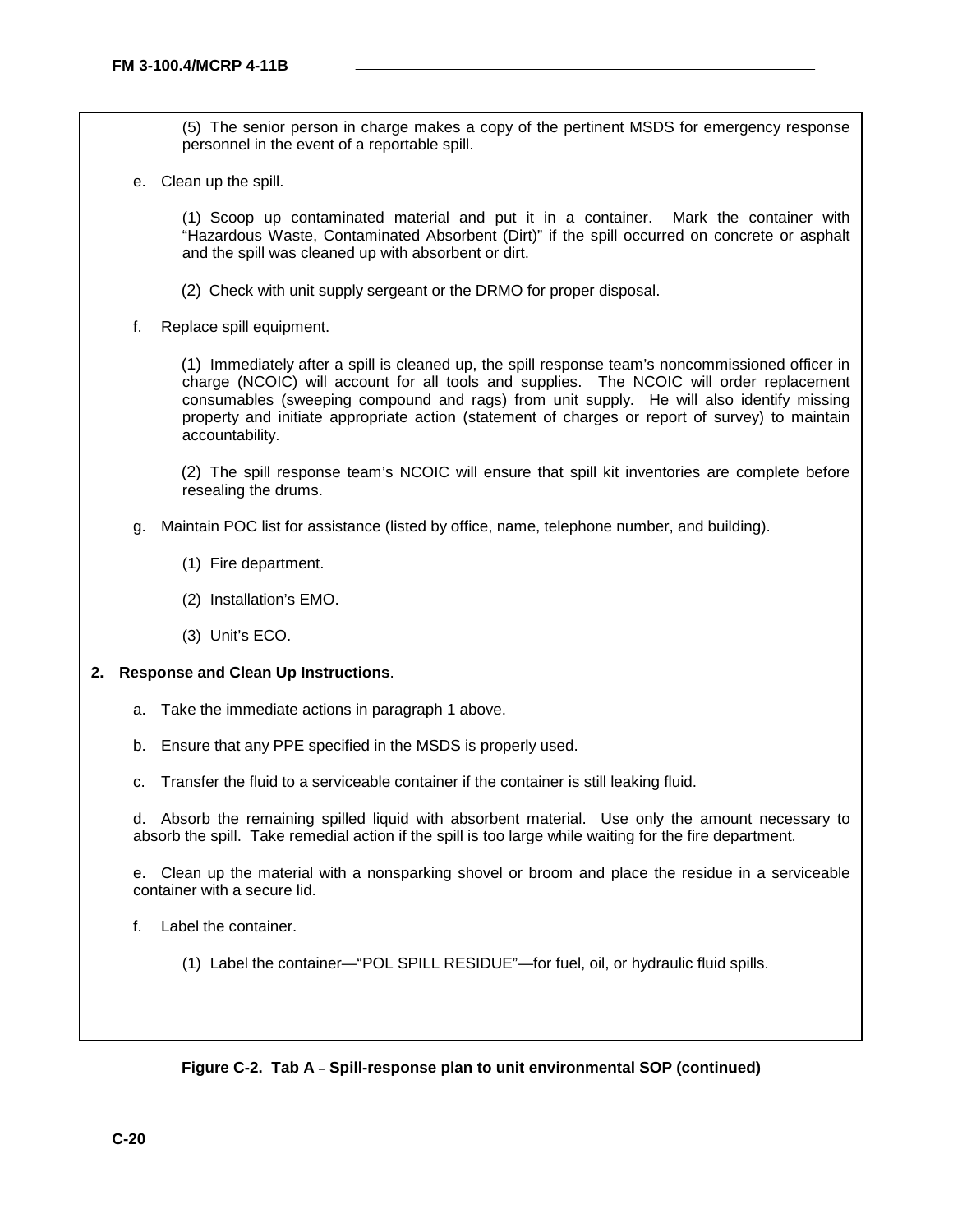(2) Label the container—"(Name of Chemical) SPILL RESIDUE - FLAMMABLE"—for flammable liquid spills (including solvents, paints, paint thinners, and alcohol).

(3) Label the container—"(Name of Acid) SPILL RESIDUE - ACID"—for acid spills.

- g. Store the container in the HW storage area while awaiting turn-in.
- h. Turn in the residue container to the DRMO.

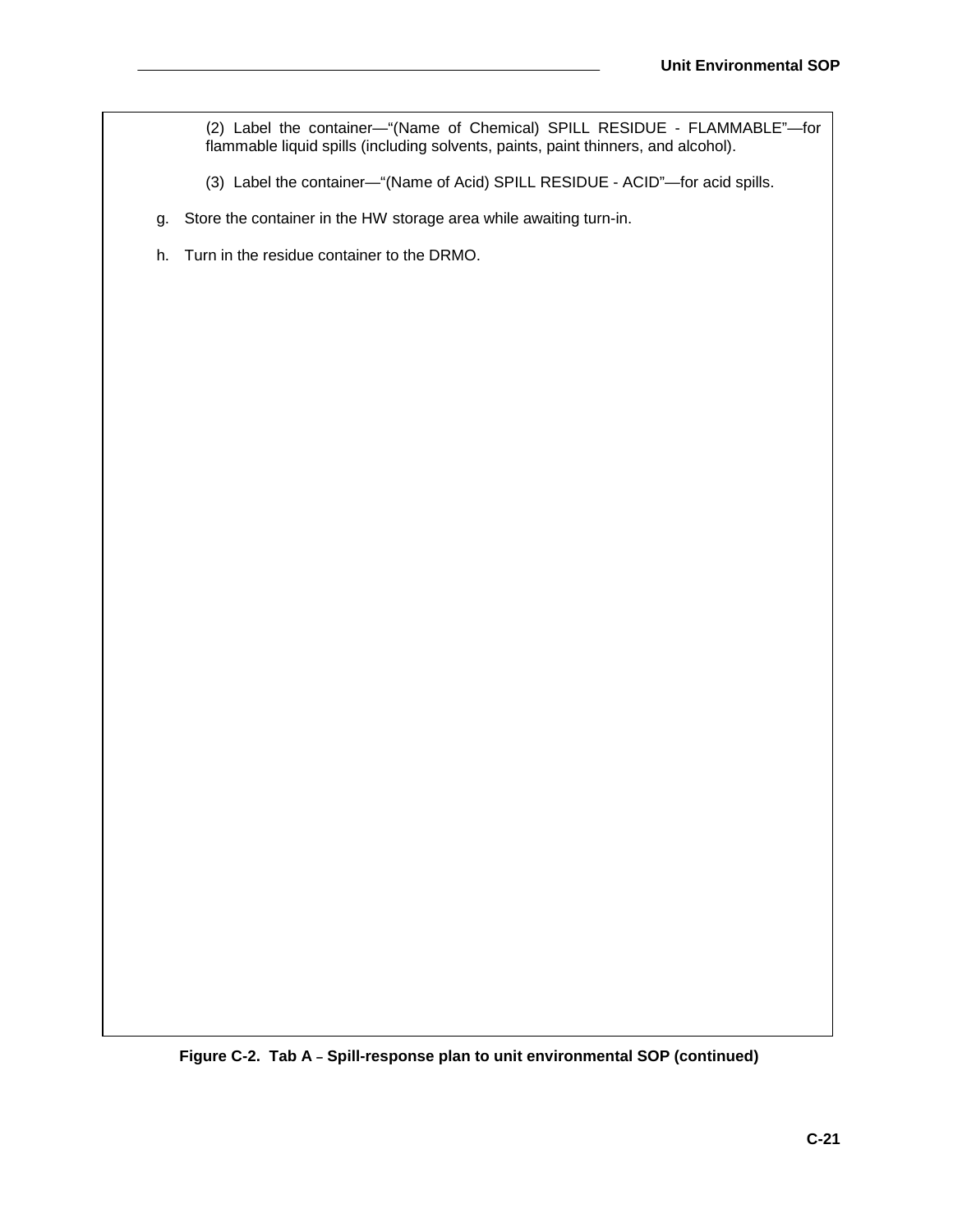# **TAB B – SPILL EQUIPMENT AND MATERIALS**

Each unit/activity should maintain a spill kit to respond to accidental releases and spills of HM. Below is a list of recommended equipment that should be maintained in the unit/activity spill kit. This list is not all-inclusive and should be expanded depending on the mission of the unit/activity. It is the responsibility of the unit/activity to purchase replacement or additional items to keep the contents of the kit stocked with necessary equipment. Additional kits must be purchased by the unit/activity that needs them, and additional quantities will be based on the likely size or frequency of potential spills.

#### **Hazardous Material/Hazardous Waste Supplies**

#### Containers (DOT or equivalent)

| <b>NSN</b>                      | <b>ITEM</b>                                                                |
|---------------------------------|----------------------------------------------------------------------------|
| 8105-00-848-9631                | Bag, polyolefin, 5 millimeters, 36 x 54 inch                               |
| 8125-00-174-0852                | Bottle, plastic, 1 gallon (polyethylene)                                   |
| 8125-00-731-6016                | 13 gallon                                                                  |
| 8125-00-888-7069                | 5 gallon                                                                   |
| 8110-00-254-5719                | Drum, steel, 1 gallon*                                                     |
| 8100-00-128-6819                | 1-gallon steel drum (17C)*                                                 |
| 8110-00-254-5722                | 4-gallon steel drum*                                                       |
| 8110-00-282-2520                | 5-gallon steel drum (17C)*                                                 |
| 8110-00-254-5713                | Drum, steel, 6 gallon (w/ring)*                                            |
| 8110-01-204-8967                | Pail, shipping, steel, 5 gallon (DOT 17C)*                                 |
| 8110-00-519-5618                | Drum, steel, 10 gallon (DOT 17C)*                                          |
| 8110-00-753-4643                | 19-gallon steel drum (17C)*                                                |
| 8110-00-366-6809                | 30-gallon steel drum (17C)*                                                |
| 8110-00-030-7779                | 30-gallon steel drum*                                                      |
| 8110-00-030-7780                | 50-gallon steel drum (17C)*                                                |
| 8110-00-823-8121                | 55-gallon steel drum (17M)*                                                |
| 8110-00-030-9783                | Drum, steel 55 gallon (bung & vent) (DOT 17E)*                             |
| 8110-01-282-7615                | Drum, polyethylene, 55 gallon*                                             |
| 8110-01-101-4055                | 85-gallon steel disposal drum (no lining)*                                 |
| 8110-01-101-4056                | 85-gallon steel recovery drum (epoxy phenolic lining)*                     |
| 8110-01-101-4055                | Drum, hazardous material*                                                  |
|                                 |                                                                            |
| * Refers to open top containers |                                                                            |
|                                 | For bung container refer to federal logistics (FEDLOG) or contract the G-4 |
|                                 |                                                                            |
|                                 |                                                                            |
|                                 |                                                                            |
|                                 |                                                                            |
|                                 |                                                                            |
|                                 |                                                                            |
|                                 |                                                                            |
|                                 |                                                                            |
|                                 |                                                                            |

**Figure C-3. Tab B – Spill equipment and materials to unit environmental SOP**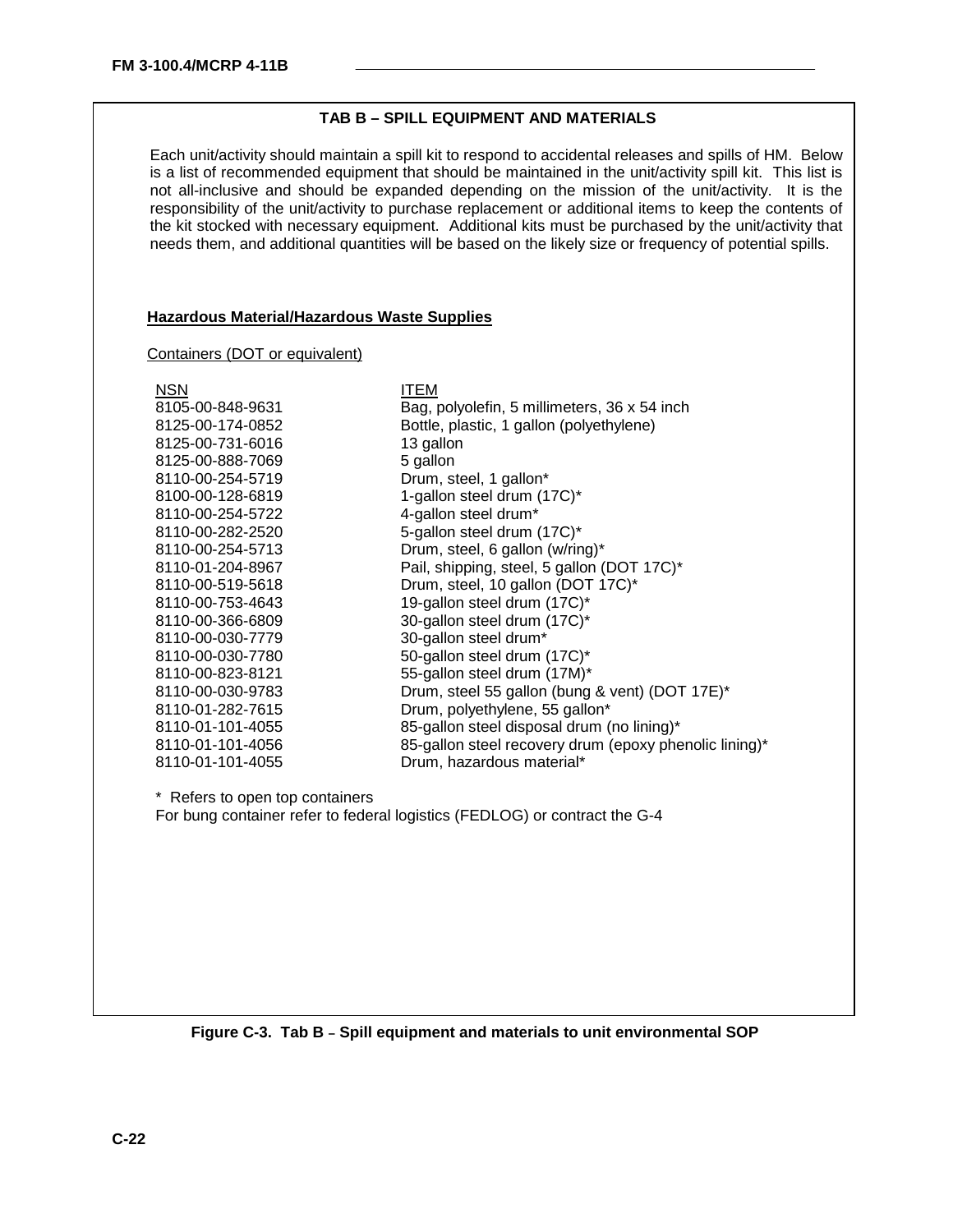#### **Absorbent**

#### NSN ITEM

7930-00-269-1272 Clay, ground unit of issue (UI-bag) 1939-01-154-7001 Nonskid absorbent (UI-40 bag skid) 5640-00-801-4176 Insulation, thermal, vermiculite (UI-bag) (packing material) 4235-01-423-1466 4 each 1 cubic foot bag 4235-01-423-0711 1 each 1 cubic foot bag 4235-01-423-1463 30 each 18 x 18 inch pillows 4235-01-423-1467 20 each 2 inch x 10 foot sock 4235-01-423-1465 10 each 4 inch x 8 foot booms 4235-01-423-2787 10 inch x 10 foot booms

#### **Spill Prevention**

# NSN ITEM

| 8135-00-579-6491 | Plastic sheet, clear |
|------------------|----------------------|
| 8135-00-579-6492 | Plastic sheet, black |
| 4235-01-423-7214 | Spill kit            |
| 4235-01-423-7221 | Spill kit            |

**Figure C-3. Tab B – Spill equipment and materials to unit environmental SOP (continued)**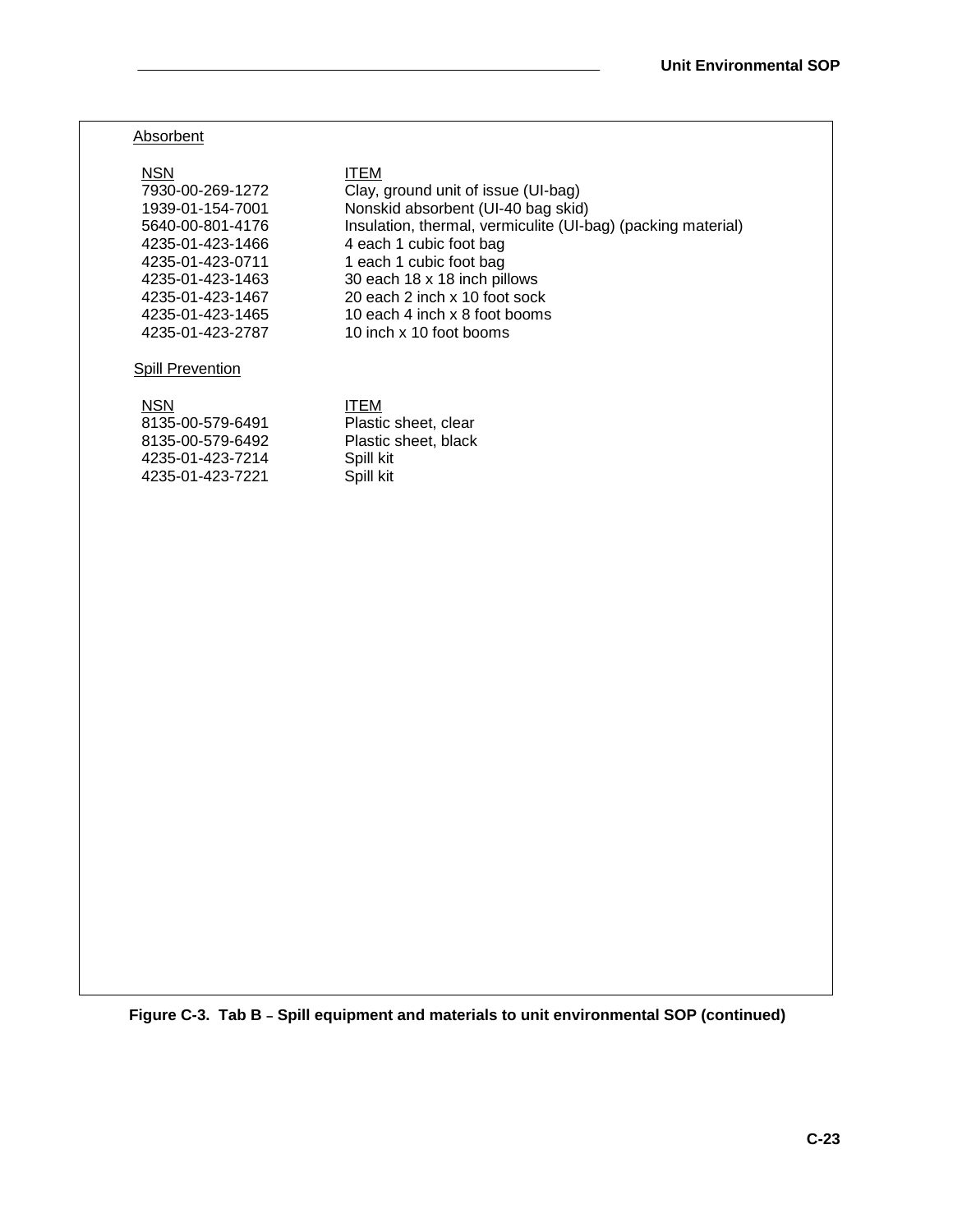# **TAB C – ELECTRONIC MESSAGE REPORT FORMATS**

**References:** FM 101-5-2, "US Army Reports and Message Formats," 29 June 1999.

1. ( ) ECR Format.

TITLE: ENVIRONMENTAL CONDITION REPORT (ECR) REPORT NUMBER: E035

GENERAL INSTRUCTIONS: Used to send periodic information (interim snapshots) of the environmental status of specific sites (assembly areas, base camps, logistical support areas, and medical facilities) where hazards are likely to occur and can result in significant, immediate and/or long-term effects on the natural environment and/or health of friendly forces and noncombatants. Sent in accordance with unit SOP and commander's direction.

| (DTG)                                                                          |
|--------------------------------------------------------------------------------|
| (Unit making report)                                                           |
| MGRS grid zone designator of<br>site/incident)                                 |
| (Description of site/incident)                                                 |
|                                                                                |
| forces, and/or civilian personnel)                                             |
| (Summary of actions to minimize<br>hazards/remedial effects)                   |
|                                                                                |
|                                                                                |
|                                                                                |
| (Free text for additional information<br>required for clarification of report) |
|                                                                                |
|                                                                                |

**Figure C-4. Tab C – Electronic message report formats to unit environmental SOP**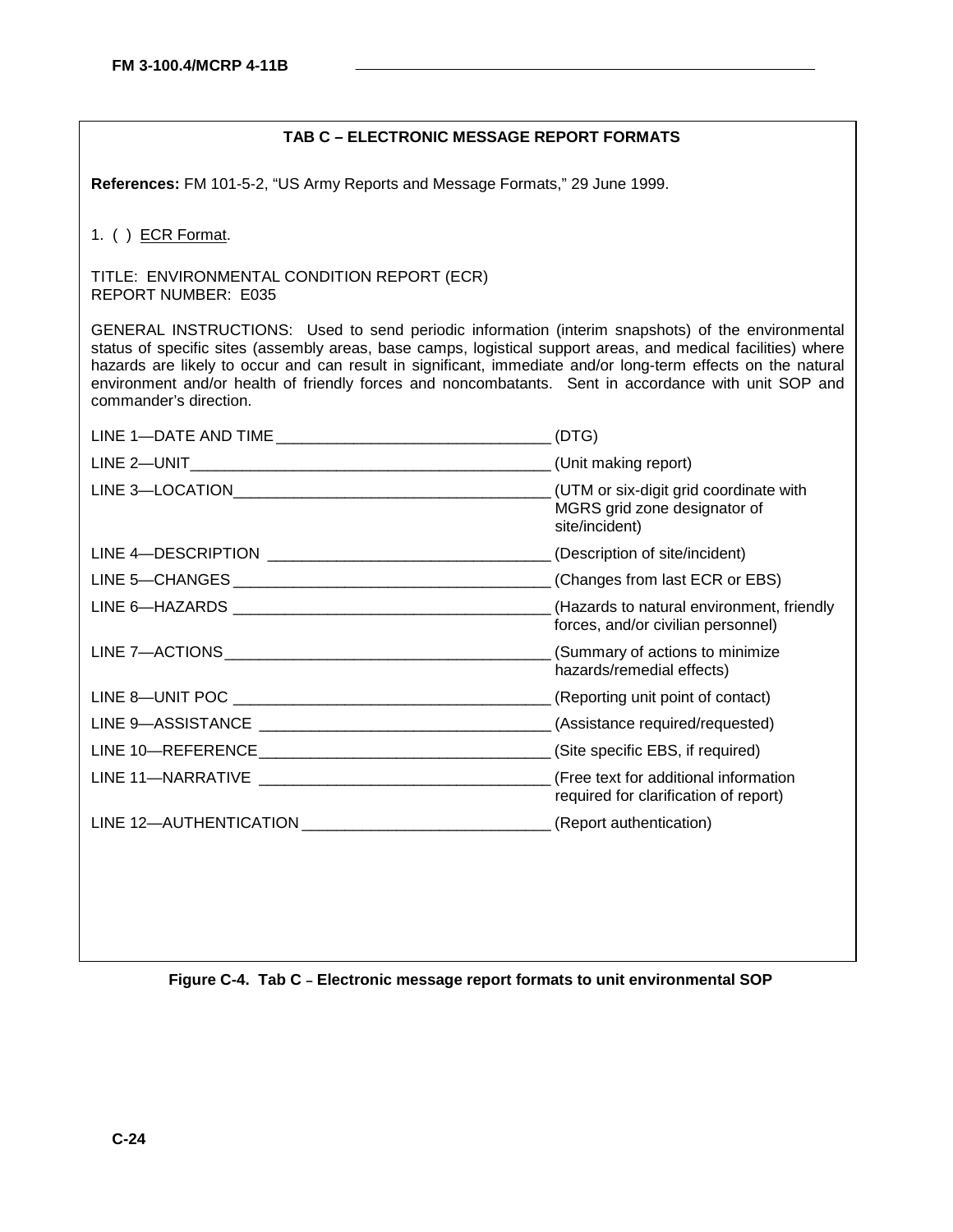| 2. () Electronic Spill Report Message Format.                                                                                                                                                                                                                                                                                                 |                                       |  |  |
|-----------------------------------------------------------------------------------------------------------------------------------------------------------------------------------------------------------------------------------------------------------------------------------------------------------------------------------------------|---------------------------------------|--|--|
| TITLE: SPILL REPORT (SPILLREP)<br><b>REPORT NUMBER: S055</b>                                                                                                                                                                                                                                                                                  |                                       |  |  |
| GENERAL INSTRUCTIONS: Used to send timely information or status of an oil, hazardous material, or<br>hazardous waste spill that could have immediate environmental and/or health effects. Sent in accordance<br>with SOP and commander's direction. NOTE: Spill reporting and reportable quantities are mandated by<br>federal and local law. |                                       |  |  |
|                                                                                                                                                                                                                                                                                                                                               |                                       |  |  |
|                                                                                                                                                                                                                                                                                                                                               |                                       |  |  |
|                                                                                                                                                                                                                                                                                                                                               |                                       |  |  |
|                                                                                                                                                                                                                                                                                                                                               |                                       |  |  |
|                                                                                                                                                                                                                                                                                                                                               |                                       |  |  |
|                                                                                                                                                                                                                                                                                                                                               | MGRS grid zone designator of spill)   |  |  |
|                                                                                                                                                                                                                                                                                                                                               |                                       |  |  |
|                                                                                                                                                                                                                                                                                                                                               |                                       |  |  |
|                                                                                                                                                                                                                                                                                                                                               | required)                             |  |  |
|                                                                                                                                                                                                                                                                                                                                               | forces, and/or civilian personnel)    |  |  |
|                                                                                                                                                                                                                                                                                                                                               |                                       |  |  |
|                                                                                                                                                                                                                                                                                                                                               |                                       |  |  |
|                                                                                                                                                                                                                                                                                                                                               |                                       |  |  |
|                                                                                                                                                                                                                                                                                                                                               | required for clarification of report) |  |  |
|                                                                                                                                                                                                                                                                                                                                               |                                       |  |  |
|                                                                                                                                                                                                                                                                                                                                               |                                       |  |  |

**Figure C-4. Tab C – Electronic message report formats to unit environmental SOP (continued)**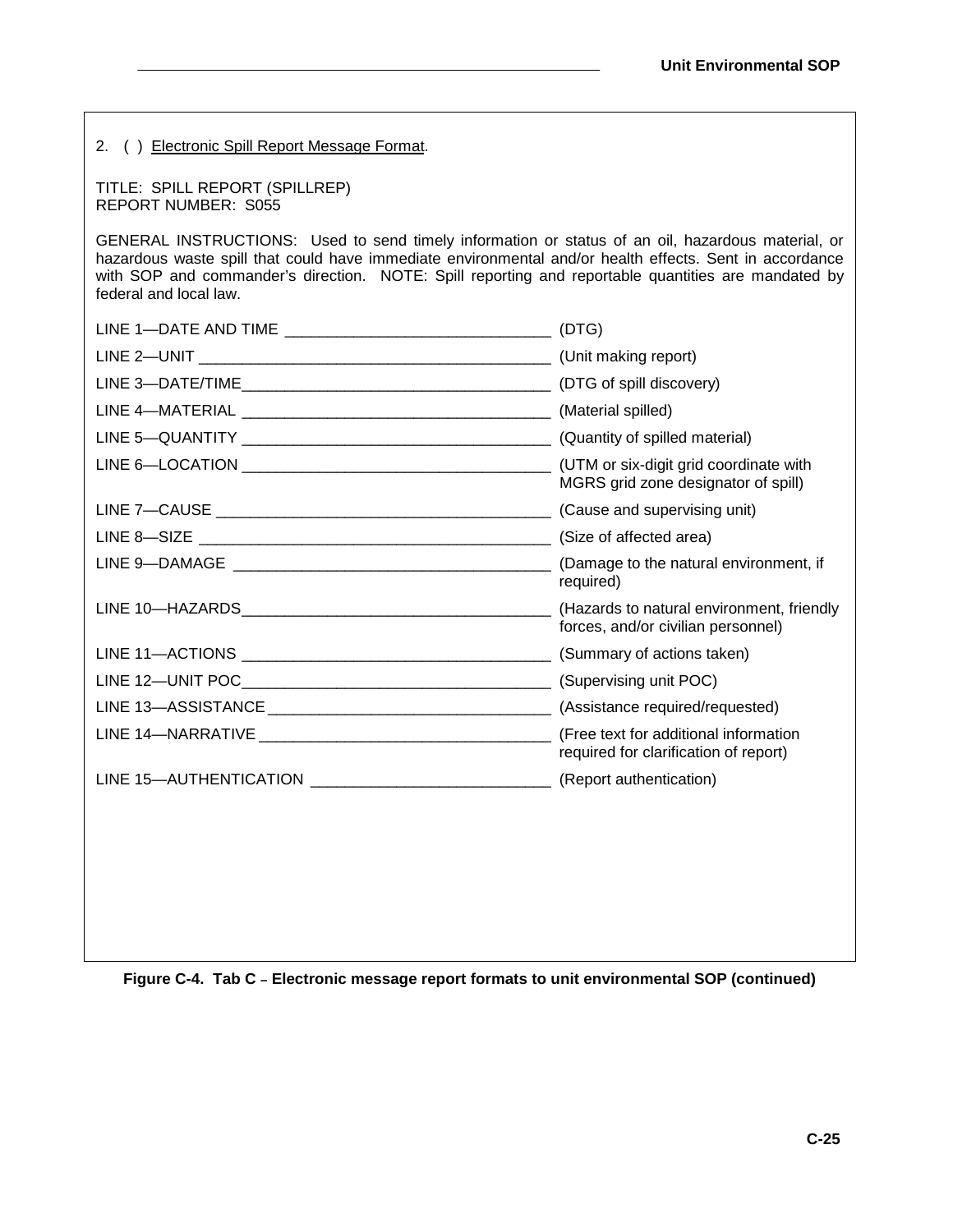#### **Appendix D**

# **Sources of Environmental Assistance**

Trained professionals are available within each unit, organization, or installation. Should soldiers, Marines, or their leaders require additional information or assistance, they must seek help immediately. In general, a POC should be located at the installation's environmental office, normally a part of the DPW at Army installations, the facilities or base engineer office on Marine Corps installations, or the STARC for the NG. Additional assistance is available from the DOL (Army) or the G4 (Marine Corps), the safety office, and the supporting DRMO. Within the chain of command, the key personnel are the ECO and the HW coordinator. These personnel are found at company level and above. Since these duties are performed as an additional duty at company and battalion levels, the responsible personnel may be in any of a variety of offices. This appendix contains additional POCs that may be useful.

# **BASOPS/SUPPORTING INSTALLATION STAFF ASSISTANCE**

# **ENVIRONMENTAL MANAGEMENT OFFICE**

The EMO is staffed with scientists and engineers responsible for developing and implementing the installation's environmental programs. This office is usually a division within the installation DPW for the Army, the Directorate of Engineering for the USMC, or the Facilities Management Office (FMO) of the STARC for the NG. The installation's environmental program includes the following five general components, and many EMOs are organized accordingly:

- Compliance elements monitor current operations, and ensure that units follow environmental guidelines.
- Pollution prevention elements manage installation initiatives such as source reduction, HW minimization, recycling, and materials substitution.
- Natural and cultural resources management elements manage installation conservation initiatives for forests, wildlife, wetlands, and historical resources.
- Restoration elements manage clean up of contamination sites on the installation.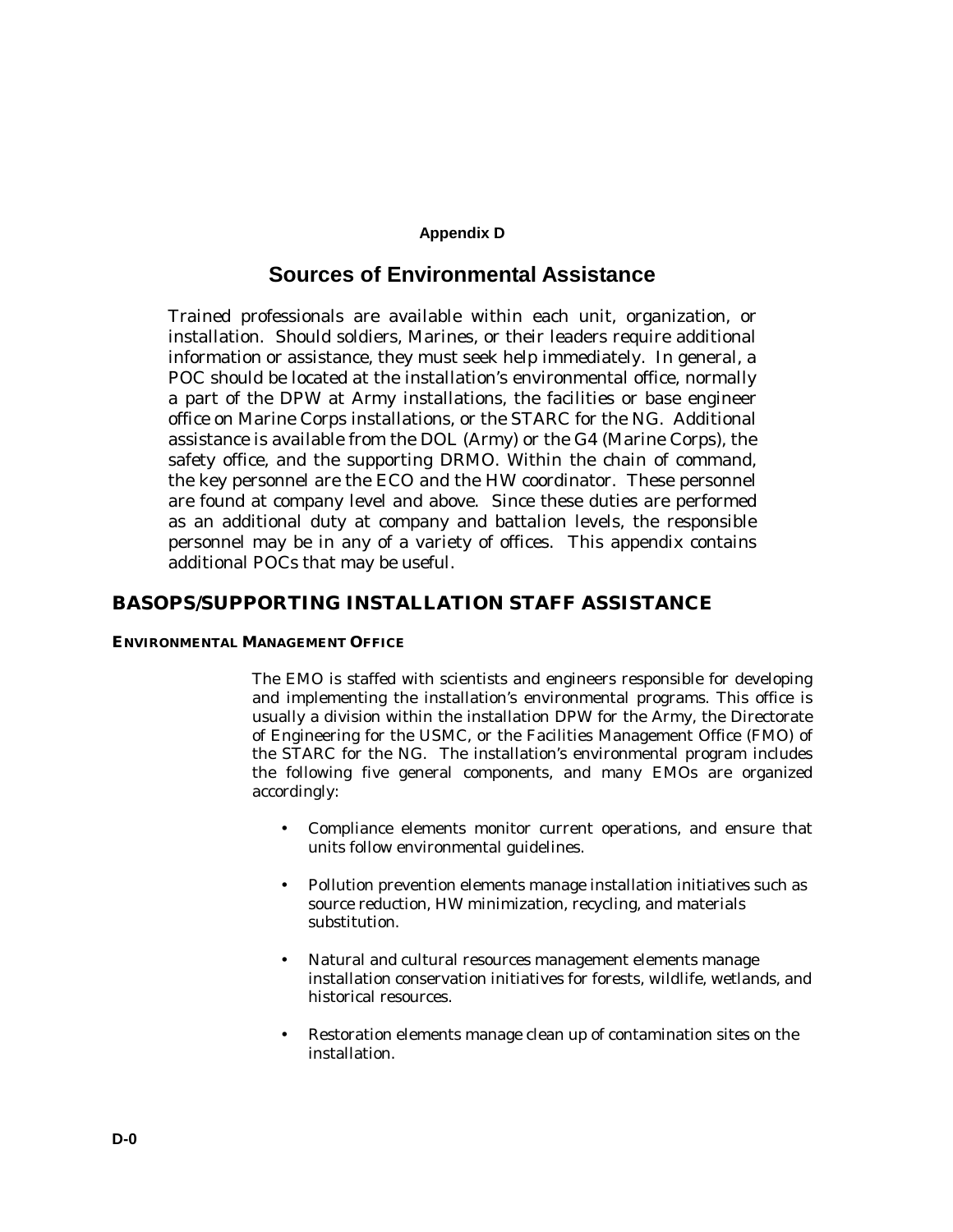• Planning and documentation elements address possible environmental impacts of future operations and activities.

#### **DIRECTORATE OF LOGISTICS/G4**

Responsibilities of Army DOLs/G4s, or Marine Corps G4s, include management of POL and HM. The directorate/staff section also exercises environmental control and oversight of HM (including ammunition) maintenance, transportation, and storage activities.

#### **DIRECTORATE OF PLANS, TRAINING, AND MOBILIZATION/G3**

Responsibilities of Army DPTMs/G3s, or Marine Corps G3s, include installation/unit operations and training. These offices coordinate all training activities, including budgeting, development and maintenance of training areas, the ITAM program, and mission priorities. The DPTM also coordinates the range division and has overall responsibility for range operations, maintenance, and construction.

#### **STAFF JUDGE ADVOCATE**

The SJA provides legal advice and assistance in the interpretation and application of environmental laws and rules to installation activities. This process/serviceis particularly important when assessing the environmental impact of a new initiative (such as construction).

#### **PUBLIC AFFAIRS OFFICER/G5**

The PAO is the official spokesperson for the installation/unit and manages public involvement activities and responses (particularly during public controversy) in close coordination with other key installation/unit members. This is particularly important when assessing the environmental impact of a new initiative (such as construction).

#### **OCCUPATIONAL AND SAFETY HEALTH OFFICE**

OSHA works closely with the environmental staff on programs to help prevent accidents that could threaten or damage human health and the environment. Hazard communication, MSDSs, and OSHA-mandated training are the purview of the safety office.

#### **PREVENTIVE MEDICINE OFFICE/SURGEON**

The preventive medicine office is the POC for the medical monitoring program and work-related health problems. This office, often co-located with medical units or hospitals, can provide critical information concerning public health issues, such as the use of pesticides.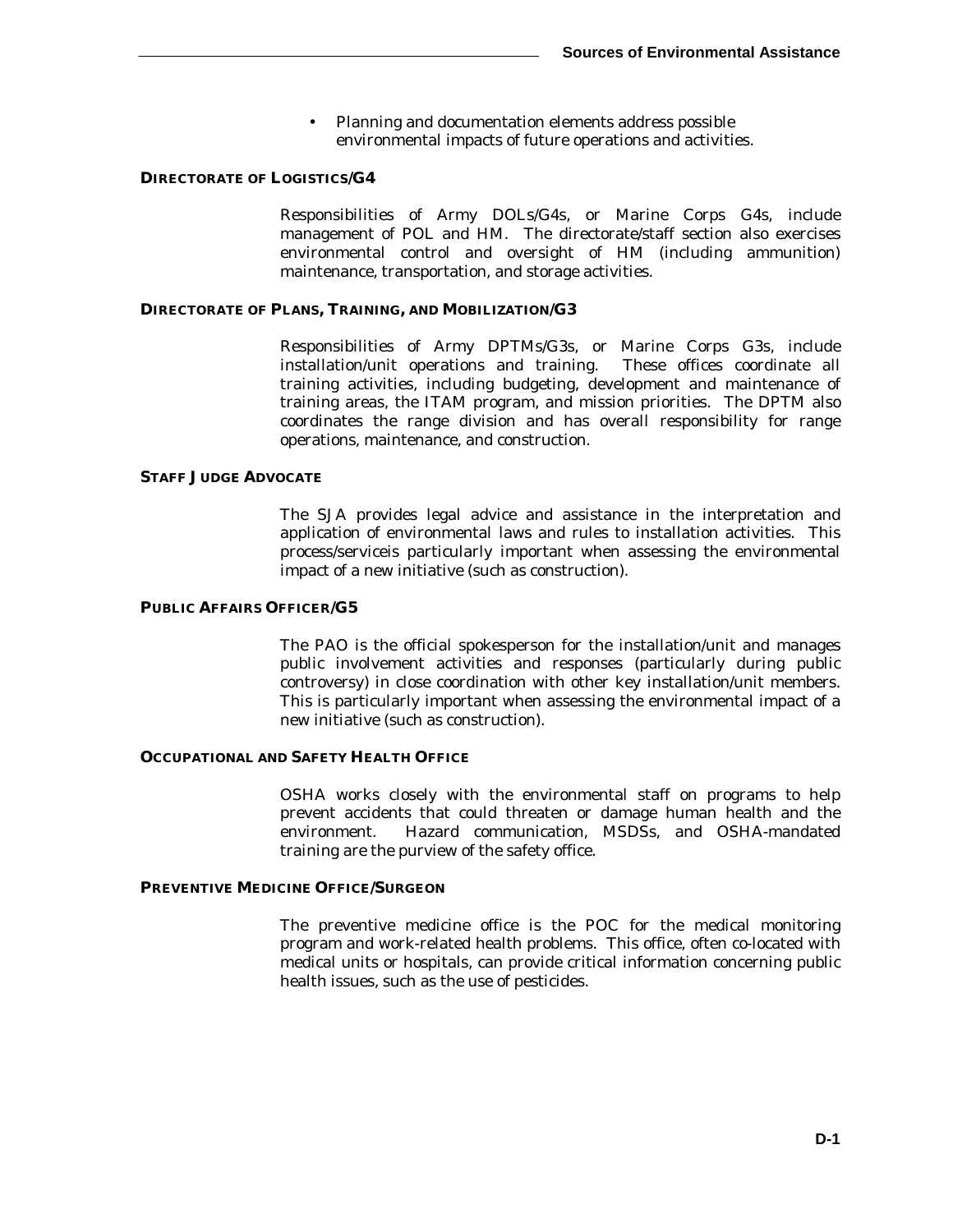#### **FIRE DEPARTMENT**

The fire department provides fire fighting and spill response support to the installation. In many instances, the fire department will have highly trained spill response personnel who provide expert advice on spill reaction measures.

#### **DEFENSE REUTILIZATION AND MARKETING OFFICE**

The DRMO works closely with DPW and DOL to store and provide for disposal of solid waste, including HW generated at the installation.

This DOD organization becomes critical to units attempting to turn in potentially hazardous substances or HM. Unit personnel having questions on turn-in procedures for potentially hazardous substances or HM should check with the receiving DRMO facility to determine documentation and packaging requirements.

# **SOURCES OF ASSISTANCE DURING TACTICAL OPERATIONS**

While units may be able to benefit from the assistance of standard installation or BASOPS support during tactical operations, the likelihood is that they will only be minor, perhaps supporting players to provide assistance. Tactical operations will shift more support requirements to operational staffs rather than installation staff support. Identified below are some of those likely/potential sources of assistance.

#### **OPERATIONAL/DEPLOYMENT STAFF ASSISTANCE**

The unit staff takes on a much larger role in environmental assistance when a unit is deployed or in an operational status. The load will tend to rest on these staffs (see Chapter 1 for a discussion of unit staff responsibilities) in the cases of deployment to relatively remote, OCONUS locations. As time goes on and the duration of stay increases, it is very likely that the command will establish organizations like the BCCA and its subordinate BCAT. These organizations will provide tactical/operational commanders with the military environmental protection support they need.

#### **BCCA AND BCAT**

These two organizations have become de facto doctrinal organizations to support the needs of the commander when units are deployed outside of established locations throughout the world. The concept was developed and successfully tested by United States Army Europe (USAREUR). These organizations perform an important and vital role that essentially replaces the roles performed by installation staffs, but in a tactical/operational arena. They may draw on resources from either home base or theater installation sources, but they are tactical/operational locations such as base camps (which they typically support) and are not installations, but tactical/operational sites. See CALL Newsletter 99-9, *Integrating Military Environmental Protection*, for insights into how these organizations provide assistance in a tactical/operational setting.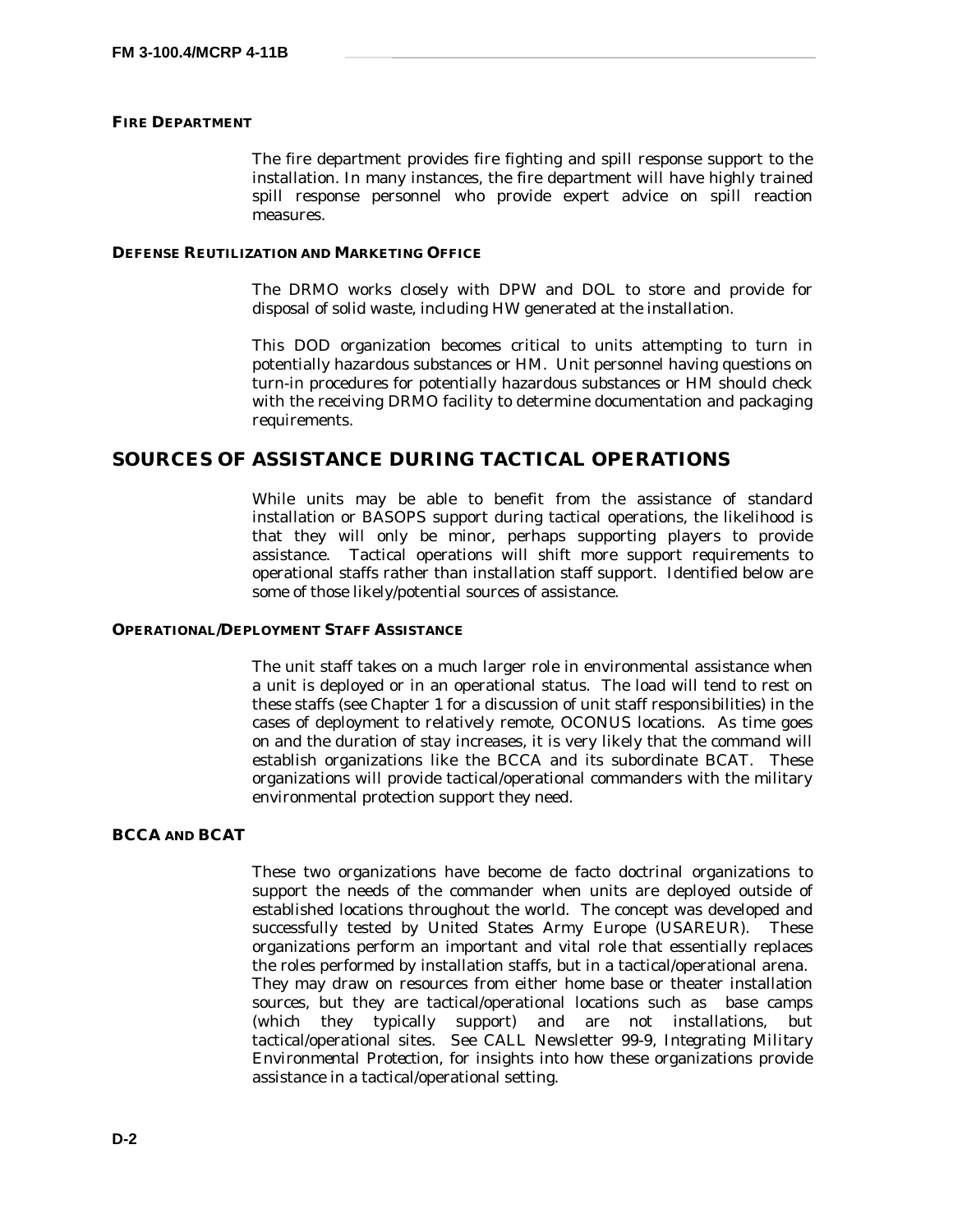#### **JOINT ENVIRONMENTAL MANAGEMENT BOARD (JEMB)**

Operational or tactical Army or Marine Corps units may operate in the theater or as part of a joint task force and be required to interface with the actions of a temporary board, the JEMB, that the joint commander or his designated CJTF may activate. The JEMB establishes policies, procedures, priorities, and the overall direction for environmental management requirements in the theater according to overseas baseline environmental guidance and/or the final governing standards in effect for the countries within the AOR. If appropriate, the board may assume responsibility for the preparation of the environmental management support plan. The JEMB is spelled out in JP 3-34.

#### **HOST NATION (HN)**

Depending on the capabilities of the HN and agreements that have been made, HN support to the tactical/operational commander is possible. Senior level staffs will typically be the ones to initiate and secure this type of support.

#### **CONTRACTOR SUPPORT**

Environmental support assistance for the tactical/operational commander may be provided by a contractor. This type of contracting has already occurred in places like Bosnia. Coordination for this support will likely come through the BCCA, the US Army Corps of Engineers, or a similar agency with contracting capability.

#### **CENTER FOR ARMY LESSONS LEARNED (CALL) DATABASE**

The database at the CALL is beginning to add data that supports the needs of the commander in the area of military environmental protection. A host of lessons learned and examples of other units' actions/experiences are becoming available for use.

Web site: [http://call.army.mil/call.html.](http://call.army.mil/call.html)

## **OTHER SOURCES OF ASSISTANCE**

Regardless of your location there are a series of sources of assistance that are available to you if you have the ability to phone or contact them by e-mail, or other electronic means. Others can be easily identified through the use of the Defense Environmental Network and Information Exchange (DENIX) website.

#### **MARIN[E E](http://_________________________/)NVIRONMENTAL HOME PAGE**

Web site: [http://www.usmc.mil/environmental.](http://www.usmc.mil/environmental)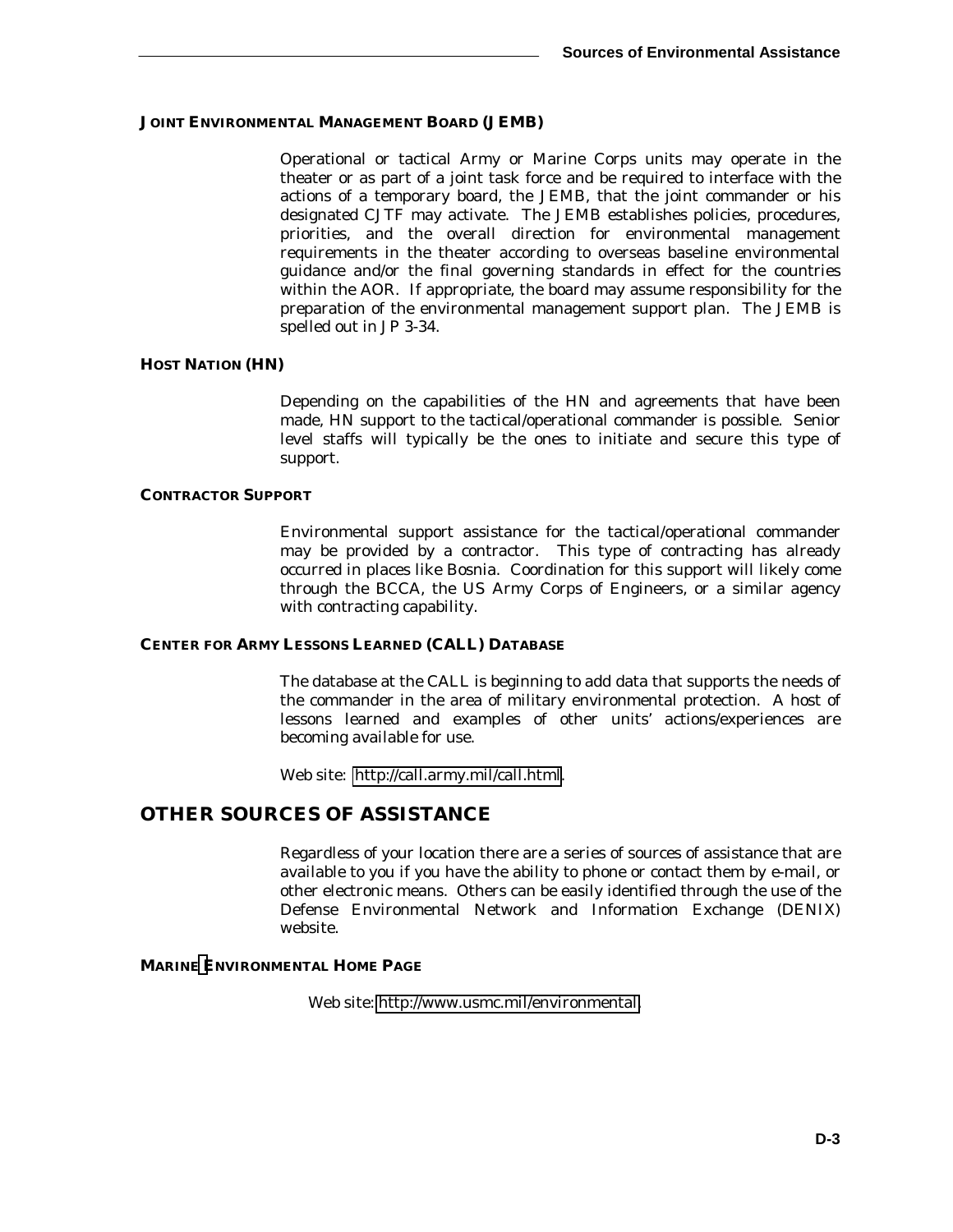## **DEFENSE ENVIRONMENTAL NETWORK AND INFORMATION EXCHANGE (DENIX)**

Operated by DOD, this website is sponsored by the Department of Environmental Security Corporate Information Management.

It provides timely access to environmental legislative compliance, restoration, clean up and DOD guidance information.

• Web site: [http://ww.denix.osd.mil/](http://www.denix.osd.mil/)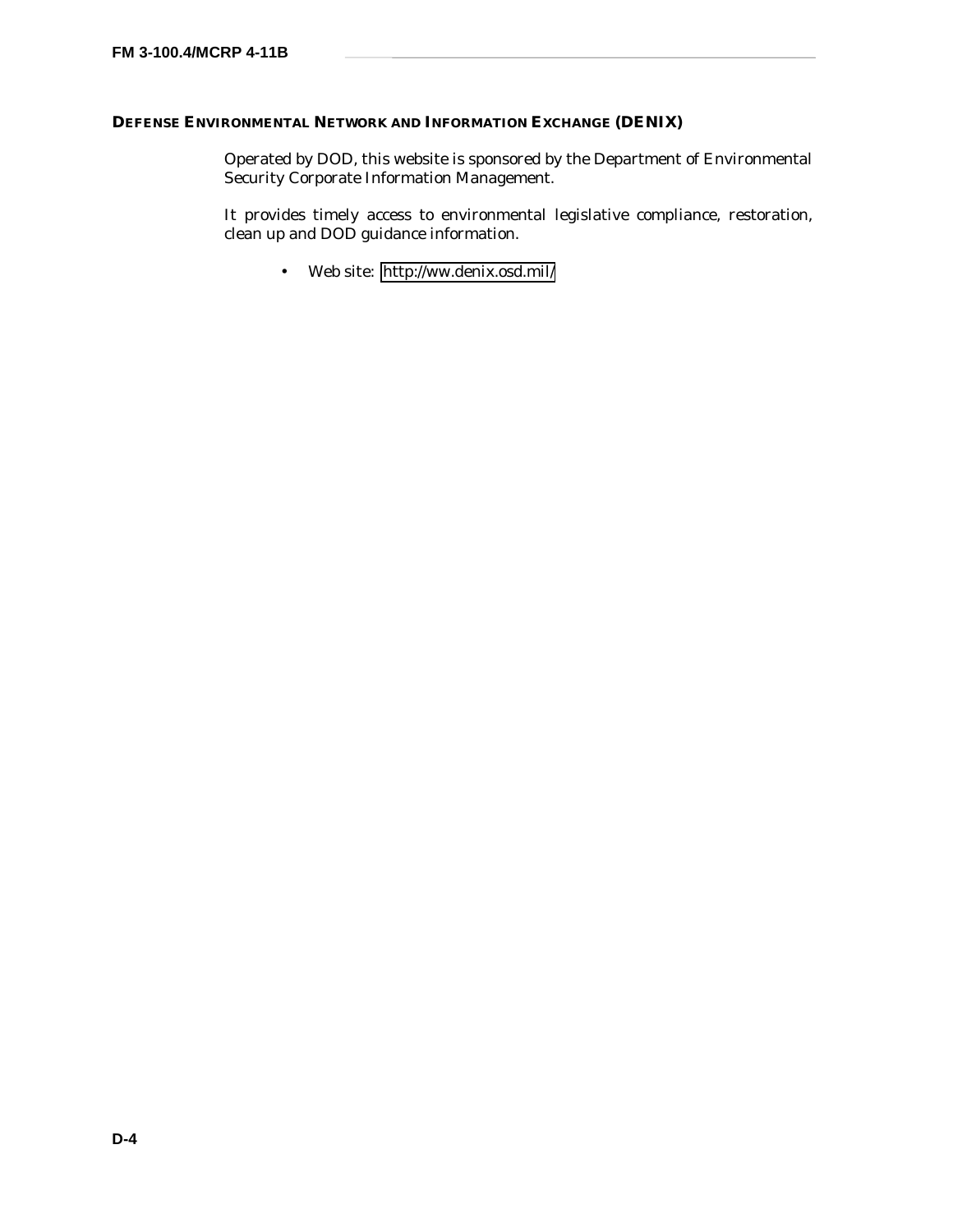### **Appendix E**

# **Environmental Planning Guidelines**

This appendix provides guidelines for units to integrate environmental concerns into all phases of operations planning and activities. Unit leaders must consider the environmental impact of unit actions and plan to eliminate or minimize negative effects. These guidelines should be reviewed with installation environmental offices and operational staffs. Once supplemented with state, local, federal, or HN environmental requirements, these guidelines serve as a tool to assist unit leaders in integrating environmental considerations into unit operations.

## **PRE-OPERATIONS GUIDELINES**

#### **GENERAL**

- Include environment considerations in the METT-TC process.
- Include forecasted weather considerations in planned training.
- Include alternative missions in case environmental conditions or considerations change.

#### **OPERATIONS PREPARATION**

- Review the OPLAN/OPORD for environmental requirements and/or considerations.
- Ensure a recent environmental risk assessment has been performed.
- Confirm coordination with the installation and operational staffs concerning applicable environmental laws, regulations, and considerations.
- Determine whether a recent site reconnaissance has been performed.
- Conduct rehearsals to ensure that all safety and environmental considerations are satisfied.
- Review the environmental protection portion of the unit's SOP, especially the areas concerning spill response and reporting.
- Make provisions for handling medical wastes.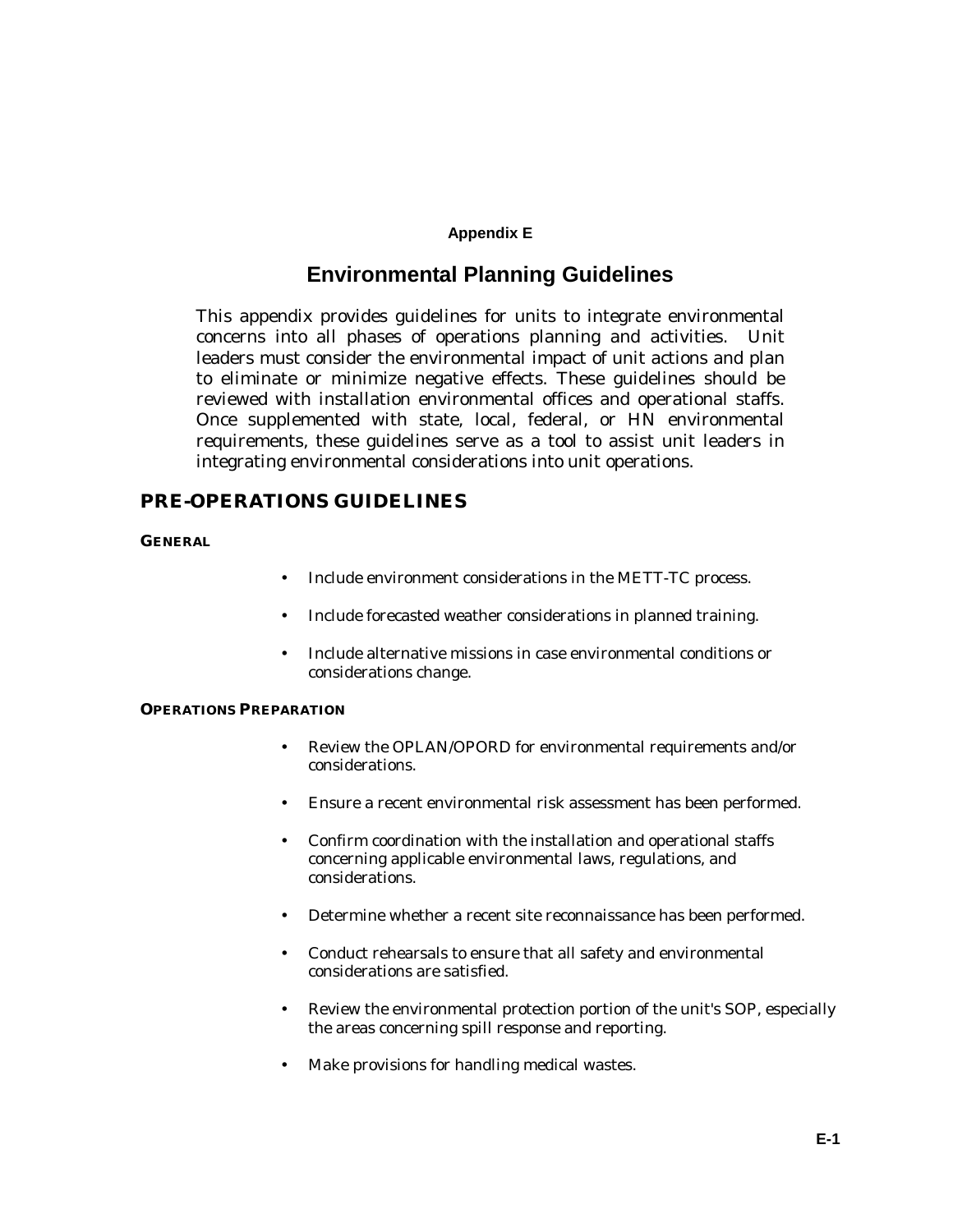#### **OPERATIONS PREPARATION (CONTINUED)**

- Make provisions for handling human and solid wastes.
- Check to ensure HM (explosives/POL) are properly labeled and that an MSDS is on hand for each substance before transporting.
- Have tools, equipment, and materials available to respond to environmental emergencies.
- Ensure personnel designated for the spill response team(s) are properly trained and aware of their assignment.
- Ensure team members are aware of the procedure for requesting additional spill assistance, if required.

#### **AREA OF OPERATION**

- Review previous AARs for environmental lessons learned concerning the AOs and mission type. Plan preventive measures.
- Obtain land use permits, range clearances, and any other unique requirements.
- During the site reconnaissance verify areas of environmental concern.
- Ensure coordination has been made to perform an EBS.

#### **PERSONNEL PREPARATION**

- Ensure soldiers/Marines understand their responsibilities in reducing generation of HW and minimizing damage to the environment.
- Brief all soldiers/Marines on range or maneuver restrictions; endangered species; vegetation use; and archaeological, cultural, and historic resources considerations.
- During planning discuss the identified environmental risks.

#### **CHAIN OF COMMAND**

- Appoint and train an ECO and an alternate, and involve them in planning.
- Brief the plan to the next higher commander and the operations officer.
- Review the risk assessment and have it approved by the appropriate commander.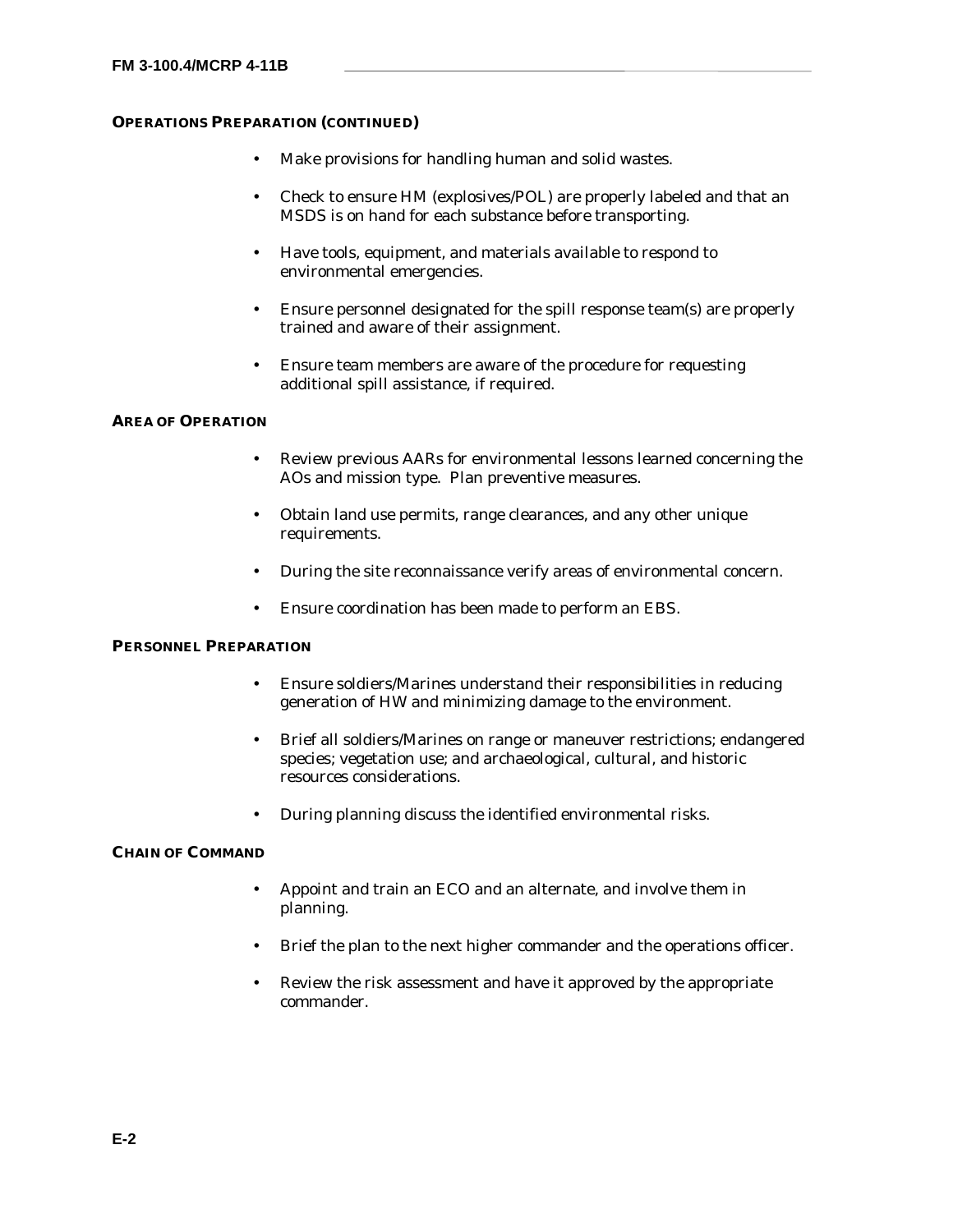## **GUIDELINES DURING OPERATIONS**

**GENERAL**

- Forward the EBS to higher HQ after it has been performed.
- Ensure all unit personnel comply with "off-limits" area restrictions.
- Verify units dig (fighting positions, tank ditches) only in approved areas.
- Ensure all soldiers/Marines know and comply with special environmental requirements.
- Use downtime for conducting opportunity training on environmental concerns.
- Ensure leaders monitor high risk operations and activities.
- Report spills and maneuver damage to the appropriate HQ immediately.
- Verify leaders are making on-the-spot corrections.
- Conduct periodic ECRs as necessary and pass them to the appropriate HQ in a timely fashion.

#### **NOISE REDUCTION**

- Ensure leaders are explaining and marking noise restricted areas.
- Ensure units are complying with community/installation noise abatement hours.

#### **MINIMIZING VEHICLE MOVEMENT DAMAGE**

- Ensure personnel drive vehicles on secondary roads and bypasses whenever possible to minimize off-road damage.
- Ensure personnel move vehicles into bivouac or assembly areas in columns.
- Designate personnel to remove mud and debris from roadways.
- Drive carefully in wooded areas to avoid vehicle damage to vegetation.
- Stay on marked trails and routes when driving off-road, minimizing cross-country movement.
- Cross streams and ditches only at approved crossings.

#### **WETLANDS (MARSHES, SWAMPS, BOGS)**

• Obtain a special permit (if required) to train in wetland areas.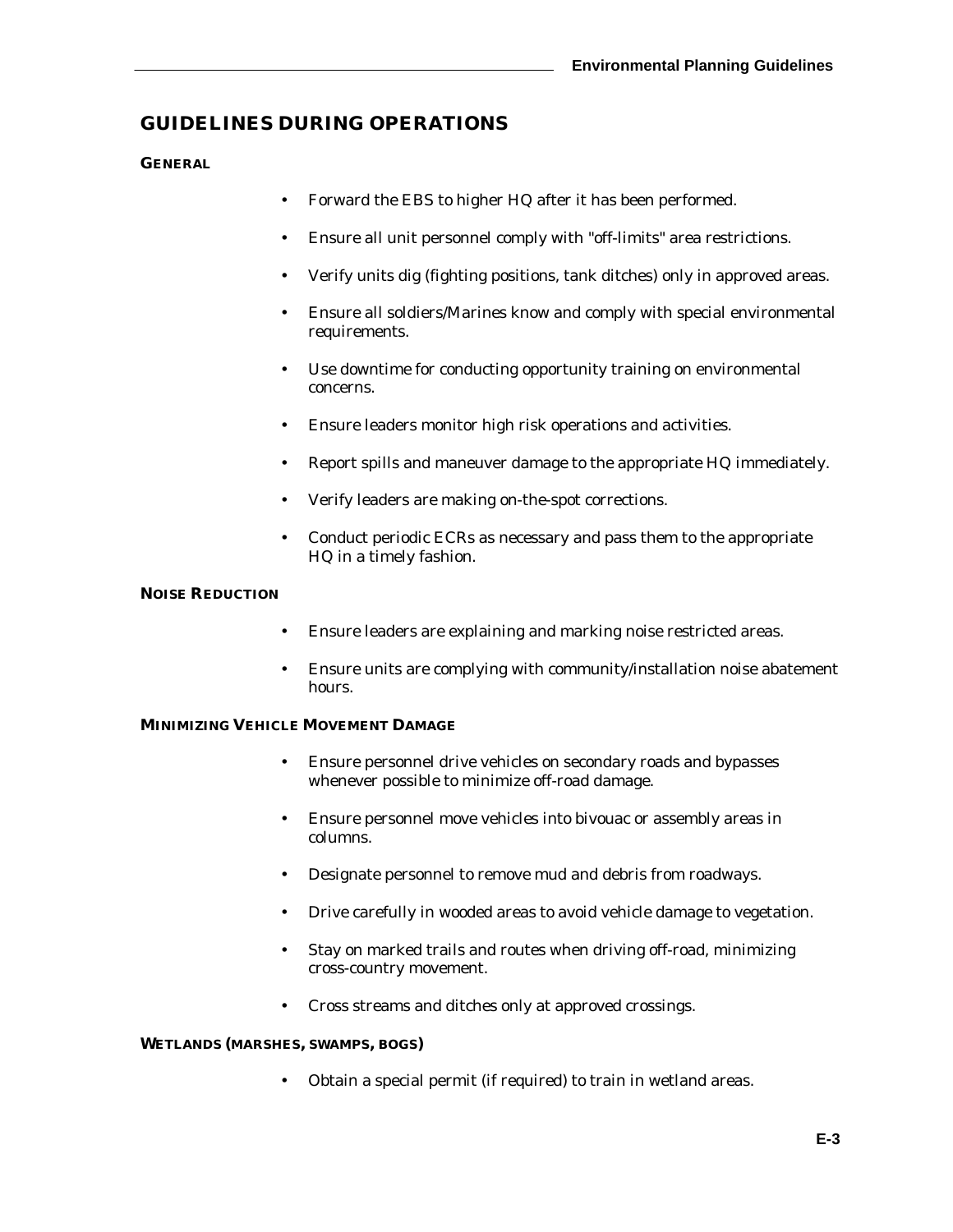- Ensure sensitive and "off-limits" areas are designated, well marked, and avoided.
- Limit the use of vehicles and other destructive activities whenever possible.
- Ensure drivers use designated bridges and crossing sites.
- Ensure units observe prohibitions against discharging wastewater into wetlands or waterways.
- Prohibit refueling or field maintenance operations near or in wetlands or surface waters.
- Ensure units are observe prohibition against filling any wetlands areas.

## **THREATENED/ENDANGERED SPECIES AND OTHER PROTECTED WILDLIFE, VEGETATION AND HABITAT**

- Ensure soldiers/Marines exercise due care to avoid disturbing threatened and endangered species, habitats, and sensitive areas.
- Verify sensitive areas are marked.

#### **CULTURAL RESOURCES**

- Ensure units avoid digging in or near sites or structures designated as cultural resources.
- Verify soldiers/Marines follow instructions not to modify or destroy these sites in any way.
- Confirm soldiers/Marines understand that destroying or defacing archaeological sites, including collection of artifacts, is a violation of the law.
- Ensure soldiers/Marines immediately report the discovery of any artifacts and wait for clearance to resume training.

#### **CAMOUFLAGE**

- Ensure units exercise care to prevent ground covering from being stripped of vegetation.
- Verify units are using camouflage nets instead of live vegetation, whenever possible.
- Brief soldiers/Marines concerning the local guidance on the use of vegetation for camouflage.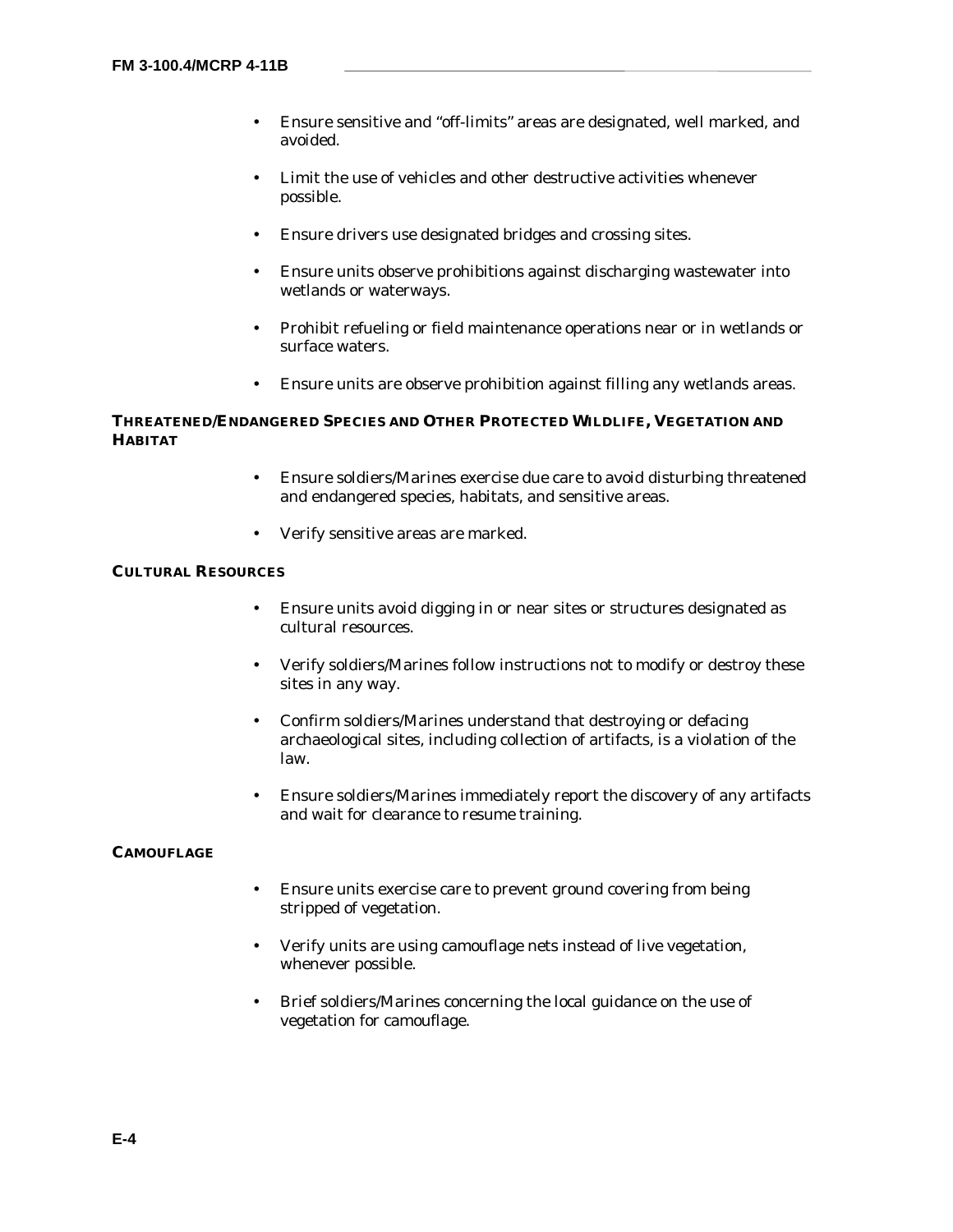### **WASTE DISPOSAL**

- Ensure each unit polices its area.
- Establish designated collection points for proper trash disposal.
- Dispose of field kitchen wastes only as authorized.
- Dispose of medical and human wastes in an approved manner.
- Verify units are disposing of liquid waste from kitchens, showers, and baths correctly.
- Ensure units properly dispose of reverse osmosis water purification unit (ROWPU) discharges.

### **HM AND HW HANDLING**

- Comply with the installation EMO procedures for the turn-in and disposal of HW.
- Obtain approval before using CS and smoke.
- Properly mark and report unexploded munitions.
- Minimize the use of hazardous chemicals.
- Place HW and POL waste products in separate containers.
- Deliver HW and POL waste products to a designated waste collection point.
- Do not dump POL and vehicle maintenance waste products into sewers, ditches, or streams.
- Have spill teams available on site.
- Confirm adequate spill response equipment and material is available.
- Ensure spill teams are responding immediately to reported spill locations.
- Report spills as required by local regulations and unit SOP.

#### **REFUELING AND MAINTENANCE**

- Refuel vehicles only at designated sites.
- Protect ground surfaces by using POL-drip pans.
- Use POL-absorbing compounds during refueling operations.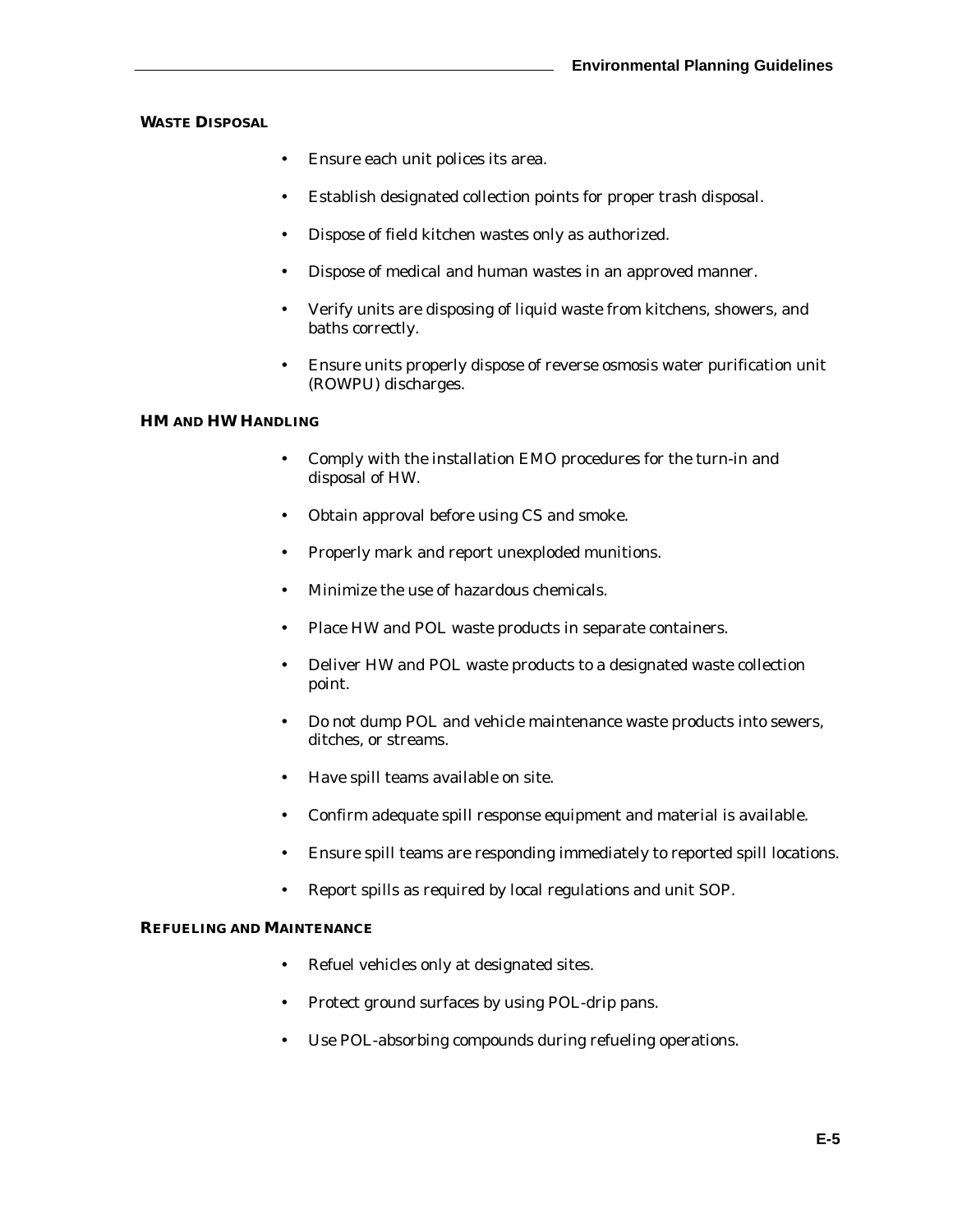## **RECOVERY OPERATIONS**

- Use only designated vehicle wash facilities and equipment.
- Confirm fighting positions, gun emplacements, and other excavated areas are properly refilled.
- Collect communications and obstacle wires.
- Properly police and remove all wastes and recyclables (litter, ammo brass).
- Mark and report unexploded munitions.
- Report, contain, and clean up hazardous spills according to directives.
- Inspect all sites before departing the AO.
- Perform a closure EBS to document the condition of the AO before departure.

## **POST-OPERATIONS GUIDELINES**

**GENERAL**

- Conduct AARs following each phase of the operation.
- Evaluate performance of environmental tasks.
- Identify weaknesses in performance of environmental tasks.
- Discuss compliance with environmental policies.
- Evaluate soldiers/Marines individual proficiency in following environmental requirements.
- Develop a plan to train identified shortfalls.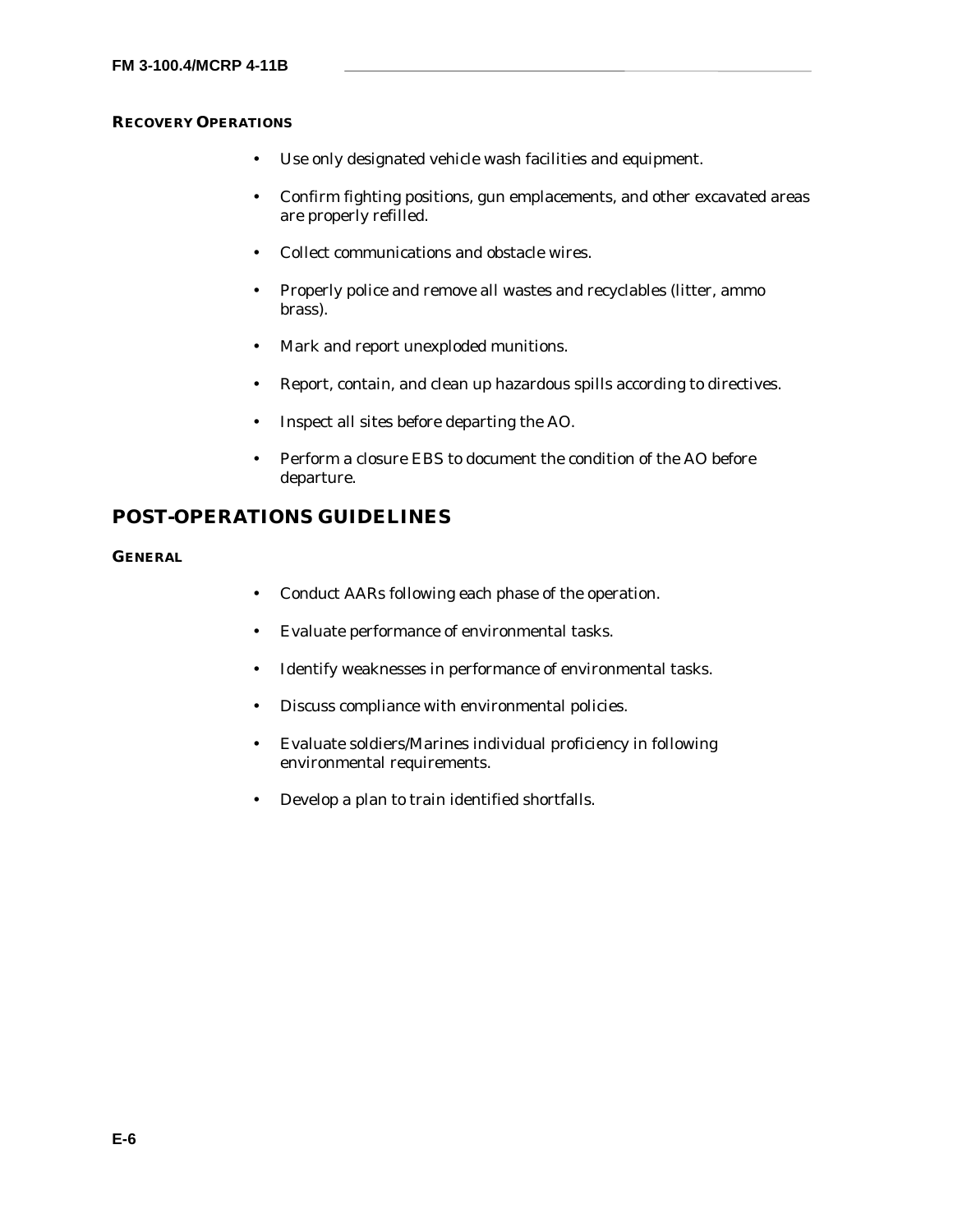### **Appendix F**

## **Risk Management Worksheet**

This risk management worksheet is a tool that leaders may use to track and document risk. The worksheet (Figure F-1) provides a logical starting point to track the process. Figure F-2, page F-2, provides instructions for the worksheet. Planners use the worksheet to document risk management steps taken during planning, preparation, and execution of all training and combat missions and tasks. It is important to remember that this form can be used to track all risk, not just environmental-related risk. Appendix G provides a practical application of documenting and tracking risk during an operation. Figure F-3, page F-3, is a reproducible risk management worksheet.

| A. Mission or Task: |                                                                                                                                                                |                       | <b>B.</b> Date/Time Group<br>Begin:<br>End: |  | C. Date Prepared:                        |                                      |  |  |  |
|---------------------|----------------------------------------------------------------------------------------------------------------------------------------------------------------|-----------------------|---------------------------------------------|--|------------------------------------------|--------------------------------------|--|--|--|
|                     | D. Prepared By: (Rank, Last Name, Duty Position)                                                                                                               |                       |                                             |  |                                          |                                      |  |  |  |
| E. Task:            | F. Identify<br>Hazards:                                                                                                                                        | G. Assess<br>Hazards: | H. Develop Controls:                        |  | I. Determine<br><b>Residual</b><br>Risk: | J. Implement Controls<br>("How To"): |  |  |  |
|                     |                                                                                                                                                                |                       |                                             |  |                                          |                                      |  |  |  |
|                     | K. Determine overall mission/task risk level after controls are implemented (circle<br>LOW (L)<br><b>MODERATE (M)</b><br><b>EXTREMELY HIGH (E)</b><br>HIGH (H) |                       |                                             |  |                                          |                                      |  |  |  |

**Figure F-1. Sample risk management worksheet**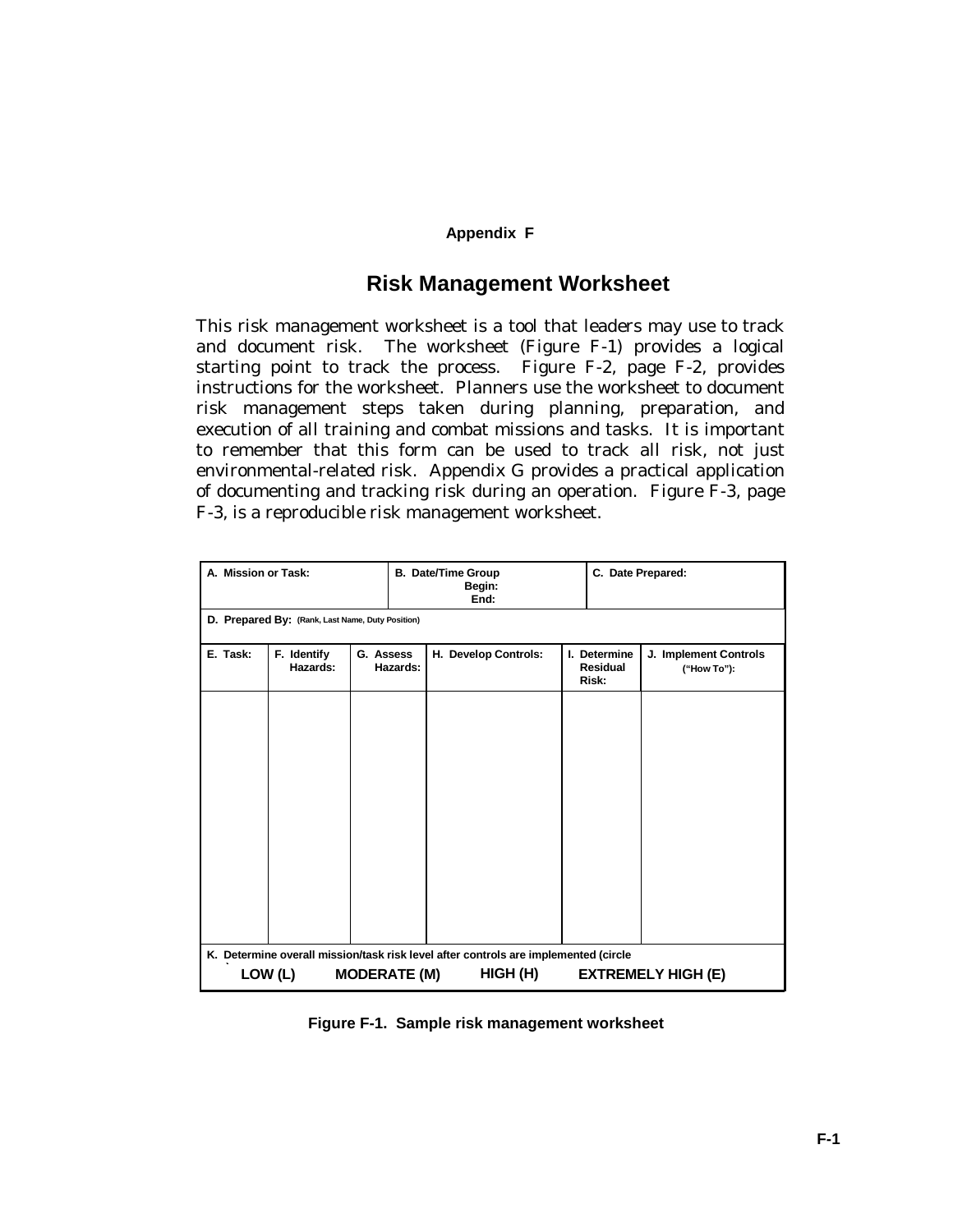|              | <b>Worksheet Instructions</b>                                                                                                                                                                                                                                                                                                                                                                                             |
|--------------|---------------------------------------------------------------------------------------------------------------------------------------------------------------------------------------------------------------------------------------------------------------------------------------------------------------------------------------------------------------------------------------------------------------------------|
| <b>Block</b> |                                                                                                                                                                                                                                                                                                                                                                                                                           |
| $A - E$      | Self-explanatory.                                                                                                                                                                                                                                                                                                                                                                                                         |
| F            | Identify Hazards - identify hazards by reviewing METT-TC factors for the<br>mission or task. Additional factors include historical lessons learned,<br>experience, judgment, equipment characteristics and warnings, and<br>environmental considerations.                                                                                                                                                                 |
| G            | Assess Hazards - assessment includes historical lessons learned, intuitive<br>analyses, experience, judgment, equipment characteristics and warnings,<br>and environmental considerations. Determine initial risk for each hazard by<br>applying the risk assessment matrix Figure 2-12, page 2-25. Enter the risk<br>level for each hazard.                                                                              |
| H            | Develop Controls - develop one or more controls for each hazard to either<br>eliminate the hazard or reduce the risk (probability and/or severity) of a<br>hazardous incident. Specify who, what, where, when, and how for each<br>control. Enter controls.                                                                                                                                                               |
| I            | Determine Residual Risk - determine the residual risk for each hazard by<br>applying the risk assessment matrix Figure 2-12, page 2-25. Enter the<br>residual risk level for each hazard.                                                                                                                                                                                                                                 |
| J            | Implement Controls - decide how each control will be put into effect or<br>communicated to the personnel who will make it happen (written or verbal<br>instruction: tactical, safety, garrison SOPs, rehearsals). Enter controls.                                                                                                                                                                                         |
| Κ            | Determine Overall Mission/Task Risk - select the highest residual risk level<br>and circle it. This level becomes the overall mission or task risk level. The<br>commander decides whether the controls are sufficient to accept the residual<br>risk. If the risk is too great to continue the mission or task, the commander<br>directs development of additional controls or modifies, changes, or rejects<br>the COA. |
|              | Supervise and Evaluate - this last step is not on the worksheet. Plan how<br>each control will be monitored for implementation (continuous supervision,<br>spot checks), and reassess hazards as the situation changes. Determine if<br>the controls worked and if they can be improved. Communicate lessons<br>learned.                                                                                                  |

**Figure F-2. Instructions for risk management worksheet**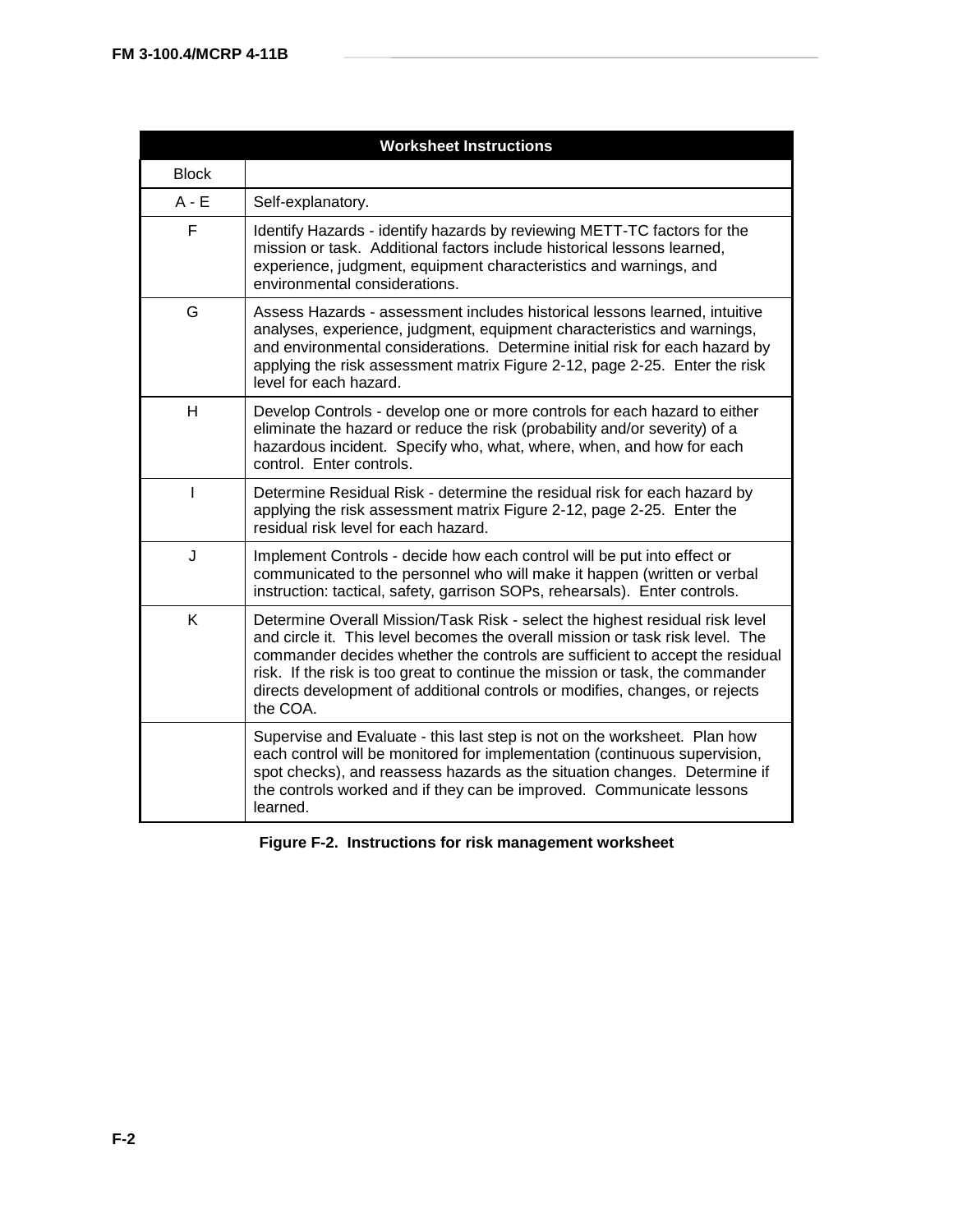| A. Mission or Task:                                 |                         |                       | <b>B. Date/Time Group</b><br>Begin:<br>End:                                                           |  | C. Date Prepared:                        |                                      |  |  |  |
|-----------------------------------------------------|-------------------------|-----------------------|-------------------------------------------------------------------------------------------------------|--|------------------------------------------|--------------------------------------|--|--|--|
| D. Prepared By:<br>(Rank, Last Name, Duty Position) |                         |                       |                                                                                                       |  |                                          |                                      |  |  |  |
| E. Task:                                            | F. Identify<br>Hazards: | G. Assess<br>Hazards: | H. Develop Controls:                                                                                  |  | I. Determine<br><b>Residual</b><br>Risk: | J. Implement Controls<br>("How To"): |  |  |  |
|                                                     | LOW (L)                 | <b>MODERATE (M)</b>   | K. Determine overall mission/task risk level after controls are implemented (circle one):<br>HIGH (H) |  |                                          | <b>EXTREMELY HIGH (E)</b>            |  |  |  |

**Figure F-3. Risk management worksheet**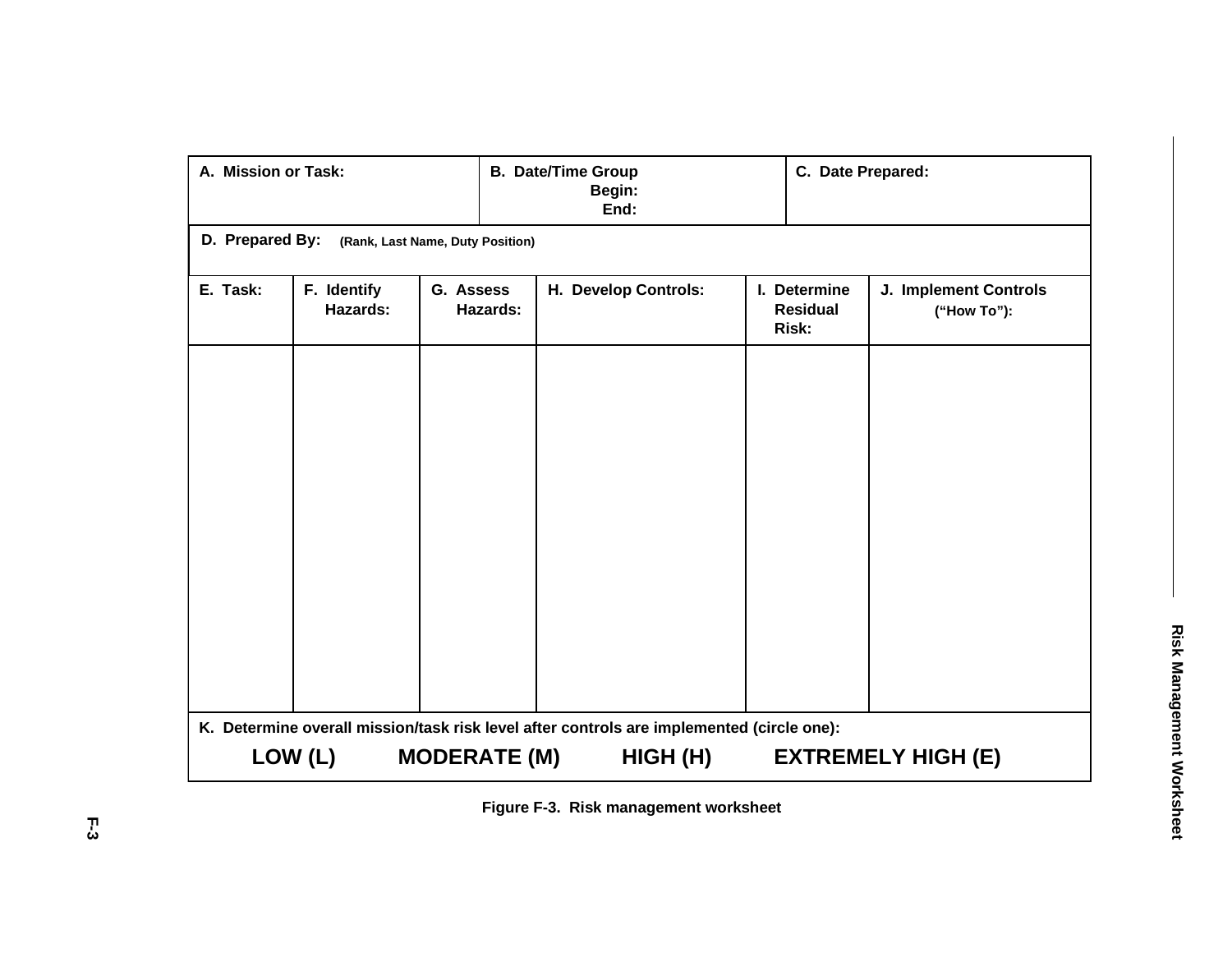### **Appendix G**

# **Practical Application of Assessing Environmental-Related Risk**

This appendix provides a practical application of assessing environmental -related risk. This exercise uses the five-step process of risk management described in Chapter 4. This exercise also employs the risk management worksheet to document and track risk. Although the following scenario depicts a field training exercise (FTX), units use these procedures to assess environmental-related risk during all operations. This scenario concentrates specifically on environmental-related risk; however, these risks are incorporated into the company's overall risk management plan.

The 586th Assault Float Bridge (AFB) Company will conduct a five-day FTX in Anatuvak training area of Camp Yukon. The unit will depart Fort Chilly and convoy 120 miles on limited access highways. The commander has designated rest areas and tactical refueling points along the route. The trip is expected to take 8 hours. Upon arrival at Camp Yukon, the unit will move into the Anatuvak training area and set up a bivouac site, preceeded by their quartering party. During the FTX, the company will conduct tactical bridging operations on the Yukon River. The FTX will involve normal operations (12 to 16 hours a day), with some night and limited visibility operations. The operations will include the use of pyrotechnics and blank ammunition, but no live fire will be conducted. The area has hills, wetlands, several winding streams, and one large river. The wetlands are identified and marked. The forecasted weather will not adversely affect operations. The soldiers are somewhat familiar with the terrain, which contains some identified and marked off archaeological sites. The training area contains the habitat for two endangered species, which are marked and posted. The unit will conduct unit maintenance, refueling, messing, shower, and field sanitation operations within the bivouac site.

## **STEP 1. IDENTIFY (ENVIRONMENTAL) HAZARDS**

To ensure risk management throughout the operation, the unit's XO (Lieutenant Young) conducted an operational analysis to break down the exercise into events, allowing him to manage the risks for the various tasks. He also identified particular tasks for the operation using the company's mission training plan (MTP). Figure G-1, page G-1 illustrates the unit's prepared operational analysis.

Leaders developed the hazard list using their experience, lessons learned, unit SOPs, applicable references, and guidance from the chain of command. The unit consulted Fort Chilly's and Camp Yukon's installation and operational staffs to obtain more information on the environmental considerations for the area of operations. They identified applicable environmental standards, laws, and ROE that effected the mission.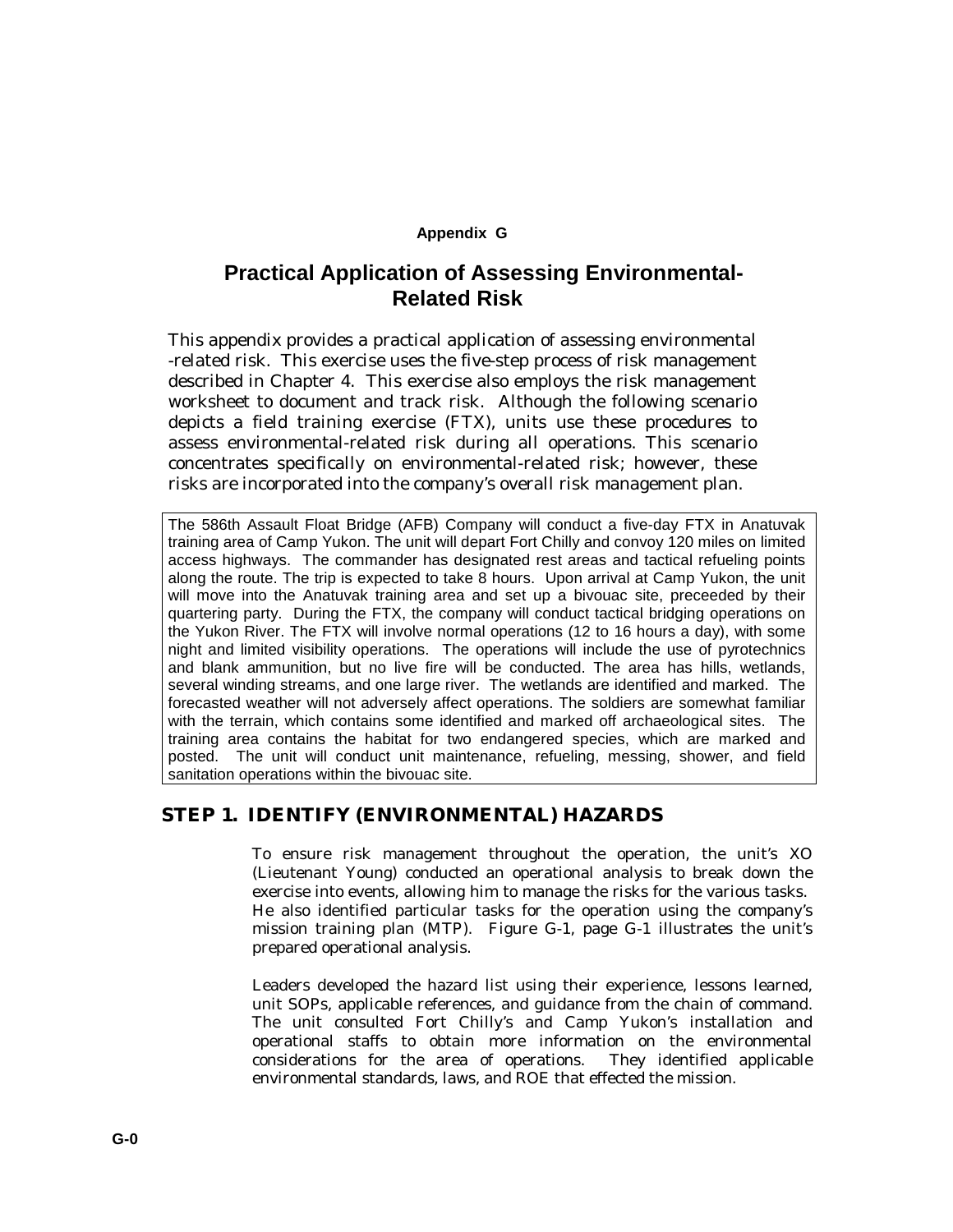Company leaders annotated each task and associated environmental hazards on the risk management worksheet in Figure G-2, page G-4, sections E and F. For the purposes of this practical example, only the high profile tasks (2, 3, and 4) are detailed in the worksheet.

- 1. Conduct preexecution checks.
- 2. Conduct convoy operations to Camp Yukon.
- 3. Establish a bivouac:
	- Conduct quartering party operations.
	- Establish a defensive perimeter.
	- Conduct refueling operations.
	- Conduct mess operations.
	- Establish field latrines.
	- Establish field maintenance operations.
- 4. Plan and direct assault float bridge (AFB) construction.
- 5. Prepare for redeployment.
- 6. Conduct convoy operations to Ft. Chilly.
- 7. Conduct recovery operations.
- 8. Conduct AAR.

#### **Figure G-1. Operational analysis**

## **STEP 2. ASSESS (ENVIRONMENTAL) HAZARDS**

Unit leaders assessed each hazard to determine the risk for potential harm to the environment. Their assessment was based upon how often the environmental hazard occurred during the operation (probability) and what effect the hazard had on the environment (severity). They used the probability and severity definitions from Figures 2-10 and 2-11, page 2-21 and 2-22. Leaders determined the initial risk of each hazard by applying the risk assessment matrix in Figure 2-12, page 2-22 and 2-23. The unit commander informed his staff to be sensitive to tactical bridging operations and their effects on the Yukon River and surrounding areas. Each hazard assessment was annotated in section G, (Figure G-2, page G-2). See Figures G-2 through G-7, pages G-3 to G-8, for samples of a completed worksheet.

## **STEP 3. DEVELOP CONTROLS AND MAKE A DECISION**

Unit leaders developed controls to eliminate or reduce the probability or severity of each hazard. They identified a mix of educational-, physical-, and avoidance-type controls and annotated them in section H (Figure G-2). Once all risk control measures were in place, some risk remained. This residual risk was annotated in section I (Figure G-2). Unit leaders informed the chain of command and appropriate commander of the residual risk and its implications for the operation. The commander was concerned about the environmental hazards associated with the bridging operations and directed his staff to consider additional controls. The staff developed additional controls and presented the revised risk assessment to the commander, thereby further reducing the residual risk. The commander agreed that the new controls were sufficient and decided the residual risk was acceptable.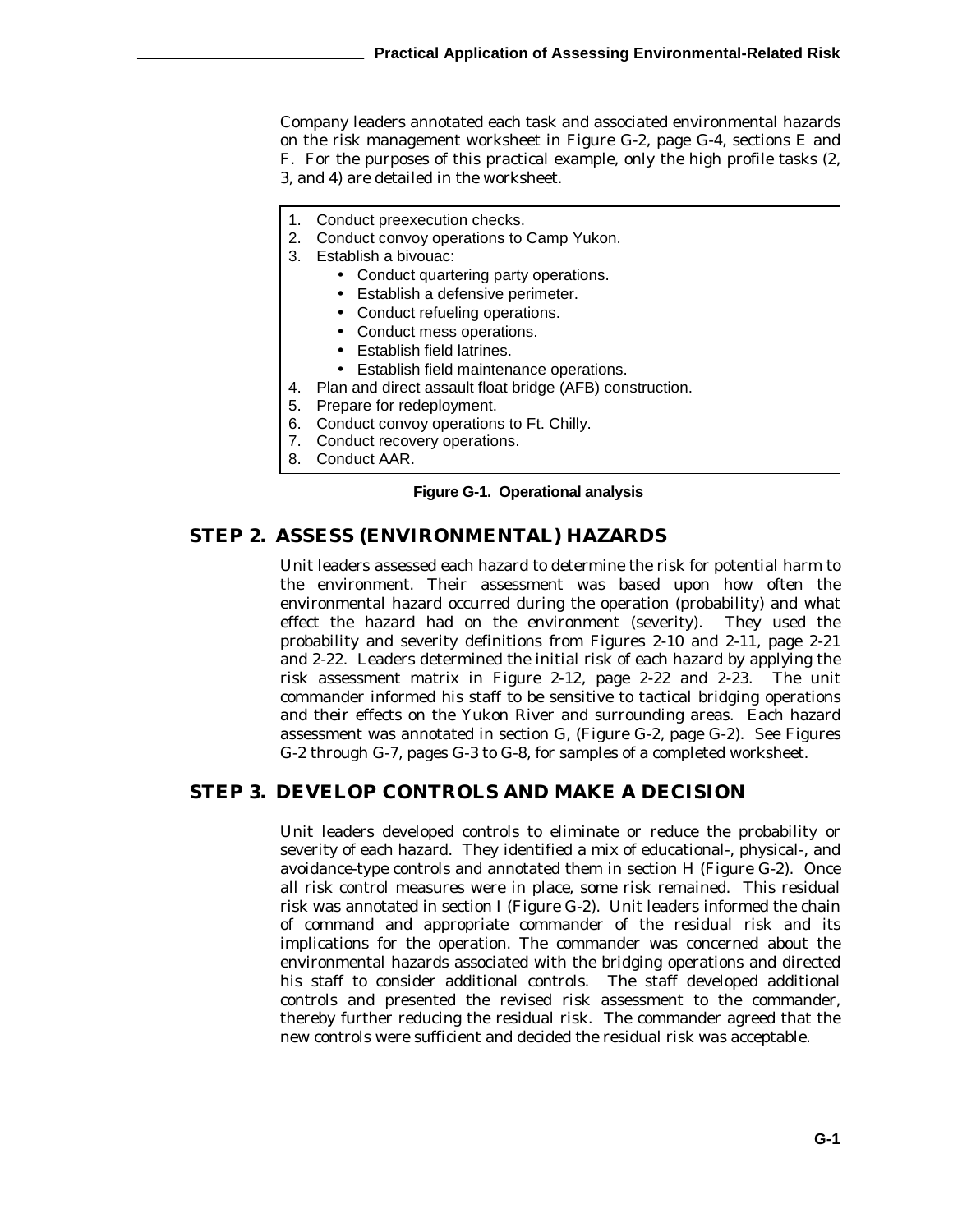## **STEP 4. IMPLEMENT CONTROLS**

Leaders identified how each control would be implemented and assigned responsibility to unit personnel. The "how to" for each control was annotated in section J (Figure G-2). For example, fueling bridge boats during bridging operations was a major concern for the company. Leaders identified several control measures to include ensuring that operators were properly trained to dispense fuel, appropriate spill equipment was available, and all fueling of boats was completed while the boats were still on the trucks before launch. This step required leaders to anticipate environmental requirements and incorporate them as part long-range, short-range, and near-term planning. The residual risk determination was annotated in section K (Figure G-2).

## **STEP 5. SUPERVISE AND EVALUATE**

Leaders and staff continuously monitored controls throughout the operation to ensure their effectiveness and modified controls as required. Leaders made on-the-spot corrections and evaluated individual and collective performances. They held those in charge accountable and ensured that all tasks were performed to applicable standards. Leaders discussed the evaluation of environmental-related hazards, controls, soldier performance, and leader supervision during AARs to ensure the development of environmental lessons learned, for use in future operations.

### **SUMMARY**

The 586th AFB Company leadership properly managed environmental-related risk during their operation by accurately identifying potential environmental hazards, developing controls, making risk decisions, implementing controls, and ensuring proper supervision and evaluation. Due to effective risk management, the company successfully completed the mission and minimized their company's impact on the environment.

Remember to look at the linkage of the environmental hazard assessment and its associated impact on safety, force protection, and force health protection as part of your overall risk management plan.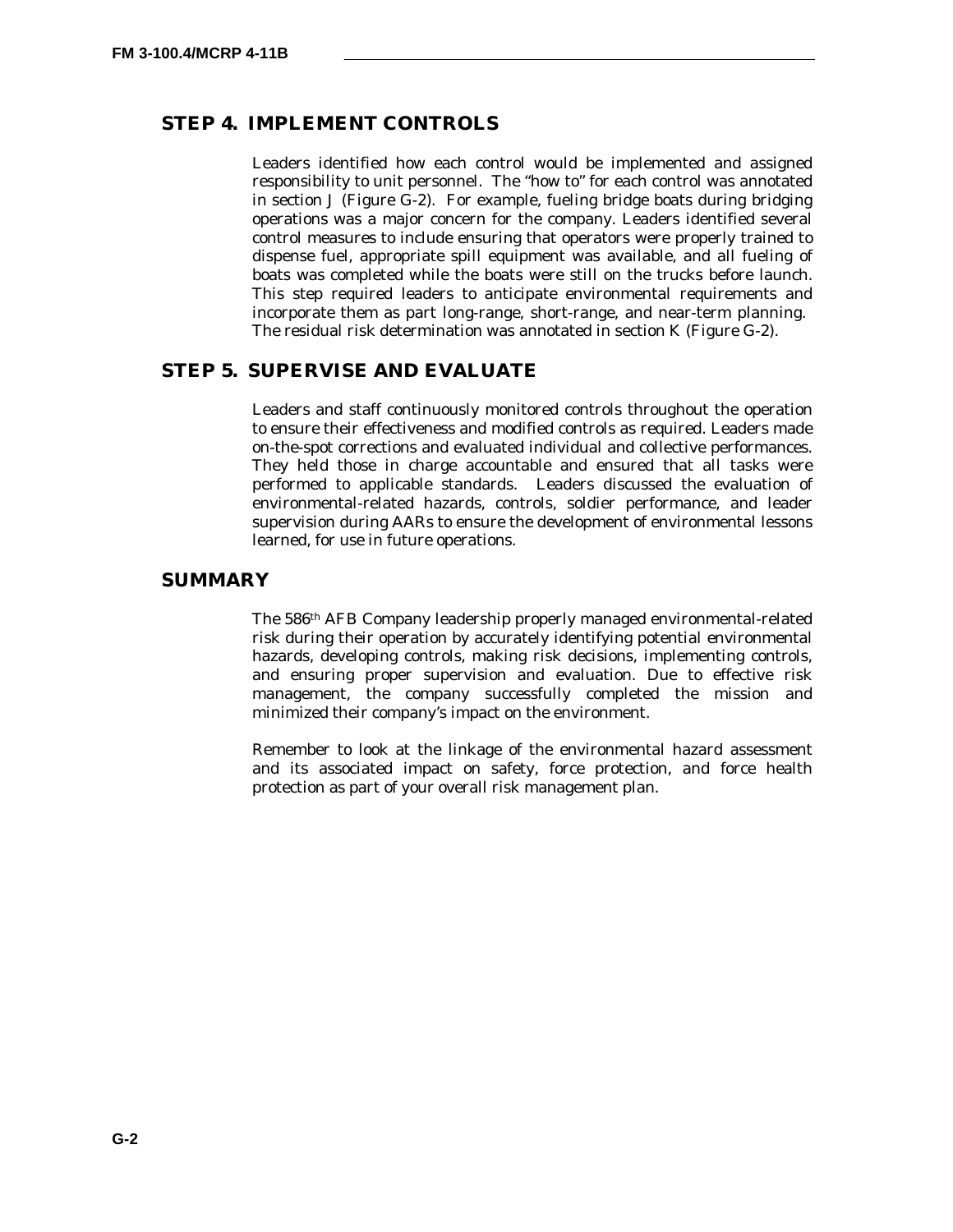| A. Mission or Task:                                               |                                                                     |                                  | <b>B. Date/Time Group</b>                                                                                                                                                                                                             |                                          | C. Date Prepared:                                                                                                                                                                                                                     |  |  |
|-------------------------------------------------------------------|---------------------------------------------------------------------|----------------------------------|---------------------------------------------------------------------------------------------------------------------------------------------------------------------------------------------------------------------------------------|------------------------------------------|---------------------------------------------------------------------------------------------------------------------------------------------------------------------------------------------------------------------------------------|--|--|
|                                                                   | 586th Engineer Company FTX                                          |                                  | Begin: 010600RJunXX<br>End: 061200RJunXX                                                                                                                                                                                              |                                          | 22 May XX                                                                                                                                                                                                                             |  |  |
| D. Prepared By:                                                   |                                                                     | (Rank, Last Name, Duty Position) | 1LT Young, XO                                                                                                                                                                                                                         |                                          | Page 1 of 6                                                                                                                                                                                                                           |  |  |
| E. Task:                                                          | F. Identify<br>Hazards:                                             | G. Assess<br>Hazards:            | H. Develop Controls:                                                                                                                                                                                                                  | I. Determine<br><b>Residual</b><br>Risk: | <b>J. Implement Controls</b><br>("How To"):                                                                                                                                                                                           |  |  |
| Conduct convov<br>operations from<br>Fort Chilly to<br>Camp Yukon | Vehicle accidents and<br>breakdowns causing<br>spill of fuel and HM | Moderate (M)                     | 1. Train all drivers on proper actions<br>to take during a spill.<br>Protect yourself and other<br>personnel.<br>Stop the flow.<br>Notify chain of command.<br>Confine the spill.<br>2. Provide vehicle spill equipment.              | Low $(L)$                                | TACSOP, para 8(a), OPORD - train all<br>drivers before the exercise. Supply<br>NCO will order and issue vehicle spill<br>equipment. Platoon leaders will brief<br>all soldiers before the convoy.<br>(ARTEP 5-145-32. MTP 05-2-1030). |  |  |
|                                                                   | Spills during refueling<br>stops                                    | Moderate (M)                     | 1. Train all fuel handlers on proper<br>refueling procedures.<br>2. Provide spill equipment.<br>3. Ensure that only fuel handlers will<br>dispense fuel.<br>4. Locate refueling sites away from<br>bodies of water and wetland areas. | Low $(L)$                                | TACSOP, para 11(a), OPORD -<br>support platoon leader will check<br>status of spill equipment and brief all<br>soldiers before the convoy on refueling<br>procedures. (FM 10-71, FM 3-100.4,<br>ARTEP 5-145-32. MTP 05-2-1024).       |  |  |
|                                                                   | Maneuver damage from<br>off-road movement                           | Moderate (M)                     | 1. Brief all drivers to stay on primary<br>and secondary roads.<br>2. Identify all sensitive areas and<br>habitat along the route.<br>3. Conduct prior route recon.                                                                   | Low $(L)$                                | TACSOP, para 9(a), OPORD - provide<br>all drivers with strip map marking<br>route and sensitive areas; leaders<br>account for all vehicles at halts.<br>(ARTEP 5-145-32, MTP 05-2-1030).                                              |  |  |
|                                                                   | LOW (L)                                                             | <b>MODERATE (M)</b>              | K. Determine overall mission/task risk level after controls are implemented (circle one):<br>HIGH (H)                                                                                                                                 |                                          | <b>EXTREMELY HIGH (E)</b>                                                                                                                                                                                                             |  |  |
|                                                                   |                                                                     |                                  |                                                                                                                                                                                                                                       |                                          |                                                                                                                                                                                                                                       |  |  |

**Figure G-2. Sample of completed worksheet for tactical bivouac**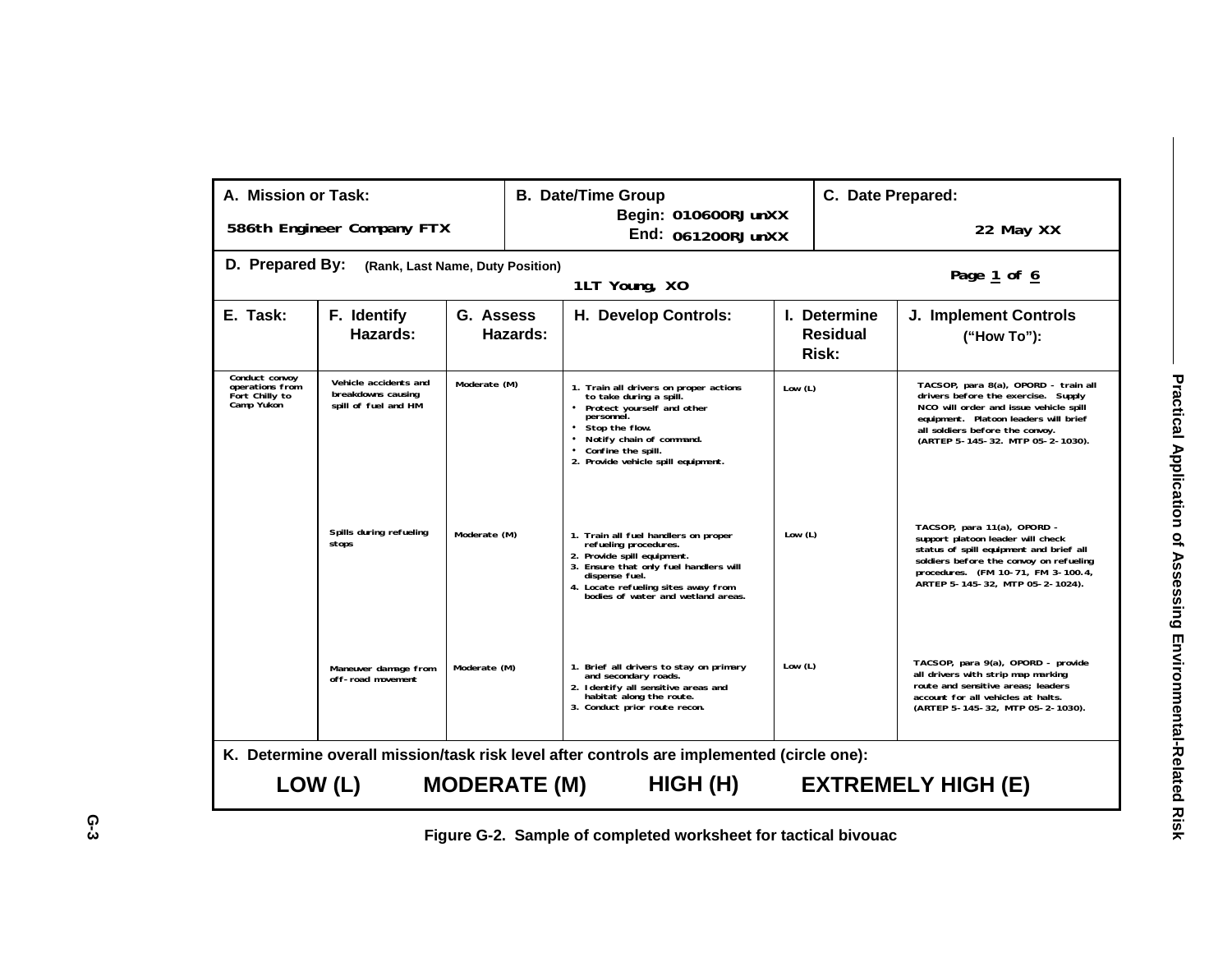| A. Mission or Task:                                                                       |                                                     |              |          | <b>B. Date/Time Group</b><br>Begin: 010600RJunXX                                                                                                                                                                                                                                |           |                                          | C. Date Prepared:                                                                                                                                                                                                               |  |  |  |
|-------------------------------------------------------------------------------------------|-----------------------------------------------------|--------------|----------|---------------------------------------------------------------------------------------------------------------------------------------------------------------------------------------------------------------------------------------------------------------------------------|-----------|------------------------------------------|---------------------------------------------------------------------------------------------------------------------------------------------------------------------------------------------------------------------------------|--|--|--|
|                                                                                           | 586th Engineer Company FTX                          |              |          | End: 061200RJunXX                                                                                                                                                                                                                                                               |           |                                          | 22 May XX                                                                                                                                                                                                                       |  |  |  |
| D. Prepared By:                                                                           | (Rank, Last Name, Duty Position)                    |              |          | 1LT Young, XO                                                                                                                                                                                                                                                                   |           |                                          | Page $2$ of $6$                                                                                                                                                                                                                 |  |  |  |
| E. Task:                                                                                  | F. Identify<br>Hazards:                             | G. Assess    | Hazards: | H. Develop Controls:                                                                                                                                                                                                                                                            |           | I. Determine<br><b>Residual</b><br>Risk: | <b>J. Implement Controls</b><br>("How To"):                                                                                                                                                                                     |  |  |  |
| Establish a<br>tactical bivouac                                                           | Maneuver damage from<br>off-road movement           | Moderate (M) |          | 1. Use quartering party to direct<br>vehicles and equipment into the<br>bivouac site.<br>2. Identify and mark all sensitive<br>areas within the bivouac area.<br>3. Avoid using areas with endangered<br>and threatened species.<br>4. Provide maneuver-damage control<br>team. | Low $(L)$ |                                          | TACSOP, para 11a), OPORD - XO will<br>lead quartering party, Camp Yukon<br>range control map. (ARTEP 5-145-32,<br>MTP 05-2-0908, FM 71-1, FM 20-<br>400).                                                                       |  |  |  |
|                                                                                           | Spills from tactical<br>refueling operations        | Moderate (M) |          | 1. Train all fuel handlers on proper<br>refueling procedures.<br>2. Provide spill equipment.<br>3. Ensure that only fuel handlers will<br>dispense fuel.<br>4. Locate refueling sites away from<br>bodies of water and wetland areas.                                           | Low $(L)$ |                                          | TACSOP, para 11(a), OPORD -<br>support platoon leader will check<br>status of spill equipment and brief all<br>soldiers before the convoy on refueling<br>procedures. (FM 10-71, FM 3-100.4,<br>ARTEP 5-145-32, MTP 05-2-1024). |  |  |  |
|                                                                                           | HM spills from<br>vehicle-maintenance<br>operations | Moderate (M) |          | 1. Brief all personnel on proper waste-<br>accumulation site and field PMCS<br>procedures.<br>2. Provide spill equipment.<br>3. Provide secondary containment for<br>all drums and containers.                                                                                  | Low $(L)$ |                                          | TACSOP, para 12(a), OPORD - TM<br>38-410, Camp Yukon Environmental and<br>Range regulations. (FM 43-5, ARTEP<br>5-145-32, MTP 05-2-1131, ARTEP<br>5-145-32, MTP 05-2-1005).                                                     |  |  |  |
| K. Determine overall mission/task risk level after controls are implemented (circle one): |                                                     |              |          |                                                                                                                                                                                                                                                                                 |           |                                          |                                                                                                                                                                                                                                 |  |  |  |
|                                                                                           | LOW (L) MODERATE (M)                                |              |          | HIGH (H)                                                                                                                                                                                                                                                                        |           |                                          | <b>EXTREMELY HIGH (E)</b>                                                                                                                                                                                                       |  |  |  |

**Figure G-3. Sample of completed worksheet for tactical bivouac (continued)**

**G-4**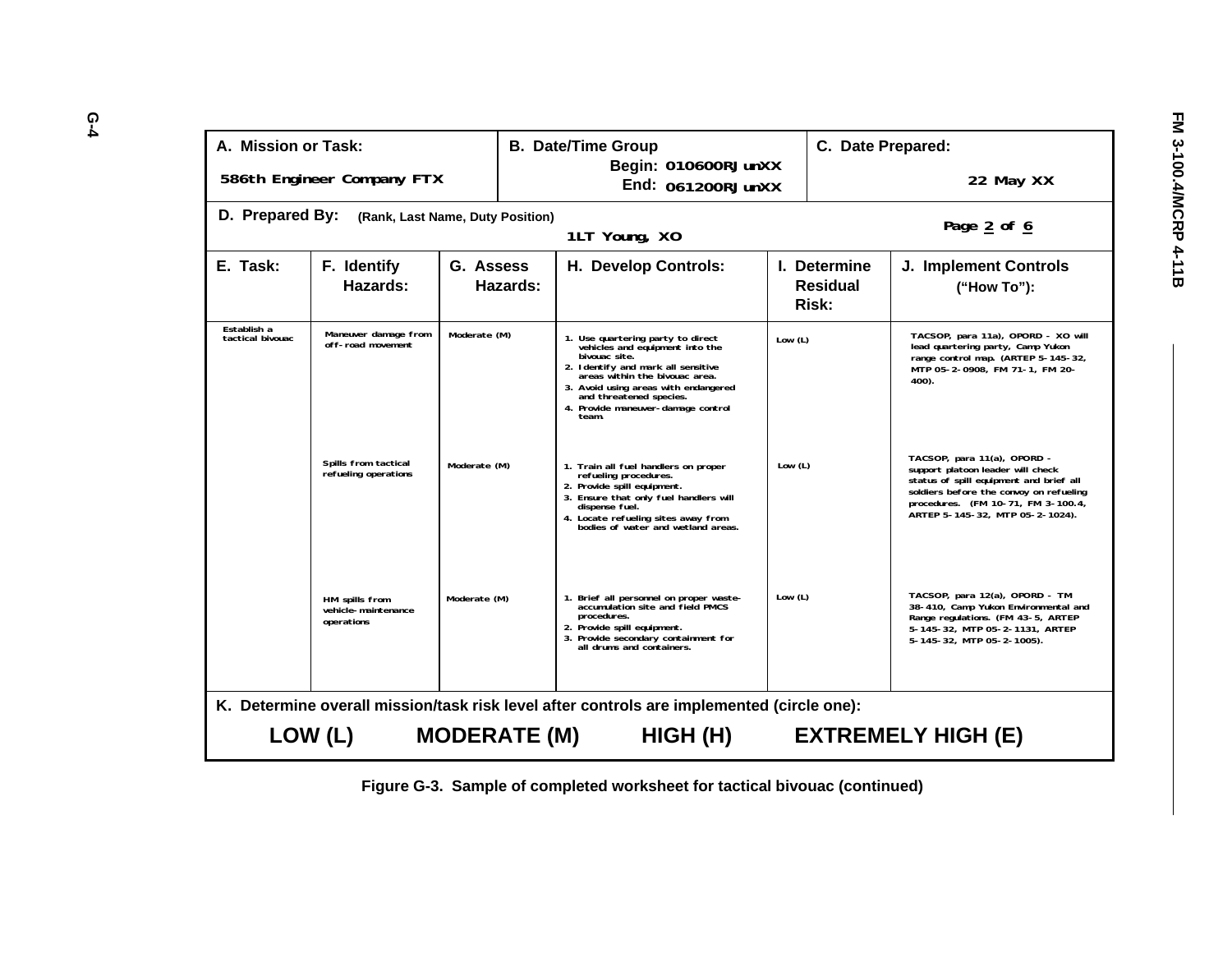| A. Mission or Task:                            |                                                                    |                                  | <b>B.</b> Date/Time Group                                                                                                                                                                                                                                                     | C. Date Prepared:         |                                                                                                                                                                                               |
|------------------------------------------------|--------------------------------------------------------------------|----------------------------------|-------------------------------------------------------------------------------------------------------------------------------------------------------------------------------------------------------------------------------------------------------------------------------|---------------------------|-----------------------------------------------------------------------------------------------------------------------------------------------------------------------------------------------|
|                                                |                                                                    |                                  | Begin: 010600RJunXX                                                                                                                                                                                                                                                           |                           |                                                                                                                                                                                               |
|                                                | 586 <sup>th</sup> Engineer Company FTX                             |                                  |                                                                                                                                                                                                                                                                               | End: 061200JunXX          | 22 May XX                                                                                                                                                                                     |
| D. Prepared By:                                |                                                                    | (Rank, Last name, Duty Position) |                                                                                                                                                                                                                                                                               |                           | Page 3 of 6                                                                                                                                                                                   |
|                                                |                                                                    |                                  | 1 LT Young, XO                                                                                                                                                                                                                                                                |                           |                                                                                                                                                                                               |
| E. Task:                                       | F. Identify                                                        | <b>G. Assess</b>                 | H. Develop Controls:                                                                                                                                                                                                                                                          | I. Determine              | <b>J. Implement Controls</b>                                                                                                                                                                  |
|                                                | <b>Hazards:</b>                                                    | Hazards:                         |                                                                                                                                                                                                                                                                               | <b>Residual</b>           | ("How To"):                                                                                                                                                                                   |
|                                                |                                                                    |                                  |                                                                                                                                                                                                                                                                               | Risk:                     |                                                                                                                                                                                               |
| Establish a<br>tactical bivouac<br>(continued) | Digging in sensitive and restriced<br>areas                        | Moderate (M)                     | 1. Dig only in approved areas<br>confirmed by range control.<br>2. Identify and mark all sensitive<br>areas and habitats within the<br>AO.<br>3. Site all fighting positions to<br>avoid sensitive areas.<br>4. Fill in all excavations upon<br>departure.                    | Low $(L)$                 | TACSOP, para 7(a), OPORD - FM 7-<br>10, Camp Yukon Environmental and<br>Range Regulations (ARTEP 5-145-32,<br>MTP 05-2-0913).                                                                 |
|                                                | Starting range and training area<br>fires                          | Moderate (M)                     | 1. Inform soldiers that no open<br>fires are allowed.<br>2. Provide fire-prevention<br>equipment at refueling,<br>messing, maintenance, and<br>other specified locations in<br>OPORD.<br>3. Brief soldiers on the proper<br>use of pytotechnics, smoke<br>pots, and grenades. | Low $(L)$                 | TACSOP, para 7(a), OPORD - FM 7-<br>10, Camp Yukon Environmental and<br>Range Regulations (ARTEP 5-145-32,<br>MTP 05-2-0917).                                                                 |
|                                                | Polluting water sources form field<br>latrines and mess operations | Moderate (M)                     | 1. Coordinate for "port-a-potty"<br>units from range control.<br>2. Recover all mess operations<br>waste (grease, trash).<br>3. Inform soldiers of proper field<br>sanitation techniques.<br>4. Train field sanitation teams.<br>5. Establish trash collection<br>points.     | Low $(L)$                 | TACSOP, para 7(a), OPORD - FM 7-<br>10, Camp Yukon Environmental and<br>Range Regulations (FM 21-10, FM<br>10-23, ARTEP 5-145-32, MTP 05-<br>2-1031, ARTEP 5-145-32, MTP 05-<br>$2 - 1009$ ). |
|                                                |                                                                    |                                  | K. Determine overall mission/task risk level after controls are implemented (circle one):                                                                                                                                                                                     |                           |                                                                                                                                                                                               |
|                                                | LOW (L)                                                            | <b>MODERATE (M)</b>              | HIGH(H)                                                                                                                                                                                                                                                                       | <b>EXTREMELY HIGH (E)</b> |                                                                                                                                                                                               |

**Figure G-4. Sample of complete worksheet for tactical bivouac (continued)**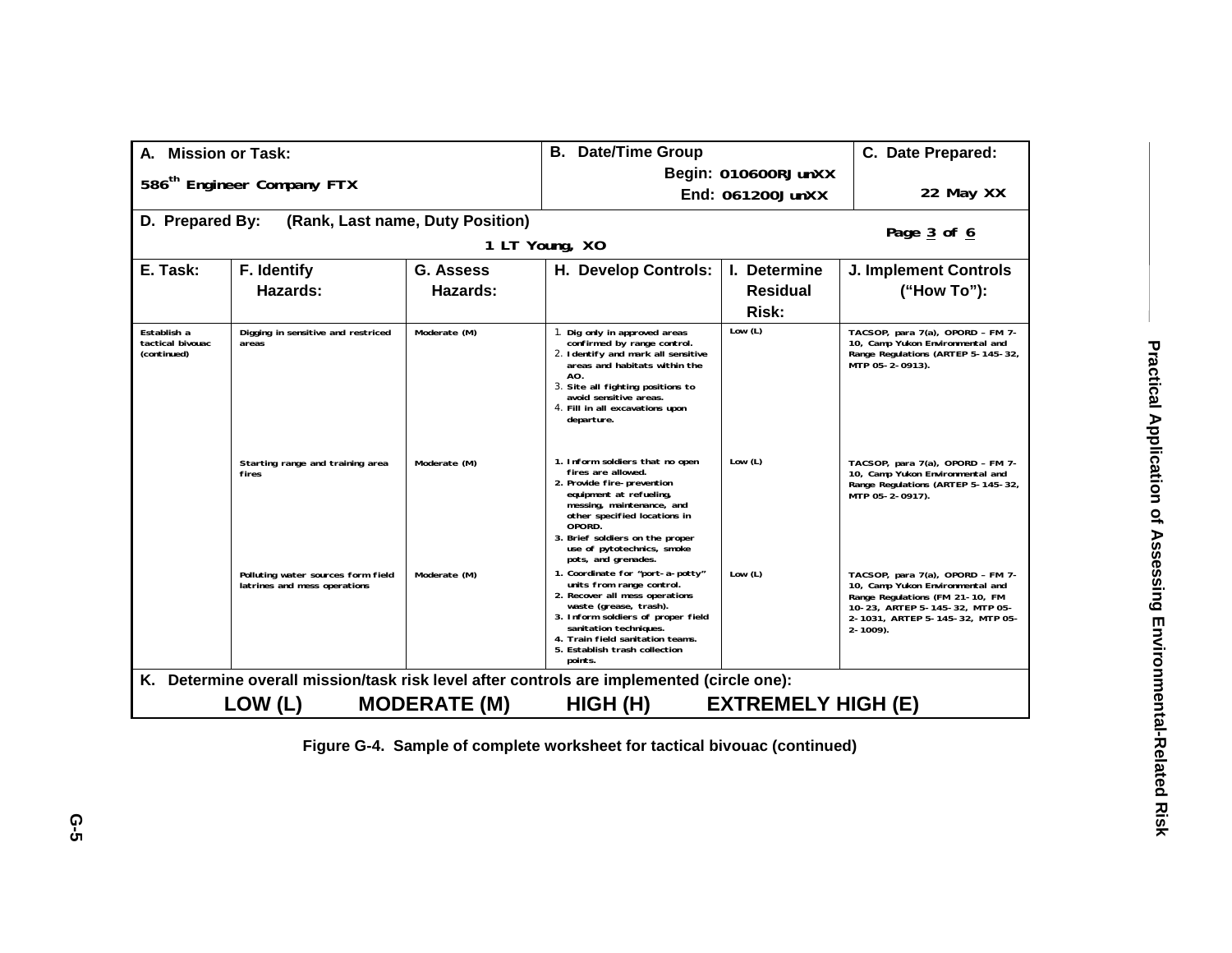| A. Mission or Task:                            |                                                                                                                                                                      |                                  | <b>B. Date/Time Group</b><br>Begin: 010600RJunXX                                                                                                                                                                                                                                                                      |           |                                                 | C. Date Prepared:                                                                                                                                                                   |  |  |  |
|------------------------------------------------|----------------------------------------------------------------------------------------------------------------------------------------------------------------------|----------------------------------|-----------------------------------------------------------------------------------------------------------------------------------------------------------------------------------------------------------------------------------------------------------------------------------------------------------------------|-----------|-------------------------------------------------|-------------------------------------------------------------------------------------------------------------------------------------------------------------------------------------|--|--|--|
|                                                | 586th Engineer Company FTX                                                                                                                                           |                                  | End: 061200RJunXX                                                                                                                                                                                                                                                                                                     |           |                                                 | 22 May XX                                                                                                                                                                           |  |  |  |
| D. Prepared By:                                |                                                                                                                                                                      | (Rank, Last Name, Duty Position) | 1LT Young, XO                                                                                                                                                                                                                                                                                                         |           |                                                 | Page 4 of 6                                                                                                                                                                         |  |  |  |
| E. Task:                                       | F. Identify<br>Hazards:                                                                                                                                              | G. Assess<br>Hazards:            | H. Develop Controls:                                                                                                                                                                                                                                                                                                  |           | I. Determine<br><b>Residual</b><br><b>Risk:</b> | J. Implement Controls<br>("How To"):                                                                                                                                                |  |  |  |
| Establish a<br>tactical bivouac<br>(continued) | Leaving litter and<br>debris in training areas                                                                                                                       | Moderate (M)                     | 1. Ensure that leaders conduct daily<br>inspections of the bivouac area.<br>2. Brief soldiers on trash-collection<br>points and procedures.<br>3. Conduct periodic police calls of<br>area.<br>4. Ensure that leaders account for all<br>equipment, supplies, wire, trash,<br>and wastes before departing an<br>area. | Low $(L)$ |                                                 | TACSOP, para 7(a), OPORD - FM 7-<br>10, Camp Yukon Environmental and<br>Range Regulations - First Sergeant will<br>coordinate training area final<br>inspection with range control. |  |  |  |
|                                                | K. Determine overall mission/task risk level after controls are implemented (circle one):<br>LOW (L)<br><b>MODERATE (M)</b><br>HIGH (H)<br><b>EXTREMELY HIGH (E)</b> |                                  |                                                                                                                                                                                                                                                                                                                       |           |                                                 |                                                                                                                                                                                     |  |  |  |
|                                                |                                                                                                                                                                      |                                  |                                                                                                                                                                                                                                                                                                                       |           |                                                 |                                                                                                                                                                                     |  |  |  |

**Figure G-5. Sample of completed worksheet for tactical bivouac (continued)**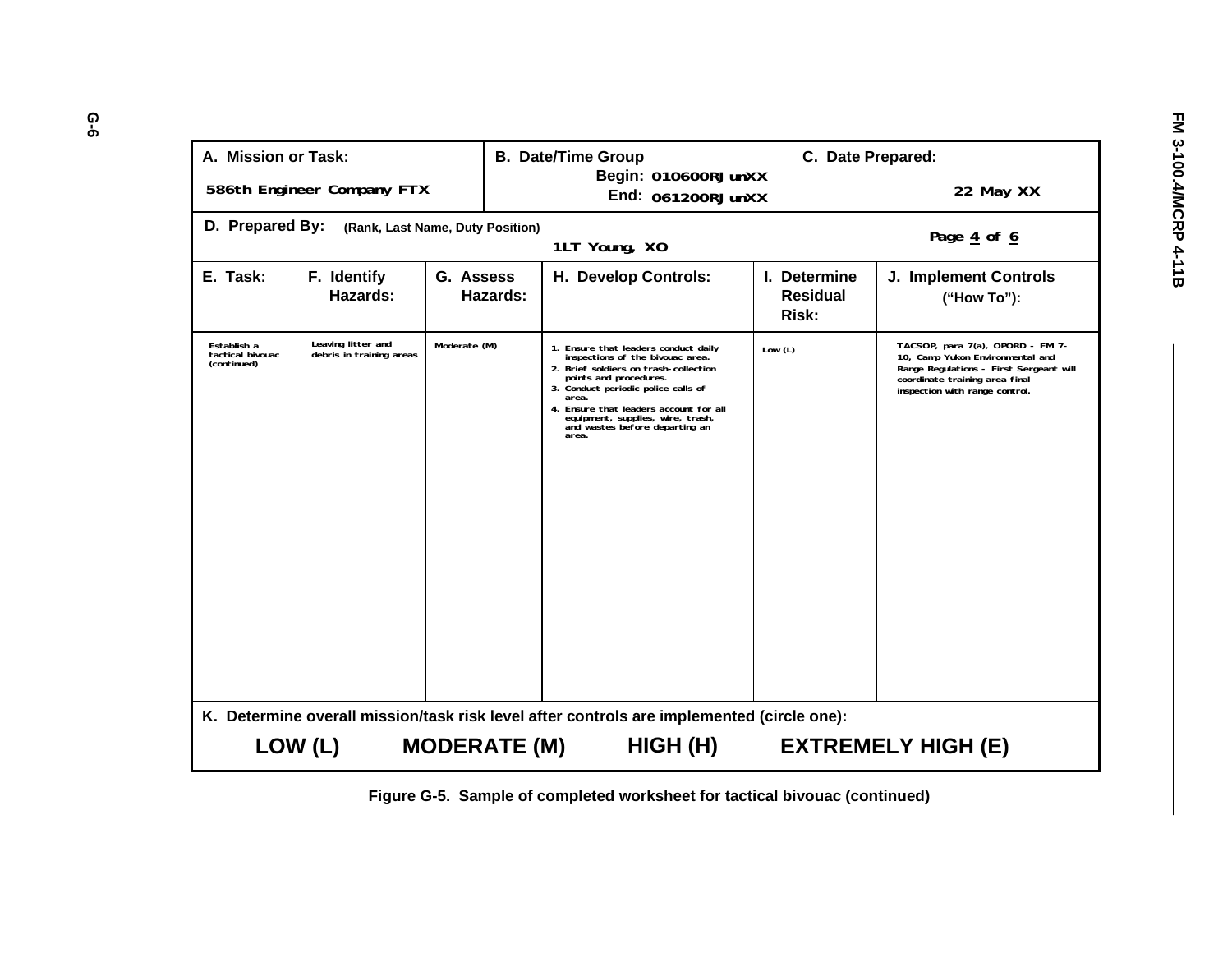| A. Mission or Task:                                         |                                                                                                             |           | <b>B. Date/Time Group</b>                |                                                                                                                                                                                                                                                                                                                                                                            |              | C. Date Prepared:                        |                                                                                                                                                                                  |  |  |  |
|-------------------------------------------------------------|-------------------------------------------------------------------------------------------------------------|-----------|------------------------------------------|----------------------------------------------------------------------------------------------------------------------------------------------------------------------------------------------------------------------------------------------------------------------------------------------------------------------------------------------------------------------------|--------------|------------------------------------------|----------------------------------------------------------------------------------------------------------------------------------------------------------------------------------|--|--|--|
|                                                             | 586th Engineer Company FTX                                                                                  |           | Begin: 010600RJunXX<br>End: 061200RJunXX |                                                                                                                                                                                                                                                                                                                                                                            |              |                                          | 22 May XX                                                                                                                                                                        |  |  |  |
| D. Prepared By:                                             | (Rank, Last Name, Duty Position)                                                                            |           |                                          | 1LT Young, XO                                                                                                                                                                                                                                                                                                                                                              |              |                                          | Page 5 of 6                                                                                                                                                                      |  |  |  |
| E. Task:                                                    | F. Identify<br>Hazards:                                                                                     | G. Assess | Hazards:                                 | H. Develop Controls:                                                                                                                                                                                                                                                                                                                                                       |              | I. Determine<br><b>Residual</b><br>Risk: | J. Implement Controls<br>("How To"):                                                                                                                                             |  |  |  |
| Plan and direct<br>assault float-<br>bridge<br>construction | Maneuver damage and<br>erosion to entry and<br>exit banks                                                   | High (H)  |                                          | 1. Conduct operations only in approved<br>areas.<br>2. Use recon party to identify and<br>mark all sensitive areas and routes<br>within the AO.<br>3. Use vehicle guides to direct vehicles<br>and equipment into the AO.<br>4. Control vehicle speeds and<br>movements.<br>5. Harden and stabilize entry and exit<br>points to minimize erosion and<br>maximize mobility. |              | Moderate (M)                             | TACSOP, para 13(a), OPORD - FM<br>90-13, Camp Yukon Environmental and<br>Range Regulations (TM 5-5420-209-<br>12, TM 5-1940-277-10, ARTEP 5-<br>145-32, MTP 05-2-0605).          |  |  |  |
|                                                             | Spill into river from<br>over-the-water boat<br>refueling and fueling<br>of tactical vehicles<br>near river | High (H)  |                                          | 1. Train all fuel handlers on proper<br>refueling procedures.<br>2. Provide spill equipment.<br>3. Ensure that only fuel handlers will<br>dispense fuel.<br>4. Locate refueling site away from<br>bodies of water and wetland areas.<br>5. Ensure that there will be no over-<br>the-water refueling.                                                                      |              | Moderate (M)                             | TACSOP, para 13(a), OPORD - FM<br>90-13, Camp Yukon Environmental and<br>Range Regulations (FM 10-71, TM 5-<br>5420-209-12, TM 5-1940-277-10,<br>ARTEP 5-145-32, MTP 05-2-0605). |  |  |  |
|                                                             | Oil and greasy water<br>bilged from bridge-<br>erection boats into<br>river                                 | High (H)  |                                          | 1. Brief all boat operators concerning<br>proper bilging procedures.<br>2. Provide spill equipment for each<br>boat.<br>3. Steam clean each engine<br>compartment before FTX.                                                                                                                                                                                              | Moderate (M) |                                          | TACSOP, para 13(a), OPORD - FM<br>90-13, Camp Yukon Environmental and<br>Range Regulations (TM 5-5420-209-<br>$12$ .                                                             |  |  |  |
|                                                             | K. Determine overall mission/task risk level after controls are implemented (circle one):                   |           |                                          |                                                                                                                                                                                                                                                                                                                                                                            |              |                                          |                                                                                                                                                                                  |  |  |  |
|                                                             | LOW (L)<br><b>MODERATE (M)</b><br>HIGH (H)<br><b>EXTREMELY HIGH (E)</b>                                     |           |                                          |                                                                                                                                                                                                                                                                                                                                                                            |              |                                          |                                                                                                                                                                                  |  |  |  |

**Figure G-6. Sample of completed worksheet for float-bridge construction**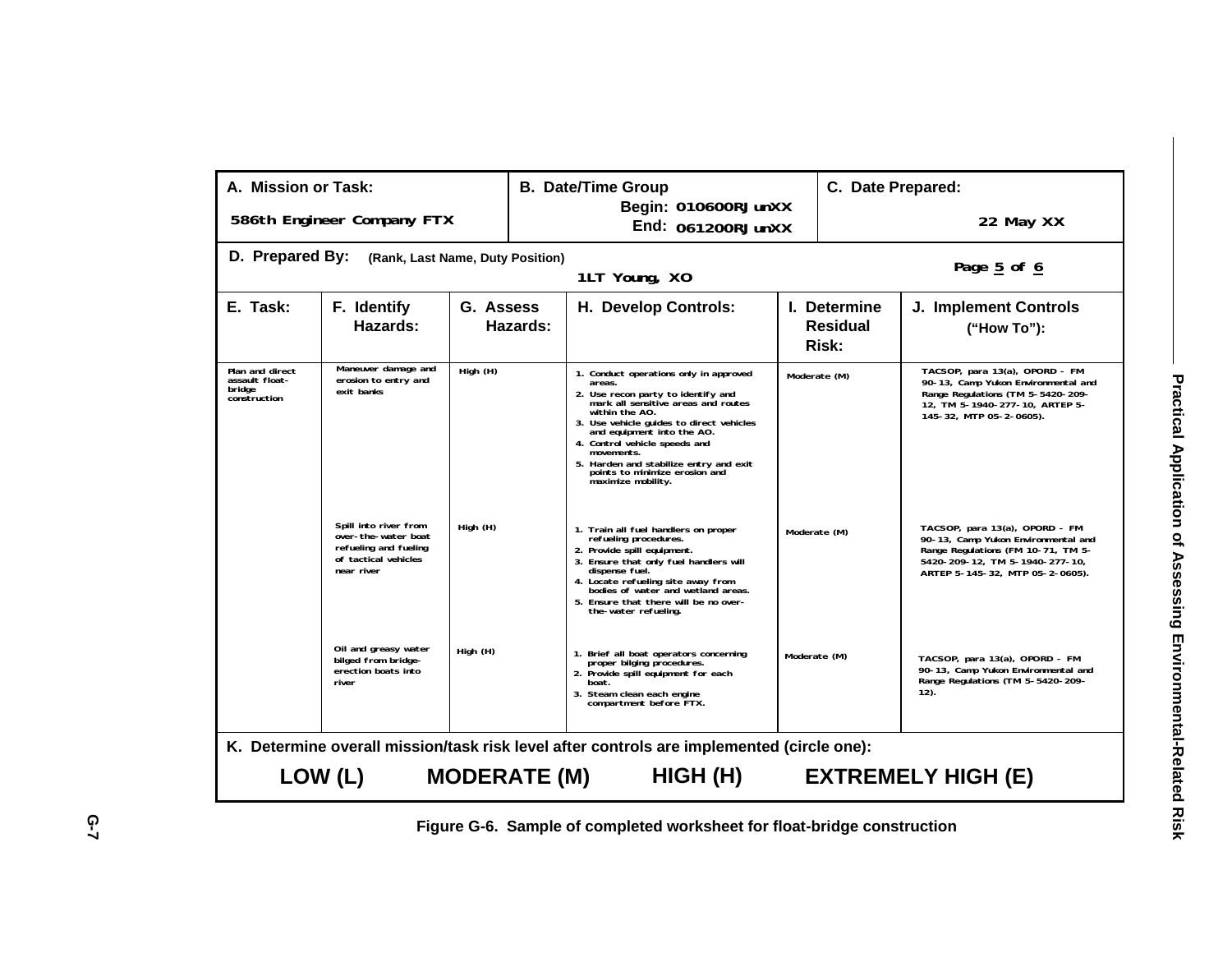| A. Mission or Task:<br>C. Date Prepared:<br><b>B. Date/Time Group</b><br>Begin: 010600RJunXX<br>586th Engineer Company FTX<br>22 May XX<br><b>End: 061200RJunXX</b><br>D. Prepared By:<br>(Rank, Last Name, Duty Position)<br>Page 6 of 6<br>1LT Young, XO<br>E. Task:<br>F. Identify<br>H. Develop Controls:<br>I. Determine<br>G. Assess<br>J. Implement Controls<br>Hazards:<br>Hazards:<br><b>Residual</b><br>("How To"):<br>Risk:<br>Maneuvering in<br>Plan and direct<br>TACSOP, para 10(a), OPORD - Camp<br>High (H)<br>1. Conduct operations only in approved<br>Moderate (M)<br>assault float-<br>threatened and<br>Yukon Range Control Map, Camp Yukon<br>areas.<br>bridge<br>endangered species<br>2. Use recon party to identify and mark<br>Environmental and Range regulations.<br>construction<br>all sensitive areas and routes within<br>habitat and<br>(ARTEP 5-145-32, MTP 05-2-0410,<br>(continued)<br>the AO.<br>archaeological sites<br>FM 5-36, FM 3-100.4.<br>3. Use vehicle guides to direct vehicles<br>and equipment into the AO.<br>4. Control vehicle speeds and<br>movements.<br>Use of smoke pots and<br>High (H)<br>1. Brief all leaders on proper use and<br>Moderate (M)<br>TACSOP, para 13(a), OPORD - Camp<br>grenades in sensitive<br>deployment of smoke pots and<br>Yukon Environmental and Range<br>habitat areas and<br>grenades.<br>Regulations. (FM 3-50, ARTEP 5-145-<br>civilian population<br>2. Use smoke only in approved areas.<br>32, MTP 05-2-0917).<br>3. Coordinate with range control before<br>areas<br>smoke operations.<br>4. Observe and calculate atmospheric<br>effects on the dispersion and direction<br>of the smoke areas.<br>5. Stop smoke operations immediately if<br>atmospheric conditions change, or when<br>notified by range control.<br>Washing vehicles and<br>Moderate (M)<br>1. Inform all leaders to conduct vehicle<br>Low $(L)$<br>equipment in or around<br>TACSOP, para 14(a), OPORD - Camp<br>and equipment cleaning only at approved<br>washracks before departure from Camp<br>water sources<br>Yukon Environmental and Range<br>Yukon.<br>Regulations.<br>2. Ensure that leaders will inform and<br>supervise soldiers.<br>K. Determine overall mission/task risk level after controls are implemented (circle one):<br><b>MODERATE (M)</b><br>LOW (L)<br>HIGH (H)<br><b>EXTREMELY HIGH (E)</b> |  |  |  |  |  |  |  |  |  |  |
|--------------------------------------------------------------------------------------------------------------------------------------------------------------------------------------------------------------------------------------------------------------------------------------------------------------------------------------------------------------------------------------------------------------------------------------------------------------------------------------------------------------------------------------------------------------------------------------------------------------------------------------------------------------------------------------------------------------------------------------------------------------------------------------------------------------------------------------------------------------------------------------------------------------------------------------------------------------------------------------------------------------------------------------------------------------------------------------------------------------------------------------------------------------------------------------------------------------------------------------------------------------------------------------------------------------------------------------------------------------------------------------------------------------------------------------------------------------------------------------------------------------------------------------------------------------------------------------------------------------------------------------------------------------------------------------------------------------------------------------------------------------------------------------------------------------------------------------------------------------------------------------------------------------------------------------------------------------------------------------------------------------------------------------------------------------------------------------------------------------------------------------------------------------------------------------------------------------------------------------------------------------------------------------------------------------------------------------------------------------------------------------|--|--|--|--|--|--|--|--|--|--|
|                                                                                                                                                                                                                                                                                                                                                                                                                                                                                                                                                                                                                                                                                                                                                                                                                                                                                                                                                                                                                                                                                                                                                                                                                                                                                                                                                                                                                                                                                                                                                                                                                                                                                                                                                                                                                                                                                                                                                                                                                                                                                                                                                                                                                                                                                                                                                                                      |  |  |  |  |  |  |  |  |  |  |
|                                                                                                                                                                                                                                                                                                                                                                                                                                                                                                                                                                                                                                                                                                                                                                                                                                                                                                                                                                                                                                                                                                                                                                                                                                                                                                                                                                                                                                                                                                                                                                                                                                                                                                                                                                                                                                                                                                                                                                                                                                                                                                                                                                                                                                                                                                                                                                                      |  |  |  |  |  |  |  |  |  |  |
|                                                                                                                                                                                                                                                                                                                                                                                                                                                                                                                                                                                                                                                                                                                                                                                                                                                                                                                                                                                                                                                                                                                                                                                                                                                                                                                                                                                                                                                                                                                                                                                                                                                                                                                                                                                                                                                                                                                                                                                                                                                                                                                                                                                                                                                                                                                                                                                      |  |  |  |  |  |  |  |  |  |  |
|                                                                                                                                                                                                                                                                                                                                                                                                                                                                                                                                                                                                                                                                                                                                                                                                                                                                                                                                                                                                                                                                                                                                                                                                                                                                                                                                                                                                                                                                                                                                                                                                                                                                                                                                                                                                                                                                                                                                                                                                                                                                                                                                                                                                                                                                                                                                                                                      |  |  |  |  |  |  |  |  |  |  |
|                                                                                                                                                                                                                                                                                                                                                                                                                                                                                                                                                                                                                                                                                                                                                                                                                                                                                                                                                                                                                                                                                                                                                                                                                                                                                                                                                                                                                                                                                                                                                                                                                                                                                                                                                                                                                                                                                                                                                                                                                                                                                                                                                                                                                                                                                                                                                                                      |  |  |  |  |  |  |  |  |  |  |
|                                                                                                                                                                                                                                                                                                                                                                                                                                                                                                                                                                                                                                                                                                                                                                                                                                                                                                                                                                                                                                                                                                                                                                                                                                                                                                                                                                                                                                                                                                                                                                                                                                                                                                                                                                                                                                                                                                                                                                                                                                                                                                                                                                                                                                                                                                                                                                                      |  |  |  |  |  |  |  |  |  |  |
|                                                                                                                                                                                                                                                                                                                                                                                                                                                                                                                                                                                                                                                                                                                                                                                                                                                                                                                                                                                                                                                                                                                                                                                                                                                                                                                                                                                                                                                                                                                                                                                                                                                                                                                                                                                                                                                                                                                                                                                                                                                                                                                                                                                                                                                                                                                                                                                      |  |  |  |  |  |  |  |  |  |  |
|                                                                                                                                                                                                                                                                                                                                                                                                                                                                                                                                                                                                                                                                                                                                                                                                                                                                                                                                                                                                                                                                                                                                                                                                                                                                                                                                                                                                                                                                                                                                                                                                                                                                                                                                                                                                                                                                                                                                                                                                                                                                                                                                                                                                                                                                                                                                                                                      |  |  |  |  |  |  |  |  |  |  |
|                                                                                                                                                                                                                                                                                                                                                                                                                                                                                                                                                                                                                                                                                                                                                                                                                                                                                                                                                                                                                                                                                                                                                                                                                                                                                                                                                                                                                                                                                                                                                                                                                                                                                                                                                                                                                                                                                                                                                                                                                                                                                                                                                                                                                                                                                                                                                                                      |  |  |  |  |  |  |  |  |  |  |

**Figure G-7. Sample of completed worksheet for float-bridge construction(continued)**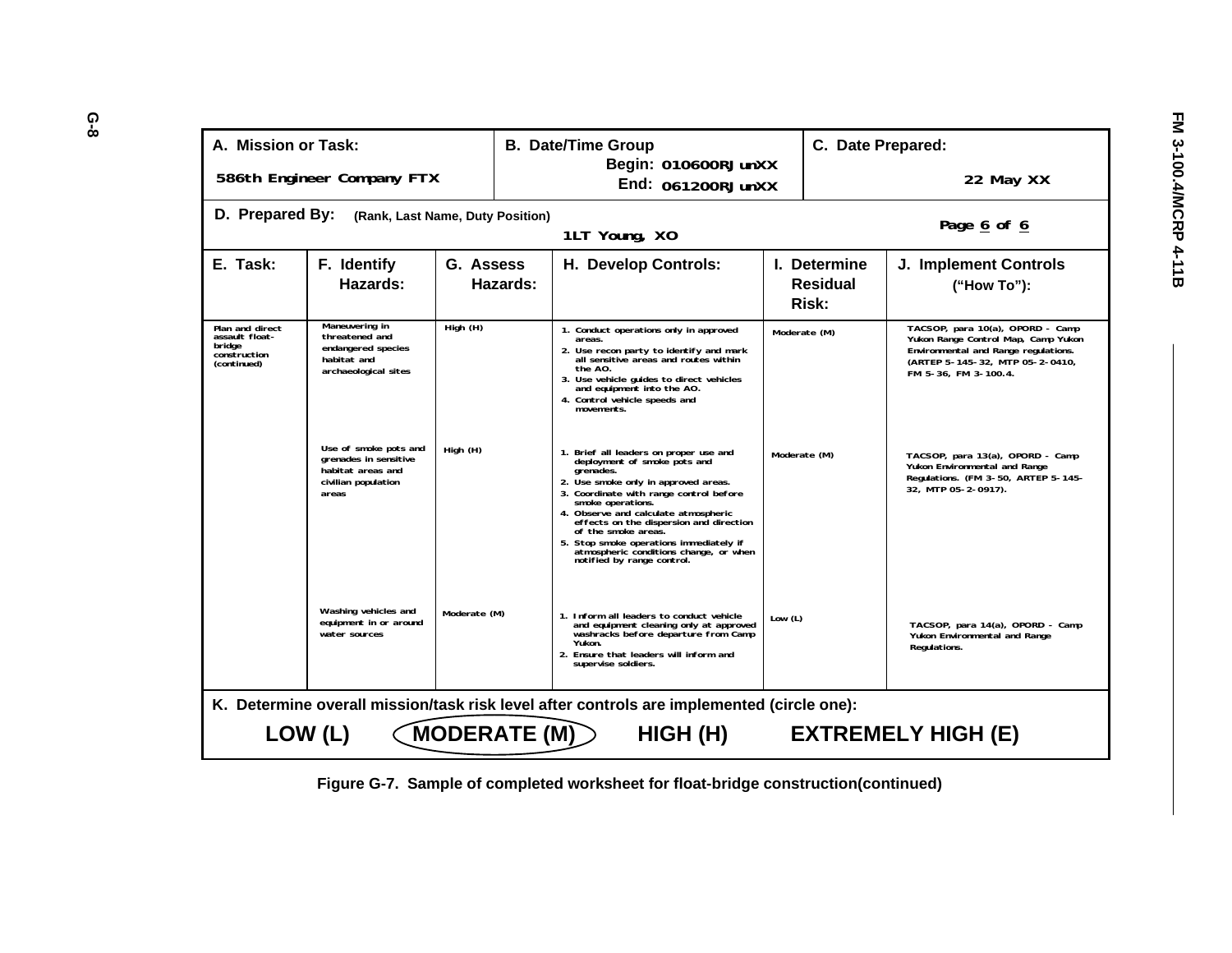**FM 3-100.4 MCRP 4-11B 15 JUNE 2000**

By Order of the Secretary of the Army:

Official:

*Administrative Assistant to the Secretary of the Army* 0014001

*General, United States Army Chief of Staff*

ERIC K. SHINSEKI

## **DISTRIBUTION:**

*Active Army, Army National Guard, and U.S. Army Reserve*: Electronic Means Only.

By Direction of the Commandant of the Marine Corps:

J.E. Rhan

**J.E. RHODES** *Lieutenant General, US Marine Corps Commanding General Marine corps Combat Development Command*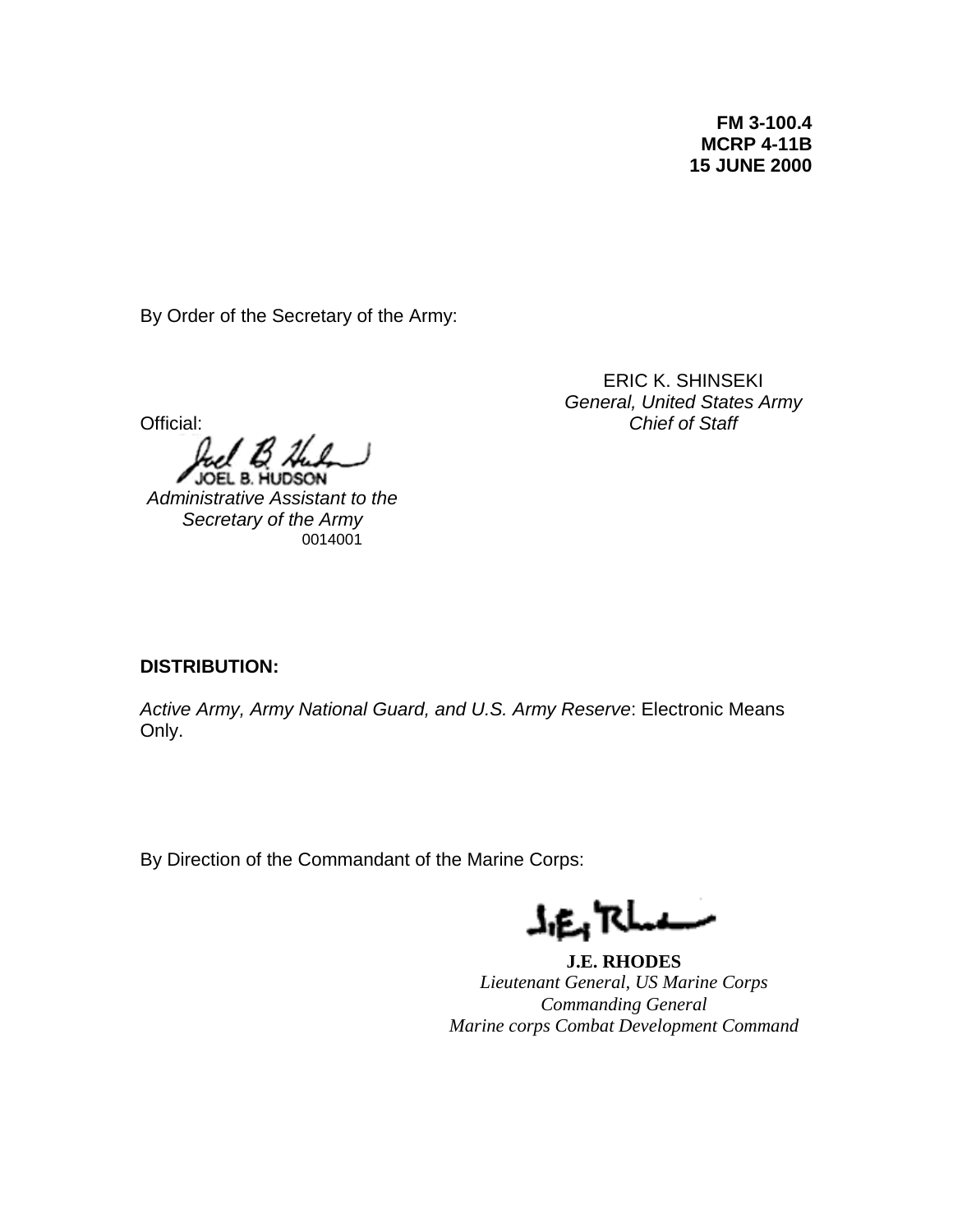# **Glossary**

- **1SG** first sergeant
- **AAR** after-action review; after-action report

**AC** active component

- **accident risk** All operational risk considerations other than tactical risks. Includes risk to friendly forces, risk posed to civilians by an operation, as well as the impact of operations on the environment.
- **ACCP** Army Correspondence Course Program
- **ACHP** Advisory Council on Historic Preservation
- **AE** Army Europe
- **AETMP** Army Environmental Training Master Plan
- **AFB** assault float bridge
- **AFI** Air Force Instruction
- **AIRFA** American Indian Religious Freedom Act
- **ALMC** Army Logistics Management College
- **AO** area of operations
- **AOAP** Army Oil Analysis Program
- **AOR** area of responsibility
- **APO** Army post office
- **APOD** aerial point of departure
- **AR** Army regulation
- **ARPA** Archeological Resources Preservation Act
- **ARTEP** Army Training and Evaluation Program
- **asbestos** A group of natural minerals that tend to separate into strong, heat-resistant fibers. Used as an insulator, it is a suspected carcinogen.
- **ASG** Area Support Group
- **attn** attention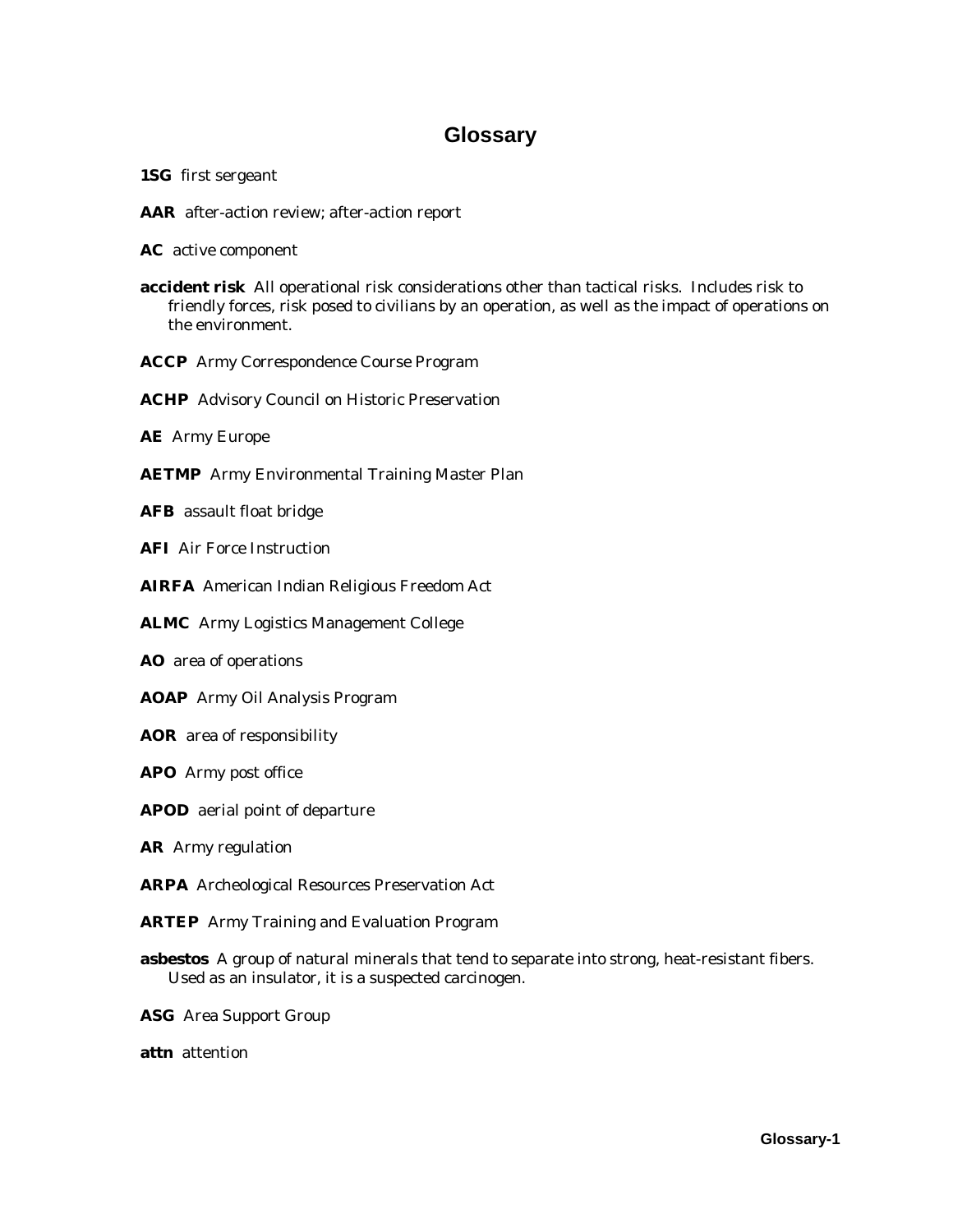**autoignition temperature** Temperature at which a chemical can spontaneously ignite.

**BASOPS** base operations

**BCAT** base camp assistance/assessment team

**BCCA** base camp coordination agency

**BESC** Basic Environmental Staff Course

**BII** basic issue inventory

**bn** battalion

**boiling point** The temperature at which a compound will go from the liquid state to the vapor state.

**BRAC** base realignment and closure

**BSB** Base Support Battalion

**C2** command and control

**CAA** Clean Air Act

**CALL** Center for Army Lessons Learned

**CAO** customer assistance office

**CARC** chemical agent resistant coating

**carcinogen** A substance known to cause or help the growth of cancerous cells.

**CAS** (chemical abstract service number) A unique number given to a chemical compound when it has been thoroughly identified. Information can be tracked by that number even when a different trade name or synonym is given for the chemical.

**CBR** chemical, biological, and radiological

**CCIR** commander's critical information requirements

**CD** compact disc

**cdr's** commander's

**CEIHOT** Center for Environmental Initiatives and Hands On Training

- **ceiling** The maximum concentration that is allowed for any exposure. Area must be vacated at once if this level is reached.
- **CESOS** Civil Engineer Corps Officer School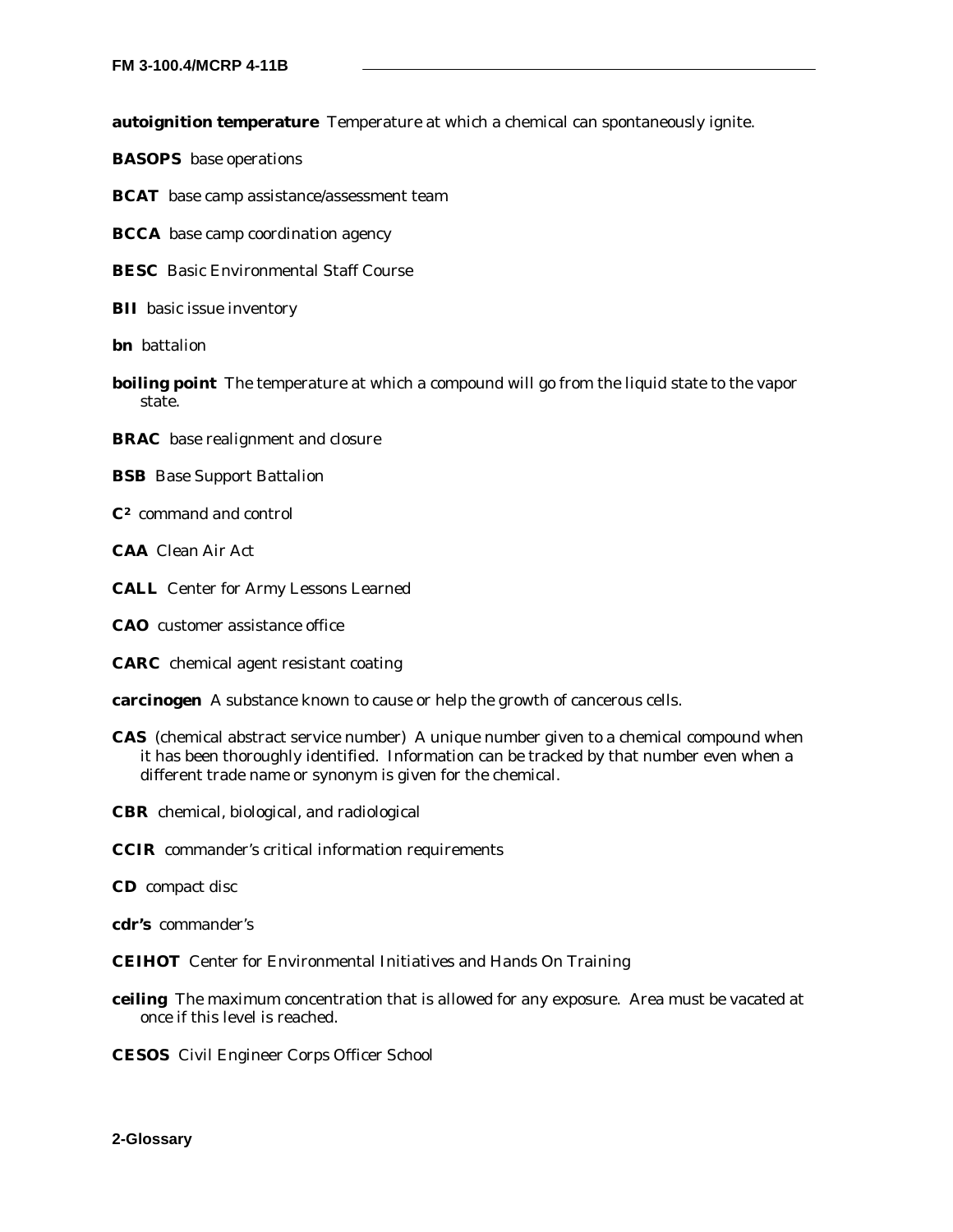**CESP** civil engineering support plan

**CETEP** comprehensive environmental training and education program

- **CEQ** council on environmental quality
- **CERCLA** Comprehensive Environmental Response, Compensation and Liability Act; regulates clean up of HW sites. Also known as "Superfund." Amended by SARA of 1986.
- **CERL** US Army Construction Engineering Laboratories
- **CFC** Chlorofluorocarbons; a family of fully halogenated hydrocarbons containing fluorine and chlorine. These substances are environmentally harmful because they deplete the earth's stratospheric ozone layer.
- **CFR** Code of Federal Regulations
- **characteristics of HW** Physical/chemical properties of an HW. The EPA has defined four characteristics that can be determined by tests:
	- 1. **Ignitability:** the ability to catch fire.
	- 2. Corrosivity: the ability to corrode other materials.
	- 3. Reactivity: the ability to enter into a violent chemical reaction, which may involve explosions or fumes.
	- 4. Toxicity: the ability to release certain toxic constituents when leaded with mild acid.

**chemical** A substance that is produced by or used in a chemical process.

#### **Chemical agent resistant coding**

**chlorine** A chemical used in water purification for removal of bacteria.

**CINC** commander in chief; commander of a combatant command.

- **civil action** A lawsuit filed in court against a person who has either failed to comply with statutory or regulatory requirements or an administrative order, or has contributed to a release of hazardous wastes or constituents. There are four types of civil actions: compliance, corrective, monitoring and analysis, and imminent hazard.
- **CJTF** commander, joint task force
- **CO** commanding officer
- **COA** course of action

#### **CofS** Chief of Staff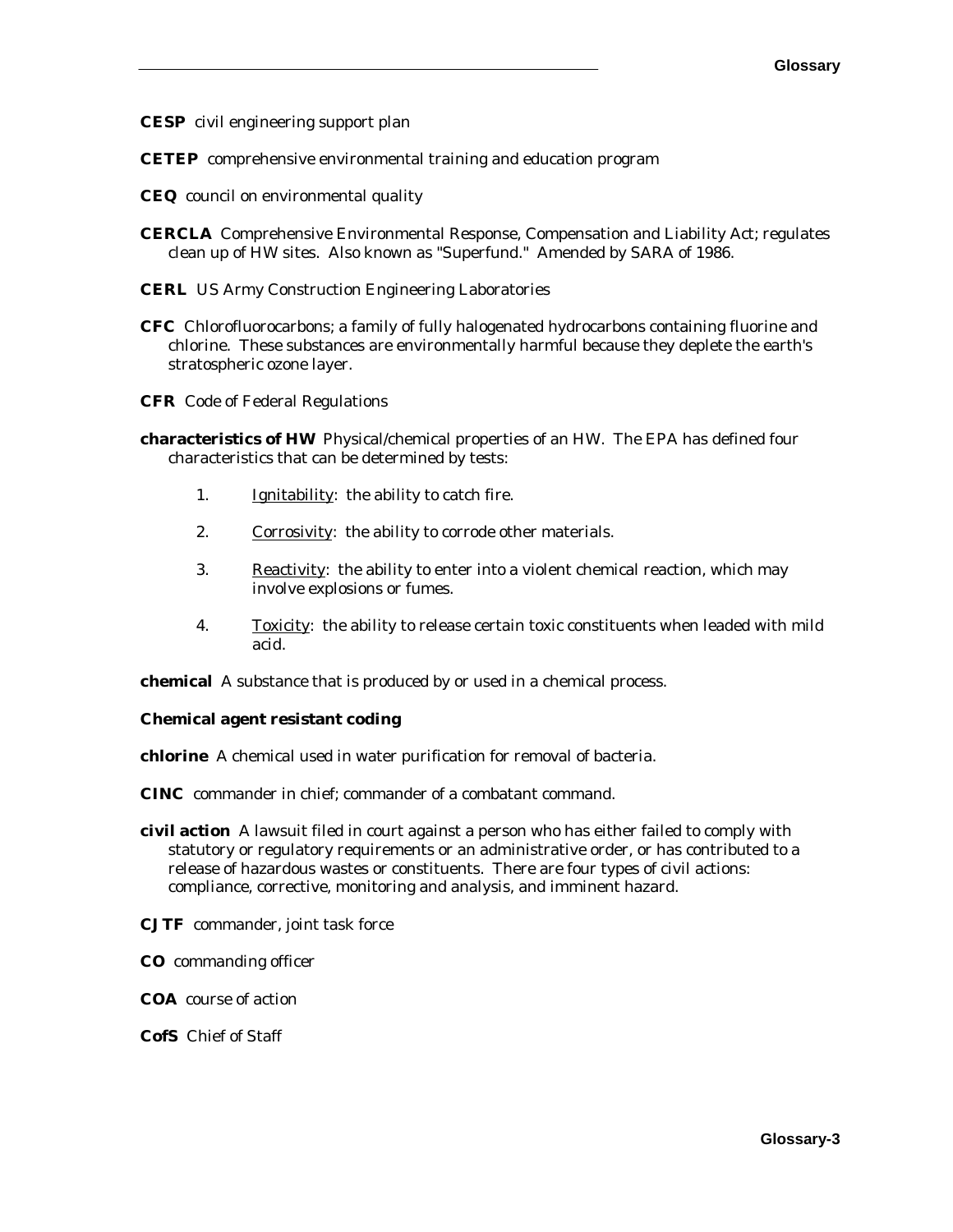- **Commander's Guide to Environmental Management** This reference provides commanders with basic information concerning their responsibilities in managing the Army's environmental program at the installation or activity level. It is intended as a primer on the environmental program. The guide is currently published by USAEC; it will be converted to an official Army publication.
- **compliance** The Army's expectation that soldiers obey local, state, federal and HN environmental requirements.

**conexes** container express

**CONPLAN** contingency plan

- **conservation** The act of conserving and preserving natural and cultural resources so they will be available for present and future generations.
- **CONUS** continental United States; from an environmental standpoint, CONUS refers to any land over which the EPA has jurisdiction. Included are Alaska, Hawaii, Puerto Rico, Guam and the Virgin Islands.
- **convoy** A group of vehicles organized for the purpose of control and orderly movement with or without escort protection.
- **coolants** Substances used to reduce the temperature of systems.

**CPG** Commandant's Planning Guidance

- **CREST** corps real estate support team
- **criminal action** A prosecutorial action taken by the US Government or a state towards any person(s) who has knowingly and willfully not complied with the law. Such an action can result in the imposition of fines or imprisonment.
- **critical habitat** A designated area declared essential for the survival of a protected species under authority of the ESA.
- **CRMP** Cultural Resources Management Plan
- **crossing site(s)** The location along a water obstacle where the crossing can be made using amphibious vehicles, assault boats, rafts, bridges, or fording vehicles.
- **CRREL** US Army Cold Regions Research Engineering Laboratory
- **CS** The riot control chemical agent called chlorobenzalmalononitrile (tear gas).
- **CWA** Clean Water Act
- **CZ** combat zone
- **DA** Department of the Army
- **DC** District of Columbia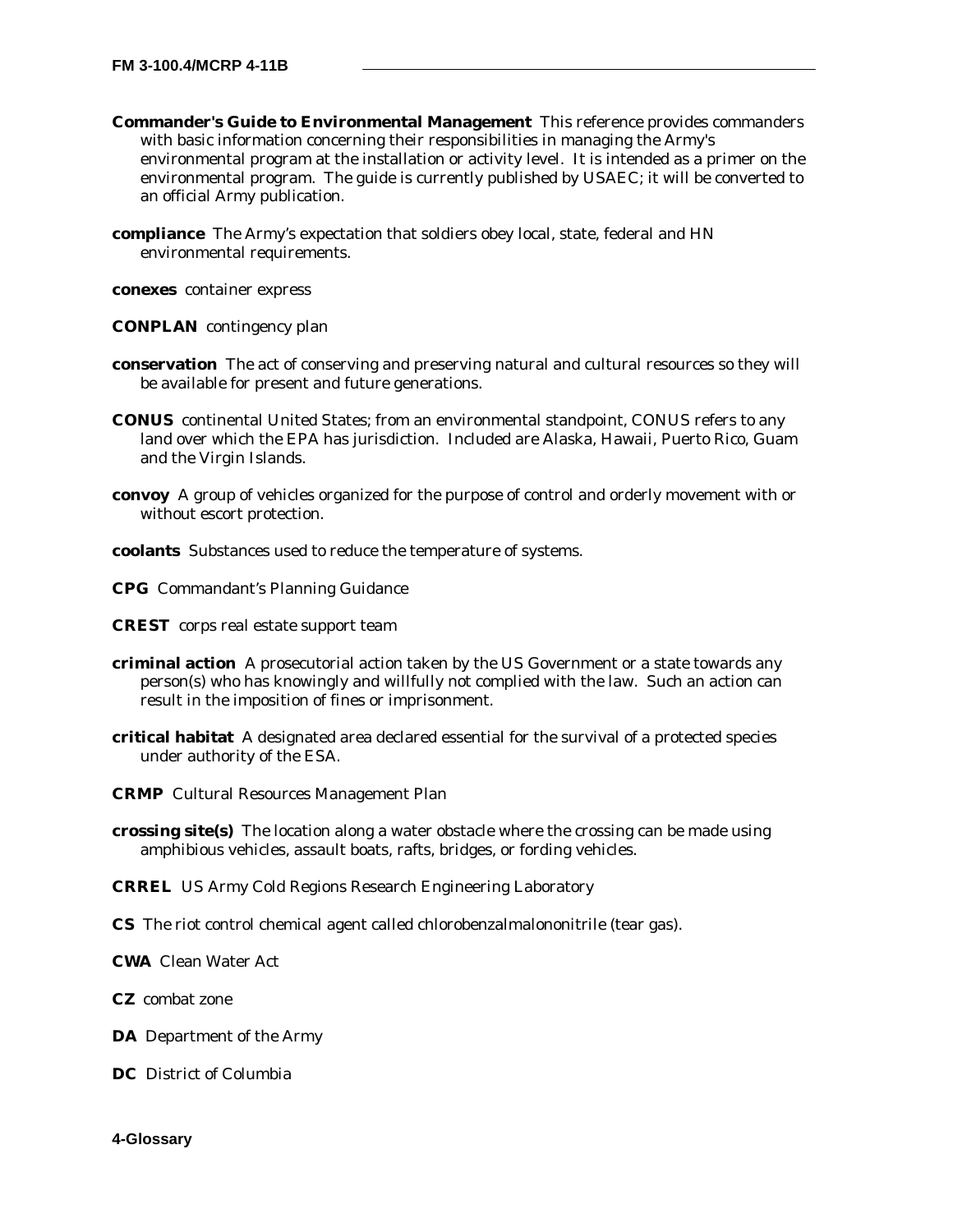**DCSBOS** Deputy Chief of Staff for Base Operations and Support

**DD** defense document (generally used with form numbers: DD Form 1348-1)

- **DENIX** Defense Environmental Network and Information Exchange
- **DEQ** Directorate of Environmental Quality. This is another name for the EMO when it is not under the DPW.
- **DERA** Defense Environmental Restoration Account
- **DERP** Defense Environmental Restoration Program
- **detergents** Synthetic water soluble cleaning agents that act like soap.
- **discharge** Includes, but is not limited to, the accidental or intentional spilling, leaking, pumping, emitting, emptying, or dumping of a substance on any land or into water.
- **disposal** The discharge, deposit, dumping, spilling, leaking, or placing of any solid waste or HW into or on any land or water.

**div** division

**DIV** division

**DLA** Defense Logistics Agency

**DNBI** disease and non-battle injury

- **DOD** Department of Defense
- **DODD** Department of Defense Directive
- **DODI** Department of Defense Instruction

**DOL** Directorate of Logistics

**DOT** Department of Transportation

**DPTM** Directorate of Plans, Training, and Mobilization

- **DPW** Directorate of Public Works
- **DRMO** Defense Reutilization and Marketing Office
- **DS2** Decontaminant solution 2; incompatible with most metals, DS2 is procured exclusively by DOD to decontaminate machinery after a chemical weapons attack. DS2 is not authorized for training due to the hazards it presents to humans who are exposed to it. It can cause severe burns, stricture of the esophagus, and damage to the central nervous system, liver, and reproductive system.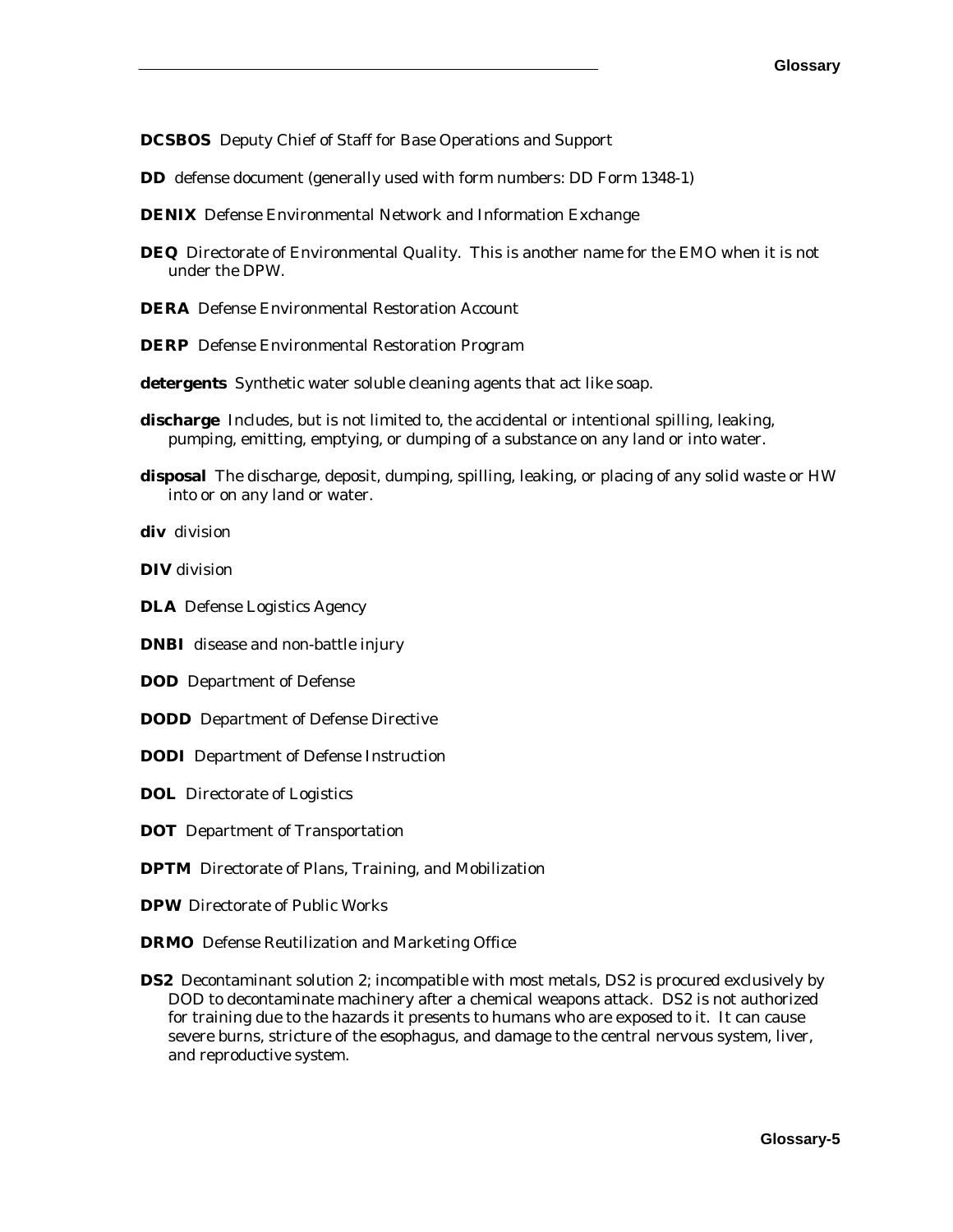- **DSN** Defense System Telecommunications Network
- **DTG** date-time group
- **DTLOMS** doctrine, training, leader development, organizational design, material development, soldier support
- **EA** Environmental assessment; required by NEPA; a study to determine if significant environmental impacts are expected from a proposed action.
- **EARC** US Army Environmental Awareness Resource Center
- **EBS** environmental baseline survey
- **EC** environmental coordinator
- **ECAS** Environmental Compliance Assessment System; this system involves the use of the environmental compliance assessment. Also referred to as an environmental audit or environmental program review, it involves an examination of an installation's environmental program to identify possible compliance deficiencies. It also includes designing corrective action plans and implementing fixes for identified deficiencies.
- **ECE** environmental compliance evaluation
- **ECO** environmental compliance officer
- **ECR** environmental conditions report
- **ECRB** environmental compliance review board
- **ecology** The science concerned with the relationship between organisms and their environment and the interrelationships and interdependence of these organisms; that is, the study of living things in relation to the environment and to each other.
- **ecosystem** A system formed by the interaction of a community of organisms with its environment.
- **EEA** environmental executive agent
- **EIRB** environmental impact review board
- **EIS** Environmental impact statement; a document prepared by EPA or under EPA guidance, which identifies and analyzes in detail the environmental impacts of a proposed action.
- **ELOW** environmental laws of war
- **EMO** environmental management office
- **ENCOM** engineer command
- **ENCOORD** engineer coordinator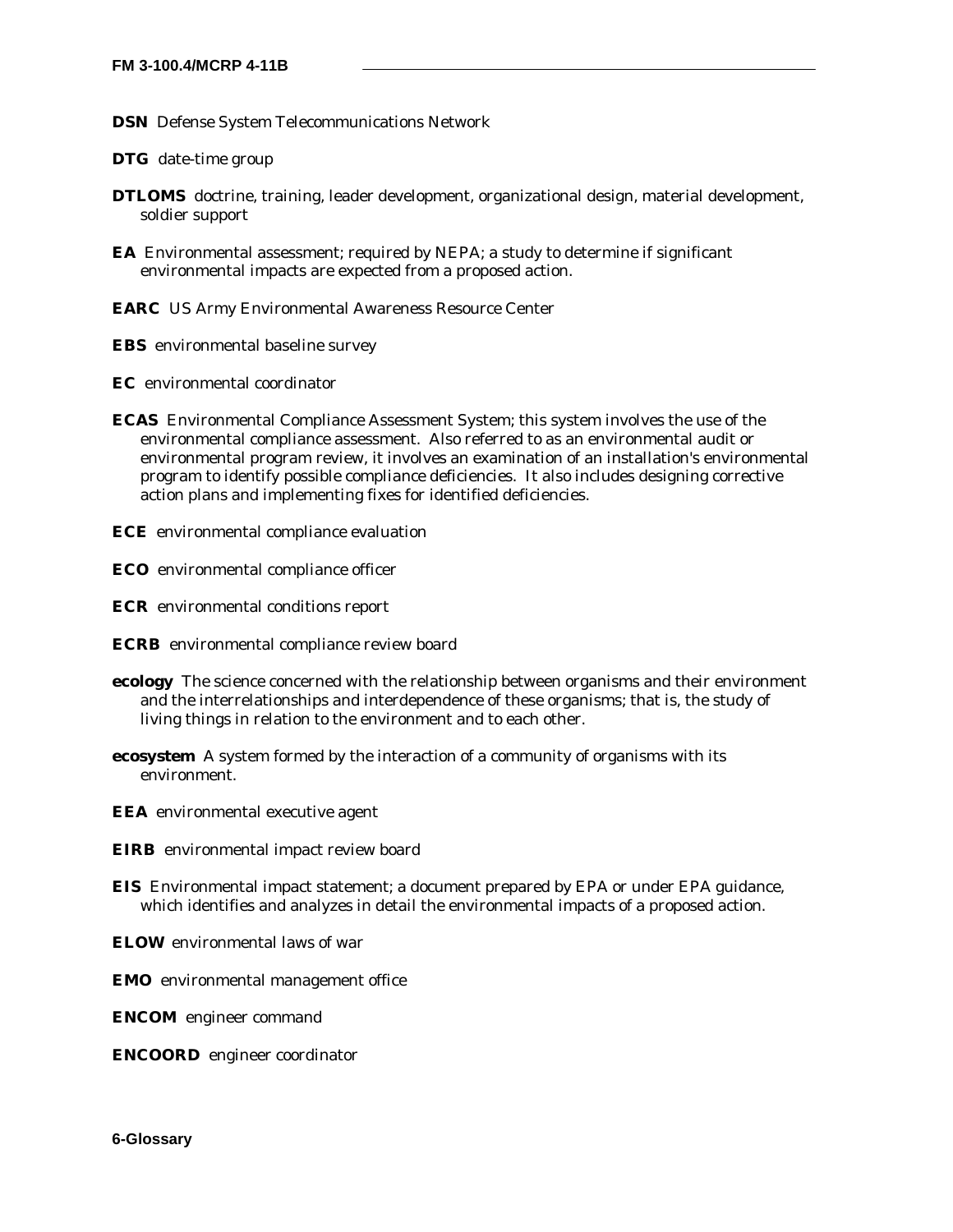- **endangered species** Those species designated by the Secretary of the Interior which are in danger of extinction throughout all or a significant portion of their range.
- **ENMOD** environmental modification
- **ENRD** Environmental and Natural Resources Division
- **evaporation rate** How rapidly compound evaporates based on a reference compound. The higher the number the faster the material will evaporate.
- **environmental audit** A compliance review of facility operations, practices, and records to assess and verify compliance with federal, state, and local environmental laws and regulations.
- **environmental ethic** Taking care of the environment because it is the right thing to do. This ethic is the operating principle and value that governs individual soldiers, units, and the Army.
- **environmental noise** The outdoor noise environment consisting of all noise (including ambient noise) from all sources that extend beyond, but do not include, the workplace.
- **environmental planning** Efforts that consider the impact of operation, training, exercises, or weapon system introduction on the environment, and where necessary, allow decision makers to take early action to eliminate or mitigate those impacts. Additionally, environmental planning may require consultation or submission of documentation to demonstrate that environmental considerations have been taken.
- **environmental pollution** The condition resulting from the presence of chemical, mineral, radioactive, or biological substances that alter the natural environment or that adversely affect human health or the quality of life, biosystems, the environment, structures and equipment, recreational opportunities, aesthetics, or natural beauty.
- **environmental reconnaissance** The systematic observation and recording of site or area data collected by visual or physical means, dealing specifically with environmental conditions as they exist, and identifying areas that are environmentally sensitive or of relative environmental concern, for information and decision-making purposes.
- **environmental stewardship** The care and management of the property of another, the environment. Army objective is to plan, initiate, and carry out its actions and programs in a manner that minimizes adverse effects on the environment without impairing the mission.
- **EO** executive order
- **EOD** explosive ordnance disposal
- **EPA** Environmental Protection Agency; established in 1970, the EPA is charged with protecting and enhancing the environment today and for future generations to the fullest extent possible.
- **EPCRA** Emergency Planning and Community Right-to-Know Act
- **EQCC** Environmental Quality Control Committee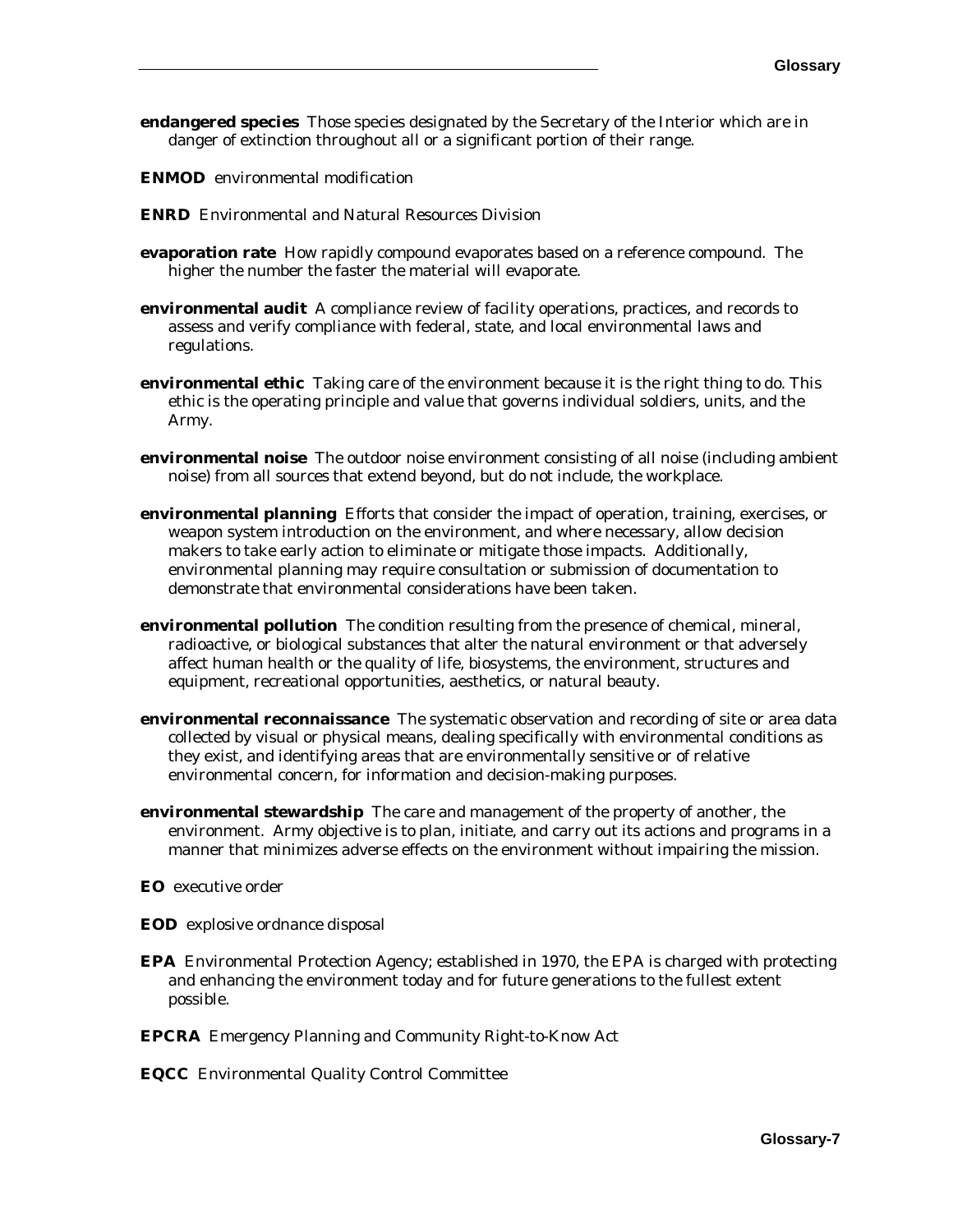**ER** environmental report

**ES** environmental statement

**ESA** Endangered Species Act

**FEDLOG** federal logistics

**FFCA** Federal Facilities Compliance Act

**FGS** final governing standards

**FIFO** first-in-first-out

**FIFRA** Federal Insecticide, Fungicide, and Rodenticide Act

**flash point** Temperature at which there is enough vapor of a chemical to ignite if a spark is present.

**FM** field manual

**FMO** facilities management office

**FOIA** Freedom of Information Act

**FONSI** finding of no significant impact

**force health protection** All services performed, provided, or arranged by the Services to promote, improve, conserve, or restore the mental or physical well being of personnel. These services include, but are not limited to, the management of health services resources such as manpower, monies, and facilities; preventive and curative health measure; evacuation of the wounded, injured, or sick; selection of the medically fit and disposition of the medically unfit; blood management; medical supply, equipment, and maintenance thereof; combat stress control; and medical, dental, veterinary, laboratory, optometry, medical food, and medical intelligence services.

**force protection** Actions taken to prevent or mitigate hostile actions against Department of Defense personnel (to include family members), resources, facilities, and critical information. These actions conserve the force's fighting potential so it can be applied at the decisive time and place. It coordinates and synchronizes offensive and defensive measures to enable the effective employment of the force while degrading opportunities for the enemy. Force protection does not include actions to defeat the enemy or protect against accidents, weather, or disease.

**FRAGO** fragmentary order

**freezing point** The temperature at which a compound will change from a liquid to a solid.

**FSOP** field standing operating procedures

**FTX** field training exercise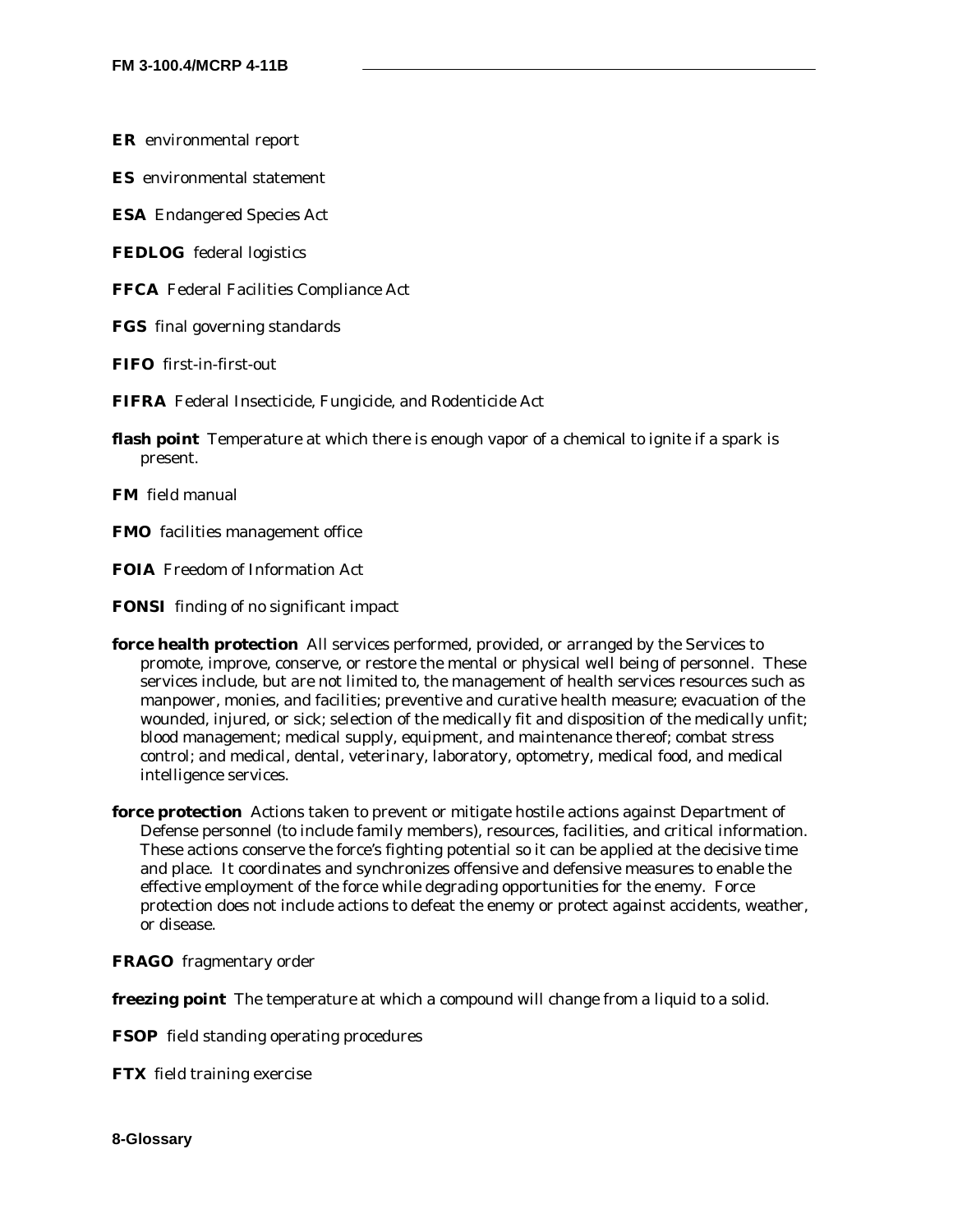**FUDS** formerly used defense sites

**FY** fiscal year

- **G1** Assistant Chief of Staff, Personnel, General Staff
- **G2** Assistant Chief of Staff, Intelligence, General Staff
- **G3** Assistant Chief of Staff, Operations, General Staff
- **G4** Assistant Chief of Staff, Logistics, General Staff
- **G5** Assistant Chief of Staff, Civil Affairs, General Staff
- **gray water** Any nontoilet water (nonsewage) that is nonpotable because it was used in some way (for example, water from sinks, bathtubs, showers, or laundry operation).
- **groundwater** A body of water, generally within the boundaries of a watershed, that exists in the internal passageways of porous geological formations (aquifers) and which flows in response to gravitational forces. Nearly half of the US population uses groundwater as its primary water source.
- **GSA** General Services Administration

**GTA** graphics training aid

- **halons** A family of fully halogenated hydrocarbons containing bromines. These substances are environmentally harmful because they deplete the earth's stratospheric ozone layer.
- **hazard** A condition that can be expected to cause damages including injury or death to exposed individuals.
- **hazardous substance** Under CERCLA, any element, compound, mixture, solution, or substance which, when released into the environment, on land or in water, may present an imminent and substantial danger to public health/welfare or the environment. The definition is broader than the definition of hazardous waste under RCRA.
- **HAZCOM** Hazard communication; the responsibility of leaders and supervisors concerning possible hazards in the workplace and notification of hazards and necessary precautions to their soldiers.
- **HAZMIN** hazardous waste minimization
- **health hazards** Those hazards that can cause injury or illness when a person is exposed to hazardous chemicals by inhalation, ingestion, swallowing, skin contact, or eye contact.
- **HEMTT** heavy expanded mobility tactical truck
- **HHC** headquarters, headquarter company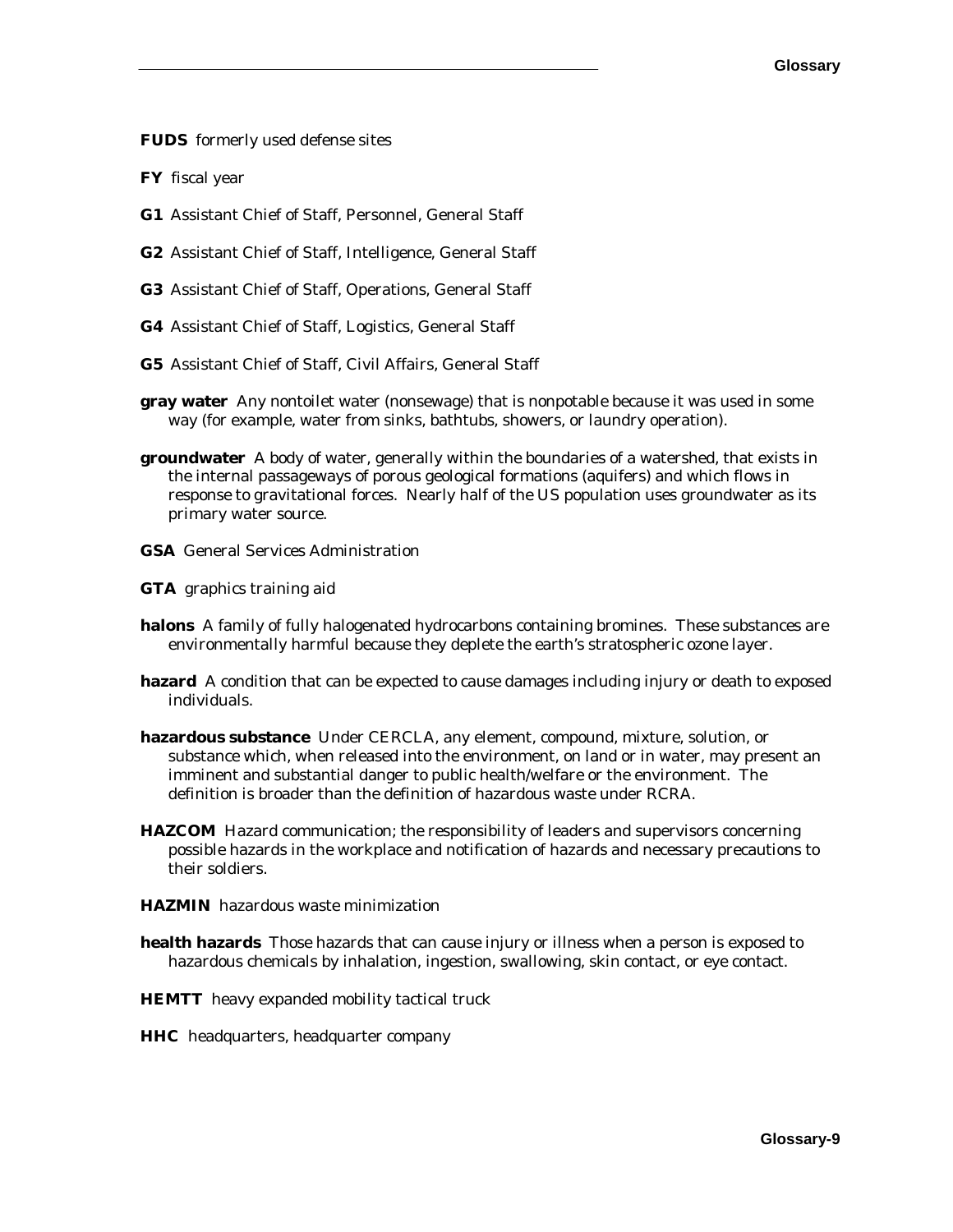- **historic artifacts** Something created by humans usually for a practical purpose especially an object remaining from a particular period (prehistoric caves, burial sites).
- **HM** Hazardous material; any material, including waste, that may pose an unreasonable risk to health, safety, property, or the environment, when they exist in specific quantities and forms. Chemicals that have been determined by the Secretary of Transportation to present risks to safety, health, and property during transportation.
- **HMCC** Hazardous Material Control Center
- **HMTA** Hazardous Materials Transportation Act
- **HN** Host nation; a nation which receives the forces and/or supplies of Allied nations and/or North Atlantic Treaty Organization organizations to be located on, or to operate in or to transit through its territory.
- **HQ** headquarters
- **HQMC** Headquarters, Marine Corps
- **HSMS** Hazardous Substance Management System
- **HW** Hazardous waste; waste which, if improperly managed, can create a risk to the safety or health of people or to the environment. EPA considers hazardous waste a subset of both solid waste and hazardous materials. Technically, those wastes that are regulated under RCRA 40 CFR, part 261 either because they are "listed" or because they are ignitable, corrosive, reactive, or toxic.
- **HWAS** hazardous waste accumulation site
- **IAW** in accordance with
- **ICUZ** Installation compatibility use zone; a land use planning procedure employed to control environmental noise.
- **ID** identification
- **IET** installation environmental trainer
- **I&L** installations and logistics
- **IMO** installation management office
- **incineration** Disposal of waste materials through controlled burning.
- **INRMP** Integrated Natural Resource Management Plan
- **IOSC** Installation On-Scene Coordinator
- **IPB** intelligence preparation of the battlefield
- **IPM** integrated pest management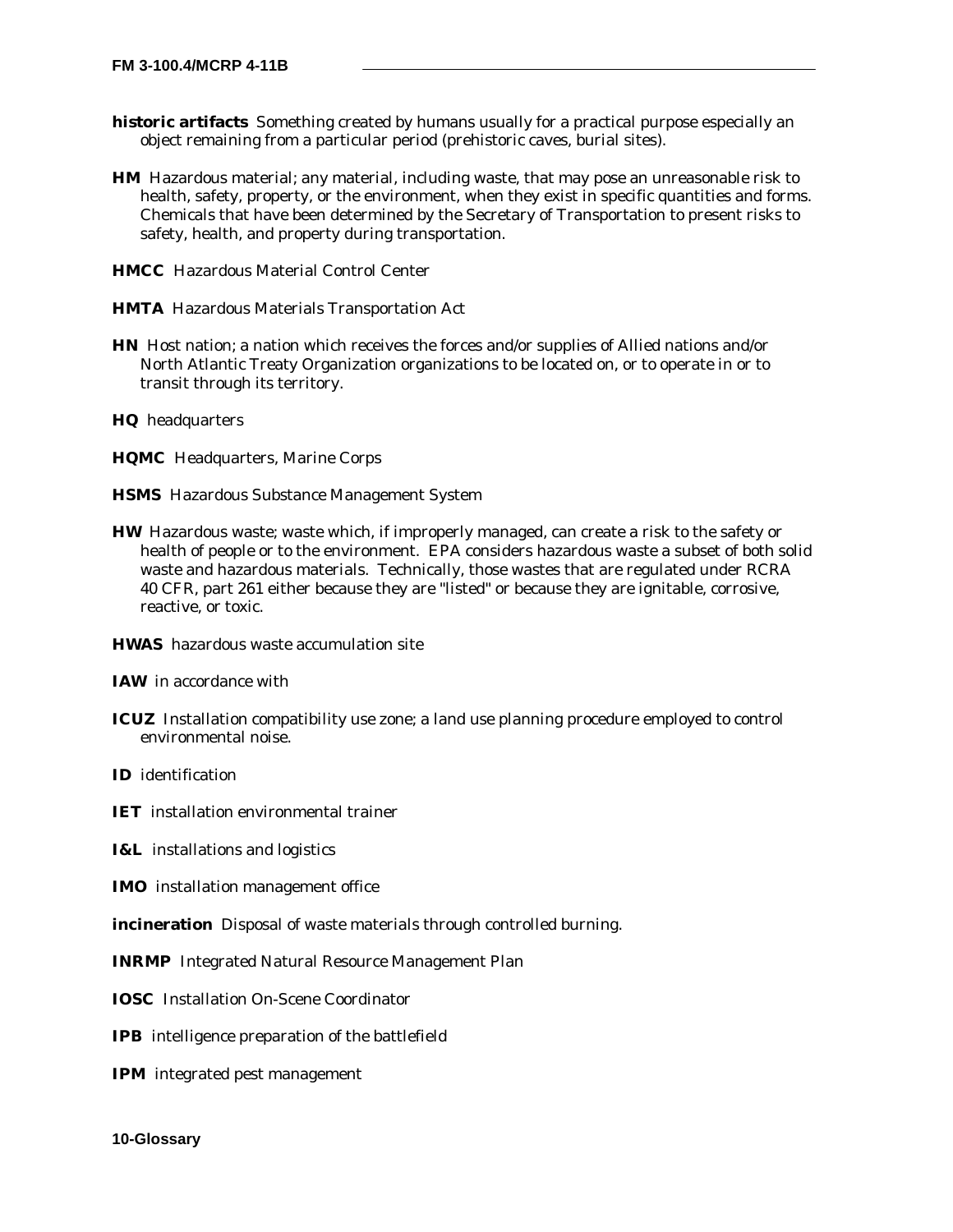- **IPMP** Integrated Pest Management Plan; the management of actual and potential pest problems using a combination of available preventive and corrective control measures. The biological effectiveness, environmental acceptability, and cost effectiveness of pest control measures must be considered before such measures can be approved for use on Armycontrolled property.
- **IRP** Installation restoration program; the military's program to address environmental contamination at its facilities.
- **IRT** installation response team. Those collective persons designated to act in an emergency to perform functions directed by the installation on-scene coordinator.
- **ISCP** Installation Spill Contingency Plan; document detailing resources and procedures for cleanup of oil and hazardous substances spills.
- **ISD** installation supply division
- **ITAM** integrated training area management
- **ITS** individual training standard
- **JCMB** joint civil-military coordination board
- **JEMB** joint environmental management board
- **JIC** joint information center
- **JMMO** joint material management office
- **JOC** joint operations center
- **JOPES** Joint Operation Planning and Execution System
- **JP** joint publication
- **JP** jet petroleum
- **JSI** joint staff instruction
- **JTB** joint transportation board or joint targeting board
- **JTF** joint task force
- **JTFCEM** joint task force contingency engineering management
- **JRETC** Joint Regional Environment Training Center
- **landfill** An in-ground disposal site for wastes that were designed to reduce air pollution and unsightly trash that resulted from open dumping and burning. Older landfills leak contaminants into the soil and groundwater, although many new ones are built with elaborate leak prevention systems.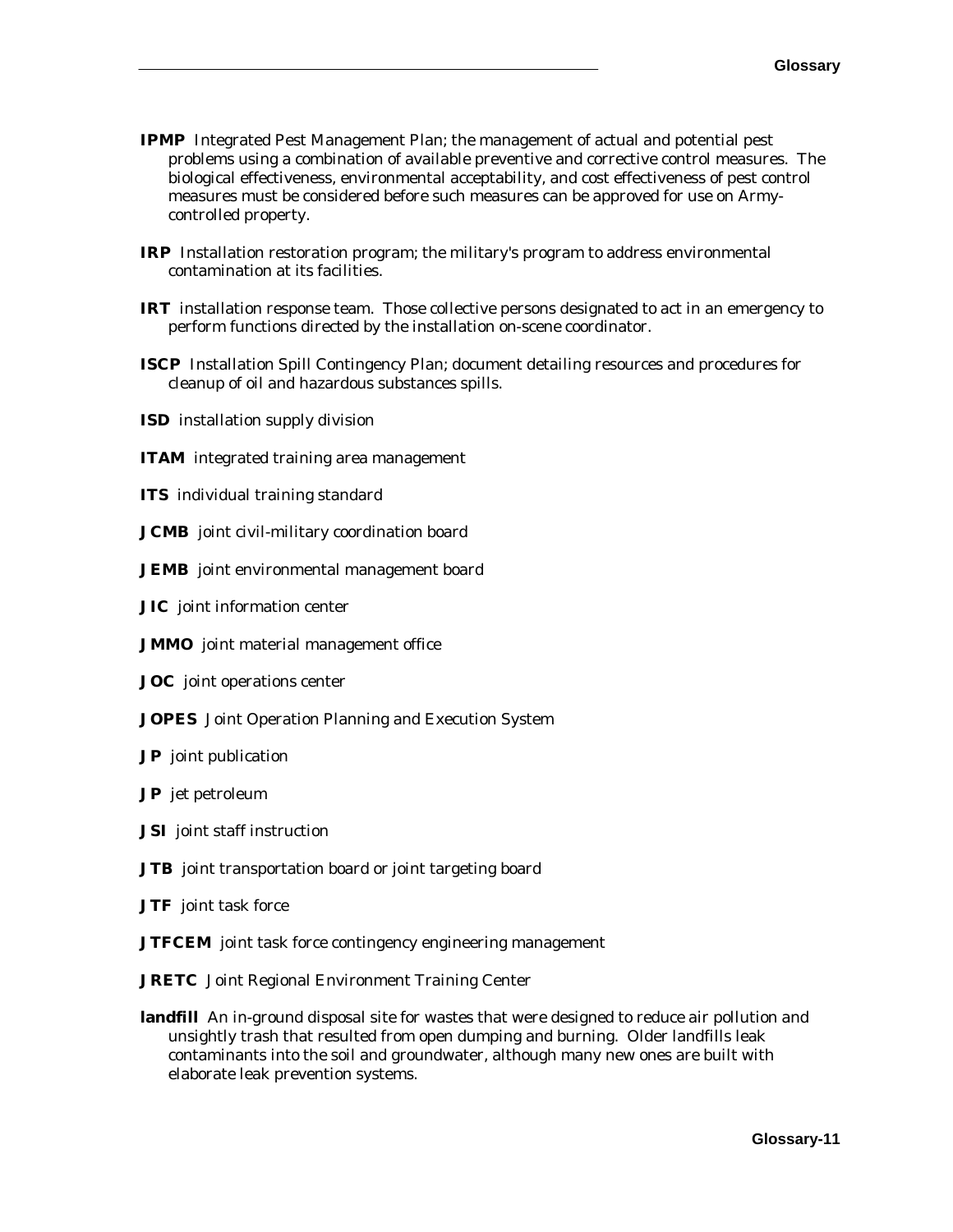- **LCTA** land condition trend analysis
- **LEPC** local emergency planning committee
- **LO** lubrication order
- **LOGCAP** Logistics Civil Augmentation Program

**LRAM** land rehabilitation and maintenance

- **LRP** logistics resupply point
- **lubricants** Substances (such as grease) capable of reducing friction, heat, and wear when introduced as a film between solid surfaces.
- **MACOM** major Army command
- **MAJ** major
- **MCCDC** Marine Corps Combat Development Command
- **MCL** maximum contaminant level
- **MCO** Marine Corps order
- **MCRP** Marine Corps reference publication
- **MDMP** military decision-making process
- **MDRD** mobilization, deployment, redeployment, and demobilization
- **MECH** mechanized
- **medical waste** Any waste that is generated in the diagnosis, treatment, or immunization of human beings or animals.
- **melting point** The temperature at which a compound will change from a solid to a liquid.
- **METL** mission essential task list
- **METT-TC** mission, enemy, terrain, troops, time available, and considerations.
- **MGRS** military grid reference system
- **military environmental protection** The application and integration of all aspects of natural environmental considerations, as they apply to the conduct of military operations.
- **MMPA** Marine Mammal Protection Act
- **MO** Missouri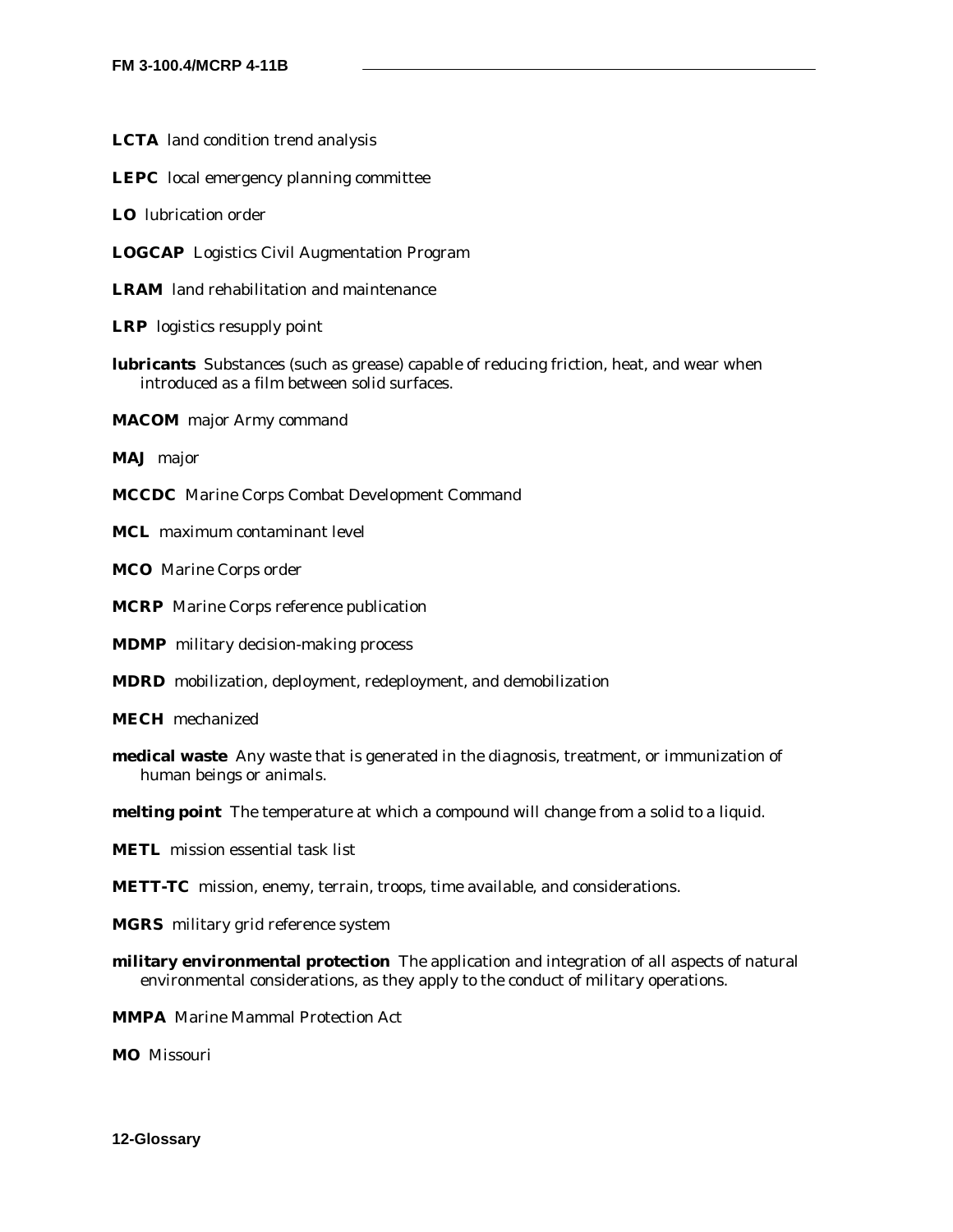#### **MOGAS** motor gas

**MOMs** measures of merit

- **monitoring** The assessment of emissions and ambient air quality conditions. Monitoring techniques used are emission estimates, visible emission readings, diffusion or dispersion estimates, and sampling or measurement with analytical instruments.
- **MOS** military occupational specialty
- **MP** military police
- **MSC** major subordinate command
- **MSDS** material safety data sheet
- **MTP** mission training plan
- **NAAQS** national ambient air quality standards
- **NAGPRA** Native American Graves Protection and Repatriation Act
- **NBC** nuclear, biological, chemical
- **NCA** Noise Control Act
- **NCO** noncommissioned officer
- **NCOIC** noncommissioned officer in charge
- **NCP** National Contingency Plan
- **NEPA** National Environmental Policy Act
- **NG** National Guard
- **NHPA** National Historic Preservation Act
- **NOV** Notice of violation; formal written document provided to an installation by a regulatory agency as a result of environmental noncompliance.
- **NOX** nitrogen oxide
- **NPDES** National Pollutant Discharge Elimination System
- **NPS** National Park Service
- **NSN** national stock number
- **NTC** national training center
- **NWP** Naval warfare publication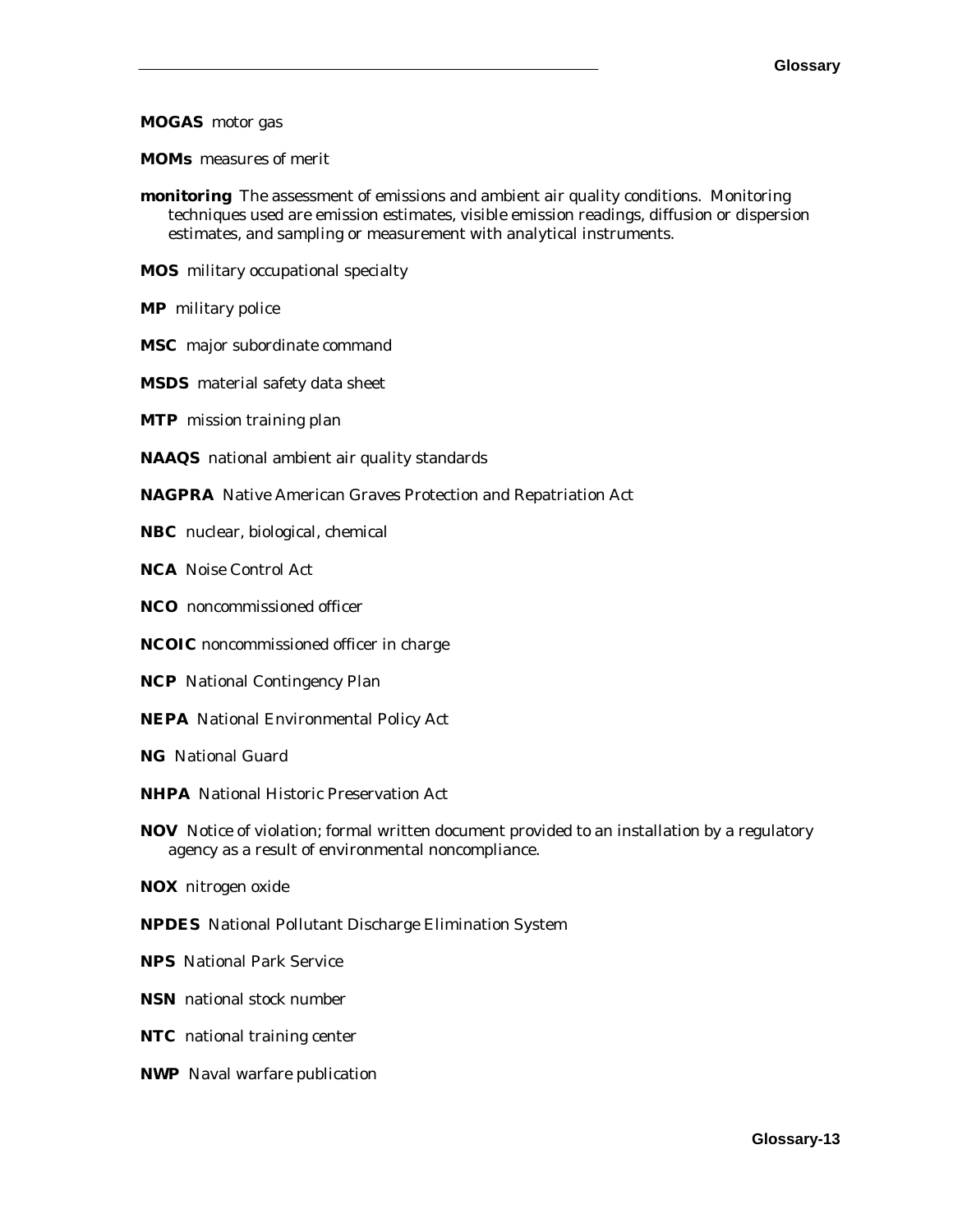#### **OCONUS** outside the continental United States

#### **OEBGD** overseas environmental baseline guidance document

**OIC** officer in charge

- **OJE** Operation Joint Endeavor
- **OPA** Oil Pollution Act
- **OPFOR** opposing forces
- **OPG** Operational Planning Group
- **OPNAVIST** Operational Naval Instruction
- **OPLAN** operation plan
- **OPORD** operation order
- **OPSEC** operations security
- **OPTEMPO** operations tempo
- **OSD** Office of the Secretary of Defense
- **OSHA** Occupational Safety and Health Act or Occupational Safety and Health Administration
- **PAM** pamphlet
- **PAO** public affairs office(r)
- **PAH** polycyclic aromatic hydrocarbon
- **PCB/Polychlorinated biphenyls** A family of chemicals that are probable carcinogens, once widely used in electrical insulation. Banned in the US in 1979, PCB contamination has occurred on US bases where abandoned electrical transformers have leaked into the environment.
- **PCN** product control number
- **penalties** The legal punishment (fines, jail) for having violated a law.
- **pesticides** A chemical or other substance used to destroy plants and animal pests.
- **physical hazards** Those hazards that can cause explosions, fires, violent chemical reactions, or other hazardous situations.
- **PLL** prescribed load list
- **PMCS** preventive maintenance checks and services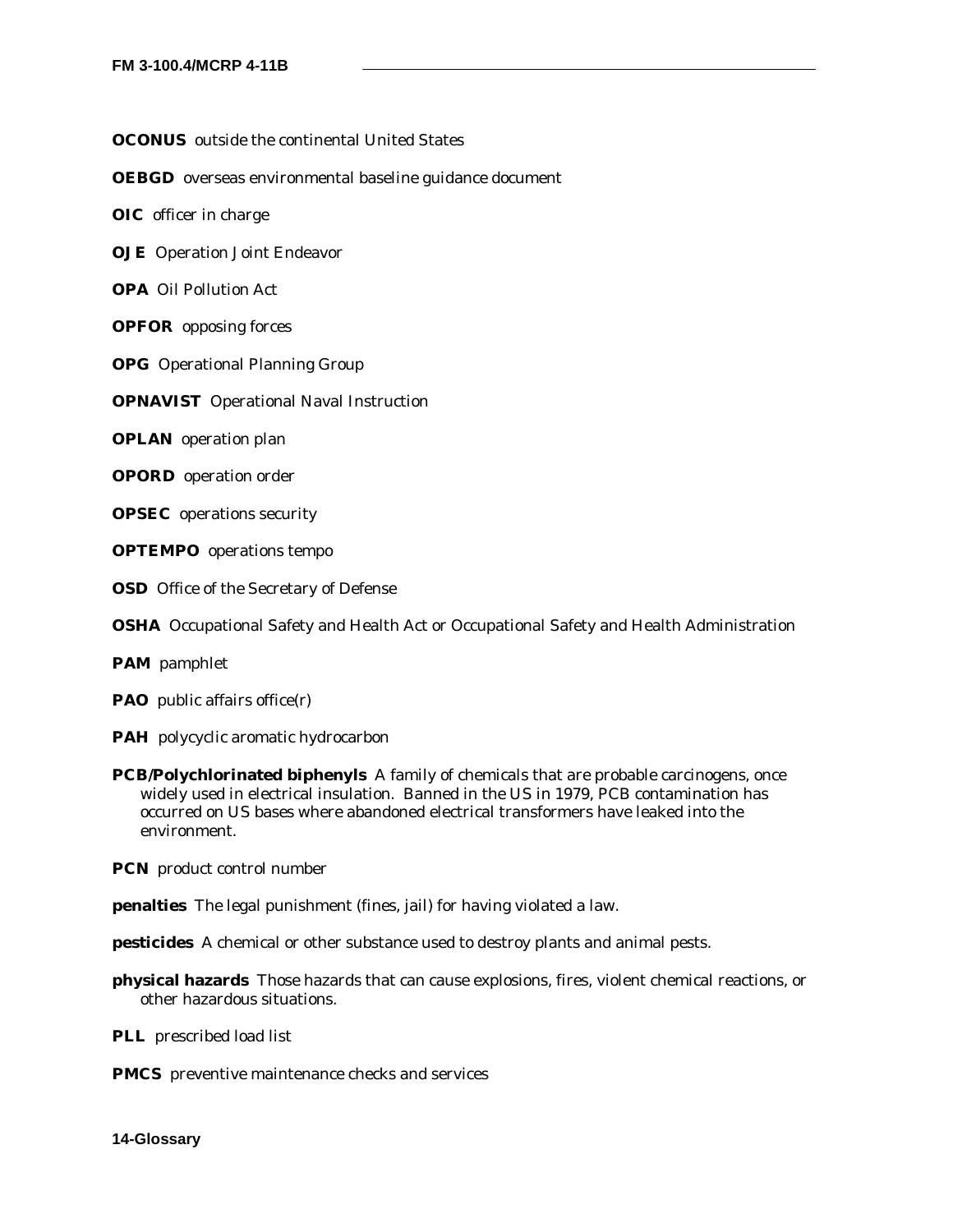**PMO** provost marshal office

**PMP** Pest Management Plan

**POC** point of contact

- **POL** petroleum, oils, and lubricants
- **PPE** personal protective equipment

**PPM** Parts per million; molecules of chemical per one million molecules of air.

- **prevention** The process of reducing or eliminating pollution.
- **primacy** A legal situation which allows the states to have environmental and worker protection standards more stringent than the federal standards.

**Pub** publication

- **QA** quality assurance
- **QCA** Quiet Communities Act
- **QM** quartermaster
- **radon** A colorless, odorless, radioactive by-product from the natural degradation of uranium.
- **RC** Reserve component
- **RCRA** Resource Conservation and Recovery Act
- **REC** record of environmental consideration (related to NEPA)
- **reclamation** Regeneration of a material, or processing a material to recover a usable product. Examples include the recovery of lead from spent batteries or the regeneration of spent solvents.
- **recovered materials** Waste materials and by-products that have been recovered or diverted from solid waste, but this term does not include those materials and by-products generated from, and commonly reused within, an original manufacturing process.
- **recyclability** The ability of a product or material to be recovered from, or otherwise diverted from, the solid waste stream for the purpose of recycling.
- **recycling** The process by which recovered materials are transformed into new or usable products.
- **restoration** The process of cleaning up contaminated sites.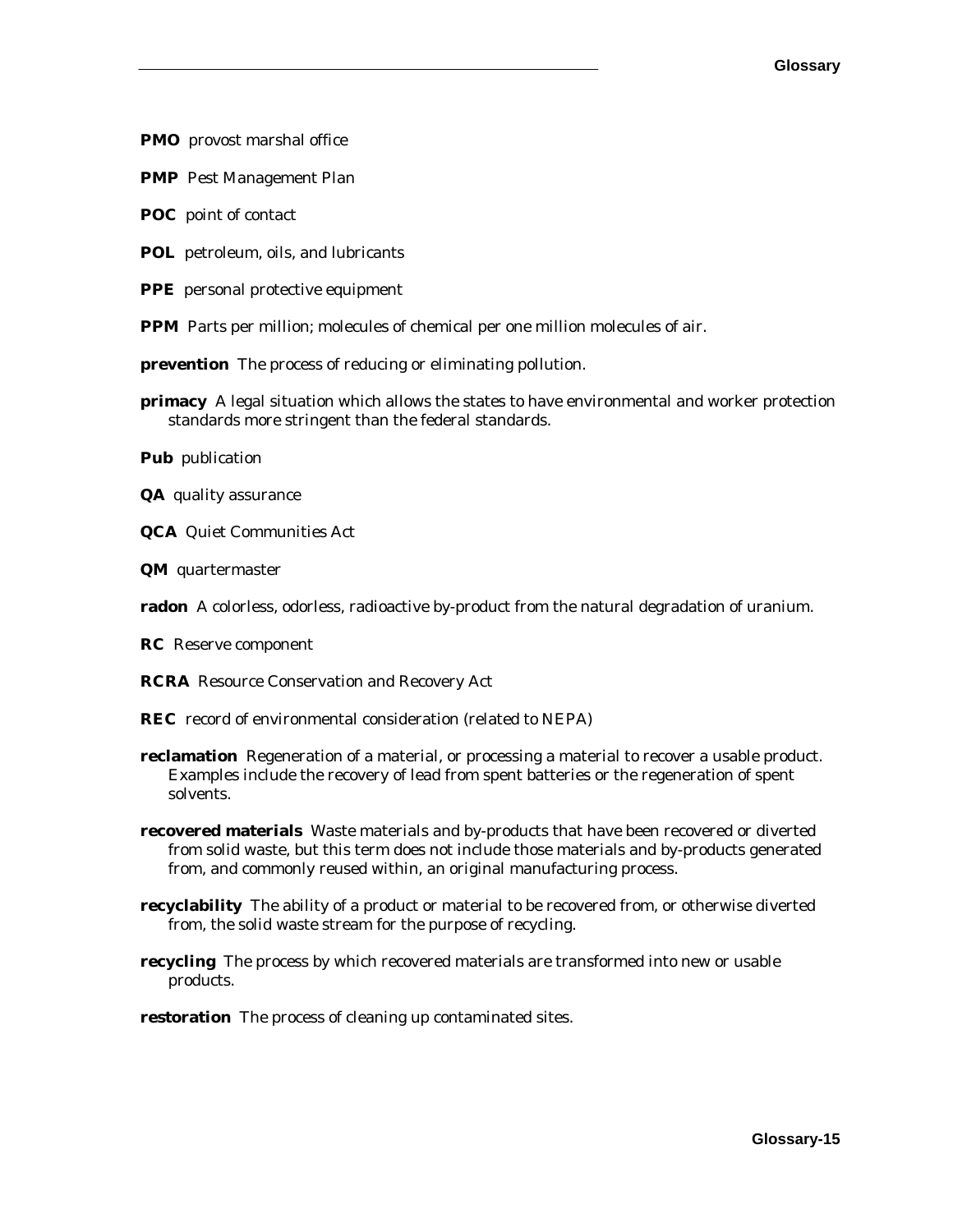- **risk** The probability of exposure, coupled with the severity of the consequences. Risk is often used in a more general way than danger, in that risk is used to describe potential financial loss or property damage in addition to environmental damage or personal injury.
- **ROD** record of decision
- **ROE** rules of engagement
- **ROK** Republic of Korea
- **ROWPU** reverse osmosis water purification unit
- **S1** Personnel Staff Officer, Adjutant, Brigade and Battalion
- **S2** Intelligence Staff Officer, Brigade and Battalion
- **S3** Operations and Training Officer, Brigade and Battalion
- **S4** Logistics Staff Officer, Supply Officer, Brigade and Battalion
- **S5** Civil-Military Operations Staff Officer, Brigade and Battalion

**SA** Sikes Act

**SARA** Superfund Amendments and Reauthorization Act

**SDWA** Safe Drinking Water Act

- **SET** state environmental trainer
- **SF** standard form
- **SITREP** situation report
- **SITTEMP** situation template
- **SJA** staff judge advocate
- **SOFA** Status of Forces Agreement.An agreement on the stationing of forces to which the US is a party, such as a multilateral or bilateral stationing or base rights agreement, or an arrangement or understanding concluded thereunder.
- **solid waste** Any material or substance (solid or liquid) which is inherently waste-like by being no longer suitable for its originally intended purpose.
- **solubility** The quality or state of being able to dissolve in water. The amount of substance that will dissolve in a given amount of another substance.
- **solvents** Volatile organic compounds (trichloroethylene and so forth) used as powerful cleaners, degreasers, and paint strippers. At one time solvents were widely used in the military's industrial production and maintenance operations and routinely dumped untreated into the ground.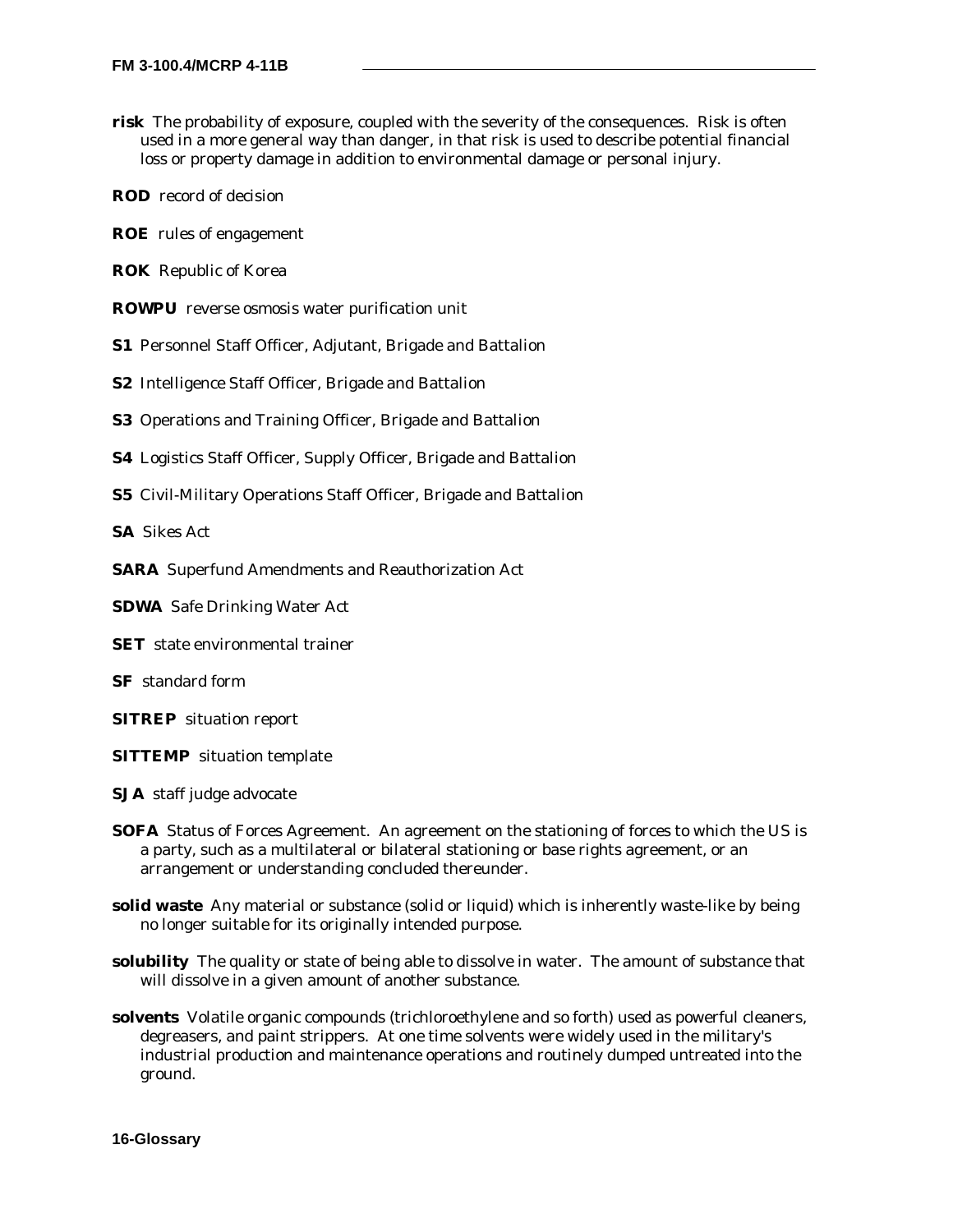**SOP** standing operating procedure

- **source reduction** The DOD has set the goal of reducing HW generation at its sources. This reduction is to be achieved through product substitution, recycling, and inventory control, and by developing new industrial processes that use less hazardous materials, such as bead blasting rather than solvents to remove paint.
- **sovereign immunity** A legal situation in which the sovereign (for example, federal government) cannot be held legally liable for what it does or does not do.
- **spill** A generic term that encompasses the accidental and the deliberate but unpermitted discharge or release of a pollutant.

**SPILLREP** spill report

- **SPRP** spill prevention response plan
- **STARC** State Area Command
- **STB** super tropical bleach
- **STP** soldier training publication
- **Superfund** See CERCLA.
- **surface water** Water contained in rivers, streams, and so forth.
- **TACSOP** tactical standing operating procedures
- **tactical risk** The risk concerned with hazards that exist because of the presence of either the enemy or an adversary.
- **TAML** Theater Army medical laboratory
- **TBP** to be published
- **TC** training circular
- **TEL** telephone
- **TG** trainer's guide
- **threatened species** Those species that are likely to become endangered within the foreseeable future throughout all or a significant portion of their range.
- **threshold limit value (time weighted average)** The recommended limit for worker exposure over an 8-hour work day.
- **TID** turn-in document
- **TM** technical manual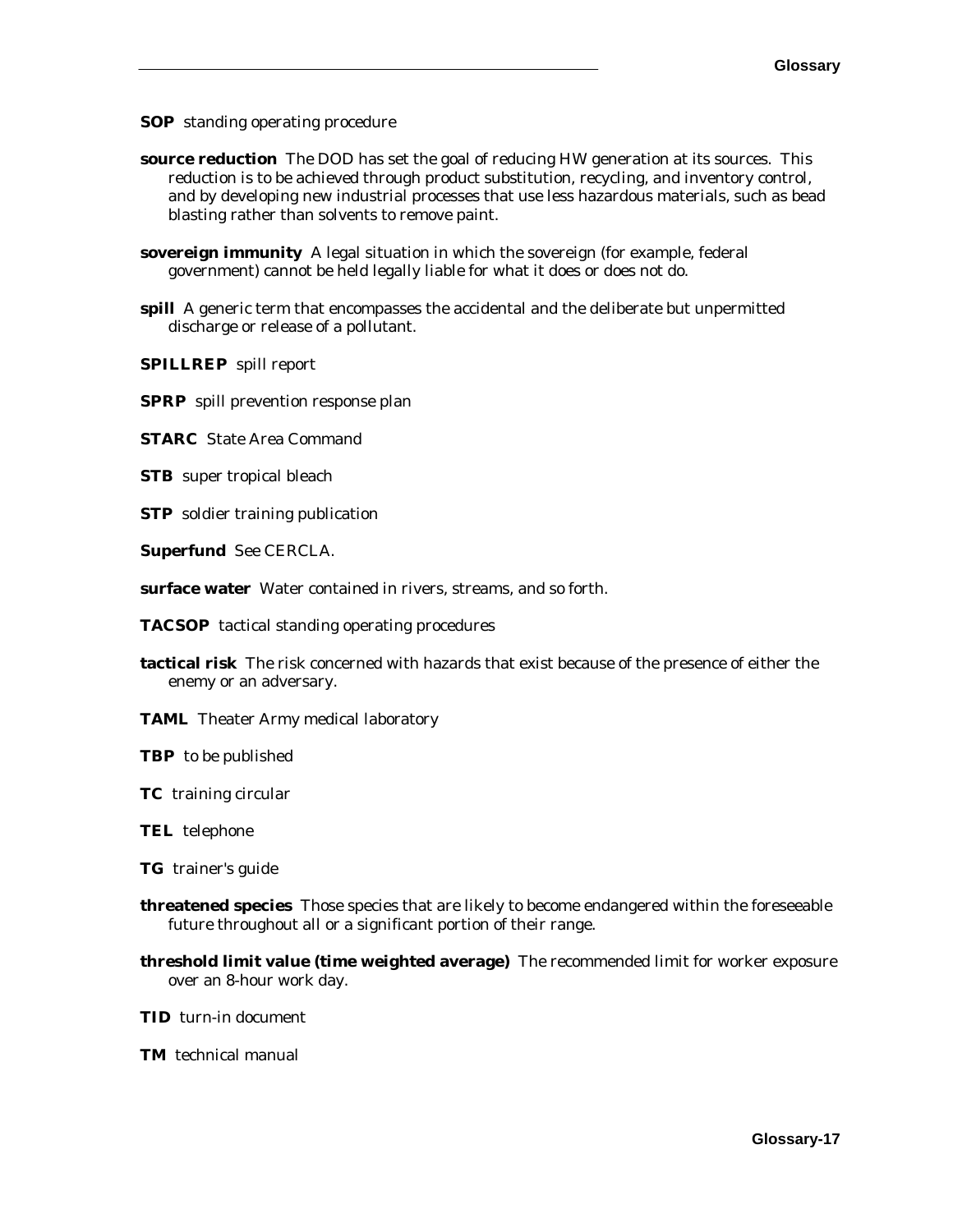**TO** table of organization

**TO** theater of operation

**toxic** Capable of producing injury, illness, or damage to humans, domestic livestock, wildlife, or other organisms through ingestion, inhalation, or absorption through any body surface.

**TRADOC** United States Army Training and Doctrine Command

**TSC** Training Support Center

**TSCA** Toxic Substances Control Act

**TSDF** treatment, storage, disposal facility

**TTP** tactics, techniques, and procedures

**UECO** unit environmental compliance officer

**UI** unit of issue

**US** United States

**USACE** United States Army Corps of Engineers

**USACHPPM** United States Army Center for Health Promotion and Preventive Medicine (formerly USAEHA)

**USAEC** United States Army Environmental Center; provides oversight, coordination, and execution support for Army environmental programs and projects, and technical and related support. Formerly the US Army Toxic and Hazardous Materials Agency.

**USAEHA** United States Army Environmental Hygiene Agency (now USACHPPM)

**USAES** United States Army Engineer School

**USAREUR** United States Army Europe

**USC** United States Code

**USE** Used Solvent Elimination Program

**USEPA** United States Environmental Protection Agency

**USFWS** United States Fish and Wildlife Service

**USMC** United States Marine Corps

**US-ROK** United States – Republic of Korea

**UST** Underground storage tank. Below- or in-ground tank, storing oil or hazardous substances, regulated under RCRA.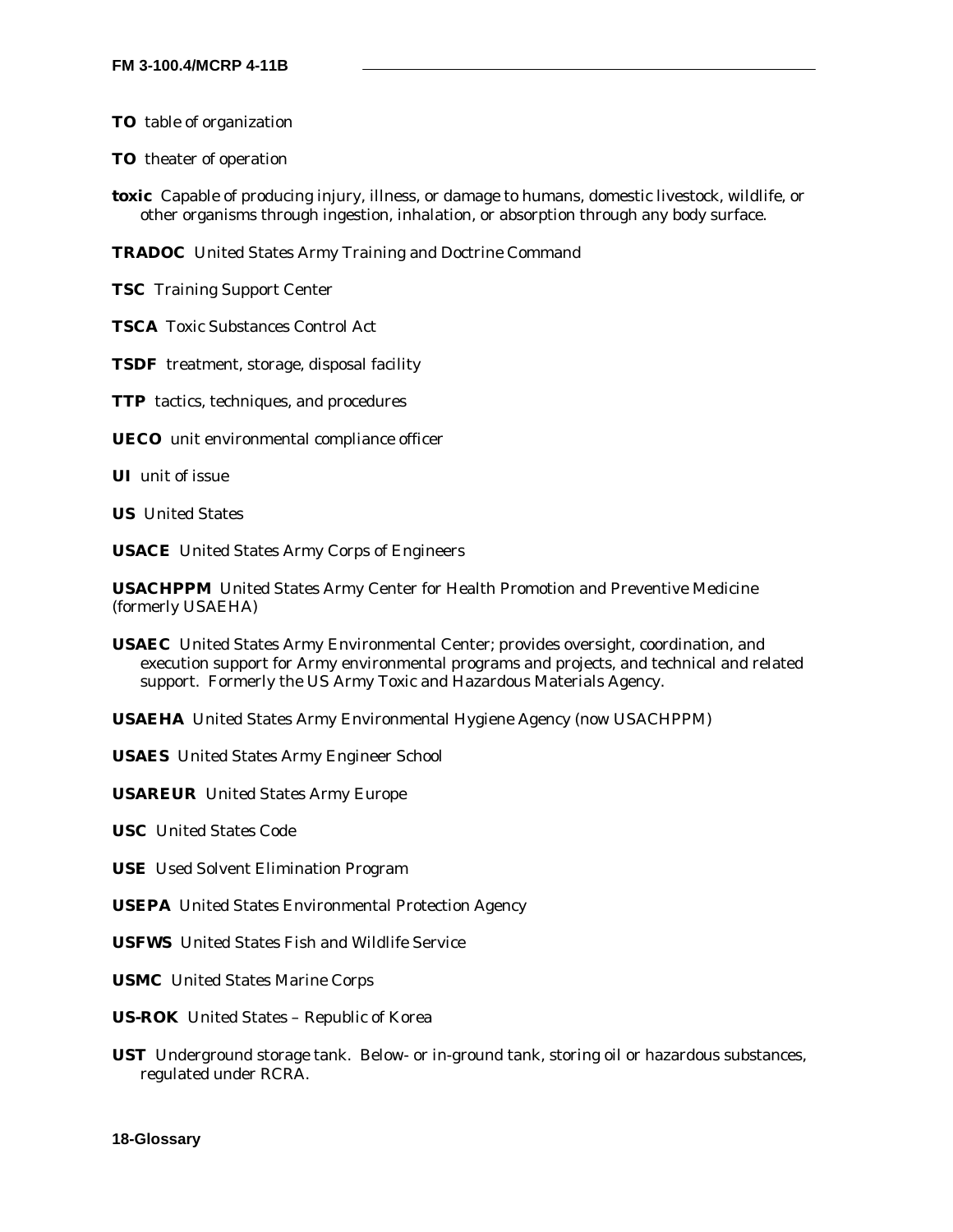**UTM** universal traverse mercator

**UXO** unexploded ordnance

**VA** Virginia

- **vapor density** How heavy vapor is relative to air. Air is assigned a vapor density of 1. If the number is less than 1, the vapor from the compound will rise. If the number is greater than 1, the vapor will tend to sink to the ground.
- **vapor pressure** Pressure of a compound in the vapor state. The higher the number the more readily the compound will evaporate. Compounds with high vapor pressures are often flammable and if contained in a sealed container may burst.

**viscosity** Measure of how "thick" a liquid or semi-solid material is at room temperature.

**VOC** volatile organic compound

**waste** Any discarded material.

**wetlands** Generally includes marshes, swaps, bogs, and similar areas. Areas that are inundated or saturated by surface or groundwater at a frequency and duration sufficient to support a prevalence of vegetation typically adapted for saturated soil conditions.

**WO** warning order

**XO** executive officer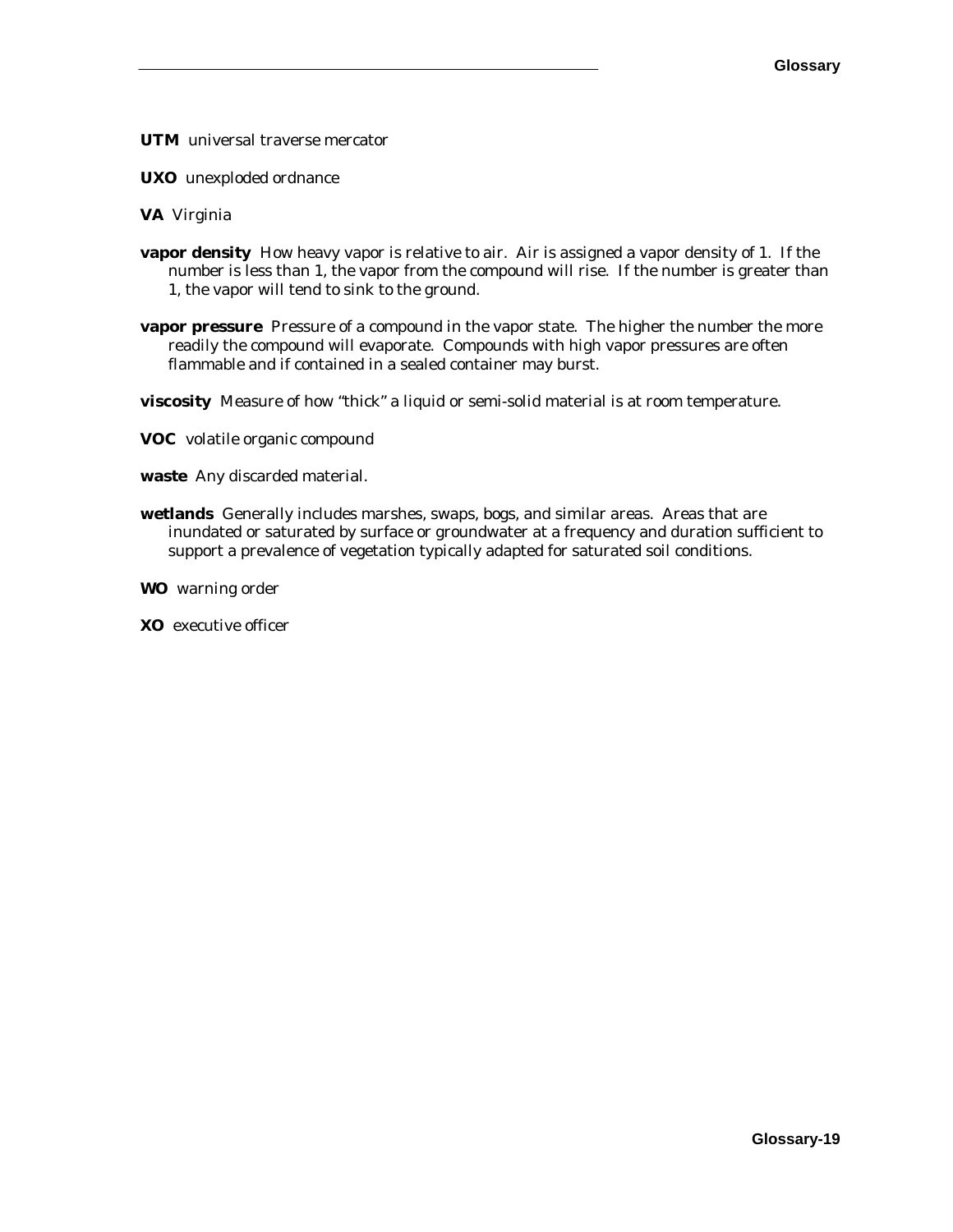# **References**

#### **SOURCES USED**

These are the sources quoted or paraphrased in this publication.

#### **JOINT AND MULTISERVICE PUBLICATIONS**

- JP 1-02. *DOD Dictionary of Military and Associated Terms.* 28 January 1998.
- JP 3-34. *Engineer Doctrine for Joint Operations.* To be published within 6 months.
- JP 4-04. *Joint Doctrine for Civil Engineering Support.* 26 September 1995.
- JSI 3820.01. *Environmental Engineering Effects of DOD Actions.* 28 September 1993.

JSI 3820.01A. *Environmental Engineering Effects of DOD Actions.* 16 January 1996.

FM 90-13/MCWP 3-17.1. *River-Crossing Operations.* 26 January 1998.

FM 100-19/FMFM 7-10. *Domestic Support Operations.* 1 July 1993.

FM 100-20/AFP 3-20. *Military Operations in Low Intensity Conflict.* 5 December 1990.

FM 101-5-1/MCRP 5-2A. *Operational Terms and Graphics*. 30 September 1997.

CD. *Joint Service Pollution Technical Library (version 1.3).* 1 August 1997.

#### **DEPARTMENT OF DEFENSE PUBLICATIONS**

DLA Booklet (with accompanying CD). *Environmental Products*. October 1997.

DOD Document. *Overseas Environmental Baseline Guidance Document.* October 1992.

DOD Regulation 4145.19-R-1. *Hazardous Materials Storage and Handling Criteria.*

DODD 4120.14. *Environmental Pollution, Prevention, Control, and Abatement.*

DODD 4700.4. *Natural Resource Management Programs*. 24 January 1989.

DODD 6050.7. *Environmental Effects Abroad of Major Department of Defense Actions.* 31 March 1979.

DODD 6050.16. *Policy for Establishing and Implementing Environmental Standards at Overseas Installations.* 20 September 1991.

DODD 6490.2. *Joint Medical Surveillance*. 30 August 1997.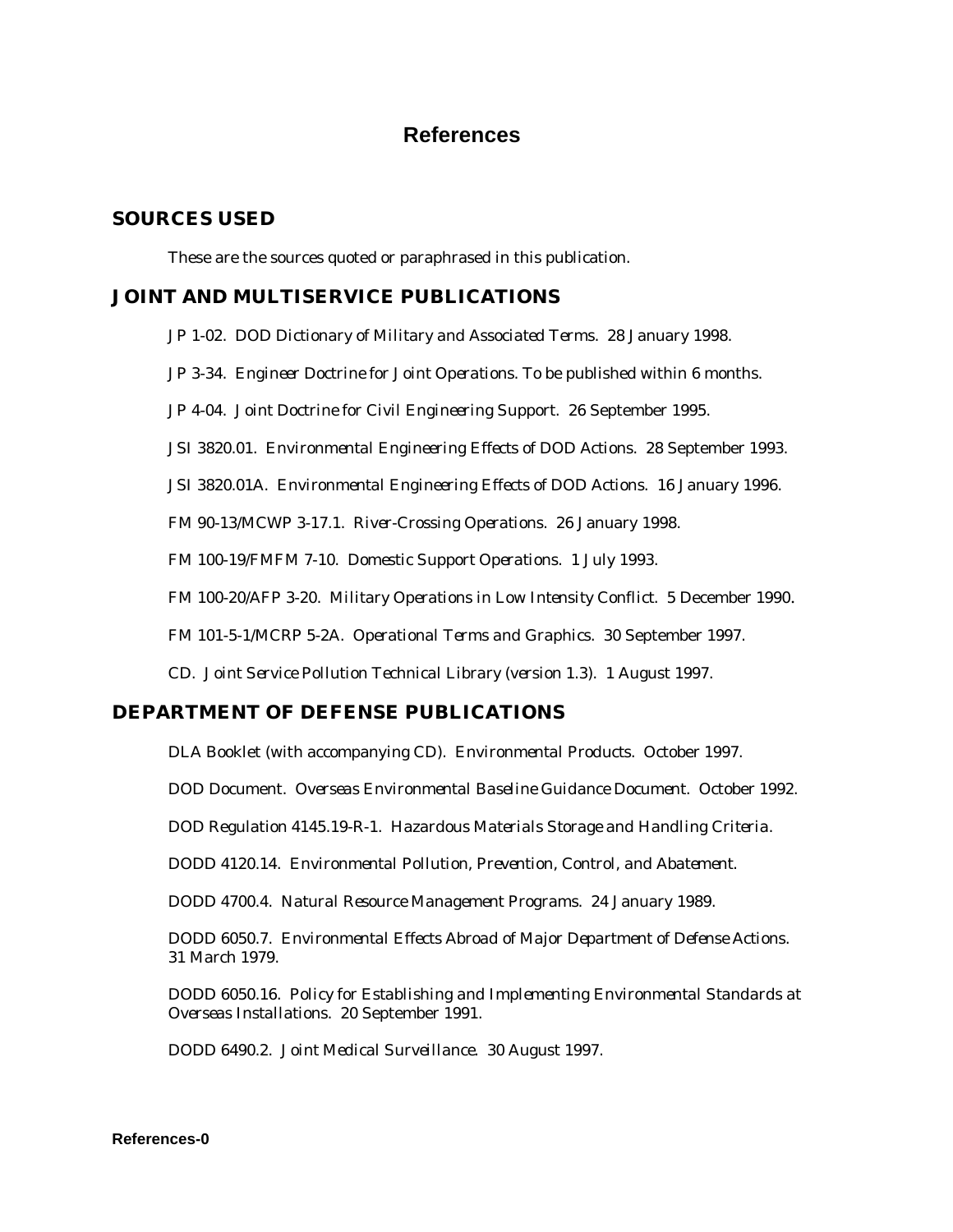DODI 4150.7. *DOD Pest Management Program*. 22 April 1996.

DODI 4715.5. *Management of Environmental Compliance at Overseas Installations.* 22 April 1996.

DODI 4715.8. *Environmental Remediation Policy for DOD Activities Overseas.* 22 April 1996.

DODI 6490.3. *Implementation and Application of Joint Medical Surveillance for Deploymen*t. 7 August 1997.

DODI 6055.1. *DOD Safety and Occupational Health (SOH) Program*. 19 August 1998.

#### **OTHER FEDERAL GOVERNMENT PUBLICATIONS**

EO 11987. *Exotic Organisms.* 24 May 1977.

EO 11988. *Floodplain Management.* 24 May 1977.

EO 11989. *Off-Road Vehicles on Public Lands.* 24 May 1977.

EO 11990. *Protection of Wetlands.* 24 May 1977.

EO 12088. *Federal Compliance With Pollution Control Standards.* 13 October 1978.

EO 12114. *Environmental Effects Abroad of Major Federal Actions.* 4 January 1979.

EO 12580. *Superfund Implementation.* 23 January 1987.

EO 12856. *Federal Compliance With Right-to-Know Laws and Pollution Prevention Requirements.* 3 August 1993.

EO 12898. *Federal Actions to Address Environmental Justice in Minority Populations and Low-Income Populations.* 11 February 1994.

EO 12948. *Amendment to Executive Order No. 12898.* 30 January 1995.

EO 13101. *Greening the Government Through Waste Prevention, Recycling, and Federal Acquisition.* 18 September 1998.

*Federal Facilities Compliance Act (FFCA).* 1992.

Title 29, CFR, part 1910. *Occupational Safety and Health Administration (OSHA*). December 1970.

Title 40, CFR, parts 259-355 and 761. *Resource Conservation and Recovery Act (RCRA).*  1976 Amended 1984.

Title 49, CFR, parts 106-178. *Hazardous Material Transportation and Uniform Safety Act (HMTUSA)*. 1990.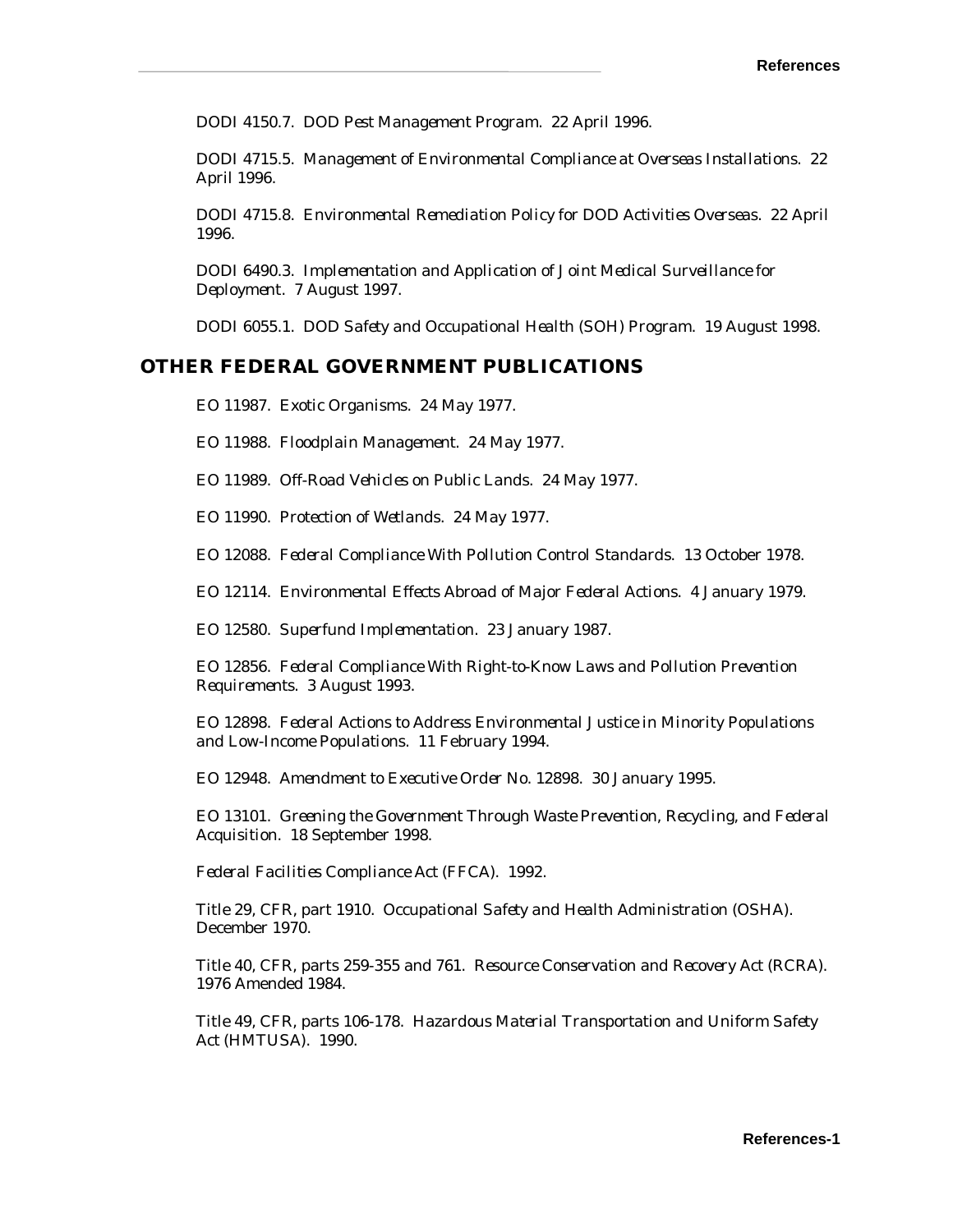#### **ARMY PUBLICATIONS**

After-Action Report. *Operation Joint Endeavor*.

Army Environmental Policy Institute. *US Army Environmental Strategy into the 21st Century.* 1992.

Army Environmental Policy Institute. *Environmental Trends – Policy Implications for the US Army.* March 1992.

AR 40-3. *Medical Dental and Veterinary Care*. 30 July 1999.

AR 40-5. *Preventive Medicine.* 15 October 1990.

AR 40-6. *Medical Record Administration and Health Care Documentation*. 3 May 1999.

AR-40-66. *Medical Record Administration and Health Care Documentation*. 3 May 1999.

AR 40-216. *Neuropsychiatry and Mental Health*. 10 August 1984.

AR 200-1. *Environmental Protection and Enhancement.* 21 February 1997.

AR 200-2. *Environmental Effects of Army Actions.* 23 December 1988.

AR 200-3. *Natural Resources - Land, Forest, Wildlife Management.* 28 February 1995.

AR 200-4. *Cultural Resources Management.* 01 October 1998.

AR 200-5. *Pest Management.* To be published within 6 months.

AR 350-4. *Integrated Training Area Management.* 1 November 1998.

AR 385-10. *The Army Safety Program.* 23 May 1988.

AR 420-49. *Utilities Services*. 28 April 1997.

ARTEP 5-145-32-MTP. *Mission Training Plan for the Headquarters and Headquarters Company, Engineer Battalion, Heavy Division/Corps.* 19 July 1991.

CALL Newsletter 99-9. *Integrating Military Environmental Protection*. August 1999.

DA Form 2028. *Recommended Changes to Publications and Blank Forms.* February 1974.

DA PAM 200-1. April 1975.

DA PAM 200-4. *Cultural Resources Management*. 1 October 1996.

DA PAM 351-20. *Army Correspondence Course Program*.

FM 3-50. *Smoke Operations.* 4 December 1990.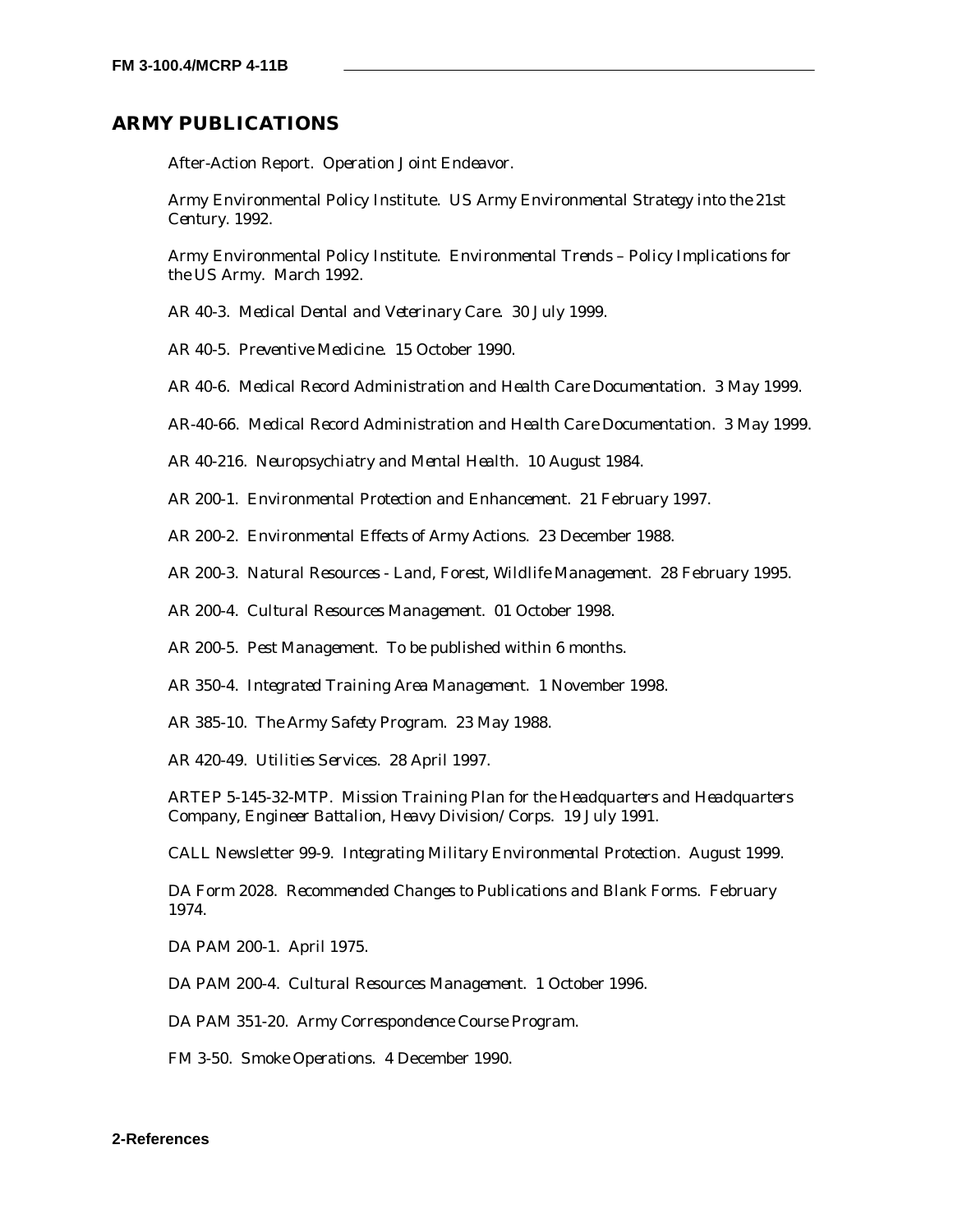FM 5-34. *Engineer Field Data.* 14 September 1987.

FM 5-116. *Engineer Operations: Echelons Above Corp (EAC).* 9 February 1999.

FM 5-170. *Engineer Reconnaissance.* 5 May 1998.

FM 7-10. *The Infantry Rifle Company.* 14 December 1990.

FM 8-9/NAVMED P-5059/AFJMAN 44-151*, NATO Handbook on the Medical Aspects of NBC Defensive Operations*, AMED P-6 (B). 1 February 1996.

FM 8-10. *Health Service Support in a Theater of Operations*. 1 March 1991.

FM 8-10-7, *Health Service Support in a Nuclear, Biological, and Chemical Environment*, 22 April 1993, Change 1, 26 November 1996.

FM 8-10-17, *Preventive Medicine Services*. To be published within 6 months.

FM 8-10-18, *Veterinary Service – Tactics, Techniques, and Procedures*. 22 August 1997.

FM 8-33, *Control of Communicable Diseases Manual*. 9 April 1996.

FM 8-55. *Planning for Health Service Support*. 9 September 1994.

FM 8-284, *Treatment of Biological Warfare Agent Casualties*. To be published within 6 months.

FM 8-285*, Treatment of Chemical Agent Casualties and Conventional Military Chemical Injuries*. 2 December 1995.

FM 10-23. *Basic Doctrine for Army Field Feeding and Class I Operations Management.*  18 April 1996.

FM 10-71. *Petroleum Tank Vehicle Operations.* 12 May 1978.

FM 20-32. *Mine/Countermine Operations.* 29 May 1998.

FM 21-10. *Field Hygiene and Sanitation.* 22 November 1988.

FM 21-10-1. *Unit Field Sanitation Team.* 11 October 1989.

FM 21-11. *First Aid for the Soldier (with changes)*. 4 December 1991.

FM 22-100. *Military Leadership.* 31 July 1990.

FM 25-100. *Training the Force.* 15 November 1988.

FM 25-101. *Battle Focused Training.* 30 September 1990.

FM 27-10. *The Law of Land Warfare.* 18 July 1956.

FM 34-130. *Intelligence Preparation of the Battlefield.* 08 July 1994.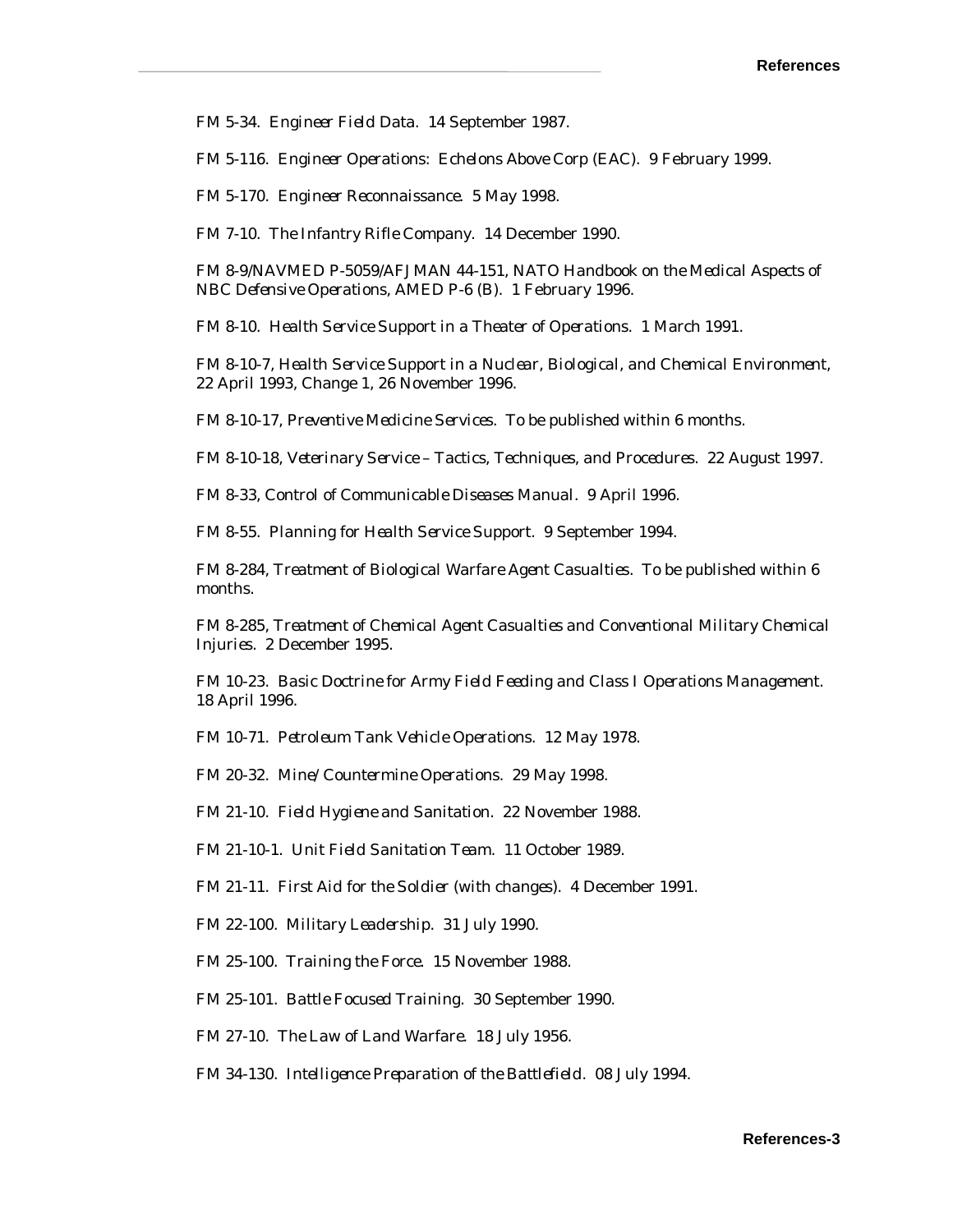- FM 43-5. *Unit Maintenance Operations.* 25 September 1988.
- FM 71-1. *Tank and Mechanized Infantry Company Team.* 22 November 1988.
- FM 100-1. *The Army.* 14 June 1994.
- FM 100-5. *Operations.* 14 June 1993.
- FM 100-10. *Combat Service Support*. 3 October 1995.
- FM 100-14. *Risk Managemen*t. 23 April 1998.
- FM 100-17. *Mobilization, Deployment, Redeployment, Demobilization.* 28 October 1992.
- FM 100-22. *Installation Management.* 11 October 1994.
- FM 100-23. *Peace Operations.* 30 December 1994.
- FM 101-5. *Staff Organization and Operations.* 31 May 1997.

FM 101-5-2. *US Army Reports and Message Formats*. 29 June 1999.

GTA 5-8-3. *Hazardous Material Spill Procedures*. April 1998.

TC 5-400. *Unit Leader's Handbook for Environmental Stewardship.* 25 July 1997.

TM 5-1940-277-10. *Operator's Manual for Boat, Bridge Erection, Twin Set, Aluminum Hull, Model USC 80MK-1 and USC 80MK-2*. December 1981.

TM 5-5420-209-12. *Operator's and Organizational Maintenance Manual for Improved Float Bridge (Ribbon Bridge).* May 1980.

TM 5-803-2. *Environmental Protection: Planning in the Noise Environment.* 15 June 1978.

TM 38-410. *Storage and Handling of Hazardous Materials.* 13 January 1999.

US Army Corps of Engineers Toxic and Hazardous Materials Agency. *Directory of Environmental Training Courses.* May 1993.

US Army Environmental Center. *Commander's Guide to Environmental Management.*  March 1998.

US Army Environmental Training Support Center. *Defense Services Directory of Environmental Courses.* July 1996.

US Army Environmental Center. *US Army Environmental Training Master Plan (AETMP).* 17 December 1992.

Army Environmental Policy Institute. *US Army Environmental Strategy into the 21st Century.* 1992.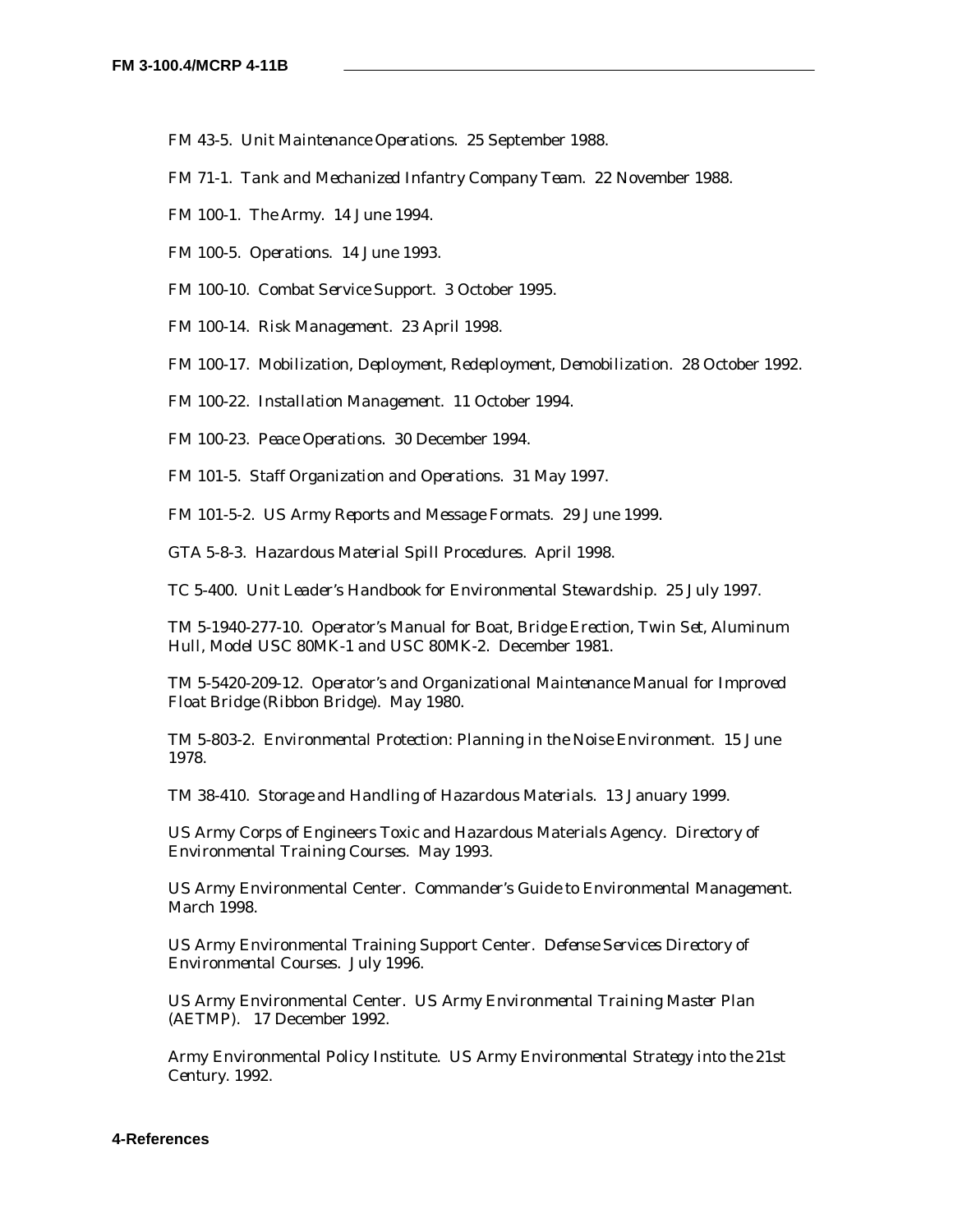### **AIR FORCE PUBLICATIONS**

*Air Force Environmental Handbook for Contingency Operations.* August 1996.

AFI 32-7006. *Environmental Program in Foreign Countries.* 29 April 1994.

AFI 32-7061. *The Environmental Impact Analysis Process.* 24 January 1995.

### **NAVY PUBLICATIONS**

NWP 4-11. *Environmental Protection.* 01 March 1999.

### **MARINE CORPS PUBLICATIONS**

*Commanders Guide to Environmental Compliance and Prevention.*

MCWP 5-1. *Marine Corps Planning Process*, 5 January 2000.

MCO P1200.7S. *MOS Manual*. 21 April 1997.

MCO P5090.2A. *Environmental Compliance and Protection Manual.* July 1998.

PCN 50100380600. *USMC Environmental Awareness Guide*. 1997.

PCN 5000380700. U*SMC Environmental Campaign Plan*. 1997

## **INTERNATIONAL PUBLICATIONS**

*Article 54 of the Geneva Convention.* 12 August 1949.

*Article 55 of the Geneva Convention.* 12 August 1949.

*1989 Basel Convention on the Control of Transboundary Movements of Hazardous Wastes and Their Disposal, with Amendments.* 22 September 1995.

*ENMOD Convention*. 18 May 1977.

*Protocol I Addition to the 1949 Geneva Convention.* 1977.

### **OTHER PUBLICATIONS**

Schumaker, Aileen. *A Guide to Hazardous Materials Management: Physical Characteristics, Federal Regulations, and Response Alternatives*. New York: Quorum Books. 1988.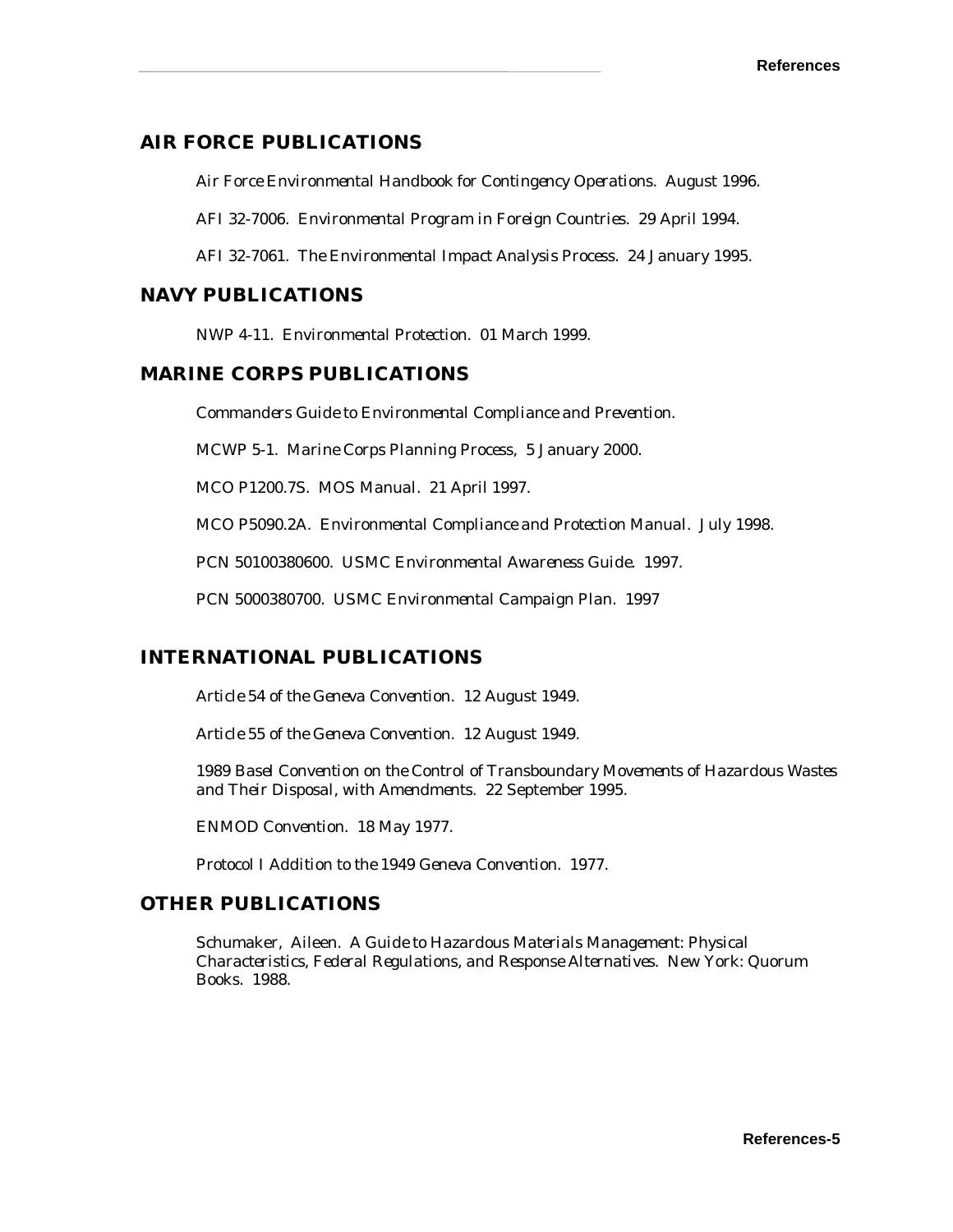## **INDEX**

acceptability, 2-9 accident risk, 2-7, 2-17, 2-22 accumulation site, H-2 acquisition services, 5-12 aerial points of departure (APODs), 5-12 after-action review (AAR), 1-11, 1-18, 2-3, 2- 25, 2-26, 3-6 air quality, 1-7, AR 200-1, 1-6, 1-10, 1-16, 6-5, 6-6, 6-8, 6-9, 6-11, 6-12, 5-9, A-2, A-4, A-20, C-2 AR 200-2, 5-9, 5-10, 6-11 A-3, A-5, A-12 AR 200-3, A-3 AR 200-4, A-3, A-5 AR 200-5, A-4 AR 420-49, A-4 AR 420-76, A-4 Archaeological Resources Protection Act (ARPA), A-3 area of operation,1-12, 4-4,7-1,G-1, Army correspondence course program (ACCP), Army environmental response line, Army medical laboratory (AML), 1-14 Army regulation(s), ii, A-2 asbestos, 2-15, 5-4,5-8, A-2, A-6, A-17, A-18, H-3 asbestos management, 5-4 assistant chief of staff, G1 (S1), personnel, 1- 12 assistant chief of staff, G2 (S2), intelligence, 1-12 assistant chief of staff, G3 (S3), operations, 1-13 assistant chief of staff, G4 (S4), logistics, 1- 13 assistant chief of staff, G5 (S5), civil-military operations, 1-13, 1-14 base camp assistance/assessment team (BCAT), 1-10, D-2 base camp coordination agency (BCCA) , 1- 10, D-2 Basel Convention, A-21 batteries, 5-2, 6-5, 6-15, 6-16, C-4, C-6, C-16, C-17, H-3 battle focused training, i, 3-1, 3-7 battlespace, 2-1,2-7

C2, 2-2, 2-25

camouflage, 2-13, 2-25, A-10, E-4 catastrophic, 2-20, 2-21, 2-22, 2-23, 2-24 chemical agent resistant coding (CARC), 2- 20, 7-2 chief of staff (CofS), 1-12, 1-13 Clean Air Act (CAA), A-6 Clean Water Act (CWA), A-6 collateral damage, 1-13, 2-1, 2-22, 4-4, 4-6, B-2, B-4 combat service support, commander, joint task force (CJTF), 2-11 commander's guidance, 1-5, 1-18, 2-4, 2-9, 2- 10, 4-2, 4-7 commander's intent, 2-7, 2-8, 2-18 compliance, ii, 1-3 through 1-11, 1-15 through 1-18, 2-16, 3-7, 5-5 through 5-9, 5- 14, 6-1, 6-2, 6-3, 6-5, 6-6, 6-11, 6-12, 6-15, 6- 16, 6-17, A-2, A-3, A-4, A-5, A-10, A-14, A-18, A-19, A-22, B-4, C-2, C-3, C-5, D-1, D-5,E-6, H-1 Comprehensive Environmental Response, Compensation, and Liability Act (CERCLA), A-8, A-19 comprehensive environmental training and education (CETEP), 1-17 conservation, 1-3, 1-7, 1-8, 2-13, 5-2, 5-3, A-15, A-16, A-17, D-1 continental US (CONUS), 1-15, 5-9, 5-12 contingency operations, 1-8, 2-11, 5-13, 5-14, 6-14 conventions, 1-15, 6-16 coordinating staff, 1-12 corps real estate support teams (CREST), 2- 6 courses of action (COA), 2-2, 2-5, 2-9, 2-10, 2-18, 2-25, 7-1, 7-2, F-2 critical, 1-1, 1-10, 1-13, 1-14, 1-16, 1-18, 2-1, 2-2, 2-5, 2-6, 2-7, 2-8, 2-10, 2-11, 2-12, 2-21, 2-22, 2-23, 2-24, 4-1, 4-2, 4-6, 5-1, 5-8, 5-11, 5-15, 6-10, 6-16, 7-2, A-9, B-4, D-2, D-3 cultural resources management plan (CRMP), 5-4, 5-9, 5-11 cultural resources(s), 1-1, 1-6, 1-7, 1-8, 2-1, 2-18, 2-19, 4-6, 5-2, 5-3, 5-4, 5-11, 6-2 cultural resource protection, 5-2, 5-3 customer assistance office,

DA PAM 200-1, A-5 DA PAM 200-4, A-5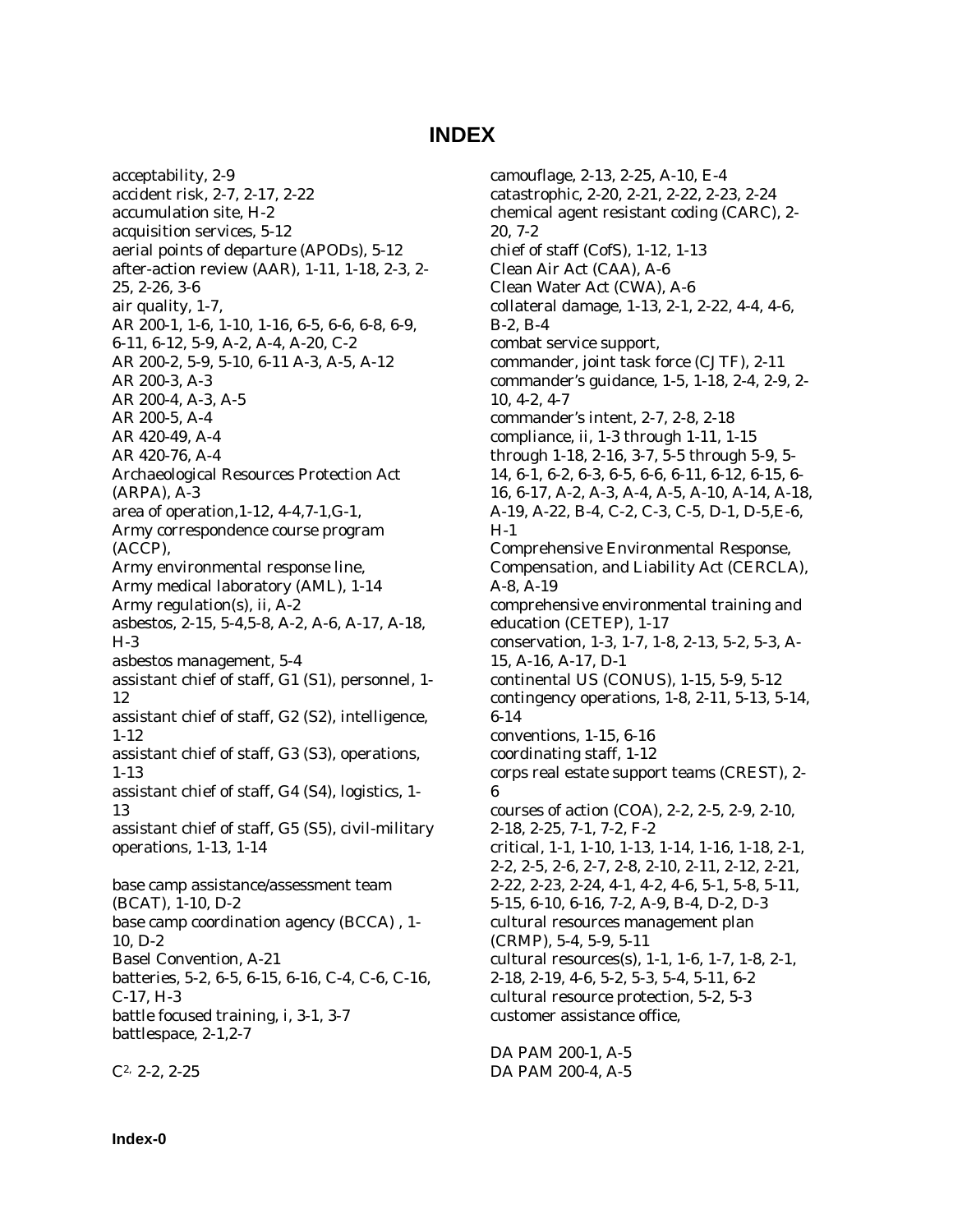decision-making, i, vi, 1-6, 1-13, 1-14, 2-1, 2- 5, 2-7, 2-9, 2-16, 2-18, 2-26, 4-3, 5-12, A-12 defense environmental network and information exchange (DENIX), D-4, D-5 defense logistics agency (DLA), 1-13, 2-13 defense reutilization and marketing office (DRMO), 1-10, 1-13, 5-7, 5-8, 5-14, 6-6, 6-15, B-7, C-4, C-7, C-10 through C-17, C-21, D-1, D-3 degradation, 1-2, 1-3, 2-13, 2-19, 4-2, 5-11, A-1 demobilization, 2-17, 2-18 demolition, 2-17, 2-22, 2-21, 5-4, H-8 Department of Defense (DOD), iii, 1-4, 1-13, 2-3, 3-7, 5-7, 5-11, 5-13, 5-14, 6-13, 7-2, 7-5A-1, A-2, A-4, A-8, A-9, A-10, A-12, A-15 deployment, vi, 1-8, 1-14, 2-6, 2-7, 2-8, 2-11, 2-16, 2-25, 5-1, 5-4, 5-9, 5-10, 5-12, 5-13, 6-1, 6-14, 6-16, 7-1, 7-2, A-2, A-11, B-1, D-3 directorate of logistics (DOL), 1-10, 5-7, 5-14, 6-6, D-1, D-2, D-3 directorate of logistics/G4, 1-13, A-13 directorate of plans, training, and mobilization (DPTM)/G3, 5-7, 5-12, 5-14, D-2 directorate of public works (DPW), 1-9, 5-8, 5-9, 5-10, A-2, A-3, A-4, A-11, D-1, D-3 disposal, 1-13, 1-15, 1-16, 2-11, 2-12, 2-13, 2- 15, 2-17, 5-2, 5-3, 5-4, 5-8, 6-5, 6-6, 6-12, 6- 13, 6-15, 6-16, A-4, A-6, A-10, A-12, A-15, A-18, A-20, A-21, D-3, E-5, H-3, H-5 during operations, ii, 1-13, 3-5, 4-7, A-11, E-3

Emergency Planning and Community Right to Know Act (EPCRA), A-8, A-9, A-19 Endangered Species Act (ESA), A-9 engineer coordinator (ENCOORD), 1-12, 1- 13, 1-14, 1-15, 2-10, 2-16 environmental annex, 2-13, 2-16, 2-25, 4-3 environmental appendix, ii, 2-16, B-1 environmental assistance, ii, 1-9, 5-14, 5-15, 6-1, 6-3, D-1, D-3 environmental baseline survey (EBS), 1-11, 1-13, 2-6,2-8, 2-12, 2-14, 2-15, 2-16, E-2, E-3, E-6 environmental benefit(s), 2-18 environmental compliance, ii, 1-13, 1-4, 1-9, 1-10, 1-11, 1-16, 3-7, 5-6, 5-14, 6-1, 6-2, 6-3, 6-11, 6-12, A-5, A-22 environmental compliance assessment system (ECAS), 3-7, 5-14, 6-1, 6-2, 6-3, 6-4, 6-11, 6-12, 6-17, H-1

environmental compliance evaluation (ECE), 3-7 environmental compliance officer (ECO), 1- 16, 6-3, 6-6, 6-12, 6-13, 6-16, 6-17, A-2, A-16, D-1, E-1, H-1 environmental concern, 1-4, 2-7, 2-10, 4-4, 5- 14, A-13, A-19, E-1, E-2, E-3 environmental conditions, 2-7, 2-12, 2-14, 2- 15, 2-17, 3-3, 3-4, 7-1, E-1 environmental conditions report (ECR), 2- 15, E-3 environmental consideration(s), i, vi, vii, viii, 1-9, 1-11, 1-12, 1-14, 1-17, 1-18, 1-19, 2-1, 2- 16 thru 2-18, 2-25, 2-26, 2-27, 3-1 thru 3-8, 4-1, 4-3 through 4-8, 5-9, 5-12, 5-13, 5-156-1, 6-16, A-2, A-3, A-5, B-1, B-3 thru B-6, B-8, E-1, F-2, G-1 environmental damage, vi, 1-4, 1-13, 1-14, 1- 15, 1-18, 2-3, 2-20, 2-22, 4-1, 4-4, 4-8, 5-13, 6- 4, A-2 environmental duties, environmental effect(s), 1-4, 1-17, 1-18, 4-3, 4-4, 5-14, A-19, B-10, B-12, B-13, B-14, B-17 environmental engineer,1-16, 2-14 environmental ethic, vi, 1-5, 1-9, 1-17, 3-6, 6- 3, A-8, C-6 environmental factor(s), vi, vi, 1-11, 1-12, 1- 15, 1-17, 2-12, 2-16, 2-26, 3-3, 4-1, 4-2, A-13, B-2 environmental issue(s), 1-1, 1-12, 1-14, 1-16, 3-6, 5-9, 5-12, 5-14, 6-3, 6-4, 6-12, A-1, C-1, C-17, H-8 environmental law(s), 1-4, 1-6, 1-11, 1-14,1- 15, 1-17, 1-18, 2-6, 2-17, 2-26, 3-7, 5-6, 5-136- 1, 6-2, 6-3, 6-11, 6-12, 6-16, 6-17, A-1, A-2, A-10, A-20, A-21, D-2, E-1, H-1 environmental management office (EMO), 5- 4, 5-6, 5-14, E-5, H-7 , H-8 environmental modification (ENMOD), 4-5, A-21 environmental noise management, 5-4 environmental planning, ii, 1-12, 2-1, 2-11, 2-12, 4-6, E-1 environmental program(s), i, 1-5, 1-8, 1-9, 1- 11, 1-16, 1-18, 2-26, 3-2, 3-7, 5-15, 5-1, 5-2, 5- 3, 5-5, 5-6, 5-14, 6-1, 6-2, 6-3, 6-4, 6-7, 6-11, 6-12, 6-13, 6-17, A-2, A-18, D-1, H-1 environmental protection, I, v, vi, 1-2 thru 1- 15, 2-1, 2-2, 2-4, 2-6, 2-8, 2-9, 2-14, 2-19, 2- 22, 2-23, 3-11, 3-13, H-2 Environmental Protection Agency (EPA), 6- 1, 6-2, 6-5, 6-8, 6-11, A-22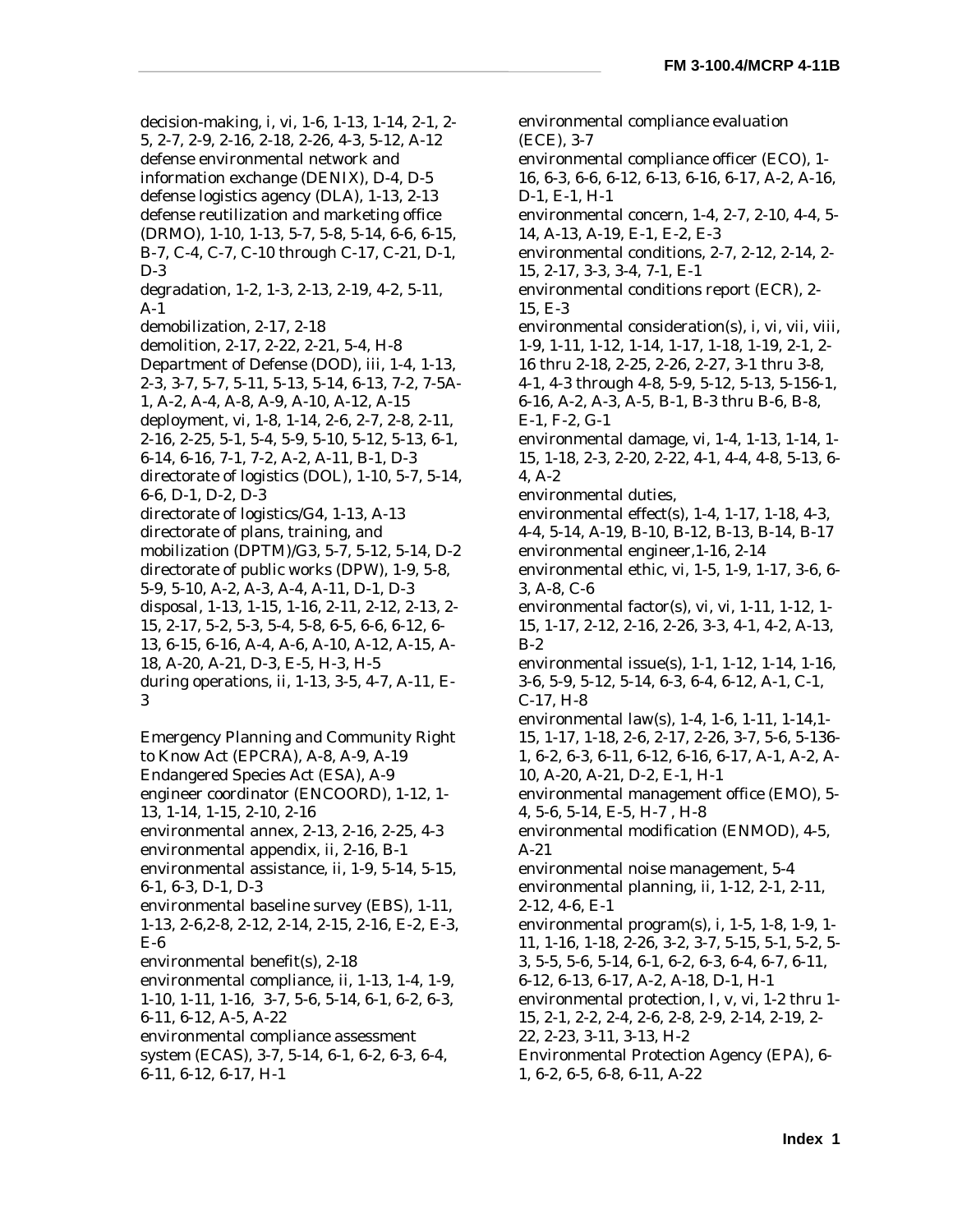environmental regulation(s), 5-13, 6-2, 6-16, A-1, A-9, A-17, A-18, A-20, H-1 environmental resource(s), vi,1-2, 1-6, 1-13, 1-14, 2-1, 5-8 environmental responsibilities, i, 1-9, 1-10, 1-12, 1-14, 5-4, 5-5 environmental stewardship, 1-4, 1-6, 1-9, 1- 11, 1-17, 3-6, 5-5, 6-3 environmental threats, vii, 1-2, 1-15, 1-18, 4- 2 environmental management, vi, 1-9, 2-11, 3- 3, 3-7, 5-6, 6-10, D-4 environmental protection, iv, vi, vii, viii, 1-1, 1-3, 1-4, 1-6, 1-7, 1-9, 1-11 through 1-14, 1- 17, 1-19, 2-11 through 2-16, 3-2, 3-3, 4-2, 4-3, 4-5, 4-6, 4-7, 4-8, 5-1, 5-2, 5-3, 5-6, 5-12, 5- 13, 6-1, 6-17, A-1, D-3, D-4, E-1 environmental-related risk, ii, 2-1, 2-2, 2-16, 2-23, 2-24, 2-26, 5-9, C-18, F-1, G-1, G-3 EO 11987, A-18 EO 11988, A-18 EO 11990, A-18 EO 12088, A-18 EO 12114, A-19 EO 12580, A-19 EO 12856, A-19 EO 12873, A-19 EO 12898, A-19 EO 13007, A-19 ethical implications, 1-4, 4-2 evaluation, 2-10, 2-20, 2-26, 3-2, 3-5, 3-6, 3- 7, 5-10, 6-1, 6-2, A-12, C-18, G-3 executive agent(s), 5-13, A-20, B-8 executive officer (XO), 1-12, 2-8, 2-10 executive orders, ii, A-5, A-18 explosive ordnance disposal (EOD), 5-3 Federal Facilities Compliance Act (FFCA), 6-2, A-5, A-10, A-21 federal laws, ii, 5-12, A-5 field sanitation, 2-21, 2-25, 5-8, 7-3, A-10, B-6, G-1 final governing standards (FGS), 1-10. 5-11, 5-13, 6-3, 6-11, 6-17, A-20, B-2, B-10, B-11 finding of no significant impact (FONSI), 5- 10 fire department, 5-14, 6-7, 6-10, A-9, A-16,

C-3, C-5, C-15, C-20, C-21, D-3 five-step process, G-1 force health protection, vi, 1-4, 1-11, 1-18,1- 19, 1-19, 4-3, G-3

force projection, 5-12

force protection, 1-14, 1-11, 1-18, 1-19, 2-1, 2-17, 3-1, 4-1, 4-5, 4-6, G-3 fragmentary orders (FRAGOs), 2-16 G1, 1-12, 5-14 G2, 1-12, 1-15, 2-5, 2-7, 2-10 G3, 1-12, 1-13, 2-7, 2-8, 2-10, 5-14, 6-11, D-2 G4, 1-13, 1-14, 2-5, 2-10, 5-8, 5-14, 6-10, 6- 11, A-11, B-7, D-1, D-2 G5, 1-13, 1-14 gray water, 1-11 hazardous material (HM), 1-7, 1-13, 1-15 through 1-18, 2-11 through 2-14, 2-17, 2-20, 2-21, 3-4 through 3-7, 5-2, 5-4, 5-7, 5-8, 5-12, 6-2 through 6-8, 6-10 through 6-17, 7-1, 7-2, 7-3, A-2, A-6, A-8 through A-11, A-14, A-16, A-19, B-6, B-7, B-8, B-11, B-15, B-17, C-2, C-4 through C-12, C-15, C-18, C-20, C-23, D-2, D-3, E-2, H-2, H-3, H-4, H-7 Hazardous Materials Transportation Act (HMTA), A-12 hazardous substance management system (HSMS), 6-12 hazardous waste (HW), 1-6, 1-7, 1-8, 1-11, 1- 13, 1-15 through 1-18, 2-7, 2-11, 2-12, 2-14, 2-15, 2-17, 2-22, 2-21, 3-4, 3-6, 3-7, 5-2, 5-4, 5-6, 5-7, 5-12, 6-2, 6-3, 6-4, 6-5, 6-6, 6-7, 6-8, 6-10 through 6-17, A-2, A-4, A-8, A-10, A-11, A-12, A-15, A-16, A-19, A-21, B-5, B-7, B-8, B-16, B-17, B-18, D-1, D-3, E-2, E-5, H-2, H-3, H-7 hazardous substance control, 5-2 HAZCOM, 1-15, 5-8, 5-14, 6-4, 6-7, 6-8 host nation (HN), 1-4, 1-6, 1-7, 1-14, 2-3, 2- 13, 2-17, 2-26, 3-7, 5-13, 6-16, 6-17, 6-14, A-1, A-20, B-5, D-4, E-1, H-1, H-8 human waste, 1-11, E-5 HW/HM (MOS 9954) Marine, 6-12 HW coordinator, 1-11, 5-7, 6-2, 6-11, D-1 industrial operations, 5-12, 7-3 inspection(s), 1-16, 5-6, 5-8, 6-1, 6-2, 6-3, 6-4,

6-11, H-1 installation restoration program (IRP), 5-12, A-8 installations and logistics department, headquarters Marine Corps (HQMC), iii integrated natural resource management plan (INRMP), 5-4, 5-11 integrated training area management

(ITAM), 5-1, 5-4, 5-7, 5-11, 5-12, A-4, D-2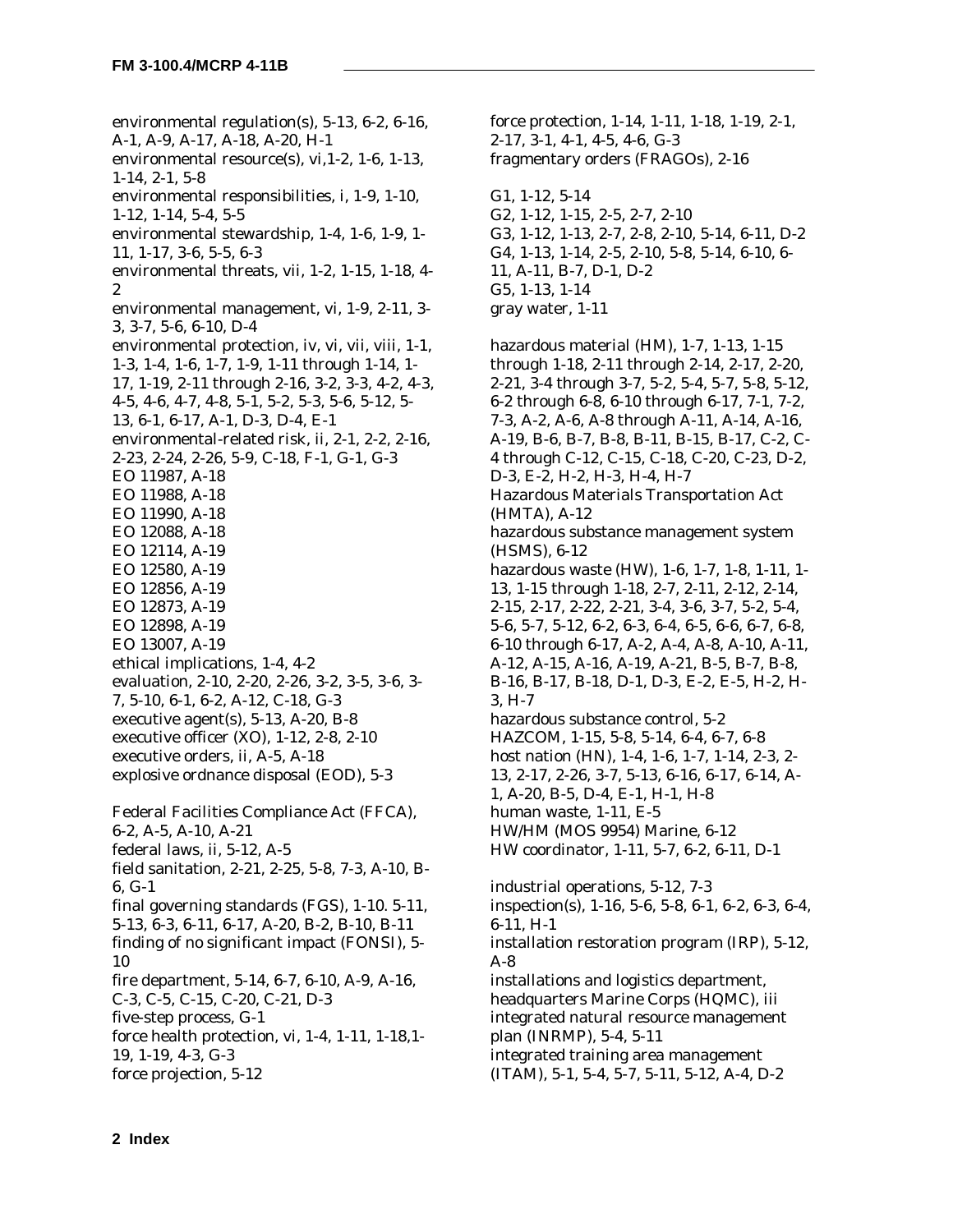intelligence preparation of the battlefield/battlespace (IPB), 1-12, 1-15, 2-5, 2-7, 2-10, 4-3, 7-2 international laws, ii, A-21, A-22

joint environmental management board (JEMB), 2-11 joint operational planning and execution system (JOPES), 2-10, 2-16, 4-3

Kyoto Accord, A-21

land condition trend analysis (LCTA), 5-11 land management, A-3, A-4, A-20 law enforcement, A-5 local law, 1-10, 1-17, 6-16, A-20, A-22 local noise ordinances, logistics civil augmentation program (LOGCAP), iii, 1-13 London Dumping Convention, A-21 long-range planning, 3-2, 3-3

maintenance officer, 1-15 major Army command (MACOM), 5-6, 5-7, 6-1, 6-3 management officer, marginal, 2-24 Marine Corps regulations, ii, A-1, A-2 Marine environmental home page, D-4 Marine Mammal Protection Act (MMPA), A-11 MCO P1200.7S, 6-12 MCO P5090.2, 1-6, 2-17, 5-9, 5-10, A-5 medical waste(s), 5-4, E-1 METT-TC, 2-21, 4-5, 7-4, E-1, F-2 military decision-making process (MDMP), 1-13, 1-19, 2-1 through 2-4, 2-11, 2-13, 2-16, 2-26, 4-3, 4-5, 4-6, 6-16 military environmental protection, iv, vi, viii4-2, 5-1, 5-2 military munitions rule, A-16 military necessity, vi, 4-4, 4-7 military occupational specialty (MOS), 1-12, 1-16, 1-17, 6-12 military operations, vi, 1-5, 1-18, 2-1, 4-1, 4- 2, 4-4, 5-9, A-5, A-6, A-21 military strategy, 1-3 mission analysis, 2-9, 2-13, 2-19, 4-3 mission essential task list (METL), 1-17 mobilization operations, Montreal Protocol, A-21

National Environmental Policy Act (NEPA), 2-17, 4-6, 5-9, 5-10, 5-14, A-3, A-4, A-5, A-12, A-13 national ethos, 1-3 National Guard (NG), 1-9, 6-16, 6-17, A-2, D-1 National Historic Preservation Act (NHPA), A-3, A-4, A-14 national policy, A-14, A-20 national security, 1-1, 1-2, 1-3, 1-6, 1-18, 4-2 national training center (NTC), Native American Grave Protection and Repatriation Act (NAGPRA), A-3, A-4, A-13 natural environment, v, 1-1, 1-4 through 1- 6, 1-18, 2-26, 4-5, 4-6, 5-4, 5-13, A-21 natural resource(s), iv, vi, vii, 1-1 through 1- 5 1-8, 1-18, 2-13, 5-6, 5-11, 5-12, 6-16, A-2, A-14 natural resources management program, near-term planning, 2-11, 2-26, 3-4, G-3 negligible, 2-24 Noise Control Act (NCA), A-14, A-15 nonrenewable resources, 1-8, 5-2 nuclear, biological, chemical (NBC), 1-14, 3- 5, 6-15, 7-1, 7-3 occupational safety and health act (OSHA) 5-7, 5-8, 6-7, 6-13 Oil Pollution Act (OPA), A-14 operation order (OPORD), 1-9, 2-11, 2-13, 2- 15, 2-16, 2-25, 2-2, 3-5, 4-3, E-1 operation plan (OPLAN), 1-9, 2-11, 2-13, 2- 16, 2-25, 4-3, 5-13, E-1 operational analysis, operational implications, operational mission(s), vi operational planning, 2-11, 4-6 operations security (OPSEC), 2-25

operations tempo (OPTEMPO), 5-12 outside continental US (OCONUS), 1-10, 5- 9, 5-14, 6-3, 6-11, 6-17, A-20, D-3 overseas environmental baseline guidance document (OEBGD), 2-3, 5-11, 5-13, 6-3

paint, 1-15, 2-15, 2-20, 5-2, 6-8, 6-13, A-6 penalty, A-22 Persian Gulf War, 4-4, 7-4 personal staff, pesticides, 2-11, 2-20, 5-2, 7-3, A-10, D-2 petroleum, oil, lubricants (POL), 2-14, 4-5, 5- 4, 5-7, 5-12, 6-14, 6-15, 6-17, A-11, B-5, D-2, E-2, E-5, H-2, H-7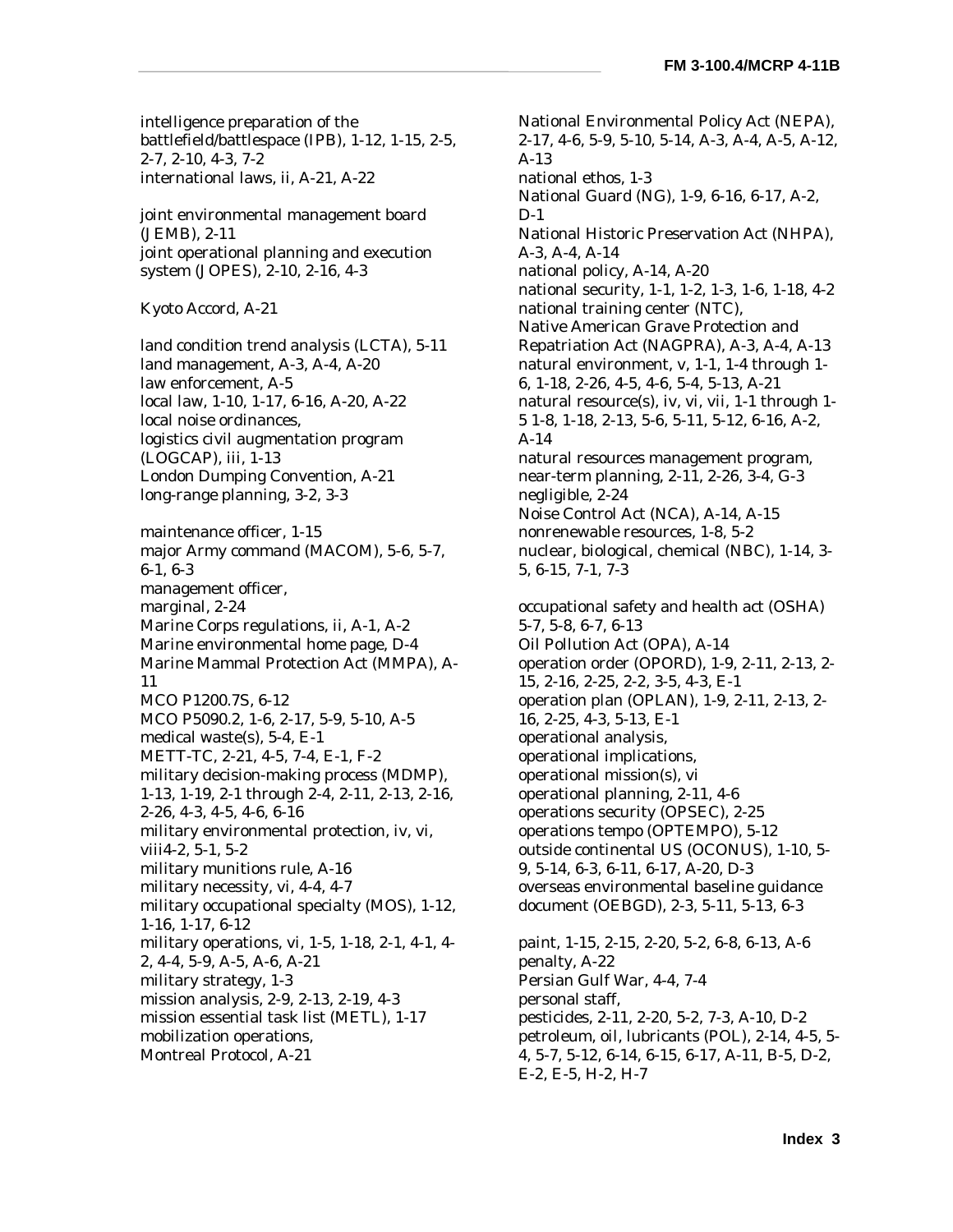points of contact, 1-11 pollution prevention, 1-5, 1-6, 1-11, 1-13, 5- 2, 5-4, 6-4, 6-6, 6-8, 6-16, A-17, A-19, A-20, D-1, H-1 post-operations guidelines, ii, E-6 post-hostilities, precombat checks, 3-5 preexecution checks, 3-4, 3-5 pre-operations guidelines, ii, E-1 prescribed load list (PLL), 6-14 prevention, 1-5, 1-6, 1-7, 1-8, 1-11, 1-13, 2- 25, 2-13, 3-4, 3-7, 5-2, 5-4, 6-4, 6-5, 6-6, 6-8, 6-11, 6-14, 6-16, A-2, A-6, A-9, A-10, A-14, A-15, A-17, A-19, A-20, A-21, C-24, D-1, H-1, H-3, H-4, H-7 preventive maintenance checks and services (PMCS), 3-4,, 3-5 preventive medicine, 1-14, 2-14, 2-16, 2-17, 3-3, 5-5, 5-8, 6-10, A-7, A-10, D-2, H-7 Protocol I, A-21 public affairs officer (PAO), 1-12, 1-5, 5-8, D-2 radon reduction, A-2 reconnaissance, 1-14, 2-7, 2-9, 2-14, 3-3, 3-4, 7-4, B-5, E-1, E-2 record of decision (ROD), 5-10 recovery operations, G-2 recycling, 1-6, 1-8, 1-18, 5-3, 6-4, 6-9, 6-12, A-12, A-15, A-16, A-18, A-20, D-1, H-2, H-4, H-5 redeployment, 1-13, 5-12, 5-13, A-18, G-2, H-7 refueling, 2-21, 2-25, 6-15, E-4, E-5, G-1, G-2, H-7 renewable resources, 1-2, 1-8 reserve component (RC), 3-4, 6-16, A-2 Resource Conservation and Recovery Act (RCRA), 2-13, 3-7, 6-2, 6-6, 6-11, 6-13, A-5, A-10, A-12, A-15, A-16, A-22 restoration, vi, 5-9, 5-12, A-2 risk assessment, iv, 1-14, 1-16, 2-23, 2-24, 2- 26, 3-3, 3-4, E-1, E-2, F-2, G-2 risk management, i, iv, viii, 1-1, 1-12, 1-14, 1-19, 2-9, 2-10, 2-15 through 2-20, 2-26, 3- 3,4-6, 7-2, 7-4, 7-5, A-11, A-15, F-1, F-2, G-1, G-2, G-3, risk management worksheet, ii, G-1, G-2 rules of engagement (ROE), 2-18, G-1

S1, 1-12, 5-14 S2, 1-12, 5-14 S3, 1-13, 5-14, 6-11 S4, 1-13, 5-14 S5, 1-13 Safe Drinking Water Act (SDWA), A-16 safety, vi, , vii, viii, 1-2, 1-3, 1-4, 1-10, 1-11, 1-12,1-18, 1-19, 2-1, 2-2, 2-7, 2-12, 2-14, 2- 17, 2-26, 3-1, 3-4, 3-5, 3-7, 4-1, 4-6, 5-5, 5-7, 5-8, 5-14, 6-5, 6-7, 6-9, 6-10, 6-12, 6-14, 7-3, A-8, A-11, A-12, D-1, D-2, E-1, E-2, F-2, G-3, H-7 Sikes Act (SA), A-17 situation template (SITTEMP), 2-5 solid waste, 1-7, 1-13, 5-4, 6-12, A-4, A-10, A-15, A-16, H-4 special staff, 1-12, 1-13, 1-14, 2-3 spill prevention, 1-13, 2-13, 2-25, 3-4, 3-7, 5- 4, 6-5, 6-6, 6-9, 6-11, 6-13, 6-14, A-6, A-9, H-1, H-4, H-5, H-7 spill response, 2-13, 3-4, 6-9, 6-10, 6-14, 6- 15, B-6, B-7, C-3, C-7, C-15, C-19, C-20, C-21, D-3, E-1, E-2, E-5 spill(s), 1-13, 1-5, 1-18, 2-11, 2-13, 2-17, 2-20, 2-21, 2-25, 3-4, 3-6, 3-7, 4-2, 5-2, 5-4, 5-8, 5- 12, 5-14, 6-4, 6-5, 6-6, 6-9 through 6-16, A-6 through A-9, A-11, A-14, A-15, A-16, B-5, B-6, B-7, B-17, B-18, B-20, C-1, C-3, C-6, C-7, C-15, C-19, C-20, C-21, D-3, E-1, E-2, E-3, E-5, E-6, G-3, H-1, H-3, H-4 through H-7 staff estimate(s), 1-11, 2-3, 2-11, 2-12 staff judge advocate (SJA), 1-12, 1-14, 1-15, 2-16, A-2, A-22, D-2 staff planning, 1-13, 2-12 standing operating procedure(s) (SOP), 1-4, 1-9, 1-11, 1-12, 1-17, 1-18, 2-3, 2-13 through 2-16, 2-25, 3-3, 3-4, 5-13, 5-15, 6-1, 6-4, 6-5, 6-12, 6-14 through 6-17, A-15, A-16, E-1, E-5, F-2, G-1, H-1, H-2, H-6 state area command (STARC), 1-9, 6-16, 6- 17, D-1 state laws, A-20 stewardship, 1-4, 1-5, 1-6, 1-9, 1-11, 1-17, 3- 1, 3-6, 5-1, 5-5, 5-6, 6-3, A-1, A-2 storage areas, 1-15, H-2, H-3 strategic end state, 4-1, 4-2, 4-5 strategic implications, 4-2 strategic resources, 1-2 subordinate leaders, 1-4, 1-9, 1-17, 1-18 suitability, 2-9 support planning, 2-11, 5-9 surgeon, 1-12, 1-14, 2-3, 2-16, 7-1, 7-4, 7-5, D-2